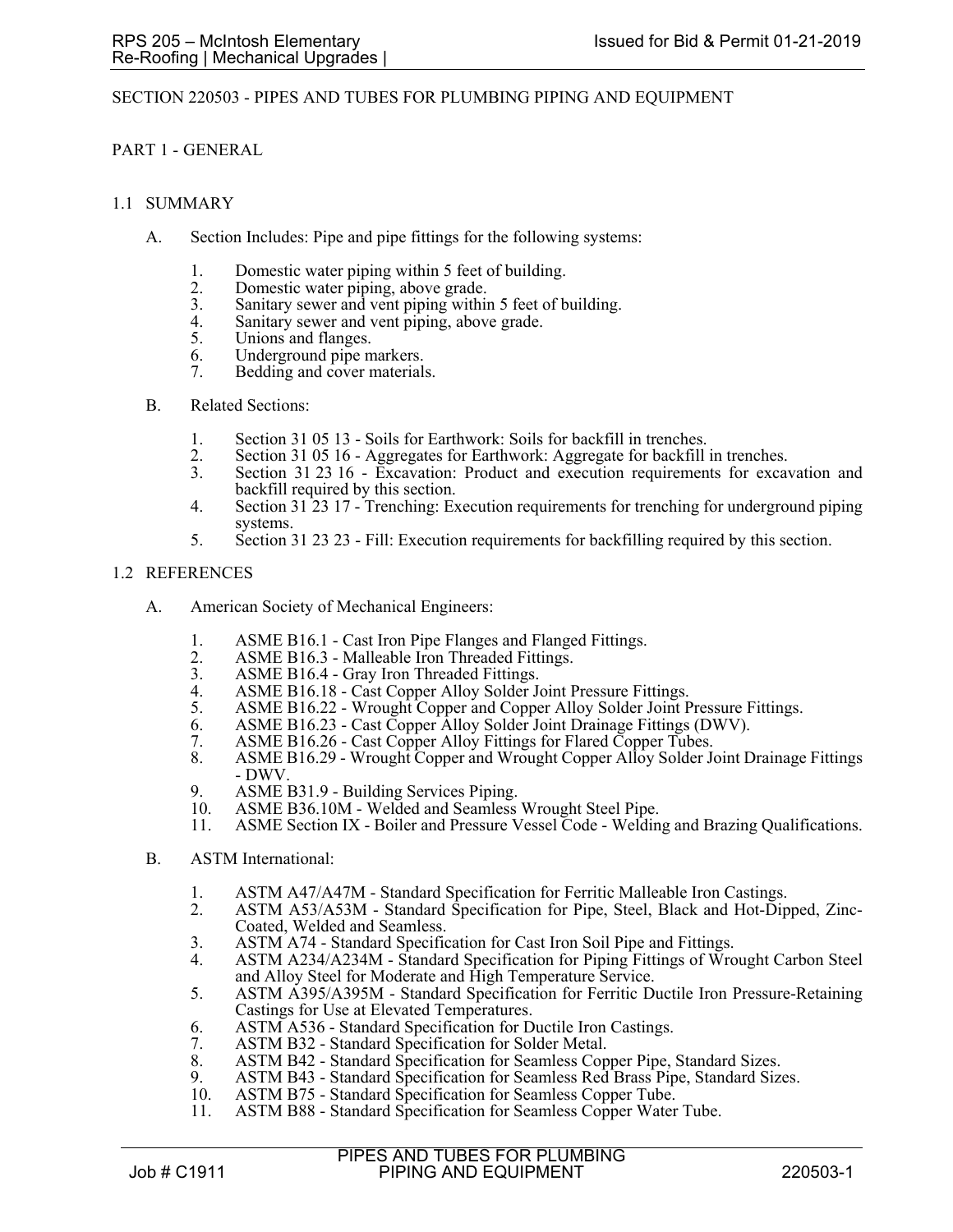- 12. ASTM B251 Standard Specification for General Requirements for Wrought Seamless Copper and Copper-Alloy Tube.
- 13. ASTM B302 Standard Specification for Threadless Copper Pipe.
- 14. ASTM B306 Standard Specification for Copper Drainage Tube (DWV).<br>15. ASTM B584 Standard Specification for Copper Alloy Sand Casti
- 15. ASTM B584 Standard Specification for Copper Alloy Sand Castings for General Applications.
- 16. ASTM C564 Standard Specification for Rubber Gaskets for Cast Iron Soil Pipe and Fittings.
- 17. ASTM F1476 Standard Specification for Performance of Gasketed Mechanical Couplings for Use in Piping Applications.
- C. American Water Works Association:
	- 1. AWWA C110 American National Standard for Ductile-Iron and Grey-Iron Fittings, 3 in. through 48 in., for Water and Other Liquids.
	- 2. AWWA C111 American National Standard for Rubber-Gasket Joints for Ductile-Iron Pressure Pipe and Fittings.
	- 3. AWWA C151 American National Standard for Ductile-Iron Pipe, Centrifugally Cast, for Water.
- D. Cast Iron Soil Pipe Institute:
	- 1. CISPI 301 Standard Specification for Hubless Cast Iron Soil Pipe and Fittings for Sanitary and Storm Drain, Waste, and Vent Piping Applications.
	- 2. CISPI 310 Specification for Coupling for Use in Connection with Hubless Cast Iron Soil Pipe and Fittings for Sanitary and Storm Drain, Waste, and Vent Piping Applications.

### 1.3 SUBMITTALS

- A. Section 01 33 00 Submittal Procedures: Submittal procedures.
- B. Shop Drawings: Submit pipe fabrication drawings, drawn to scale not smaller than 1/4 inch equals 1 foot, on drawing sheets same size as Contract Documents, indicating:
	- 1. Fabrication, assembly, and installation details, including plans, elevations, sections, details of components, and attachments to other work.
	- 2. Piping layout.<br>3. Penetrations the
	- Penetrations through fire rated and other walls.
	- 4. Plumbing equipment.<br>5. Hangers and supports.
	- 5. Hangers and supports, including methods for building attachment, and vibration isolation.
- C. Product Data: Submit data on pipe materials and fittings. Submit manufacturers catalog information.

## 1.4 QUALITY ASSURANCE

- A. Perform Work in accordance with ASME B31.9 code for installation of piping systems and ASME Section IX for welding materials and procedures.
- B. Perform Work in accordance with Illinois Department of Public Health Plumbing Code, Current Edition and local jurisdiction amendments to Plumbing Code.

## 1.5 QUALIFICATIONS

- A. Manufacturer: Company specializing in manufacturing Products specified in this section with minimum three years experience.
- B. Installer: Company specializing in performing work of this section with minimum three years experience.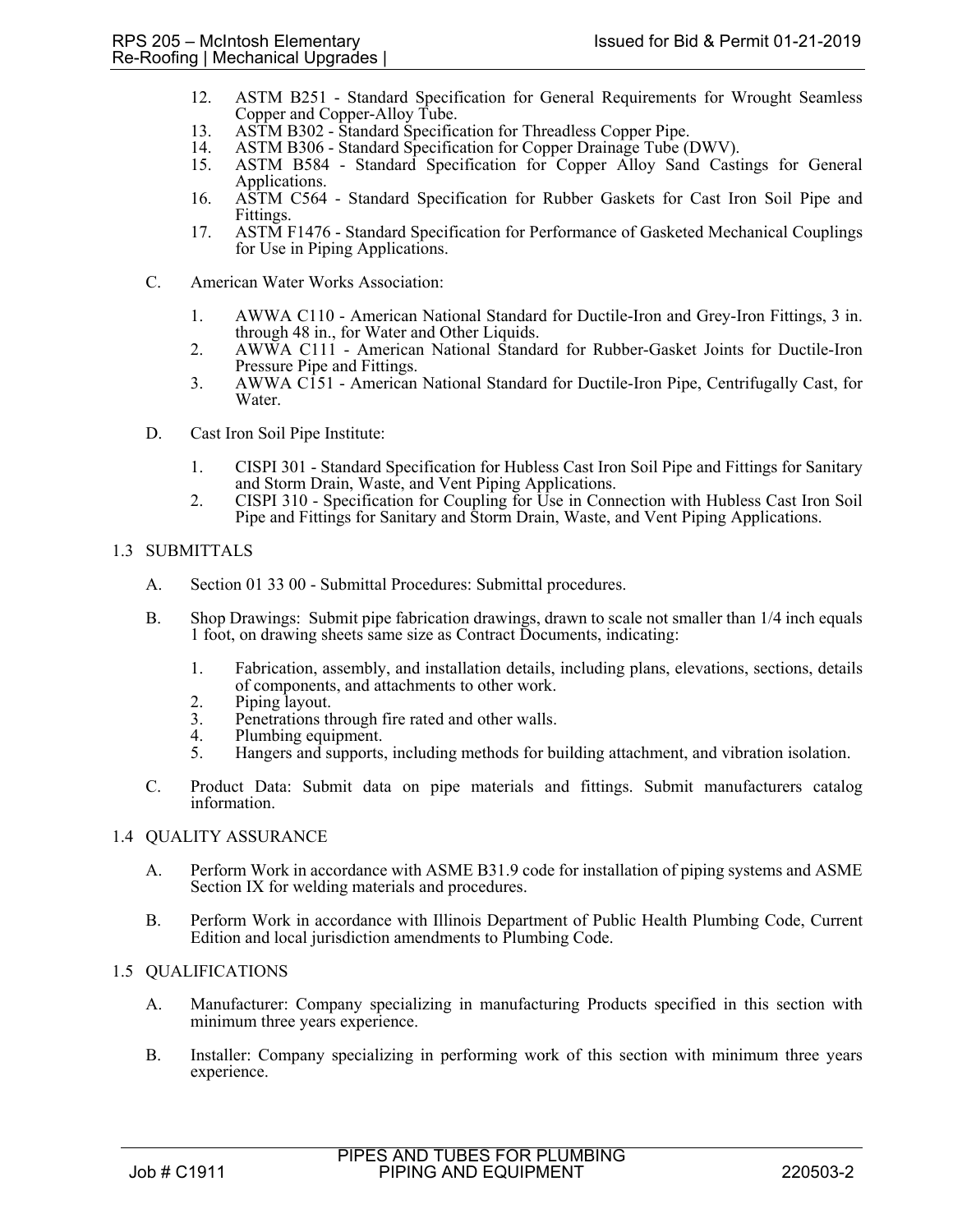## 1.6 DELIVERY, STORAGE, AND HANDLING

- A. Section 01 60 00 Product Requirements: Requirements for transporting, handling, storing, and protecting products.
- B. Furnish temporary end caps and closures on piping and fittings. Maintain in place until installation.
- C. Protect piping from entry of foreign materials by temporary covers, completing sections of the Work, and isolating parts of completed system.

### 1.7 ENVIRONMENTAL REQUIREMENTS

- A. Section 01 60 00 Product Requirements: Environmental conditions affecting products on site.
- B. Do not install underground piping when bedding is wet or frozen.

### 1.8 FIELD MEASUREMENTS

A. Verify field measurements prior to fabrication.

## 1.9 COORDINATION

- A. Section 01 30 00 Administrative Requirements: Requirements for coordination.
- B. Coordinate installation of buried piping with trenching.

## 1.10 REGULATORY REQUIREMENTS

- A. Conform to Health/Life Safety Code for Public Schools.
- B. Conform to (IMC) International Mechanical Code. (2015)
- C. Conform to (IBC) International Building Code. (2015)
- D. Conform to (IFC) International Fire Code, excluding Chapter 4. (2015)
- E. Conform to State of Illinois Plumbing Code. (2014)
- F. Conform to Illinois Accessibility Code. (71 IL Adm. Code 400)
- G. Conform to (IECC) International Energy Conservation Code. (2015)
- H. Conform to (IFGC) International Fuel Gas Code. (2015)
- I. Conform to (IPMC) International Property Maintenance Code. (2015)
- J. Conform to Illinois State Fire Marshal's Boiler and Pressure Vessel Safety. (41 IL Adm. Code 120)
- K. Conform to (ICC) International Code Council Reference Standards. (2015)
- L. Conform to (NFPA) National Fire Protection Association 70 National Electrical Code. (2014)
- M. Products: Listed and classified by Underwriter's Laboratories, Inc. as suitable for the purpose specified and indicated.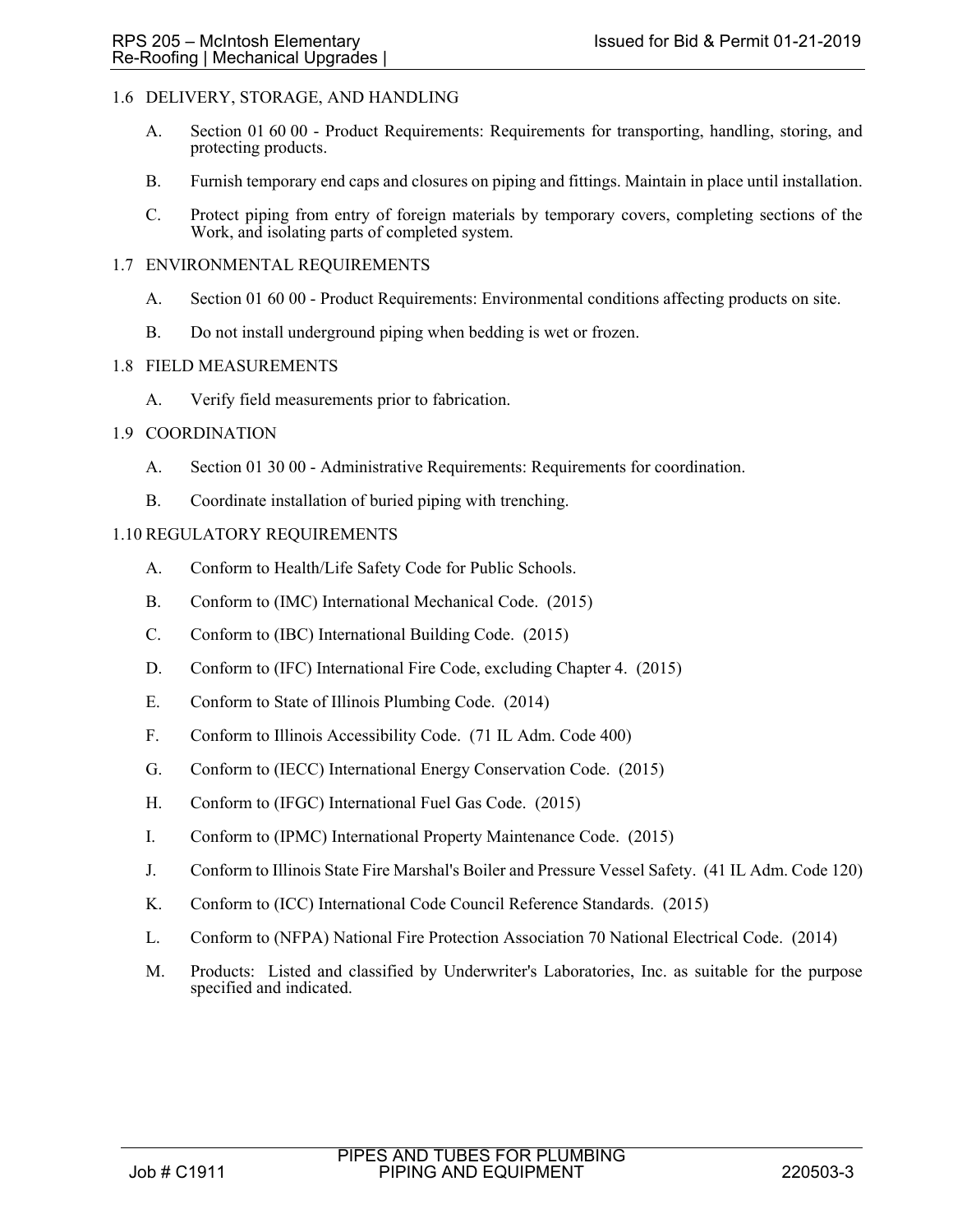## PART 2 - PRODUCTS

#### 2.1 DOMESTIC WATER PIPING, BURIED WITHIN 5 FEET OF BUILDING

- A. Steel Pipe: ASTM A53/A53M, Grade B, Schedule 40 galvanized.
	- 1. Steel Fittings: ASME B16.9, wrought steel, butt welded.<br>2. Cast Iron Fittings: ASME B16.1, flanges and flanged fitt
	- 2. Cast Iron Fittings: ASME B16.1, flanges and flanged fittings.<br>3. Joints: AWS D1.1, welded.
	- Joints: AWS D1.1, welded.
- B. Copper Tubing: ASTM B88, Type K annealed.
	- 1. Fittings: ASME B16.18, cast copper, or ASME B16.22, wrought copper.<br>2. Joints: Brazed, AWS A5.8 BCuP silver/phosphorus/copper alloy with mel
	- Joints: Brazed, AWS A5.8 BCuP silver/phosphorus/copper alloy with melting range 1190 to 1480 degrees F.
- C. Copper Tubing: ASTM B42, hard drawn or annealed.
	- 1. Fittings: ASME B16.18 cast copper alloy or ASME B16.22 wrought copper and bronze.
	- 2. Joints: Solder, lead free, ASTM B32, 95-5 tin-antimony, or tin and silver, with melting range 430 to 535 degrees F.

#### 2.2 DOMESTIC WATER PIPING, ABOVE GRADE

- A. (Pipe size 3/4" 6") Copper Tubing: ASTM B88, Type L, hard drawn.
	- 1. Fittings: ASME B16.18, cast copper alloy or ASME B16.22, wrought copper and bronze.<br>2. Joints: ASTM B32, solder, Grade 95TA.
	- Joints: ASTM B32, solder, Grade 95TA.
- B. (Pipe size 3/4" 4") Copper Tubing: ASTM B88, Type L, hard drawn.
	- 1. Manufacturers:
		- a. Viega/Ridgid-Propress.
		- b. Nibco.
		- c. Apollo.
	- 2. Press Fittings: ASME B16.18, cast copper alloy or ASME B16.22, wrought copper and bronze, O-rings for copper press fittings shall be EPDM.
	- 3. Joints: Pressed by crimping tool.

#### 2.3 SANITARY SEWER PIPING, BURIED WITHIN 5 FEET OF BUILDING

- A. Cast Iron Soil Pipe: ASTM A74, service weight, bell and spigot ends.
	- 1. Fittings: Cast iron, ASTM A74.
	- 2. Joints: Hub-and-spigot, CISPI HSN compression type with ASTM C564 neoprene gaskets or lead and oakum.

#### 2.4 SANITARY SEWER PIPING, ABOVE GRADE

- A. Cast Iron Pipe: ASTM A74, service weight.
	- 1. Fittings: Cast iron, ASTM A74.<br>2. Joints: ASTM C564, rubber gas
	- 2. Joints: ASTM C564, rubber gasket joint devices or lead and oakum.
- B. Cast Iron Pipe: CISPI 301, hub-less, service weight.
	- 1. Fittings: Cast iron, CISPI 301.
	- 2. Joints: CISPI 310, neoprene gaskets and stainless steel clamp-and-shield assemblies.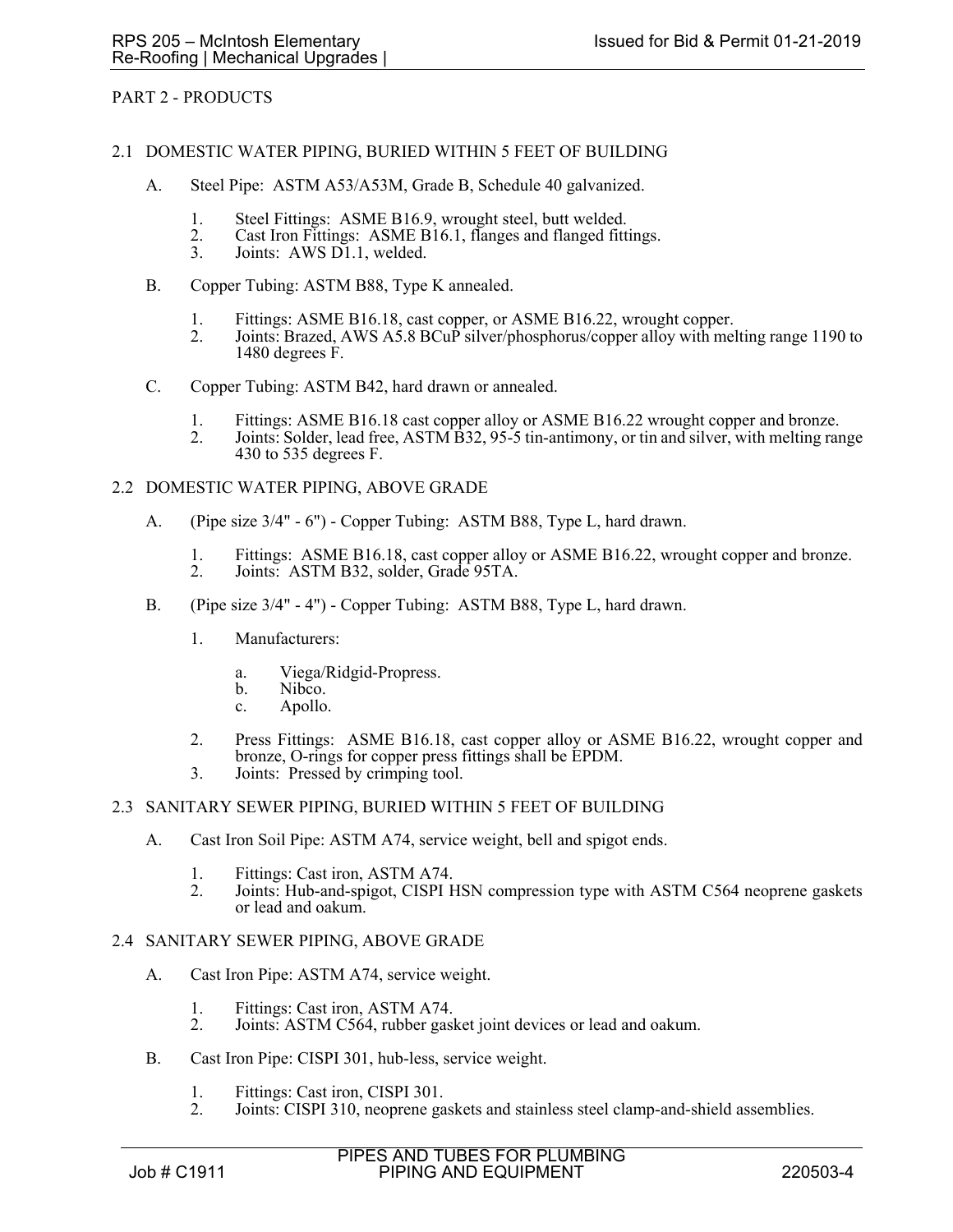- C. Copper Tube: ASTM B306, DWV, ASTM B75, ASTM B88, ASTM B251, Type K, L or M.
	- 1. Fittings: ASME B16.23, cast bronze, or ASME B16.29, wrought copper.
	- 2. Joints: Solder, lead free, ASTM B32, 95-5 tin-antimony, or tin and silver, with melting range 430 to 535 degrees F.
- D. Copper Pipe: ASTM B42 and ASTM B302.
	- 1. Fittings: ASME B16.23, cast bronze, or ASME B16.29 wrought copper.<br>2. Joints: Solder, lead free, ASTM B32, 95-5 tin-antimony, or tin and silver,
	- Joints: Solder, lead free, ASTM B32, 95-5 tin-antimony, or tin and silver, with melting range 430 to 535 degrees F.

### 2.5 UNIONS AND FLANGES

- A. Unions for Pipe 2 inches and Smaller:
	- 1. Ferrous Piping: Class 150, malleable iron, threaded.<br>2. Copper Piping: Class 150, bronze unions with solder
	- 2. Copper Piping: Class 150, bronze unions with soldered joints.
	- 3. Dielectric Connections: Union with galvanized or plated steel threaded end, copper solder end, water impervious isolation barrier.
	- 4. PVC Piping: PVC.
- B. Flanges for Pipe 2-1/2 inches and Larger:
	- 1. Ferrous Piping: Class 150, forged steel, slip-on flanges.<br>2. Copper Piping: Class 150, slip-on bronze flanges.
	- 2. Copper Piping: Class 150, slip-on bronze flanges.<br>3. PVC Piping: PVC flanges.
	- PVC Piping: PVC flanges.
	- 4. Gaskets: 1/16 inch thick preformed neoprene gaskets.
- C. PVC Pipe Materials: For connections to equipment and valves with threaded connections, furnish solvent-weld socket to screwed joint adapters and unions, or ASTM D2464, Schedule 80, threaded, PVC pipe.
- D. Copper Press Connections:
	- 1. Manufacturers:
		- a. Viega.
		- b. Nibco.
		- c. Apollo.
	- 2. Press Fittings: Copper press fittings shall conform to the material and sizing requirements of ASME B16.18 or ASME B16.22. O-rings for copper press fittings shall be EPDM.

#### 2.6 UNDERGROUND PIPE MARKERS

- A. Furnish materials in accordance with Illinois Department of Public Health Plumbing Code, Current Edition and local jurisdiction amendments to Plumbing Code.
- B. Plastic Ribbon Tape: Bright colored, continuously printed, minimum 6 inches wide by 4 mil. thick, manufactured for direct burial service.
- C. Trace Wire: Magnetic detectable conductor, brightly colored plastic covering, imprinted with "Domestic Water Service or Sewer Service" in large letters.

#### 2.7 BEDDING AND COVER MATERIALS

- A. Bedding: Fill Type as specified in Section 31 05 16.
- B. Cover: Fill Type as specified in Section 31 05 16.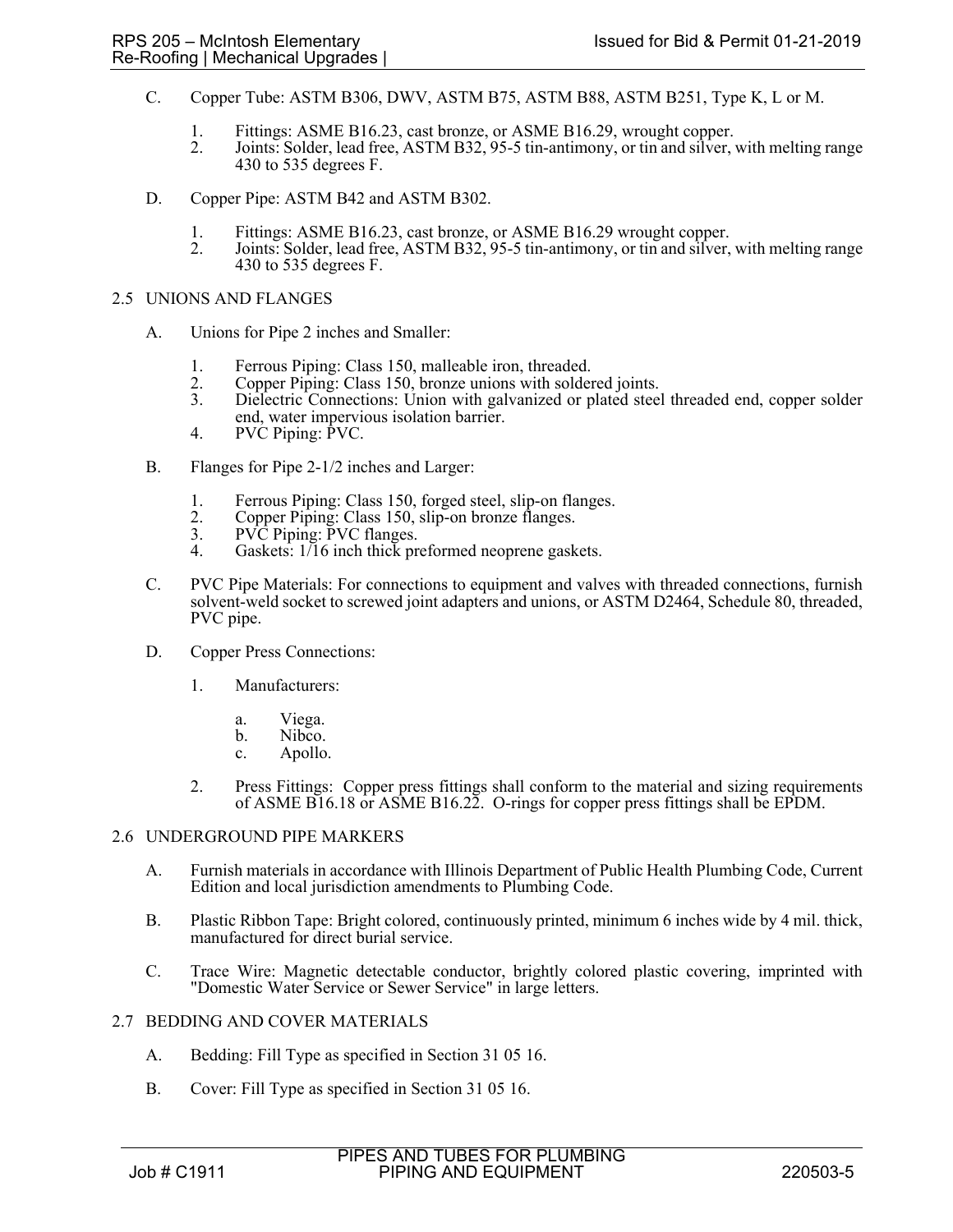C. Soil Backfill from Above Pipe to Finish Grade: Soil Type as specified in Section 31 05 13.

## PART 3 - EXECUTION

## 3.1 EXAMINATION

- A. Section 01 30 00 Administrative Requirements: Verification of existing conditions before starting work.
- B. Verify excavations are to required grade, dry, and not over-excavated.
- C. Verify trenches are ready to receive piping.

### 3.2 PREPARATION

- A. Ream pipe and tube ends. Remove burrs.
- B. Remove scale and dirt on inside and outside before assembly.
- C. Prepare piping connections to equipment with flanges or unions.
- D. Keep open ends of pipe free from scale and dirt. Protect open ends with temporary plugs or caps.

### 3.3 INSTALLATION - BURIED PIPING SYSTEMS

- A. Verify connection to existing piping system size, location, and invert as indicated on Drawings.
- B. Establish elevations of buried piping with not less than 5 ft of cover.
- C. Excavate pipe trench in accordance with Section 31 23 17.
- D. Install pipe to elevation as indicated on Drawings.
- E. Place bedding material at trench bottom to provide uniform bedding for piping, level bedding materials in one continuous layer not exceeding 4 inches.
- F. Install pipe on prepared bedding.
- G. Route pipe in straight line.
- H. Install pipe to allow for expansion and contraction without stressing pipe or joints.
- I. Install shutoff and drain valves at locations indicated on Drawings.
- J. Install plastic ribbon tape continuous over top of pipe. Buried 6 inches below finish grade, above pipe line; coordinate with Section 31 23 23 and 31 23 17. Refer to Section 22 05 53.
- K. Pipe Cover and Backfilling:
	- 1. Backfill trench in accordance with Section 31 23 23.
	- 2. Maintain optimum moisture content of fill material to attain required compaction density.<br>3. After hydrostatic test, evenly backfill entire trench width by hand placing backfill materia
	- After hydrostatic test, evenly backfill entire trench width by hand placing backfill material and hand tamping in 4 inches compacted layers to 6 inches minimum cover over top of jacket. Compact to 95 percent maximum density.
	- 4. Evenly and continuously backfill remaining trench depth in uniform layers with backfill material.
	- 5. Do not use wheeled or tracked vehicles for tamping.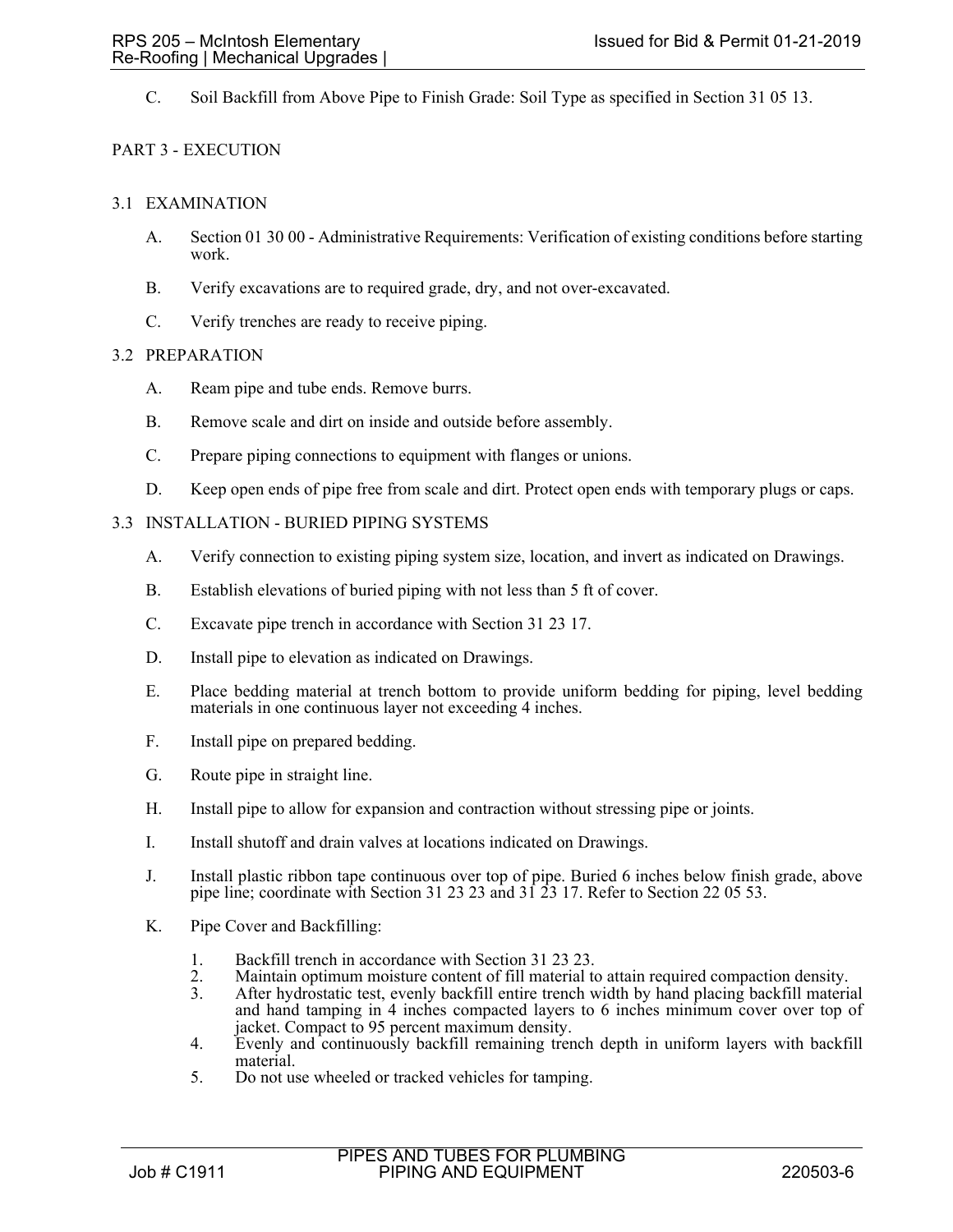L. Install Work in accordance with Illinois Department of Public Health Plumbing Code, Current Edition and local jurisdiction amendments to Plumbing Code.

#### 3.4 INSTALLATION - ABOVE GROUND PIPING

- A. Route piping in orderly manner and maintain gradient. Route parallel and perpendicular to walls.
- B. Install piping to maintain headroom without interfering with use of space or taking more space than necessary.
- C. Group piping whenever practical at common elevations.
- D. Install piping to allow for expansion and contraction without stressing pipe, joints, or connected equipment.
- E. Provide access where valves and fittings are not accessible. Coordinate size and location of access doors with Section 08 31 13.
- F. Install non-conducting dielectric connections wherever jointing dissimilar metals.
- G. Establish invert elevations, slopes for drainage to 1/8 inch per foot minimum. Maintain gradients.
- H. Slope piping and arrange systems to drain at low points.
- I. Protect piping systems from entry of foreign materials by temporary covers, completing sections of the Work, and isolating parts of completed system.
- J. Install piping penetrating roofed areas to maintain integrity of roof assembly.
- K. Install piping specialties in accordance with Section 23 21 16.
- L. Install pipe identification in accordance with Section 22 05 53.
- M. Plumbing contractor is responsible for all cutting and patching of existing walls/floor required to perform any new or demolition plumbing work.
- N. Press Connections: Copper press fittings shall be made in accordance with the manufacturer's installation instructions. The tubing shall be fully inserted into the fittings and the tubing marked at the shoulder of the fitting. The fitting alignment shall be checked against the mark on the tubing to assure the tubing is fully engaged (inserted) in the fitting. The joints shall be pressed using the tool approved by the manufacturer.
- O. PVC piping is not allowed in mechanical return plenum ceilings. Refer to mechanical drawings for locations of return plenum ceilings.
- P. All piping, fittings and joints shall comply with the Local Amendments and the Authority having Jurisdiction. Materials listed in specification that do not comply with these amendments shall not be used in the bidding process. It shall be the contractor's responsibility to verify these adopted amendments.

## 3.5 INSTALLATION - DOMESTIC WATER PIPING SYSTEMS

- A. Install domestic water piping system in accordance with ASME B31.9.
- B. Install Work in accordance with Illinois Department of Public Health Plumbing Code, Current Edition and local jurisdiction amendments to Plumbing Code.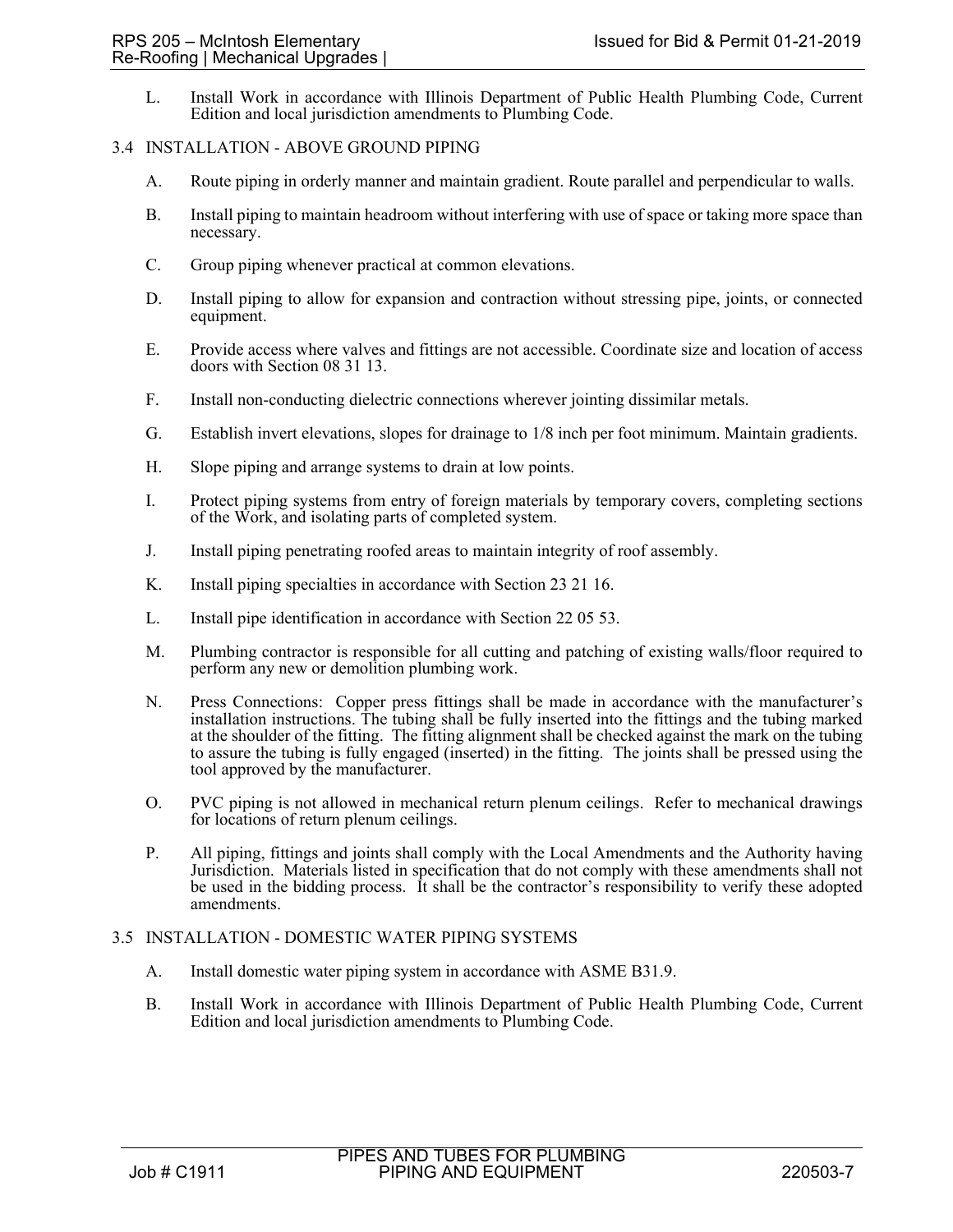# 3.6 INSTALLATION - SANITARY WASTE AND VENT PIPING SYSTEMS

- A. Install sanitary waste and vent piping systems in accordance with ASME B31.9.
- B. Install sanitary waste and vent piping systems in accordance with Section 22 13 00.
- C. Install bell and spigot pipe with bell end upstream.
- D. Support cast iron drainage piping at every joint.
- E. Install Work in accordance with Illinois Department of Public Health Plumbing Code, Current Edition and local jurisdiction amendments to Plumbing Code.

## 3.7 FIELD QUALITY CONTROL

- A. Section 01 40 00 Quality Requirements: Field inspecting, testing, adjusting, and balancing.
- B. Test domestic water piping system in accordance with local authority having jurisdiction.
- C. Test sanitary waste and vent piping system in accordance with local authority having jurisdiction.
- D. Test storm drainage piping system in accordance with local authority having jurisdiction.

### 3.8 CLEANING

- A. Section 01 70 00 Execution and Closeout Requirements: Requirements for cleaning.
- B. Clean and disinfect domestic water distribution system in accordance with Section 22 11 00.

END OF SECTION 220503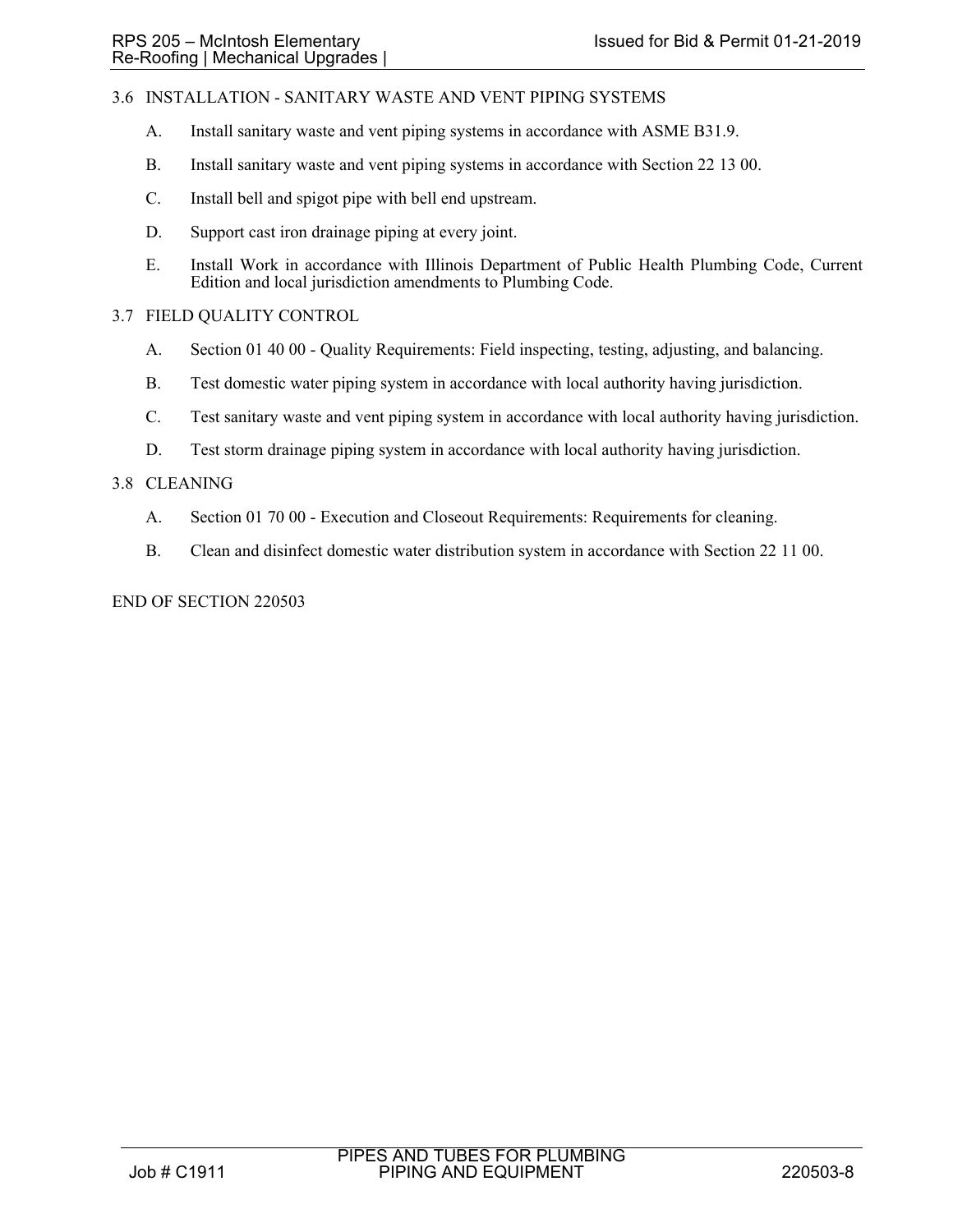## SECTION 220590 - TESTING OF PLUMBING PIPING

## PART 1 - GENERAL

### 1.1 SUMMARY

- A. Section Includes:
	- 1. Waste and Vent Piping.
	- 2. Domestic Water Piping.

## 1.2 REGULATORY REQUIREMENTS

- A. Conform to Health/Life Safety Code for Public Schools.
- B. Conform to (IMC) International Mechanical Code. (2015)
- C. Conform to (IBC) International Building Code. (2015)
- D. Conform to (IFC) International Fire Code, excluding Chapter 4. (2015)
- E. Conform to State of Illinois Plumbing Code. (2014)
- F. Conform to Illinois Accessibility Code. (71 IL Adm. Code 400)
- G. Conform to (IECC) International Energy Conservation Code. (2015)
- H. Conform to (IFGC) International Fuel Gas Code. (2015)
- I. Conform to (IPMC) International Property Maintenance Code. (2015)
- J. Conform to Illinois State Fire Marshal's Boiler and Pressure Vessel Safety. (41 IL Adm. Code 120)
- K. Conform to (ICC) International Code Council Reference Standards. (2015)
- L. Conform to (NFPA) National Fire Protection Association 70 National Electrical Code. (2014)
- M. Products: Listed and classified by Underwriter's Laboratories, Inc. as suitable for the purpose specified and indicated.
- N. ARI
- O. ASME
- P. NFPA

## PART 2 - PRODUCTS (Not Used)

# PART 3 - EXECUTION

## 3.1 GENERAL

A. Before final acceptance of all piping system, all systems must be tested in accordance with the schedule and prove to be free of leaks.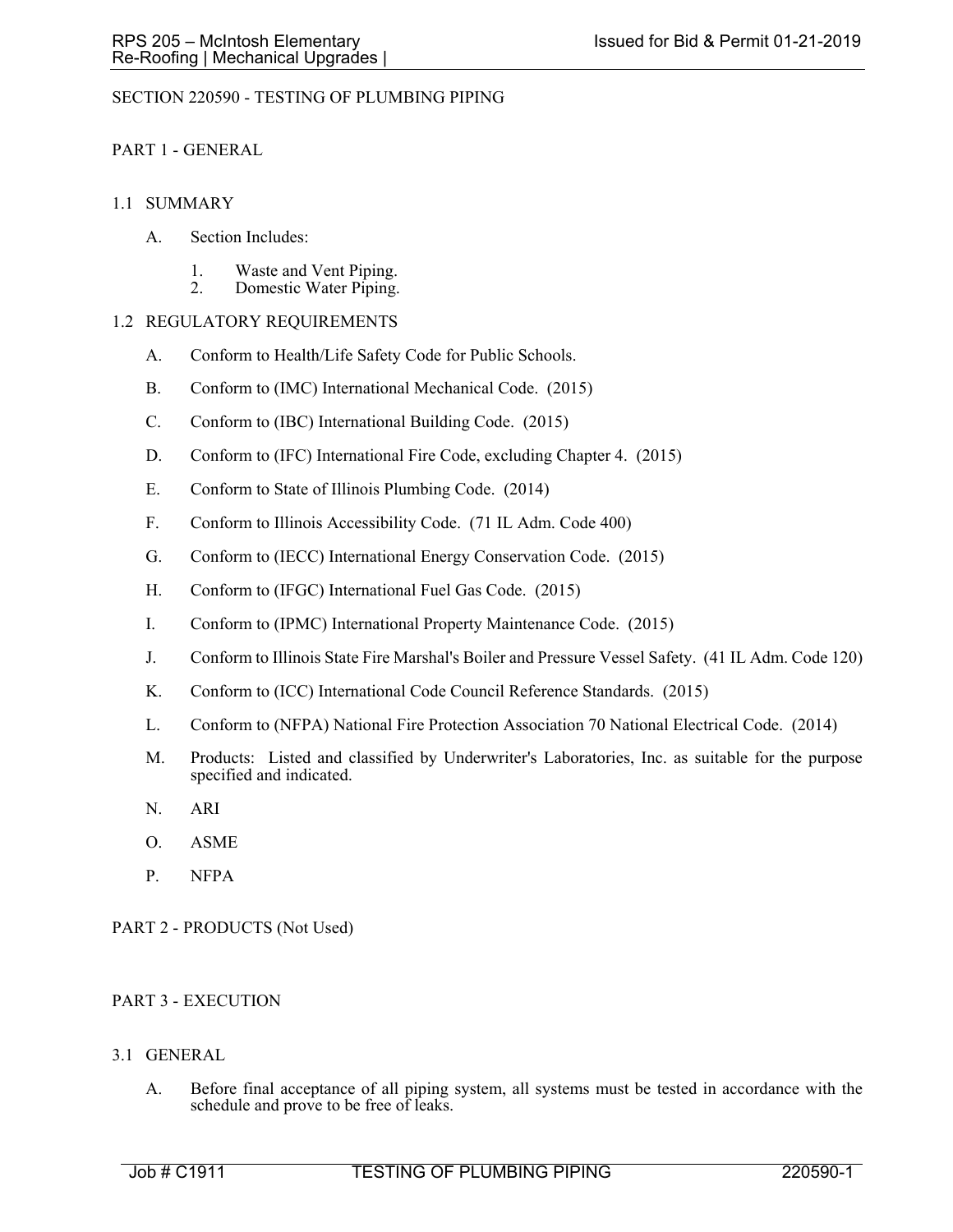- 1. Perform tests under observation of Architect/Engineer.<br>2. Underground systems shall be tested prior to backfilling
- 2. Underground systems shall be tested prior to backfilling.<br>3. Remove, replace or satisfactorily repair defective work re
- Remove, replace or satisfactorily repair defective work revealed by tests.
- 4. Make piping repairs with new materials; caulking of screwed joints or pin holes is not permitted.
- 5. Furnish all test equipment and materials for testing.<br>6. Owner to furnish water for testing and flushing.
- Owner to furnish water for testing and flushing.

## 3.2 TESTING MATERIAL

- A. Testing Medium:
	- 1. Hydrostatic Testing Medium: Clean Water.
	- 2. Pneumatic Testing Medium: Clean compressed air.
- B. Pressure Testing Gauges: ANSI B40.1, Grade AA; minimum 6 inch diameter dial with scale divisions equal or less than maximum allowable pressure drop.

### 3.3 TESTING SYSTEMS

- A. Waste and Vent System Piping:
	- 1. Test with water or air before fixtures are set.
	- 2. After plumbing fixtures have been set and traps filled with water, subject entire waste and vent systems to final test with smoke or peppermint.
	- 3. Water Test:
		- a. Apply to drainage and vent system in sections or in entirety dependent on size of system.
		- b. When entire system is tested, tightly close all openings in pipes except highest opening and fill system with water to overflow point.
		- c. When system is tested in sections, tightly plug each opening except highest opening, fill each section with water and test each section with minimum 10 foot head of water; test each preceding section until entire system has been tested with minimum 10 foot head of water, except uppermost 10 feet of system.
		- d. Keep water in system or in portion under test, for minimum 30 minutes before inspection.
		- e. System must be tight at all joints.
	- 4. Air Test:
		- a. When tests are made with air, apply minimum 5 psi with force pump and maintain 1 hour with no leakage apparent.
		- b. Use mercury-column in making test.
- B. Domestic Water System:
	- 1. When rough-in is complete and before fixtures are set, test entire hot and cold water piping systems as scheduled and prove tight.
	- 2. Where portion of water piping system is concealed before completion, test that portion separately as specified for entire system.
- C. Hydrostatic and Pneumatic Testing Requirements:
	- 1. Hydrostatic and pneumatic tests apply to piping indicate as scheduled is Paragraph D.
	- 2. Pressure to be raised gradually to given value; then block off tight at source.<br>3. Allowable Pressure Drop: Maximum amount scheduled during correspone
	- 3. Allowable Pressure Drop: Maximum amount scheduled during corresponding minimum time interval.
		- a. Visually examine all joints during test.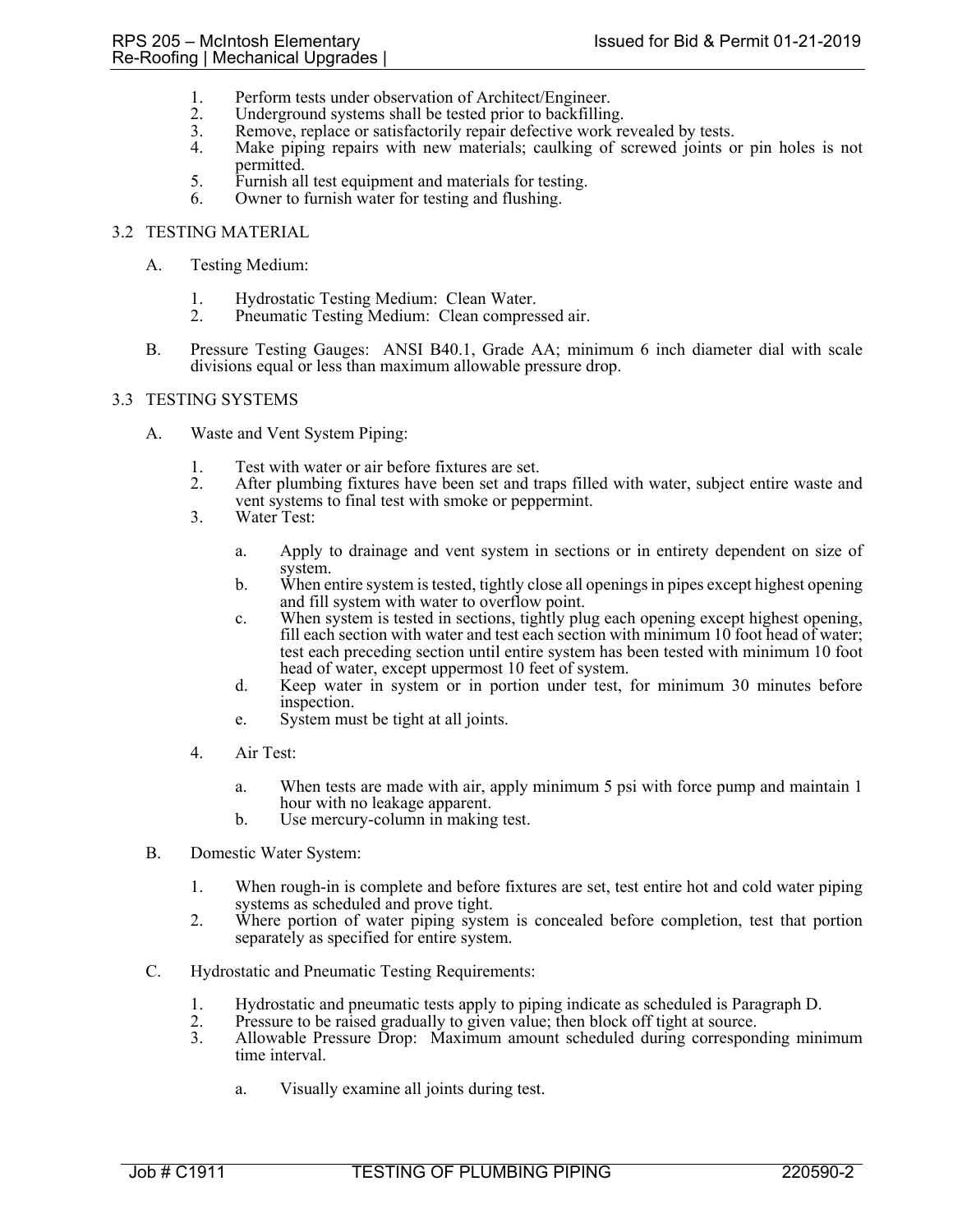- 4. Upon successful completion and test approval, relieve piping of pressure, drain, put into normal operation except for potable water to be sterilized before placing in service.
- D. Hydrostatic and Pneumatic Testing Schedule:

|  | Service<br>Domestic Water: | Normal<br>Work<br>Pressure<br>psig | Hydrostatic<br>Test<br>Pressure<br>psig | Pneumatic<br>Test<br>Pressure<br>psig | Maximum<br>Allowable<br>Pressure<br>Drop<br>psig | Minimum<br>Test<br>Time<br>Hours |
|--|----------------------------|------------------------------------|-----------------------------------------|---------------------------------------|--------------------------------------------------|----------------------------------|
|  | Potable Water              | To 125                             | 175                                     | $---$                                 |                                                  |                                  |

## 3.4 CLEANING AND ADJUSTING

- A. Cleaning: Thoroughly clean all parts of the piping installation at completion of work.
	- 1. Remove grease, metal cutting and sludge form all equipment, pipes, valves all fittings.<br>2. Repair all stoppages, discoloration or other damage to finish, furnishings or parts of buil 2. Repair all stoppages, discoloration or other damage to finish, furnishings or parts of building
		- that are due to Contractor's failure to properly clean piping system.

## B. Adjusting:

- 1. Adjust flush valves and other parts of work for quiet operation.<br>
2. Adjust control devices for proper operation.<br>
3. Demonstrate to Architect/Engineer satisfactory operation follow
- 
- 3. Demonstrate to Architect/Engineer satisfactory operation following adjustment.<br>4. Readiust or replace all items not functioning properly.
- Readjust or replace all items not functioning properly.

END OF SECTION 220590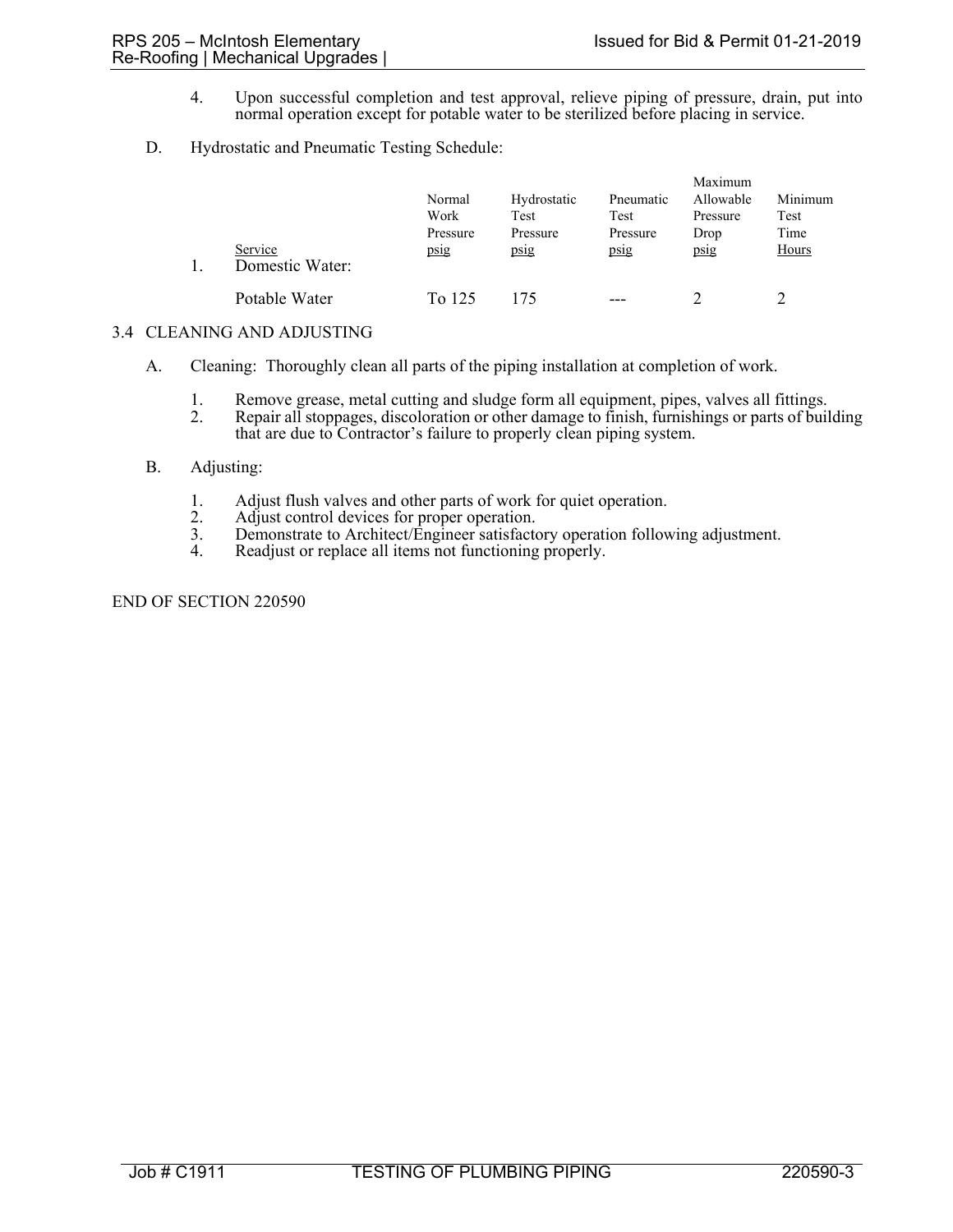## SECTION 221100 - FACILITY WATER DISTRIBUTION

### PART 1 - GENERAL

### 1.1 SUMMARY

- A. Section Includes:
	- 1. Vacuum breakers.
- B. Related Sections:
	- 1. Section 22 05 03 Pipes and Tubes for Plumbing Piping and Equipment: Product and installation requirements for piping materials applying to various system types.

### 1.2 REFERENCES

- A. American National Standards Institute:
	- 1. NSF/ANSI Standard 61 Low Lead & Lead Free Brass.<br>2. NSF/ANSI Standard 61. Annex F Low Lead & Lead Fi
	- 2. NSF/ANSI Standard 61, Annex  $F$  Low Lead & Lead Free Brass.<br>3. NSF/ANSI Standard 61, Annex  $G$  Low Lead & Lead Free Brass.
	- 3. NSF/ANSI Standard 61, Annex G Low Lead & Lead Free Brass.<br>4. NSF/ANSI Standard 372 Low Lead & Lead Free Brass.
	- NSF/ANSI Standard  $372 Low$  Lead & Lead Free Brass.
- B. American Society of Mechanical Engineers:
	- 1. ASME B31.9 Building Services Piping.
	- 2. ASME Section IX Boiler and Pressure Vessel Code Welding and Brazing Qualifications.
- C. American Society of Sanitary Engineering:
	- 1. ASSE 1011 Performance Requirements for Hose Connection Vacuum Breakers.<br>2. ASSE 1019 Performance Requirements for Vacuum Breaker Wall Hydrant
	- ASSE 1019 Performance Requirements for Vacuum Breaker Wall Hydrants, Freeze Resistant, Automatic Draining Type.

#### 1.3 SUBMITTALS

- A. Section 01 30 00 Submittal Procedures: Submittal procedures.
- B. Shop Drawings: Submit pipe fabrication drawings, drawn to scale not smaller than 1/4 inch equals 1 foot, on drawing sheets same size as Contract Documents, indicating:
	- 1. Fabrication, assembly, and installation details, including plans, elevations, sections, details of components, and attachments to other work.
	- 2. Piping layout.<br>3. Penetrations the
	- 3. Penetrations through fire rated and other walls.<br>4. Plumbing equipment.
	- 4. Plumbing equipment.<br>5. Hangers and supports.
	- 5. Hangers and supports, including methods for building attachment, and vibration isolation.
- C. Product Data:
	- 1. Domestic Water Specialties: Submit manufacturers catalog information, component sizes, rough-in requirements, service sizes, and finishes.
	- 2. Pumps: Submit pump type, capacity, certified pump curves showing pump performance characteristics with pump and system operating point plotted. Include NPSH curve when applicable. Include electrical characteristics and connection requirements.
- D. Manufacturer's Installation Instructions: Submit installation instructions for pumps, valves and accessories.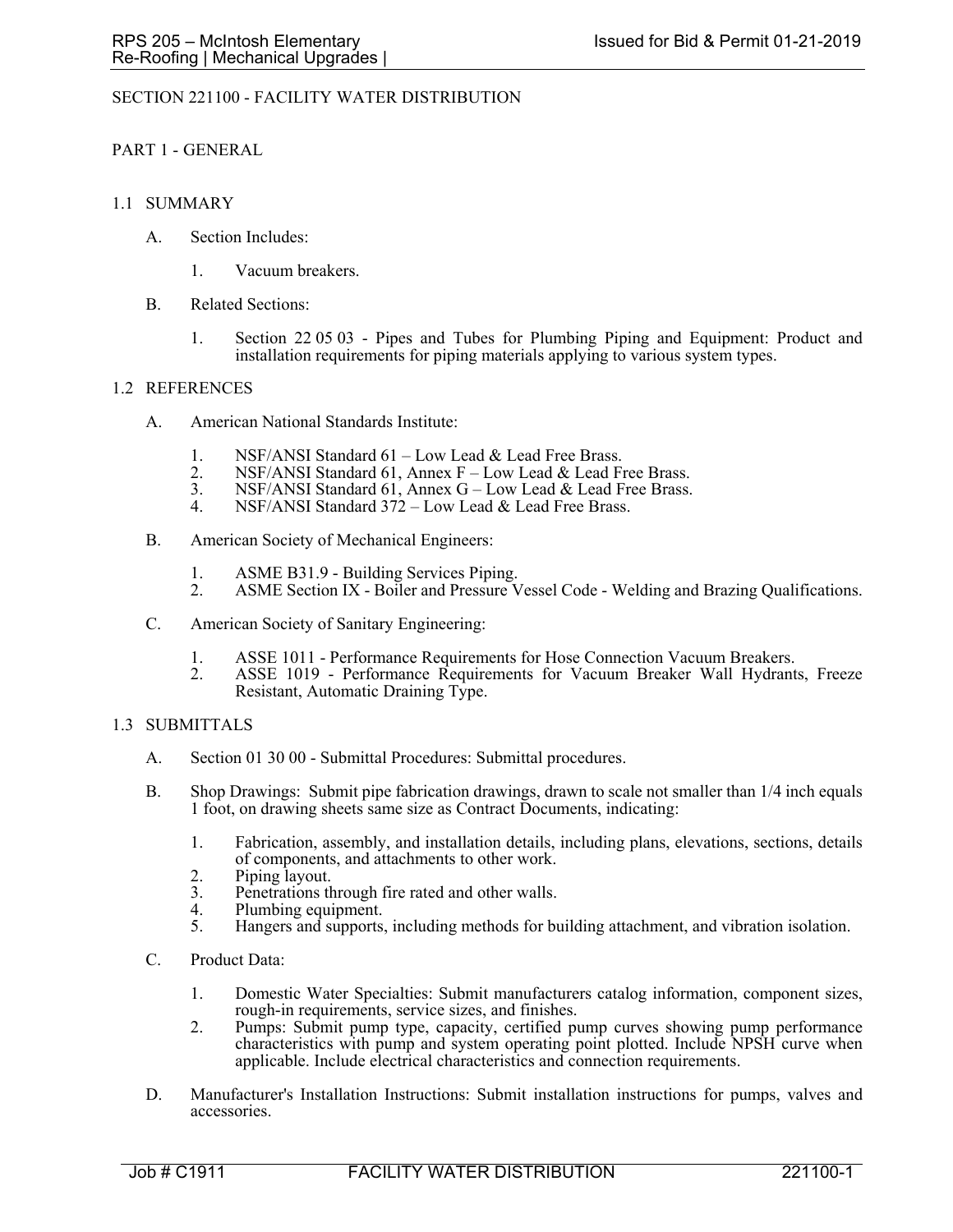E. Manufacturer's Certificate: Certify products meet or exceed specified requirements.

### 1.4 CLOSEOUT SUBMITTALS

- A. Section 01 70 00 Execution and Closeout Requirements: Closeout procedures.
- B. Project Record Documents: Record actual locations of valves and equipment.
- C. Operation and Maintenance Data: Submit spare parts list, exploded assembly views and recommended maintenance intervals.

#### 1.5 QUALITY ASSURANCE

A. Perform Work in accordance with Illinois Department of Public Health Plumbing Code, Current Edition and local jurisdiction amendments to Plumbing Code.

#### 1.6 QUALIFICATIONS

- A. Manufacturer: Company specializing in manufacturing products specified in this section with minimum three years documented experience.
- B. Installer: Company specializing in performing Work of this section with minimum three years documented experience.

### 1.7 DELIVERY, STORAGE, AND HANDLING

- A. Section 01 60 00 Product Requirements: Product storage and handling requirements.
- B. Accept valves and equipment on site in shipping containers with labeling in place. Inspect for damage.
- C. Provide temporary protective coating on cast iron and steel valves.
- D. Provide temporary end caps and closures on piping and fittings. Maintain in place until installation.
- E. Protect piping systems from entry of foreign materials by temporary covers, completing sections of the Work, and isolating parts of completed system.

#### 1.8 ENVIRONMENTAL REQUIREMENTS

A. Section 01 60 00 - Product Requirements.

## 1.9 FIELD MEASUREMENTS

A. Verify field measurements prior to fabrication.

#### 1.10 WARRANTY

A. Section 01 70 00 - Execution and Closeout Requirements: Product warranties and product bonds.

## 1.11 EXTRA MATERIALS

- A. Section 01 70 00 Execution and Closeout Requirements: Spare parts and maintenance products.
- B. Furnish two loose keys for outside hose bibs.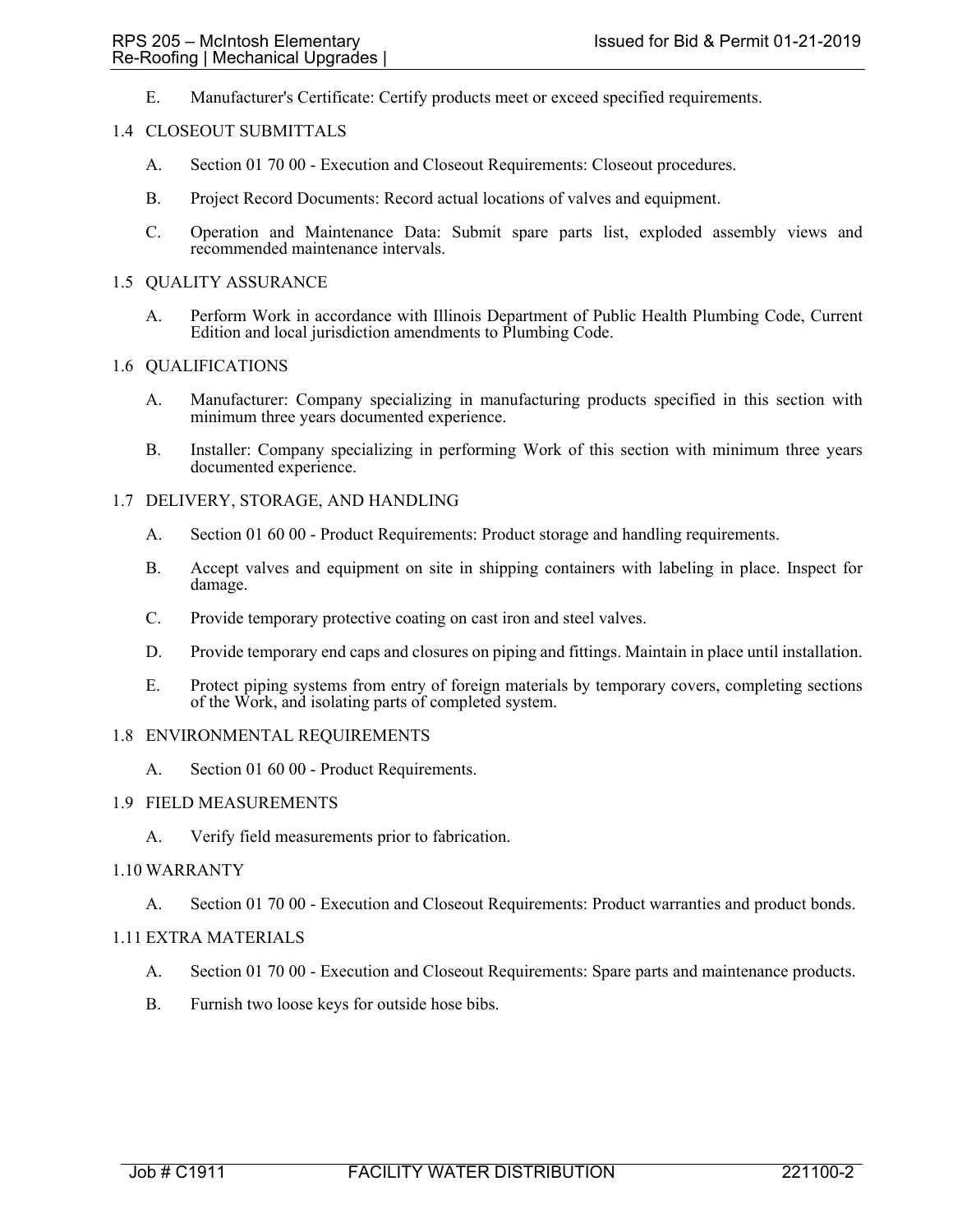## 1.12 REGULATORY REQUIREMENTS

- A. Conform to Health/Life Safety Code for Public Schools.
- B. Conform to (IMC) International Mechanical Code. (2015)
- C. Conform to (IBC) International Building Code. (2015)
- D. Conform to (IFC) International Fire Code, excluding Chapter 4. (2015)
- E. Conform to State of Illinois Plumbing Code. (2014)
- F. Conform to Illinois Accessibility Code. (71 IL Adm. Code 400)
- G. Conform to (IECC) International Energy Conservation Code. (2015)
- H. Conform to (IFGC) International Fuel Gas Code. (2015)
- I. Conform to (IPMC) International Property Maintenance Code. (2015)
- J. Conform to Illinois State Fire Marshal's Boiler and Pressure Vessel Safety. (41 IL Adm. Code 120)
- K. Conform to (ICC) International Code Council Reference Standards. (2015)
- L. Conform to (NFPA) National Fire Protection Association 70 National Electrical Code. (2014)
- M. Products: Listed and classified by Underwriter's Laboratories, Inc. as suitable for the purpose specified and indicated.

## PART 2 - PRODUCTS

## 2.1 HOSE-CONNECTION ANTI-SIPHON VACUUM BREAKERS (VB-1)

- A. Manufacturers: Subject to compliance with requirements, provide products by the following:
	- 1. Woodford Manufacturing, model 34HD
	- 2. Watts Regulator; a Watts Water Technologies Company<br>3. Zurn Industries, LLC
	- Zurn Industries, LLC
- B. Standard: ASSE 1011.
- C. Body: Brass, Stainless steel stop collar and stop screw.
- D. Outlet Connection: Garden-hose threaded complying with ASME B1.20.7.
- E. Finish: Chrome plated.

## PART 3 - EXECUTION

## 3.1 PREPARATION

- A. Ream pipe and tube ends. Remove burrs.
- B. Remove scale and dirt, on inside and outside, before assembly.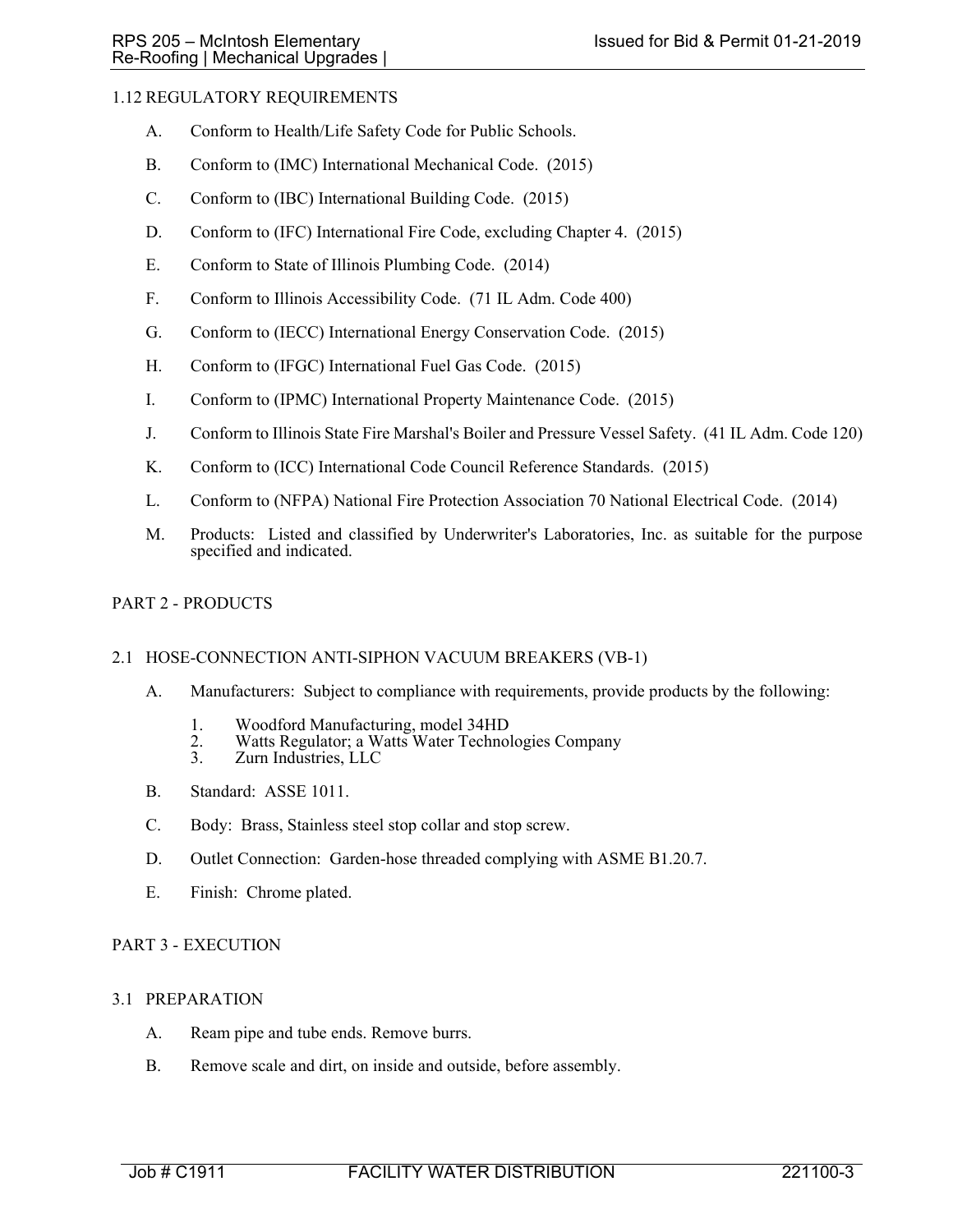### 3.2 INSTALLATION

- A. Install potable water protection devices on plumbing lines where contamination of domestic water may occur; on boiler feed water lines, janitor rooms, fire sprinkler systems, premise isolation, irrigation systems, flush valves, interior and exterior hose bibs.
- B. Install Work in accordance with Illinois Department of Public Health Plumbing Code, Current Edition and local jurisdiction amendments to Plumbing Code.
- C. Install wall flanges or escutcheons at piping wall penetrations in exposed, finished locations. Use deep-pattern escutcheons if required to conceal protruding fittings.

#### 3.3 FIELD QUALITY CONTROL

A. Test domestic water piping system in accordance with Illinois Department of Public Health Plumbing Code, Current Edition and local jurisdiction amendments to Plumbing Code.

#### 3.4 CLEANING

- A. Section 01 70 00 Execution and Closeout Requirements: Requirements for cleaning.
- B. Prior to starting work, verify system is complete, flushed and clean.
- C. Verify pH of water to be treated is between 7.4 and 7.6 by adding alkali (caustic soda or soda ash) or acid (hydrochloric).
- D. Inject disinfectant, free chlorine in liquid, powder and tablet or gas form, throughout system to obtain residual from 50 to 80 mg/L.
- E. Bleed water from outlets to obtain distribution and test for disinfectant residual at minimum 15 percent of outlets.
- F. Maintain disinfectant in system for 24 hours.
- G. When final disinfectant residual tests less than 25 mg/L, repeat treatment.
- H. Flush disinfectant from system until residual concentration is equal to incoming water or 1.0 mg/L.
- I. Take samples no sooner than 24 hours after flushing, from 5 percent of outlets and from water entry, and analyze in accordance with AWWA C651.

END OF SECTION 221100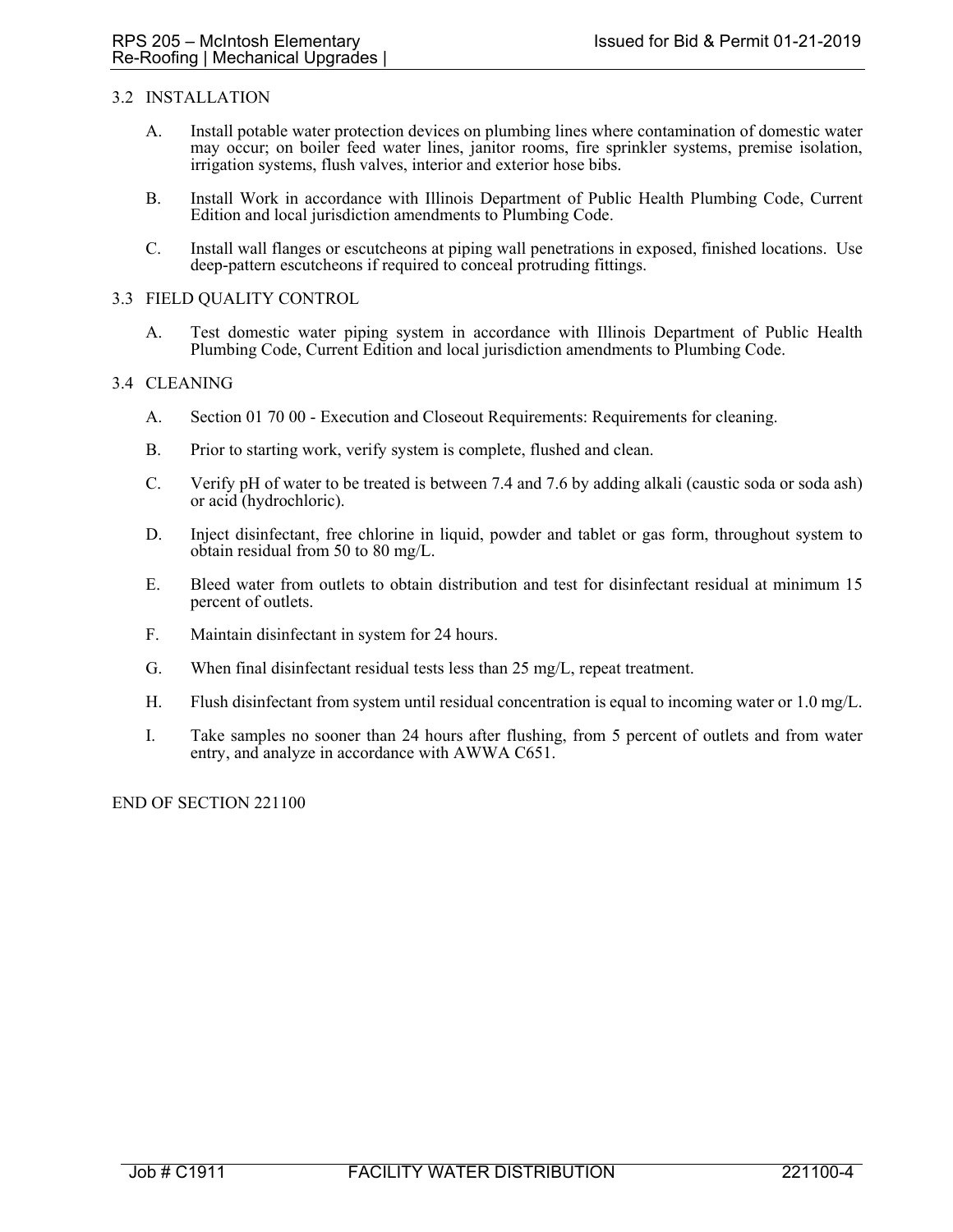## SECTION 221300 - FACILITY SANITARY SEWERAGE

### PART 1 - GENERAL

### 1.1 SUMMARY

- A. Section Includes:
	- 1. Cleanouts.
- B. Related Sections:
	- 1. Section 03 30 00 Cast-In-Place Concrete: Execution requirements for placement of concrete specified by this section.
	- 2. Section 22 05 03 Pipes and Tubes for Plumbing Piping and Equipment: Product and installation requirements for piping materials applying to various system types.
	- 3. Section 31 05 13 Soils for Earthwork: Soils for backfill in trenches.
	- 4. Section 31 05 16 Aggregates for Earthwork: Aggregate for backfill in trenches.<br>5. Section 31 23 16 Excavation: Product and execution requirements for excava-
	- 5. Section 31 23 16 Excavation: Product and execution requirements for excavation and backfill required by this section.
	- 6. Section 31 23 17 Trenching: Execution requirements for trenching required by this section.
	- Section 31 23 23 Fill: Requirements for backfill to be placed by this section.

#### 1.2 REFERENCES

- A. American Society of Mechanical Engineers:
	- 1. ASME A112.21.1 Floor Drains.<br>2. ASME B31.9 Building Services
	- ASME B31.9 Building Services Piping.

#### 1.3 SUBMITTALS

- A. Section 01 33 00 Submittal Procedures: Submittal procedures.
- B. Shop Drawings: Submit pipe fabrication drawings, drawn to scale not smaller than 1/4 inch equals 1 foot, on drawing sheets same size as Contract Documents, indicating:
	- 1. Fabrication, assembly, and installation details, including plans, elevations, sections, details of components, and attachments to other work.
	- 2. Piping layout.
	- 3. Penetrations through fire rated and other walls.
	- 4. Plumbing equipment.<br>5. Hangers and supports.
	- 5. Hangers and supports, including methods for building attachment, and vibration isolation.
- C. Product Data:
	- 1. Sanitary Drainage Specialties: Submit manufacturers catalog information, component sizes, rough-in requirements, service sizes, and finishes.
	- 2. Pumps: Submit pump type, capacity, certified pump curves showing pump performance characteristics with pump and system operating point plotted. Include NPSH curve when applicable. Include electrical characteristics and connection requirements.
- D. Manufacturer's Installation Instructions: Submit installation instructions for material and equipment.
- E. Manufacturer's Certificate: Certify products meet or exceed specified requirements.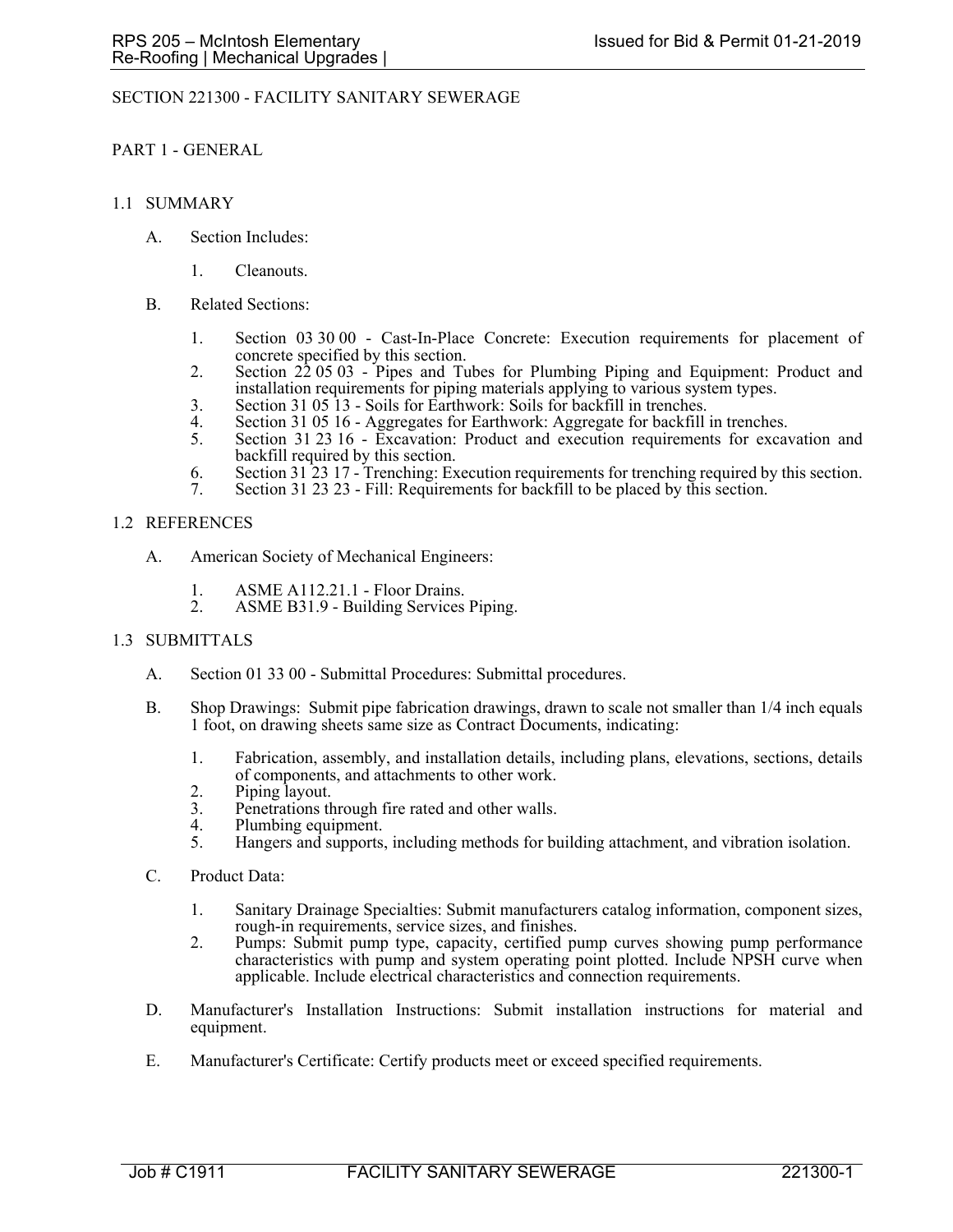## 1.4 CLOSEOUT SUBMITTALS

- A. Section 01 70 00 Execution and Closeout Requirements: Closeout procedures.
- B. Project Record Documents: Record actual locations of equipment and clean-outs.
- C. Operation and Maintenance Data: Submit frequency of treatment required for interceptors. Include, spare parts lists, exploded assembly views for pumps and equipment.

### 1.5 QUALITY ASSURANCE

A. Perform Work in accordance with Illinois Department of Public Health Plumbing Code, Current Edition and local jurisdiction amendments to Plumbing Code.

#### 1.6 QUALIFICATIONS

- A. Manufacturer: Company specializing in manufacturing products specified in this section with minimum three years documented experience, and with sewage ejector service facilities within 100 miles of Project.
- B. Installer: Company specializing in performing Work of this section with minimum three years documented experience.

### 1.7 DELIVERY, STORAGE, AND HANDLING

- A. Section 01 60 00 Product Requirements: Product storage and handling requirements.
- B. Protect piping systems from entry of foreign materials by temporary covers, completing sections of the Work, and isolating parts of completed system.

#### 1.8 ENVIRONMENTAL REQUIREMENTS

A. Section 01 60 00 - Product Requirements.

#### 1.9 FIELD MEASUREMENTS

A. Verify field measurements prior to fabrication.

#### 1.10 WARRANTY

A. Section 01 70 00 - Execution and Closeout Requirements: Product warranties and product bonds.

#### 1.11 EXTRA MATERIALS

- A. Section 01 70 00 Execution and Closeout Requirements: Spare parts and maintenance products.
- B. Furnish two sets of pump seals.

#### 1.12 REGULATORY REQUIREMENTS

- A. Conform to Health/Life Safety Code for Public Schools.
- B. Conform to (IMC) International Mechanical Code. (2015)
- C. Conform to (IBC) International Building Code. (2015)
- D. Conform to (IFC) International Fire Code, excluding Chapter 4. (2015)
- E. Conform to State of Illinois Plumbing Code. (2014)
- F. Conform to Illinois Accessibility Code. (71 IL Adm. Code 400)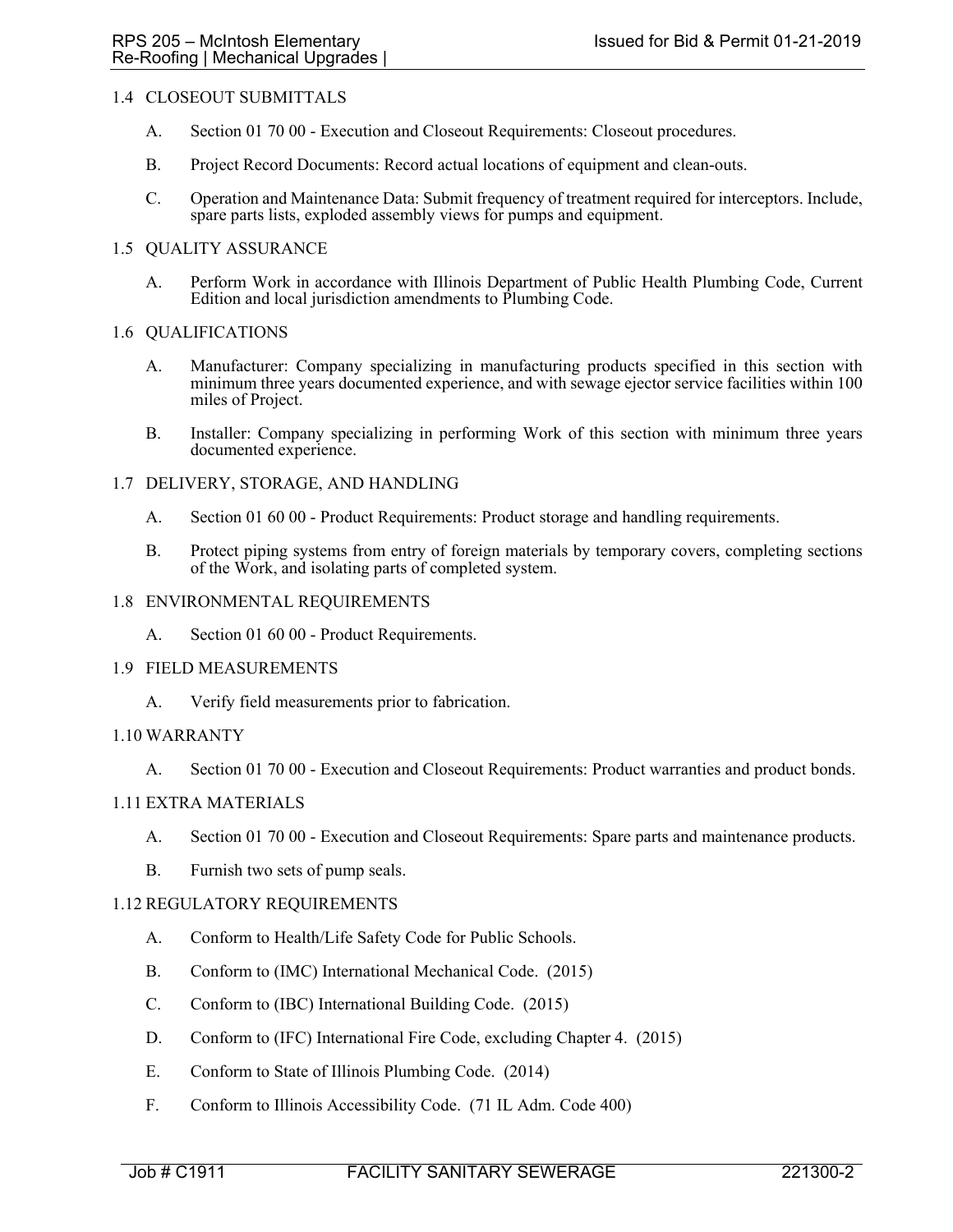- G. Conform to (IECC) International Energy Conservation Code. (2015)
- H. Conform to (IFGC) International Fuel Gas Code. (2015)
- I. Conform to (IPMC) International Property Maintenance Code. (2015)
- J. Conform to Illinois State Fire Marshal's Boiler and Pressure Vessel Safety. (41 IL Adm. Code 120)
- K. Conform to (ICC) International Code Council Reference Standards. (2015)
- L. Conform to (NFPA) National Fire Protection Association 70 National Electrical Code. (2014)
- M. Products: Listed and classified by Underwriter's Laboratories, Inc. as suitable for the purpose specified and indicated.

## PART 2 - PRODUCTS

## 2.1 CLEANOUTS

- A. Floor Cleanout (FCO-1):
	- 1. Manufacturers:
		- a. Mifab, Model C1220.
		- b. J.R. Smith.
		- c. Josam.
		- d. Watts.
		- e. Wade.<br>f. Zurn.
		- Zurn.
	- 2. Interior Finished Floor Areas (FCO-1): Lacquered cast iron, two piece body with double drainage flange, and heavy duty cast stainless steel scoriated combined cover/plug top assembly with stainless steel vandal proof allen key screws and primary gasket seal.
	- 3. Provide stainless steel square top in areas with quarry tile or ceramic tile.
	- 4. Provide secondary closure plug.
- B. Wall Cleanouts (WCO):
	- 1. Manufacturers:
		- a. Mifab, Model C1460-RD.
		- b. J.R. Smith.
		- c. Josam.
		- d. Watts.
		- e. Wade.<br>f. Zurn. Zurn.
		-
	- 2. Interior Finished Wall Areas: Line type with lacquered cast iron body and round brass gasketed plug and round stainless steel access cover secured with machine screw.

## PART 3 - EXECUTION

## 3.1 EXAMINATION

- A. Section 01 30 00 Administrative Requirements: Coordination and project conditions.
- B. Verify excavations are to required grade, dry, and not over-excavated.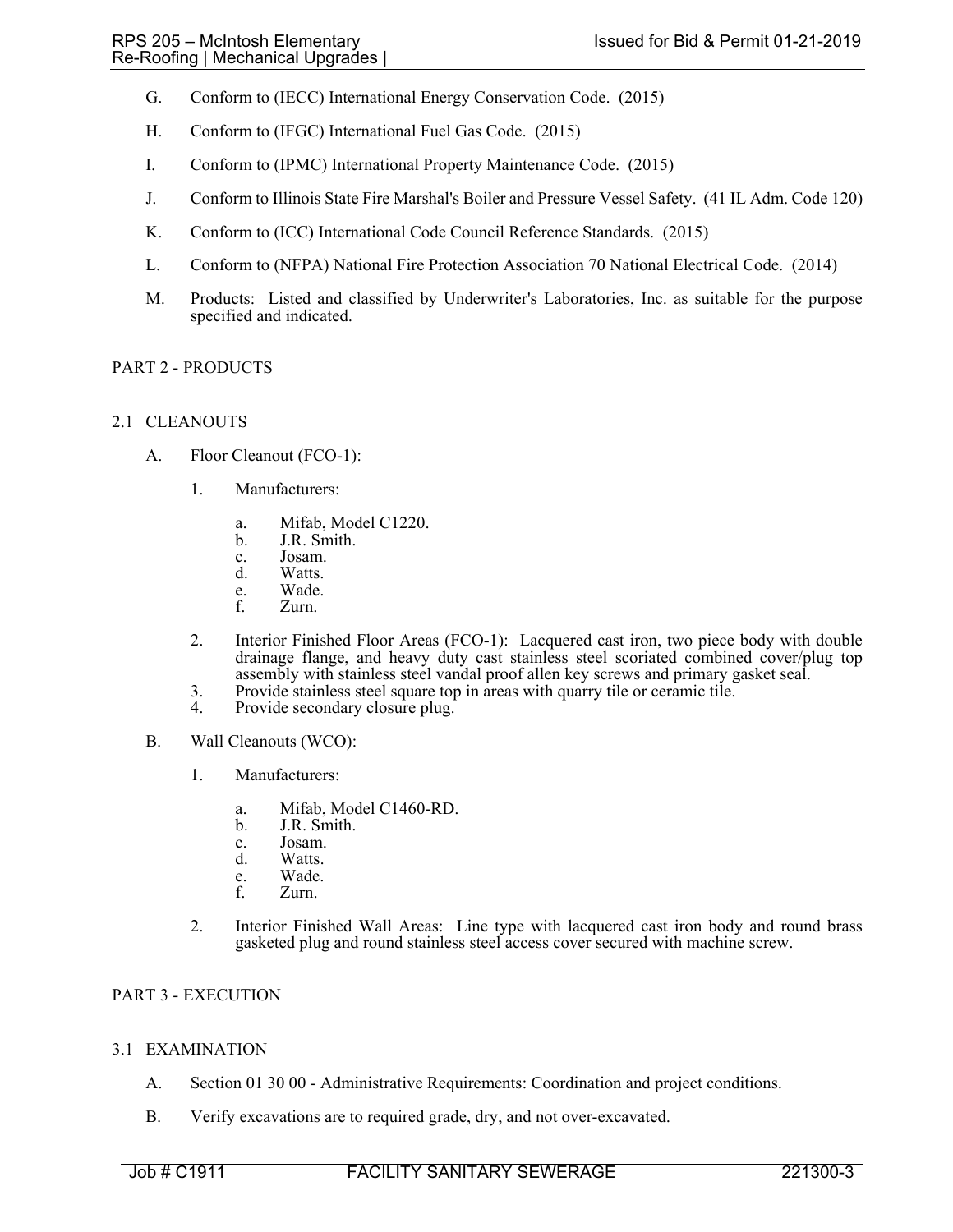## 3.2 PREPARATION

- A. Remove scale and dirt, on inside and outside, before assembly.
- B. Prepare piping connections to equipment with flanges or unions.
- C. Keep open ends of pipe free from scale and dirt. Protect open ends with temporary plugs or caps.

## 3.3 INSTALLATION

- A. Install in accordance with manufacturer's instructions.
- B. Extend cleanouts to finished floor or wall surface. Lubricate threaded cleanout plugs with mixture of graphite and linseed oil. Ensure clearance at cleanout for rodding of drainage system.
- C. Install floor cleanouts at elevation to accommodate finished floor or grade.
- D. Install approved potable water protection devices on plumbing lines where contamination of domestic water may occur; on boiler feed water lines, janitor rooms, flush valves, interior and exterior hose bibs.

### 3.4 FIELD QUALITY CONTROL

A. Section 01 40 00 - Quality Requirements: Field inspecting, testing, adjusting, and balancing.

### END OF SECTION 221300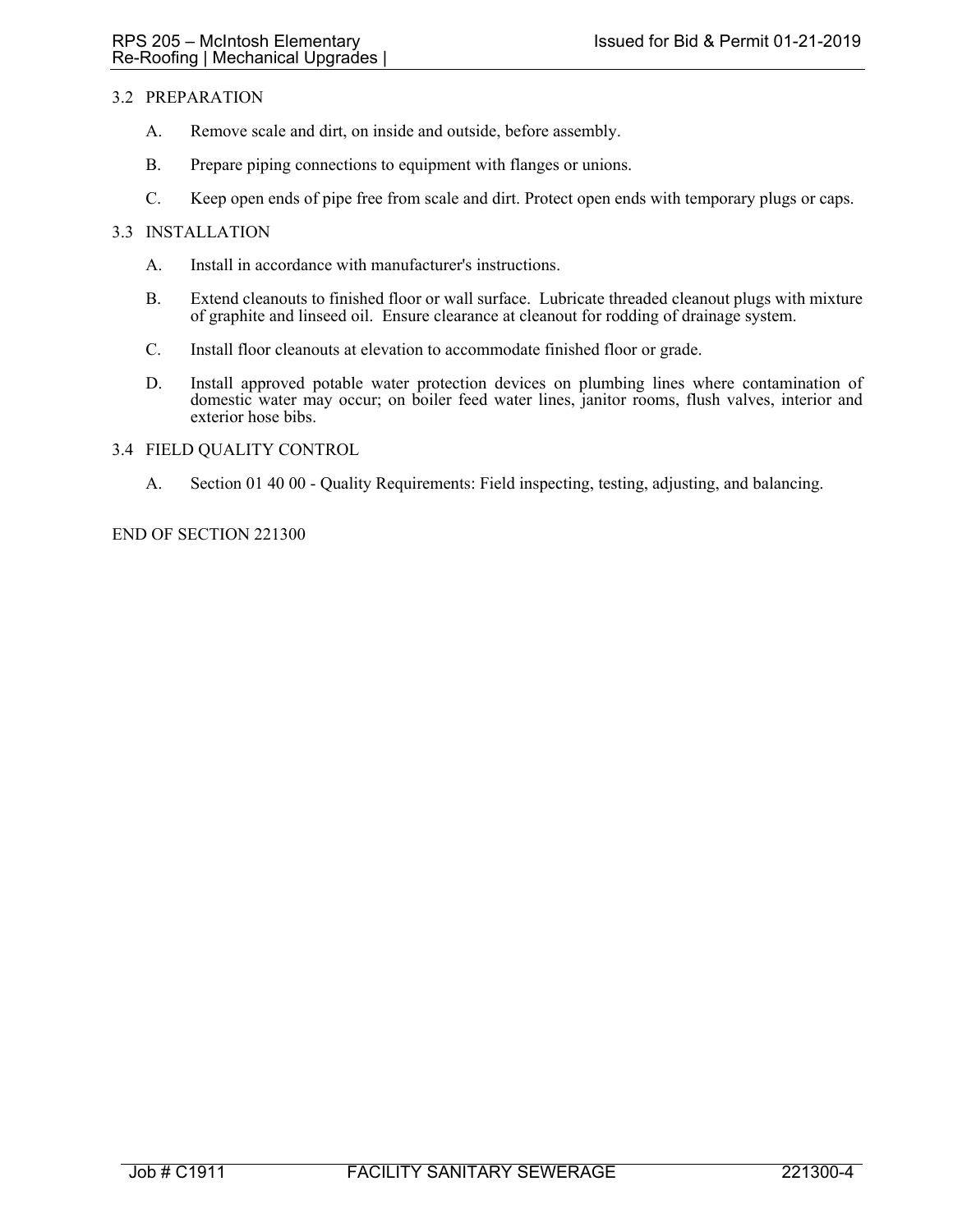## SECTION 230513 - COMMON MOTOR REQUIREMENTS FOR HVAC EQUIPMENT

## PART 1 - GENERAL

### 1.1 SUMMARY

A. Section includes single- and three-phase motors for application on equipment provided under other sections.

#### 1.2 REFERENCES

- A. American Bearing Manufacturers Association:
	- 1. ABMA 9 Load Ratings and Fatigue Life for Ball Bearings.
- B. National Electrical Manufacturers Association:
	- 1. NEMA MG 1 Motors and Generators.
- C. International Electrical Testing Association:
	- 1. NETA ATS Acceptance Testing Specifications for Electrical Power Distribution Equipment and Systems.

### 1.3 SUBMITTALS

- A. Section 01 33 00 Submittal Procedures: Submittal procedures.
- B. Product Data: Submit catalog data for each motor furnished loose. Indicate nameplate data, standard compliance, electrical ratings and characteristics, and physical dimensions, weights, mechanical performance data, and support points.
- C. Test Reports: Indicate procedures and results for specified factory and field testing and inspection.

#### 1.4 QUALIFICATIONS

A. Manufacturer: Company specializing in manufacturing products specified in this section with minimum three years documented experience.

#### 1.5 DELIVERY, STORAGE, AND HANDLING

- A. Section 01 60 00 Product Requirements: Product storage and handling requirements.
- B. Lift only with lugs provided. Handle carefully to avoid damage to components, enclosure, and finish.
- C. Protect products from weather and moisture by covering with plastic or canvas and by maintaining heating within enclosure.
- D. For extended outdoor storage, remove motors from equipment and store separately.

## 1.6 REGULATORY REQUIREMENTS

- A. Conform to Health/Life Safety Code for Public Schools.
- B. Conform to (IMC) International Mechanical Code. (2015)
- C. Conform to (IBC) International Building Code. (2015)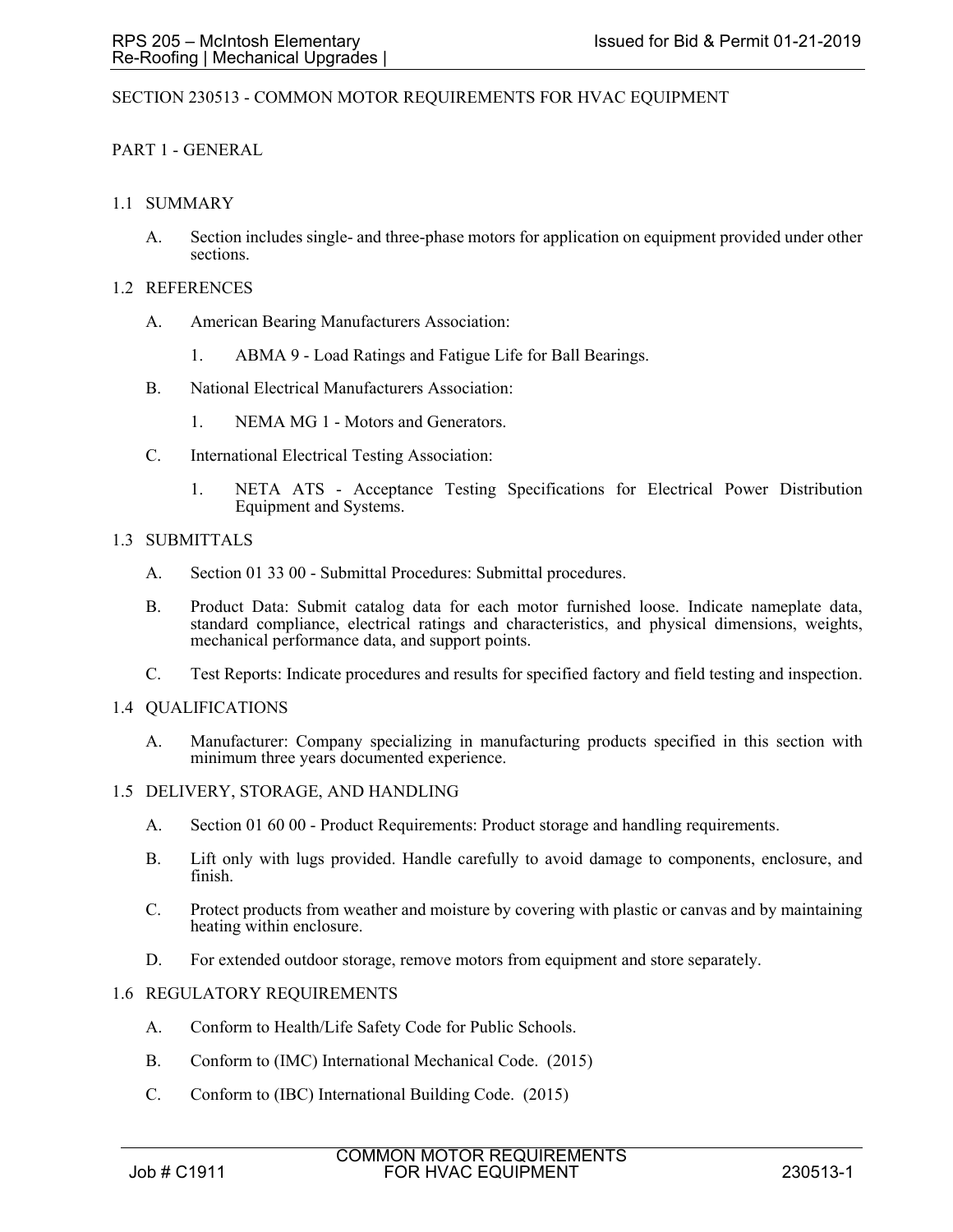- D. Conform to (IFC) International Fire Code, excluding Chapter 4. (2015)
- E. Conform to State of Illinois Plumbing Code. (2014)
- F. Conform to Illinois Accessibility Code. (71 IL Adm. Code 400)
- G. Conform to (IECC) International Energy Conservation Code. (2015)
- H. Conform to (IFGC) International Fuel Gas Code. (2015)
- I. Conform to (IPMC) International Property Maintenance Code. (2015)
- J. Conform to Illinois State Fire Marshal's Boiler and Pressure Vessel Safety. (41 IL Adm. Code 120)
- K. Conform to (ICC) International Code Council Reference Standards. (2015)
- L. Conform to (NFPA) National Fire Protection Association 70 National Electrical Code. (2014)
- M. Products: Listed and classified by Underwriter's Laboratories, Inc. as suitable for the purpose specified and indicated.

## PART 2 - PRODUCTS

## 2.1 PRODUCT REQUIREMENTS FOR MOTORS FURNISHED WITH EQUIPMENT

- A. Motors 3/4 hp and Larger: Three-phase motor as specified below.
- B. Motors Smaller Than 3/4 hp: Single-phase motor as specified below, except motors less than 250 watts or 1/4 hp may be equipment manufacturer's standard.
- C. Three-Phase Motors: NEMA MG 1, Design B, energy-efficient squirrel-cage induction motor, with windings to accomplish starting methods and number of speeds as indicated on Drawings.
	- 1. Voltage: As indicated on Drawings.
	- 2. Service Factor: 1.15.<br>3. Enclosure: Meet conc
	- 3. Enclosure: Meet conditions of installation unless specific enclosure.<br>4. Design for continuous operation in 40 degrees C environment, w
	- Design for continuous operation in 40 degrees  $\hat{C}$  environment, with temperature rise in accordance with NEMA MG 1 limits for insulation class, service factor, and motor enclosure type.
	- 5. Insulation System: NEMA Class F.
	- 6. Motor Frames: NEMA Standard T-Frames of steel, aluminum, or cast iron with end brackets of cast iron or aluminum with steel inserts.
	- 7. Thermistor System (Motor Frame Sizes 254T and Larger): Three PTC thermistors embedded in motor windings and epoxy encapsulated solid state control relay with wiring to terminal box.
	- 8. Bearings: Grease lubricated anti-friction ball bearings with housings equipped with plugged provision for relubrication, rated for minimum ABMA 9, L-10 life of 200,000 hours. Calculate bearing load with NEMA minimum V-belt pulley with belt center line at end of NEMA standard shaft extension. Stamp bearing sizes on nameplate. 9. Sound Power Levels: Conform to NEMA MG 1.
	-
- D. Single Phase Motors:
	- 1. Permanent split-capacitor type where available, otherwise use split-phase start/capacitor run or capacitor start/capacitor run motor.
	- 2. Voltage: 115/230 volts, single phase, 60 Hz.
- E. Wiring Terminations: Furnish terminal lugs to match branch circuit conductor quantities, sizes, and materials indicated.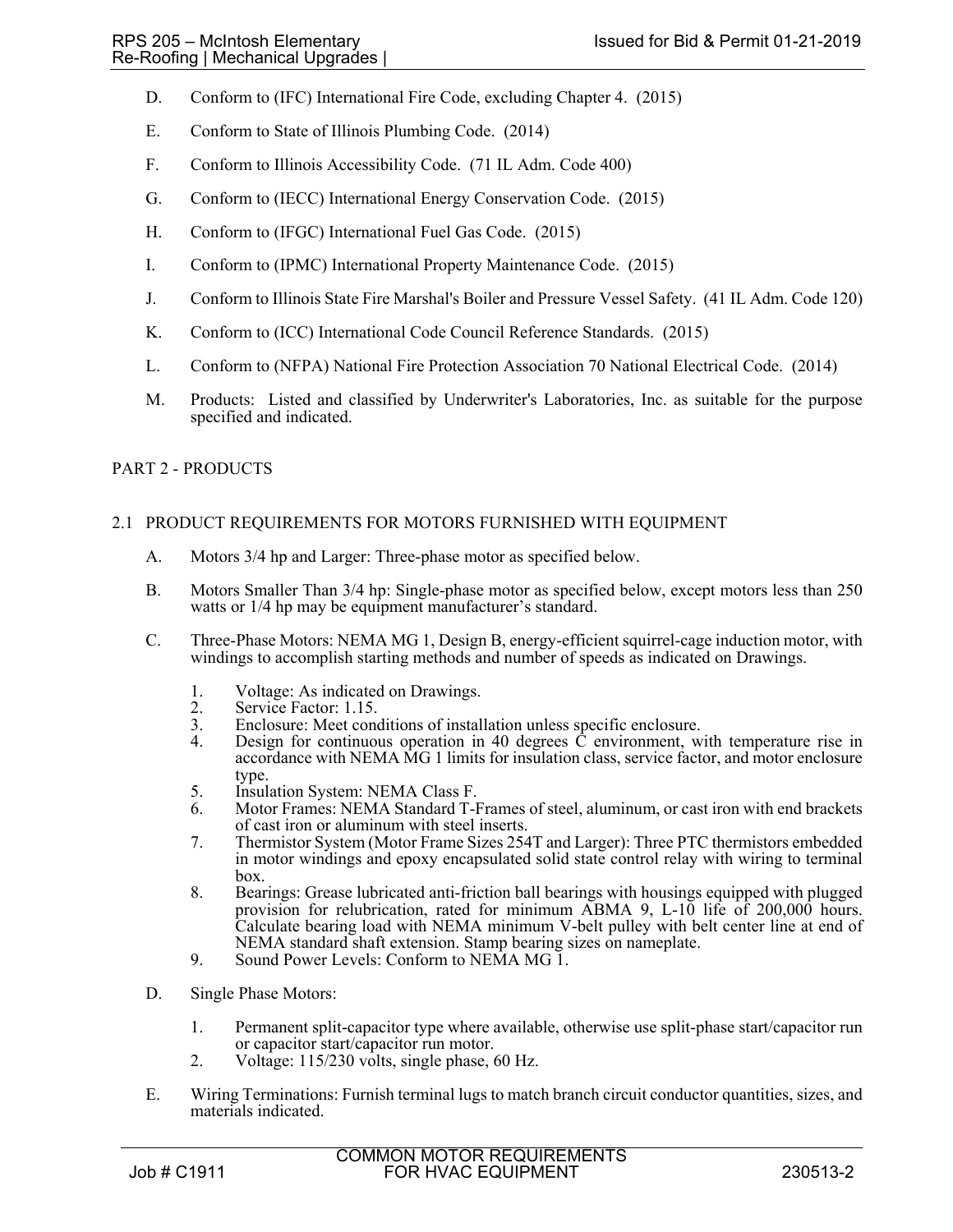### 2.2 THREE-PHASE MOTORS FURNISHED LOOSE

- A. Product Description: NEMA MG 1, Design B, energy-efficient squirrel-cage induction motor, with windings to accomplish starting methods and number of speeds indicated.
- B. Voltage: 230/460 volts, three phase, 60 Hz.
- C. Service Factor: 1.15.
- D. Enclosure: Meet conditions of installation unless specific enclosure is specified or indicated.
- E. Design for continuous operation in 40 degrees C environment, with temperature rise in accordance with NEMA MG 1 limits for insulation class, service factor, and motor enclosure type.
- F. Insulation System: NEMA Class F.
- G. Motor Frames: NEMA Standard T-Frames of steel, aluminum, or cast iron with end brackets of cast iron or aluminum with steel inserts.
- H. Thermistor System (Motor Frame Sizes 254T and Larger): Three PTC thermistors embedded in motor windings and epoxy encapsulated solid state control relay with wiring to terminal box.
- I. Bearings: Grease lubricated anti-friction ball bearings with housings equipped with plugged provision for relubrication, rated for minimum ABMA 9, L-10 life of 200,000 hours. Calculate bearing load with NEMA minimum V-belt pulley with belt center line at end of NEMA standard shaft extension. Stamp bearing sizes on nameplate.
- J. Sound Power Levels: Conform to NEMA MG 1.
- K. Wiring Terminations: Furnish terminal lugs to match branch circuit conductor quantities, sizes, and materials indicated.
- 2.3 SOURCE QUALITY CONTROL
	- A. Test motors in accordance with NEMA MG 1, including winding resistance, no-load speed and current, locked rotor current, insulation high-potential test, and mechanical alignment tests.

#### PART 3 - EXECUTION

#### 3.1 EXISTING WORK

- A. Disconnect and remove abandoned motors
- B. Maintain access to existing motors and other installations remaining active and requiring access. Modify installation or provide access panel.
- C. Clean and repair existing motors to remain or are to be reinstalled.

#### 3.2 INSTALLATION

- A. Install securely on firm foundation. Mount ball bearing motors with shaft in any position.
- B. Install engraved plastic nameplates.
- C. Ground and bond motors.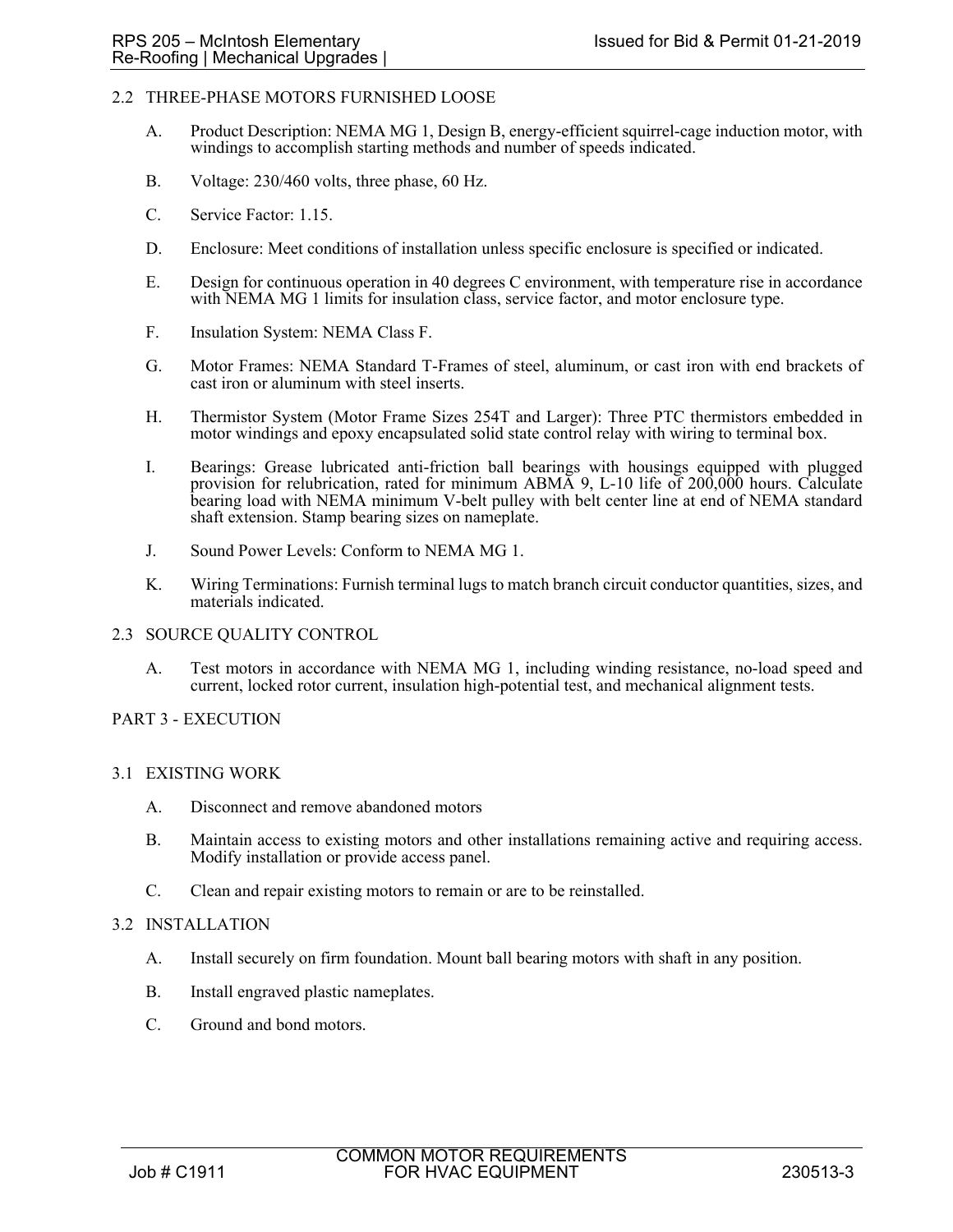# 3.3 FIELD QUALITY CONTROL

- A. Inspect and test in accordance with NETA ATS, except Section 4.
- B. Perform inspections and tests listed in NETA ATS, Section 7.15.

END OF SECTION 230513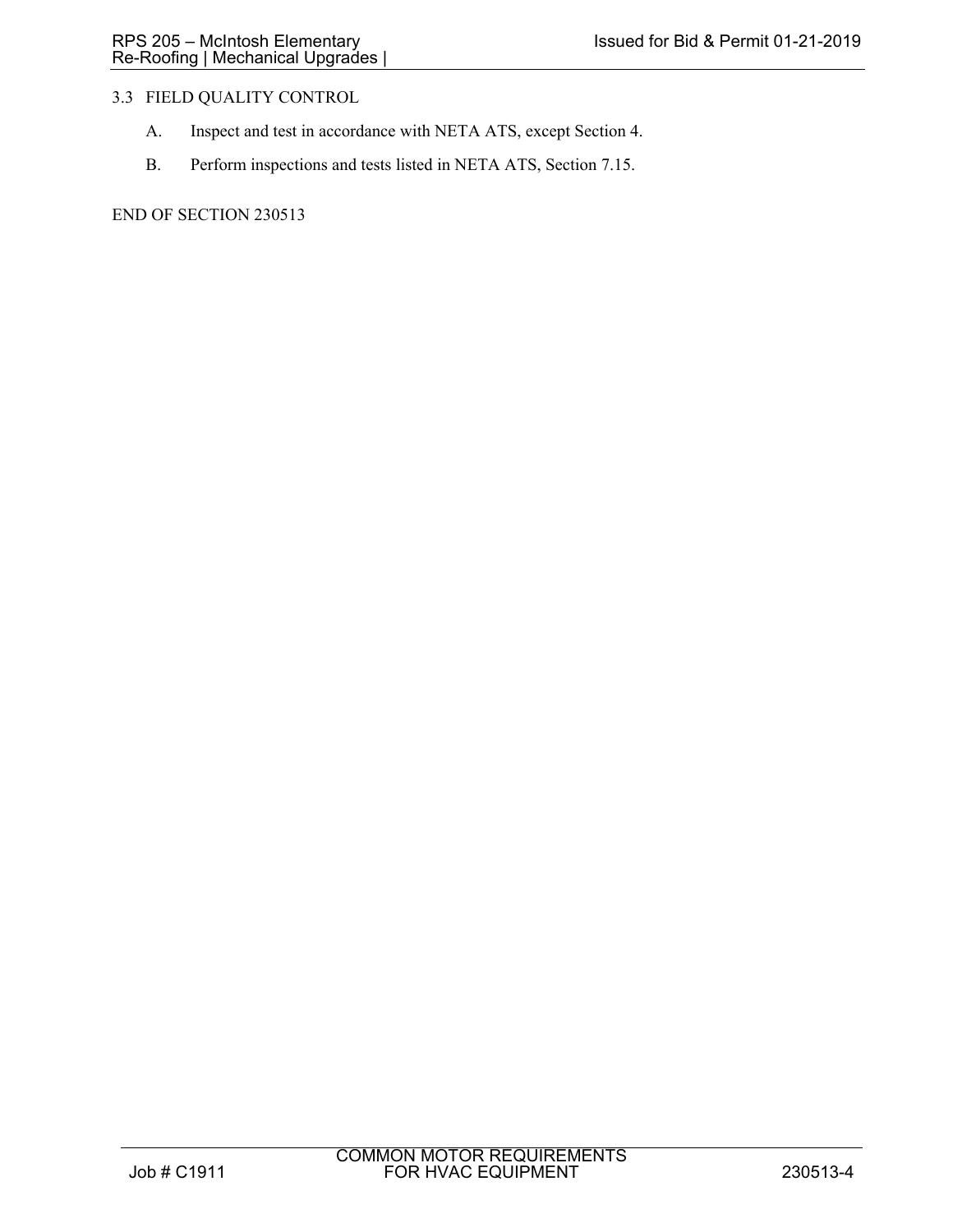### SECTION 230529 - HANGERS AND SUPPORTS FOR HVAC PIPING AND EQUIPMENT

### PART 1 - GENERAL

#### 1.1 SUMMARY

- A. Section Includes:
	- 1. Pipe hangers and supports.
	- 2. Hanger rods.<br>3. Inserts.
	- 3. Inserts.<br>4 Flashing
	- 4. Flashing.<br>5. Equipment
	- Equipment curbs.
	- 6. Sleeves.
	- 7. Mechanical sleeve seals.
	- 8. Formed steel channel.<br>9. Firestopping relating to
	- Firestopping relating to HVAC work.
	- 10. Firestopping accessories.
	- 11. Equipment bases and supports.
- B. Related Sections:
	- 1. Section 23 05 48 Vibration and Seismic Controls for HVAC Piping and Equipment: Product and execution requirements for vibration isolators.
	- 2. Section 23 11 23 Facility Natural-Gas Piping: Execution requirements for placement of hangers and supports specified by this section.
	- 3. Section 23 21 13 Hydronic Piping: Execution requirements for placement of hangers and supports specified by this section.

#### 1.2 REFERENCES

- A. American Society of Mechanical Engineers:
	- 1. ASME B31.1 Power Piping.
	- 2. ASME B31.5 Refrigeration Piping.<br>3. ASME B31.9 Building Services Pir
	- ASME B31.9 Building Services Piping.
- B. ASTM International:
	- 1. ASTM E84 Test Method for Surface Burning Characteristics of Building Materials.
	- 2. ASTM E119 Method for Fire Tests of Building Construction and Materials.<br>3. ASTM E814 Test Method of Fire Tests of Through Penetration Firestops.
	- ASTM E814 Test Method of Fire Tests of Through Penetration Firestops.
	- 4. ASTM F708 Standard Practice for Design and Installation of Rigid Pipe Hangers.
	- 5. ASTM E1966 Standard Test Method for Fire-Resistive Joint Systems.
- C. American Welding Society:
	- 1. AWS D1.1 Structural Welding Code Steel.
- D. FM Global:
	- 1. FM Approval Guide, A Guide to Equipment, Materials & Services Approved By Factory Mutual Research For Property Conservation.
- E. Manufacturers Standardization Society of the Valve and Fittings Industry:
	- 1. MSS SP 58 Pipe Hangers and Supports Materials, Design and Manufacturer.<br>2. MSS SP 69 Pipe Hangers and Supports Selection and Application.
	- 2. MSS SP 69 Pipe Hangers and Supports Selection and Application.<br>3. MSS SP 89 Pipe Hangers and Supports Fabrication and Installation
	- MSS SP 89 Pipe Hangers and Supports Fabrication and Installation Practices.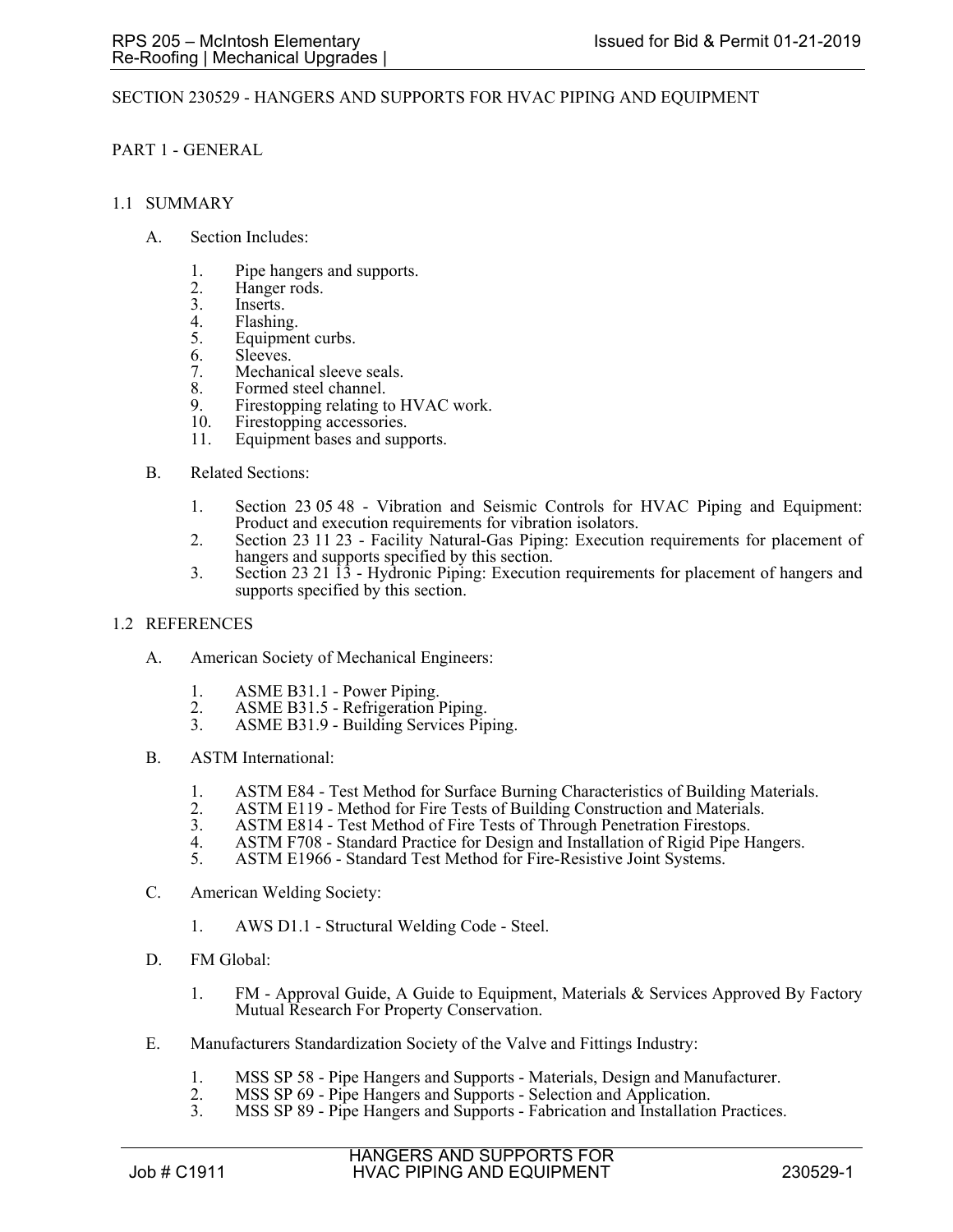- F. Underwriters Laboratories Inc.:
	- 1. UL 263 Fire Tests of Building Construction and Materials.
	- 2. UL 723 Tests for Surface Burning Characteristics of Building Materials.
	- 3. UL 1479 Fire Tests of Through-Penetration Firestops.
	- 4. UL 2079 Tests for Fire Resistance of Building Joint Systems.<br>5. UL Fire Resistance Directory.
	- UL Fire Resistance Directory.
- G. Intertek Testing Services (Warnock Hersey Listed):
	- 1. WH Certification Listings.

#### 1.3 DEFINITIONS

A. Firestopping (Through-Penetration Protection System): Sealing or stuffing material or assembly placed in spaces between and penetrations through building materials to arrest movement of fire, smoke, heat, and hot gases through fire rated construction.

### 1.4 SYSTEM DESCRIPTION

- A. Firestopping Materials: ASTM E119, ASTM E814, UL 263 or UL 1479 to achieve fire ratings as noted on Drawings for adjacent construction, but not less than 1 hour fire rating.
- B. Surface Burning: ASTM E84 or UL 723 with maximum flame spread / smoke developed rating of 25/450.
- C. Firestop interruptions to fire rated assemblies, materials, and components.

### 1.5 PERFORMANCE REQUIREMENTS

- A. Firestopping: Conform to applicable code for fire resistance ratings and surface burning characteristics.
- B. Firestopping: Provide certificate of compliance from authority having jurisdiction indicating approval of materials used.

#### 1.6 SUBMITTALS

- A. Section 01 33 00 Submittal Procedures: Submittal procedures.
- B. Shop Drawings: Indicate system layout with location including critical dimensions, sizes, and pipe hanger and support locations and detail of trapeze hangers.
- C. Product Data:
	- 1. Hangers and Supports: Submit manufacturers catalog data including load capacity.
	- 2. Firestopping: Submit data on product characteristics, performance and limitation criteria.
- D. Firestopping Schedule: Submit schedule of opening locations and sizes, penetrating items, and required listed design numbers to seal openings to maintain fire resistance rating of adjacent assembly.
- E. Design Data: Indicate load carrying capacity of trapeze, multiple pipe, and riser support hangers. Indicate calculations used to determine load carrying capacity of trapeze, multiple pipe, and riser support hangers.
- F. Manufacturer's Installation Instructions:
	- 1. Hangers and Supports: Submit special procedures and assembly of components.<br>2. Firestopping: Submit preparation and installation instructions.
	- Firestopping: Submit preparation and installation instructions.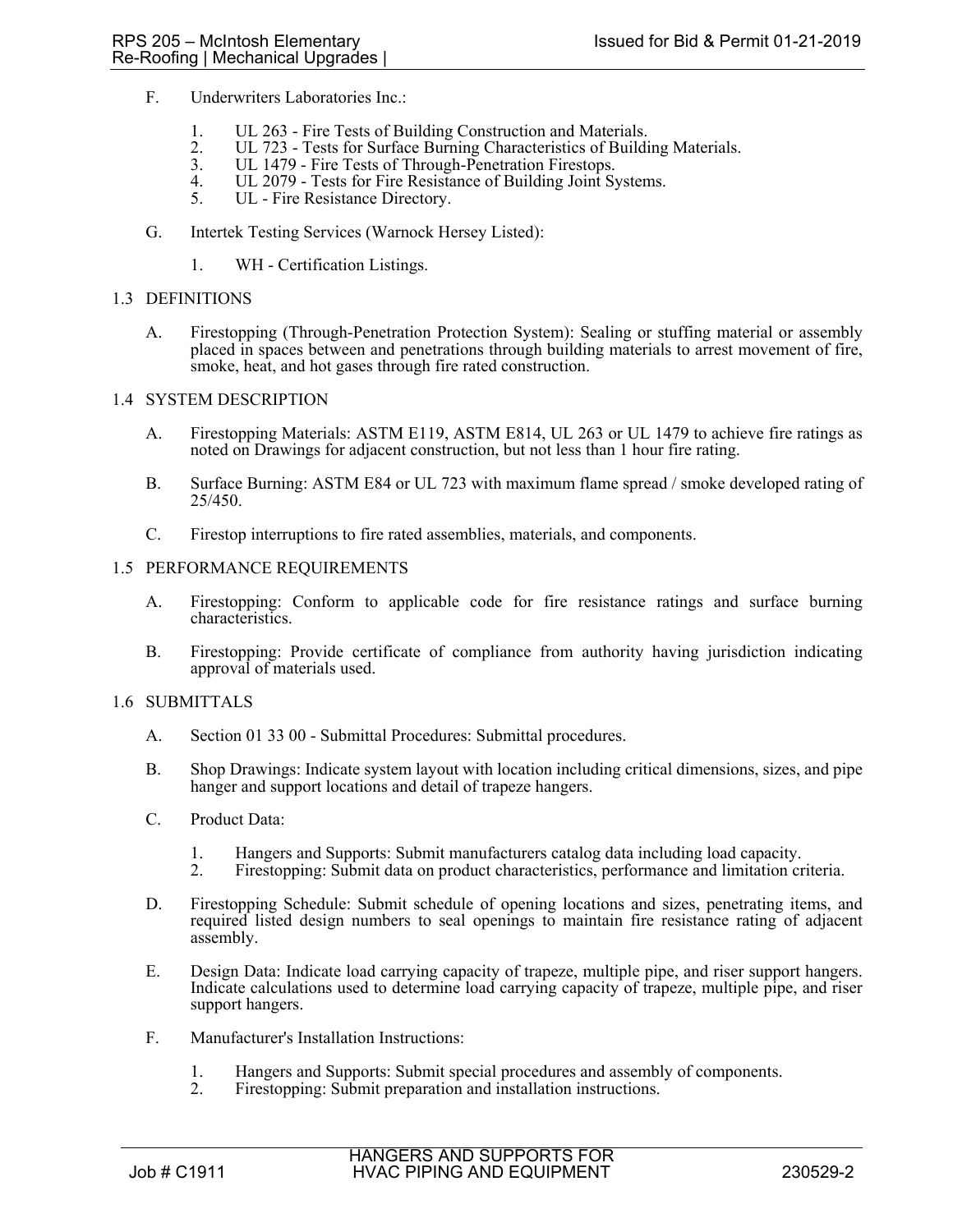- G. Manufacturer's Certificate: Certify products meet or exceed specified requirements.
- H. Engineering Judgments: For conditions not covered by UL or WH listed designs, submit judgments by licensed professional engineer suitable for presentation to authority having jurisdiction for acceptance as meeting code fire protection requirements.

#### 1.7 QUALITY ASSURANCE

- A. Through Penetration Firestopping of Fire Rated Assemblies: UL 1479 with 0.10 inch water gage minimum positive pressure differential to achieve fire F-Ratings and temperature T-Ratings as indicated on Drawings, but not less than 1-hour.
	- 1. Wall Penetrations: Fire F-Ratings as indicated on Drawings, but not less than 1-hour.
	- 2. Floor Penetrations: Fire F-Ratings and temperature T-Ratings as indicated on Drawings, but not less than 1-hour.
		- a. Floor Penetrations within Wall Cavities: T-Rating is not required.
- B. Through Penetration Firestopping of Non-Fire Rated Floor Assemblies: Materials to resist free passage of flame and products of combustion.
	- 1. Noncombustible Penetrating Items: Noncombustible materials for penetrating items connecting maximum of three stories.
	- 2. Penetrating Items: Materials approved by authorities having jurisdiction for penetrating items connecting maximum of two stories.
- C. Fire Resistant Joints in Fire Rated Floor, Roof, and Wall Assemblies: UL 2079 to achieve fire resistant rating as indicated on Drawings for assembly in which joint is installed.
- D. Fire Resistant Joints between Floor Slabs and Exterior Walls: ASTM E119 with 0.10 inch water gage minimum positive pressure differential to achieve fire resistant rating as indicated on Drawings for floor assembly.
- E. Surface Burning Characteristics: 25/450 flame spread/smoke developed index when tested in accordance with ASTM E84.
- F. Perform Work in accordance with AWS D1.1 for welding hanger and support attachments to building structure.

## 1.8 QUALIFICATIONS

- A. Manufacturer: Company specializing in manufacturing Products specified in this section with minimum three years documented experience.
- B. Installer: Company specializing in performing Work of this section with minimum three years documented experience.
- 1.9 DELIVERY, STORAGE, AND HANDLING
	- A. Section 01 60 00 Product Requirements: Requirements for transporting, handling, storing, and protecting products.
	- B. Accept materials on site in original factory packaging, labeled with manufacturer's identification.
	- C. Protect from weather and construction traffic, dirt, water, chemical, and damage, by storing in original packaging.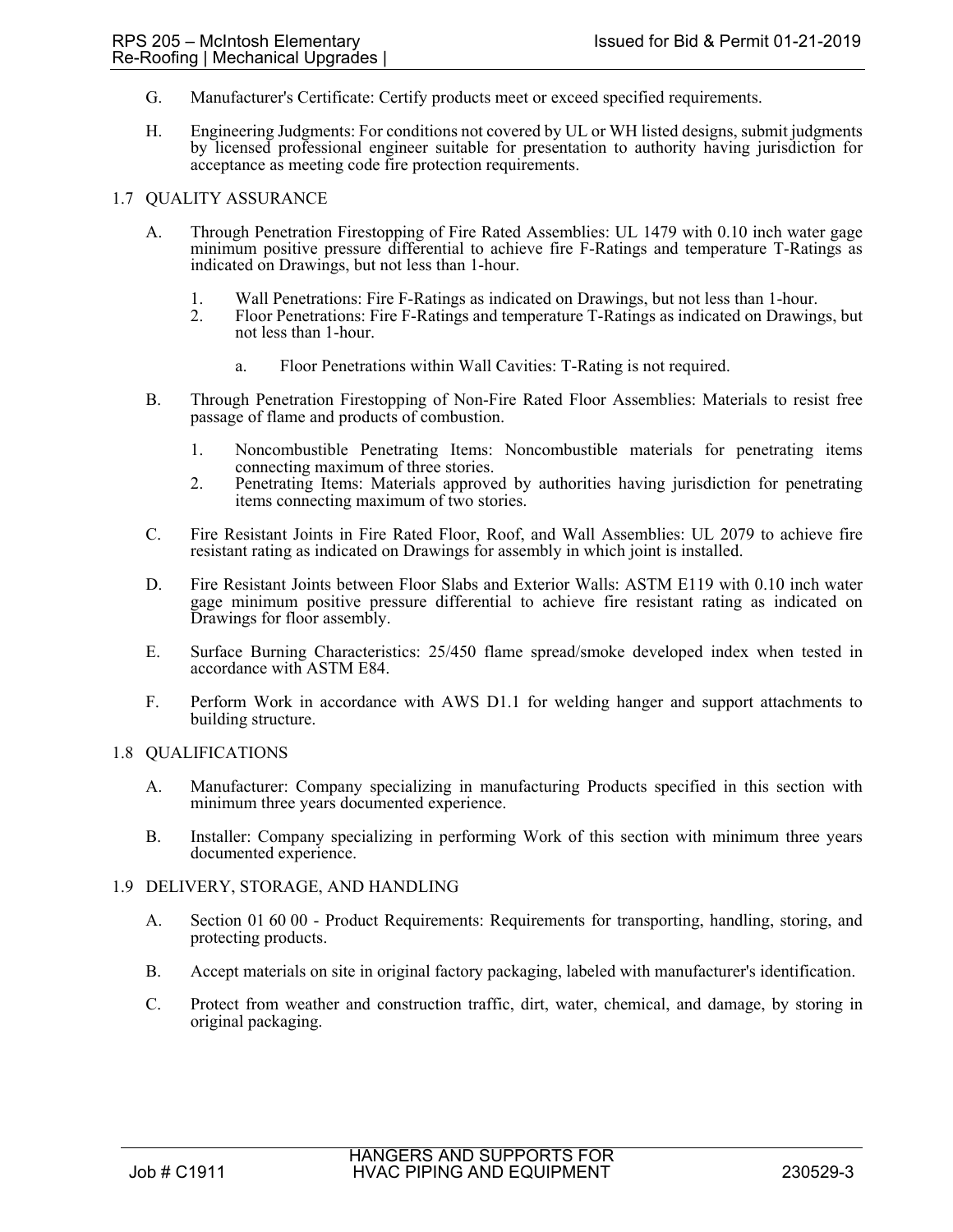## 1.10 ENVIRONMENTAL REQUIREMENTS

- A. Section 01 60 00 Product Requirements Environmental conditions affecting products on site.
- B. Do not apply firestopping materials when temperature of substrate material and ambient air is below 60 degrees F.
- C. Maintain this minimum temperature before, during, and for minimum 3 days after installation of firestopping materials.

### 1.11 FIELD MEASUREMENTS

A. Verify field measurements prior to fabrication.

### 1.12 WARRANTY

A. Section 01 70 00 - Execution and Closeout Requirements Product warranties and product bonds.

### 1.13 REGULATORY REQUIREMENTS

- A. Conform to Health/Life Safety Code for Public Schools.
- B. Conform to (IMC) International Mechanical Code. (2015)
- C. Conform to (IBC) International Building Code. (2015)
- D. Conform to (IFC) International Fire Code, excluding Chapter 4. (2015)
- E. Conform to State of Illinois Plumbing Code. (2014)
- F. Conform to Illinois Accessibility Code. (71 IL Adm. Code 400)
- G. Conform to (IECC) International Energy Conservation Code. (2015)
- H. Conform to (IFGC) International Fuel Gas Code. (2015)
- I. Conform to (IPMC) International Property Maintenance Code. (2015)
- J. Conform to Illinois State Fire Marshal's Boiler and Pressure Vessel Safety. (41 IL Adm. Code 120)
- K. Conform to (ICC) International Code Council Reference Standards. (2015)
- L. Conform to (NFPA) National Fire Protection Association 70 National Electrical Code. (2014)
- M. Products: Listed and classified by Underwriter's Laboratories, Inc. as suitable for the purpose specified and indicated.

#### PART 2 - PRODUCTS

#### 2.1 PIPE HANGERS AND SUPPORTS

- A. Manufacturers:
	- 1. Unistrut.
	- 2. Grinnell.<br>3. B-Line.
	- 3. B-Line.<br>4 Superior
	- 4. Superior Valve Co.<br>5. Or approved as equ
	- Or approved as equal.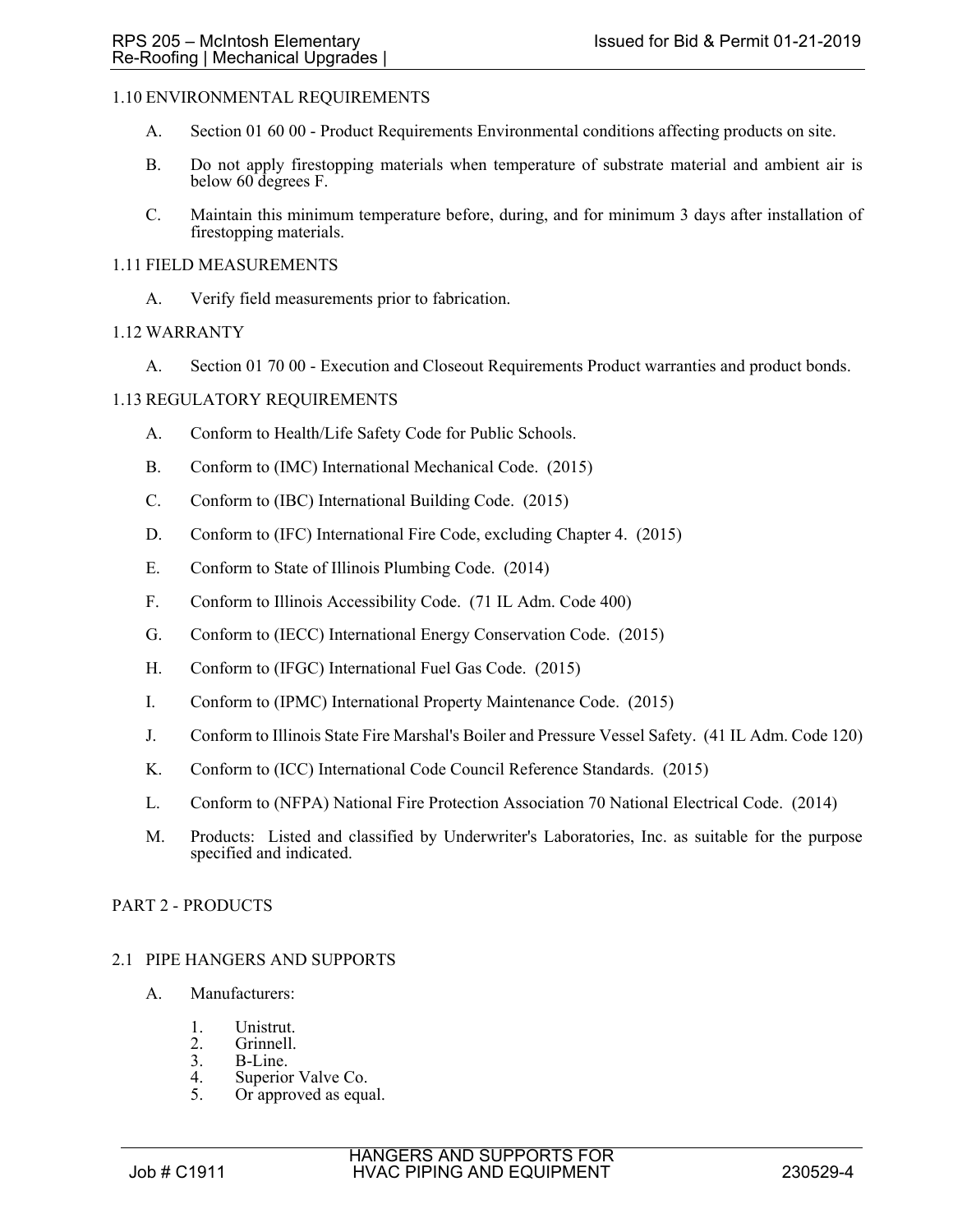- B. Hydronic Piping:
	- 1. Conform to ASME B31.9.
	- 2. Hangers for Pipe Sizes 1/2 to 1-1/2 inch malleable iron or carbon steel, adjustable swivel, split ring.
	- 3. Hangers for Cold Pipe Sizes 2 inches and Larger: Carbon steel, adjustable, clevis.
	- 4. Hangers for Hot Pipe Sizes 2 to 4 inches Carbon steel, adjustable, clevis.<br>5. Hangers for Hot Pipe Sizes 6 inches and Larger: Adjustable steel yoke, ca
	- 5. Hangers for Hot Pipe Sizes 6 inches and Larger: Adjustable steel yoke, cast iron roll, double hanger.
	- 6. Multiple or Trapeze Hangers: Steel channels with welded spacers and hanger rods.
	- 7. Multiple or Trapeze Hangers for Hot Pipe Sizes 6 inches and Larger: Steel channels with welded spacers and hanger rods, cast iron roll.
	- 8. Wall Support for Pipe Sizes 3 inches and Smaller: Cast iron hooks.
	- 9. Wall Support for Pipe Sizes 4 inches and Larger: Welded steel bracket and wrought steel clamp.
	- 10. Wall Support for Hot Pipe Sizes 6 inches and Larger: Welded steel bracket and wrought steel clamp with adjustable steel yoke and cast iron roll.
	- 11. Vertical Support: Steel riser clamp.
	- 12. Floor Support for Cold Pipe: Cast iron adjustable pipe saddle, lock nut, nipple, floor flange, and concrete pier or steel support.
	- 13. Floor Support for Hot Pipe Sizes 4 Inches and Smaller: Cast iron adjustable pipe saddle, lock nut, nipple, floor flange, and concrete pier or steel support.
	- 14. Floor Support for Hot Pipe Sizes 6 inches and Larger: Adjustable cast iron roll and stand, steel screws, and concrete pier or steel support.
	- 15. Copper Pipe Support: Copper-plated, carbon steel ring.
- C. Refrigerant Piping:
	- 1. Conform to ASME B31.5.<br>2. Hangers for Pipe Sizes 1/2
	- Hangers for Pipe Sizes  $1/2$  to  $1-1/2$  inch: Malleable iron or Carbon steel, adjustable swivel, split ring.
	- 3. Hangers for Pipe Sizes 2 inches and Larger: Carbon steel, adjustable, clevis.
	- Multiple or Trapeze Hangers: Steel channels with welded spacers and hanger rods.
	- 5. Wall Support for Pipe Sizes 3 inches and Smaller: Cast iron hook.
	- 6. Wall Support for Pipe Sizes 4 inches and Larger: Welded steel bracket and wrought steel clamp.
	- 7. Vertical Support: Steel riser clamp.
	- 8. Floor Support: Cast iron adjustable pipe saddle, lock nut, nipple, floor flange, and concrete pier or steel support.
	- 9. Copper Pipe Support: Copper-plated carbon-steel ring.

## 2.2 HANGER RODS

A. Hanger Rods: Mild steel threaded both ends, threaded on one end, or continuous threaded.

## 2.3 INSERTS

A. Inserts: Malleable iron case of steel shell and expander plug for threaded connection with lateral adjustment, top slot for reinforcing rods, lugs for attaching to forms; size inserts to suit threaded hanger rods.

## 2.4 FLASHING

- A. Metal Flashing: 26 gage thick galvanized steel.
- B. Metal Counterflashing: 22 gage thick galvanized steel.
- C. Lead Flashing:
	- 1. Waterproofing: 5 lb./sq. ft sheet lead.<br>2. Soundproofing: 1 lb./sq. ft sheet lead.
	- Soundproofing: 1 lb./sq. ft sheet lead.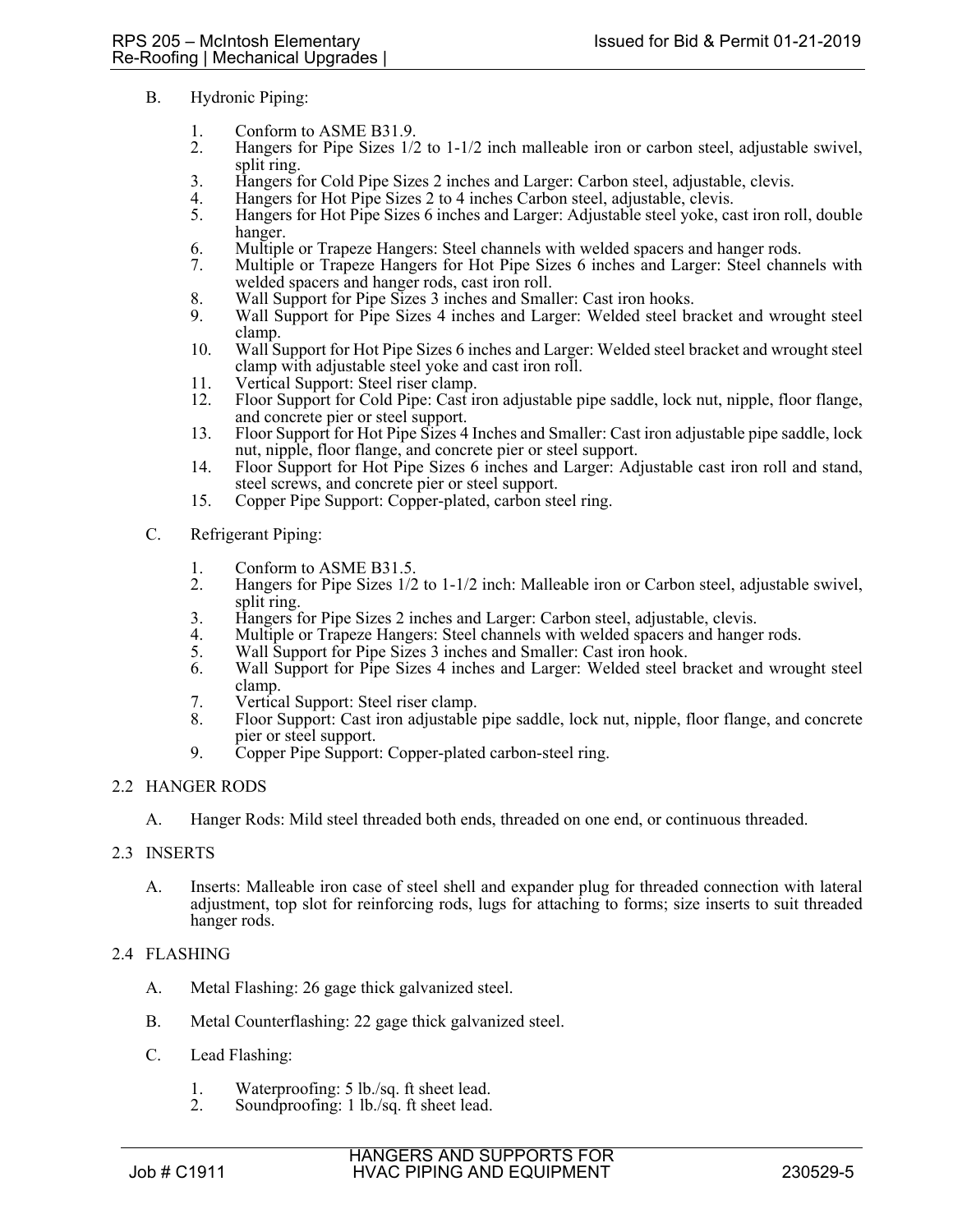- D. Flexible Flashing: 47 mil thick sheet butyl; compatible with roofing.
- E. Caps: Steel, 22 gage minimum; 16 gage at fire resistant elements.

### 2.5 EQUIPMENT CURBS

- A. Fabrication: Welded 18 gage galvanized steel shell and base, mitered 3 inch cant, 1-1/2 inch thick insulation, factory installed wood nailer. **Curbs shall be minimum of 18" above high point of roof**.
- B. Curbs shall match the pitch of the roof.

### 2.6 SLEEVES

- A. Sleeves for Pipes through Non-fire Rated Floors: 18 gage thick galvanized steel.
- B. Sleeves for Pipes through Non-fire Rated Beams, Walls, Footings, and Potentially Wet Floors: Steel pipe or 18 gage thick galvanized steel.
- C. Sleeves for Round Ductwork: Galvanized steel.
- D. Sleeves for Rectangular Ductwork: Galvanized steel or wood.

### 2.7 MECHANICAL SLEEVE SEALS

- A. Manufacturers:
	- 1. Thunderline Link-Seal, Inc.
	- 2. NMP Corporation.<br>3. Or approved as equ
	- Or approved as equal.
- B. Product Description: Modular mechanical type, consisting of interlocking synthetic rubber links shaped to continuously fill annular space between object and sleeve, connected with bolts and pressure plates causing rubber sealing elements to expand when tightened, providing watertight seal and electrical insulation.

#### 2.8 FORMED STEEL CHANNEL

- A. Manufacturers:
	- 1. Allied Tube & Conduit Corp.<br>2. B-Line Systems.
	- 2. B-Line Systems.<br>3. Midland Ross Co
	- Midland Ross Corporation, Electrical Products Division.
	- 4. Unistrut Corp.<br>5. Or approved as
	- Or approved as equal.
- B. Product Description: Galvanized 12 gage thick steel minimum with holes 1-1/2 inches on center.

#### 2.9 FIRESTOPPING

- A. Manufacturers:
	- 1. Dow Corning Corp.
	- 2. Fire Trak Corp.<br>3. Hilti Corp.
	- 3. Hilti Corp.<br>4. Internation.
	- 4. International Protective Coating Corp.<br>5. 3M fire Protection Products.
	- 3M fire Protection Products.
	- 6. Specified Technology, Inc.
	- 7. Or approved as equal.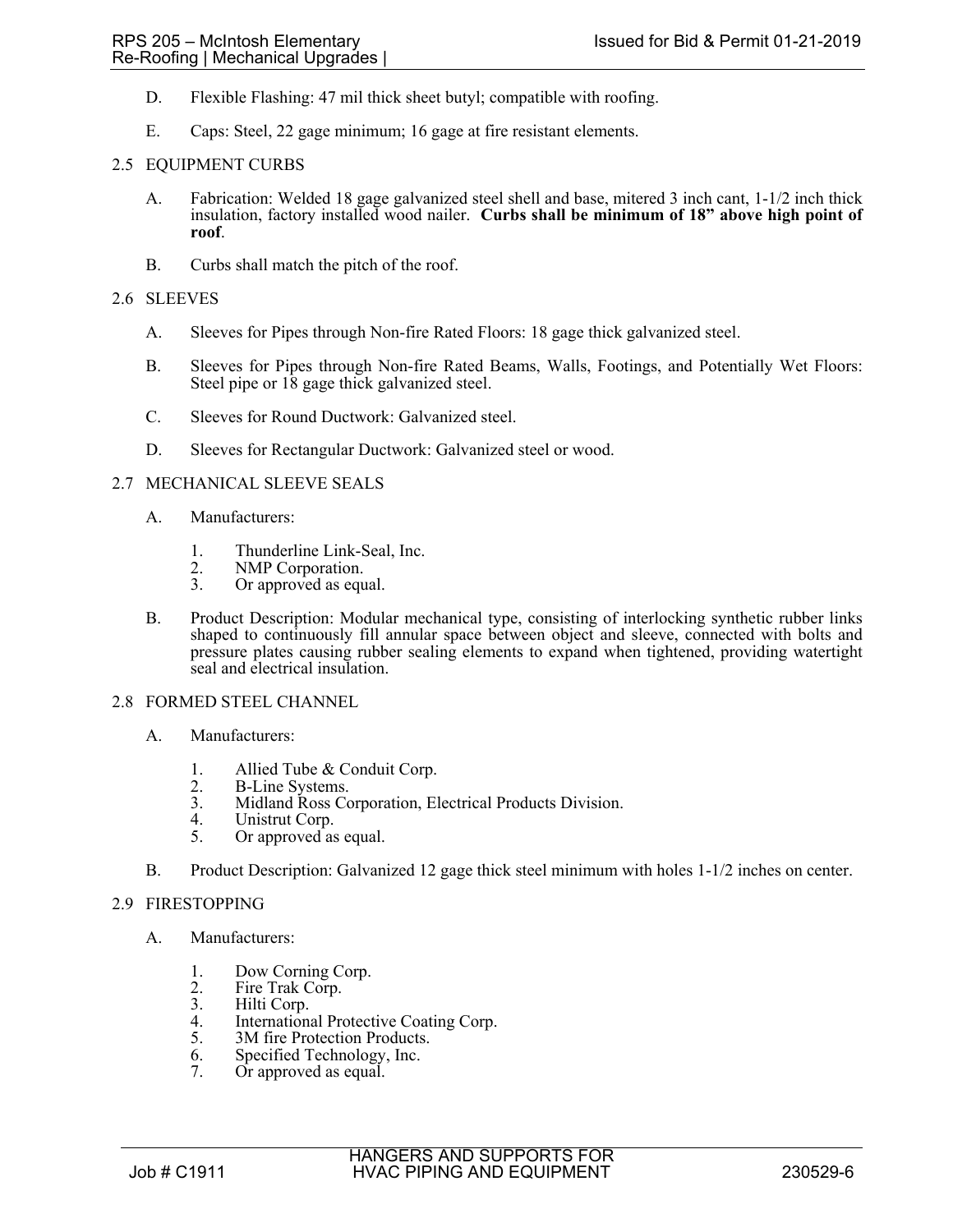- B. Product Description: Different types of products by multiple manufacturers are acceptable as required to meet specified system description and performance requirements; provide only one type for each similar application.
	- 1. Silicone Firestopping Elastomeric Firestopping: Single or Multiple component silicone elastomeric compound and compatible silicone sealant.
	- 2. Foam Firestopping Compounds: Single or Multiple component foam compound.<br>3. Formulated Firestopping Compound of Incombustible Fibers: Formulated compo
	- 3. Formulated Firestopping Compound of Incombustible Fibers: Formulated compound mixed with incombustible non-asbestos fibers.
	- 4. Fiber Stuffing and Sealant Firestopping: Composite of mineral fiber stuffing insulation with silicone elastomer for smoke stopping.
	- 5. Mechanical Firestopping Device with Fillers: Mechanical device with incombustible fillers and silicone elastomer, covered with sheet stainless steel jacket, joined with collars, penetration sealed with flanged stops.
	- 6. Intumescent Firestopping: Intumescent putty compound which expands on exposure to surface heat gain.
	- 7. Firestop Pillows: Formed mineral fiber pillows.
- C. Color: As selected from manufacturer's full range of colors.

### 2.10 FIRESTOPPING ACCESSORIES

- A. Primer: Type recommended by firestopping manufacturer for specific substrate surfaces and suitable for required fire ratings.
- B. Dam Material: Permanent:
	- 1. Mineral fiberboard.
	- 2. Mineral fiber matting.<br>3. Sheet metal.
	- Sheet metal.
- C. Installation Accessories: Provide clips, collars, fasteners, temporary stops or dams, and other devices required to position and retain materials in place.
- D. General:
	- 1. Furnish UL listed products.
	- 2. Select products with rating not less than rating of wall or floor being penetrated.
- E. Non-Rated Surfaces:
	- 1. Stamped steel, chrome plated, hinged, split ring escutcheons or floor plates or ceiling plates for covering openings in occupied areas where piping is exposed.
	- 2. For exterior wall openings below grade, furnish mechanical sealing device to continuously fill annular space between piping and cored opening or water-stop type wall sleeve.

## PART 3 - EXECUTION

#### 3.1 EXAMINATION

- A. Section 01 30 00 Administrative Requirements: Verification of existing conditions before starting work.
- B. Verify openings are ready to receive sleeves.
- C. Verify openings are ready to receive firestopping.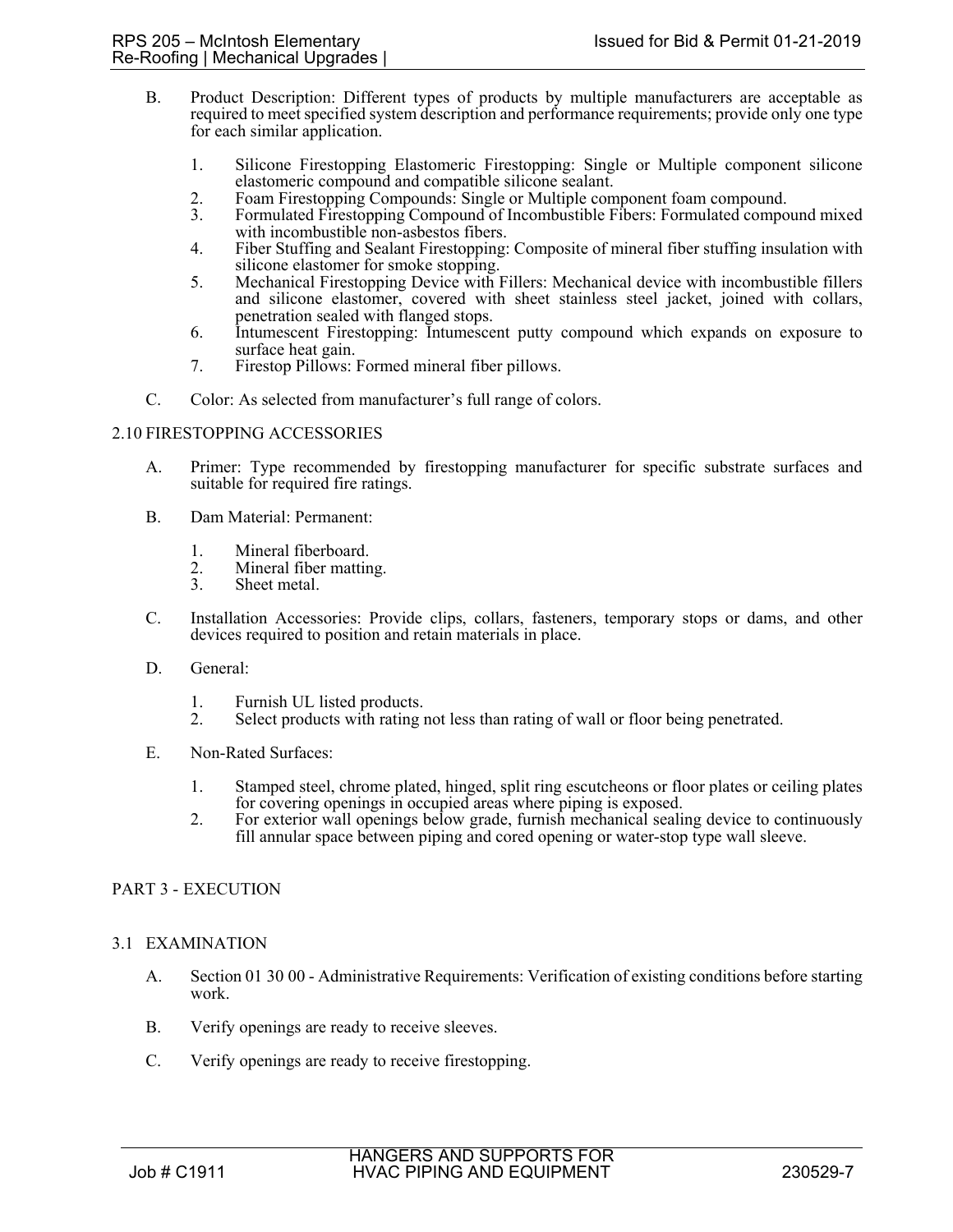## 3.2 PREPARATION

- A. Clean substrate surfaces of dirt, dust, grease, oil, loose material, or other matter affecting bond of firestopping material.
- B. Remove incompatible materials affecting bond.
- C. Install backing or damming materials to arrest liquid material leakage.
- D. Obtain permission from Architect before using powder-actuated anchors.
- E. Do not drill or cut structural members.
- F. Obtain permission from Architect and Structural Engineer before drilling or cutting structural members.

#### 3.3 INSTALLATION - INSERTS

- A. Install inserts for placement in concrete forms.
- B. Install inserts for suspending hangers from reinforced concrete slabs and sides of reinforced concrete beams.
- C. Provide hooked rod to concrete reinforcement section for inserts carrying pipe 4 inches and larger.
- D. Where concrete slabs form finished ceiling, locate inserts flush with slab surface.
- E. Where inserts are omitted, drill through concrete slab from below and provide through-bolt with recessed square steel plate and nut above slab.

### 3.4 INSTALLATION - PIPE HANGERS AND SUPPORTS

- A. Install in accordance with ASME B31.1.
- B. Support horizontal piping as scheduled.
- C. Install hangers with minimum 1/2 inch space between finished covering and adjacent work.
- D. Place hangers within 12 inches of each horizontal elbow.
- E. Use hangers with 1-1/2 inch minimum vertical adjustment.
- F. Support vertical piping at every floor.
- G. Where piping is installed in parallel and at same elevation, provide multiple pipe or trapeze hangers.
- H. Support riser piping independently of connected horizontal piping.
- I. Provide copper plated hangers and supports for copper piping.
- J. Design hangers for pipe movement without disengagement of supported pipe.
- K. Prime coat exposed steel hangers and supports. Hangers and supports located in crawl spaces, pipe shafts, and suspended ceiling spaces are not considered exposed.
- L. Provide clearance in hangers and from structure and other equipment for installation of insulation. Refer to Section 22 07 00.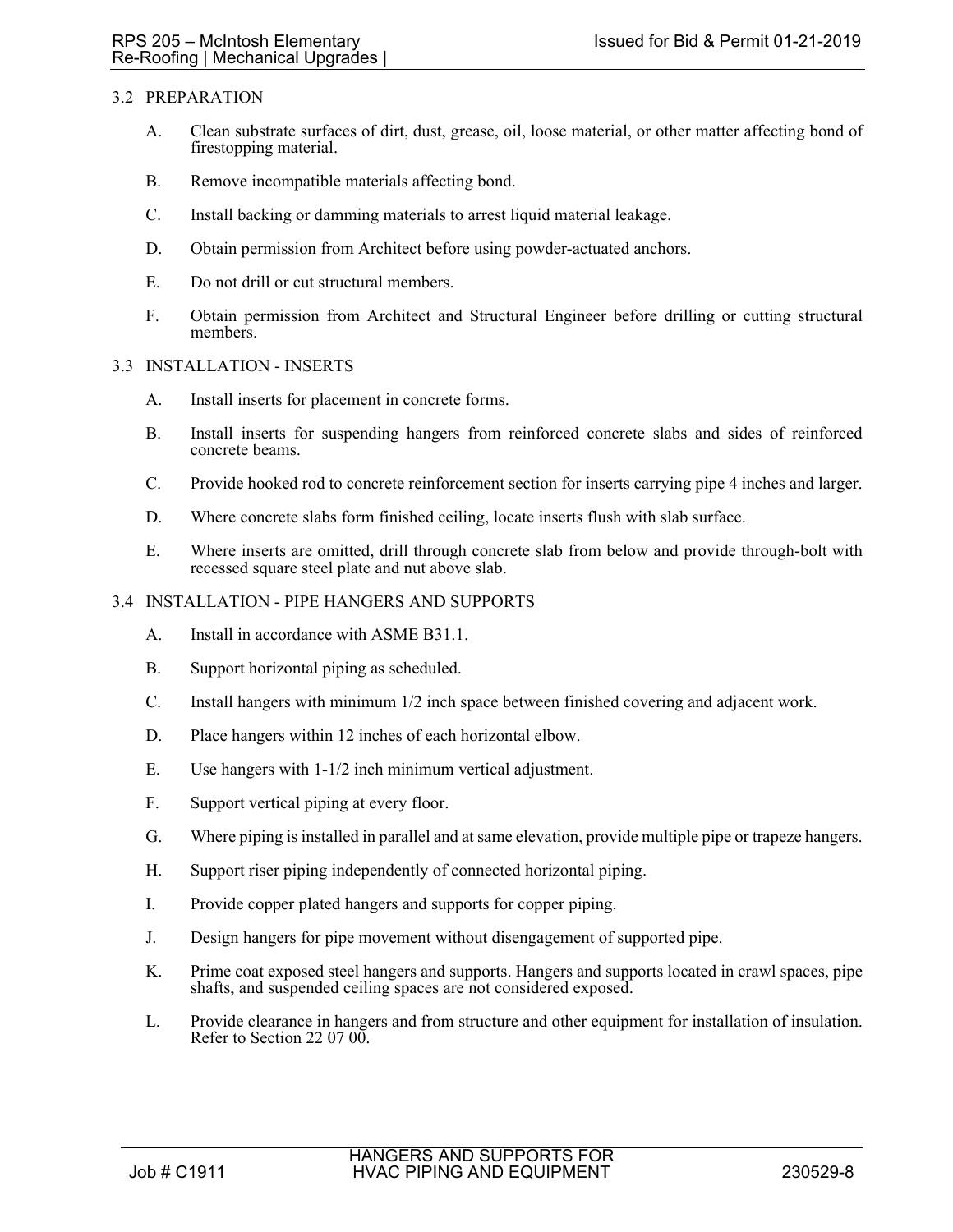## 3.5 INSTALLATION - EQUIPMENT BASES AND SUPPORTS

- A. Using templates furnished with equipment, install anchor bolts, and accessories for mounting and anchoring equipment.
- B. Construct supports of steel members. Brace and fasten with flanges bolted to structure.
- C. Provide rigid anchors for pipes after vibration isolation components are installed. Refer to Section 21 05 48.

#### 3.6 INSTALLATION - FLASHING

- A. Provide flexible flashing and metal Counterflashing where piping and ductwork penetrate weather or waterproofed walls, floors, and roofs.
- B. Provide acoustical lead flashing around ducts and pipes penetrating equipment rooms for sound control.
- C. Provide curbs for roof installations 18 inches minimum high above roofing surface. Flash and counter-flash with sheet metal; seal watertight. Attach Counterflashing to equipment and lap base flashing on roof curbs. Flatten and solder joints.
- D. Adjust storm collars tight to pipe with bolts; caulk around top edge. Use storm collars above roof jacks. Screw vertical flange section to face of curb.
- E. Fill void area of curb between the roof deck and equipment with sound batt insulation.

#### 3.7 INSTALLATION - SLEEVES

- A. Exterior watertight entries: Seal with mechanical sleeve seals.
- B. Set sleeves in position in forms. Provide reinforcing around sleeves.
- C. Size sleeves large enough to allow for movement due to expansion and contraction. Provide for continuous insulation wrapping.
- D. Extend sleeves through floors 1 inch above finished floor level. Caulk sleeves.
- E. Where piping or ductwork penetrates floor, ceiling, or wall, close off space between pipe or duct and adjacent work with firestopping insulation and caulk airtight. Provide close fitting metal collar or escutcheon covers at both sides of penetration.
- F. Install chrome plated steel or stainless steel escutcheons at finished surfaces.

#### 3.8 INSTALLATION - FIRESTOPPING

- A. Install material at fire rated construction perimeters and openings containing penetrating sleeves, piping, ductwork, and other items, requiring firestopping.
- B. Apply primer where recommended by manufacturer for type of firestopping material and substrate involved, and as required for compliance with required fire ratings.
- C. Apply firestopping material in sufficient thickness to achieve required fire and smoke rating to uniform density and texture.
- D. Compress fibered material to maximum 40 percent of its uncompressed size.
- E. Place intumescent coating in sufficient coats to achieve rating required.
- F. Remove dam material after firestopping material has cured.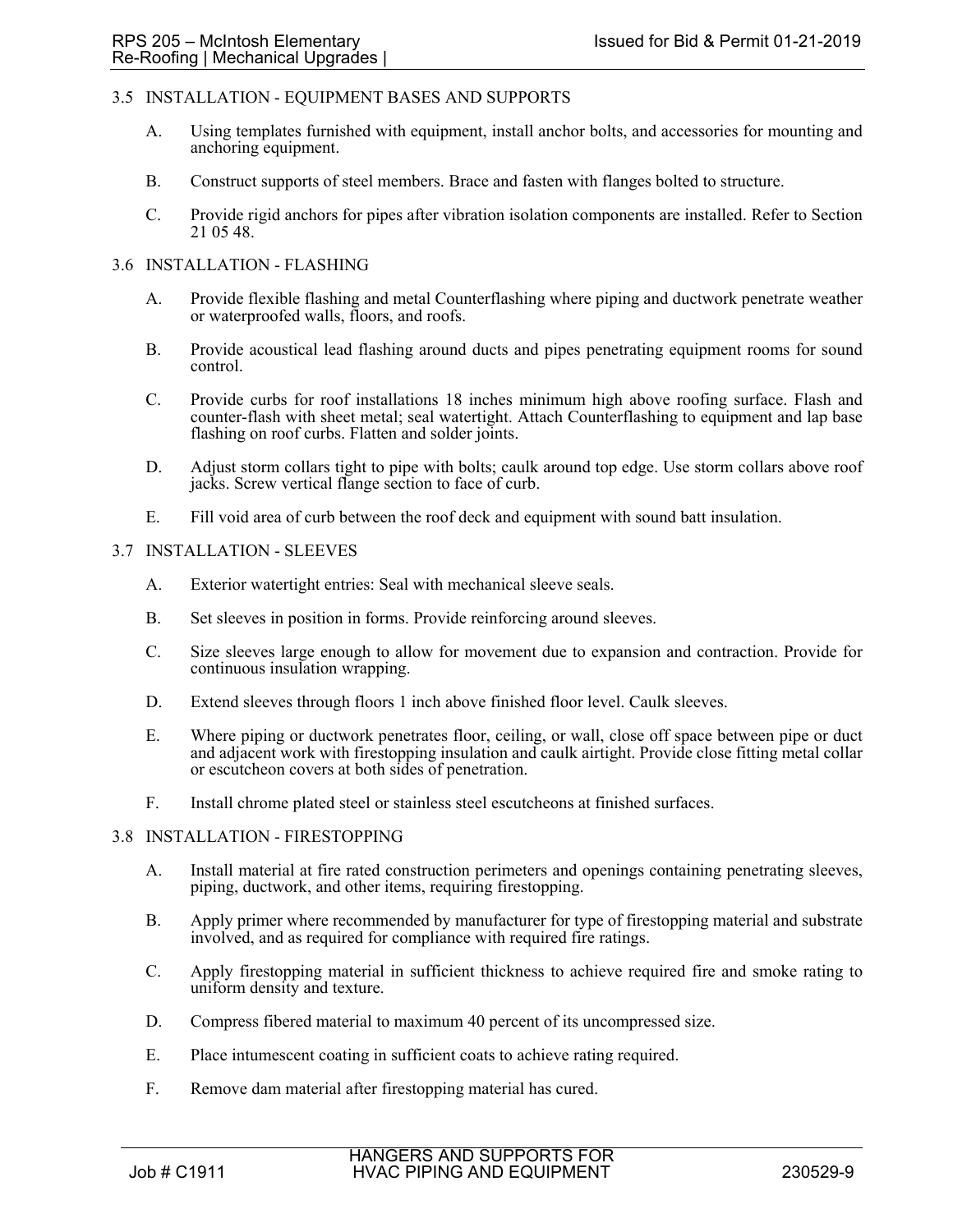- G. Fire Rated Surface:
	- 1. Seal opening at floor, wall, partition, and ceiling as follows:
		- a. Install sleeve through opening and extending beyond minimum of 1 inch on both sides of building element.
		- b. Size sleeve allowing minimum of 1 inch void between sleeve and building element.
		- c. Pack void with backing material.
		- d. Seal ends of sleeve with UL listed fire resistive silicone compound to meet fire rating of structure penetrated.
- H. Non-Rated Surfaces:
	- 1. Seal opening through non-fire rated wall, partition floor, and ceiling roof opening as follows:
		- a. Install sleeve through opening and extending beyond minimum of 1 inch on both sides of building element.
		- b. Size sleeve allowing minimum of 1 inch void between sleeve and building element.
		- c. Install type of firestopping material recommended by manufacturer.
	- 2. Install escutcheons, floor plates or ceiling plates where conduit, penetrates non-fire rated surfaces in occupied spaces. Occupied spaces include rooms with finished ceilings and where penetration occurs below finished ceiling.
	- 3. Exterior wall openings below grade: Assemble rubber links of mechanical sealing device to size of piping and tighten in place, in accordance with manufacturer's instructions.
	- 4. Interior partitions: Apply sealant to both sides of penetration to completely fill annular space between sleeve and conduit.

### 3.9 FIELD QUALITY CONTROL

- A. Section 01 70 00 Execution and Closeout Requirements: Field inspecting, testing, adjusting, and balancing.
- B. Inspect installed firestopping for compliance with specifications and submitted schedule.

## 3.10 CLEANING

- A. Section 01 70 00 Execution and Closeout Requirements: Requirements for cleaning.
- B. Clean adjacent surfaces of firestopping materials.

#### 3.11 PROTECTION OF FINISHED WORK

- A. Section 01 70 00 Execution and Closeout Requirements: Requirements for protecting finished Work.
- B. Protect adjacent surfaces from damage by material installation.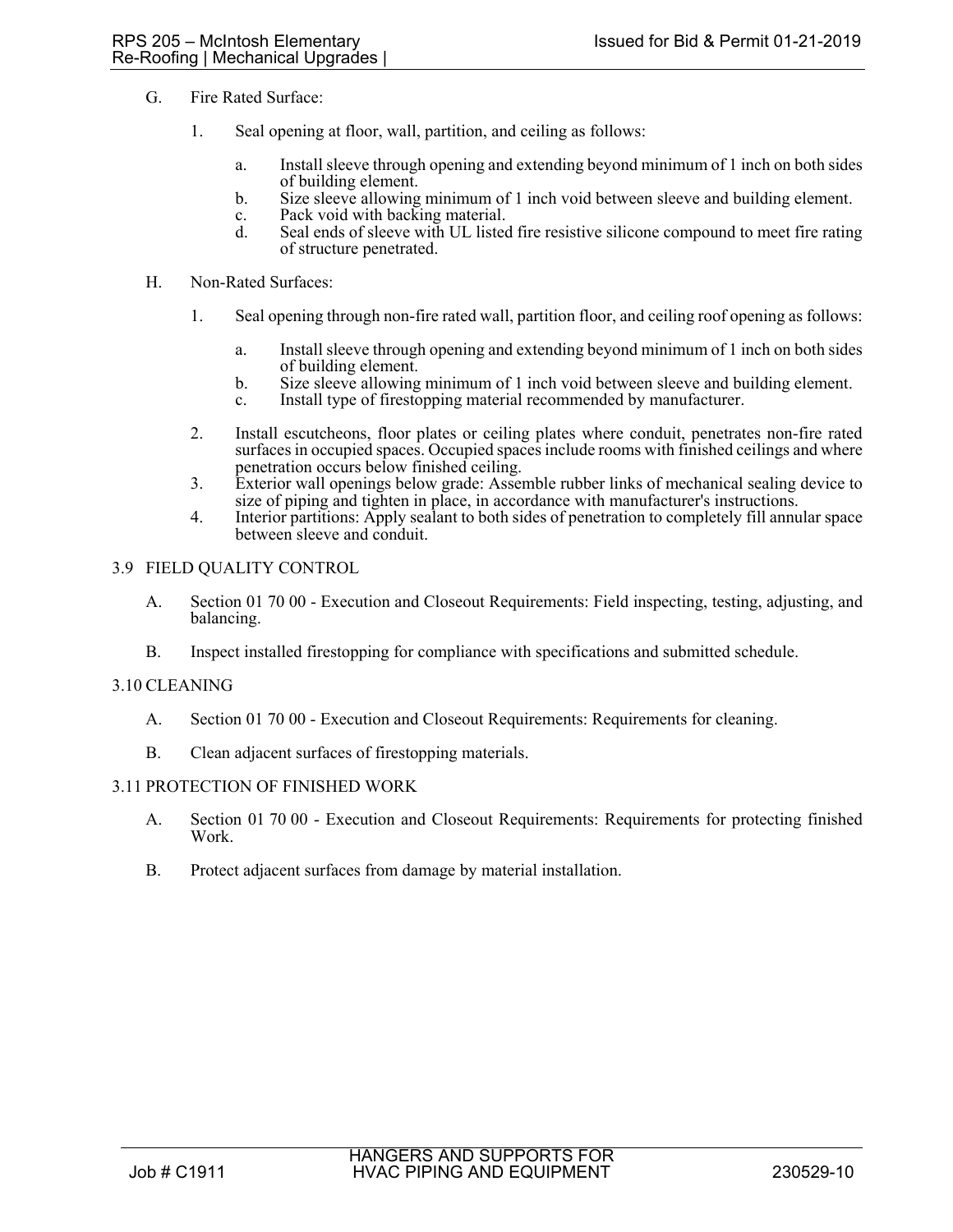## 3.12 SCHEDULES

A. Copper and Steel Pipe Hanger Spacing:

|           | Copper Tubing  | <b>Steel Pipe</b> | Copper Tubing | <b>Steel Pipe</b> |
|-----------|----------------|-------------------|---------------|-------------------|
|           | Maximum        | Maximum           | Hanger Rod    | Hanger Rod        |
| Pipe Size | Hanger Spacing | Hanger            | Diameter      | Diameter          |
| Inches    | <u>Feet</u>    | Spacing Feet      | <b>Inches</b> | Inches            |
| 1/2       |                |                   | 3/8           | 3/8               |
| 3/4       |                |                   | 3/8           | 3/8               |
|           |                |                   | 3/8           | 3/8               |
| $1 - 1/4$ |                |                   | 3/8           | 3/8               |
| $1 - 1/2$ |                |                   | 3/8           | 3/8               |
|           |                |                   | 3/8           | 3/8               |
| $2 - 1/2$ |                |                   | 1/2           |                   |
|           | 10             |                   | 1/2           |                   |
|           |                |                   | 1/2           | 5/8               |

B. Plastic Pipe Hanger Spacing:

|                                  | Maximum<br>Hanger Spacing | Hanger Rod<br>Diameter |
|----------------------------------|---------------------------|------------------------|
| Pipe Material<br>PVC (All Sizes) | <u>Feet</u>               | Inches<br>3/8          |

END OF SECTION 230529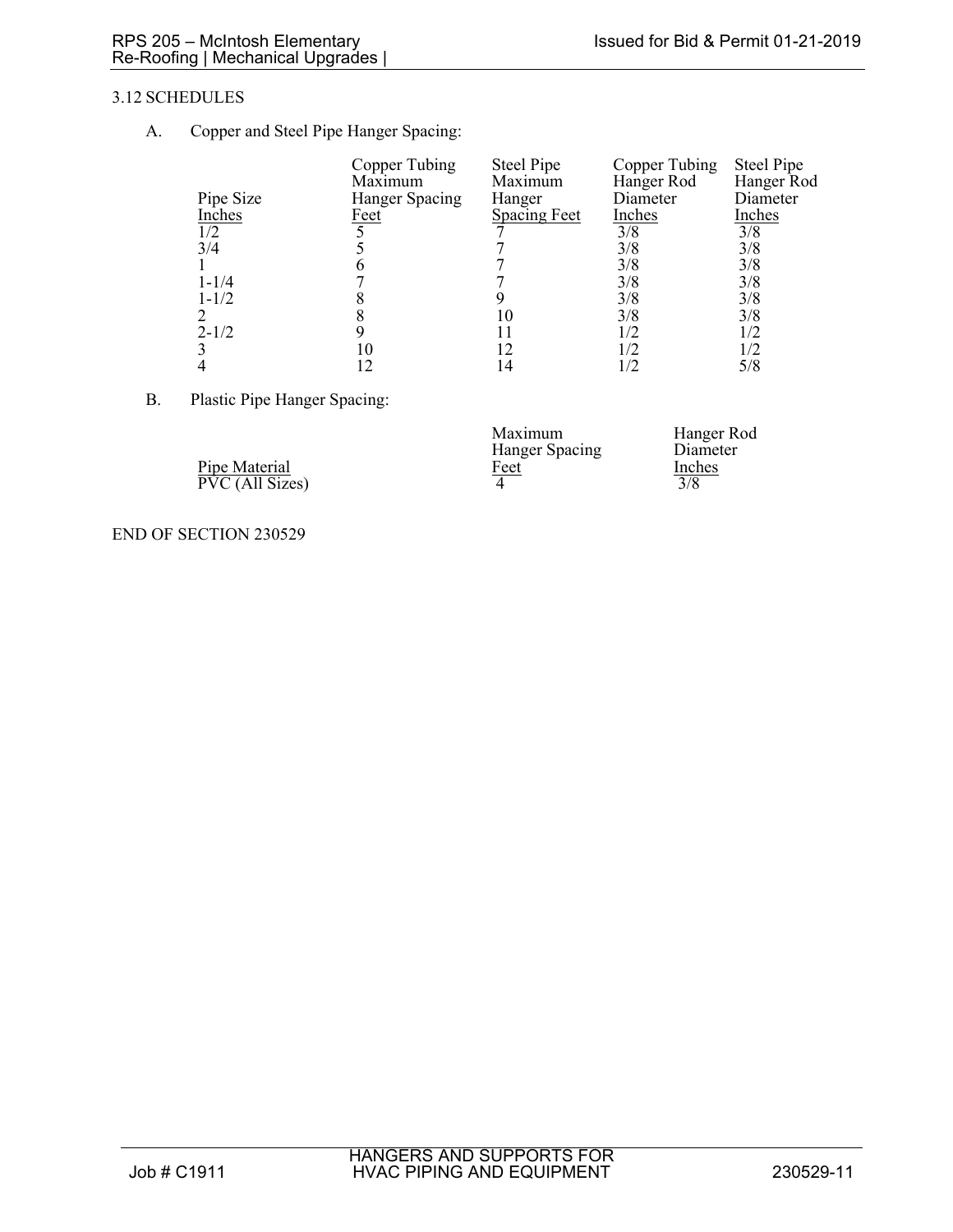### SECTION 230548 - VIBRATION CONTROLS FOR HVAC PIPING AND EQUIPMENT

PART 1 - GENERAL

- 1.1 SUMMARY
	- A. Section Includes:
		- 1. Vibration isolators.
		- 2. Duct silencers.
	- B. Related Sections:
		- 1. Section 23 05 29 Hangers and Supports for HVAC Piping and Equipment: Product requirements for pipe hangers and supports.
		- 2. Section 23 05 93 Testing, Adjusting, and Balancing for HVAC: Requirements for sound and vibration measurements performed independent of this section.

### 1.2 REFERENCES

- A. Air Movement and Control Association International, Inc.:
	- 1. AMCA 300 Reverberant Room Method for Sound Testing of Fans.
- B. American National Standards Institute:
	- 1. ANSI S1.4 Sound Level Meters.
	- 2. ANSI S1.8 Reference Quantities for Acoustical Levels.<br>3. ANSI S1.13 Methods for the Measurement of Sound Pr
	- ANSI S1.13 Methods for the Measurement of Sound Pressure Levels in Air.
	- 4. ANSI S12.36 Survey Methods for the Determination of Sound Power Levels of Noise Sources.
- C. Air-Conditioning and Refrigeration Institute:
	- 1. ARI 575 Method of Measuring Machinery Sound within Equipment Space.
- D. American Society of Heating, Refrigerating and:
	- 1. ASHRAE 68 Laboratory Method of Testing In-Duct Sound Power Measurement Procedure for Fans.
	- 2. ASHRAE Handbook HVAC Applications.
- E. ASTM International:
	- 1. ASTM E90 Standard Test Method for Laboratory Measurement of Airborne Sound Transmission Loss of Building Partitions and Elements.
	- 2. ASTM E477 Standard Test Method for Measuring Acoustical and Airflow Performance of Duct Liner Materials and Prefabricated Silencers.
	- 3. ASTM E596 Standard Test Method for Laboratory Measurement of the Noise Reduction of Sound-Isolating Enclosures.
- F. Sheet Metal and Air Conditioning Contractors':
	- 1. SMACNA HVAC Duct Construction Standard Metal and Flexible.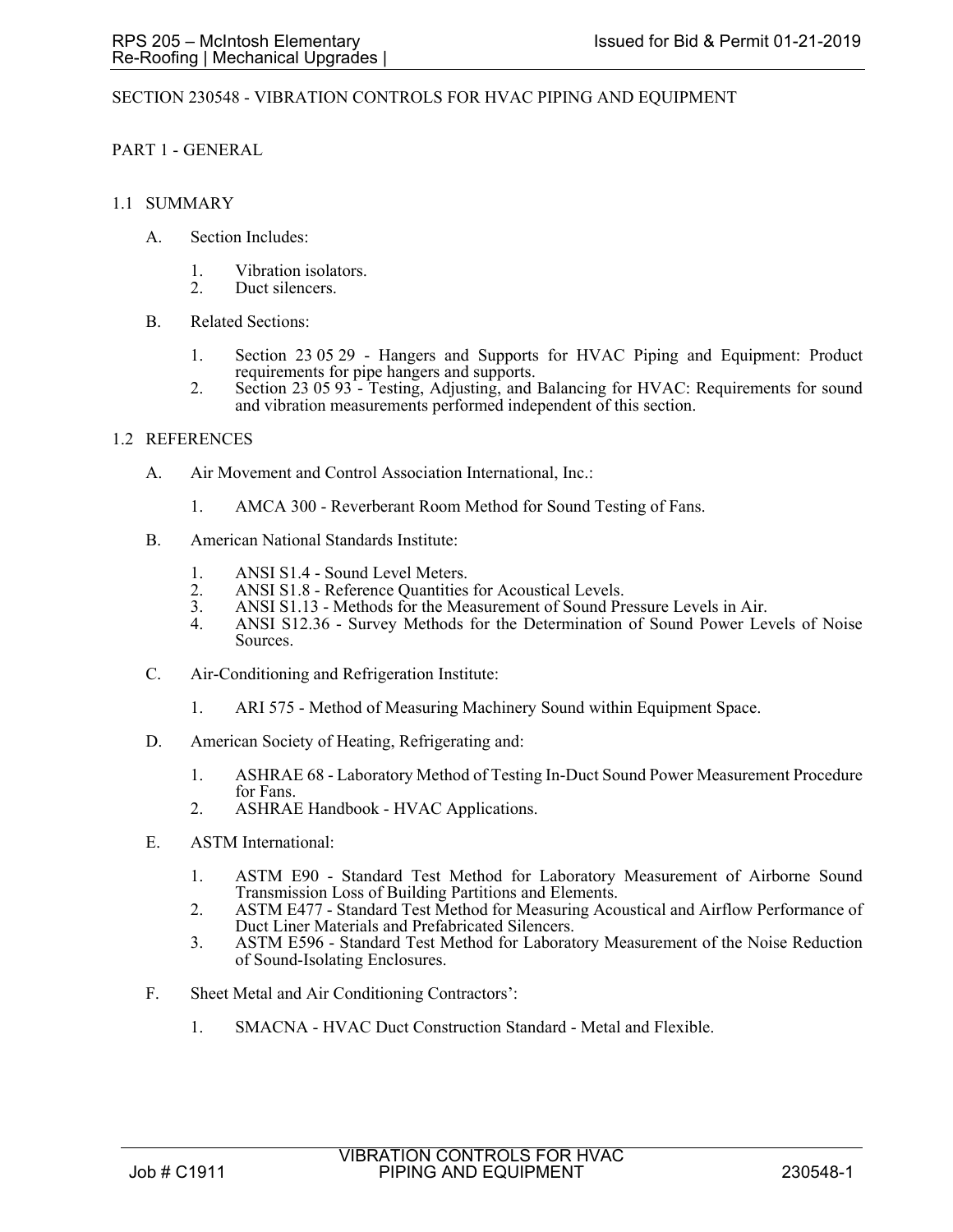## 1.3 SUBMITTALS

- A. Section 01 33 00 Submittal Procedures: Submittal procedures.
- B. Shop Drawings: Indicate inertia bases and locate vibration isolators, with static and dynamic load on each. Indicate assembly, materials, thickness, dimensional data, pressure losses, acoustical performance, layout, and connection details for sound attenuation products fabricated for this project.
- C. Product Data: Submit schedule of vibration isolator type with location and load on each. Submit catalog information indicating, materials, dimensional data, pressure losses, and acoustical performance for standard sound attenuation products.
- D. Design Data: Submit calculations indicating maximum room sound levels are not exceeded.
- E. Test Reports: Indicate dynamic insertion loss and noise generation values of silencers.
- F. Manufacturer's Installation Instructions: Submit special procedures and setting dimensions. Indicate installation requirements maintaining integrity of sound isolation.
- G. Manufacturer's Certificate: Certify isolators meet or exceed specified requirements.
- H. Manufacturer's Field Reports: Indicate sound isolation installation is complete and in accordance with instructions.

### 1.4 CLOSEOUT SUBMITTALS

- A. Section 01 70 00 Execution and Closeout Requirements: Closeout procedures.
- B. Project Record Documents: Record actual locations of hangers including attachment points.

#### 1.5 QUALITY ASSURANCE

- A. Perform Work in accordance with AMCA 300, ANSI S1.13 standards and recommendations of ASHRAE 68.
- B. Maintain one copy of each document on site.

#### 1.6 QUALIFICATIONS

- A. Manufacturer: Company specializing in manufacturing products specified in this section with minimum three years documented experience.
- B. Installer: Company specializing in performing Work of this section with minimum three years documented experience.

#### 1.7 FIELD MEASUREMENTS

A. Verify field measurements prior to fabrication.

## 1.8 WARRANTY

- A. Section 01 70 00 Execution and Closeout Requirements: Product warranties and product bonds.
- B. Furnish five year manufacturer warranty for inertia bases.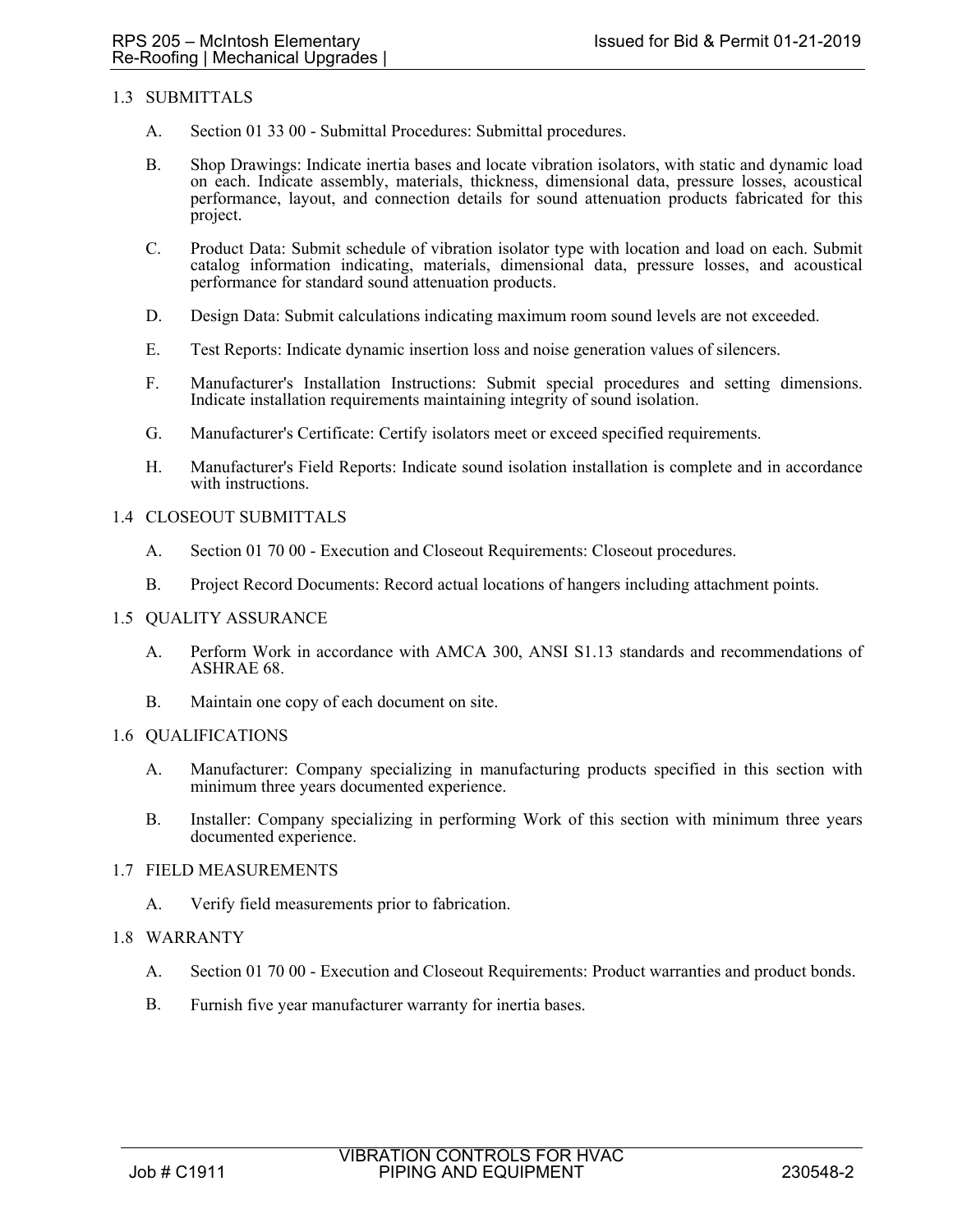# 1.9 REGULATORY REQUIREMENTS

- A. Conform to Health/Life Safety Code for Public Schools.
- B. Conform to (IMC) International Mechanical Code. (2015)
- C. Conform to (IBC) International Building Code. (2015)
- D. Conform to (IFC) International Fire Code, excluding Chapter 4. (2015)
- E. Conform to State of Illinois Plumbing Code. (2014)
- F. Conform to Illinois Accessibility Code. (71 IL Adm. Code 400)
- G. Conform to (IECC) International Energy Conservation Code. (2015)
- H. Conform to (IFGC) International Fuel Gas Code. (2015)
- I. Conform to (IPMC) International Property Maintenance Code. (2015)
- J. Conform to Illinois State Fire Marshal's Boiler and Pressure Vessel Safety. (41 IL Adm. Code 120)
- K. Conform to (ICC) International Code Council Reference Standards. (2015)
- L. Conform to (NFPA) National Fire Protection Association 70 National Electrical Code. (2014)
- M. Products: Listed and classified by Underwriter's Laboratories, Inc. as suitable for the purpose specified and indicated.

# PART 2 - PRODUCTS

## 2.1 VIBRATION ISOLATORS

- A. Manufacturers:
	- 1. Mason Industries.
	- 2. Amber Booth.
	- 3. Vibration Eliminator.<br>4. Or approved as equal.
	- Or approved as equal.
- B. Open Spring Isolators:
	- 1. Spring Isolators:
		- a. For Exterior and Humid Areas: Furnish hot dipped galvanized housings and neoprene coated springs.
		- b. Code: Color code springs for load carrying capacity.
	- 2. Springs: Minimum horizontal stiffness equal to 75 percent vertical stiffness, with working deflection between 0.3 and 0.6 of maximum deflection.
	- 3. Spring Mounts: Furnish with leveling devices, minimum 0.25 inch thick neoprene sound pads, and zinc chromate plated hardware.
	- 4. Sound Pads: Size for minimum deflection of 0.05 inch; meet requirements for neoprene pad isolators.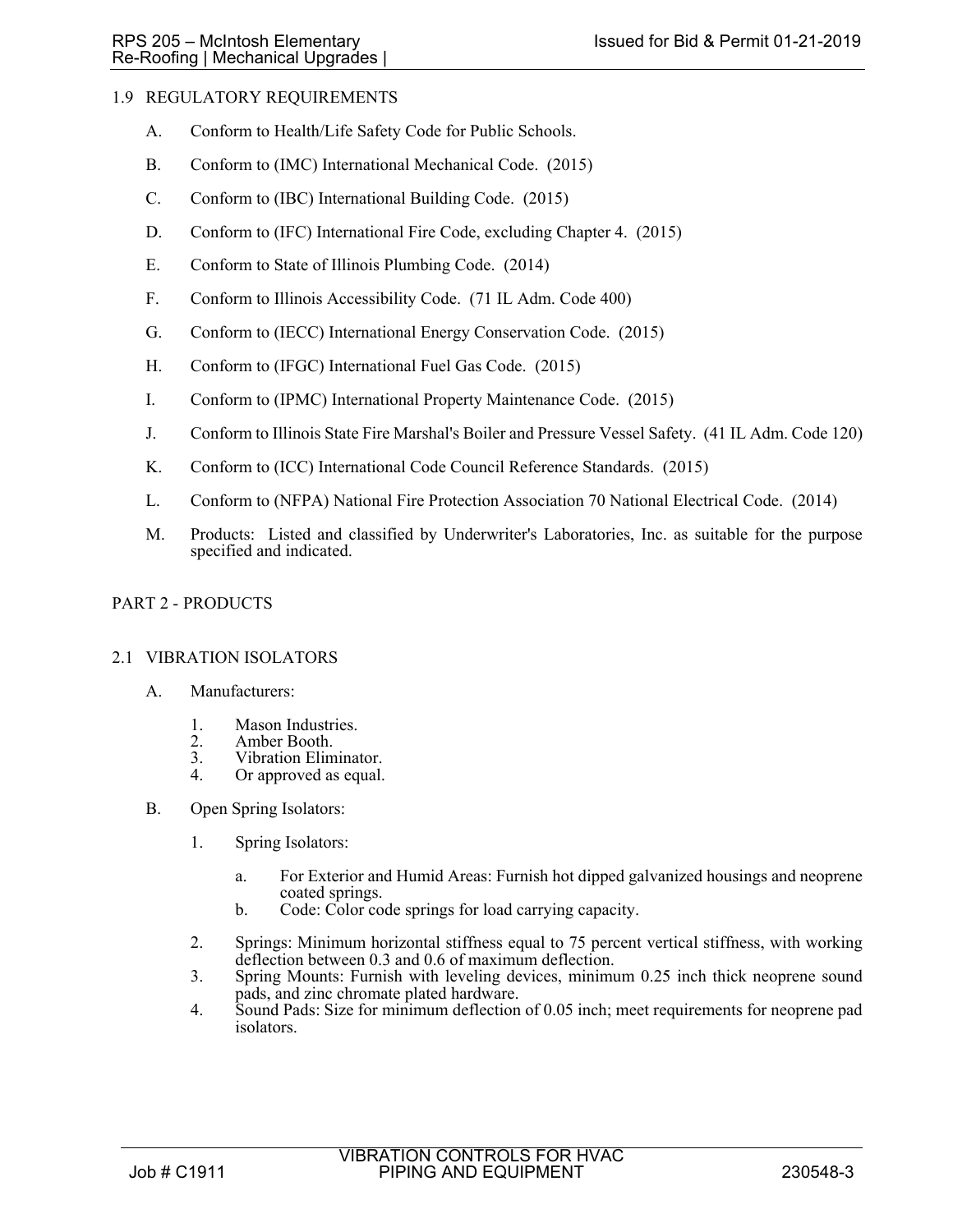- C. Restrained Spring Isolators:
	- 1. Spring Isolators:
		- a. For Exterior and Humid Areas: Furnish hot dipped galvanized housings and neoprene coated springs.
		- b. Code: Color code springs for load carrying capacity.
	- 2. Springs: Minimum horizontal stiffness equal to 75 percent vertical stiffness, with working deflection between 0.3 and 0.6 of maximum deflection.
	- 3. Spring Mounts: Furnish with leveling devices, minimum 0.25 inch thick neoprene sound pads, and zinc chromate plated hardware.
	- 4. Sound Pads: Size for minimum deflection of 0.05 inch; meet requirements for neoprene pad isolators.
	- 5. Restraint: Furnish mounting frame and limit stops.
- D. Closed Spring Isolators:
	- 1. Spring Isolators:
		- a. For Exterior and Humid Areas: Furnish hot dipped galvanized housings and neoprene coated springs.
		- b. Code: Color code springs for load carrying capacity.
	- 2. Type: Closed spring mount with top and bottom housing separated with neoprene rubber stabilizers.
	- 3. Springs: Minimum horizontal stiffness equal to 75 percent vertical stiffness, with working deflection between 0.3 and 0.6 of maximum deflection.
	- 4. Housings: Incorporate neoprene isolation pad meeting requirements for neoprene pad isolators, and neoprene side stabilizers with minimum 0.25 inch clearance.
- E. Restrained Closed Spring Isolators:
	- 1. Spring Isolators:
		- a. For Exterior and Humid Areas: Furnish hot dipped galvanized housings and neoprene coated springs.
		- b. Code: Color code springs for load carrying capacity.
	- 2. Type: Closed spring mount with top and bottom housing separated with neoprene rubber stabilizers.
	- 3. Springs: Minimum horizontal stiffness equal to 75 percent vertical stiffness, with working deflection between 0.3 and 0.6 of maximum deflection.
	- 4. Housings: Incorporate neoprene isolation pad meeting requirements for neoprene pad isolators, and neoprene side stabilizers with minimum 0.25 inch clearance and limit stops.
- F. Spring Hanger:
	- 1. Spring Isolators:
		- a. For Exterior and Humid Areas: Furnish hot dipped galvanized housings and neoprene coated springs.
		- b. Code: Color code springs for load carrying capacity.
	- 2. Springs: Minimum horizontal stiffness equal to 75 percent vertical stiffness, with working deflection between 0.3 and 0.6 of maximum deflection.
	- 3. Housings: Incorporate neoprene isolation pad meeting requirements for neoprene pad isolators, rubber hanger with threaded insert.
	- 4. Misalignment: Capable of 20 degree hanger rod misalignment.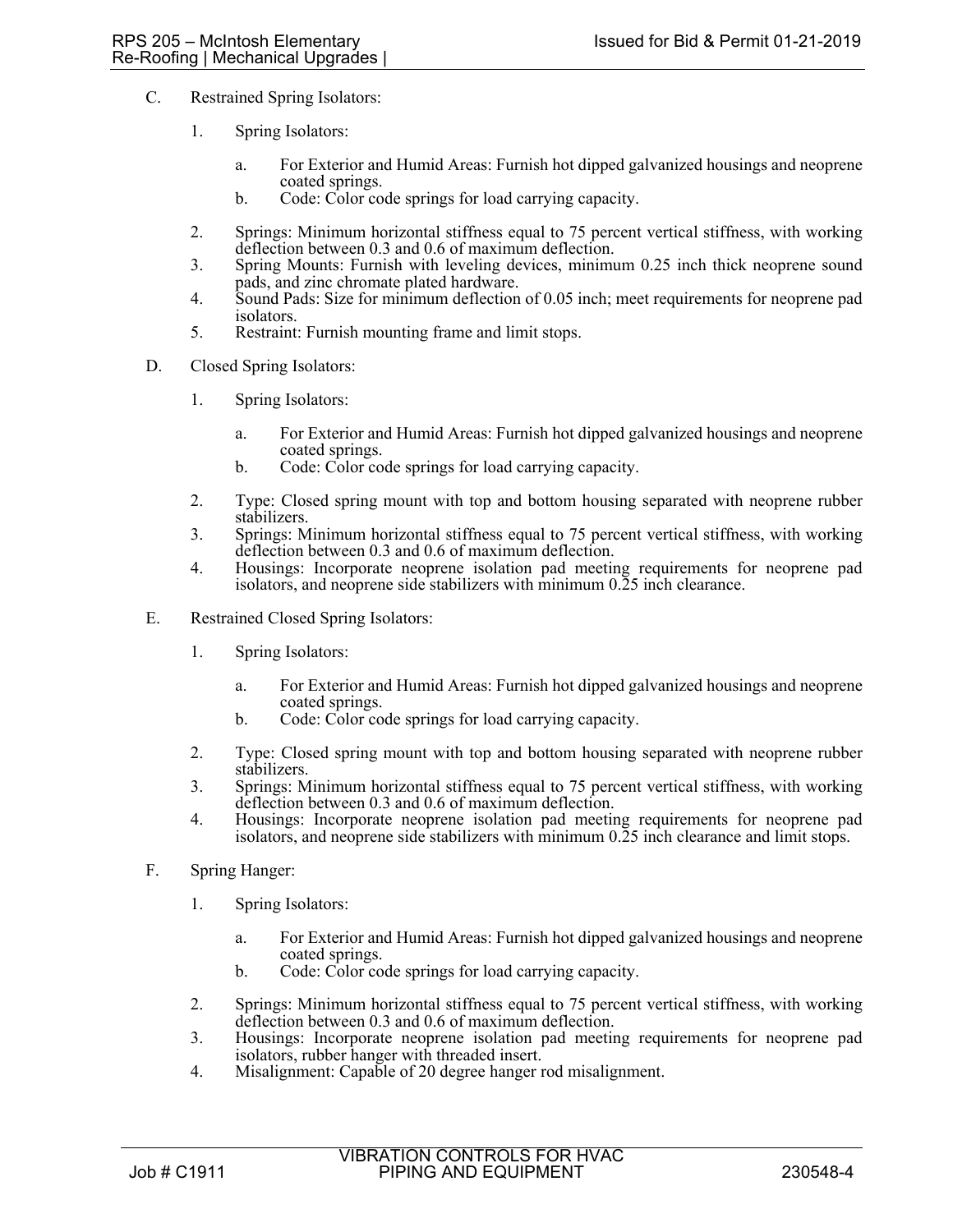- G. Neoprene Pad Isolators:
	- 1. Rubber or neoprene-waffle pads.
		- a. 30 durometer.
		- b. Minimum 1/2 inch thick.
		- c. Maximum loading 40 psi.<br>d. Height of ribs: not to exce
		- Height of ribs: not to exceed 0.7 times width.
	- 2. Configuration: 1/2 inch thick waffle pads bonded each side of 1/4 inch thick steel plate.
- H. Rubber Mount or Hanger: Molded rubber designed for 0.5 inches deflection with threaded insert.

### 2.2 MANUFACTURED DUCT SILENCERS

- A. Manufacturers:
	- 1. Industrial Acoustic Company.
	- 2. Dynasonic.<br>3. Vibro-Acou
	- 3. Vibro-Acoustics.<br>4. Vibro-Acoustics
	- 4. Vibro-Acoustics West (VAW).<br>5. Price.
	- Price.
	- 6. Or approved as equal.
- B. Materials:
	- 1. Type RD type silencers shall be constructed with a 22 gauge galvanized steel outer casing and 26 gauge galvanized perforated steel.
	- 2. Type RED type silencers shall be constructed with an 18 gauge galvanized steel outer casing and 22 gauge galvanized perforated steel.
	- 3. HTL Casings: Where indicated on the silencer schedule, silencers shall have high transmission loss (HTL) walls equivalent to the duct wall thickness, externally applied and completely sealed to the silencer casing by the silencer manufacturer to assure quality controlled transmission loss. The HTL walls shall consist of media, airspace, mass and outer protective metal skin, as required, to obtain the specified room noise criteria. Standard acoustical panels will not be accepted as HTL walls. If requested by the Engineer, breakout noise calculations for each air handling and fan system shall be provided with the silencer submittal to insure compliance with the room noise criteria. Breakout noise calculations shall be based on the sound power levels of the specified equipment.
- C. Constructions:
	- 1. Silencers shall be constructed in accordance with ASHRAE and SMACNA standards for the pressure and velocity classification specified for the air distribution system in which it is installed.
	- 2. All casing seams and joints shall be lock-formed and sealed or stitch welded and sealed. All perforated steel shall have clean cut circular perforations and be adequately stiffened to assure flatness and form. All welds shall be painted.
- D. Acoustic Media:
	- 1. Media for type RD and RED dissipative silencers shall be of acoustic quality, shot free glass fiber insulation with long, resilient fibers bonded with a thermosetting resin. Glass fiber density and compression shall be as required to insure conformance with laboratory test data. Glass fiber shall be packed with a minimum of 15% compression during silencer assembly. Media shall be bacteria and fungus resistant, resilient against media fracture and conforming to irregular surfaces. Media will not cause or accelerate corrosion of aluminum or steel. Mineral wool will not be permitted as a substitute for glass fiber.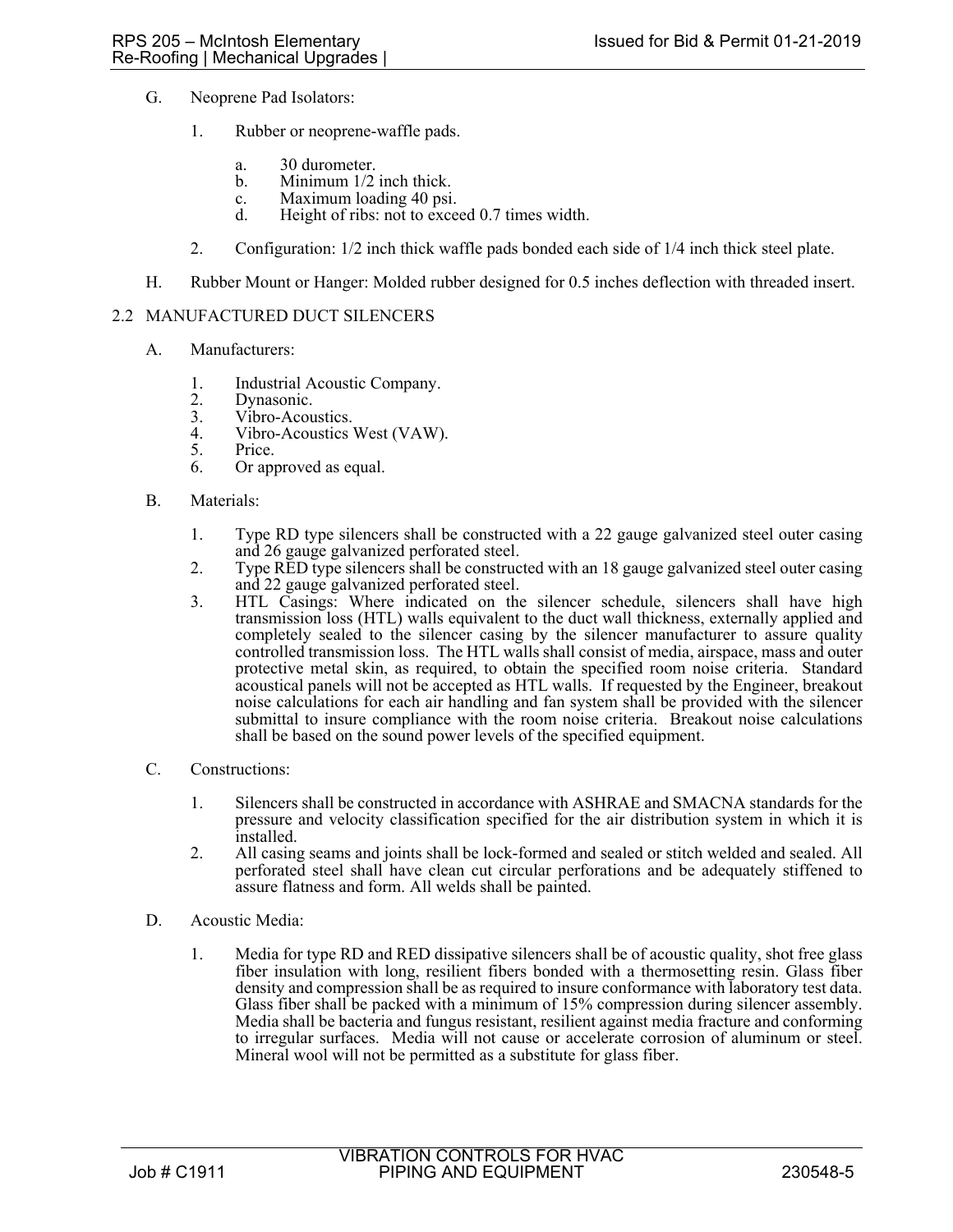- E. Combustion Ratings:
	- 1. Silencer materials shall have the following combustion ratings when tested in accordance with ASTM E84-03:
	- 2. Dissipative silencer materials, including glass fiber shall have maximum Flame spread Classification: 15; Smoke Development Rating: 5.
- F. Submittal package:
	- 1. Shop drawings detailing all silencer data specified in the schedule. The data shall match the project's system requirements for volume and direction of airflow.
	- 2. Submittals shall include certified test data on dynamic insertion loss, self-noise power levels, and pressure drop for reverse or forward flow. Silencer manufacturer shall operate its own duct-to-reverberant room test facility which provides for airflow in both directions through the test silencer in accordance with ASTM E477-06a. The aero-acoustic laboratory must be NVLAP accredited for the ASTM E477-06a test standard. A copy of the NVLAP accreditation certificate must be included with the submittals. Data from non-NVLAP accredited test facilities will not be accepted. Shop drawings submitted without proper certifications will be rejected.
	- 3. To provide, for approval, acoustical calculations for all systems with silencers to demonstrate that the resultant ductborne fan sound level, including airborne and breakout noise, in the occupied spaces meet NC-25
- G. Performance Guarantee
	- 1. The noise control manufacturer shall guarantee the resultant noise level due to fan generated noise in the indoor occupied spaces not to exceed the specified noise criteria level (NC Level) according to the ASHRAE guidelines (Table 42 2007 ASHRAE Handbook –HVAC Applications):

| Classroom:       | NC30 to NC35                         |
|------------------|--------------------------------------|
| Office:          | NC30 to NC35                         |
| Learning Center: | NC <sub>25</sub> to NC <sub>30</sub> |

- 2. The noise control manufacturer shall guarantee the resultant noise level in the occupied spaces served by HVAC systems with silencers. If the noise level in the occupied spaces exceeds the specified noise criteria level, it will be the financial responsibility of the silencer manufacture to provide product and labor to achieve the specified criteria. The guarantee shall be based on the sound power levels of the "basis of design" air handling units. Additional noise control required as a result of the purchase of noisier air handling units will be the financial responsibility of the purchasing Contractor.
- 3. The contribution of other noise sources, including but not limited to dampers, duct regenerated noise, diffusers and vibration is excluded from this guarantee. The total noise contribution from other sources other than the AHU's must be at least 5 dB below the specified noise criteria. Use sound power levels of actual equipment to be installed on project. Analysis shall include breakout noise calculations.
- 4. If products other than those of the basis of design manufacturer are supplied on the project, the purchasing Contractor assumes full performance, project schedule and monetary responsibility for meeting the project noise criteria, including any retrofit work that may be required.

## PART 3 - EXECUTION

## 3.1 EXAMINATION

A. Verify equipment, ductwork and piping is installed before work in this section is started.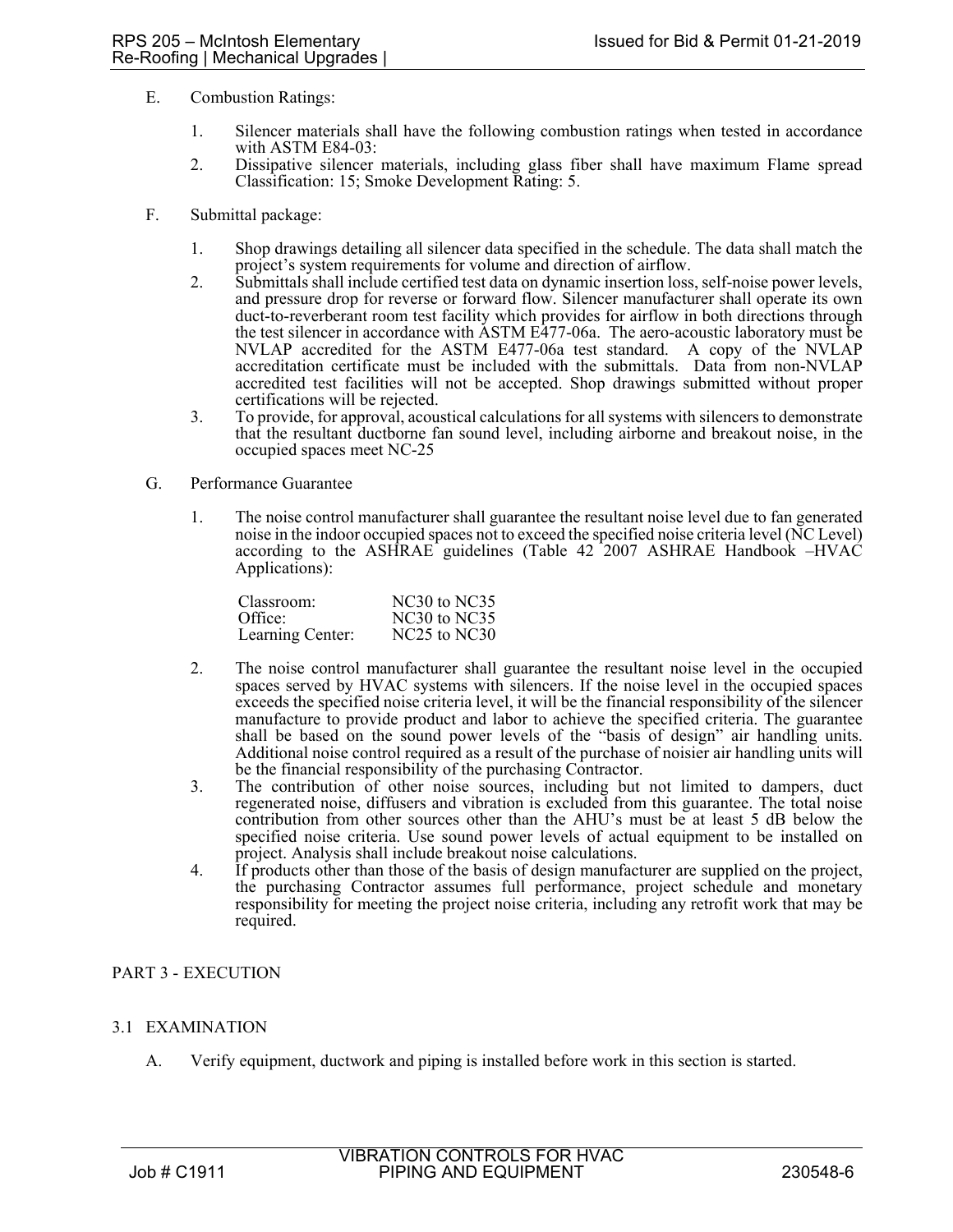### 3.2 EXISTING WORK

- A. Provide access to existing piping and ductwork and other installations remaining active and requiring access.
- B. Extend existing piping and ductwork installations using materials and methods compatible with existing electrical installations.

# 3.3 INSTALLATION

- A. Lag ductwork, where indicated by wrapping with insulation and covering. Apply covering to be airtight. Do not attach covering rigidly to ductwork.
- B. Install isolation for motor driven equipment.
- C. Adjust equipment level.
- D. Install spring hangers without binding.
- E. On closed spring isolators, adjust so side stabilizers are clear under normal operating conditions.
- F. Prior to making piping connections to equipment with operating weights substantially different from installed weights, block up equipment with temporary shims to final height. When full load is applied, adjust isolators to load to allow shim removal.
- G. Support piping connections to isolated equipment resiliently as follows:
	- 1. Up to 4 inch Diameter: First three points of support.
	- 2.  $5 \text{ to } 8$  inch Diameter: First four points of support.<br>3.  $10 \text{ inch Diameter and Over: First six points of sur }$
	- 3. 10 inch Diameter and Over: First six points of support.<br>4 Select three hangers closest to vibration source for mi
	- Select three hangers closest to vibration source for minimum 1.0 inch static deflection or static deflection of isolated equipment. Select remaining isolators for minimum 1.0 inch static deflection or 1/2 static deflection of isolated equipment.
- H. Install silencers in accordance with manufacturer's instructions.
- I. Support duct silencers rigidly to ductwork.

#### 3.4 FIELD QUALITY CONTROL

- A. Inspect isolated equipment after installation and submit report. Include static deflections.
- B. After start-up, final corrections and balancing of systems take octave band sound measurements over full audio frequency range in areas adjacent to mechanical equipment rooms, duct and pipe shafts, and other critical locations. Provide one-third octave band measurements of artificial sound sources in areas indicated as having critical requirements. Submit complete report of test results including sound curves.
- C. Furnish services of testing agency to take noise measurement. Use meters meeting requirements of ANSI S1.4.

END OF SECTION 230548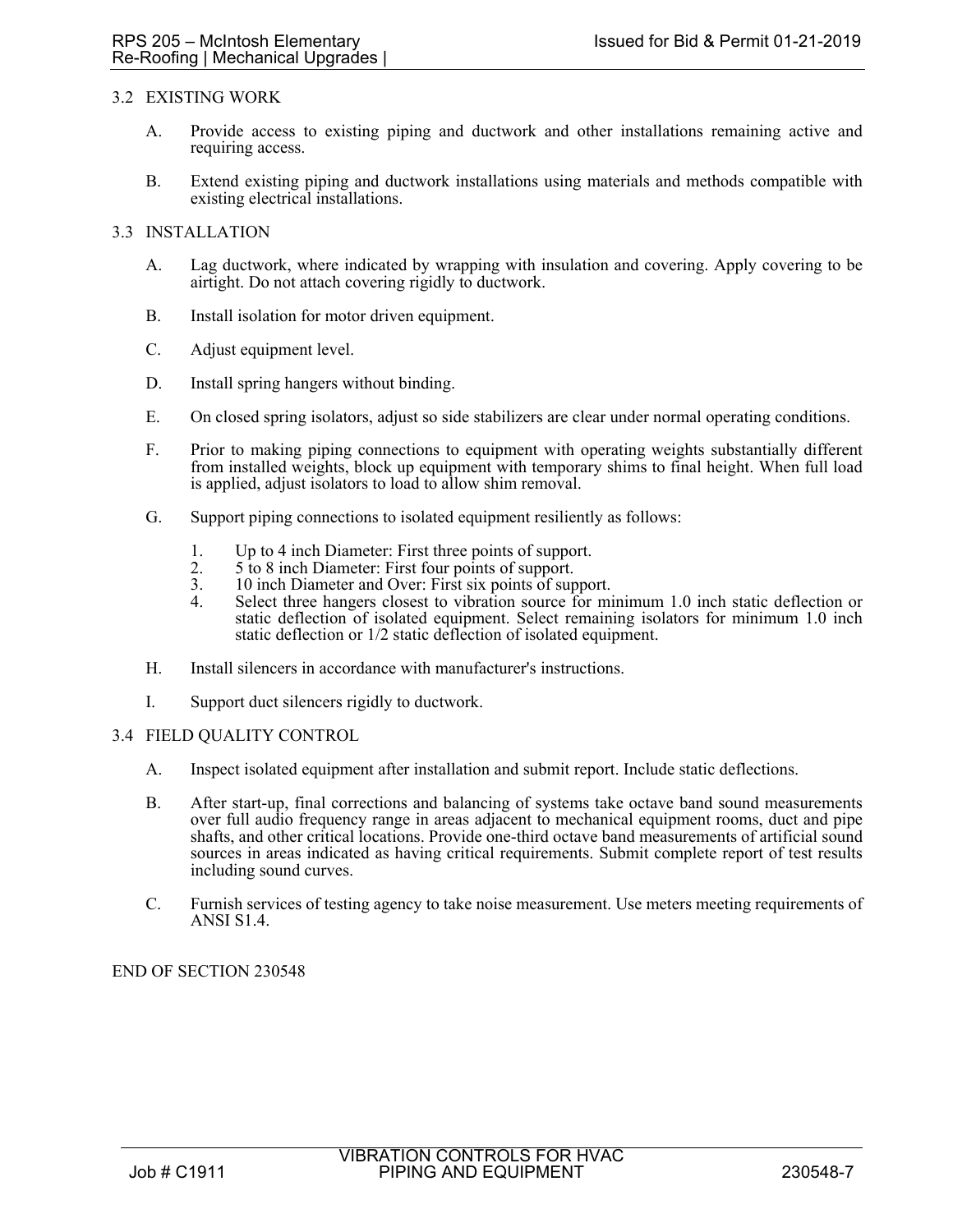## SECTION 230553 - IDENTIFICATION FOR HVAC PIPING AND EQUIPMENT

# PART 1 - GENERAL

### 1.1 SUMMARY

- A. Section Includes:
	- 1. Nameplates.
	- 2. Tags.<br>3. Pine r
	- 3. Pipe markers.<br> $\frac{4}{4}$  I abels
	- Labels.

### 1.2 REFERENCES

- A. American Society of Mechanical Engineers:
	- 1. ASME A13.1 Scheme for the Identification of Piping Systems.

### 1.3 SUBMITTALS

- A. Section 01 33 00 Submittal Procedures: Submittal procedures.
- B. Product Data: Submit manufacturers catalog literature for each product required.
- C. Shop Drawings: Submit list of wording, symbols, letter size, and color coding for mechanical identification and valve chart and schedule, including valve tag number, location, function, and valve manufacturer's name and model number.
- D. Manufacturer's Installation Instructions: Indicate installation instructions, special procedures, and installation.
- E. Manufacturer's Certificate: Certify products meet or exceed specified requirements.

#### 1.4 CLOSEOUT SUBMITTALS

- A. Section 01 70 00 Execution and Closeout Requirements: Closeout procedures.
- B. Project Record Documents: Record actual locations of tagged valves; include valve tag numbers.

## 1.5 QUALITY ASSURANCE

- A. Conform to ASME A13.1 for color scheme for identification of piping systems and accessories.
- B. Maintain one copy of each document on site.

#### 1.6 QUALIFICATIONS

- A. Manufacturer: Company specializing in manufacturing products specified in this section with minimum three years documented experience.
- B. Installer: Company specializing in performing Work of this section with minimum three years documented experience.

## 1.7 FIELD MEASUREMENTS

A. Verify field measurements prior to fabrication.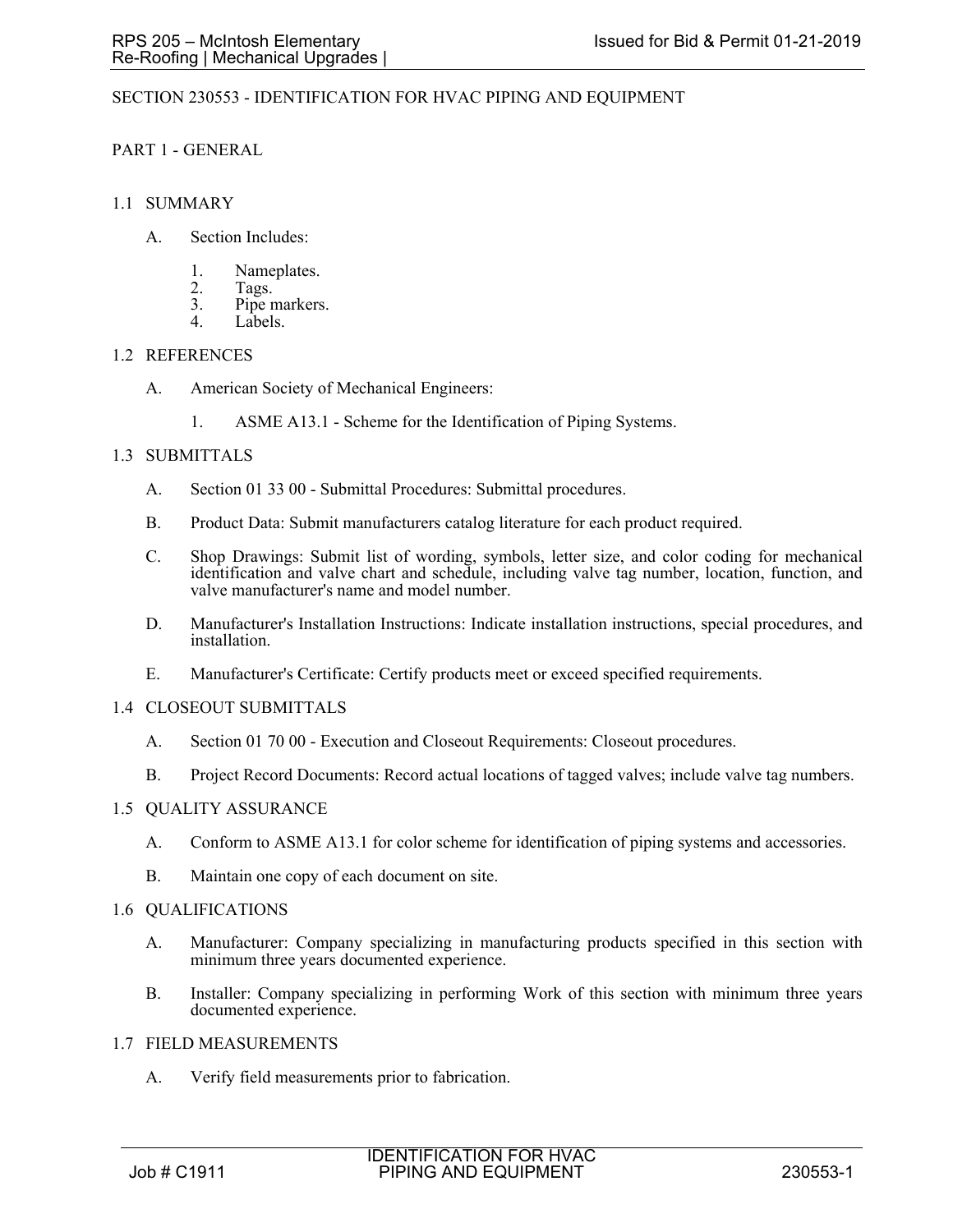# 1.8 REGULATORY REQUIREMENTS

- A. Conform to Health/Life Safety Code for Public Schools.
- B. Conform to (IMC) International Mechanical Code. (2015)
- C. Conform to (IBC) International Building Code. (2015)
- D. Conform to (IFC) International Fire Code, excluding Chapter 4. (2015)
- E. Conform to State of Illinois Plumbing Code. (2014)
- F. Conform to Illinois Accessibility Code. (71 IL Adm. Code 400)
- G. Conform to (IECC) International Energy Conservation Code. (2015)
- H. Conform to (IFGC) International Fuel Gas Code. (2015)
- I. Conform to (IPMC) International Property Maintenance Code. (2015)
- J. Conform to Illinois State Fire Marshal's Boiler and Pressure Vessel Safety. (41 IL Adm. Code 120)
- K. Conform to (ICC) International Code Council Reference Standards. (2015)
- L. Conform to (NFPA) National Fire Protection Association 70 National Electrical Code. (2014)
- M. Products: Listed and classified by Underwriter's Laboratories, Inc. as suitable for the purpose specified and indicated.

# PART 2 - PRODUCTS

## 2.1 NAMEPLATES

- A. Manufacturers:
	- 1. Craftmark Identification Systems.
	- 2. Safety Sign Co.
	- 3. Seton Identification Products.<br>4. Or approved as equal.
	- Or approved as equal.
- B. Product Description: Laminated three-layer plastic with engraved black letters on light contrasting background color.

## 2.2 TAGS

- A. Plastic Tags:
	- 1. Laminated three-layer plastic with engraved black letters on light contrasting background color. Tag size minimum 1-1/2 inches diameter.
- B. Metal Tags:
	- 1. Brass with stamped letters; tag size minimum 1-1/2 inches diameter with finished edges.
- C. Tag Chart: Typewritten letter size list of applied tags and location in anodized aluminum frame or plastic laminated.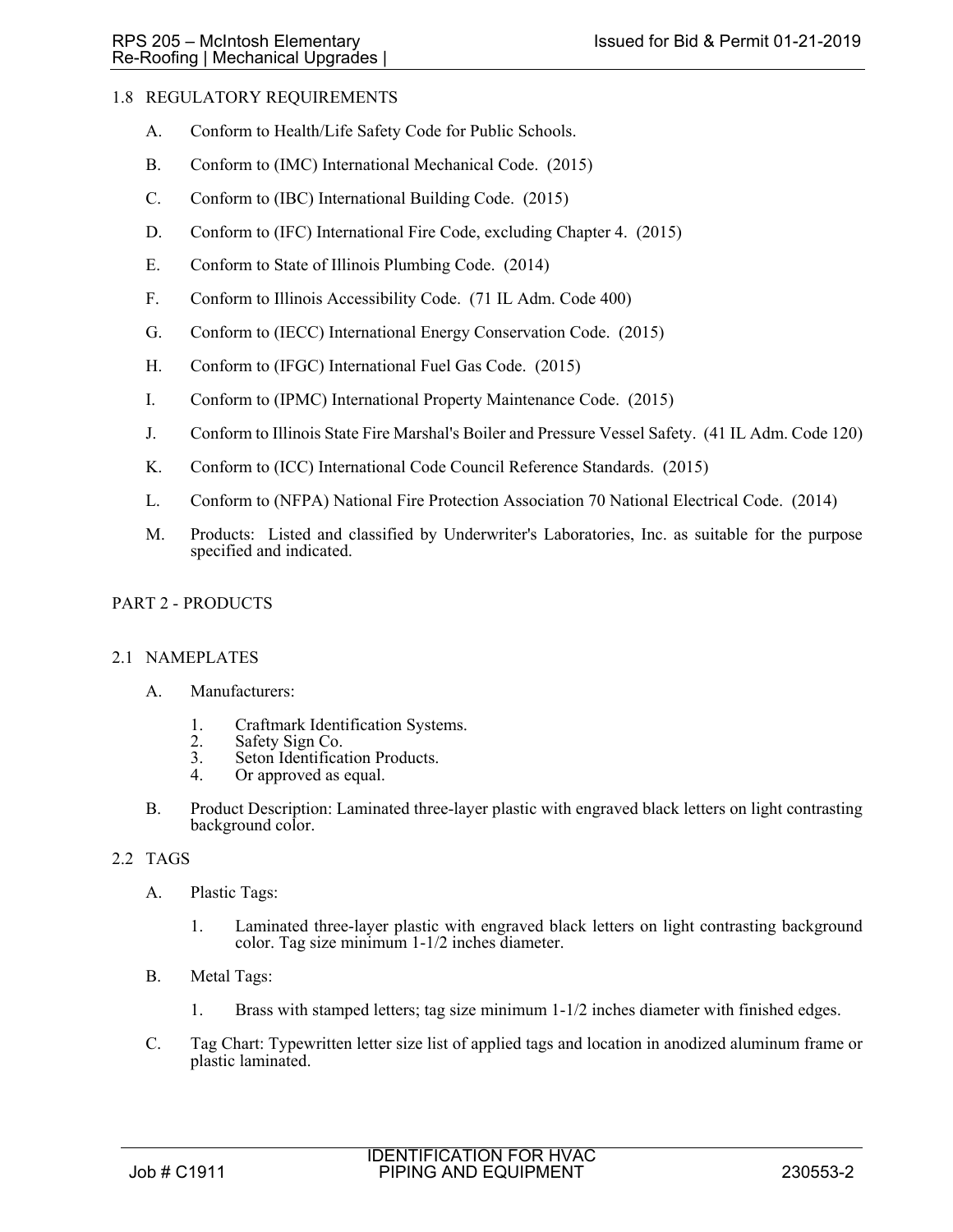# 2.3 PIPE MARKERS

- A. Color and Lettering: Conform to ASME A13.1.
- B. Plastic Tape Pipe Markers:
	- 1. Flexible, vinyl film tape with pressure sensitive adhesive backing and printed markings.

# 2.4 LABELS

A. Description: Aluminum Laminated Mylar, size 1.9 x 0.75 inches, adhesive backed with printed identification.

# PART 3 - EXECUTION

## 3.1 PREPARATION

A. Degrease and clean surfaces to receive adhesive for identification materials.

### 3.2 INSTALLATION

- A. Install identifying devices after completion of coverings and painting.
- B. Install plastic nameplates with corrosive-resistant mechanical fasteners, or adhesive.
- C. Install labels with sufficient adhesive for permanent adhesion and seal with clear lacquer. For unfinished canvas covering, apply paint primer before applying labels.
- D. Install tags using corrosion resistant chain. Number tags consecutively by location.
- E. Identify rooftop units, duct silencers exhaust fans, intake hoods, relief hoods. etc. with plastic nameplates. Small devices may be identified with tags.
- F. Identify control panels and major control components outside panels with plastic nameplates.
- G. Identify valves in main and branch piping with tags.
- H. Tag automatic controls, instruments, and relays. Key to control schematic.
- I. Identify piping, concealed or exposed, with plastic pipe markers. Identify service, flow direction, and pressure. Install in clear view and align with axis of piping. Locate identification not to exceed 20 feet on straight runs including risers and drops, adjacent to each valve and tee, at each side of penetration of structure or enclosure, and at each obstruction.

## 3.3 VALVE CHART AND SCHEDULE

A. Provide valve chart and schedule in aluminum frame with clear plastic shield. Install at location directed by owner.

# END OF SECTION 230553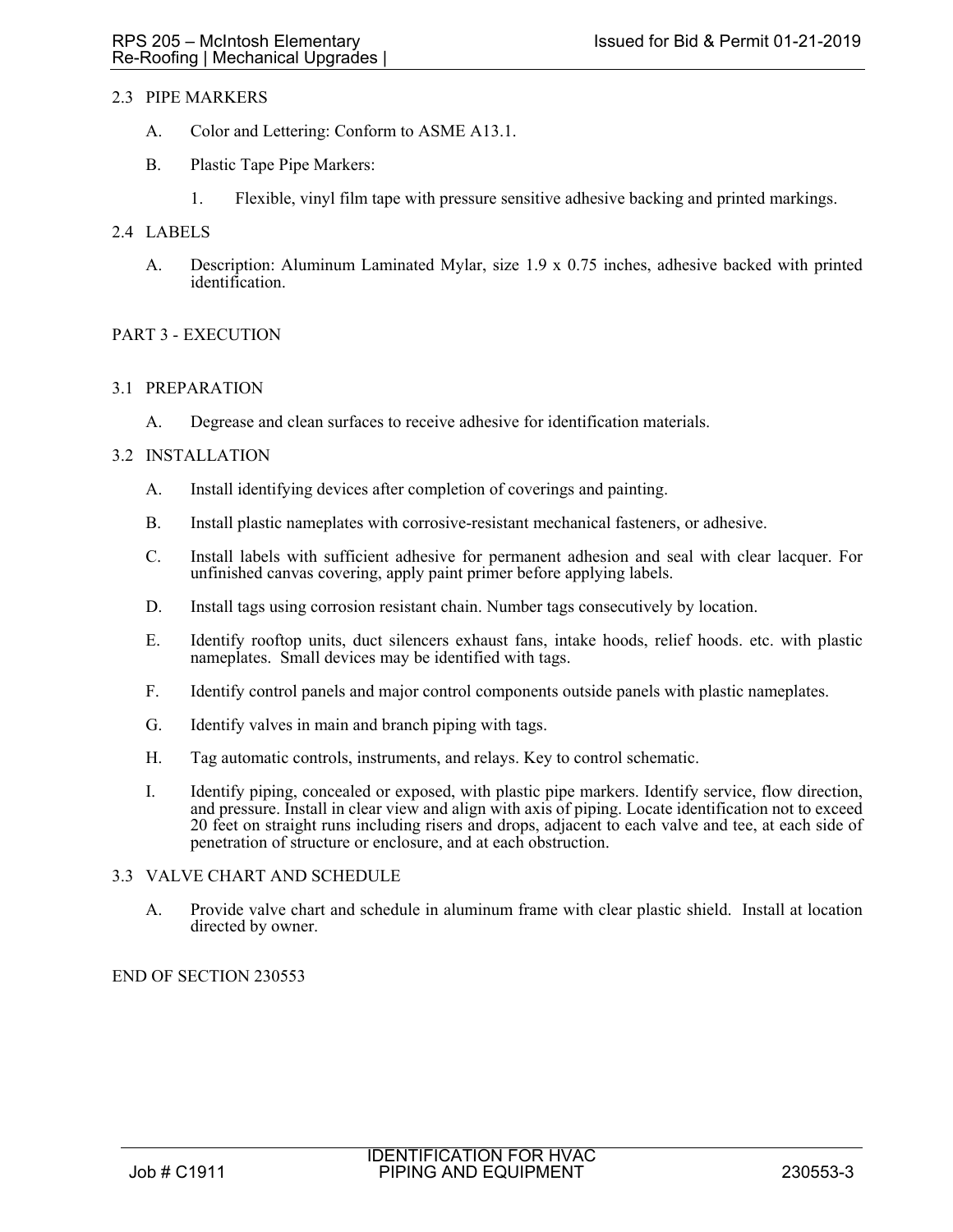# SECTION 230590 - TESTING OF PIPING

## PART 1 - GENERAL

## 1.1 SUMMARY

- A. Section Includes:
	- 1. Heating Hot Water Piping.
	- 2. Natural Gas Piping.
- B. Related Sections:
	- 1. Section 23 21 13 Hydronic Piping.

## 1.2 REGULATORY REQUIREMENTS

- A. Conform to Health/Life Safety Code for Public Schools.
- B. Conform to (IMC) International Mechanical Code. (2015)
- C. Conform to (IBC) International Building Code. (2015)
- D. Conform to (IFC) International Fire Code, excluding Chapter 4. (2015)
- E. Conform to State of Illinois Plumbing Code. (2014)
- F. Conform to Illinois Accessibility Code. (71 IL Adm. Code 400)
- G. Conform to (IECC) International Energy Conservation Code. (2015)
- H. Conform to (IFGC) International Fuel Gas Code. (2015)
- I. Conform to (IPMC) International Property Maintenance Code. (2015)
- J. Conform to Illinois State Fire Marshal's Boiler and Pressure Vessel Safety. (41 IL Adm. Code 120)
- K. Conform to (ICC) International Code Council Reference Standards. (2015)
- L. Conform to (NFPA) National Fire Protection Association 70 National Electrical Code. (2014)
- M. Products: Listed and classified by Underwriter's Laboratories, Inc. as suitable for the purpose specified and indicated.
- N. ARI
- O. ASME
- P. NFPA

PART 2 - PRODUCTS (Not Used)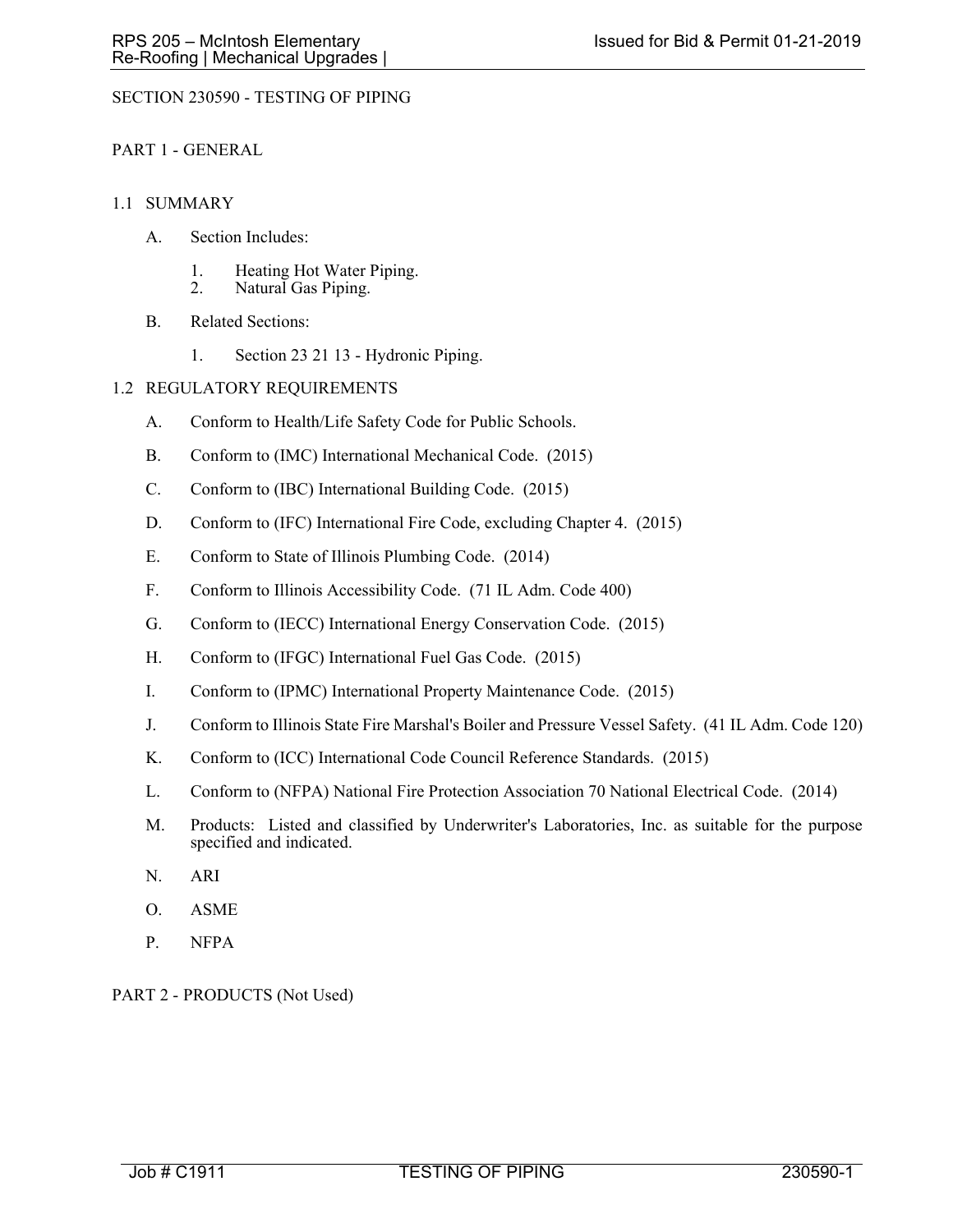#### PART 3 - EXECUTION

### 3.1 GENERAL

- A. Before final acceptance of all piping system, all systems must be tested in accordance with the schedule and prove to be free of leaks.
	- 1. Perform tests under observation of Architect/Engineer.<br>2. Underground systems shall be tested prior to backfilling
	- Underground systems shall be tested prior to backfilling.
	- 3. Remove, replace or satisfactorily repair defective work revealed by tests.<br>4. Make piping repairs with new materials: caulking of screwed joints of
	- Make piping repairs with new materials; caulking of screwed joints or pin holes is not permitted.
	- 5. Furnish all test equipment and materials for testing.
	- 6. Owner to furnish water for testing and flushing.

### 3.2 TESTING MATERIAL

- A. Testing Medium:
	- 1. Hydrostatic Testing Medium: Clean Water.<br>2. Pneumatic Testing Medium: Clean compres
	- Pneumatic Testing Medium: Clean compressed air.
- B. Pressure Testing Gauges: ANSI B40.1, Grade AA; minimum 6 inch diameter dial with scale divisions equal or less than maximum allowable pressure drop.

### 3.3 TESTING SYSTEMS

- A. Hydrostatic and Pneumatic Testing Requirements:
	- 1. Hydrostatic and pneumatic tests apply to piping indicated as scheduled in Paragraph B.
	- 2. Pressure to be raised gradually to given value; then block off tight at source.<br>3. Allowable Pressure Drop: Maximum amount scheduled during correspon
	- 3. Allowable Pressure Drop: Maximum amount scheduled during corresponding minimum time interval.
		- a. Visually examine all joints during test.
	- 4. Upon successful completion and test approval, relieve piping of pressure, drain, put into normal operation except for potable water to be sterilized before placing in service.
- B. Hydrostatic and Pneumatic Testing Schedule:

| 1. | Service<br>Heating Systems: | Normal<br>Work<br>Pressure<br>psig | Hydrostatic<br>Test<br>Pressure<br>psig | Pneumatic<br>Test<br>Pressure<br>psig | Maximum<br>Allowable<br>Pressure<br>Drop<br>psig | Minimum<br>Test<br>Time<br><b>Hours</b> |
|----|-----------------------------|------------------------------------|-----------------------------------------|---------------------------------------|--------------------------------------------------|-----------------------------------------|
|    | Heating Water               | To 100                             | 150                                     | $---$                                 | 2                                                | 2                                       |
| 2. | Fuel:                       |                                    |                                         |                                       |                                                  |                                         |
|    | Natural Gas                 | To 25                              | ---                                     | 100                                   | $\theta$                                         | 8                                       |

#### 3.4 CLEANING AND ADJUSTING

- A. Cleaning: Thoroughly clean all parts of the piping installation at completion of work.
	- 1. Remove grease, metal cutting and sludge form all equipment, pipes, valves all fittings.
	- 2. Repair all stoppages, discoloration or other damage to finish, furnishings or parts of building that are due to Contractor's failure to properly clean piping system.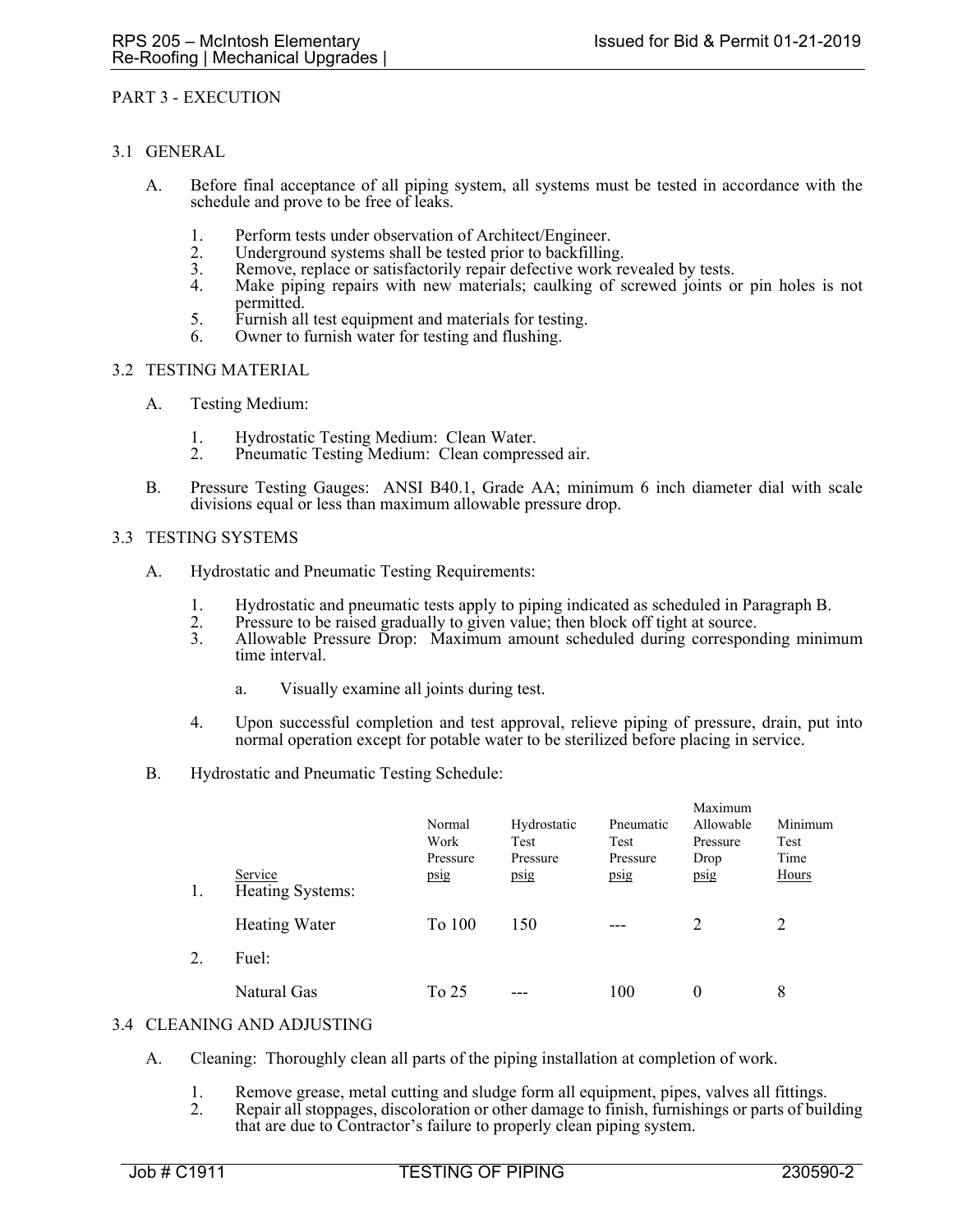# B. Adjusting:

- 1. Adjust flush valves and other parts of work for quiet operation. 2. Adjust control devices for proper operation.
- 
- 3. Demonstrate to Architect/Engineer satisfactory operation following adjustment.
- 4. Readjust or replace all items not functioning properly.

END OF SECTION 230590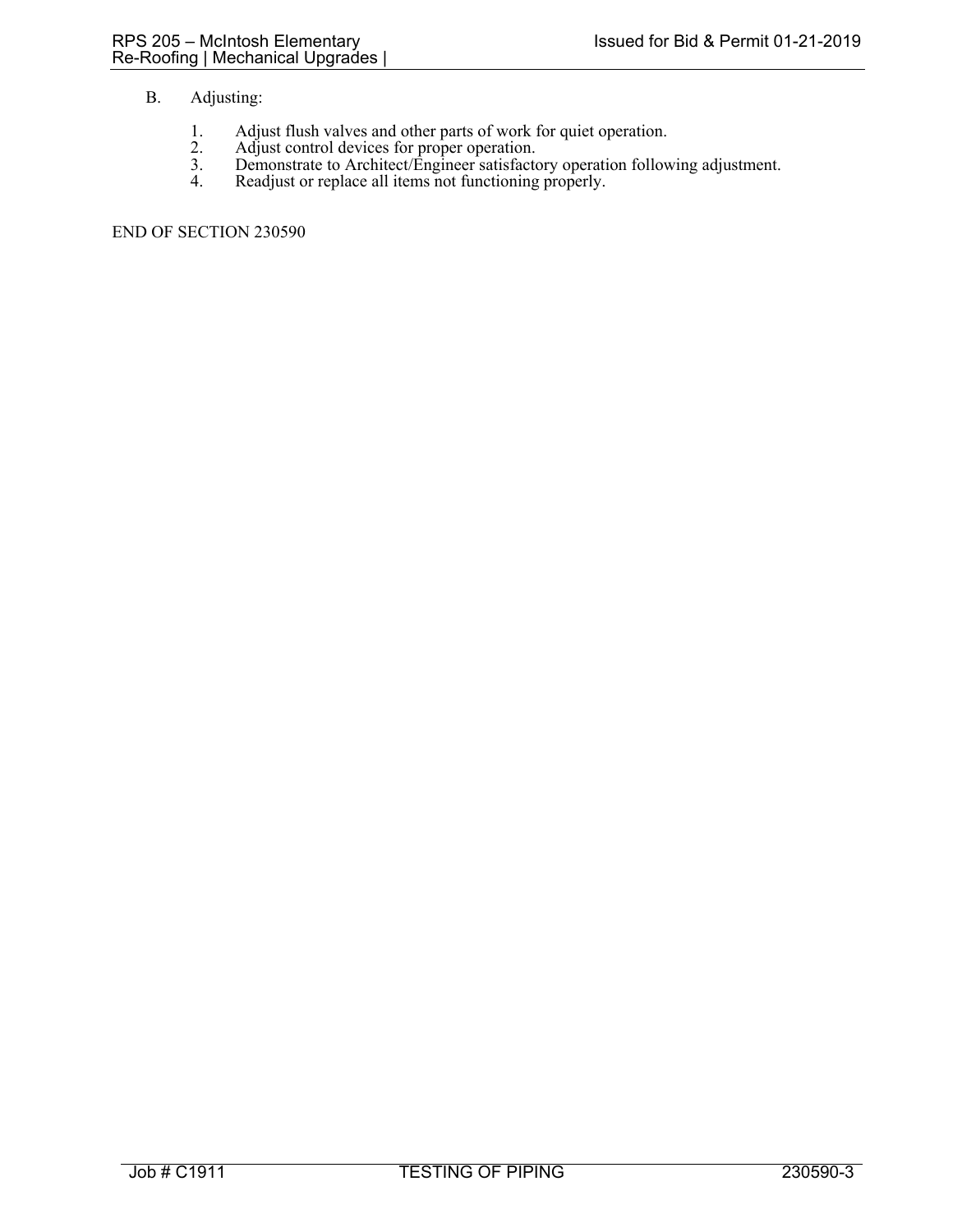## SECTION 230593 - TESTING, ADJUSTING, AND BALANCING FOR HVAC

### PART 1 - GENERAL

#### 1.1 SUMMARY

- A. Section Includes:
	- 1. Testing, adjusting, and balancing of air systems.
	- 2. Testing, adjusting, and balancing of hydronic and refrigerating systems.<br>3. Measurement of final operating condition of HVAC systems.
	- 3. Measurement of final operating condition of HVAC systems.<br>4. Sound measurement of equipment operating conditions
	- 4. Sound measurement of equipment operating conditions.<br>5. Vibration measurement of equipment operating condition
	- Vibration measurement of equipment operating conditions.
- B. Related Sections:
	- 1. Section 23 09 23 Direct-Digital Control System for HVAC: Requirements for coordination between DDC system and testing, adjusting, and balancing work.
	- 2. Section 23 09 93 Sequence of Operations for HVAC Controls: Sequences of operation for HVAC equipment.

### 1.2 REFERENCES

- A. Associated Air Balance Council:
	- 1. AABC MN-1 National Standards for Testing and Balancing Heating, Ventilating, and Air Conditioning Systems.
- B. American Society of Heating, Refrigerating and Air-Conditioning Engineers:
	- 1. ASHRAE 111 Practices for Measurement, Testing, Adjusting and Balancing of Building Heating, Ventilation, Air-Conditioning and Refrigeration Systems.
- C. Natural Environmental Balancing Bureau:
	- 1. NEBB Procedural Standards for Testing, Adjusting, and Balancing of Environmental Systems.

## 1.3 SUBMITTALS

- A. Section 01 33 00 Submittal Procedures: Submittal procedures.
- B. Prior to commencing Work, submit proof of latest calibration date of each instrument.
- C. Test Reports: Indicate data on AABC MN-1 National Standards for Total System Balance forms containing information indicated in Schedules.
- D. Field Reports: Indicate deficiencies preventing proper testing, adjusting, and balancing of systems and equipment to achieve specified performance.
- E. Prior to commencing Work, submit report forms or outlines indicating adjusting, balancing, and equipment data required. Include detailed procedures, agenda, sample report forms and copy of AABC National Project Performance Guaranty.
- F. Submit draft copies of report for review prior to final acceptance of Project.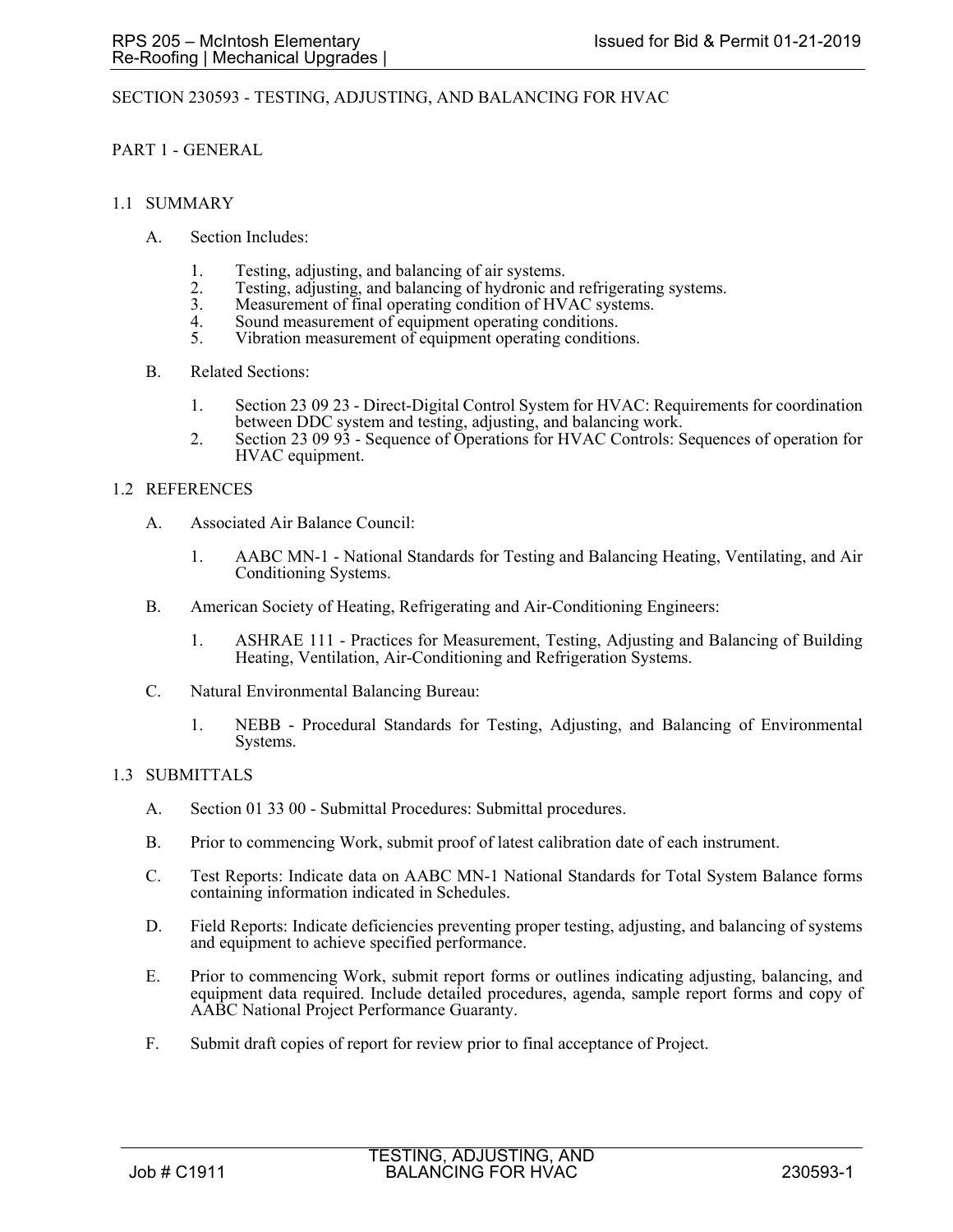G. Furnish reports in soft cover, letter size, 3-ring binder manuals, complete with table of contents page and indexing tabs, with cover identification at front and side. Include set of reduced drawings with air outlets and equipment identified to correspond with data sheets, and indicating thermostat locations.

# 1.4 ACCEPTABLE BALANCING CONTRACTORS

- A. Aero Test and Balance.
- B. Mechanical Test and Balance.
- C. Superior Test and Balance.
- D. Professional System Analysis.
- E. Airdronic.
- F. International.
- G. Or approved as equal.

# 1.5 CLOSEOUT SUBMITTALS

- A. Section 01 70 00 Execution and Closeout Requirements: Closeout procedures.
- B. Project Record Documents: Record actual locations of flow measuring stations, balancing valves and rough setting.
- C. Operation and Maintenance Data: Furnish final copy of testing, adjusting, and balancing report inclusion in operating and maintenance manuals.

#### 1.6 QUALITY ASSURANCE

- A. Perform Work in accordance with AABC MN-1 National Standards for Field Measurement and Instrumentation, Total System Balance, ASHRAE 111, NEBB Procedural Standards for Testing, Balancing and Adjusting of Environmental Systems.
- B. Maintain one copy of each document on site.
- C. Prior to commencing Work, calibrate each instrument to be used. Upon completing Work, recalibrate each instrument to assure reliability.

## 1.7 QUALIFICATIONS

A. Agency: Company specializing in testing, adjusting, and balancing of systems specified in this section with minimum five years documented experience certified by AABC or Certified by NEBB.

## 1.8 SEQUENCING

- A. Section 01 10 00 Summary: Work sequence.
- B. Sequence balancing between completion of systems tested and Date of Substantial Completion.

## 1.9 SCHEDULING

- A. Section 01 30 00 Administrative Requirements: Coordination and project conditions.
- B. Schedule and provide assistance in final adjustment and test of life safety and smoke evacuation system with Fire Authority.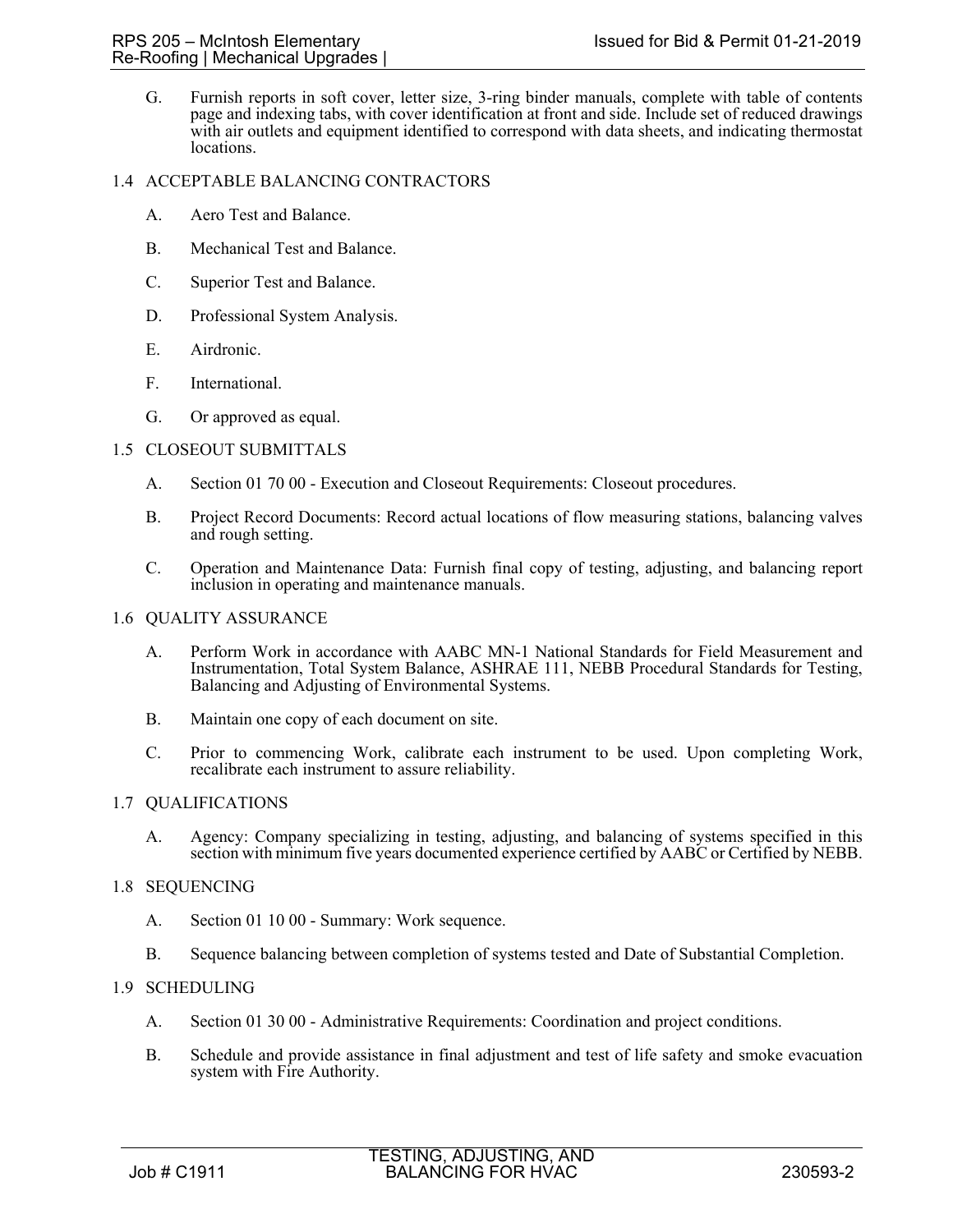# 1.10 REGULATORY REQUIREMENTS

- A. Conform to Health/Life Safety Code for Public Schools.
- B. Conform to (IMC) International Mechanical Code. (2015)
- C. Conform to (IBC) International Building Code. (2015)
- D. Conform to (IFC) International Fire Code, excluding Chapter 4. (2015)
- E. Conform to State of Illinois Plumbing Code. (2014)
- F. Conform to Illinois Accessibility Code. (71 IL Adm. Code 400)
- G. Conform to (IECC) International Energy Conservation Code. (2015)
- H. Conform to (IFGC) International Fuel Gas Code. (2015)
- I. Conform to (IPMC) International Property Maintenance Code. (2015)
- J. Conform to Illinois State Fire Marshal's Boiler and Pressure Vessel Safety. (41 IL Adm. Code 120)
- K. Conform to (ICC) International Code Council Reference Standards. (2015)
- L. Conform to (NFPA) National Fire Protection Association 70 National Electrical Code. (2014)
- M. Products: Listed and classified by Underwriter's Laboratories, Inc. as suitable for the purpose specified and indicated.

# PART 2 - PRODUCTS (NOT APPLICABLE)

## PART 3 - EXECUTION

## 3.1 EXAMINATION

- A. Section 01 30 00 Administrative Requirements: Coordination and project conditions.
- B. Verify systems are complete and operable before commencing work. Verify the following:
	- 1. Systems are started and operating in safe and normal condition.<br>2. Temperature control systems are installed complete and operable.
	-
	- 2. Temperature control systems are installed complete and operable.<br>3. Proper thermal overload protection is in place for electrical equipment.<br>4. Final filters are clean and in place. If required, install temporary media
	- Final filters are clean and in place. If required, install temporary media in addition to final filters.
	- 5. Duct systems are clean of debris.
	- 6. Fans are rotating correctly.<br>7. Fire and volume dampers a
	- 7. Fire and volume dampers are in place and open.<br>8. Air coil fins are cleaned and combed.
	- 8. Air coil fins are cleaned and combed.<br>9. Access doors are closed and duct end
	- 9. Access doors are closed and duct end caps are in place.<br>10. Air outlets are installed and connected.
	- Air outlets are installed and connected.
	- 11. Duct system leakage is minimized.<br>12. Hydronic systems are flushed, fille
	- 12. Hydronic systems are flushed, filled, and vented.<br>13. Pumps are rotating correctly.
	- Pumps are rotating correctly.
	- 14. Proper strainer baskets are clean and in place or in normal position.<br>15. Service and balancing valves are open.
	- Service and balancing valves are open.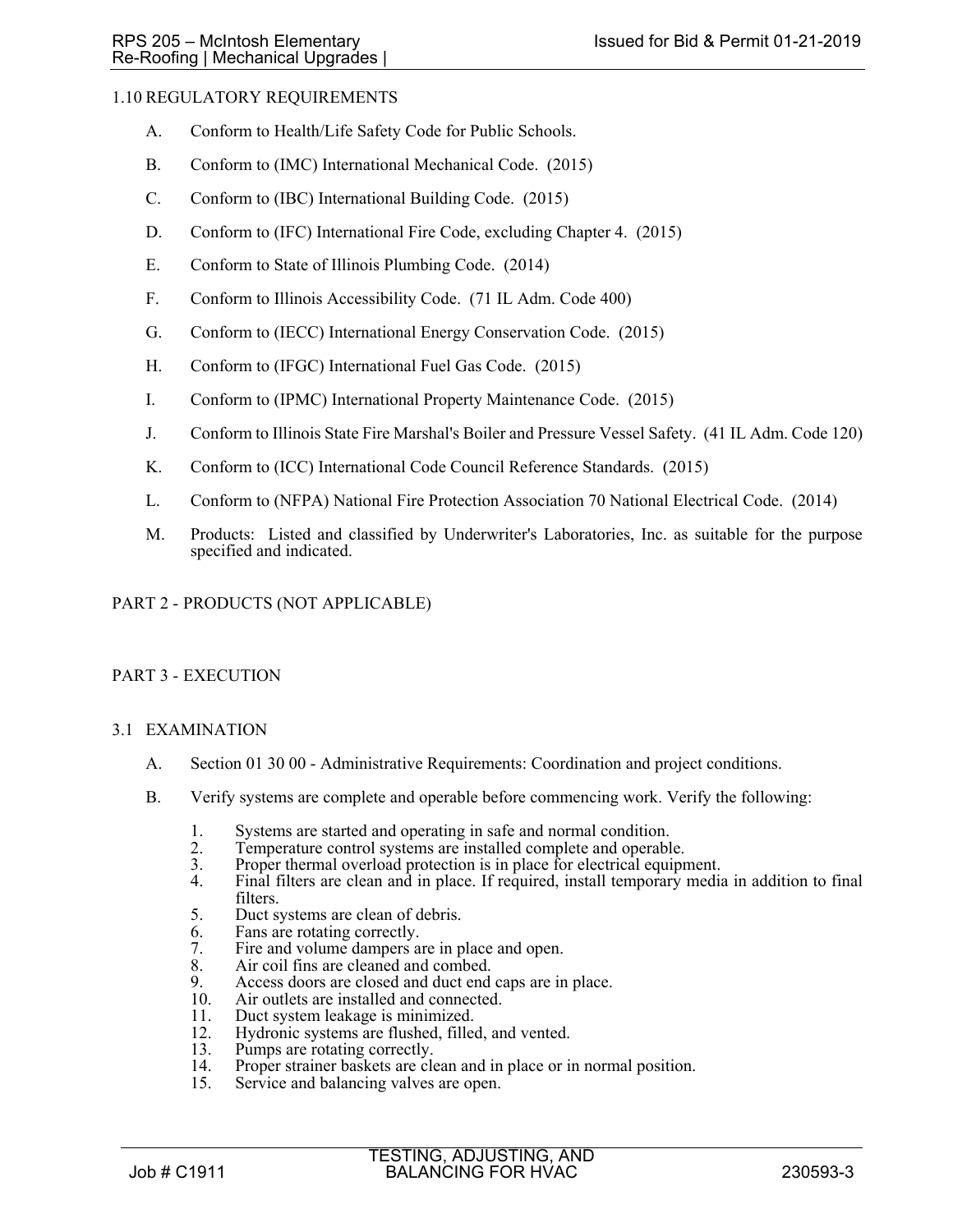## 3.2 PREPARATION

- A. Furnish equipment and instruments required for testing, adjusting, and balancing operations.
- B. Make instruments available to Architect/Engineer to facilitate spot checks during testing.

## 3.3 INSTALLATION TOLERANCES

- A. Air Handling Systems: Adjust to within plus or minus 10 percent of design.
- B. Air Outlets and Inlets: Adjust total to within plus 10 percent and minus 5 percent of design to space. Adjust outlets and inlets in space to within plus or minus 10 percent of design.
- C. Hydronic Systems: Adjust to within plus or minus 10 percent of design.

### 3.4 ADJUSTING

- A. Section 01 70 00 Execution and Closeout Requirements: Testing, adjusting, and balancing.
- B. Verify recorded data represents actual measured or observed conditions.
- C. Permanently mark settings of valves, dampers, and other adjustment devices allowing settings to be restored. Set and lock memory stops.
- D. After adjustment, take measurements to verify balance has not been disrupted. If disrupted, verify correcting adjustments have been made.
- E. Report defects and deficiencies noted during performance of services, preventing system balance.
- F. Leave systems in proper working order, replacing belt guards, closing access doors, closing doors to electrical switch boxes, and restoring thermostats to specified settings.
- G. At final inspection, recheck random selections of data recorded in report. Recheck points or areas as selected and witnessed by Owner.
- H. Check and adjust systems approximately six months after final acceptance and submit report.

## 3.5 AIR SYSTEM PROCEDURE

- A. Adjust air handling and distribution systems to obtain required or design supply, return, and exhaust air quantities.
- B. Make air quantity measurements in main supply, return and exhaust ducts by Pitot tube traverse of entire cross sectional area of duct.
- C. Measure air quantities at air inlets and outlets.
- D. Adjust distribution system to obtain uniform space temperatures free from objectionable drafts.
- E. Use volume control devices to regulate air quantities only to extent adjustments do not create objectionable air motion or sound levels. Effect volume control by using volume dampers located in ducts.
- F. Vary total system air quantities by adjustment of fan speeds. Provide sheave drive changes to vary fan speed. Vary branch air quantities by damper regulation.
- G. Provide system schematic with required and actual air quantities recorded at each outlet or inlet.
- H. Measure static air pressure conditions on air supply units, including filter and coil pressure drops, and total pressure across fan. Make allowances for 50 percent loading of filters.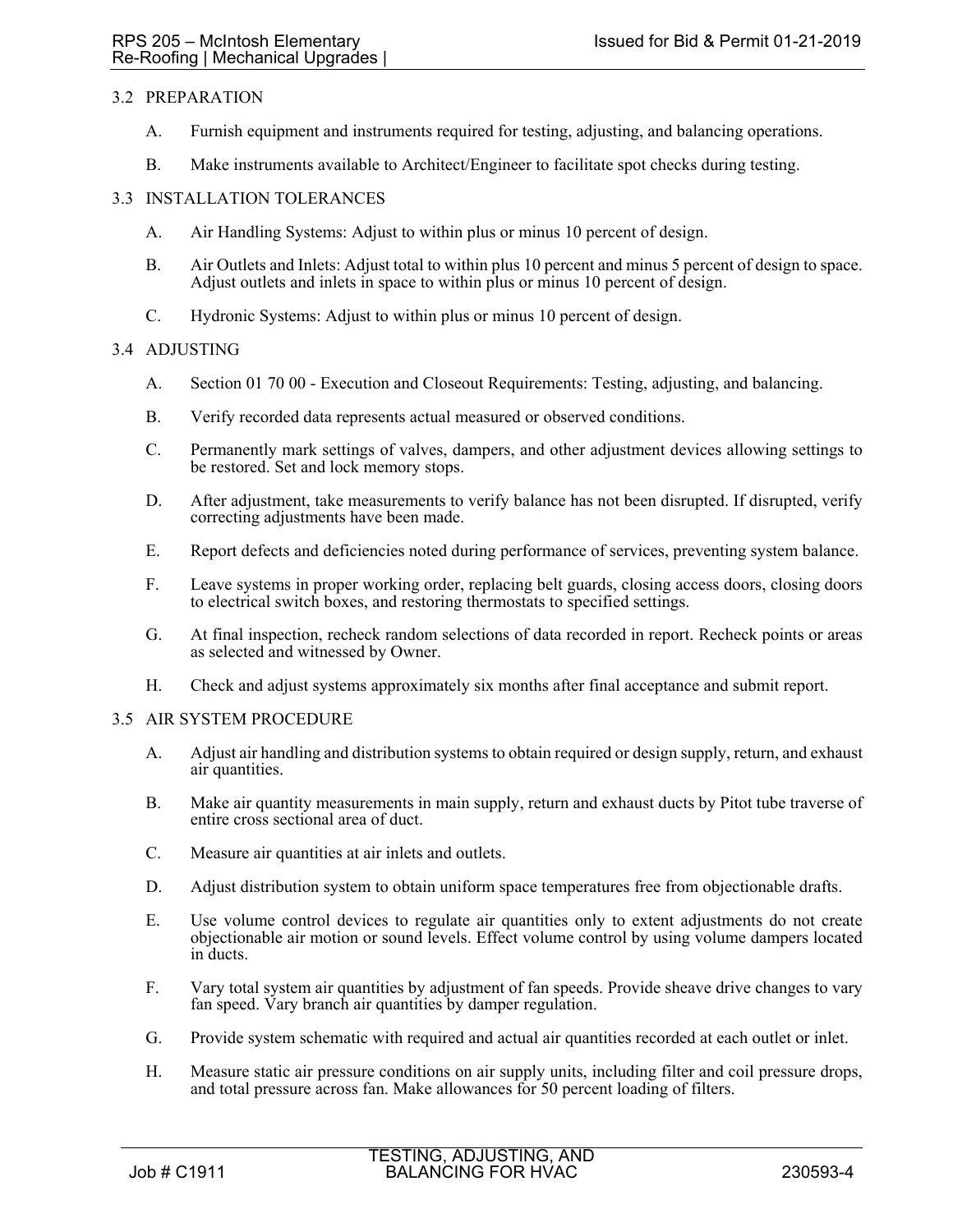- I. Adjust outside air automatic dampers, outside air, return air, and exhaust dampers for design conditions.
- J. Measure temperature conditions across outside air, return air, and exhaust dampers to check leakage.
- K. At modulating damper locations, take measurements and balance at extreme conditions. Balance variable volume systems at maximum airflow rate, full cooling, and at minimum airflow rate, full heating.
- L. Measure building static pressure and adjust supply, return, and exhaust air systems to obtain required relationship between each to maintain approximately 0.05 inches positive static pressure near building entries.
- M. Check multi-zone units for motorized damper leakage. Adjust air quantities with mixing dampers set first for cooling, then heating, then modulating.
- N. For variable air volume system powered units set volume controller to airflow setting indicated. Confirm connections properly made and confirm proper operation for automatic variable-airvolume temperature control.
- O. On fan powered VAV boxes, adjust airflow switches for proper operation.

### 3.6 WATER SYSTEM PROCEDURE

- A. Adjust water systems, after air balancing, to obtain design quantities.
- B. Use calibrated Venturi tubes, orifices, or other metered fittings and pressure gauges to determine flow rates for system balance. Where flow-metering devices are not installed, base flow balance on temperature difference across various heat transfer elements in system.
- C. Adjust systems to obtain specified pressure drops and flows through heat transfer elements prior to thermal testing. Perform balancing by measurement of temperature differential in conjunction with air balancing.
- D. Effect system balance with automatic control valves fully open or in normal position to heat transfer elements.
- E. Effect adjustment of water distribution systems by means of balancing cocks, valves, and fittings. Do not use service or shut-off valves for balancing unless indexed for balance point.
- F. Where available pump capacity is less than total flow requirements or individual system parts, simulate full flow in one part by temporary restriction of flow to other parts.

#### 3.7 SCHEDULES

- A. Equipment Requiring Testing, Adjusting, and Balancing:
	-
	- 1. Rooftop Units.<br>
	2. Exhaust fans.<br>
	3. Air Coils. Exhaust fans.
	- 3. Air Coils.<br>4. Terminal l
	- 4. Terminal Heat Transfer Units.<br>5. Fans.
	- Fans.
	- 6. Air Filters.
	- 7. Air Inlets and Outlets.<br>8. Intake/Relief Hoods.
	- 8. Intake/Relief Hoods.<br>9. Roofton Units. Rooftop Units.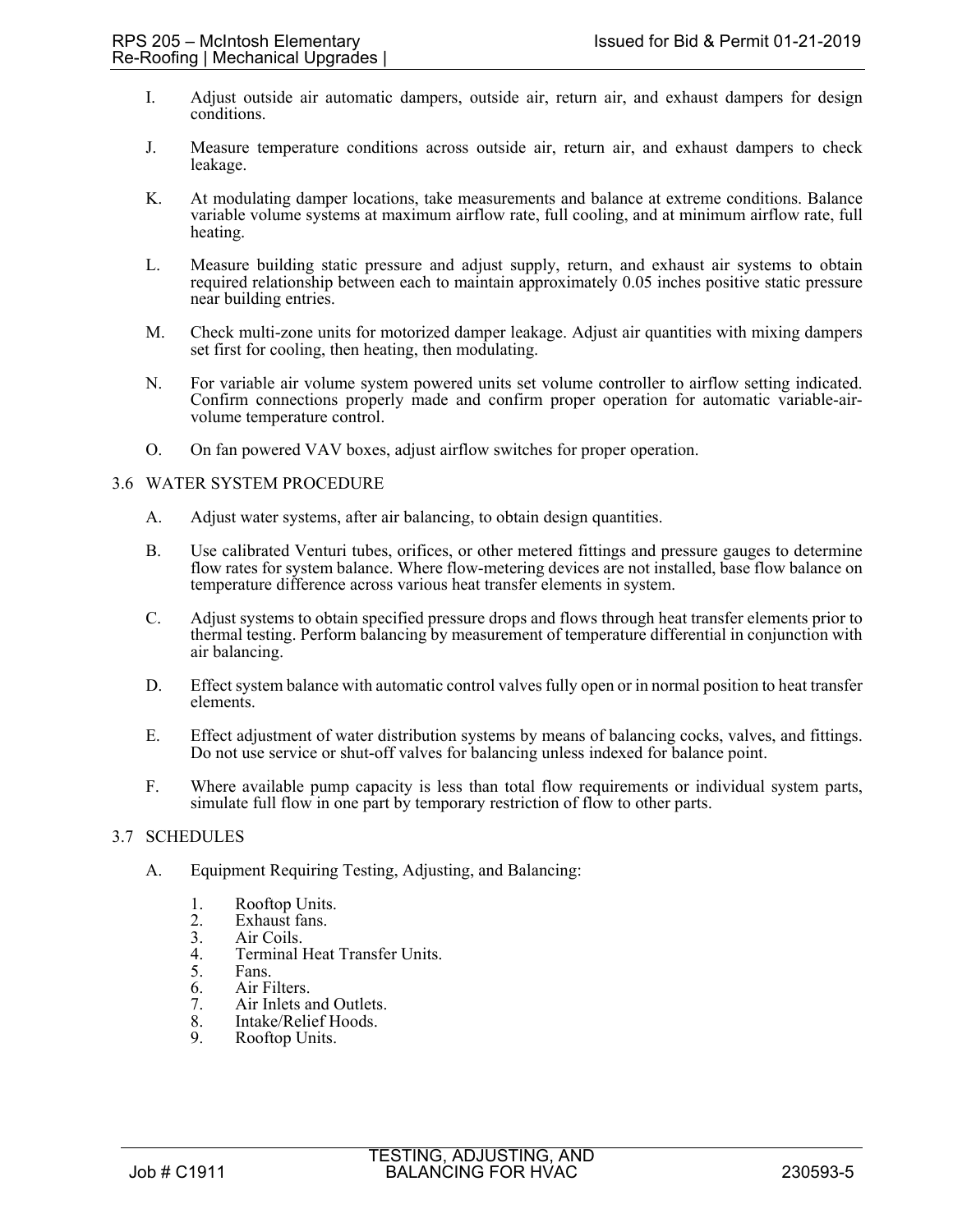- B. Report Forms
	- 1. Title Page:
		- a. Name of Testing, Adjusting, and Balancing Agency
		- b. Address of Testing, Adjusting, and Balancing Agency
		- c. Telephone and facsimile numbers of Testing, Adjusting, and Balancing Agency
		- Project name
		- e. Project location<br>f. Project Architec
		- Project Architect
		- g. Project Engineer
		- h. Project Contractor
		- i. Project altitude
		- j. Report date
	- 2. Summary Comments:
		- a. Design versus final performance
		- b. Notable characteristics of system
		- c. Description of systems operation sequence
		- d. Summary of outdoor and exhaust flows to indicate building pressurization
		- e. Nomenclature used throughout report<br>f. Test conditions
		- Test conditions
	- 3. Instrument List:
		- a. Instrument
		- b. Manufacturer
		- c. Model number<br>d. Serial number
		- Serial number
		- e. Range<br>f. Calibra
		- Calibration date
	- 4. Electric Motors:
		- a. Manufacturer
		- b. Model/Frame
		- c. HP/BHP and kW
		- d. Phase, voltage, amperage; nameplate, actual, no load
		- e. RPM<br>f. Servic
		- Service factor
		- g. Starter size, rating, heater elements
		- Sheave Make/Size/Bore
	- 5. V-Belt Drive:
		- a. Identification/location
		- b. Required driven RPM
		- c. Driven sheave, diameter and RPM
		- d. Belt, size and quantity
		- e. Motor sheave diameter and RPM<br>f. Center to center distance, maximum
		- Center to center distance, maximum, minimum, and actual
	- 6. Cooling Coil Data:
		- a. Identification/number
		- b. Location
		- c. Service
		- d. Manufacturer
		- e. Air flow, design and actual<br>f. Entering air DB temperature
		- Entering air DB temperature, design and actual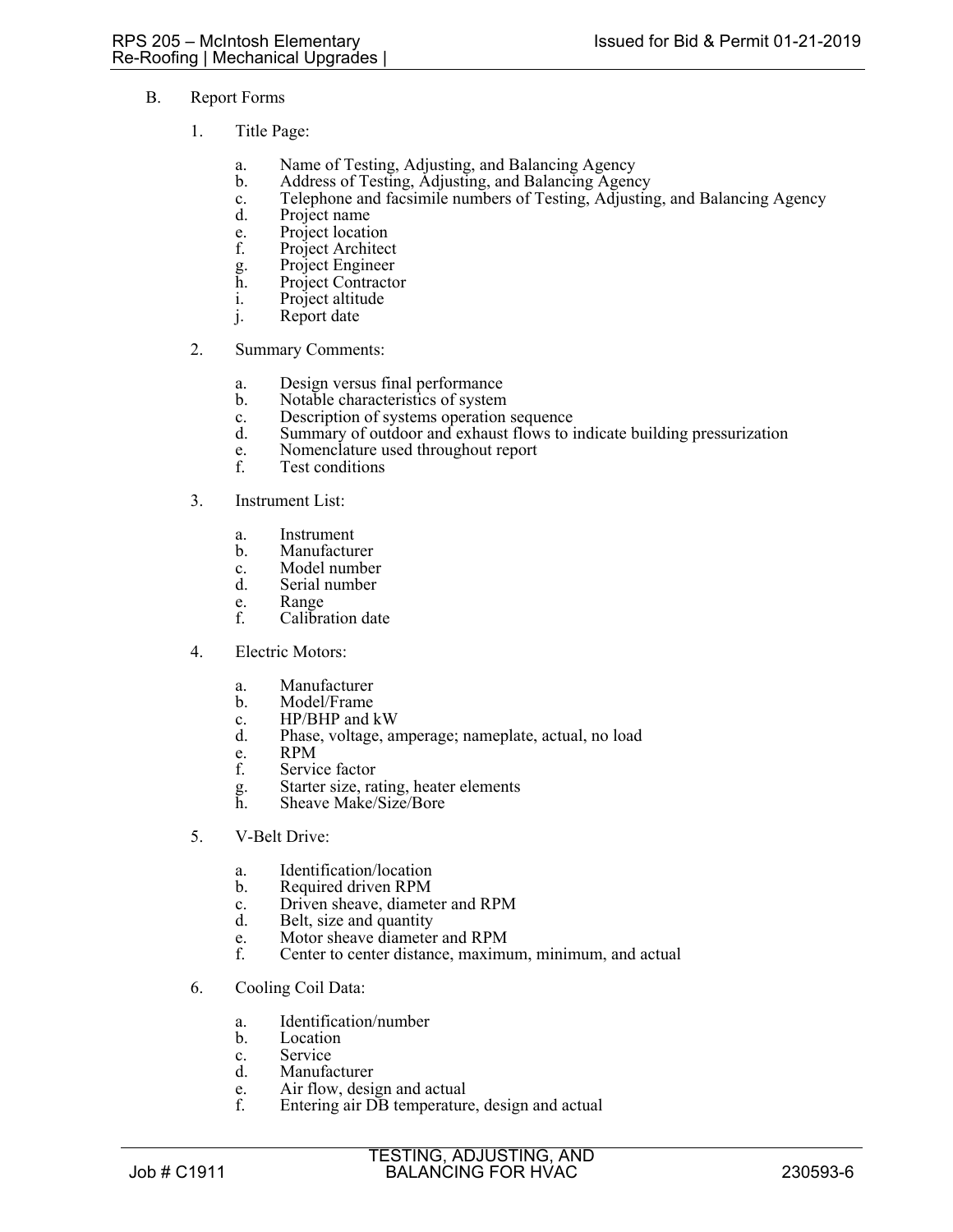- g. Leaving air WB temperature, design and actual
- h. Entering air WB temperature, design and actual
- i. Leaving air DB temperature, design and actual
- j. Saturated suction temperature, design and actual
- Air pressure drop, design and actual
- 7. Heating Coil Data:
	- a. Identification/number
	- b. Location
	- c. Service
	- d. Manufacturer
	- e. Air flow, design and actual
	- f. Water flow, design and actual
	- g. Water pressure drop, design and actual
	- h. Entering water temperature, design and actual<br>i. Leaving water temperature, design and actual
	- Leaving water temperature, design and actual
	- j. Entering air temperature, design and actual
	- k. Leaving air temperature, design and actual<br>1. Air pressure drop, design and actual
	- Air pressure drop, design and actual
- 8. Air Moving Equipment:
	- a. Location
	- b. Manufacturer
	- c. Model number
	- d. Serial number
	- e. Arrangement/Class/Discharge
	- f. Air flow, specified and actual
	- g. Return air flow, specified and actual
	- Outside air flow, specified and actual
	- i. Total static pressure (total external), specified and actual
	- j. Inlet pressure
	- k. Discharge pressure
	- l. Sheave Make/Size/Bore
	- m. Number of Belts/Make/Size
	- n. Fan RPM
- 9. Return Air/Outside Air Data:
	- a. Identification/location
	- b. Design air flow
	- c. Actual air flow
	- d. Design return air flow
	- e. Actual return air flow
	- f. Design outside air flow
	- g. Actual outside air flow<br>h. Return air temperature
	- Return air temperature
	- i. Outside air temperature
	-
	- j. Required mixed air temperature<br>k. Actual mixed air temperature
	- k. Actual mixed air temperature<br>1. Design outside/return air ratio Design outside/return air ratio
	- m. Actual outside/return air ratio
- 10. Duct Traverse:
	- a. System zone/branch
	- b. Duct size
	- c. Area
	- d. Design velocity
	- e. Design air flow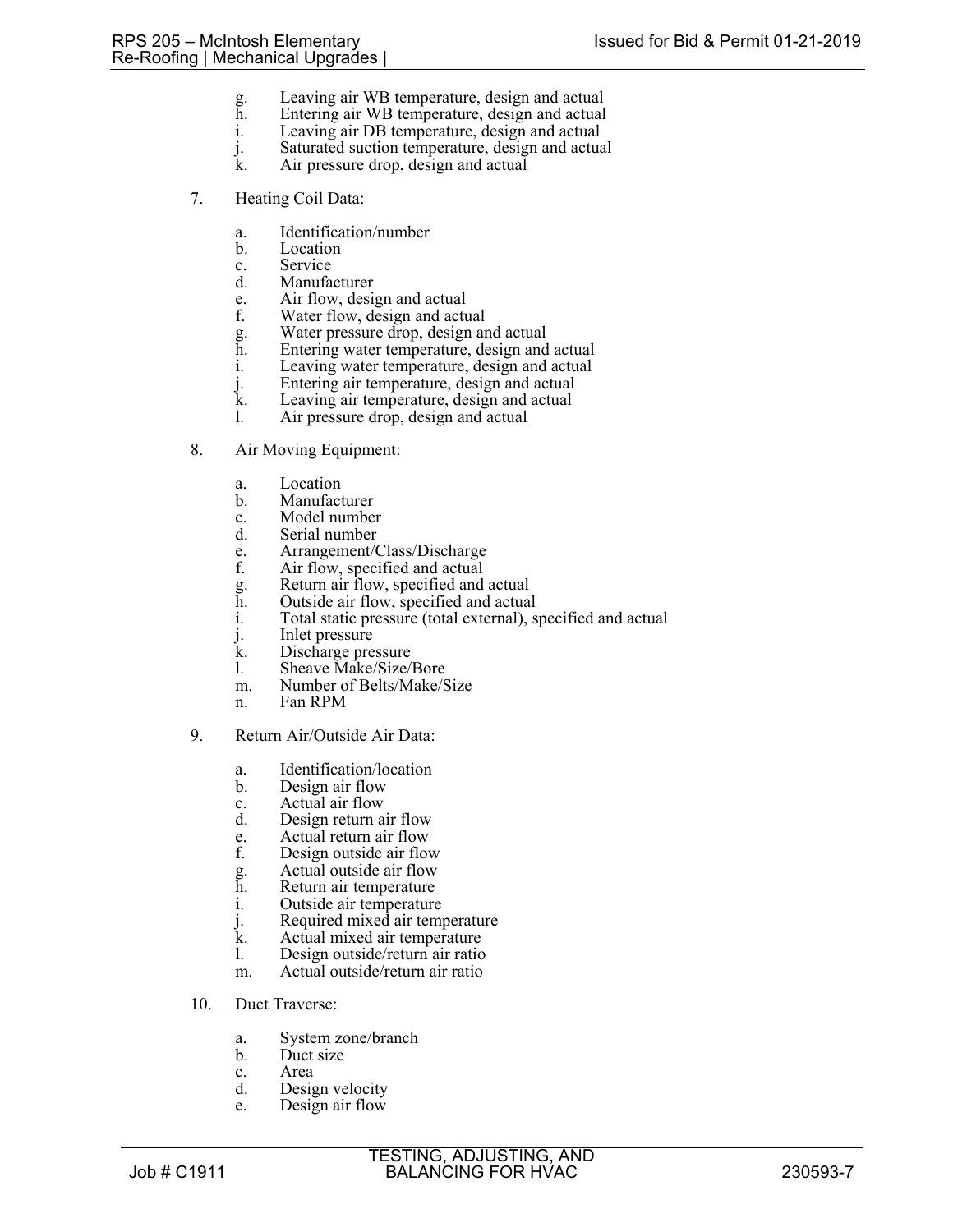- f. Test velocity
- g. Test air flow<br>h. Duct static pr Duct static pressure
- i. Air temperature
- j. Air correction factor
- 11. Air Distribution Test Sheet:
	- a. Air terminal number<br>b. Room number/location
	- b. Room number/location
	- c. Terminal type<br>d. Terminal size
	- Terminal size
	- e. Area factor
	- f. Design velocity<br>g. Design air flow<br>h. Test (final) velo
	- Design air flow
	- $\tilde{h}$ . Test (final) velocity<br>i. Test (final) air flow
	- Test  $(\text{final})$  air flow
	- j. Percent of design air flow
- 12. Combustion Test:
	- a. Manufacturer
	- b. Model number
	- c. Serial number
	- d. Firing rate
	- e. Overfire draft<br>f. Gas meter tim
	- Gas meter timing dial size
	- g. Gas meter time per revolution
	- h. Gas pressure at meter outlet
	- i. Gas flow rate
	- j. Heat input
	- k. Burner manifold gas pressure
	- l. Percent carbon monoxide (CO)
	- m. Percent carbon dioxide (CO2)
	- n. Percent oxygen (O2)
	- o. Percent excess air
	- p. Flue gas temperature at outlet
	- q. Ambient temperature
	- r. Net stack temperature
	- s. Percent stack loss
	- t. Percent combustion efficiency
	- u. Heat output

END OF SECTION 230593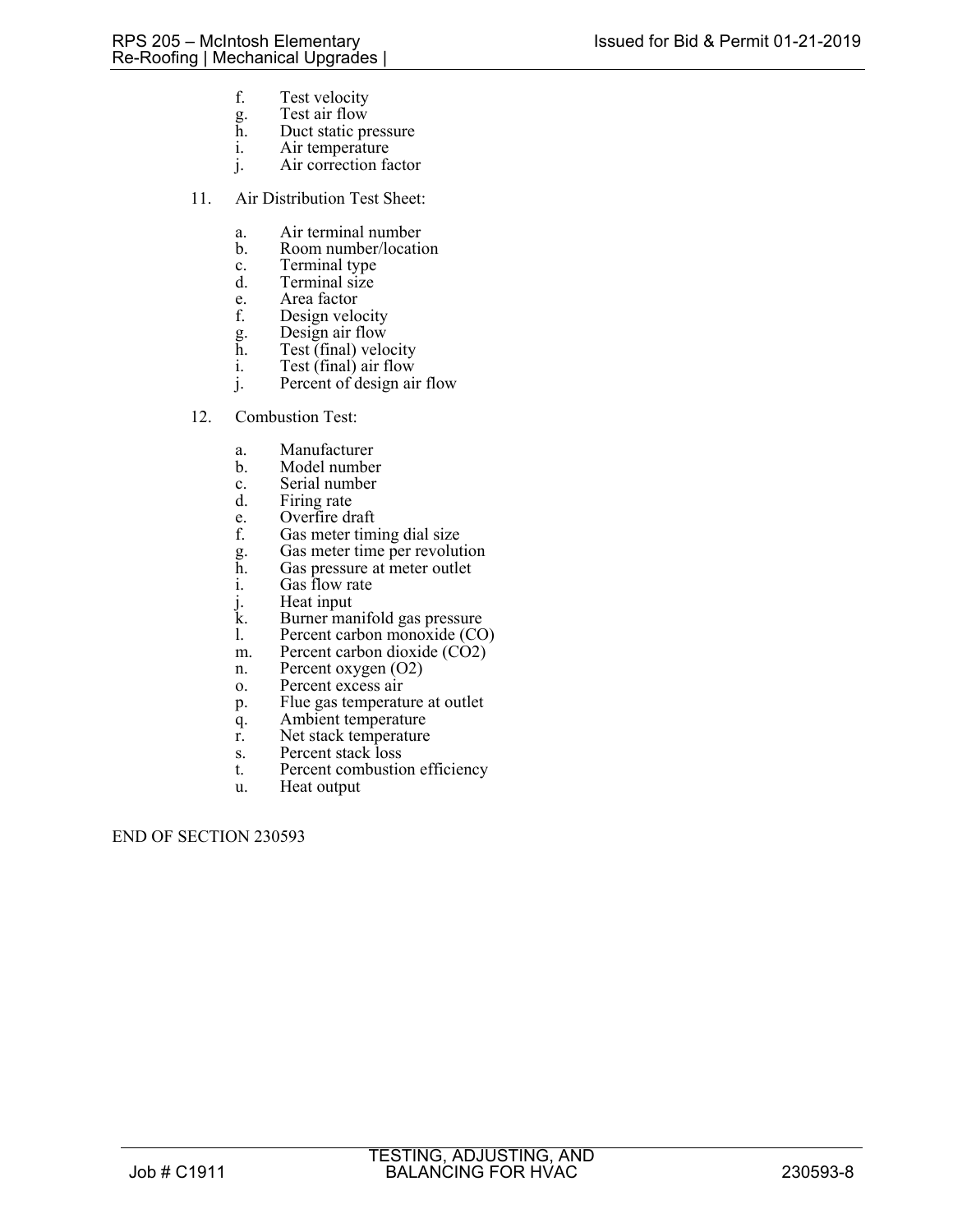### SECTION 230700 - HVAC INSULATION

PART 1 - GENERAL

#### 1.1 SUMMARY

- A. Section Includes:
	- 1. HVAC piping insulation, jackets and accessories.
	- 2. HVAC ductwork insulation, jackets, and accessories.

### 1.2 REFERENCES

- A. ASTM International:
	- 1. ASTM A167 Standard Specification for Stainless and Heat-Resisting Chromium-Nickel Steel Plate, Sheet, and Strip.
	- 2. ASTM B209 Standard Specification for Aluminum and Aluminum-Alloy Sheet and Plate.
	- 3. ASTM C195 Standard Specification for Mineral Fiber Thermal Insulating Cement.
	- 4. ASTM C449/C449M Standard Specification for Mineral Fiber Hydraulic-Setting Thermal Insulating and Finishing Cement.
	- 5. ASTM C534 Standard Specification for Preformed Flexible Elastomeric Cellular Thermal Insulation in Sheet and Tubular Form.
	- 6. ASTM C547 Standard Specification for Mineral Fiber Pipe Insulation.
	- 7. ASTM C553 Standard Specification for Mineral Fiber Blanket Thermal Insulation for Commercial and Industrial Applications.
	- 8. ASTM C578 Standard Specification for Rigid, Cellular Polystyrene Thermal Insulation.
	- 9. ASTM C585 Standard Practice for Inner and Outer Diameters of Rigid Thermal Insulation for Nominal Sizes of Pipe and Tubing (NPS System).
	- 10. ASTM C591 Standard Specification for Unfaced Preformed Rigid Cellular Polyisocyanurate Thermal Insulation.
	- 11. ASTM C921 Standard Practice for Determining the Properties of Jacketing Materials for Thermal Insulation.
	- 12. ASTM C1071 Standard Specification for Thermal and Acoustical Insulation (Glass Fiber, Duct Lining Material).
	- 13. ASTM C1136 Standard Specification for Flexible, Low Permeance Vapor Retarders for Thermal Insulation.
	- 14. ASTM C1290 Standard Specification for Flexible Fibrous Glass Blanket Insulation Used to Externally Insulate HVAC Ducts.
	- 15. ASTM D1784 Standard Specification for Rigid Poly (Vinyl Chloride) (PVC) Compounds and Chlorinated Poly (Vinyl Chloride) (CPVC) Compounds.
	- 16. ASTM D4637 Standard Specification for EPDM Sheet Used in Single-Ply Roof Membrane.
	- 17. ASTM E84 Standard Test Method for Surface Burning Characteristics of Building Materials.
	- 18. ASTM E96 Standard Test Methods for Water Vapor Transmission of Materials.<br>19. ASTM E162 Standard Test Method for Surface Flammability of Materials Using
	- ASTM E162 Standard Test Method for Surface Flammability of Materials Using a Radiant Heat Energy Source.
- B. Sheet Metal and Air Conditioning Contractors':
	- 1. SMACNA HVAC Duct Construction Standard Metal and Flexible.
- C. National Fire Protection Association:
	- 1. NFPA 255 Standard Method of Test of Surface Burning Characteristics of Building Materials.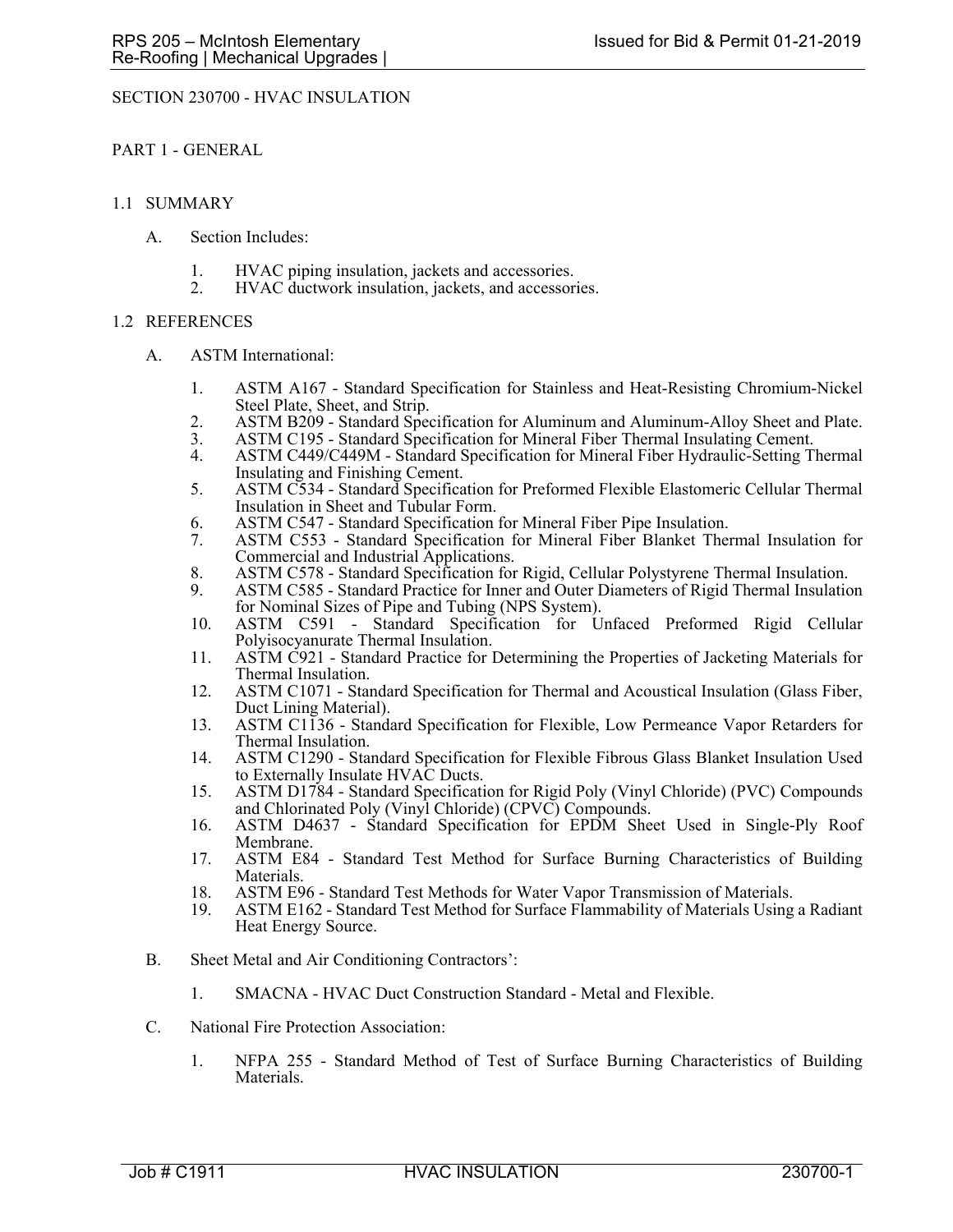- D. Underwriters Laboratories Inc.:
	- 1. UL 723 Tests for Surface Burning Characteristics of Building Materials.
	- 2. UL 1978 Standard for Safety for Grease Ducts.

# 1.3 SUBMITTALS

- A. Section 01 33 00 Submittal Procedures: Submittal procedures.
- B. Product Data: Submit product description, thermal characteristics and list of materials and thickness for each service, and location.
- C. Manufacturer's Installation Instructions: Submit manufacturers published literature indicating proper installation procedures.
- D. Manufacturer's Certificate: Certify products meet or exceed specified requirements.

### 1.4 QUALITY ASSURANCE

- A. Test pipe insulation for maximum flame spread index of 25 and maximum smoke developed index of not exceeding 50 in accordance with ASTM E84, UL 723, and NFPA 255.
- B. Pipe insulation manufactured in accordance with ASTM C585 for inner and outer diameters.
- C. Factory fabricated fitting covers manufactured in accordance with ASTM C450.

### 1.5 QUALIFICATIONS

- A. Manufacturer: Company specializing in manufacturing products specified in this section with minimum three years documented experience.
- B. Applicator: Company specializing in performing Work of this section with minimum three years documented experience.
- 1.6 DELIVERY, STORAGE, AND HANDLING
	- A. Section 01 60 00 Product Requirements: Requirements for transporting, handling, storing, and protecting products.
	- B. Accept materials on site in original factory packaging, labeled with manufacturer's identification, including product density and thickness.
	- C. Protect insulation from weather and construction traffic, dirt, water, chemical, and damage, by storing in original wrapping.

#### 1.7 ENVIRONMENTAL REQUIREMENTS

- A. Section 01 60 00 Product Requirements: Environmental conditions affecting products on site.
- B. Install insulation only when ambient temperature and humidity conditions are within range recommended by manufacturer.

#### 1.8 FIELD MEASUREMENTS

A. Verify field measurements prior to fabrication.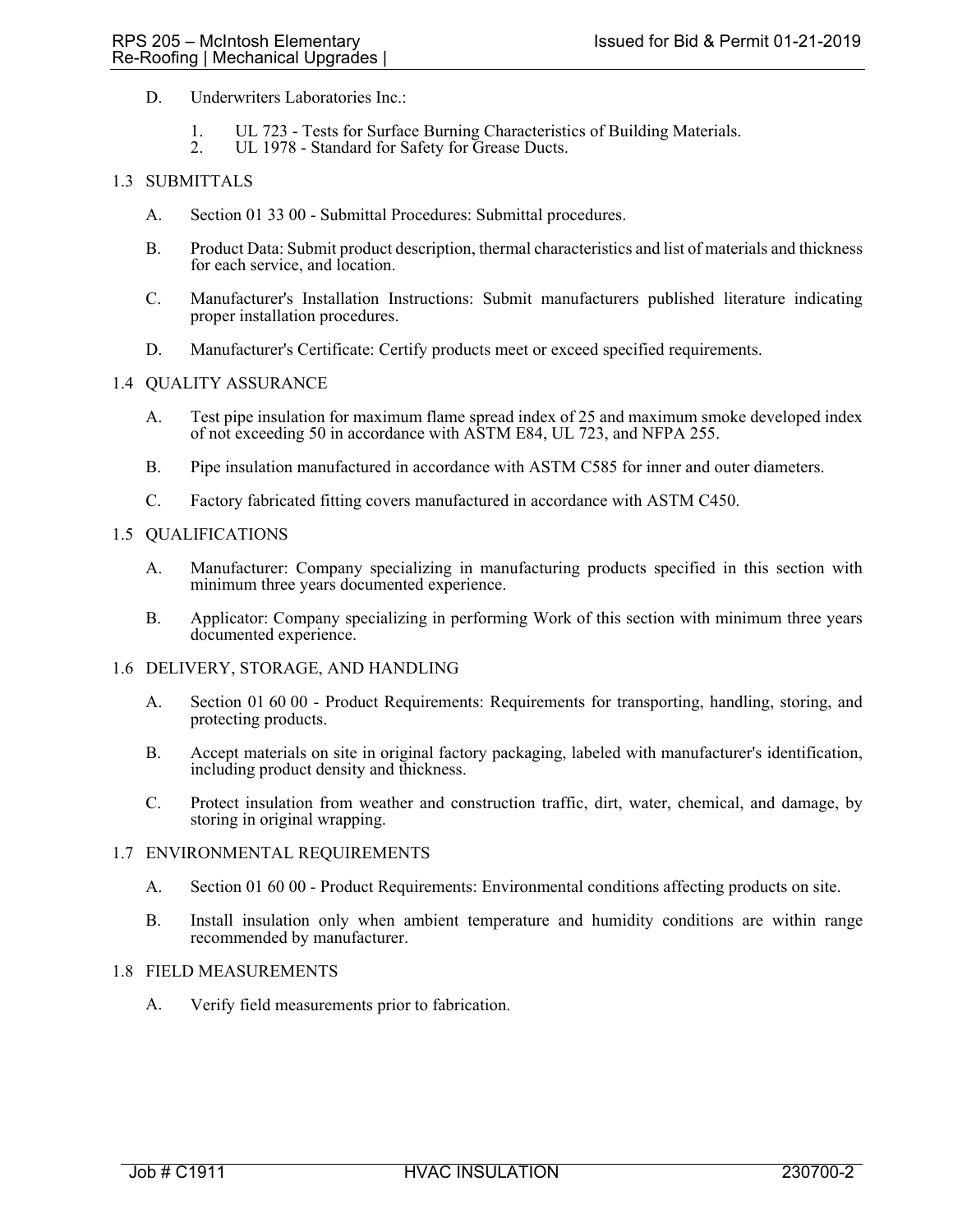# 1.9 REGULATORY REQUIREMENTS

- A. Conform to Health/Life Safety Code for Public Schools.
- B. Conform to (IMC) International Mechanical Code. (2015)
- C. Conform to (IBC) International Building Code. (2015)
- D. Conform to (IFC) International Fire Code, excluding Chapter 4. (2015)
- E. Conform to State of Illinois Plumbing Code. (2014)
- F. Conform to Illinois Accessibility Code. (71 IL Adm. Code 400)
- G. Conform to (IECC) International Energy Conservation Code. (2015)
- H. Conform to (IFGC) International Fuel Gas Code. (2015)
- I. Conform to (IPMC) International Property Maintenance Code. (2015)
- J. Conform to Illinois State Fire Marshal's Boiler and Pressure Vessel Safety. (41 IL Adm. Code 120)
- K. Conform to (ICC) International Code Council Reference Standards. (2015)
- L. Conform to (NFPA) National Fire Protection Association 70 National Electrical Code. (2014)
- M. Products: Listed and classified by Underwriter's Laboratories, Inc. as suitable for the purpose specified and indicated.

## PART 2 - PRODUCTS

#### 2.1 GLASS FIBER - TYPE A

- A. Manufacturers:
	- 1. Owens Corning Fiberglass.
	- 2. Knauf.<br>3. Certain
	- 3. Certainteed Corp.<br>4. Mansville.
	- Mansville.
	- 5. Armstrong.
	- 6. Or approved as equal.
- B. Insulation: ASTM C547; rigid molded, noncombustible.
	- 1. K' Value: ASTM C335, 0.24 at 75 degrees F.<br>2. Minimum Service Temperature: 0 degrees F.
	- 2. Minimum Service Temperature: 0 degrees F.<br>3. Maximum Service Temperature: 250 degrees
	- 3. Maximum Service Temperature: 250 degrees F.
	- Maximum Moisture Absorption: 0.2 percent by volume.
- C. Vapor Barrier Jacket:
	- 1. ASTM C921, white kraft paper reinforced with glass fiber yarn and bonded to aluminized film.
	- 2. Moisture Vapor Transmission: ASTM E96; 0.02 perm inches.
	- 3. Secure with self sealing longitudinal laps and butt strips.
	- Secure with outward clinch expanding staples and vapor barrier mastic.
- D. Tie Wire: 18 gage stainless steel with twisted ends on maximum 12 inch center.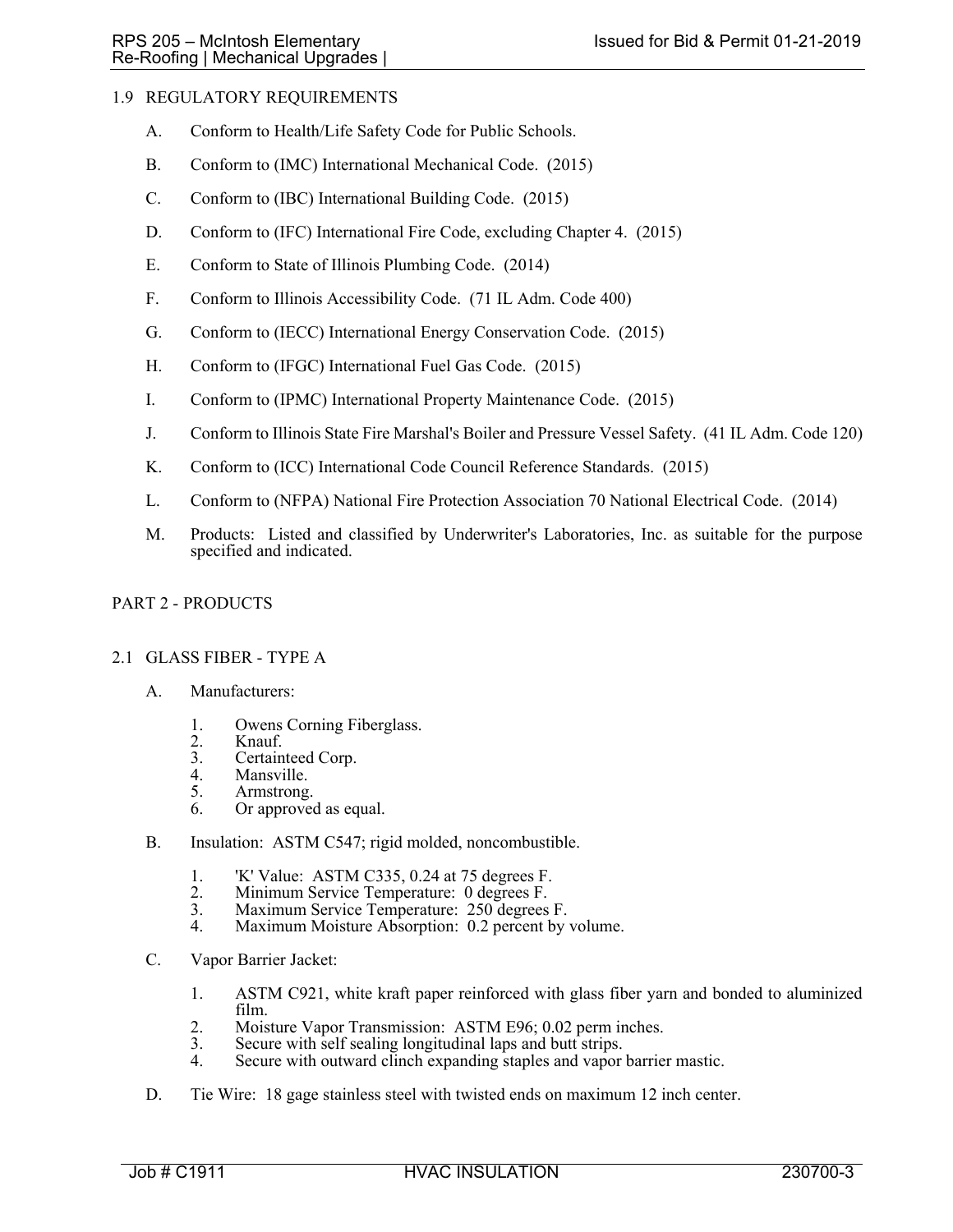- E. Vapor Barrier Lap Adhesive:
	- 1. Compatible with insulation.
- F. Insulating Cement/Mastic:
	- 1. Manufacturers:
		- a. Fibrex.<br>b. Dabco.
		- Dabco.
		- c. Or approved as equal.
	- 2. ASTM C195; hydraulic setting on mineral wool.

### 2.2 EPDM ELASTOMERIC CELLULAR INSULATION - TYPE B

- A. Acceptable Manufacturers:
	- 1. Aeroflex/Aerocel.<br>2. Armaflex.
	- 2. Armaflex.<br>3. K-Flex/Ecl
	- 3. K-Flex/Echo.<br>4. Or approved a
	- Or approved as equal.

### B. Insulation:

- 1. Insulation material shall be an EPDM rubber, flexible, closed-cell elastomeric insulation in tubular form. The product will be tested for and meet or exceed the requirements defined in ASTM C534.
- 2. EPDM elastomeric insulation material shall be manufactured without the use of CFC's, HFC's or HCFC's.
- 3. EPDM elastomeric insulation shall have a flame-spread index of 25 or less and a smokedeveloped index of 50 or less when tested in accordance with ASTM E84, for all products through 2" thickness. Product to be suitable for use from -297°F to 300°F continuous service temperature, per ASTM C411.
- 4. EPDM elastomeric insulation shall have a maximum thermal conductivity of 0.245 Btuin./h/ $ft^2$ - $°F$  at a 75 $°F$  mean temperature when tested in accordance with ASTM C177 or ASTM C518.
- 5. EPDM elastomeric insulation shall have a maximum water vapor transmission of 0.03 perminches when tested in accordance with ASTM E96, Procedure A, latest revision.
- 6. Product must exhibit long-term UV resistance, when unfinished in outdoor installations, per ASTM G7 and ASTM G90.
- 7. EPDM elastomeric insulation must not contribute to external stress corrosion cracking as when tested by ASTM C692.
- 8. Longitudinal joints shall have factory applied lap tape.
- C. Adhesives, Tapes, and Finishes:
	- 1. Adhesives shall be the insulation manufacturer's recommended contact adhesive: Aerocel Aeroseal or approved equal.
	- 2. Seaming tape to be 15-mil EPDM rubber with acrylic adhesive: Aerocel Protape or approved equal.
	- 3. Elbows, "P" traps, and Tees with mitered insulation fittings using tubular EPDM flexible elastomeric insulation sections, color matched to pipe insulation. **All exposed piping shall be off-white.**
	- 4. Accessories such as adhesives, mastics and cements shall not detract from any of the system ratings as specified above.
- D. Insulated Pipe Saddles:
	- 1. Insulated pipe saddles will be high-density insulation with an inner lining of EPDM rubber insulating tape and an EPDM rubber exterior or jacket.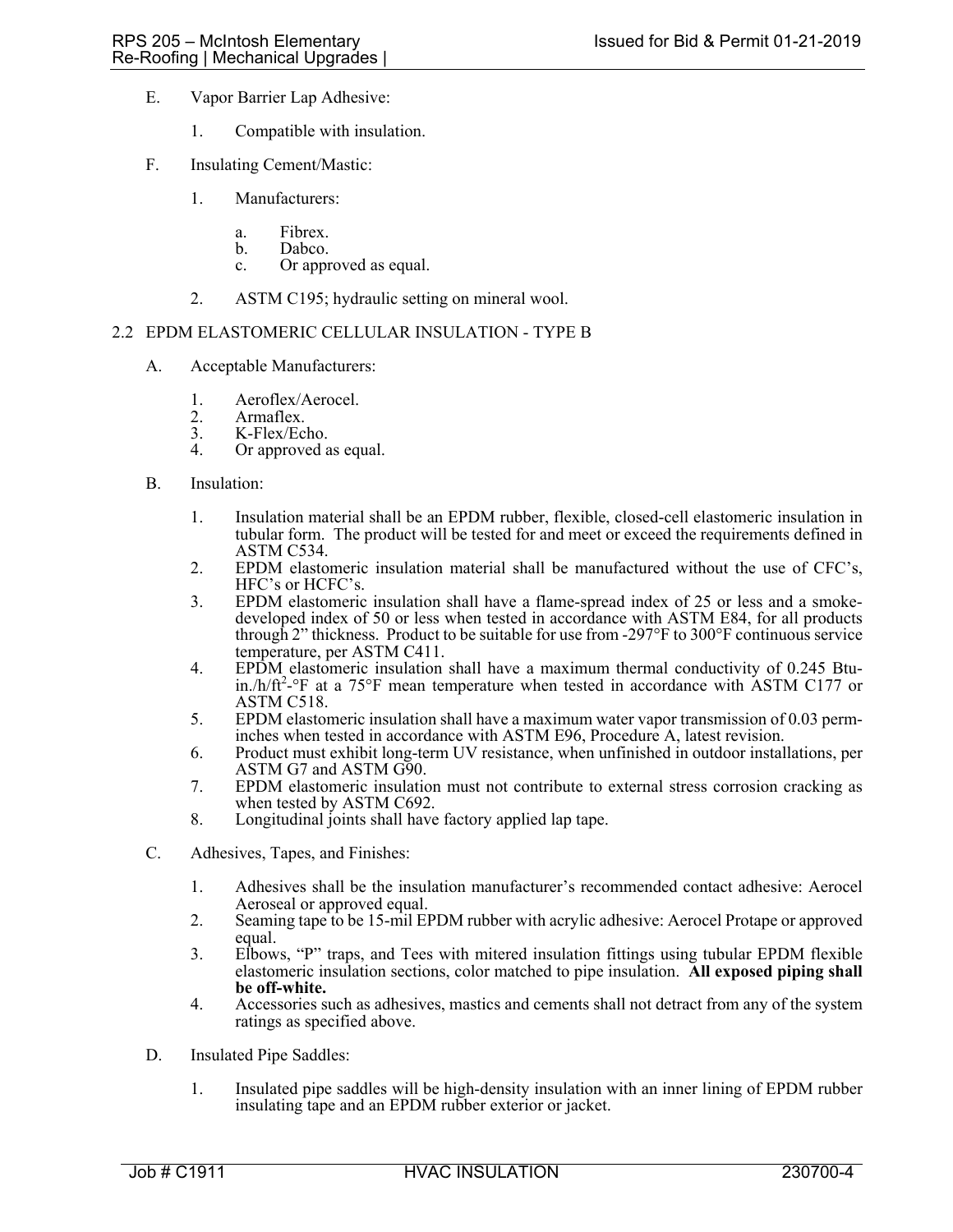2. Density of insulation is to be a minimum of 10 lbs./cu/ ft., with a compressive strength of 284 P.S.I. or greater, and a k-value of .312 or lower, usage temperature range of -297°F to 257°F, water absorption of 5% or less. Exterior jacket is to be 15-mil thick EPDM rubber.

#### 2.3 PIPE INSULATION JACKETS

- A. Vapor Retarder Jacket:
	- 1. ASTM C921, white Kraft paper with glass fiber yarn, bonded to aluminized film.<br>2. Moisture vapor transmission: ASTM E96; 0.02 perm-inches.
	- Moisture vapor transmission: ASTM E96; 0.02 perm-inches.
- B. PVC Plastic Pipe Jacket:
	- 1. Product Description: ASTM D1784, One piece molded type fitting covers and sheet material, off-white color.
	- 2. Thickness: 10 mil.<br>3. Connections: Brusl
	- Connections: Brush on welding adhesive.
- C. ABS Plastic Pipe Jacket:
	- 1. Jacket: One piece molded type fitting covers and sheet material, off-white color.<br>2. Minimum service temperature: -40 degrees F.
	- 2. Minimum service temperature: -40 degrees F.<br>3. Maximum service temperature of 180 degrees
	- Maximum service temperature of 180 degrees F.
	- 4. Moisture vapor transmission: ASTM E96; 0.012 perm-inches.<br>5. Thickness: 30 mil.
	- Thickness:  $30$  mil.
	- 6. Connections: Brush on welding adhesive.
- D. Field Applied Glass Fiber Fabric Jacket System:
	- 1. Insulating Cement/Mastic: ASTM C195; hydraulic setting on mineral wool.<br>2. Glass Fiber Fabric:
	- Glass Fiber Fabric:
		- a. Cloth: Untreated; 9 oz/sq yd weight.
		- b. Blanket: 1.0 lb/cu ft density.
		- c. Weave: 5 x 5.
	- 3. Indoor Vapor Retarder Finish:
		- a. Cloth: Untreated; 9 oz/sq yd weight.
		- b. Vinyl emulsion type acrylic, compatible with insulation, white color.

#### 2.4 PIPE INSULATION ACCESSORIES

- A. Vapor Retarder Lap Adhesive: Compatible with insulation.
- B. Covering Adhesive Mastic: Compatible with insulation.
- C. Piping 1-1/2 inches diameter and smaller: Galvanized steel insulation protection shield. MSS SP-69, Type 40. Length: Based on pipe size and insulation thickness.
- D. Piping 2 inches diameter and larger: Wood insulation saddle, hard maple. Inserts length: not less than 6 inches long, matching thickness and contour of adjoining insulation.
- E. Closed Cell Elastomeric Insulation Pipe Hanger: Polyurethane insert with aluminum single piece construction with self-adhesive closure. Thickness to match pipe insulation.
- 2.5 DUCTWORK INSULATION
	- A. TYPE D-1: ASTM C553, flexible, noncombustible blanket.
		- 1. 'K' Value: ASTM C518, 0.29 at 75 degrees.<br>2. Maximum moisture absorption: 0.20 percent
		- Maximum moisture absorption: 0.20 percent by volume.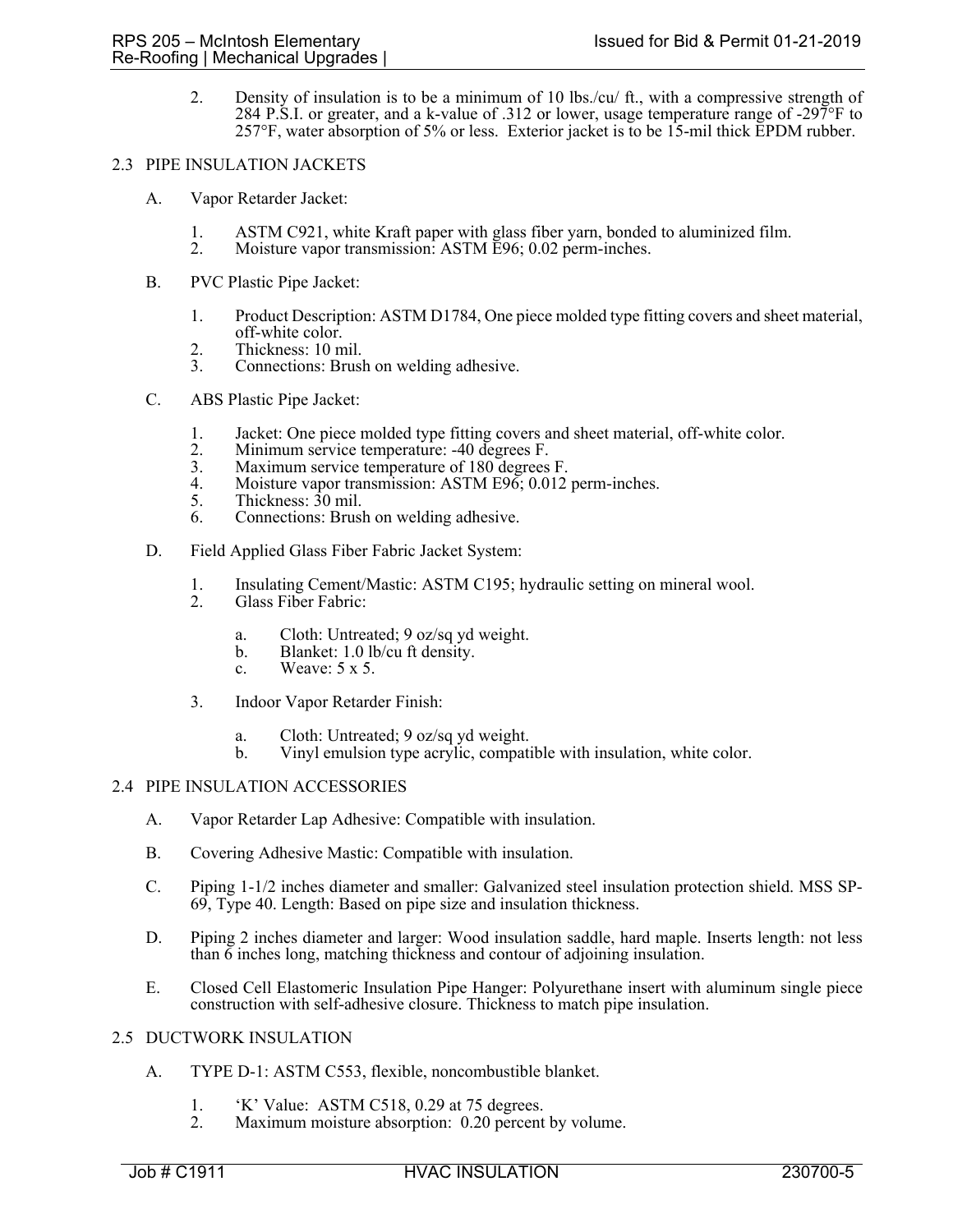- B. TYPE D-2: ASTM C612, rigid, noncombustible fiberglass duct board.
	- 1. 'K' Value: ASTM C518, 0.29 at 75 degrees.
	- 2. Maximum moisture absorption: 0.20 percent by volume.<br>3. Density: 3 lb/cu ft.
	- 3. Density:  $3 \text{ lb/cu ft.}$ <br>4. Thickness:  $2$ ".
	- Thickness: 2".
- C. TYPE D-3: ASTM C553, flexible, noncombustible fiberglass duct liner.
	- 1. 'K' Value: ASTM C518, 0.29 at 75 degrees.<br>2. Density: 1.5 lb/cu ft.
	- 2. Density: 1.5 lb/cu ft.<br>3. Maximum velocity or
	- Maximum velocity on coated air side: 4,000 ft/min.

## 2.6 DUCTWORK INSULATION JACKETS

- A. Vapor Retarder Jacket:
	- 1. Kraft paper with glass fiber yarn and bonded to aluminized film.<br>2. Moisture vapor transmission: ASTM E96; 0.02 perm.<br>3. Secure with pressure sensitive tape.
	-
	- Secure with pressure sensitive tape.

### 2.7 DUCTWORK INSULATION ACCESSORIES

- A. Vapor Retarder Tape:
	- 1. Kraft paper reinforced with glass fiber yarn and bonded to aluminized film, with pressure sensitive rubber based adhesive.
- B. Vapor Retarder Lap Adhesive: Compatible with insulation.
- C. Adhesive: Waterproof, ASTM E162 fire-retardant type.
- D. Liner Fasteners: Galvanized steel, self-adhesive pad or welded with press-on head.
- E. Lagging Adhesive: Fire resistive to ASTM E84.
- F. Impale Anchors: Galvanized steel, 12 gage self-adhesive pad.
- G. Adhesives: Compatible with insulation.
- H. Membrane Adhesives: As recommended by membrane manufacturer.

## PART 3 - EXECUTION

### 3.1 EXAMINATION

- A. Section 01 30 00 Administrative Requirements: Coordination and project conditions.
- B. Verify piping, equipment and ductwork has been tested before applying insulation materials.
- C. Verify surfaces are clean and dry, with foreign material removed.

# 3.2 INSTALLATION - PIPING SYSTEMS

A. Piping Exposed to View in Finished Spaces: Locate insulation and cover seams in least visible locations.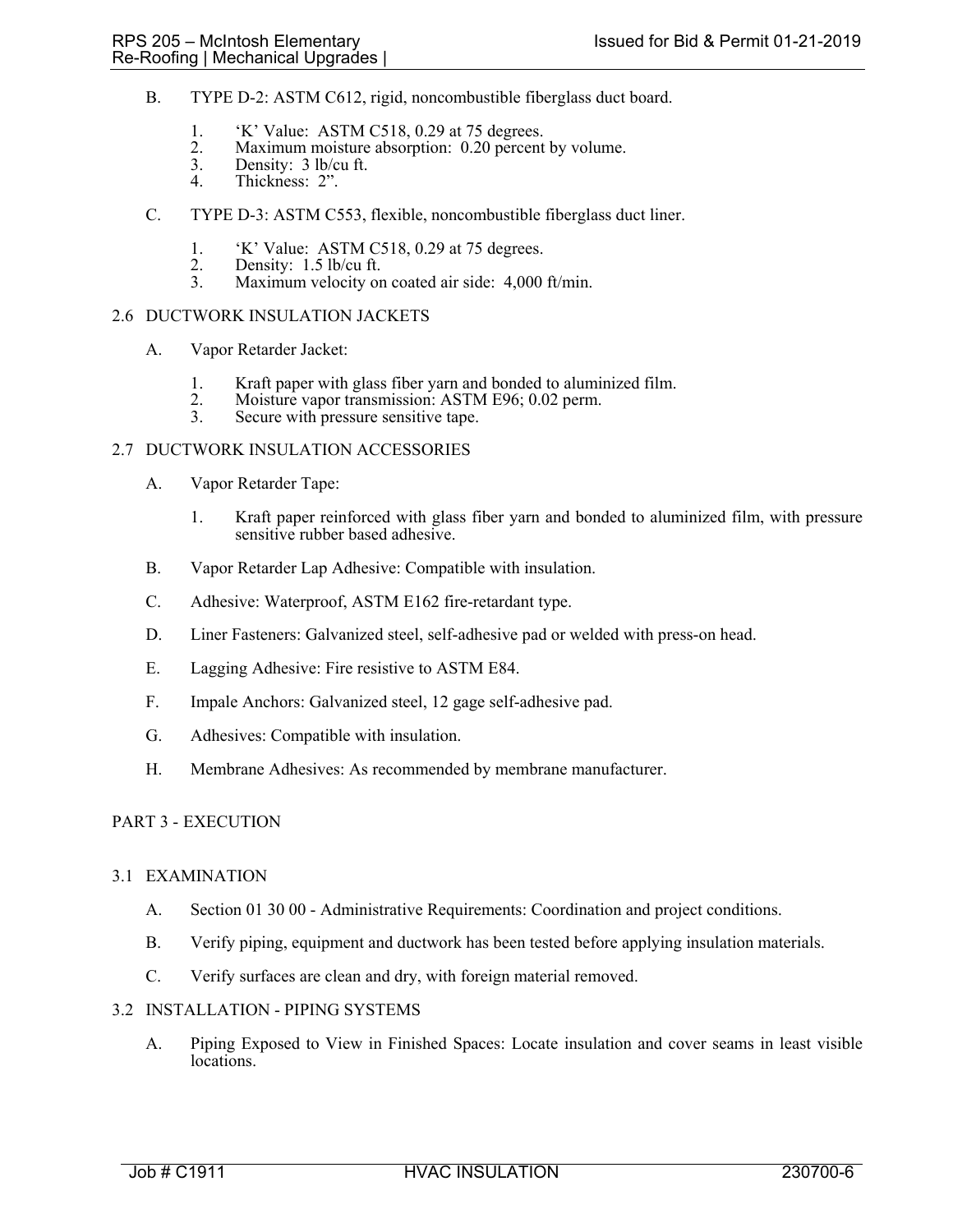- B. Continue insulation through penetrations of building assemblies or portions of assemblies having fire resistance rating of one hour or less. Provide intumescent firestopping when continuing insulation through assembly. Finish at supports, protrusions, and interruptions. Refer to Section 07 84 00 for penetrations of assemblies with fire resistance rating greater than one hour.
- C. Piping Systems Conveying Fluids Below Ambient Temperature:
	- 1. Insulate entire system including fittings, valves, unions, flanges, strainers, flexible connections, pump bodies, and expansion joints.
	- 2. Furnish factory-applied or field-applied vapor retarder jackets. Secure factory-applied jackets with pressure sensitive adhesive self-sealing longitudinal laps and butt strips. Secure field-applied jackets with outward clinch expanding staples and seal staple penetrations with vapor retarder mastic.
	- 3. Insulate fittings, joints, and valves with molded insulation of like material and thickness as adjacent pipe. Finish with glass cloth and vapor retarder adhesive or PVC fitting covers.
- D. Hot Piping Systems greater than 140 degrees F:
	- 1. Furnish factory-applied or field-applied standard jackets. Secure with outward clinch expanding staples or pressure sensitive adhesive system on standard factory-applied jacket and butt strips or both.
	- 2. Insulate fittings, joints, and valves with insulation of like material and thickness as adjoining pipe. Finish with glass cloth and adhesive or PVC fitting covers.
	- 3. Insulate flanges and unions at equipment.
- E. Inserts and Shields:
	- 1. Piping 1-1/2 inches Diameter and Smaller: Install steel shield between pipe hanger and insulation.
	- 2. Piping 2 inches Diameter and Larger: Install insert between support shield and piping and under finish jacket.
		- a. Insert Configuration: Minimum 6 inches long, of thickness and contour matching adjoining insulation; may be factory fabricated.
		- b. Insert Material: Compression resistant insulating material suitable for planned temperature range and service.
	- 3. Piping Supported by Roller Type Pipe Hangers: Install steel shield between roller and inserts.
- F. Insulation Terminating Points:
	- 1. Coil Branch Piping 1 inch and Smaller: Terminate hot water piping at union upstream of the coil control valve.
	- 2. Chilled Water Coil Branch Piping: Insulate chilled water piping and associated components up to coil connection.
	- 3. Condensate Piping: Insulate entire piping system and components to prevent condensation.
- G. EPDM Cellular Elastomeric Insulation:
	- 1. Piping, Valves, Fittings:
		- a. All piping, valves, fittings, duct, and equipment scheduled to be insulated shall have all insulation applied in strict accordance with manufacturer's installation instructions, and practices described in the National Commercial and Industrial Insulation Standards Manual. Manufacturer's installation guidelines and instruction will be used if conflicts exist.
		- b. Piping up to 10" inside diameter is to be insulated using preformed pipe insulation. Piping over 10" inside diameter may be insulated with preformed pipe insulation or sheet insulation, applied according to manufacturer's installation instruction and practices described in the National Commercial and Industrial Insulation Standards Manual.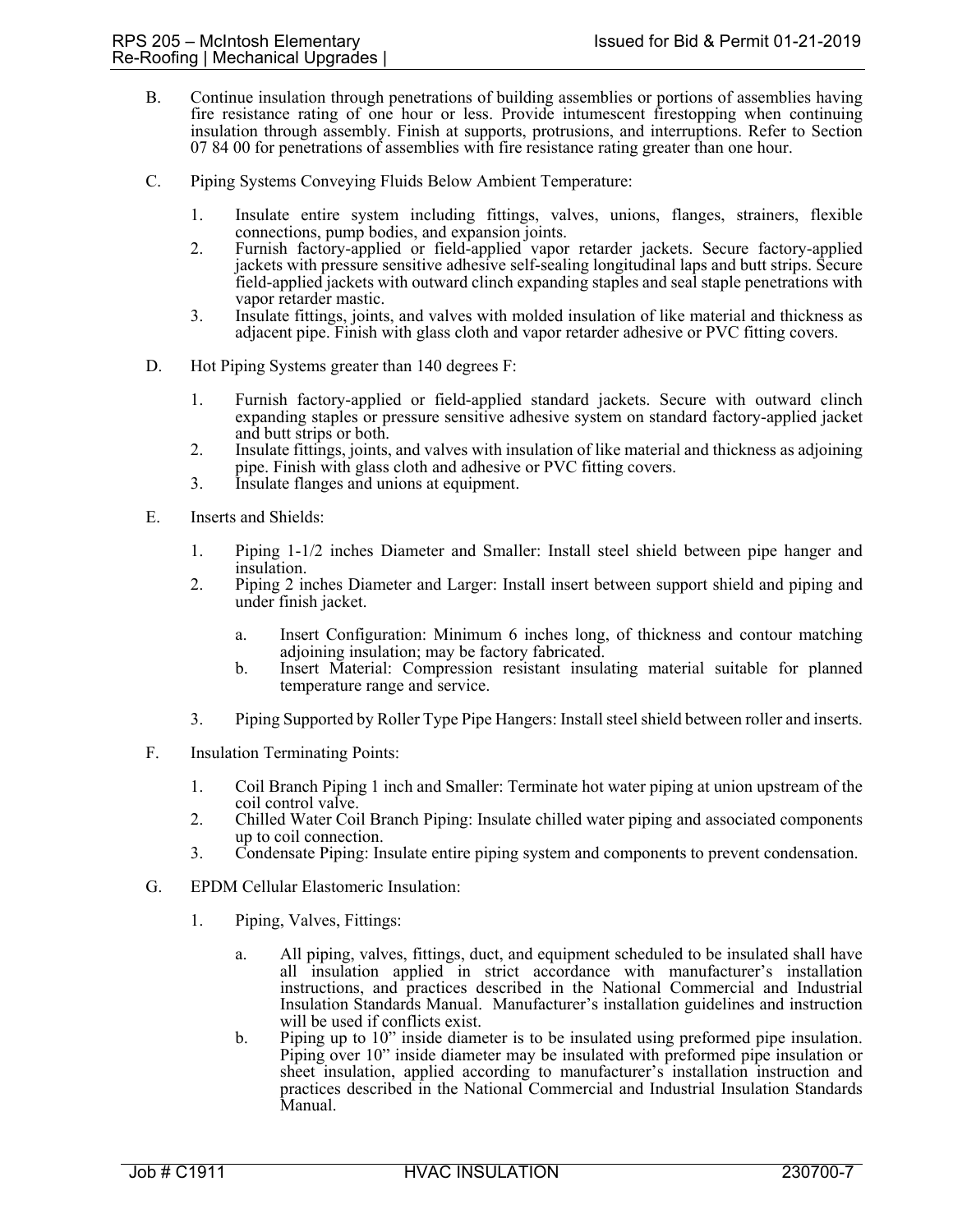- c. Insulated pipe saddles are to be at all pipe hanger and clamp locations. Saddles are to be installed at the time that piping is being installed, so that insulation system can be installed in a continuous manner through the pipe support system.
- d. No additional coating or finish is required for weathering resistance. Coatings or jacket may be required for aesthetic, damage resistance, or vapor barrier enhancement purposes.
- e. At a minimum, thickness used will be in accordance with the thickness tables for piping insulation used in the latest version of ASHRAE 90.1. These thicknesses may or may not sufficient to control condensation. Thickness required to control condensation may be greater than the recommendations of ASHRAE E90.1.
- f. All exposed pipe insulation shall be off-white.
- g. All longitudinal and butt joints shall have lap tape applied.

## 3.3 INSTALLATION - DUCTWORK SYSTEMS

- A. Duct dimensions indicated on Drawings are finished inside dimensions.
- B. Insulated ductwork conveying air below ambient temperature:
	- 1. Provide insulation with vapor retarder jackets.<br>2. Finish with tape and vapor retarder jacket.
	- 2. Finish with tape and vapor retarder jacket.<br>3. Continue insulation through walls, sleeves.
	- 3. Continue insulation through walls, sleeves, hangers, and other duct penetrations.
	- Insulate entire system including fittings, joints, flanges, fire dampers, flexible connections, and expansion joints.
- C. Insulated ductwork conveying air above ambient temperature:
	- 1. Provide with or without standard vapor retarder jacket.
	- 2. Insulate fittings and joints. Where service access is required, bevel and seal ends of insulation.
- D. External Glass Fiber Duct Insulation: Required where insulating existing ductwork.
	- 1. Secure insulation with vapor retarder with wires and seal jacket joints with vapor retarder adhesive or tape to match jacket.
	- 2. Secure insulation without vapor retarder with staples, tape, or wires.<br>3. Install without sag on underside of ductwork. Use adhesive or mech
	- Install without sag on underside of ductwork. Use adhesive or mechanical fasteners where necessary to prevent sagging. Lift ductwork off trapeze hangers and insert spacers.
	- 4. Seal vapor retarder penetrations by mechanical fasteners with vapor retarder adhesive.<br>5. Stop and point insulation around access doors and damper operators to allow operators
	- Stop and point insulation around access doors and damper operators to allow operation without disturbing wrapping.
- E. Duct and Plenum Liner: Required for all new supply and return rectangular ductwork.
	- 1. Adhere insulation with adhesive for 100 percent coverage.
	- 2. Secure insulation with mechanical liner fasteners. Comply with SMACNA Standards for spacing.
	- 3. Seal and smooth joints. Seal and coat transverse joints.
	- 4. Seal liner surface penetrations with adhesive.
	- 5. Cut insulation for tight overlapped corner joints. Support top pieces of liner at edges with side pieces.
- F. Closed Cell Elastomeric Insulation:
	- 1. Push insulation on to piping.
	- 2. Miter joints at elbows.<br>3. Seal seams and butt joint
	- 3. Seal seams and butt joints with manufacturer's recommended adhesive.<br>4. When application requires multiple layers, apply with joints staggered.
	- When application requires multiple layers, apply with joints staggered.
	- 5. Insulate fittings and valves with insulation of like material and thickness as adjacent pipe.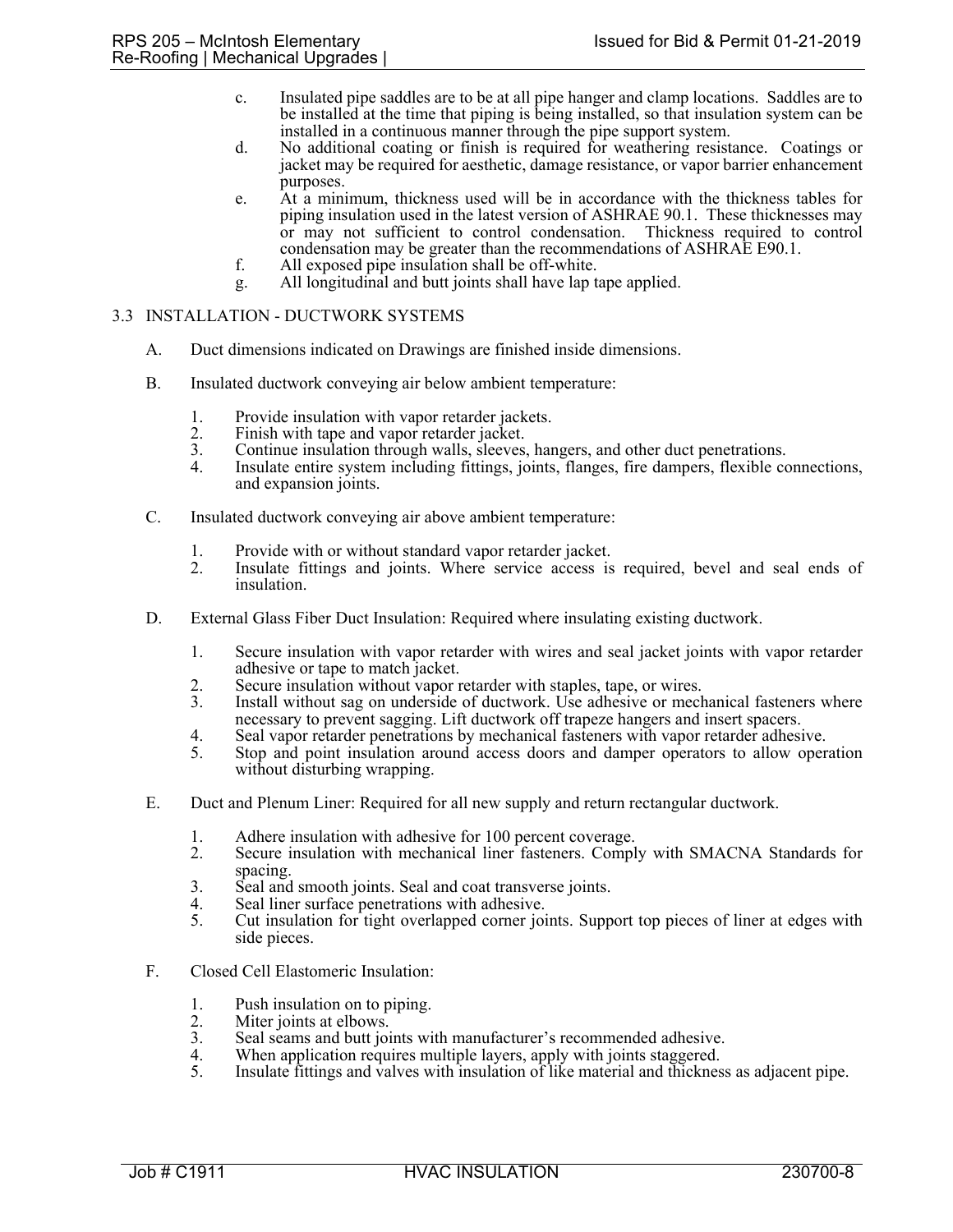# 3.4 PIPE SYSTEMS INSULATION SCHEDULE

| А. |    | <b>Piping Systems</b><br>Heating Systems: |                                                                                                                                                                     | <b>Insulation Type</b>                    | Pipe Size<br>Inch                                                                                    | Thickness<br>Inch |  |  |  |  |
|----|----|-------------------------------------------|---------------------------------------------------------------------------------------------------------------------------------------------------------------------|-------------------------------------------|------------------------------------------------------------------------------------------------------|-------------------|--|--|--|--|
|    |    | Heating Supply and Return                 |                                                                                                                                                                     | A                                         | Up to $1-1/2$ "<br>$2^{5}$ and Up                                                                    | $1 - 1/2$ "<br>2  |  |  |  |  |
|    |    |                                           | Metallic Condensate Piping                                                                                                                                          | B                                         | Up to $4$ "                                                                                          | 3/4"              |  |  |  |  |
|    |    | 3.5 DUCT SYSTEMS INSULATION SCHEDULE      |                                                                                                                                                                     |                                           |                                                                                                      |                   |  |  |  |  |
|    | Α. |                                           | Ductwork                                                                                                                                                            | Thickness Finish Inch<br><b>Type</b>      |                                                                                                      |                   |  |  |  |  |
|    |    | 1.<br>2.<br>3.<br>4.<br>5.<br>6.          | <b>Supply Ducts</b><br><b>Return Duct</b><br><b>HVAC Plenums</b><br><b>Transfer Duct</b><br><b>Concealed Round Branch Ductwork</b><br><b>Exposed Round Ductwork</b> | $D-3$<br>$D-3$<br>$D-2$<br>$D-3$<br>$D-1$ | $1 - 1/2$ "<br>$1 - 1/2$ "<br>2"<br>1"<br>$1 - 1/2$ "<br>Refer to Section 233100<br>Double wall duct |                   |  |  |  |  |

END OF SECTION 230700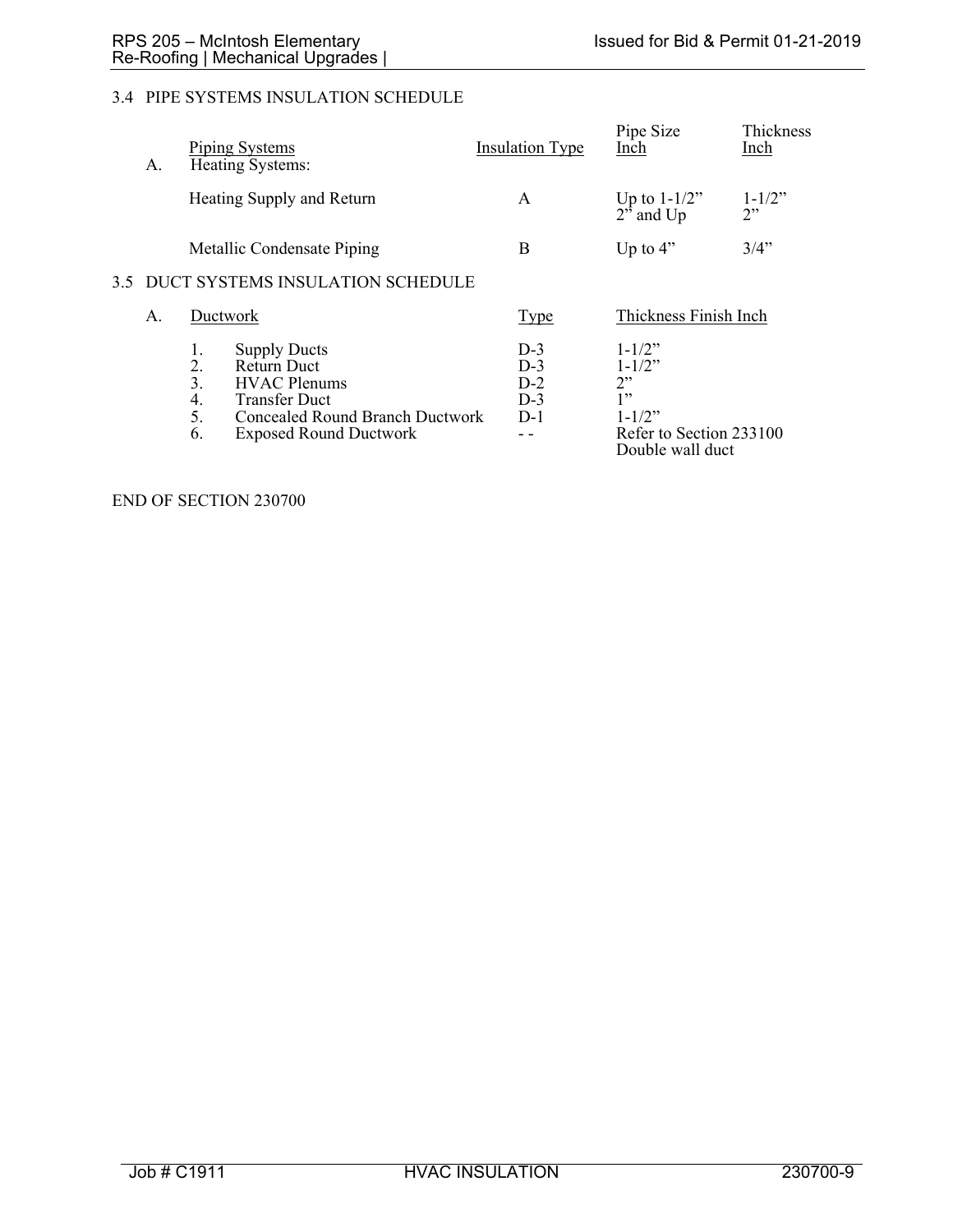### SECTION 230900 - INSTRUMENTATION AND CONTROL FOR HVAC

### PART 1 - GENERAL

#### 1.1 SUMMARY

- A. Section Includes:
	- 1. Carbon dioxide sensors.
	- 2. Control panel enclosures.<br>3. Humidistats.
	- 3. Humidistats.<br>4. Thermostats/
	- 4. Thermostats/sensors.<br>5. Control air dampers.
	- Control air dampers.
	- 6. Electric damper actuators.
	- 7. Control valves.
	- 8. Electric valve actuators.<br>9. Outside air measuring are
	- 9. Outside air measuring and modulation device.<br>10. Direct digital control system components.
	- Direct digital control system components.
	- 11. Differential pressure monitor.
- B. Related Sections:
	- 1. Section 23 05 13 Common Motor Requirements for HVAC Equipment: Product requirements for electric motors.
	- 2. Section 23 09 93 Sequence of Operations for HVAC Controls: Sequences of operation implemented using products specified in this section.
	- 3. Section 23 21 16 Hydronic Piping Specialties: Product requirements for thermometer sockets and gage taps for placement by this section. Installation requirements for piping products furnished in this section.
	- 4. Section 23 33 00 Air Duct Accessories: Product requirements for duct mounted thermometers. Installation requirements for dampers and other duct mounted products furnished in this section.
	- 5. Section 26 05 03 Equipment Wiring Connections: Execution requirements for electric connections specified by this section.

#### 1.2 REFERENCES

- A. Air Movement and Control Association International, Inc.:
	- 1. AMCA 500 Test Methods for Louvers, Dampers, and Shutters.
- B. American Society of Heating, Refrigerating and Air-Conditioning Engineers:
	- 1. ASHRAE 62 Ventilation for Acceptable Indoor Air Quality.
- C. American Society of Mechanical Engineers:
	- 1. ASME B16.18 Cast Copper Alloy Solder Joint Pressure Fittings.<br>2. ASME B16.22 Wrought Copper and Copper Alloy Solder Joint F
	- ASME B16.22 Wrought Copper and Copper Alloy Solder Joint Pressure Fittings.
- D. ASTM International:
	- 1. ASTM A126 Standard Specification for Gray Iron Castings for Valves, Flanges, and Pipe Fittings.
	- 2. ASTM A536 Standard Specification for Ductile Iron Castings.<br>3. ASTM B32 Standard Specification for Solder Metal.
	- 3. ASTM B32 Standard Specification for Solder Metal.
	- 4. ASTM B88 Standard Specification for Seamless Copper Water Tube.<br>5. ASTM B280 Standard Specification for Seamless Copper Tube for A
	- ASTM B280 Standard Specification for Seamless Copper Tube for Air Conditioning and Refrigeration Field Service.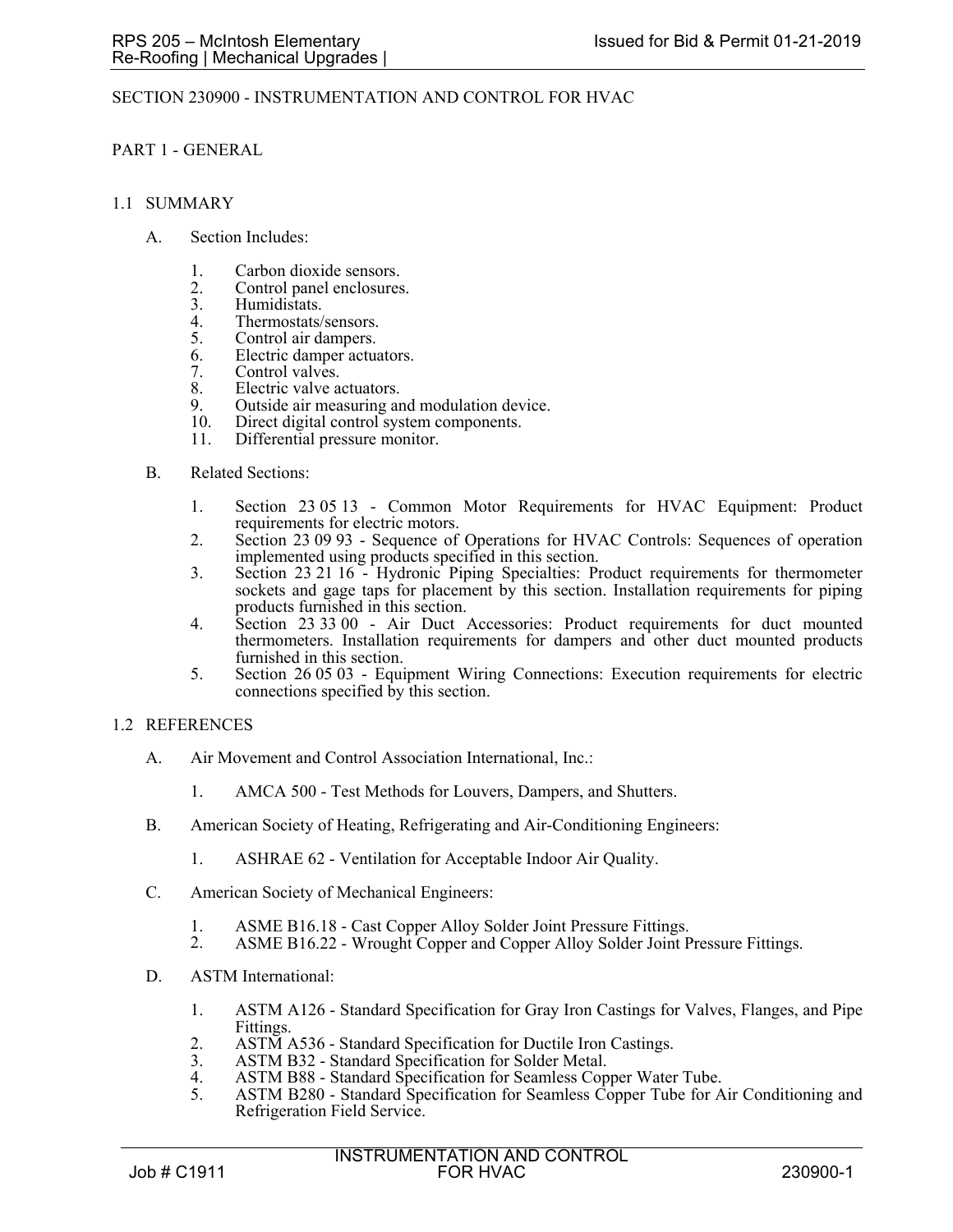- 6. ASTM D2737 Standard Specification for Polyethylene (PE) Plastic Tubing.
- E. American Welding Society:
	- 1. AWS A5.8 Specification for Filler Metals for Brazing and Braze Welding.
- F. National Electrical Manufacturers Association:
	- 1. NEMA DC 3 Residential Controls Electrical Wall Mounted Room Thermostats.<br>2. NEMA 250 Enclosures for Electrical Equipment (1000 Volts Maximum).
	- 2. NEMA 250 Enclosures for Electrical Equipment (1000 Volts Maximum).
- G. National Fire Protection Association:
	- 1. NFPA 72 National Fire Alarm Code.<br>2. NFPA 90A Standard for the Installati
	- 2. NFPA 90A Standard for the Installation of Air Conditioning and Ventilating Systems.
- H. Underwriters Laboratories, Inc.:
	- 1. UL 1820 Fire Test of Pneumatic Tubing for Flame and Smoke Characteristics.

## 1.3 SUBMITTALS

- A. Section 01 33 00 Submittal Procedures: Submittal procedures.
- B. Shop Drawings: Indicate operating data, system drawings, wiring diagrams, and written detailed operational description of sequences. Coordinate submittals with information requested in Section 23 09 93.
- C. Product Data: Submit description and engineering data for each control system component. Include sizing as required.
- D. Manufacturer's Installation Instructions: Submit installation requirements for each control component.
- E. Manufacturer's Certificate: Certify products meet or exceed specified requirements.

#### 1.4 CLOSEOUT SUBMITTALS

- A. Section 01 70 00 Execution and Closeout Requirements: Closeout procedures.
- B. Project Record Documents: Record actual locations of control components, including panels, thermostats, and sensors.
- C. Operation and Maintenance Data: Submit inspection period, cleaning methods, recommended cleaning materials, and calibration tolerances.

#### 1.5 QUALITY ASSURANCE

- A. Provide pneumatic tubing located in plenums with peak optical density not greater than 0.5, average optical density not greater than 0.15, and flame spread not greater than 5 feet when tested in accordance with UL 1820.
- B. Control Air Damper Performance: Test in accordance with AMCA 500.

### 1.6 QUALIFICATIONS

- A. Manufacturer: Company specializing in manufacturing products specified in this section with minimum three years documented experience.
- B. Installer: Company specializing in performing Work of this section with minimum three years documented experience.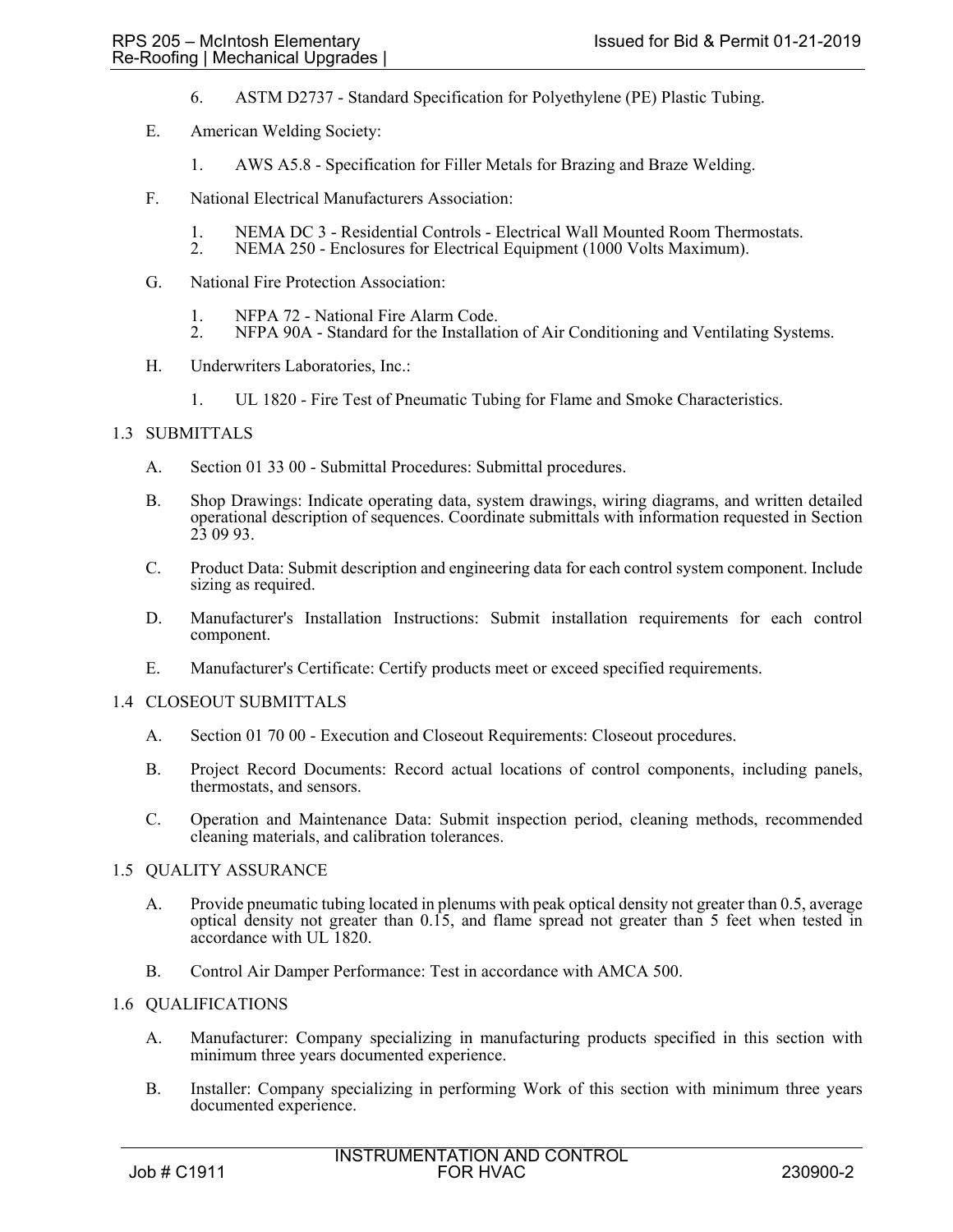# 1.7 DELIVERY, STORAGE, AND HANDLING

- A. Section 01 60 00 Product Requirements: Product storage and handling requirements.
- B. Accept controls on site in original factory packaging Inspect for damage.

# 1.8 COORDINATION

- A. Section 01 30 00 Administrative Requirements: Requirements for coordination.
- B. Coordinate installation of control components in piping systems with work of Section 23 21 16.
- C. Coordinate installation of control components in duct systems with work of Section 23 33 00.

### 1.9 MAINTENANCE SERVICE

- A. Section 01 70 00 Execution and Closeout Requirements: Requirements for maintenance service.
- B. Furnish service and maintenance of control system for one year from Date of Substantial Completion.
- C. Furnish complete service of controls systems, including callbacks.
- D. Include systematic examination, adjustment, and lubrication of unit, and controls checkout and adjustments. Repair or replace parts in accordance with manufacturer's operating and maintenance data. Use parts produced by manufacturer of original equipment.
- E. Perform work without removing units from service during building normal occupied hours.
- F. Provide emergency call back service during working hours for this maintenance period.
- G. Maintain an adequate stock of parts locally for replacement or emergency purposes. Ensure personnel availability to ensure fulfillment of this maintenance service without unreasonable loss of time.

### 1.10 EXTRA MATERIALS

- A. Section 01 70 00 Execution and Closeout Requirements: Spare parts and maintenance products.
- B. Furnish two of each type of thermostat, humidistat or exposed sensor.

### 1.11 REGULATORY REQUIREMENTS

- A. Conform to Health/Life Safety Code for Public Schools.
- B. Conform to (IMC) International Mechanical Code. (2015)
- C. Conform to (IBC) International Building Code. (2015)
- D. Conform to (IFC) International Fire Code, excluding Chapter 4. (2015)
- E. Conform to State of Illinois Plumbing Code. (2014)
- F. Conform to Illinois Accessibility Code. (71 IL Adm. Code 400)
- G. Conform to (IECC) International Energy Conservation Code. (2015)
- H. Conform to (IFGC) International Fuel Gas Code. (2015)
- I. Conform to (IPMC) International Property Maintenance Code. (2015)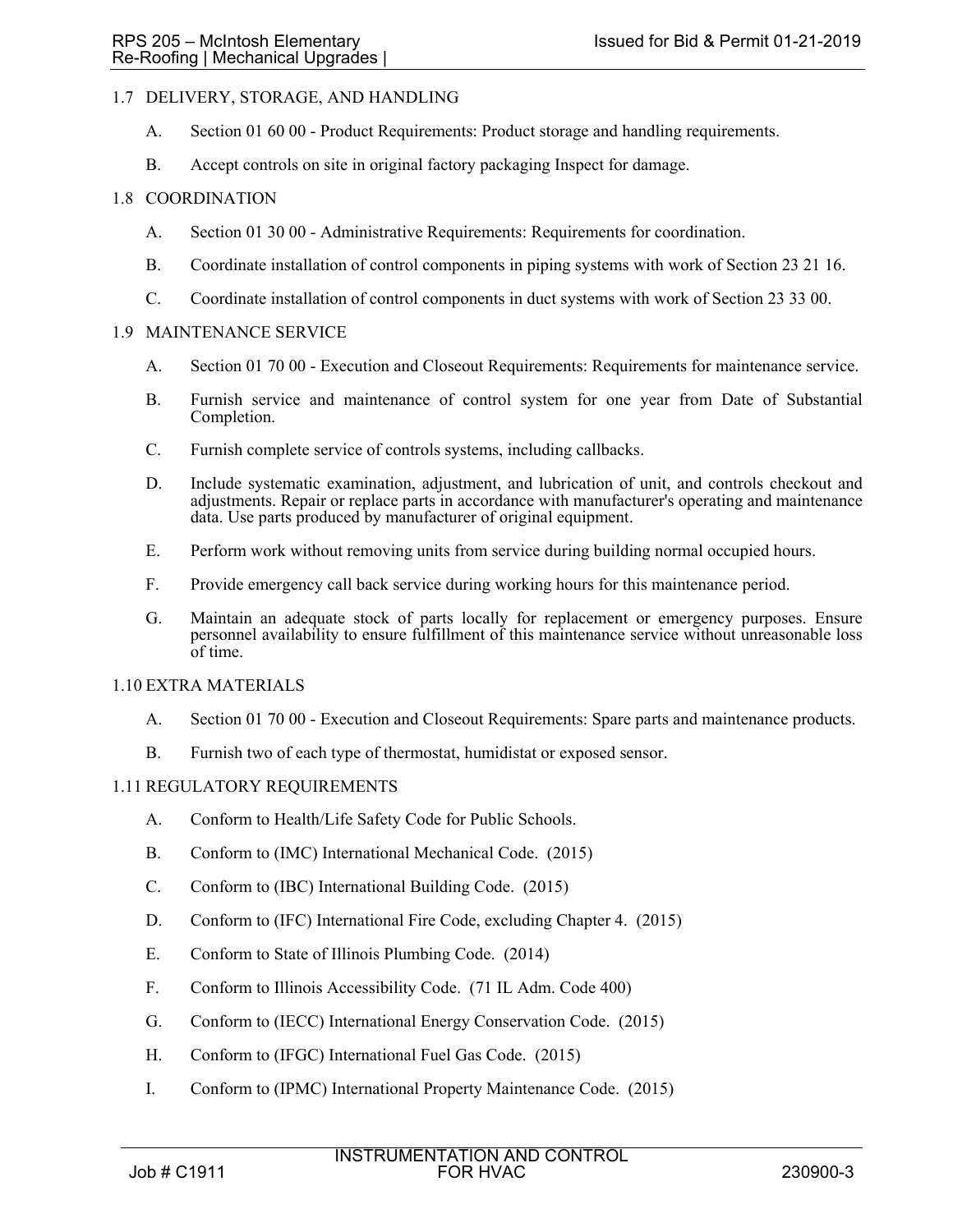- J. Conform to Illinois State Fire Marshal's Boiler and Pressure Vessel Safety. (41 IL Adm. Code 120)
- K. Conform to (ICC) International Code Council Reference Standards. (2015)
- L. Conform to (NFPA) National Fire Protection Association 70 National Electrical Code. (2014)
- M. Products: Listed and classified by Underwriter's Laboratories, Inc. as suitable for the purpose specified and indicated.

### PART 2 - PRODUCTS

### 2.1 CONTROL PANELS

- A. Unitized cabinet type for each system under automatic control with relays and controls mounted in cabinet and temperature indicators, pressure gages, pilot lights, push buttons and switches flush on cabinet panel face.
- B. NEMA 250, general purpose utility enclosures with enameled finished face panel.
- C. Provide common keying for all panels.

### 2.2 CONTROL VALVES

- A. Globe Pattern:
	- 1. Up to 2 inches: Bronze body, bronze trim, rising stem, renewable composition disc, screwed ends with backseating capacity repackable under pressure.
	- 2. Over 2 inches: Iron body, bronze trim, rising stem, plug-type disc, flanged ends, renewable seat and disc.
	- 3. Hydronic Systems:
		- a. Rate for service pressure of 125 psig at 250 degrees F.
		- Replaceable plugs and seats of stainless steel or brass.
		- c. Size for 3 psig maximum pressure drop at design flow rate.
		- d. Two way valves shall have equal percentage characteristics, three way valves linear characteristics. Size two way valve operators to close valves against pump shut off head.
- B. Electronic Operators:
	- 1. Manufacturer: Belimo or owner approved equal.
	- 2. Valves shall spring return to normal position as indicated on freeze, fire, or temperature protection.
	- 3. Select operator for full shut off at maximum pump differential pressure.
- C. Reheat Valves:
	- 1. Bronze body, bronze trim, 2 or 3 port as indicated, replaceable plugs and seats, union and threaded ends.
	- 2. Rate for service pressure of 125 psig at 250 degrees F.
	- 3. Size for 3 psig maximum pressure drop at design flow rate.
	- 4. Two way valves shall have equal percentage characteristics, three way valves linear characteristics. Size two way valve operators to close valves against pump shut off head.
	- 5. Operators (Modulating): Self contained, linear motorized actuator with approximately 3/4 inch stroke, 60 second full travel: 24 v DC, 6 watt maximum input.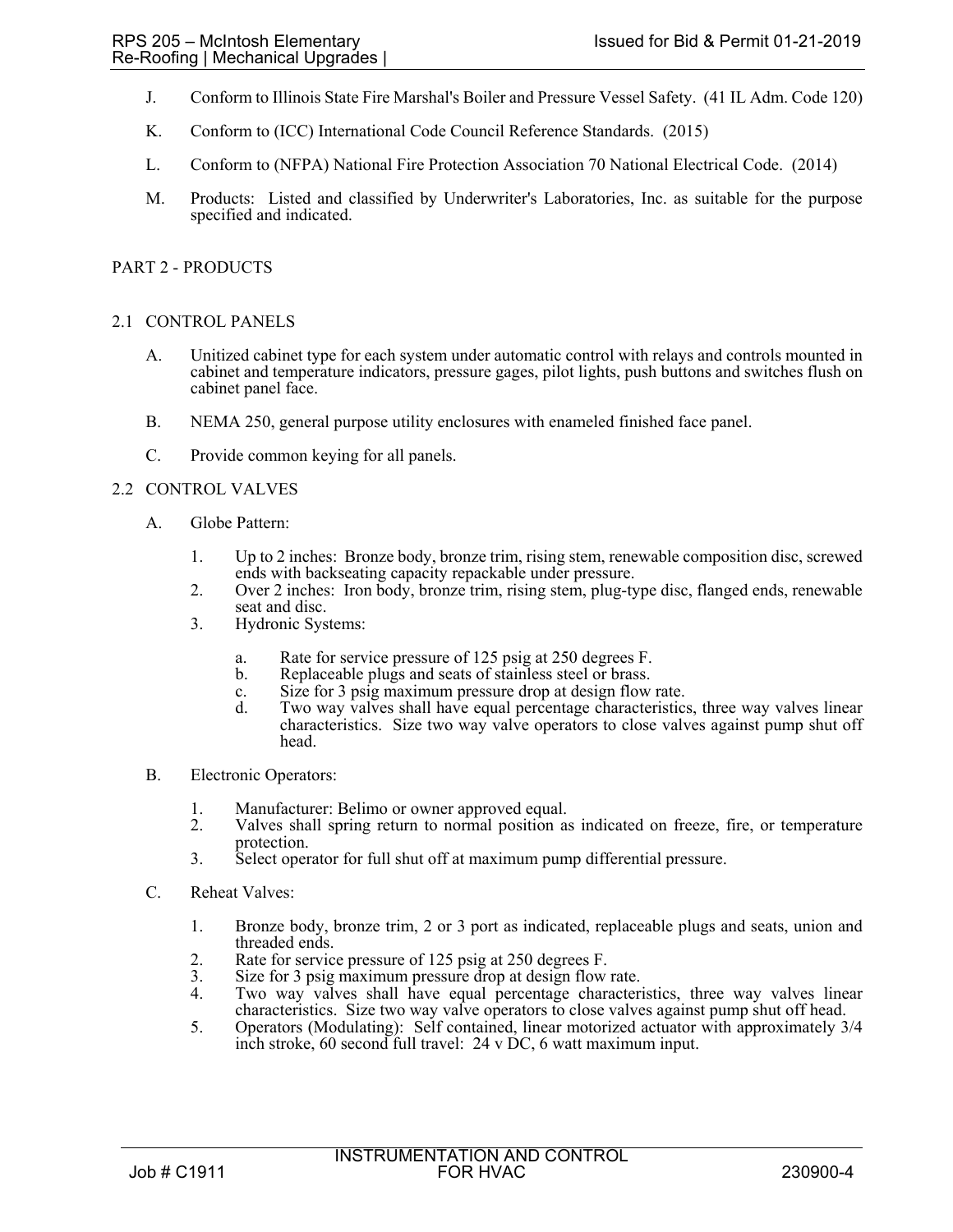- D. Radiation Valves:
	- 1. Bronze body, bronze trim, 2 or 3 port as indicated, replaceable plugs and seats, union and threaded ends.
	- 2. Rate for service pressure of 125 psig at 250 degrees F.<br>3. Size for 3 psig maximum pressure drop at design flow
	- 3. Size for 3 psig maximum pressure drop at design flow rate.
	- Two way valves shall have equal percentage characteristics, three way valves linear characteristics. Size two way valve operators to close valves against pump shut off head.
	- 5. Spring Return: Self contained, linear motorized actuator with approximately 3/4 inch stroke,  $60$  second full travel: 24 v DC, 6 watt maximum input.

### 2.3 DAMPERS

- A. Performance: Test in accordance with AMCA 500.
- B. Frames: Galvanized steel, welded or riveted with corner reinforcement.
- C. Blades: Galvanized steel, maximum blade size 6 inches wide, 48 inches long, attached to minimum 1/2 inch shafts with set screws.
- D. Blade Seals: Synthetic elastomeric or Neoprene mechanically attached, field replaceable.
- E. Jamb Seals: Spring stainless steel.
- F. Shaft Bearings: Graphite impregnated nylon sleeve, with thrust washers at bearings or lubricant free, stainless steel, single row, ground, flanged, radial, antifriction type with extended inner race.
- G. Linkage Bearings: Graphite impregnated nylon.
- H. Leakage: Less than 2 percent based on approach velocity of 2000 ft/min and 4 inches w.g.
- I. Maximum Pressure Differential: 6 inches w.g.
- J. Temperature Limits: -40 to 200 degrees F.

#### 2.4 DAMPER OPERATORS

- A. General: Provide smooth proportional control with sufficient power for air velocities 20 percent greater than maximum design velocity and to provide tight seal against maximum system pressures. Provide spring return for two position control and for fail safe operation.
- B. Electric Operators:
	- 1. Spring return, adjustable stroke motor having oil immersed gear train, with auxiliary end switch minimum position potentiometer and  $\tilde{24}$  V dc, 24 va transformer.
	- 2. Manufacturer: Belimo or owner approved equal.
- C. Number: Sufficient to achieve unrestricted movement throughout damper range. Provide one damper operator for maximum 25 sq ft damper section.

#### 2.5 INPUT/OUTPUT SENSORS

- A. Temperature:
	- 1. Resistance temperature detectors with resistance tolerance of plus or minus 0.1 percent at 70 degrees F, interchangeability less than plus or minus 0.2 percent, time constant of 13 seconds maximum for fluids and 200 seconds maximum for air.
	- 2. Use insertion elements in ducts not affected by temperature stratification or smaller than one square meter. Use averaging elements where larger or prone to stratification sensor length 8 feet or 16 feet as required.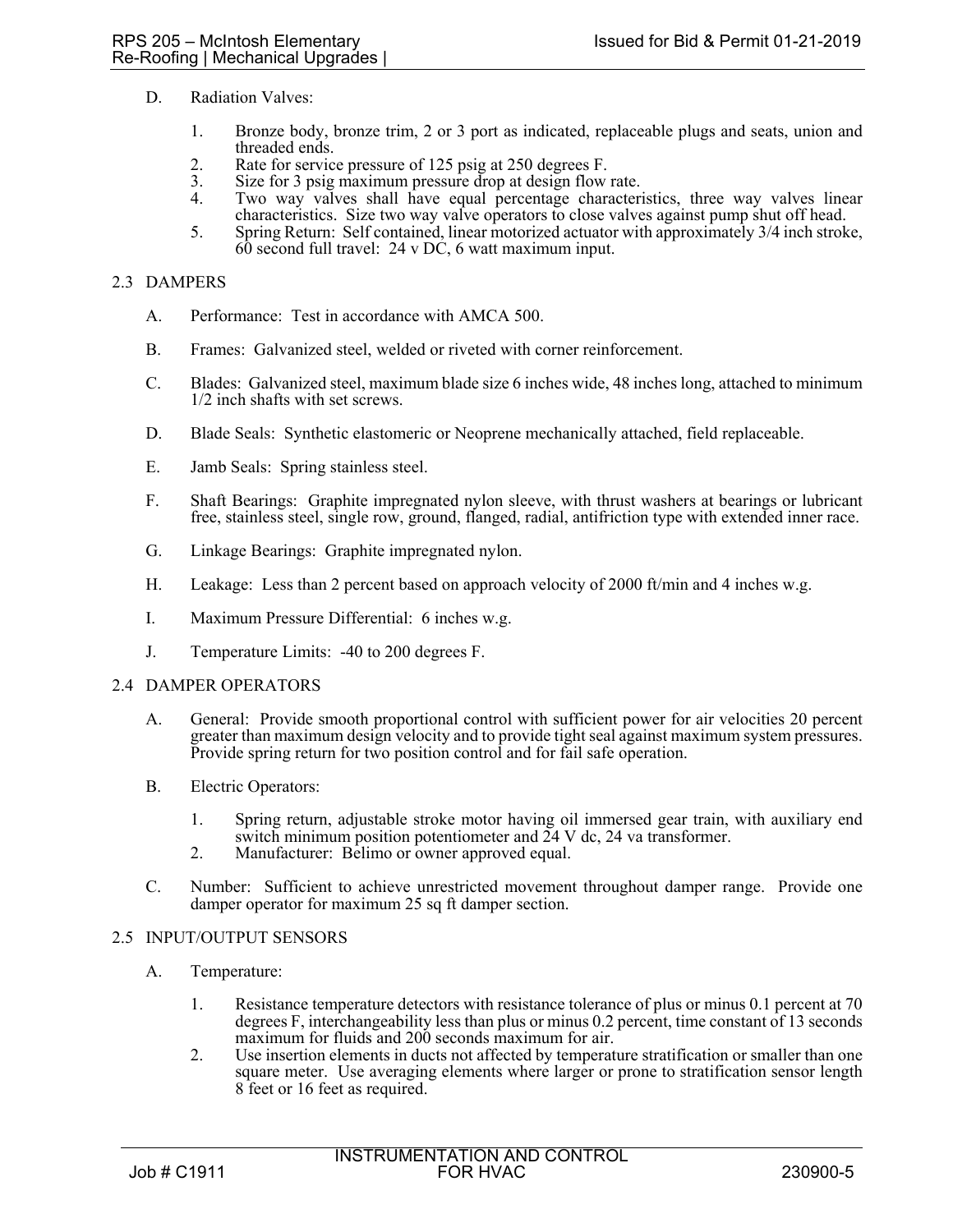- 3. Insertion elements for liquids shall be with stainless steel socket with minimum insertion length of 2-1/2 inches.
- 4. Outside air sensors: Watertight inlet fitting, shielded from direct rays of sun.
- B. Static Pressure Sensors:
	- 1. Unidirectional with ranges not exceeding 150 percent of maximum expected input.<br>2. Temperature compensates with typical thermal error or 0.06 percent of full
	- Temperature compensates with typical thermal error or 0.06 percent of full scale in temperature range of 40 to 100 degrees F.
	- 3. Accuracy: One percent of full scale with repeatability 0.3 percent.<br>4. Output: 0 5 yde with power at 12 to 28 yde.
	- Output:  $0 5$  vdc with power at 12 to 28 vdc.
- C. Equipment Operation Sensors:
	- 1. Status Inputs for Fans/Pumps: Differential pressure switch with adjustable range of 0 to 5 inches w.g. (0 to 1250 Pa).
	- 2. Status Inputs for Electric Motors: Current sensing relay with current transformers, adjustable and set to 175 percent of rated motor current.
- D. Damper Position Indication: Potentiometer mounted in enclosure with adjustable crank arm assembly connected to damper to transmit 0 - 100 percent damper travel.

### 2.6 THERMOSTATS/SENSORS

- A. Room Temperature Thermostat/Sensors.
	- 1. Room sensors shall be constructed for either surface or wallbox mounting.<br>2. Room sensors shall be flush mounted stainless steel plate with a 10k Ty
	- 2. Room sensors shall be flush mounted stainless steel plate with a 10k Type II thermistor sensor only, setpoint to be adjusted via BAS, no occupancy override.
- B. Line Voltage Thermostats:
	- 1. Integral manual On/Off/Auto selector switch, single or two pole as required.
	- 2. Dead band: Maximum 2 degrees F.<br>3. Cover: Locking with concealed setp
	- 3. Cover: Locking with concealed setpoint, without thermometer.
	- 4. Rating: Motor load.
- C. Outdoor Reset Thermostat:
	- 1. Remote bulb or bimetal rod and tube type, proportioning action with adjustable throttling range, adjustable setpoint.
	- 2. Scale range: -10 to 70 degrees F.
- D. Immersion Thermostat:
	- 1. Remote bulb or bimetallic rod and tube type, proportional action with adjustable setpoint and adjustable throttling range.
- E. Airstream Thermostats:
	- 1. Remote bulb or bimetallic rod and tube type, proportional action with adjustable setpoint in middle of range and adjustable throttling range.
	- 2. Averaging service remote bulb element: 20 feet.
- F. Electric Low Limit Duct Thermostat:
	- 1. Snap acting, double pole, single throw snap action contacts rated for 16 amps at 120 vac, manual reset switch which trips if temperature sensed across any 18 inches of bulb length is equal to or below setpoint,
	- 2. Bulb length: Minimum 20 feet.<br>3. Provide one thermostat for ever
	- Provide one thermostat for every 20 sq ft of coil surface.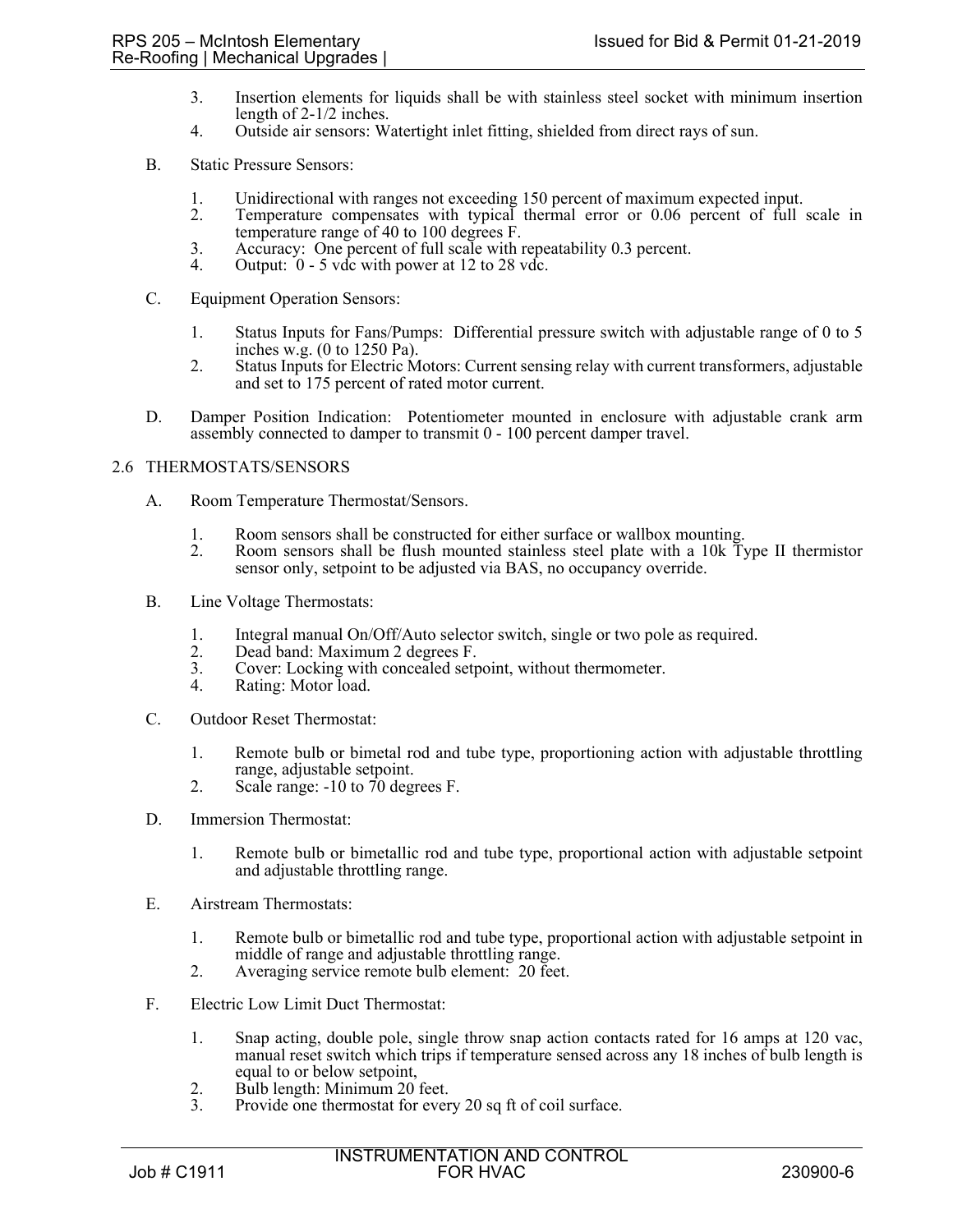- G. Outside Air Sensors.
	- 1. Outside air sensors shall be designed to withstand the environmental conditions to which they will be exposed. They shall also be provided with a solar shield.
	- 2. Sensors exposed to wind velocity pressures shall be shielded by a perforated plate that surrounds the sensor element.
	- 3. Temperature transmitters shall be of NEMA 3R construction and rated for ambient temperatures.
- H. Duct Mount Sensors.
	- 1. Duct mount sensors shall mount in an electrical box through a hole in the duct, and be positioned so as to be easily accessible for repair or replacement.
	- 2. Duct sensors shall be insertion type and constructed as a complete assembly, including lock nut and mounting plate.
	- 3. For outdoor air duct applications, a weatherproof mounting box with weatherproof cover and gasket shall be used.
- I. Averaging Sensors.
	- 1. For ductwork greater in any dimension the 48 inches and/or where air temperature stratification exists, an averaging sensor with multiple sensing points shall be used.
	- 2. For plenum applications, such as mixed air temperature measurements, a string of sensors mounted across the plenum shall be used to account for stratification and/or air turbulence. The averaging string shall have a minimum of 4 sensing points per 12-foot long segment.
	- 3. Capillary supports at the sides of the duct shall be provided to support the sensing strip.

### 2.7 TRANSMITTERS

- A. Differential Pressure Transmitters.
	- 1. Pressure transmitters shall be constructed to withstand 100% pressure over-range without damage, and to hold calibrated accuracy when subject to a momentary 40% over-range input.
	- 2. Pressure transmitters shall transmit a  $0$  to 5 VDC,  $0$  to 10 VDC, or 4 to 20 mA output signal. 3. Differential pressure transmitters used for flow measurement shall be sized to the flow
	- sensing device, and shall be supplied with Tee fittings and shut-off valves in the high and low sensing pick-up lines to allow the balancing Contractor and Owner permanent, easy-touse connection.
	- 4. A minimum of a NEMA 1 housing shall be provided for the transmitter. Transmitters shall be located in accessible local control panels wherever possible. Low Differential Water Pressure Applications (0" - 20" w.c.).
	- 5. The differential pressure transmitter shall be of industrial quality and transmit a linear, 4 to 20 mA output in response to variation of flow meter differential pressure or water pressure sensing points.
	- 6. The differential pressure transmitter shall have non-interactive zero and span adjustments that are adjustable from the outside cover and meet the following performance specifications:
		- a. .01-20" w.c. input differential pressure range.
		- b. 4-20 mA output.
		- c. Maintain accuracy up to 20 to 1 ratio turndown.
		- d. Reference Accuracy:  $+0.2\%$  of full span.
- B. Low Differential Air Pressure Applications (0" to 5" w.c.).
	- 1. The differential pressure transmitter shall be of industry quality and transmit a linear, 4 to 20 mA output in response to variation of differential pressure or air pressure sensing points.
	- 2. The differential pressure transmitter shall have non-interactive zero and span adjustment that are adjustable from the outside cover and meet the following performance specifications:
		- a. (0.00 1.00" to 5.00") w.c. input differential pressure ranges. (Select range appropriate for system application.)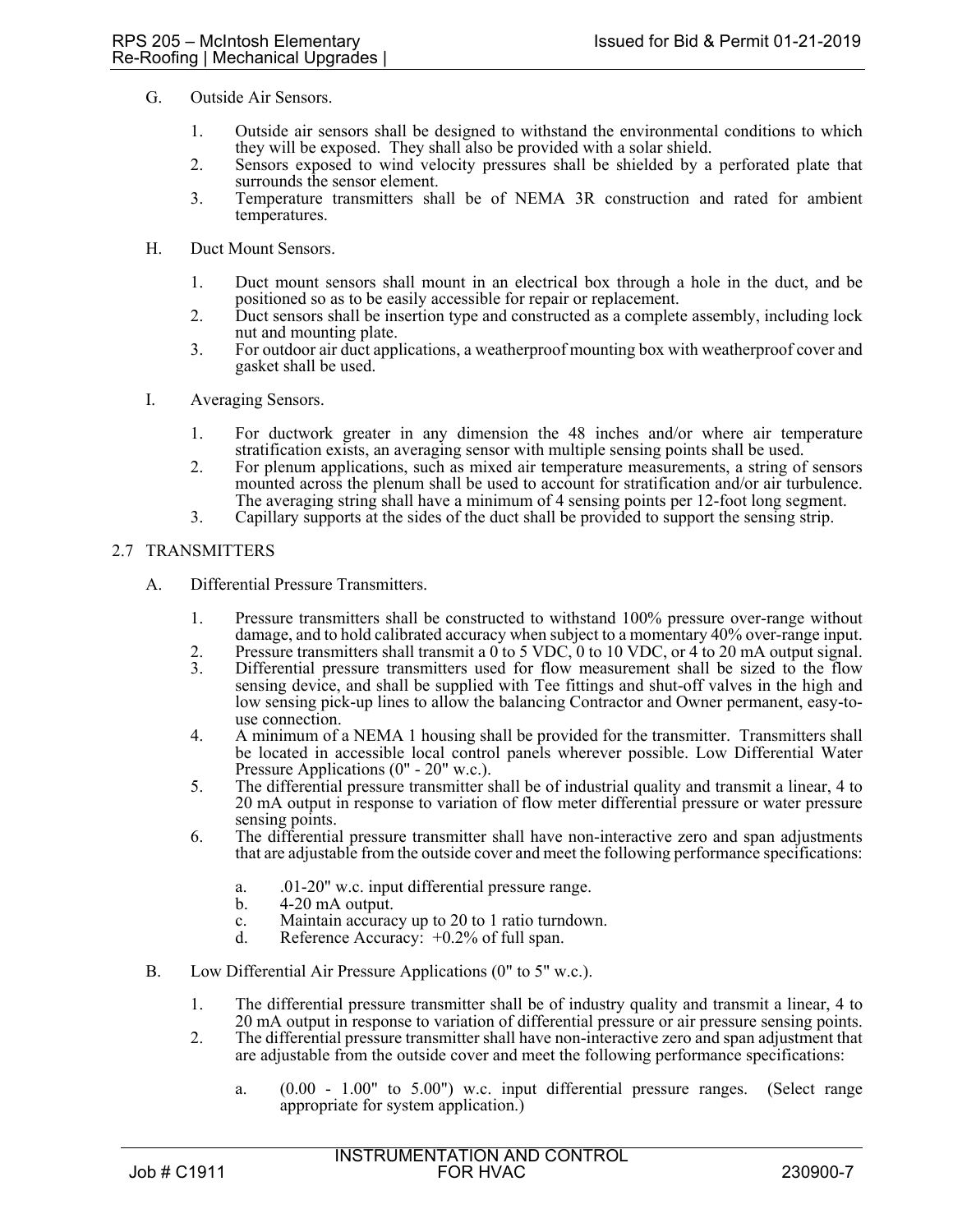- b. 4-20 mA output.
- c. Maintain accuracy up to 20 to 1 ratio turndown.
- d. Reference Accuracy:  $+0.02\%$  of full span.

### C. Temperature Transmitters:

1. One pipe, directly proportional output signal to measured variable, linearity within plus or minus 1/2 percent of range for 200 degree F span and plus or minus 1 percent for 50 degree span, with suitable temperature range, compensated bulb, averaging capillary, or rod.

## 2.8 STATUS AND SAFETY SWITCHES

- A. General Requirements.
	- 1. Switches shall be provided to monitor equipment status, safety conditions, and generate alarms at the FMS when a failure or abnormal conditions occurs. Safety switches shall be provided with two sets of contacts and shall be interlock wired to shut down respective equipment.
- B. Current Sensing Switches.
	- 1. The current sensing switch shall be self-powered with solid state circuitry and a dry contact output. It shall consist of a current transformer, a solid state current sensing circuit, adjustable trip point, solid state switch, SPDT relay, and an LED indicating the on or off status. A conductor of the load shall be passed through the window of the device. It shall accept over-current up to twice its trip point range.
	- 2. Current sensing switches shall be used for run status for fans, over-current up to twice its trip point range.
	- 3. Current sensing switches shall be calibrated to show a positive run status only when the motor is operating under load. A motor running with a broken belt or coupling shall indicate a negative run status.
- C. Air Filter Status Switches
	- 1. Differential pressure switches used to monitor air filter status shall be of the automatic reset type with SPDT contacts rated for 2 amps at 120 VAC.
	- 2. A complete installation kit shall be provided, including: static pressure tops, tubing, fittings, and air filters.
	- 3. Provide appropriate scale range and differential adjustment for intended service.
- D. Air Pressure Safety Switches
	- 1. Air pressure safety switches shall be of the manual reset type with SPDT contacts rated for 2 amps at 120 VAC.
	- 2. Pressure range shall be adjustable with appropriate scale range and differential adjustment for intended service.

## 2.9 CABLE

- A. Manufacturers:
	- 1. Southwest Wire, 5950 Office Boulevard NE, Albuquerque, New Mexico 87109. Contact: Betty McMurrough. Phone: (800) 334 $\cdot$ 2150, Fax: (505) 345 $\cdot$ 3862.
	- 2. Windy City Wire, 832 South Central Avenue, Chicago, Illinois 60644. Contact: Damn Marci. Phone: (800) 379-119, Fax: (773) 379 $\cdot$ 1243.
- B. School District 205 Wiring Standard:
	- 1. Cable shall be 18 AWG wire, plenum rated, shield.<br>2. Color Coding (verify final color coding with scho
	- 2. Color Coding (verify final color coding with school district and school district's controls maintenance contractor prior to purchase):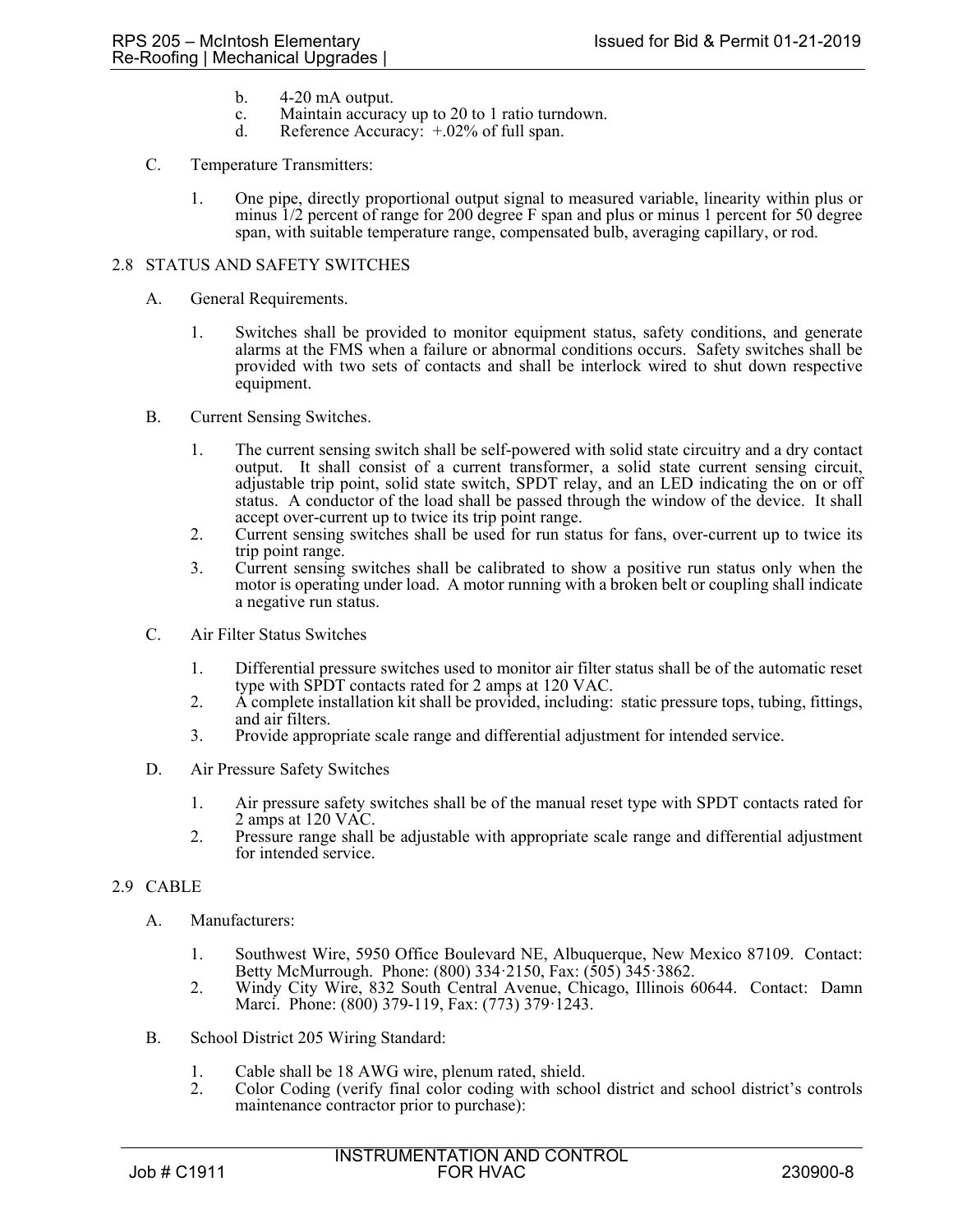| a.       | N <sub>2</sub> Bus         | B <sub>1ue</sub> |  |
|----------|----------------------------|------------------|--|
| b.       | Analog Input Cable         | Yellow           |  |
| c.       | Analog Output Cable        | Tan              |  |
| d.       | <b>Binary Input Cable</b>  | Orange           |  |
| e.       | <b>Binary Output Cable</b> | Violet           |  |
| f.       | N1 Bus                     | Purple           |  |
|          | 24 VAC Cable               | Gray             |  |
| g.<br>h. | Spare                      | White            |  |
| i.       | Ethernet -CAT 5            | Purple           |  |
| j.       | N2E                        | Pink             |  |
|          |                            |                  |  |

k. All cable will be purchased from the school district's preferred vendors listed above.

# PART 3 - EXECUTION

## 3.1 EXAMINATION

- A. Section 01 30 00 Administrative Requirements: Coordination and project conditions.
- B. Verify pneumatic tubing is clear of water, oil or other contaminants and compressed air supply has filter and dryer operating before installing control devices or actuators.
- C. Verify air handling units and ductwork installation is complete and air filters are in place before installing sensors in air streams.
- D. Verify location of thermostats and humidistats and other exposed control sensors with Drawings before installation.
- E. Verify building systems to be controlled are ready to operate.

## 3.2 INSTALLATION

- A. Install thermostats, humidistats, and space temperature sensors after locations are coordinated with other Work.
- B. Install thermostats, humidistats, and space temperature sensors 48 inches above floor. Align with light switches.
- C. Install freeze protection thermostats using flanges and element holders.
- D. Install outdoor reset thermostats and outdoor sensors indoors, with sensing elements outdoors with sun shield.
- E. Provide separable sockets for liquids and flanges for air bulb elements. Refer to Section 23 21 16.
- F. Install guards on thermostats in public areas, entrances, gymnasiums, etc. and as indicated on Drawings.
- G. Install control panels adjacent to associated equipment on vibration free walls or freestanding supports. Install engraved plastic nameplates for instruments and controls inside cabinet and engraved plastic nameplates on cabinet face. Label with appropriate equipment or system designation.
- H. Install "hand/off/auto" selector switches to override automatic interlock controls when switch is in "hand" position.
- I. Install conduit and electrical wiring in accordance with Section 26 05 03.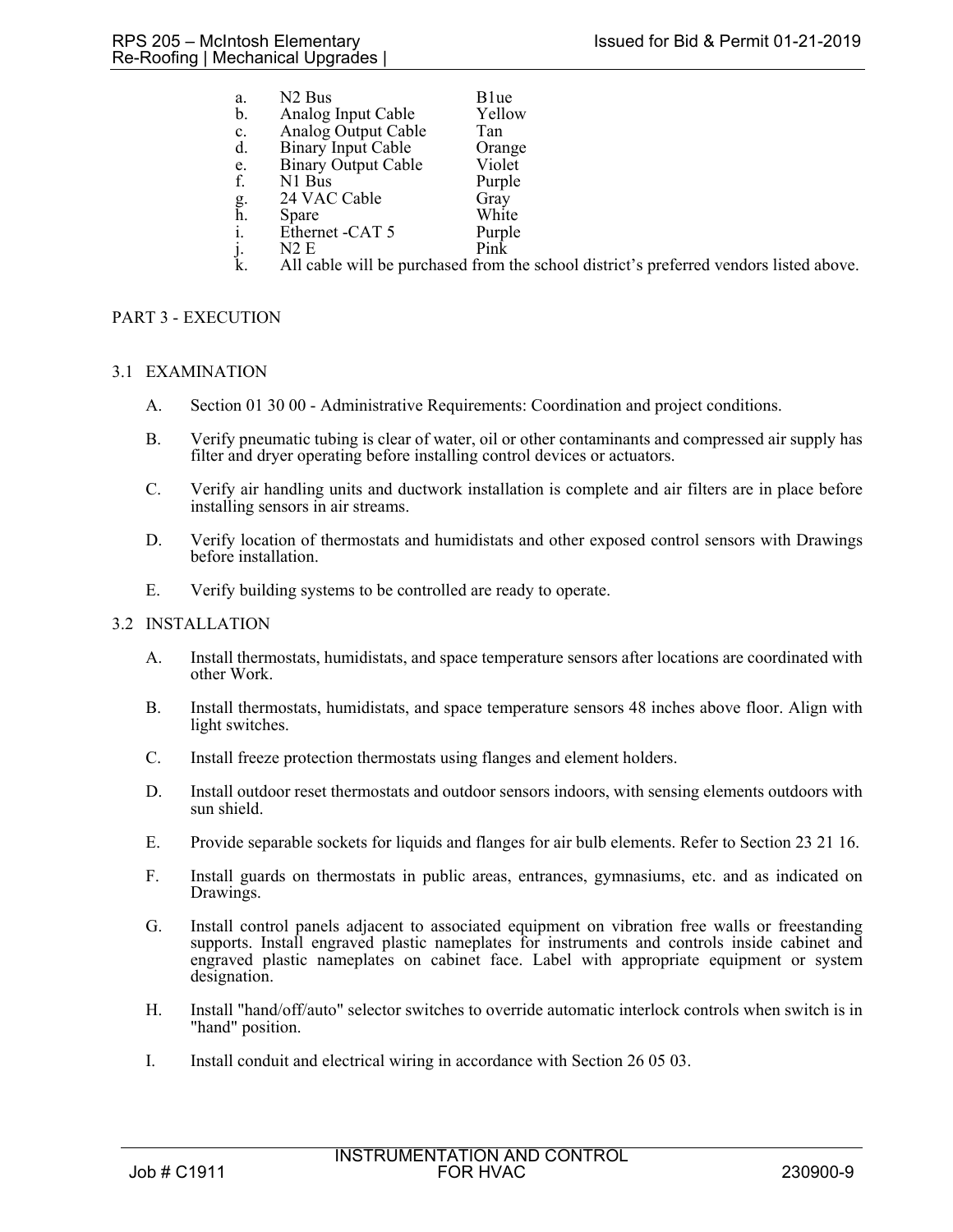## 3.3 FIELD QUALITY CONTROL

- A. After completion of installation, test and adjust control equipment. Submit data showing set points and final adjustments of controls.
- B. Contractors' tests and startups shall be scheduled and documented in accordance with the project requirements.

## 3.4 DEMONSTRATION AND TRAINING

- A. Section 01 70 00 Execution and Closeout Requirements: Requirements for demonstration and training.
- B. Demonstrate complete operation of systems, including sequence of operation prior to Date of Substantial Completion.
- C. Demonstrate complete and operating system to Owner.
- D. Training of the Owner's operation and maintenance personnel is required in cooperation with the Owner's Representative. Provide competent, factory authorized personnel to provide instruction to operation and maintenance personnel concerning the location, operation, and troubleshooting of the installed systems. The instruction shall be scheduled in coordination with the Owner's Representative after submission and approval of formal training plans. Refer to Section 01 77 00 for general contractor closeout requirements. Refer to individual sections for specific contractor training requirements.

END OF SECTION 230900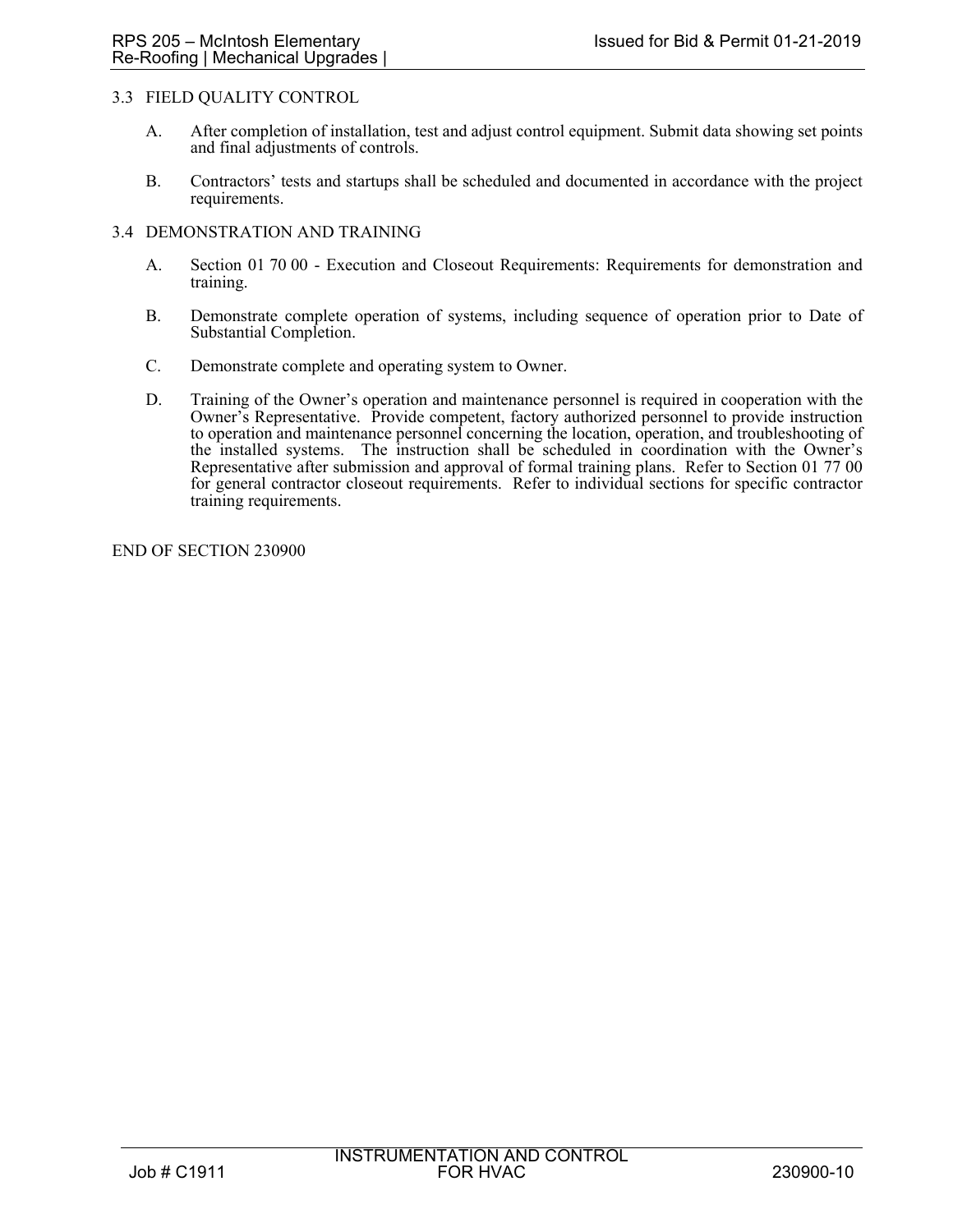## SECTION 230923 - DIRECT DIGITAL CONTROL SYSTEM FOR HVAC

### PART 1 - GENERAL

#### 1.1 SUMMARY

- A. Section includes control equipment and software.
- B. Related Sections:
	- 1. Section 23 09 00 Instrumentation and Control for HVAC: Control system components.<br>2. Section 23 09 93 Sequence of Operations for HVAC Controls: Sequences of operation
	- 2. Section 23 09 93 Sequence of Operations for HVAC Controls: Sequences of operation implemented using products specified in this section.
	- 3. Section 26 05 03 Equipment Wiring Connections: Execution requirements for electric connections specified by this section.

#### 1.2 REFERENCES

- A. American National Standards Institute:
	- 1. ANSI MC85.1 Terminology for Automatic Control.

#### 1.3 SYSTEM DESCRIPTION

- A. Building automation system shall be an extension of the existing **Niagara Controls Tridium JACE** based LON control system.
- B. Automatic temperature controls field monitoring and control system using field programmable microprocessor based units with communications to Building Automation and Control System.
- C. Base system on distributed system of fully intelligent, stand-alone controllers, operating in a multitasking, multi-user environment, with central and remote hardware, software, and interconnecting wire and conduit.
- D. Provide computer software and hardware, operator input/output devices, control units, local area networks (LAN), sensors, control devices, actuators.
- E. Provide controls for rooftop units, exhaust fans, radiation, etc. when directly connected to control units. Individual terminal unit control is specified in Section 23 09 00.
- F. Provide control systems consisting of thermostats, control valves, dampers and operators, indicating devices, interface equipment and other apparatus and accessories to operate mechanical systems, and to perform functions specified.
- G. Provide installation and calibration, supervision, adjustments, and fine tuning necessary for complete and fully operational system.

#### 1.4 SUBMITTALS

- A. Section 01 33 00 Submittal Procedures: Submittal procedures.
- B. Shop Drawings: Indicate the following:
	- 1. Trunk cable schematic showing programmable control-unit locations and trunk data conductors.
	- 2. Connected data points, including connected control unit and input device.<br>3. System graphics showing monitored systems, data (connected and d
	- System graphics showing monitored systems, data (connected and calculated) point addresses, and operator notations. Submit demonstration diskette containing graphics.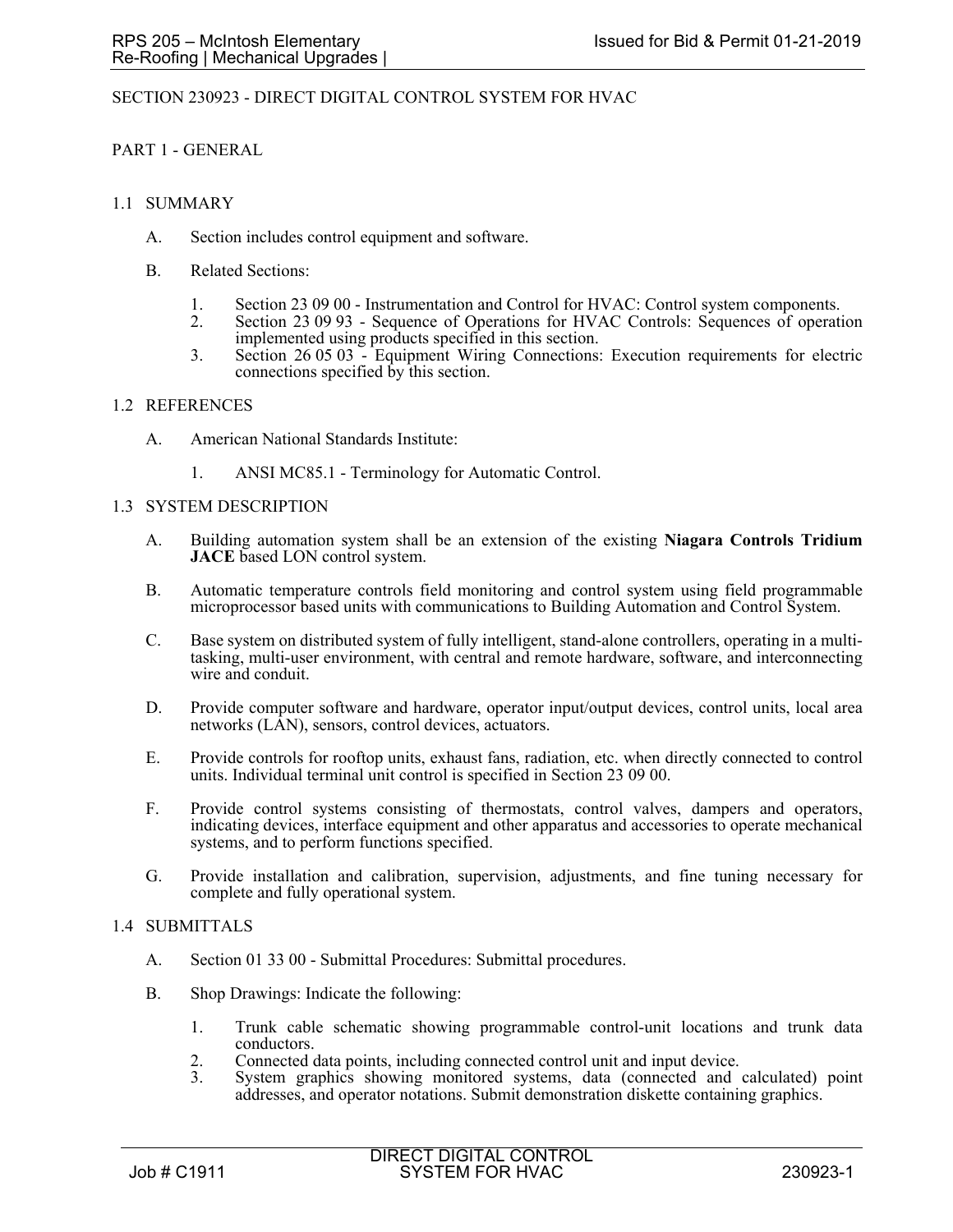- 4. System configuration with peripheral devices, batteries, power supplies, diagrams, modems, and interconnections.
- 5. Description and sequence of operation for operating, user, and application software.
- 6. Use terminology in submittals conforming to ASME MC85.1.
- 7. Coordinate submittals with information requested in Section 23 09 93.
- C. Product Data: Submit data for each system component and software module.
- D. Manufacturer's Installation Instructions: Submit installation instruction for each control system component.
- E. Manufacturer's Certificate: Certify products meet or exceed specified requirements.

## 1.5 CLOSEOUT SUBMITTALS

- A. Section 01 70 00 Execution and Closeout Requirements: Requirements for submittals.
- B. Project Record Documents: Record actual locations of control components, including control units, thermostats, and sensors.
	- 1. Revise shop drawings to reflect actual installation and operating sequences.<br>2. Submit data specified in "Submittals" in final "Record Documents" form.
	- Submit data specified in "Submittals" in final "Record Documents" form.
- C. Operation and Maintenance Data:
	- 1. Submit interconnection wiring diagrams complete field installed systems with identified and numbered, system components and devices.
	- 2. Submit keyboard illustrations and step-by-step procedures indexed for each operator function.
	- 3. Submit inspection period, cleaning methods, cleaning materials recommended, and calibration tolerances.

## 1.6 QUALIFICATIONS

- A. Manufacturer: Company specializing in manufacturing products specified in this section with minimum three years documented experience, and with service facilities within 50 miles of Project.
- B. Installer: Company specializing in performing Work of this section with minimum three years documented experience.

## 1.7 FIELD MEASUREMENTS

A. Verify field measurements prior to fabrication.

#### 1.8 WARRANTY

A. Section 01 70 00 - Execution and Closeout Requirements: Product warranties and product bonds.

#### 1.9 MAINTENANCE SERVICE

- A. Section 01 70 00 Execution and Closeout Requirements: Requirements for maintenance service.
- B. Furnish service and maintenance of control systems for two years from Date of Substantial Completion.
- C. Include systematic examination, adjustment, and lubrication of unit, and controls checkout and adjustments. Repair or replace parts in accordance with manufacturer's operating and maintenance data. Use parts produced by manufacturer of original equipment.
- D. Perform work without removing units from service during building normal occupied hours.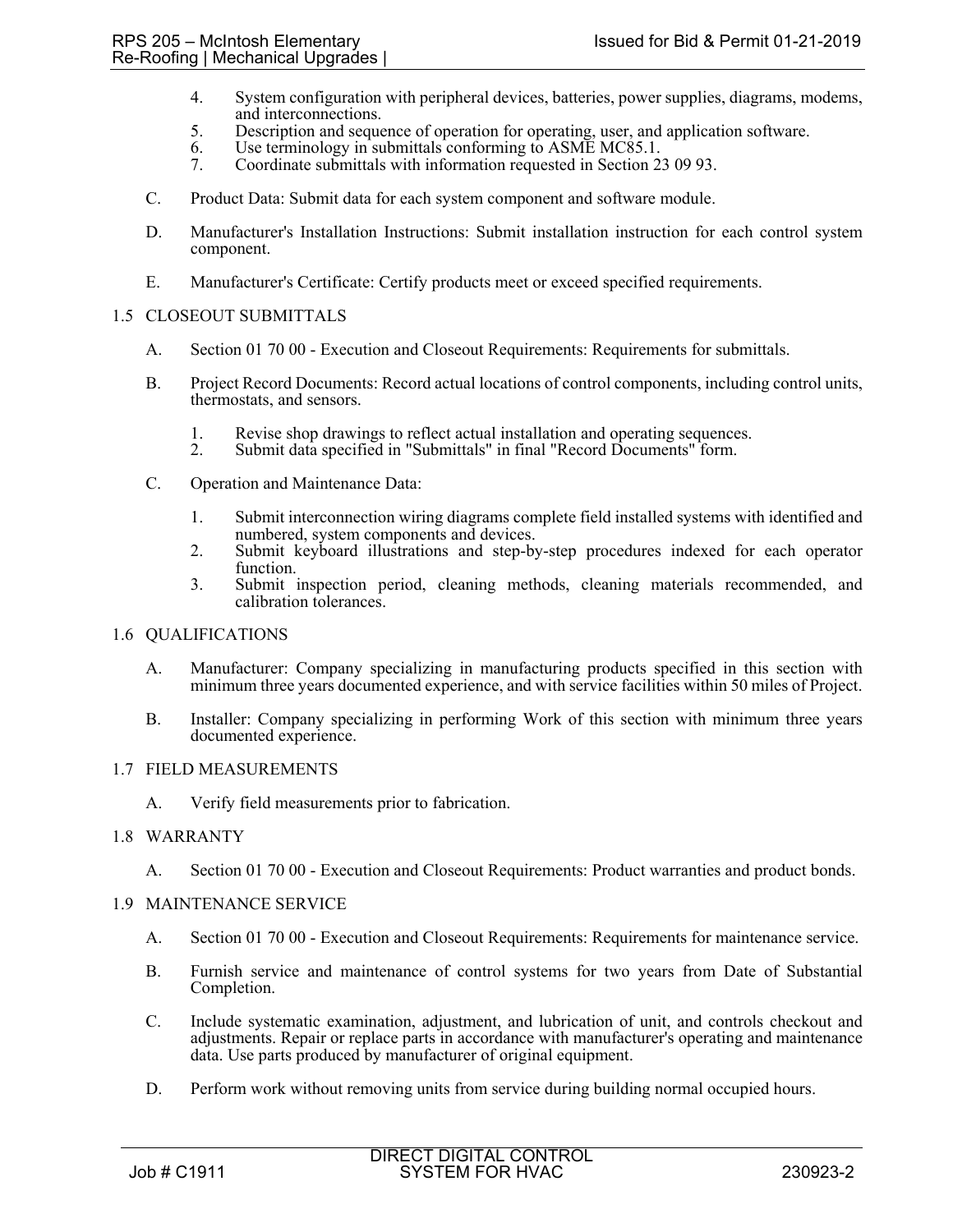- E. Provide emergency call back service during working hours for this maintenance period.
- F. Maintain locally, near Place of the Work, adequate stock of parts for replacement or emergency purposes. Have personnel available to ensure fulfillment of this maintenance service, without unreasonable loss of time.
- G. Perform maintenance work using competent and qualified personnel under supervision of manufacturer or original installer.
- H. Do not assign or transfer maintenance service to agent or subcontractor without prior written consent of Owner.

## 1.10 REGULATORY REQUIREMENTS

- A. Conform to Health/Life Safety Code for Public Schools.
- B. Conform to (IMC) International Mechanical Code. (2015)
- C. Conform to (IBC) International Building Code. (2015)
- D. Conform to (IFC) International Fire Code, excluding Chapter 4. (2015)
- E. Conform to State of Illinois Plumbing Code. (2014)
- F. Conform to Illinois Accessibility Code. (71 IL Adm. Code 400)
- G. Conform to (IECC) International Energy Conservation Code. (2015)
- H. Conform to (IFGC) International Fuel Gas Code. (2015)
- I. Conform to (IPMC) International Property Maintenance Code. (2015)
- J. Conform to Illinois State Fire Marshal's Boiler and Pressure Vessel Safety. (41 IL Adm. Code 120)
- K. Conform to (ICC) International Code Council Reference Standards. (2015)
- L. Conform to (NFPA) National Fire Protection Association 70 National Electrical Code. (2014)
- M. Products: Listed and classified by Underwriter's Laboratories, Inc. as suitable for the purpose specified and indicated.

## PART 2 - PRODUCTS

#### 2.1 OPERATOR INTERFACE

A. Work Station Hardware: The workstation is existing to be reused.

## 2.2 DDC CONTROLS

A. Unit Controllers: Programmable control module shall be pre-programmed prior to jobsite delivery for the applicable sequence of operation.

### 2.3 CONTROL UNITS

A. Units: Modular in design and consisting of processor board with programmable RAM memory, local operator access and display panel, and integral interface equipment.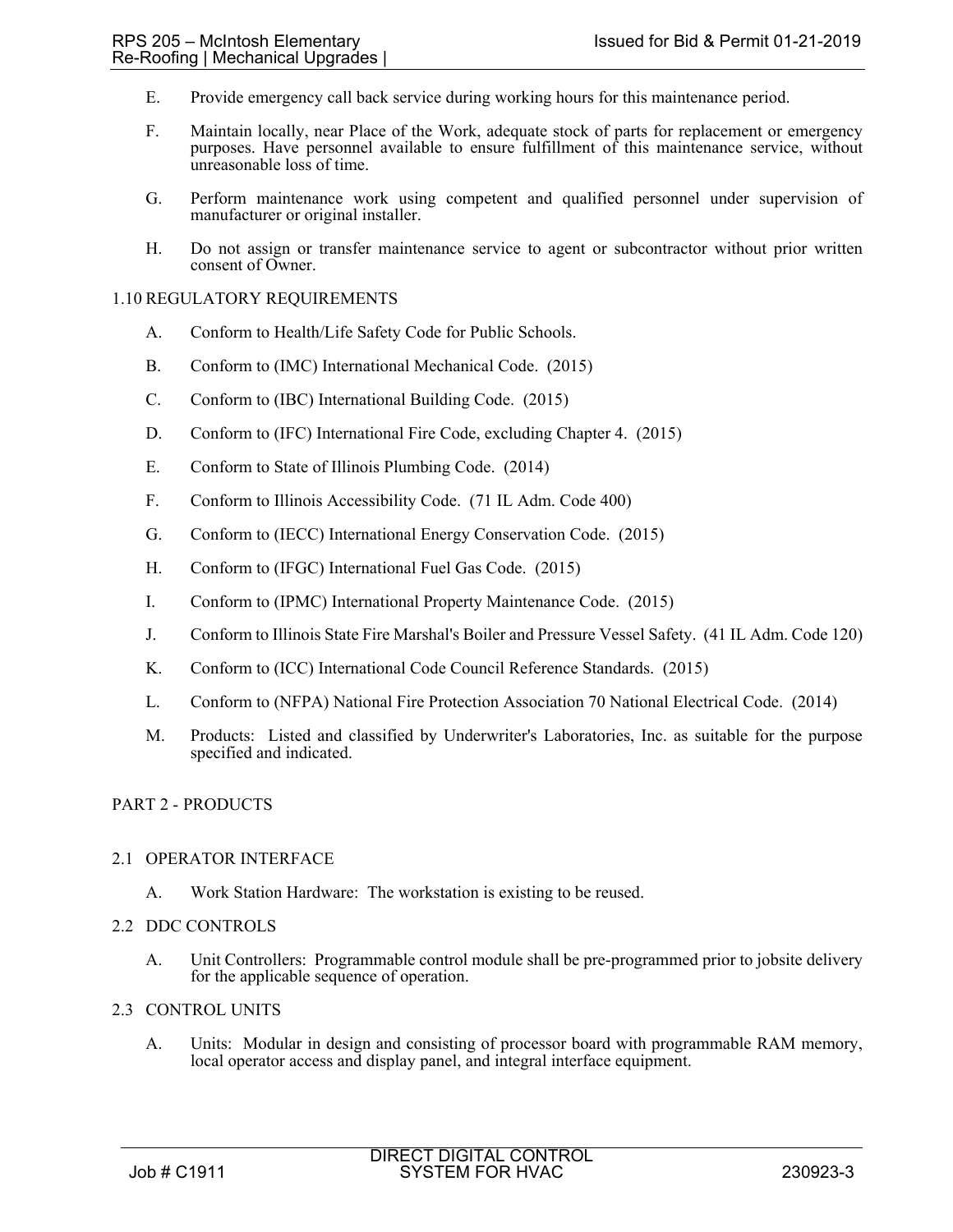- B. Control Units Functions:
	- 1. Monitor or control each input/output point.
	- 2. Completely independent with hardware clock/calendar and software to maintain control independently.
	- 3. Acquire, process, and transfer information to operator station or other control units on network.
	- 4. Accept, process, and execute commands from other control unit's or devices or operator stations.
	- 5. Access both data base and control functions simultaneously.
	- 6. Record, evaluate, and report changes of state or value that occur among associated points. Continue to perform associated control functions regardless of status of network.
	- 7. Perform in stand-alone mode: Start/stop, duty cycling, automatic temperature control, demand control via a sliding window, predictive algorithm, event initiated control, calculated point, scanning and alarm processing, full direct digital control, trend logging, global communications, maintenance scheduling.
	- 8. Global Communications: Broadcast point data onto network, making that information available to all other system control units.
	- 9. Transmit any or all input/output points onto network for use by other control units and utilize data from other control units.
- C. Input/Output Capability: Discrete/digital input (contact status), discrete/digital output, analog input, analog output, pulse input (5 pulses/second).
- D. Monitor, control, or address data points. Mix shall include analog inputs, analog outputs, pulse inputs, pulse outputs and discrete inputs/outputs, as required. Install control units with minimum 30 percent spare capacity.

### 2.4 LOCAL AREA NETWORKS (LAN)

- A. Provide communication between network control units (NCU) over local area network (LAN). System must be capable of supporting Ethernet LAN between network control units.
- B. LAN Capacity: Not less than 60 stations or nodes.
- C. Break in Communication Path: Alarm and automatically initiate LAN reconfiguration.
- D. LAN Data Speed: Minimum 10 MB as an Ethernet.
- E. Communication Techniques: Allow interface into network by multiple operation stations and by auto-answer/auto-dial modems. Support communication over telephone lines utilizing modems.
- F. Transmission Median: Fiber optic or single pair of solid 24 gauge twisted, shielded copper cable.
- G. Network Support: Time for global point to be received by any station, shall be less than 3 seconds. Provide automatic reconfiguration if any station is added or lost. If transmission cable is cut, reconfigure two sections with no disruption to system's operation, without operator intervention.

#### 2.5 OPERATING SYSTEM SOFTWARE

- A. Provide input/output capability from operator station.
- B. Operator System Access: Via software password with minimum 30 access levels at work station and minimum 3 access levels at each control unit.
- C. Data Base Creation and Support: Changes shall utilize standard procedures. Control unit shall automatically check work station data base files upon connection and verify data base match.
- D. Provide capability of dynamic color graphic displays if so noted on point charts.
- E. Provide alarm processing.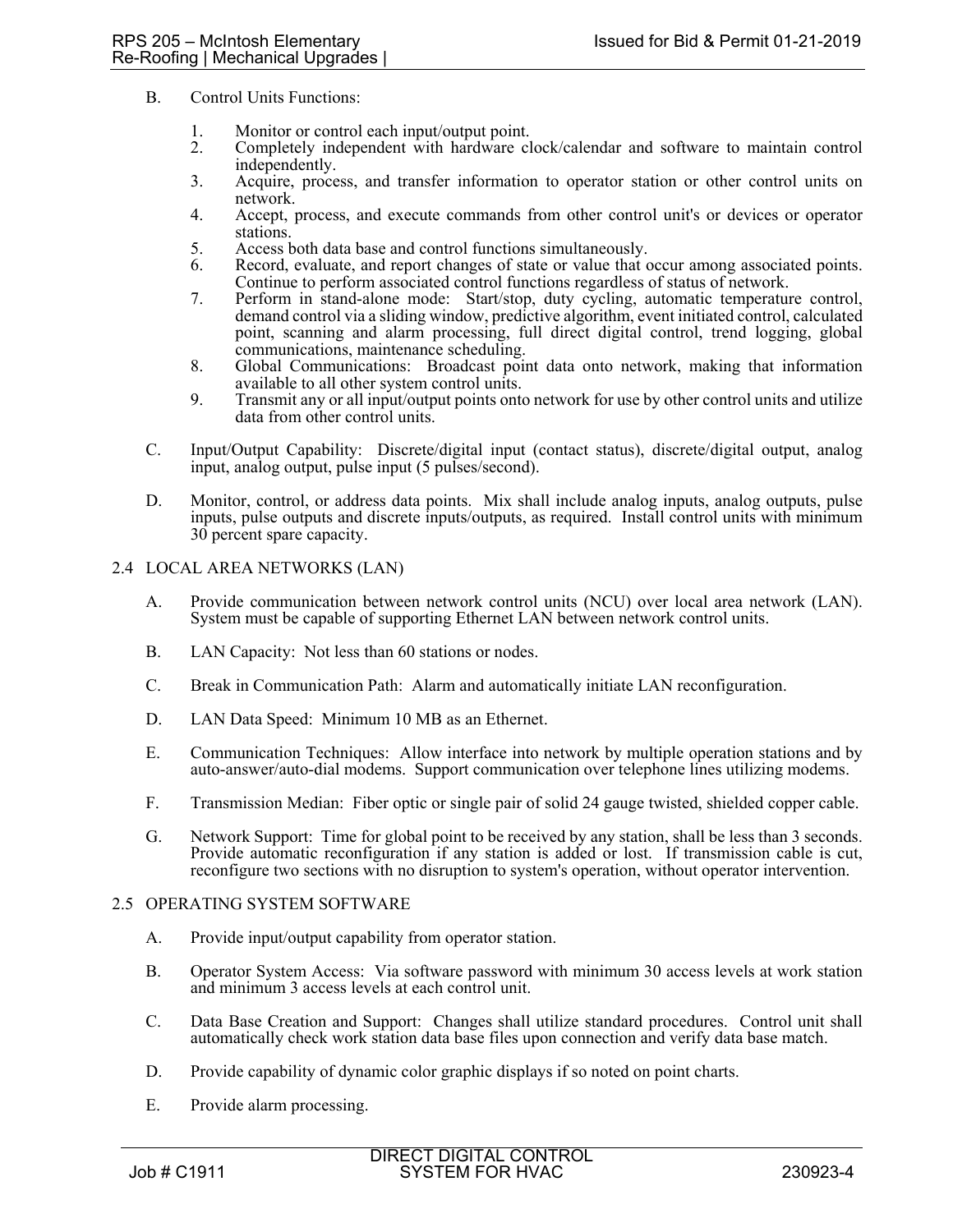- F. Provide event processing.
- G. Automatic Restart: Automatically restart field equipment on restoration of power. Provide time delay between individual equipment restart and time of day start/stop.
- H. Provide message display.
- I. Provide reports.
- J. Parameter Save/Restore: Store most current operating system, parameter changes, and modifications on disk or diskette.
- K. Provide data collection.
- L. Graphic Display: Support graphic development on work station with software features.
- M. Provide maintenance management.
- N. Provide advisories.

### 2.6 LOAD CONTROL PROGRAMS

- A. General: Support inch-pounds and S.I. metric units of measurement.
- B. Provide automatic time scheduling.
- C. Provide start/stop time optimization.
- D. Provide night setback/setup program.
- E. Calculated Points: Define calculations and totalization computed from monitored points (analog/digital points), constants, or other calculated points.
- F. Event Initiated Programming: Event may be initiated by any data point, causing series of controls in a sequence.
- G. Direct Digital Control: Each control unit shall provide Direct Digital Control software so that the operator may customize control strategies and sequences of operation by defining the appropriate control loop algorithms and choosing the optimum loop parameters.
- H. Provide fine tuning direct digital control PID or floating loops.
- I. Provide trend logging.

#### 2.7 HVAC CONTROL PROGRAMS

- A. Support Inch-pounds and S.I. metric units of measurement. Identify each HVAC Control system.
- B. Provide optimal run time.
- C. Provide supply air reset.
- D. Provide enthalpy switchover.

## 2.8 PROGRAMMING APPLICATIONS FEATURES

- A. Provide trend logs.
- B. Provide alarm messages.
- C. Provide weekly scheduling.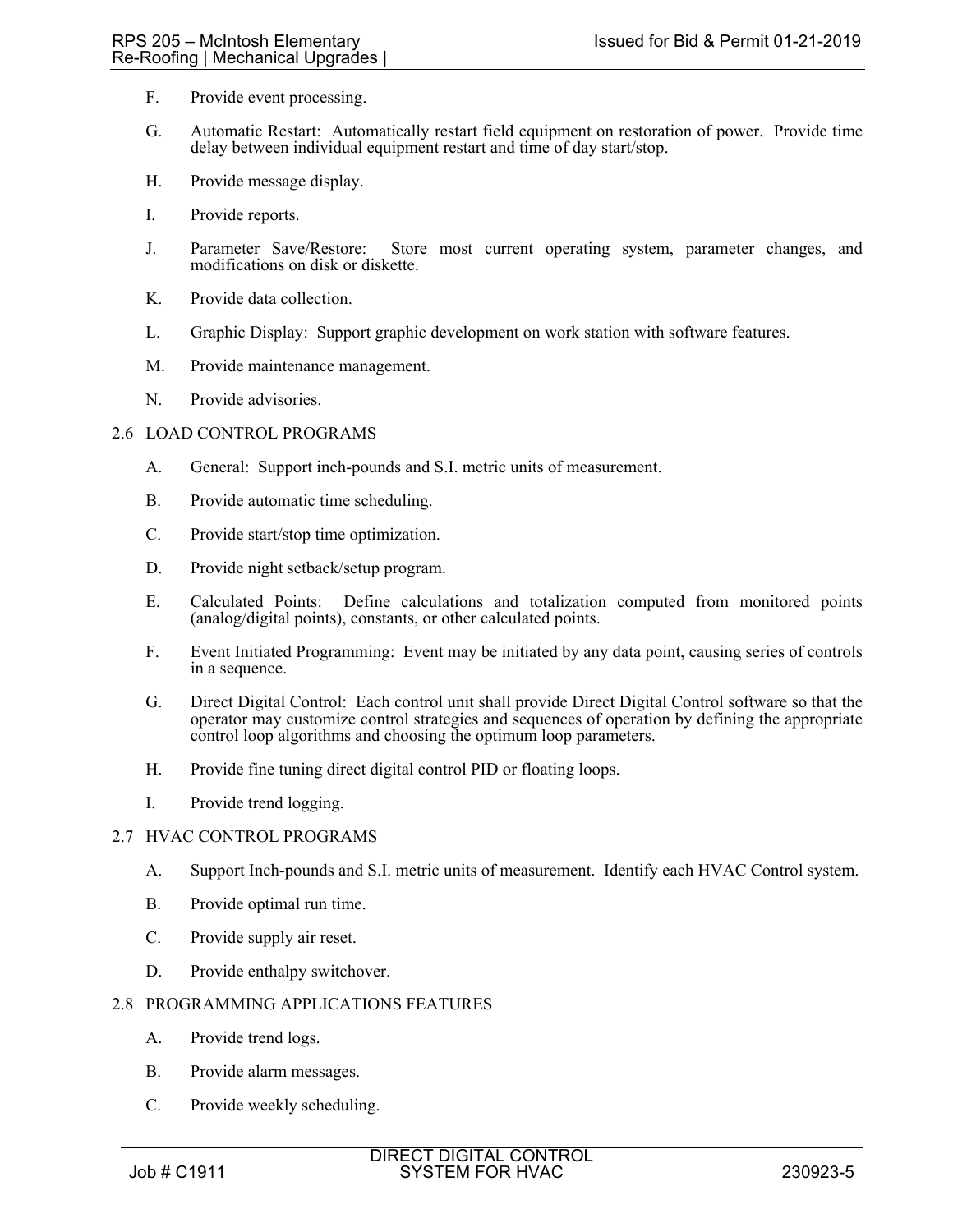D. Provide event interlocking.

# PART 3 - EXECUTION

# 3.1 EXAMINATION

- A. Section 01 30 00 Administrative Requirements: Coordination and project conditions.
- B. Verify conditioned power supply is available to control units and to operator workstation.
- C. Verify field end devices, wiring, and pneumatic tubing is installed prior to installation proceeding.

# 3.2 INSTALLATION

- A. Install control units and other hardware in position on permanent walls were not subject to excessive vibration.
- B. Install software in control units and in operator workstation. Implement features of programs to specified requirements and appropriate to sequence of operation. Refer to Section 23 09 93.
- C. Install with 120 volts alternating current, 15 amp dedicated emergency power circuit to each programmable control unit.
- D. Install conduit and electrical wiring in accordance with Section 26 05 03.
- E. Install electrical material and installation in accordance with appropriate requirements of Division 26.

## 3.3 MANUFACTURER'S FIELD SERVICES

- A. Section 01 40 00 Quality Requirements: Manufacturers' field services.
- B. Start and commission systems. Allow adequate time for start-up and commissioning prior to placing control systems in permanent operation.
- C. Furnish service technician employed by system installer to instruct Owner's representative in operation of systems plant and equipment for 2 day period.
- D. Contractors' tests and startups shall be scheduled and documented in accordance with the project requirements.

## 3.4 DEMONSTRATION AND TRAINING

- A. Section 01 70 00 Execution and Closeout Requirements: Requirements for demonstration and training.
- B. Furnish basic operator training for 3 persons on data display, alarm and status descriptors, requesting data, execution commands and log requests. Include a minimum of 16 hours instructor time. Furnish training on site.
- C. Demonstrate complete and operating system to Owner.
- D. Training of the Owner's operation and maintenance personnel is required in cooperation with the Owner's Representative. Provide competent, factory authorized personnel to provide instruction to operation and maintenance personnel concerning the location, operation, and troubleshooting of the installed systems. The instruction shall be scheduled in coordination with the Owner's Representative after submission and approval of formal training plans. Refer to Section 01 77 00 for general contractor closeout requirements. Refer to individual sections for specific contractor training requirements.

END OF SECTION 230923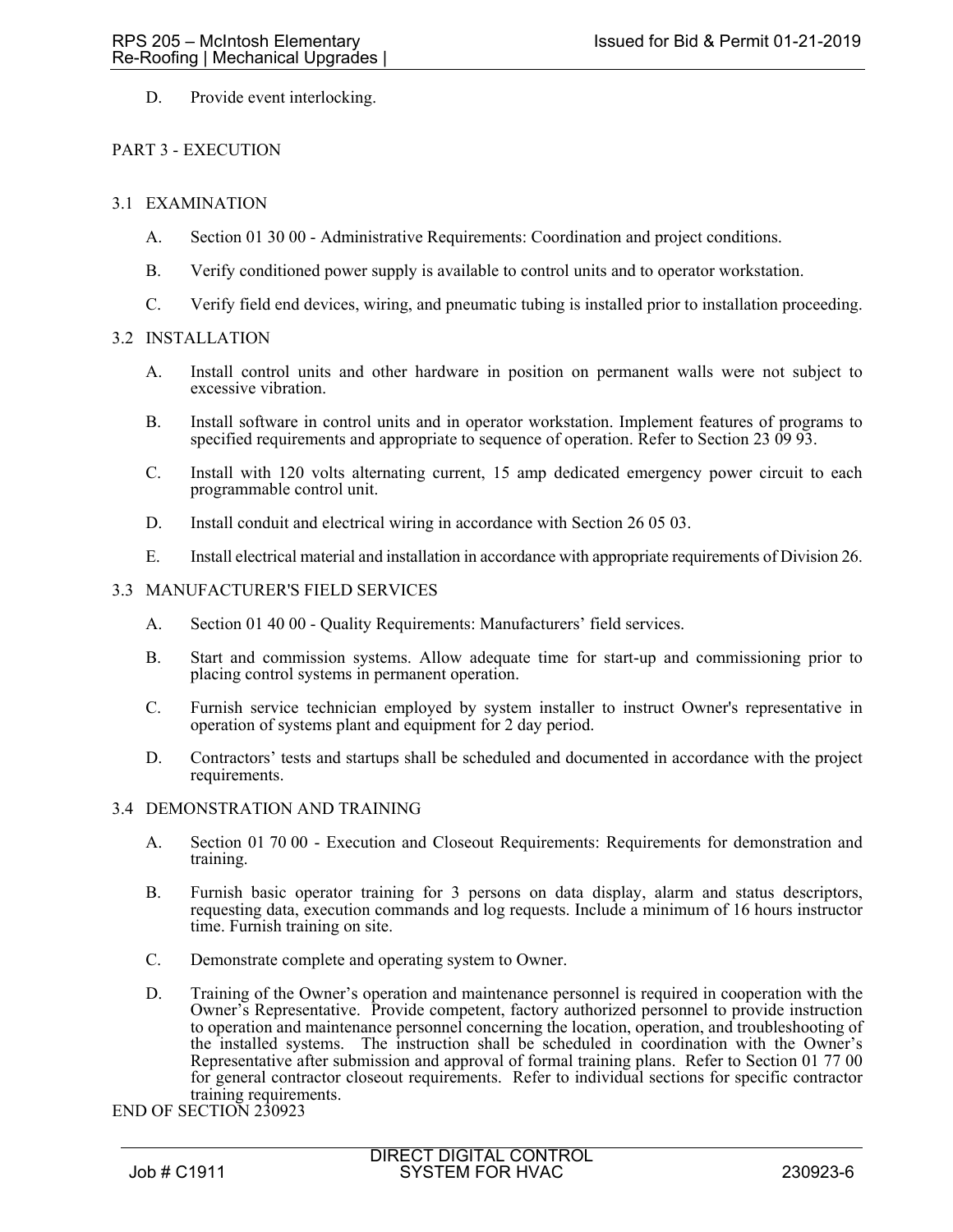## SECTION 230993 - SEQUENCE OF OPERATIONS FOR HVAC CONTROLS

### PART 1 - GENERAL

#### 1.1 SUMMARY

- A. Section Includes:
	- 1. Sequence of Operation:
		- a. Rooftop Units.
		- b. Exhaust fans.
		- c. Hot Water Finned Tube Radiation.
		- d. Occupancy Sensor.
		- e. Phase monitoring.

#### B. Related Sections:

- 1. Section 23 09 00 Instrumentation and Control for HVAC: For equipment, devices, and system components to implement sequences of operation.
- 2. Section 23 09 23 Direct-Digital Control System for HVAC: For equipment, devices, system components, and software to implement sequences of operation.
- 3. Documentation and testing of these systems, as well as training of the Owner's operation and maintenance personnel, is required in cooperation with the Owner's Representative. Refer to Section 01 70 00, Closeout Procedures, for substantial completion details.

## 1.2 SUBMITTALS

- A. Section 01 33 00 Submittal Procedures: Submittal procedures.
- B. Shop Drawings: Indicate mechanical system controlled and control system components.
	- 1. Label with settings, adjustable range of control and limits. Submit written description of control sequence.
	- 2. Submit flow diagrams for each control system, graphically depicting control logic.
	- 3. Submit draft copies of graphic displays indicating mechanical system components, control system components, and controlled function status and value.
	- 4. Submit valve and damper schedules.

#### 1.3 CLOSEOUT SUBMITTALS

- A. Section 01 70 00 Execution and Closeout Requirements: Closeout procedures.
- B. Project Record Documents: Record actual locations of components and set points of controls, including changes to sequences made after submission of shop drawings.

#### 1.4 REGULATORY REQUIREMENTS

- A. Conform to Health/Life Safety Code for Public Schools.
- B. Conform to (IMC) International Mechanical Code. (2015)
- C. Conform to (IBC) International Building Code. (2015)
- D. Conform to (IFC) International Fire Code, excluding Chapter 4. (2015)
- E. Conform to State of Illinois Plumbing Code. (2014)
- F. Conform to Illinois Accessibility Code. (71 IL Adm. Code 400)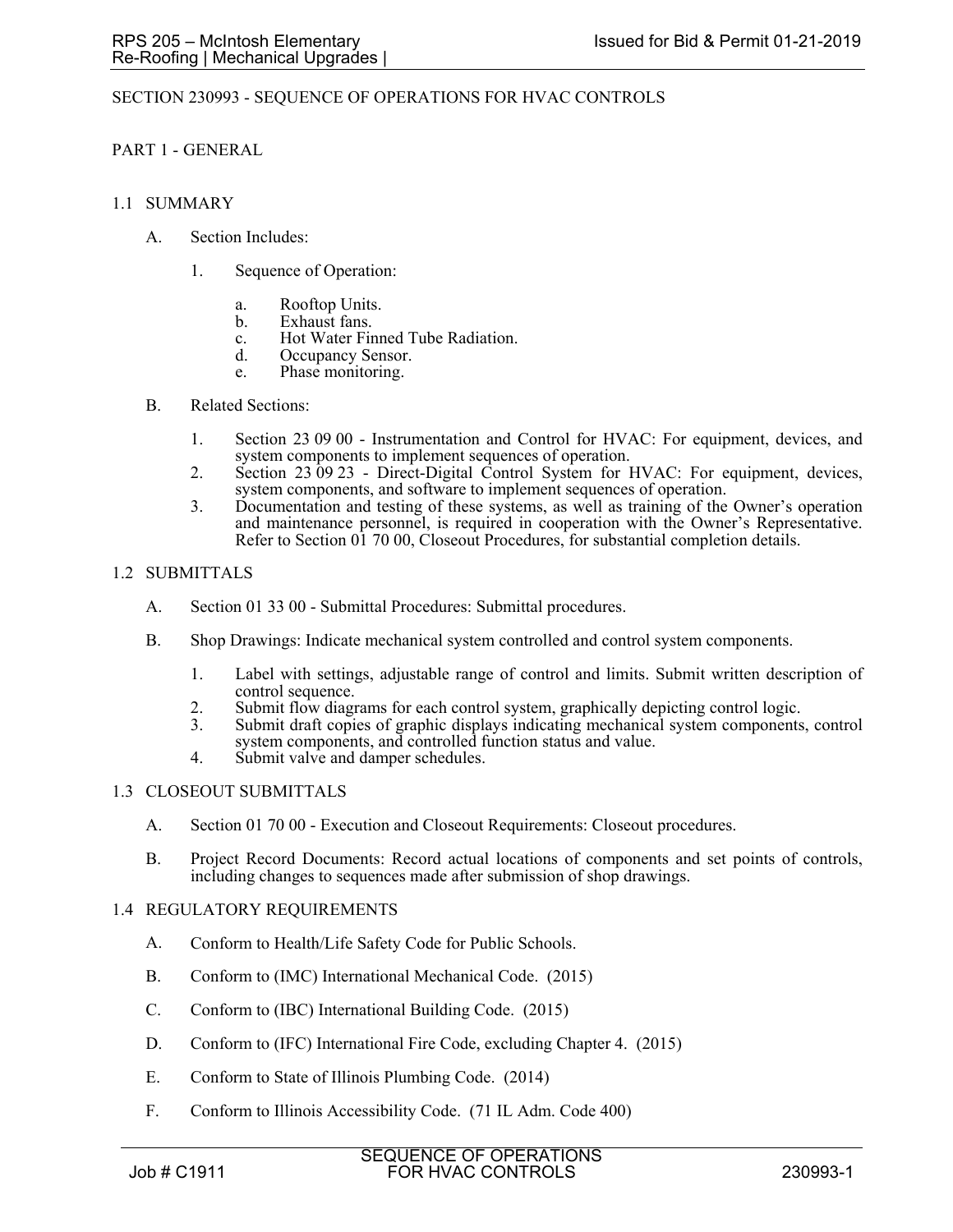- G. Conform to (IECC) International Energy Conservation Code. (2015)
- H. Conform to (IFGC) International Fuel Gas Code. (2015)
- I. Conform to (IPMC) International Property Maintenance Code. (2015)
- J. Conform to Illinois State Fire Marshal's Boiler and Pressure Vessel Safety. (41 IL Adm. Code 120)
- K. Conform to (ICC) International Code Council Reference Standards. (2015)
- L. Conform to (NFPA) National Fire Protection Association 70 National Electrical Code. (2014)
- M. Products: Listed and classified by Underwriter's Laboratories, Inc. as suitable for the purpose specified and indicated.

## PART 2 - PRODUCTS (Not Used)

## PART 3 - EXECUTION

### 3.1 GENERAL

- A. Temperature control system shall be DDC as specified in Section 23 09 23 "Direct Digital Control System for HVAC" and Section 23 09 00 "Instrumentation and Control for HVAC".
- B. Temperature control system shall be web-based and communicate seamlessly, via LON over the district's Ethernet LAN/WAN. All DDC control points listed in this section shall be performed by the DDC system and displayed on a PC browser with Internet Explorer. For future work, new DDC system software shall have capability and sufficient capacity to control entire building plus 20 percent spare capacity.
- C. All DDC control points listed in this section shall be performed by the DDC system. Any other control work required to complete the sequence of operation herein specified shall be electric temperature controls. Contractor shall provide all wiring, conduit where required, transformers, relays, sensors, etc. necessary for a complete operating system. The entire control system specified herein shall be DDC.
- D. All programming and point mapping shall be performed by the installing BAS contractor. All graphics associated with the controls work will be created and implemented under a separate contract by the school districts existing service provider.

#### 3.2 PACKAGED CV, ROOFTOP UNITS (MES.RTU-1, MES.RTU-2, MES.RTU-3, MES.RTU-4)

- A. Controllers shall be provided by the RTU manufacturer and interface with the new BAS.
- B. Supply Fan Control:
	- 1. The start/stop times for the supply and return fans shall be based on an operator defined occupancy schedule.
	- 2. Incorporated into the occupancy schedule will be optimum start and warm-up flags. These flags shall be used to start the system before occupancy in order to achieve temperature setpoints by defined occupancy times.
	- 3. A night setback flag shall be used to start the fans during unoccupied times when space temperature falls below heating setpoint in winter and rises above cooling setpoint in summer.
	- 4. An operator defined special events schedule shall start and stop the fans for times other than normal occupancy.
	- 5. The fans shall shut down through a hardwire interlock if the low limit stat trips.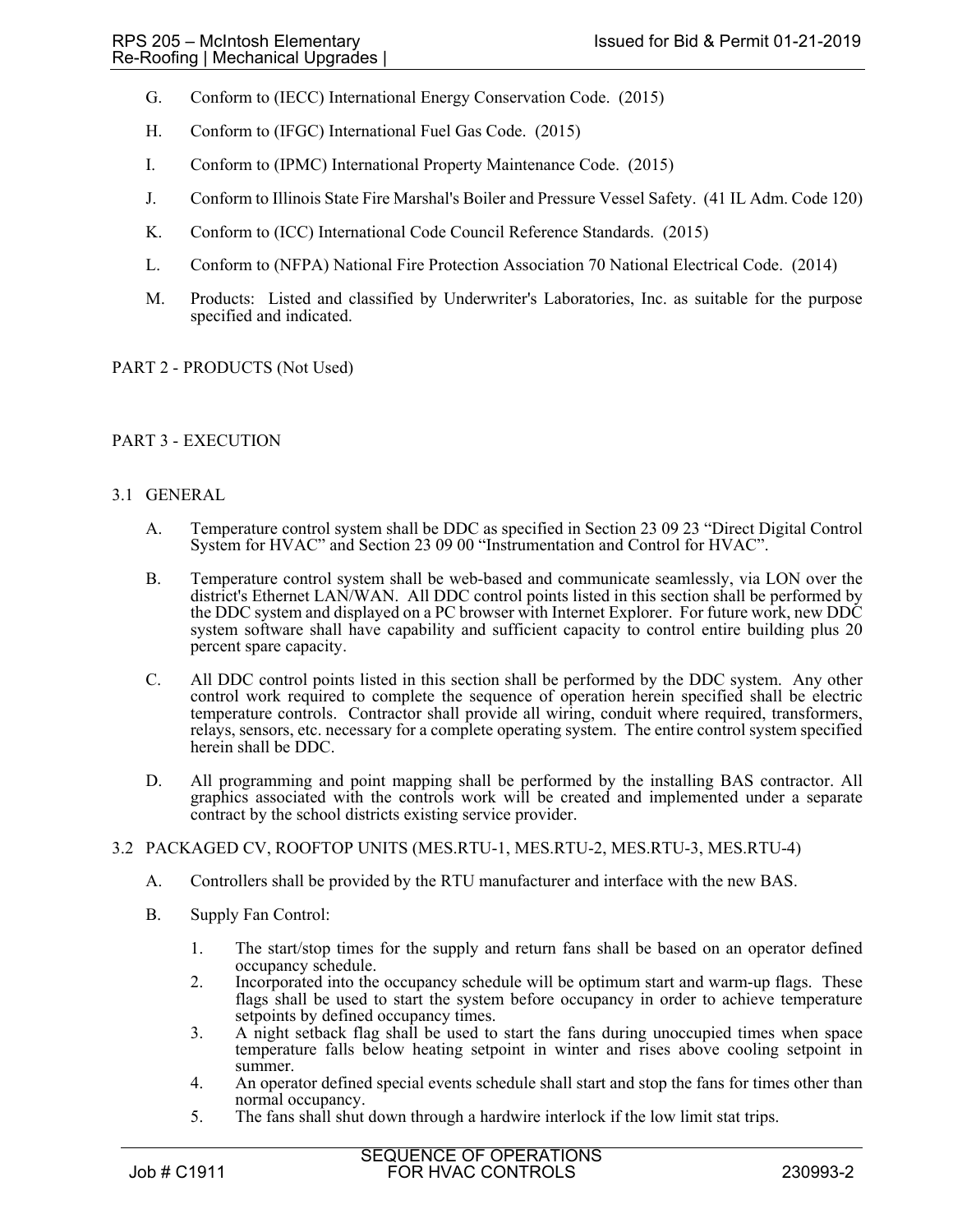- 6. Upon fan start-up/shut down, unit VFD shall provide a soft start/stop, increasing/decreasing to the required design occupied speed.
- 7. CO2 sensor for demand control ventilation operation.
- C. Exhaust Fan VFD Control:
	- 1. The exhaust fan shall modulate to maintain a positive building pressure (0.05 to 0.1" w.c. adj.).
- D. Mixed Air Damper Control:
	- 1. The mixed air dampers shall modulate to maintain the mixed air temperature setpoint if all of the following are true.
		- a. The system is occupied.<br>b. Proof of fan status.
		- Proof of fan status.
		- c. The low limit stat is off.<br>d. The outside air enthalny
		- The outside air enthalpy is less than the return enthalpy.
		- e. The return air temperature is above  $65^{\circ}F$  (adj.).
	- 2. If the outside air enthalpy is greater than the return, the mixed air dampers shall go to a minimum outside air position.
	- 3. The mixed air dampers shall go to the 100% closed to outside air if the return air temperature falls below  $65^{\circ}F$  (adj.).
	- 4. If the fan fails to prove status or if any of the safeties trip, the mixed air dampers shall go to 100% closed to outside air.
	- 5. Provide demand controlled ventilation when not in economizer mode.
	- 6. The outside air damper shall be 100% closed and the return damper shall be 100% open during unoccupied times and morning warm-up.
- E. Economizer Dampers: Economizer dampers shall be enabled to provide free cooling when the outside air temperature is below the dry bulb economizer set point.
	- 1. Economizer Available: Economizer dampers shall modulate subject to a mixed air low limit of 40 degrees F. (adj.).
	- 2. If the CO2 levels are below the recommended ASHRAE Standards while the dampers are at minimum positions, the outside air dampers shall modulate **below** the schedule minimum position to save operational costs while maintain acceptable CO2 levels.
	- 3. At no time shall the outside air dampers go above the minimum setting unless the outside air conditions are appropriate for economizer operation.
- F. 'DX' Cooling Section:
	- 1. The section shall stage and modulate (between 10% and 100%) to maintain the discharge air temperature setpoint if the following is true:
		- a. Proof of fan status.
		- b. Discharge air temperature is above setpoint minus deadband.
		- c. Outside air temperature is greater than the discharge air temperature (indicating that economizer cooling is not available).
		- d. Provide discharge air reset based on return space temperatures.
	- 2. The cooling section shall be off whenever the system is in the heating mode.
- G. Gas Heating:
	- 1. The unit shall modulate the gas heat between 6% and 100% to maintain discharge air temperature setpoint commanded from the BAS.
	- 2. The gas furnace shall be off whenever the system is in the cooling mode.<br>3. If CO sensor senses any levels of carbon monoxide, the heating section sh
	- If CO sensor senses any levels of carbon monoxide, the heating section shall shut down and BAS goes into alarm.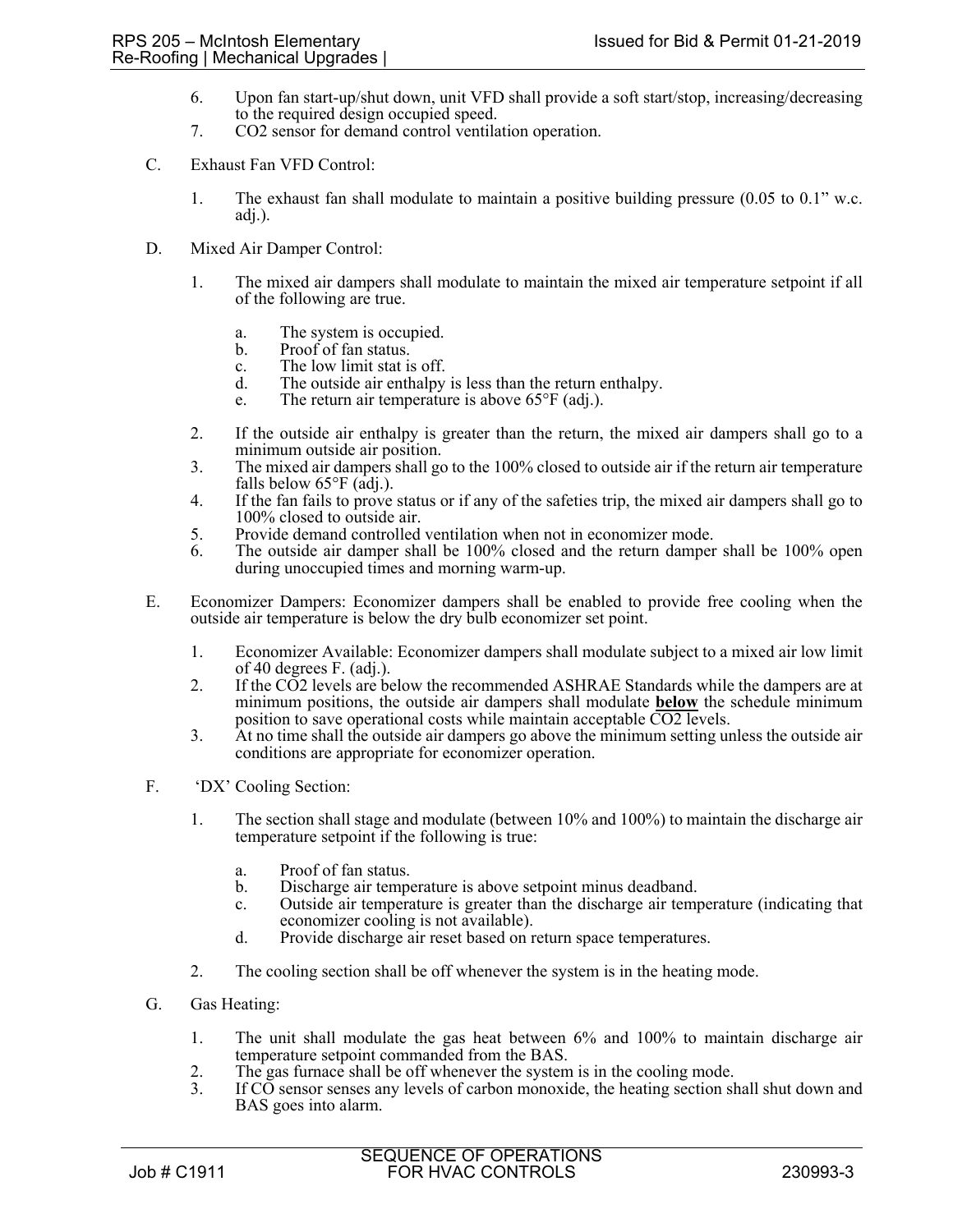- H. Smoke Detectors:
	- 1. Upon sensing the products of combustion, the smoke detector shall signal the DDC to deenergize the unit (smoke detectors provided by the electrical contractor).
- I. Summer Unoccupied Operation (by BAS schedule):
	- 1. Fans shall be off and O.A. damper closed.
- J. Winter Unoccupied Operation (by BAS schedule):
	- 1. Fans shall be off.
	- 2. If room temperature sensor senses a temperature below the night setback temperature setpoint, system shall start in "warm-up" cycle the fan and furnace until such time as thermostat is satisfied with outside air damper closed.
- K. Emergency Modes: Provide a special system shut-down mode and an outside air damper closure mode per the school district standards.
- L. Input/Output Schedule. (Minimum points required. Space sensors to be flat plate stainless steel.):

|     | Description                                    | Signal         |
|-----|------------------------------------------------|----------------|
| 1.  | Map all required points selected by contractor | - -            |
| 2.  | Room temperature                               | AI             |
| 3.  | Return air temperature                         | AI             |
| 4.  | Mixed air temperature                          | AI             |
| 5.  | Discharge air temperature                      | AI             |
| 6.  | Return air humidity                            | AI             |
| 7.  | Outside air humidity                           | AI             |
| 8.  | Supply fan status                              | DI             |
| 9.  | Exhaust fan status                             | DI             |
| 10. | Low temperature alarm                          | DI             |
| 11. | Supply duct high static pressure alarm         | DI             |
| 12. | Supply duct smoke detector                     | DI             |
| 13. | Supply fan VFD status                          | DI             |
| 14. | Exhaust fan VFD status                         | DI             |
| 15. | Supply fan start/stop                          | D <sub>O</sub> |
| 16. | Exhaust fan start/stop                         | D <sub>O</sub> |
| 17. | Supply fan VFD control                         | AO             |
| 18. | Exhaust fan VFD control                        | AO             |
| 19. | Mixed air control                              | AO             |
| 20. | Heat enable                                    | D <sub>O</sub> |
| 21. | Discharge air setpoint                         | AO             |
| 22. | Cooling enable                                 | D <sub>O</sub> |
| 23. | Filter status                                  | DI             |
| 24. | Economizer status on/off                       | DO (from BAS)  |
| 25. | Special system shutdown                        | DO (from BAS)  |
| 26. | Special system O.A. damper closure             | DO (from BAS)  |
| 27. | Return air CO2 level                           | AI             |
| 28. | CO.                                            | AI             |
| 29. | Graphic Display                                |                |
| 30. | Graphic Display                                |                |

# 3.3 MISCELLANEOUS EXHAUST FAN CONTROL

A. Exhaust fans shall be furnished with a gravity backdraft dampers by the manufacturer. If required by the energy code, the BAS Contractor shall be responsible providing a motorized backdraft damper and field wiring the damper motors to the exhaust fan motors.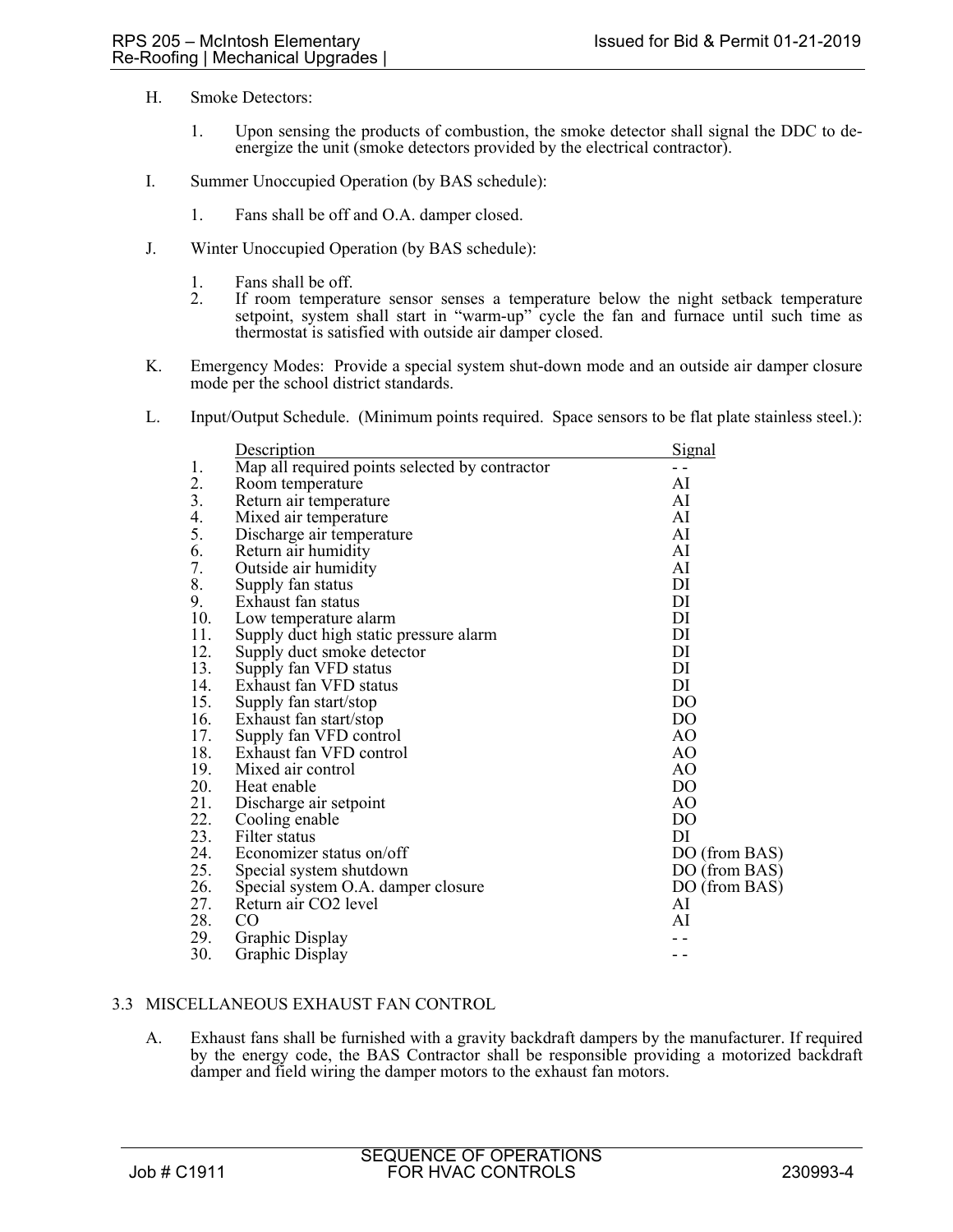- B. Some exhaust fans will have local on/off switch or timer switch with indicator light furnished and installed by this BAS Contractor.
- C. Thermostatically controlled fans will not be controlled by the BAS system but BAS Contractor will provide a line or low voltage thermostat (reverse-acting type).
- D. BAS system will show status (on/off) of all exhaust fans installed through a current sensing relay on each fan. Issue a non-critical alarm on failure.
- E. Refer to exhaust fan schedule on contract documents for control requirements.
- F. Interlock associated intake or exhaust air damper with exhaust fan. Remove/replace damper operator.
- G. Control toilet exhaust fan(s) with occupancy sensors and local light switch.

### 3.4 EXISTING FINNED TUBE RADIATION AND CONVECTORS

- A. All existing finned tube radiation shall be controlled by new DDC control valves (see plans) to be controlled by a BAS room sensor which shall modulate the normally open control valve to maintain room setpoint.
- B. Input/Output Schedule (minimum points required):

| Description                                | Sıgnal |
|--------------------------------------------|--------|
| Control valve                              |        |
| Room temperature                           | A      |
| Room setpoint $(65^{\circ}F \text{ adj.})$ | A      |
| Graphic Display                            | --     |

### 3.5 POWER/PHASE MONITORING

- A. A phase monitor shall monitor each main power phase of the incoming service. Upon loss or imbalance of voltage for legs A, B, or C the building automation system shall shut-down and send an alarm to the BAS system the following equipment:
	- 1. RTUs

END OF SECTION 230993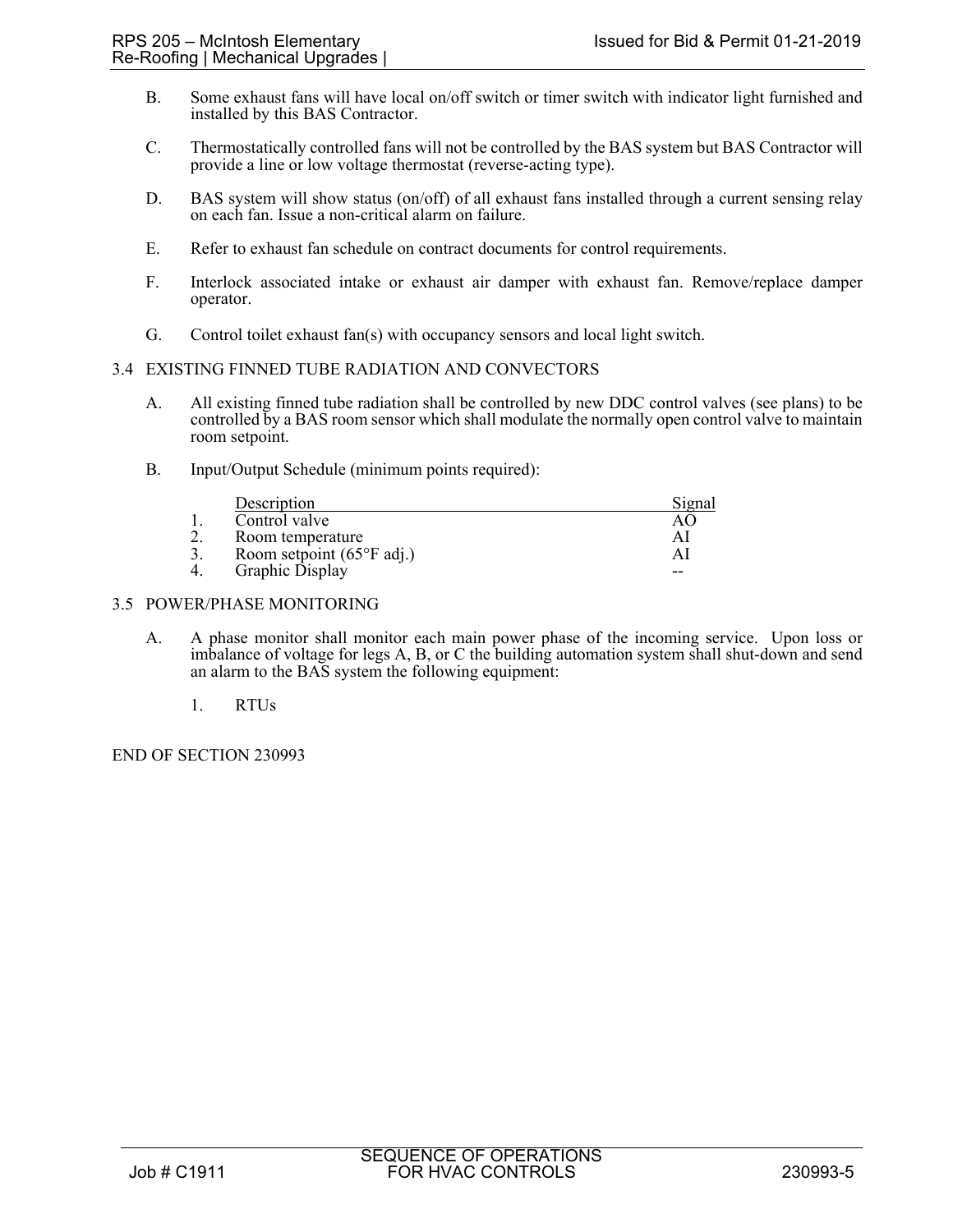## SECTION 231123 - FACILITY NATURAL GAS PIPING

#### PART 1 - GENERAL

#### 1.1 SUMMARY

- A. Section Includes:
	- 1. Natural gas piping above grade.
	- 2. Unions and flanges.<br>3. Valves.
	- Valves.
	- 4. Pipe hangers and supports.<br>5. Exterior regulator vent prot
	- Exterior regulator vent protector.
- B. Related Sections:
	- 1. Section 23 05 29 Hangers and Supports for HVAC Piping and Equipment: Product requirements for pipe hangers and supports and firestopping for placement by this section.
	- 2. Section 23 05 53 Identification for HVAC Piping and Equipment: Product requirements for valve and pipe identification for placement by this section.

### 1.2 REFERENCES

- A. American National Standards Institute:
	- 1. ANSI Z21.15 Manually Operated Gas Valves for Appliances, Appliance Connector Valves and Hose End Valves.
- B. American Society of Mechanical Engineers:
	- 1. ASME B16.3 Malleable Iron Threaded Fittings.
	- 2. ASME B16.26 Cast Copper Alloy Fittings for Flared Copper Tubes.<br>3. ASME B16.33 Manually Operated Metallic Gas Valves for Use in Gas
	- ASME B16.33 Manually Operated Metallic Gas Valves for Use in Gas Piping Systems Up to 125 psig (sizes 1/2 - 2).
	- 4. ASME B31.9 Building Services Piping.
	- 5. ASME Section IX Boiler and Pressure Vessel Code Welding and Brazing Qualifications.
- C. ASTM International:
	- 1. ASTM A53/A53M Standard Specification for Pipe, Steel, Black and Hot-Dipped, Zinc-Coated, Welded and Seamless.
	- 2. ASTM A234/A234M Standard Specification for Piping Fittings of Wrought Carbon Steel and Alloy Steel for Moderate and High Temperature Service.
	- 3. ASTM B88 Standard Specification for Seamless Copper Water Tube.
	- 4. ASTM B280 Standard Specification for Seamless Copper Tube for Air Conditioning and Refrigeration Field Service.
	- 5. ASTM B749 Standard Specification for Lead and Lead Alloy Strip, Sheet, and Plate Products.
	- 6. ASTM F708 Standard Practice for Design and Installation of Rigid Pipe Hangers.
- D. American Welding Society:
	- 1. AWS D1.1 Structural Welding Code Steel.
- E. American Water Works Association:
	- 1. AWWA C105 American National Standard for Polyethylene Encasement for Ductile-Iron Pipe Systems.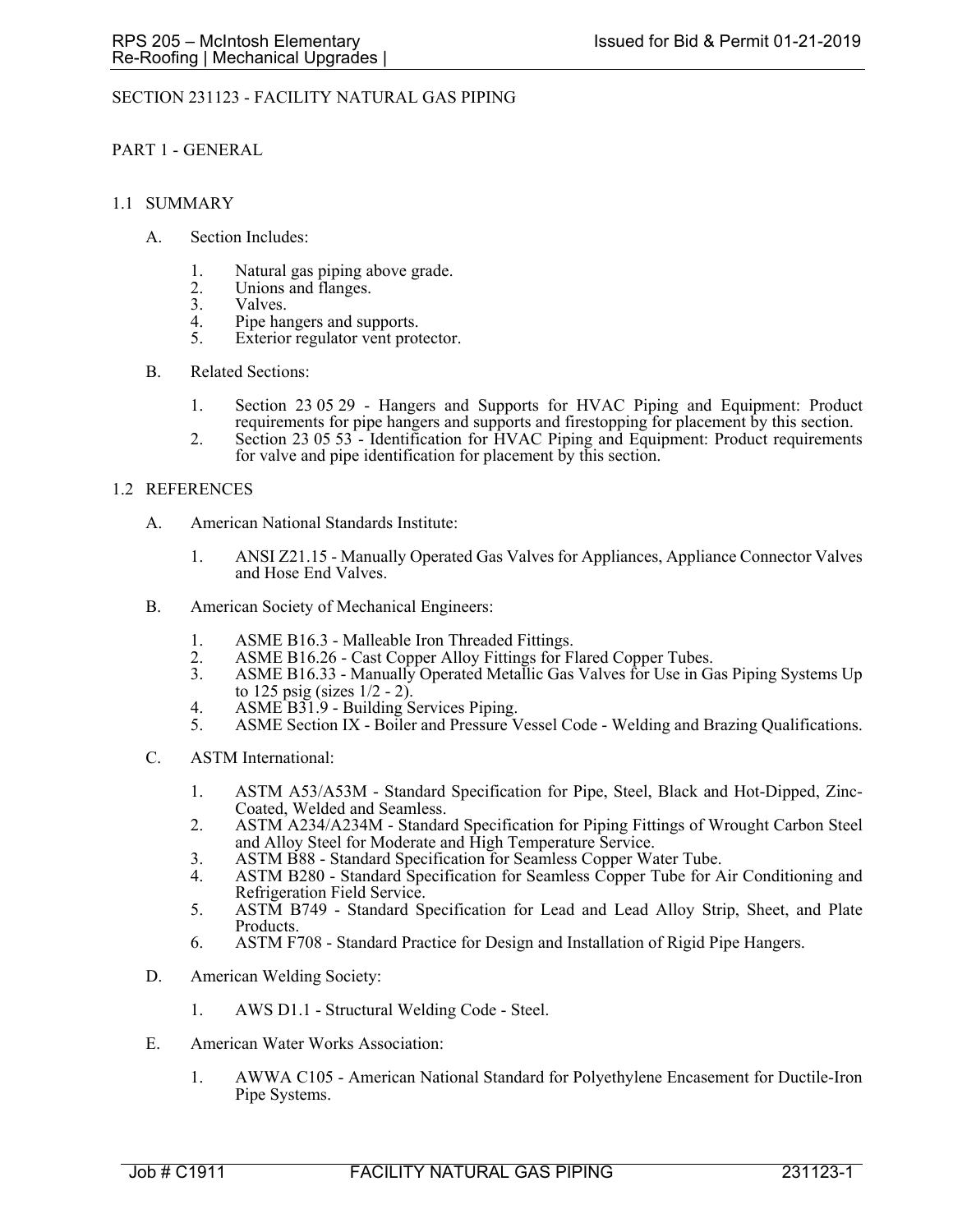- F. National Fire Protection Association:
	- 1. NFPA 54 National Fuel Gas Code.
- G. Underwriters Laboratories Inc.:
	- 1. UL 842 Valves for Flammable Fluids.

### 1.3 SYSTEM DESCRIPTION

- A. Where more than one piping system material is specified, provide compatible system components and joints. Use non-conducting dielectric connections when joining dissimilar metals in systems.
- B. Provide flanges, unions, or couplings at locations requiring servicing. Use unions, flanges, or couplings downstream of valves and at equipment connections. Do not use direct welded or threaded connections to valves, equipment.
- C. Provide pipe hangers and supports in accordance with ASME B31.9.
- D. Use ball valves for shut-off and to isolate equipment, part of systems, or vertical risers.

### 1.4 SUBMITTALS

- A. Section 01 33 00 Submittal Procedures: Submittal procedures.
- B. Product Data:
	- 1. Piping: Submit data on pipe materials, fittings, and accessories. Submit manufacturers catalog information.
	- 2. Valves: Submit manufacturers catalog information with valve data and ratings for each service.
	- 3. Hangers and Supports: Submit manufacturers catalog information including load capacity.
	- 4. Piping Specialties: Submit manufacturers catalog information including capacity, rough-in requirements, and service sizes for the following:
		- a. Strainers.
		- b. Natural gas pressure regulators.
		- c. Natural gas pressure relief valves.
- C. Design Data: Indicate pipe size. Indicate load carrying capacity of trapeze, multiple pipe, and riser support hangers.

#### 1.5 CLOSEOUT SUBMITTALS

- A. Section 01 70 00 Execution and Closeout Requirements: Closeout procedures.
- B. Project Record Documents: Record actual locations of valves, piping system, and system components.
- C. Operation and Maintenance Data: Submit for valves and gas pressure regulators installation instructions, spare parts lists, and exploded assembly views.

## 1.6 QUALITY ASSURANCE

- A. Perform natural gas Work in accordance with NFPA 54.
- B. Perform work in accordance with applicable code and local gas company requirements.
- C. Perform Work in accordance with ASME B31.9 code for installation of piping systems and ASME Section IX for welding materials and procedures.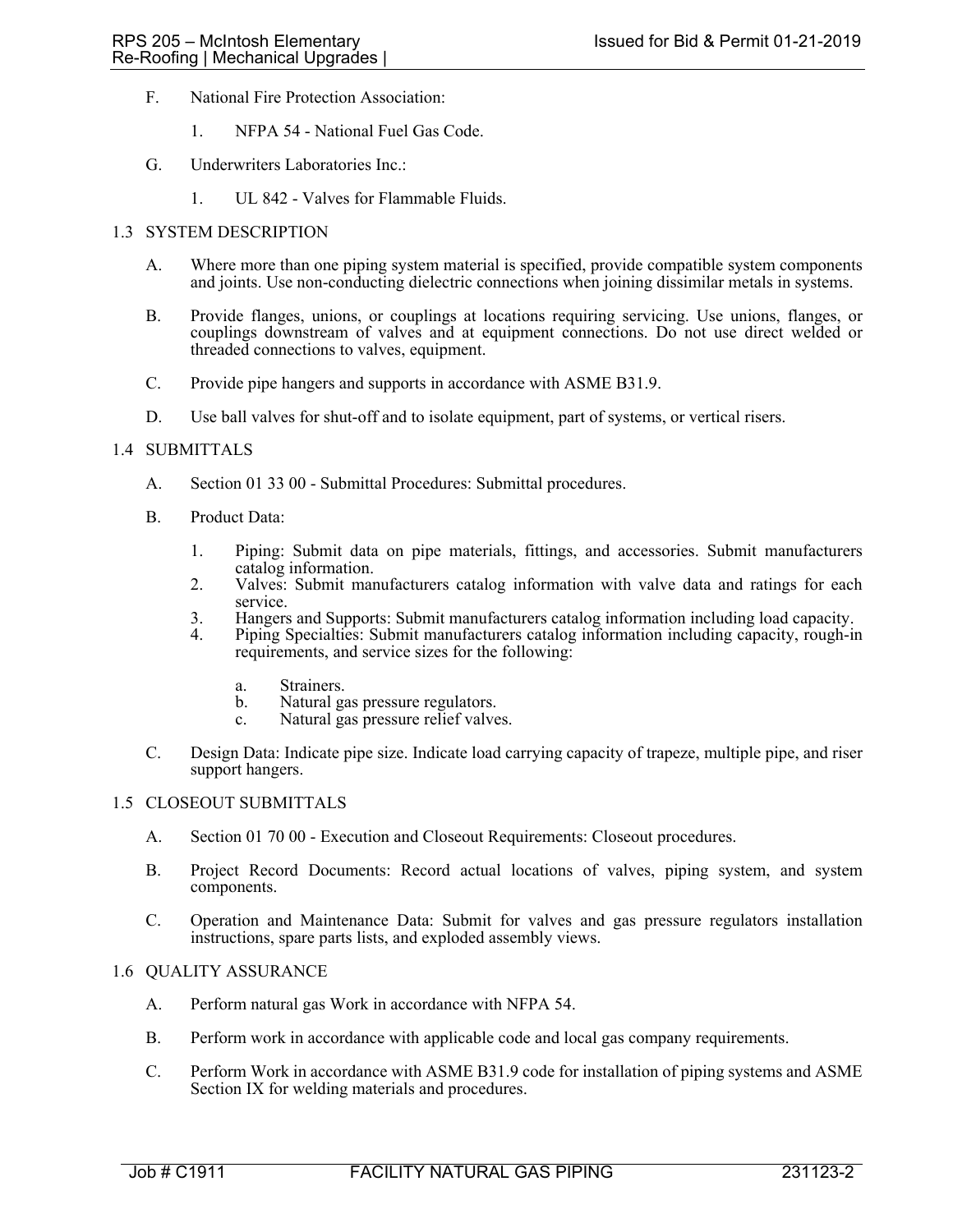- D. Perform Work in accordance with authority having jurisdiction and AWS D1.1 for welding hanger and support attachments to building structure.
- E. Furnish shutoff valves complying with ASME B16.33 or ANSI Z21.15.

## 1.7 QUALIFICATIONS

- A. Manufacturer: Company specializing in manufacturing products specified in this section with minimum three years documented experience.
- B. Installer: Company specializing in performing Work of this section with minimum three years documented experience.

### 1.8 DELIVERY, STORAGE, AND HANDLING

- A. Section 01 60 00 Product Requirements: Product storage and handling requirements.
- B. Accept valves on site in shipping containers with labeling in place. Inspect for damage.
- C. Protect piping and fittings from soil and debris with temporary end caps and closures. Maintain in place until installation. Furnish temporary protective coating on cast iron and steel valves.

### 1.9 ENVIRONMENTAL REQUIREMENTS

- A. Section 01 60 00 Product Requirements.
- B. Do not install underground piping when bedding is wet or frozen.

## 1.10 FIELD MEASUREMENTS

A. Verify field measurements prior to fabrication.

## 1.11 COORDINATION

- A. Section 01 30 00 Administrative Requirements: Requirements for coordination.
- B. Coordinate trenching, excavating, bedding, and backfilling of buried piping systems.

## 1.12 WARRANTY

- A. Section 01 70 00 Execution and Closeout Requirements: Product warranties and product bonds.
- B. Furnish five year manufacturer warranty for valves excluding packing.

### 1.13 EXTRA MATERIALS

- A. Section 01 70 00 Execution and Closeout Requirements: Spare parts and maintenance products.
- B. Furnish two packing kits for each type and size valve.

## 1.14 REGULATORY REQUIREMENTS

- A. Conform to Health/Life Safety Code for Public Schools.
- B. Conform to (IMC) International Mechanical Code. (2015)
- C. Conform to (IBC) International Building Code. (2015)
- D. Conform to (IFC) International Fire Code, excluding Chapter 4. (2015)
- E. Conform to State of Illinois Plumbing Code. (2014)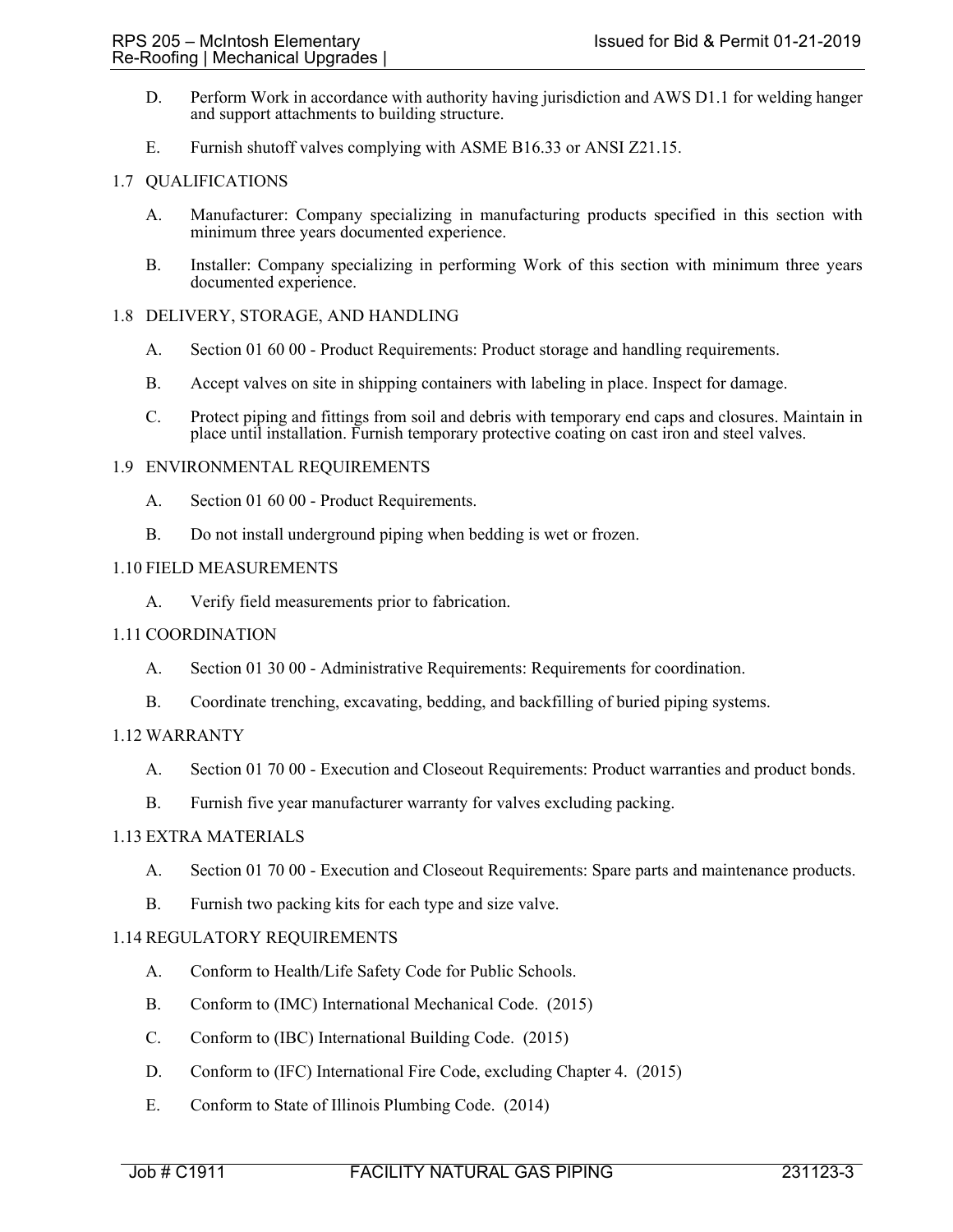- F. Conform to Illinois Accessibility Code. (71 IL Adm. Code 400)
- G. Conform to (IECC) International Energy Conservation Code. (2015)
- H. Conform to (IFGC) International Fuel Gas Code. (2015)
- I. Conform to (IPMC) International Property Maintenance Code. (2015)
- J. Conform to Illinois State Fire Marshal's Boiler and Pressure Vessel Safety. (41 IL Adm. Code 120)
- K. Conform to (ICC) International Code Council Reference Standards. (2015)
- L. Conform to (NFPA) National Fire Protection Association 70 National Electrical Code. (2014)
- M. Products: Listed and classified by Underwriter's Laboratories, Inc. as suitable for the purpose specified and indicated.

## PART 2 - PRODUCTS

#### 2.1 NATURAL GAS PIPING, ABOVE GRADE

- A. Steel Pipe: ASTM A53/A53M Schedule 40 black.
	- 1. Fittings: ASME B16.3, malleable iron, or ASTM A234/A234M forged steel welding type.
	- 2. Joints: Threaded for pipe 2 inches and smaller (unless routed through the building outside of mechanical rooms); welded for pipe 2-1/2 inches and larger.

#### 2.2 UNIONS AND FLANGES

- A. Unions for Pipe 2 inches and Smaller:
	-
	- 1. Ferrous Piping: Class 150, malleable iron, threaded.<br>2. Copper Piping: Class 150, bronze unions with brazed 2. Copper Piping: Class 150, bronze unions with brazed joints.<br>3. Dielectric Connections: Union with galvanized or plated ste
	- Dielectric Connections: Union with galvanized or plated steel threaded end, copper solder end, water impervious isolation barrier.
- B. Flanges for Pipe 2-1/2 inches and Larger:
	- 1. Ferrous Piping: Class 150, forged steel, slip-on flanges.
	- 2. Copper Piping: Class 150, slip-on bronze flanges.<br>3. Gaskets: 1/16 inch thick preformed neoprene gask
	- Gaskets:  $1/16$  inch thick preformed neoprene gaskets.

#### 2.3 PIPE HANGERS AND SUPPORTS

- A. Conform to NFPA 54 and ASME 31.9.
- B. Hangers for Pipe Sizes 1/2 to 1-1/2 inch: Malleable iron or Carbon steel, adjustable swivel, split ring.
- C. Hangers for Pipe Sizes 2 inches and Larger: Carbon steel, adjustable, clevis.
- D. Multiple or Trapeze Hangers: Steel channels with welded spacers and hanger rods.
- E. Wall Support for Pipe 3 inches and Smaller: Cast iron hook.
- F. Vertical Support: Steel riser clamp.
- G. Floor Support: Cast iron adjustable pipe saddle, lock nut, nipple, floor flange, and concrete pier or steel support.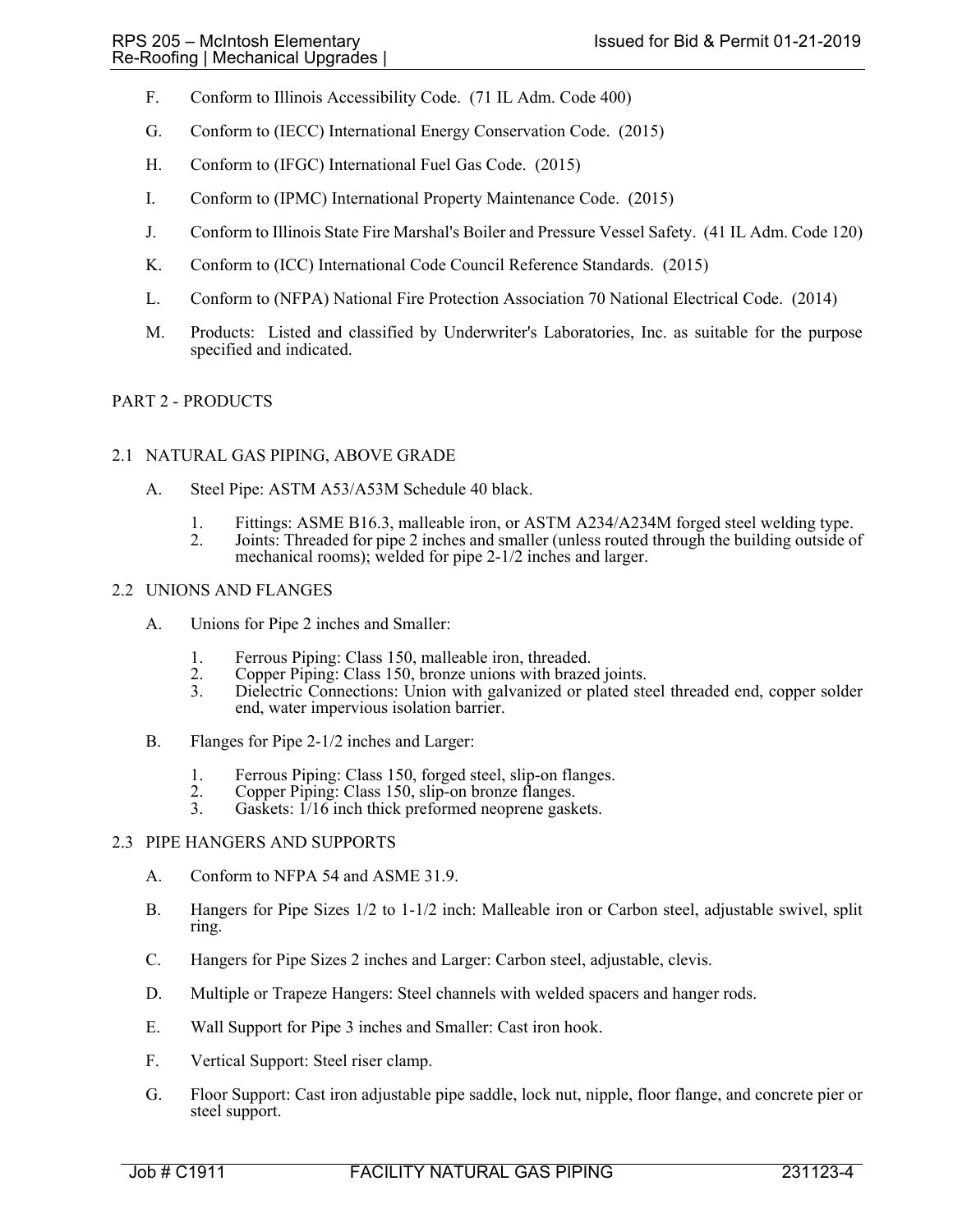- H. Copper Pipe Support: Carbon steel ring, adjustable, copper plated.
- I. Sheet Lead: ASTM B749, 2.5 lb/sq ft inch thick.

# 2.4 EXTERIOR REGULATOR COVERS

A. Provide Maxitrol 1/8" NPT Outdoor Vent Protector on all exterior regulators.

## PART 3 - EXECUTION

### 3.1 EXAMINATION

- A. 01300 Administrative Requirements: Coordination and project conditions.
- B. Verify excavations are to required grade, dry, and not over-excavated.

#### 3.2 PREPARATION

- A. Ream pipe and tube ends. Remove burrs.
- B. Remove scale and dirt, on inside and outside, before assembly.
- C. Prepare piping connections to equipment with flanges or unions.

## 3.3 INSTALLATION - INSERTS

- A. Provide inserts for placement in concrete forms.
- B. Provide inserts for suspending hangers from reinforced concrete slabs and sides of reinforced concrete beams.
- C. Provide hooked rod to concrete reinforcement section for inserts carrying pipe 4 inches and larger.
- D. Where concrete slabs form finished ceiling, locate inserts flush with slab surface.
- E. Where inserts are omitted, drill through concrete slab from below and provide through-bolt with recessed square steel plate and nut above slab.

## 3.4 INSTALLATION - PIPE HANGERS AND SUPPORTS

- A. Install hangers and supports in accordance with ASME B31.9.
- B. Support horizontal piping hangers as scheduled.
- C. Install hangers to provide minimum 1/2 inch space between finished covering and adjacent work.
- D. Place hangers within 12 inches of each horizontal elbow.
- E. Install hangers to allow 1-1/2 inch minimum vertical adjustment. Design hangers for pipe movement without disengagement of supported pipe.
- F. Support vertical piping at every other floor. Support riser piping independently of connected horizontal piping.
- G. Where installing several pipes in parallel and at same elevation, provide multiple pipe hangers or trapeze hangers.
- H. Provide copper plated hangers and supports for copper piping and sheet lead packing between hangers or support and piping.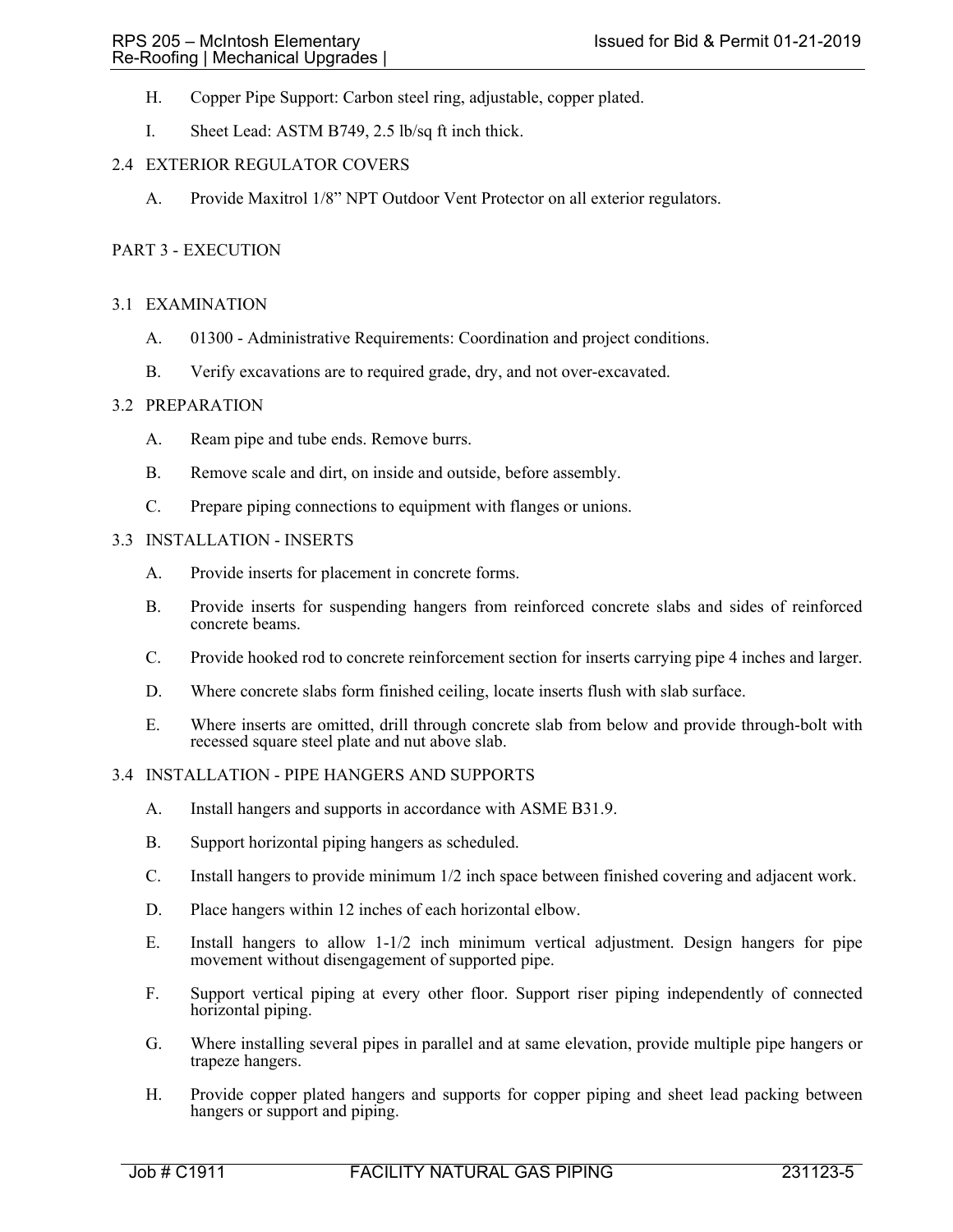- I. Prime coat exposed steel hangers and supports in accordance with Section 09 90 00.
- J. Provide clearance in hangers and from structure and other equipment for installation of insulation and access to valves and fittings.

#### 3.5 INSTALLATION - ABOVE GROUND PIPING SYSTEMS

- A. Install natural gas piping in accordance with NFPA 54.
- B. Provide non-conducting dielectric connections wherever jointing dissimilar metals.
- C. Route piping in orderly manner and maintain gradient.
- D. Install piping to conserve building space and not interfere with use of space.
- E. Group piping whenever practical at common elevations.
- F. Install piping to allow for expansion and contraction without stressing pipe, joints, or connected equipment.
- G. Sleeve pipe passing through partitions, walls and floors. Refer to Section 23 05 29.
- H. Install firestopping at fire rated construction perimeters and openings containing penetrating sleeves and piping.
- I. Provide clearance for installation of insulation and access to valves and fittings.
- J. Provide access where valves and fittings are not exposed.
- K. Where pipe support members are welded to structural building framing, scrape, brush clean, weld, and apply one coat of zinc rich primer.
- L. Provide support for utility meters in accordance with requirements of utility company.
- M. Install vent piping from gas pressure reducing valves to outdoors and terminate in weatherproof hood.
- N. Prepare pipe, fittings, supports, and accessories not pre-finished, ready for finish painting. Refer to Section  $\dot{0}9900$ .
- O. Install identification on piping systems including underground piping. Refer to Section 23 05 53.
- P. Install valves with stems upright or horizontal, not inverted.
- Q. Protect piping systems from entry of foreign materials by temporary covers, completing sections of the Work, and isolating parts of completed system.
- R. Install gas pressure regulator with tee fitting between regulator and upstream shutoff valve. Cap or plug one opening of tee fitting.
- S. Install gas pressure regulator with tee fitting not less than 10 pipe diameters downstream of regulator. Cap or plug one opening of tee fitting.
- T. Install gas pressure regulator with independent vent full size opening on regulator and terminate outdoors.
- U. Provide new gas service complete with gas meter and regulators. Provide regulators on each line serving gravity type appliances, sized in accordance with equipment.
- V. All gas piping within walls shall be welded, not screwed.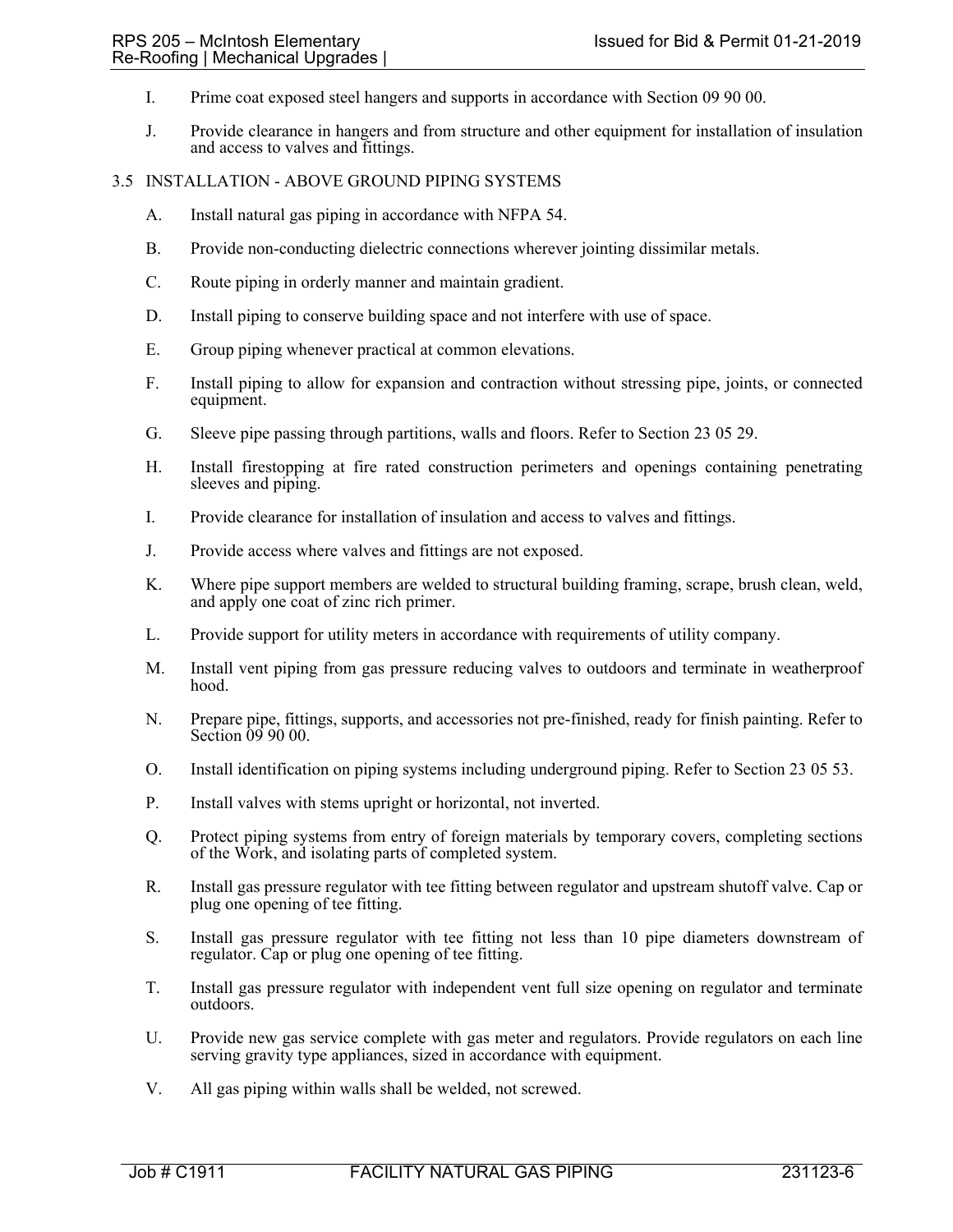## W. **All exterior gas piping shall be scraped, primed, and painted with two (2) coats of oil based yellow paint specifically made for exterior metal applications**.

### 3.6 FIELD QUALITY CONTROL

- A. Pressure test natural gas piping in accordance with NFPA 54.
- B. Inspect, test and purge gas piping in accordance with applicable code.
- C. When pressure tests do not meet specified requirements, remove defective work, replace and retest.

END OF SECTION 231123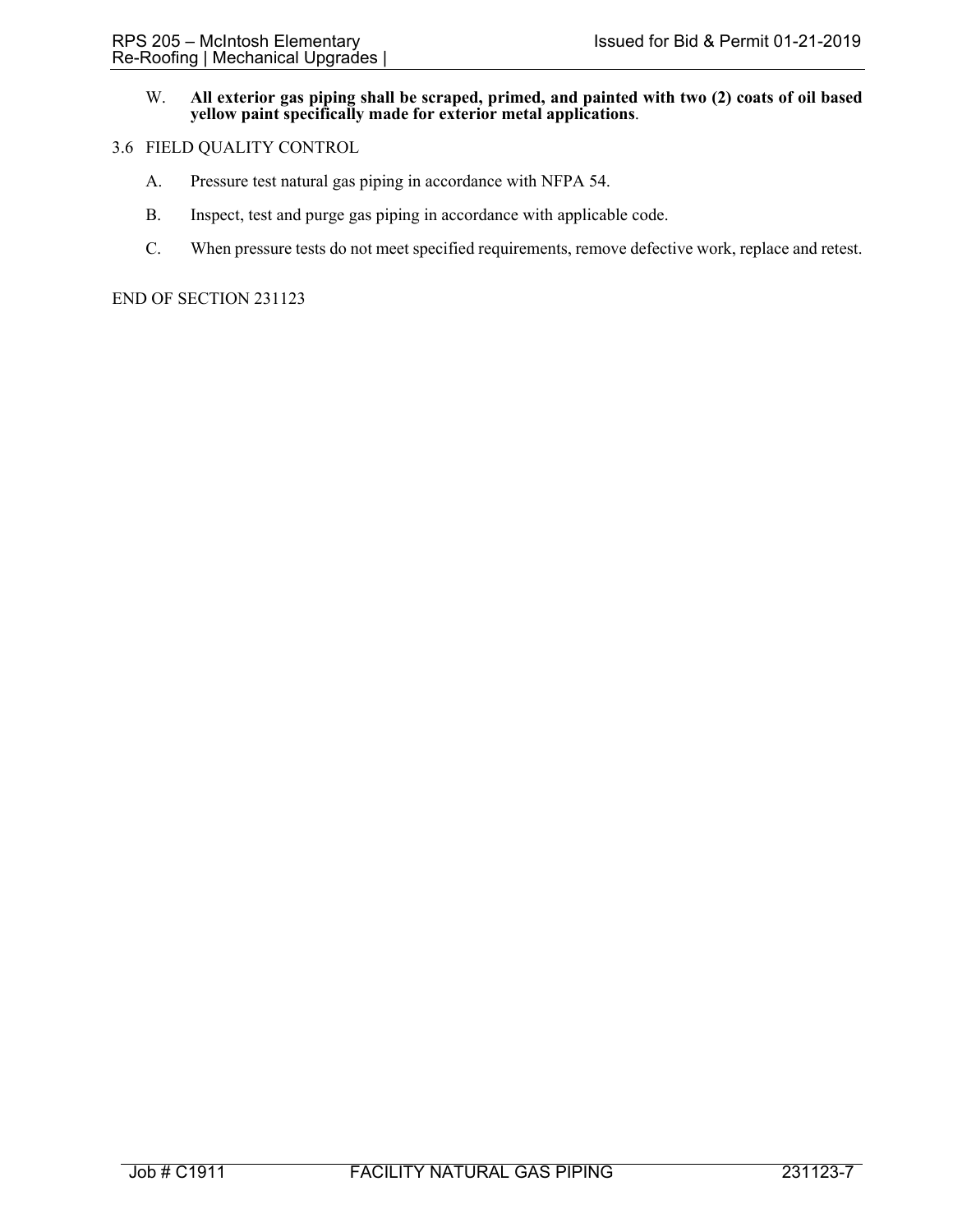# SECTION 232113 - HYDRONIC PIPING

PART 1 - GENERAL

#### 1.1 SUMMARY

- A. Section Includes:
	- 1. Heating water piping, above ground.
	- 2. Equipment drains and over flows.<br>3. Unions and flanges.
	- 3. Unions and flanges.<br>4. Pine hangers and suit
	- 4. Pipe hangers and supports.<br>5. Valves.
	- Valves.
- B. Related Sections:
	- 1. Section 23 05 29 Hangers and Supports for HVAC Piping and Equipment: Product requirements for pipe hangers and supports, sleeves, and firestopping for placement by this section.
	- 2. Section 23 05 53 Identification for HVAC Piping and Equipment: Product requirements for pipe identification for placement by this section.
	- 3. Section 23 07 00 HVAC Insulation: Product requirements for Piping Insulation for placement by this section.
	- 4. Section 23 21 16 Hydronic Piping Specialties: Product and execution requirements for piping specialties used in heating and cooling piping systems.

### 1.2 REFERENCES

- A. American Society of Mechanical Engineers:
	- 1. ASME B16.3 Malleable Iron Threaded Fittings.<br>2. ASME B16.4 Grav Iron Threaded Fittings.
	- 2. ASME B16.4 Gray Iron Threaded Fittings.<br>3. ASME B16.18 Cast Copper Alloy Solder Jo
	- 3. ASME B16.18 Cast Copper Alloy Solder Joint Pressure Fittings.<br>4. ASME B16.22 Wrought Copper and Copper Alloy Solder Joint P
	- ASME B16.22 Wrought Copper and Copper Alloy Solder Joint Pressure Fittings.
	- 5. ASME B31.1 Power Piping.
	- 6. ASME B31.9 Building Services Piping.
	- 7. ASME Section IX Boiler and Pressure Vessel Code Welding and Brazing Qualifications.
- B. ASTM International:
	- 1. ASTM A53/A53M Standard Specification for Pipe, Steel, Black and Hot-Dipped, Zinc-Coated, Welded and Seamless.
	- 2. ASTM A234/A234M Standard Specification for Piping Fittings of Wrought Carbon Steel and Alloy Steel for Moderate and High Temperature Service.
	- 3. ASTM A395/A395M Standard Specification for Ferritic Ductile Iron Pressure-Retaining Castings for Use at Elevated Temperatures.
	- 4. ASTM A536 Standard Specification for Ductile Iron Castings.<br>5. ASTM B32 Standard Specification for Solder Metal.
	- ASTM B32 Standard Specification for Solder Metal.
	- 6. ASTM B88 Standard Specification for Seamless Copper Water Tube.
	- 7. ASTM B584 Standard Specification for Copper Alloy Sand Castings for General Applications.
	- 8. ASTM D1784 Standard Specification for Rigid Poly (Vinyl Chloride) (PVC) Compounds and Chlorinated Poly (Vinyl Chloride) (CPVC) Compounds.
	- 9. ASTM D1785 Standard Specification for Poly (Vinyl Chloride) (PVC) Plastic Pipe, Schedules 40, 80, and 120.
	- 10. ASTM D2235 Standard Specification for Solvent Cement for Acrylonitrile-Butadiene-Styrene (ABS) Plastic Pipe and Fittings.
	- 11. ASTM D2241 Standard Specification for Poly (Vinyl Chloride) (PVC) Pressure-Rated Pipe (SDR Series).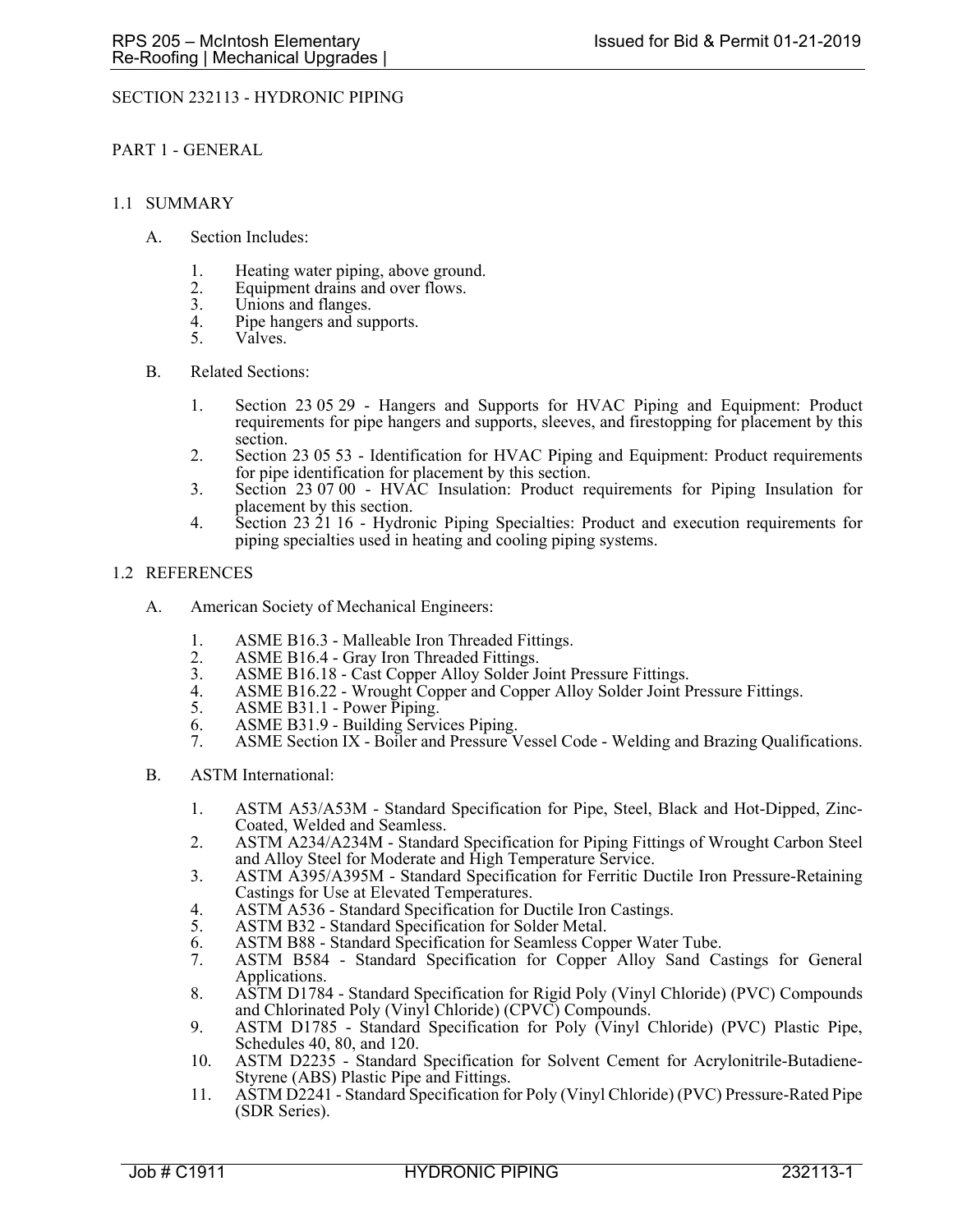- 12. ASTM D2310 Standard Classification for Machine-Made "Fiberglass" (Glass-Fiber-Reinforced Thermosetting-Resin) Pipe.
- 13. ASTM D2464 Standard Specification for Threaded Poly (Vinyl Chloride) (PVC) Plastic Pipe Fittings, Schedule 80.
- 14. ASTM D2466 Standard Specification for Poly (Vinyl Chloride) (PVC) Plastic Pipe Fittings, Schedule 40.
- 15. ASTM D2467 Standard Specification for Poly (Vinyl Chloride) (PVC) Plastic Pipe Fittings, Schedule 80.
- 16. ASTM D2564 Standard Specification for Solvent Cements for Poly (Vinyl Chloride) (PVC) Plastic Piping Systems.
- 17. ASTM D2661 Standard Specification for Acrylonitrile-Butadiene-Styrene (ABS) Schedule 40 Plastic Drain, Waste, and Vent Pipe and Fittings.
- 18. ASTM D2680 Standard Specification for Acrylonitrile-Butadiene-Styrene (ABS) and Poly (Vinyl Chloride) (PVC) Composite Sewer Piping.
- 19. ASTM D2751 Standard Specification for Acrylonitrile-Butadiene-Styrene (ABS) Sewer Pipe and Fittings.
- 20. ASTM D2846/D2846M Standard Specification for Chlorinated Poly(Vinyl Chloride) (CPVC) Plastic Hot- and Cold-Water Distribution Systems.
- 21. ASTM D2855 Standard Practice for Making Solvent-Cemented Joints with Poly (Vinyl Chloride) (PVC) Pipe and Fittings.
- 22. ASTM D3309 Standard Specification for Polybutylene (PB) Plastic Hot- and Cold-Water Distribution Systems.
- 23. ASTM F437 Standard Specification for Threaded Chlorinated Poly (Vinyl Chloride) (CPVC) Plastic Pipe Fittings, Schedule 80.
- 24. ASTM F439 Standard Specification for Socket-Type Chlorinated Poly (Vinyl Chloride) (CPVC) Plastic Pipe Fittings, Schedule 80.
- 25. ASTM F441/F441M Standard Specification for Chlorinated Poly (Vinyl Chloride) (CPVC) Plastic Pipe, Schedules 40 and 80.
- 26. ASTM F493 Standard Specification for Solvent Cements for Chlorinated Poly (Vinyl Chloride) (CPVC) Plastic Pipe and Fittings.
- 27. ASTM F708 Standard Practice for Design and Installation of Rigid Pipe Hangers.
- 28. ASTM F845 Standard Specification for Plastic Insert Fittings for Polybutylene (PB) Tubing.
- 29. ASTM F876 Standard Specification for Crosslinked Polyethylene (PEX) Tubing.
- 30. ASTM F877 Standard Specification for Crosslinked Polyethylene (PEX) Plastic Hot-and Cold-Water Distribution Systems.
- 31. ASTM F1476 Standard Specification for Performance of Gasketed Mechanical Couplings for Use in Piping Applications.
- C. American Welding Society:
	- 1. AWS A5.8 Specification for Filler Metals for Brazing and Braze Welding.<br>2. AWS D1.1 Structural Welding Code Steel.
	- AWS D1.1 Structural Welding Code Steel.

## 1.3 SYSTEM DESCRIPTION

- A. Where more than one piping system material is specified, provide compatible system components and joints. Use non-conducting dielectric connections whenever jointing dissimilar metals in open systems.
- B. Provide flanges, union, and couplings at locations requiring servicing. Use unions, flanges, and couplings downstream of valves and at equipment or apparatus connections. Do not use direct welded or threaded connections to valves, equipment or other apparatus.
- C. Provide pipe hangers and supports in accordance with ASME B31.1.
- D. Use gate, ball or butterfly valves for shut-off and to isolate equipment, part of systems, or vertical risers.
- E. Use globe, ball or butterfly valves for throttling, bypass, or manual flow control services.
- F. Use spring loaded check valves on discharge of hot water, chilled water, or pumps.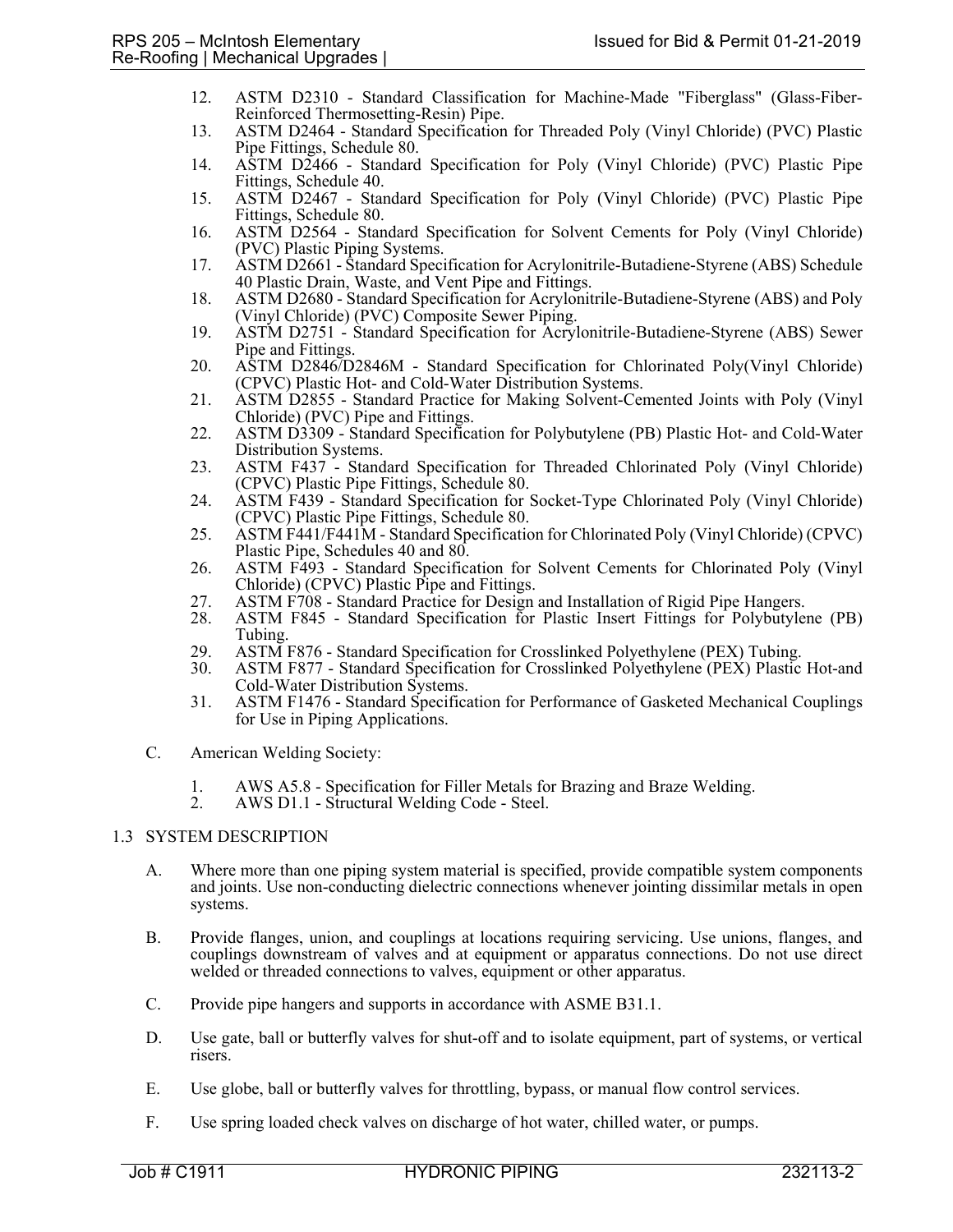- G. Use plug valves for throttling service. Use non-lubricated plug valves only when shut-off or isolating valves are also provided.
- H. Use butterfly valves in heating water systems, in chilled and condenser water systems in heating, chilled and condenser water systems interchangeably with gate and globe valves.
- I. Use only butterfly valves in chilled and condenser water systems for throttling and isolation service.
- J. Use only lug end butterfly valves.
- K. Use 3/4 inch ball valves with cap for drains at main shut-off valves, low points of piping, bases of vertical risers, and at equipment. Pipe to nearest floor drain.
- L. Flexible Connectors: Use at or near pumps motor driven equipment where piping configuration does not absorb vibration.

#### 1.4 SUBMITTALS

- A. Section 01 33 00 Submittal Procedures: Submittal procedures.
- B. Shop Drawings: Shop Drawings: Submit pipe fabrication drawings, drawn to scale not smaller than 1/4 inch equals 1 foot, on drawing sheets same size as Contract Documents, indicating:
	- 1. Fabrication, assembly, and installation details, including plans, elevations, sections, details of components, and attachments to other work.
	- 2. Piping layout.<br>3. Penetrations the
	- 3. Penetrations through fire rated and other walls.<br>4. Terminal unit and coil installations.
	- Terminal unit and coil installations.
	- 5. Hangers and supports, including methods for building attachment, and vibration isolation.
- C. Product Data:
	- 1. Piping: Submit data on pipe materials, fittings, and accessories. Submit manufacturers catalog information.
	- 2. Valves: Submit manufacturers catalog information with valve data and ratings for each service.
	- 3. Hangers and Supports: Submit manufacturers catalog information including load capacity.

#### 1.5 CLOSEOUT SUBMITTALS

- A. Section 01 70 00 Execution and Closeout Requirements: Closeout procedures.
- B. Project Record Documents: Record actual locations of valves, equipment and accessories.
- C. Operation and Maintenance Data: Submit instructions for installation and changing components, spare parts lists, exploded assembly views.

#### 1.6 QUALITY ASSURANCE

- A. Perform Work in accordance with ASME B31.1 code for installation of piping systems and ASME Section IX for welding materials and procedures.
- B. Perform Work in accordance with AWS D1.1 for welding hanger and support attachments to building structure.
- C. Maintain one copy of each document on site.

#### 1.7 QUALIFICATIONS

A. Manufacturer: Company specializing in manufacturing products specified in this section with minimum three years documented experience.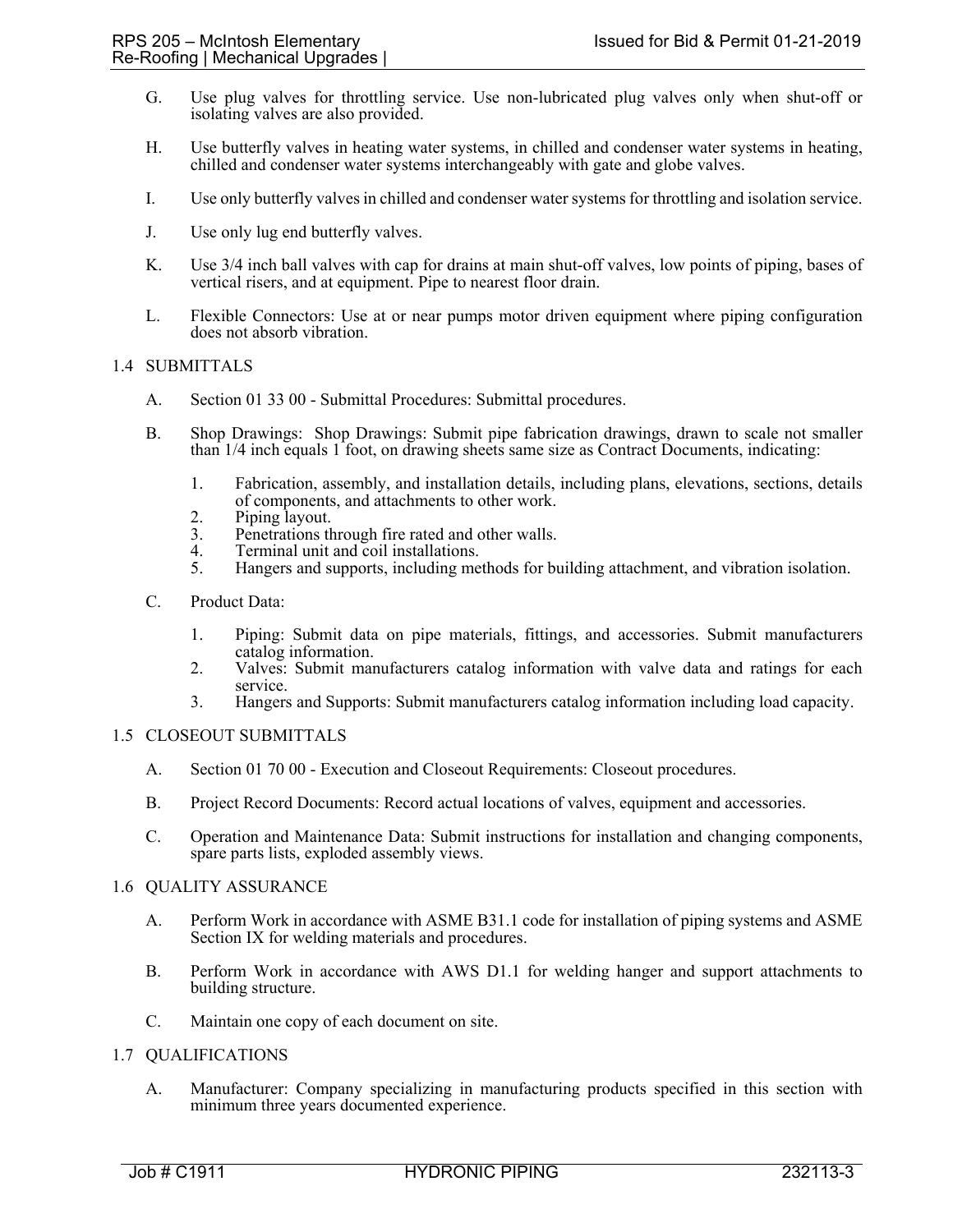B. Fabricator or Installer: Company specializing in performing Work of this section with minimum three years documented experience.

## 1.8 DELIVERY, STORAGE, AND HANDLING

- A. Section 01 60 00 Product Requirements: Product storage and handling requirements.
- B. Accept valves on site in shipping containers with labeling in place. Inspect for damage.
- C. Provide temporary end caps and closures on piping and fittings. Maintain in place until installation.
- D. Protect piping systems from entry of foreign materials by temporary covers, completing sections of the Work, and isolating parts of completed system.

## 1.9 ENVIRONMENTAL REQUIREMENTS

- A. Section 01 60 00 Product Requirements.
- B. Do not install underground piping when bedding is wet or frozen.

### 1.10 FIELD MEASUREMENTS

A. Verify field measurements prior to fabrication.

### 1.11 COORDINATION

- A. Section 01 30 00 Administrative Requirements: Requirements for coordination.
- B. Coordinate trenching, excavating, bedding, and backfilling of buried piping systems.

## 1.12 EXTRA MATERIALS

- A. Section 01 70 00 Execution and Closeout Requirements: Spare parts and maintenance products.
- B. Furnish two packing kits for each size and valve type.

### 1.13 REGULATORY REQUIREMENTS

- A. Conform to Health/Life Safety Code for Public Schools.
- B. Conform to (IMC) International Mechanical Code. (2015)
- C. Conform to (IBC) International Building Code. (2015)
- D. Conform to (IFC) International Fire Code, excluding Chapter 4. (2015)
- E. Conform to State of Illinois Plumbing Code. (2014)
- F. Conform to Illinois Accessibility Code. (71 IL Adm. Code 400)
- G. Conform to (IECC) International Energy Conservation Code. (2015)
- H. Conform to (IFGC) International Fuel Gas Code. (2015)
- I. Conform to (IPMC) International Property Maintenance Code. (2015)
- J. Conform to Illinois State Fire Marshal's Boiler and Pressure Vessel Safety. (41 IL Adm. Code 120)
- K. Conform to (ICC) International Code Council Reference Standards. (2015)
- L. Conform to (NFPA) National Fire Protection Association 70 National Electrical Code. (2014)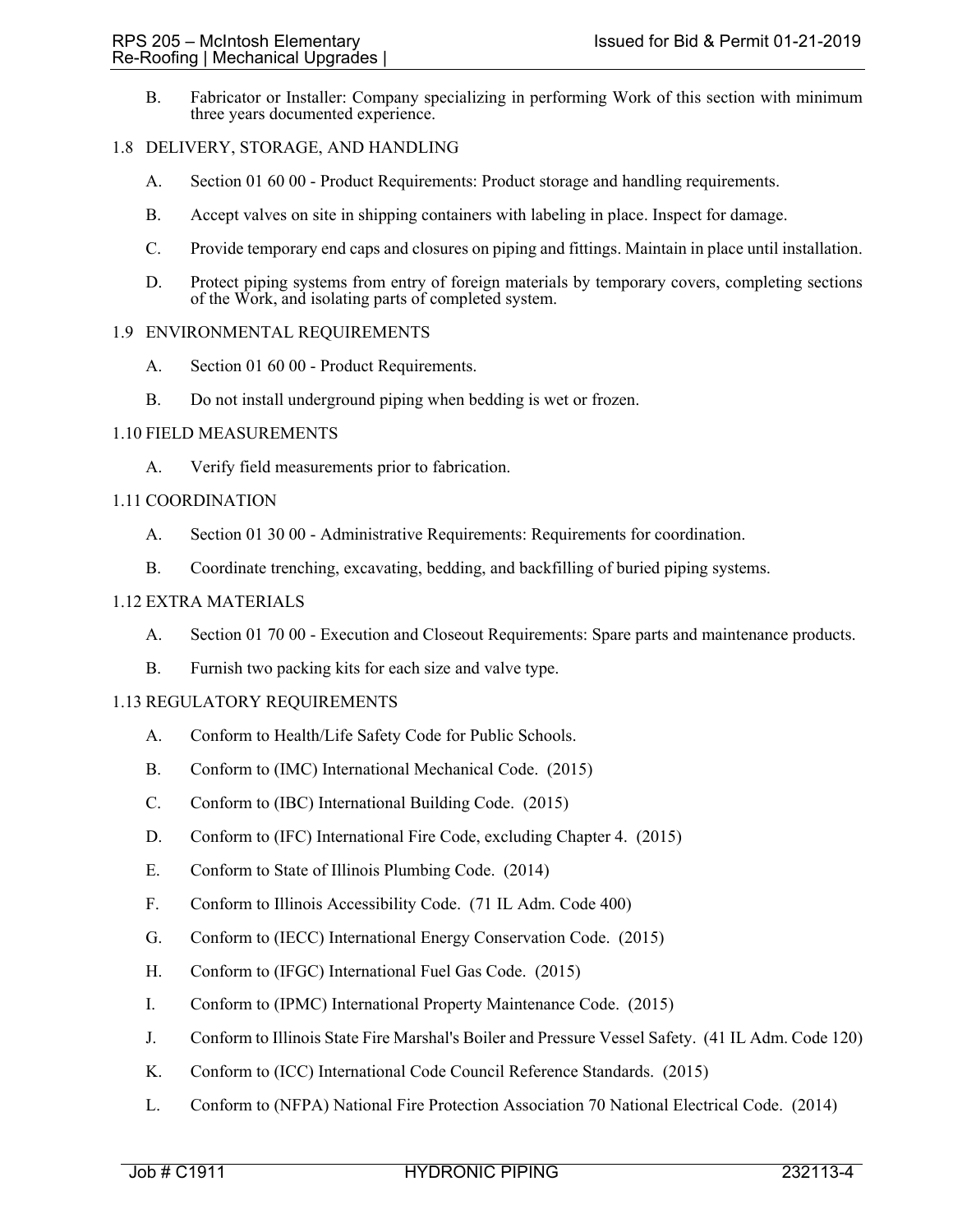M. Products: Listed and classified by Underwriter's Laboratories, Inc. as suitable for the purpose specified and indicated.

# PART 2 - PRODUCTS

## 2.1 HEATING WATER PIPING, ABOVE GROUND

- A. Steel Pipe: ASTM A53/A53M, Schedule 40, 0.375 inch wall for sizes 12 inch and larger, black.
	- 1. Fittings: ASME B16.3, malleable iron or ASTM A234/A234M, forged steel welding type.
	- 2. Joints: Threaded for pipe 2 inches and smaller; welded for pipe 2-1/2 inches and larger.
- B. Steel Pipe: ASTM A53/A53M, Schedule 40, 0.375 inch wall for sizes 12 inch and larger, black, rolled grooved ends.
	- 1. Fittings: ASTM A395/A395M and ASTM A536 ductile iron, grooved ends.
	- 2. Joints: Grooved mechanical couplings meeting ASTM F1476.
		- a. Housing Clamps: ASTM A395/A395M and ASTM A536 ductile iron, compatible with steel piping sizes, rigid or flexible type.
		- b. Gasket: Elastomer composition for operating temperature range from -30 degrees F to 230 degrees F.
		- c. Accessories: Steel bolts, nuts, and washers.
- C. Copper Tubing: ASTM B88, Type L, hard drawn.
	- 1. Fittings: ASME B16.18, cast brass, or ASME B16.22 solder wrought copper.
- D. Copper Tubing: ASTM B88, Type L, hard drawn, rolled grooved ends.
	- 1. Fittings: ASME B16.18 cast copper alloy, grooved ends.<br>2. Joints: Grooved mechanical couplings meeting ASTM F
		- Joints: Grooved mechanical couplings meeting ASTM F1476.
			- a. Housing Clamps: ASTM A395/A395M and ASTM A536 ductile iron, enamel coated, compatible with copper tubing sizes, to engage and lock designed to permit some angular deflection, contraction, and expansion.
			- b. Gasket: Elastomer composition for operating temperature range from -30 degrees F to 230 degrees F.
			- c. Accessories: Steel bolts, nuts, and washers.
- E. Copper Tubing: ASTM B88, Type L, hard drawn.
	- 1. Acceptable Manufacturers: Viega and Ridged-Propress.
	- Press Fittings: ASME B16.18, cast copper alloy or ASME B16.22, wrought.
	- 3. Joints: Pressed by crimping tool.

#### 2.2 EQUIPMENT DRAINS AND OVERFLOWS

- A. Steel Pipe: ASTM A53/A53M Schedule 40, galvanized.
	- 1. Fittings: ASME B16.3, malleable iron or ASME B16.4, cast iron.<br>2. Joints: Threaded for pipe 2 inch and smaller: flanged for pipe 2-1/
	- 2. Joints: Threaded for pipe 2 inch and smaller; flanged for pipe 2-1/2 inches and larger.
- B. Copper Tubing: ASTM B88, Type K, hard drawn.
	- 1. Fittings: ASME B16.18, cast brass, or ASME B16.22 solder wrought copper.<br>2. Joints: Solder, lead free, ASTM B32, 95-5 tin-antimony, or tin and silver, with
	- Joints: Solder, lead free, ASTM B32, 95-5 tin-antimony, or tin and silver, with melting range 430 to 535 degrees F.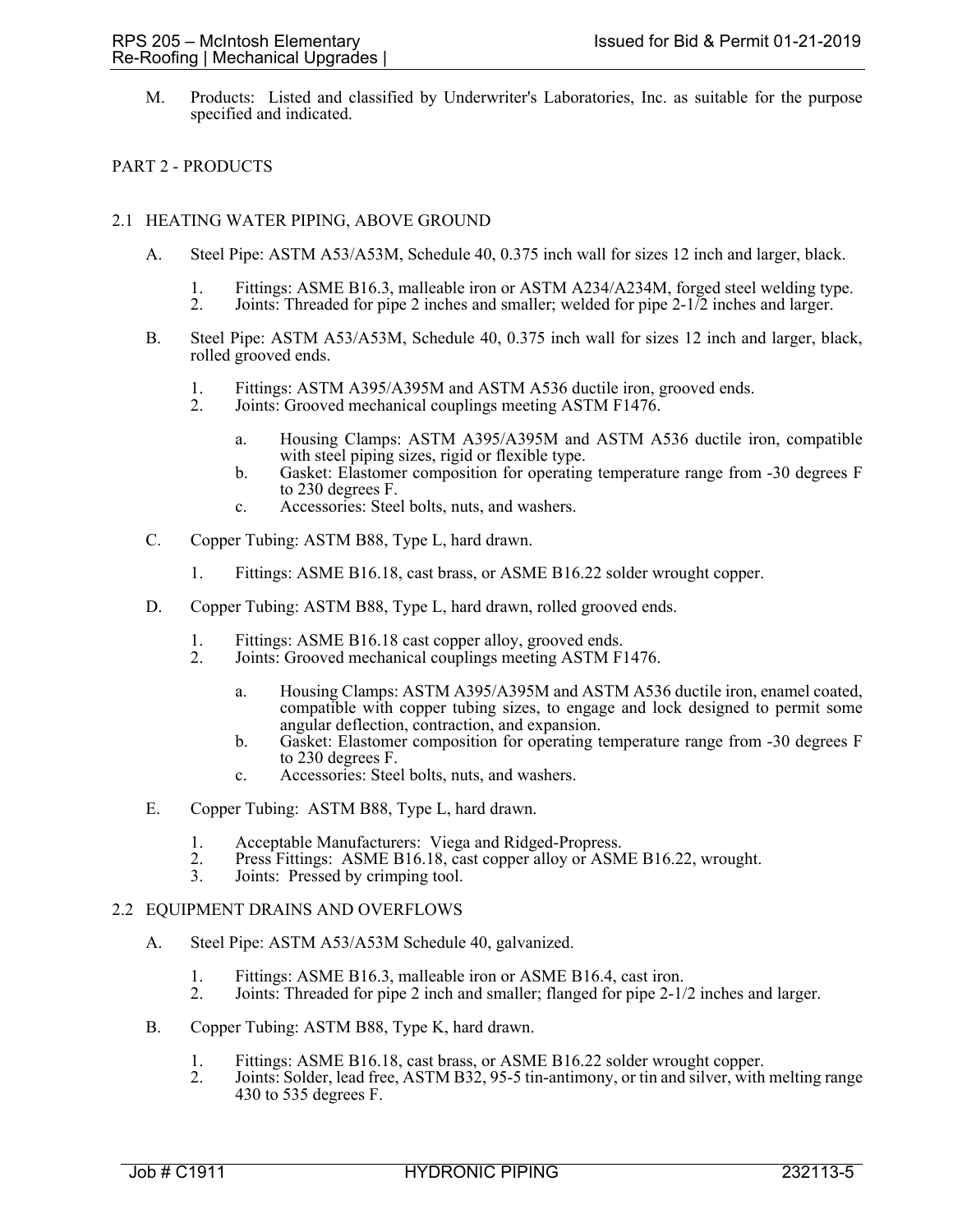- C. PVC Pipe: ASTM D1785, Schedule 40, or ASTM D2241, SDR 21 or 26, polyvinyl chloride (PVC) material.
	- 1. Fittings: ASTM D2466, Schedule 40, PVC.<br>2. Joints: ASTM D2855, solvent weld with AS
	- 2. Joints: ASTM D2855, solvent weld with ASTM D2564 solvent cement.

# 2.3 UNIONS AND FLANGES

- A. Unions for Pipe 2 inches and Smaller:
	- 1. Ferrous Piping: Class 150, malleable iron, threaded.
	- 2. Copper Piping: Class 150, bronze unions with soldered.<br>3. Dielectric Connections: Union with galvanized or plate
	- Dielectric Connections: Union with galvanized or plated steel threaded end, copper solder end, water impervious isolation barrier.
	- 4. PVC Piping: PVC.
- B. Flanges for Pipe 2-1/2 inches and Larger:
	- 1. Ferrous Piping: Class 150, forged steel, slip-on flanges.<br>2. Copper Piping: Class 150, slip-on bronze flanges.
	- 2. Copper Piping: Class 150, slip-on bronze flanges.<br>3. PVC Piping: PVC flanges.
	- 3. PVC Piping: PVC flanges.<br>4. Gaskets: 1/16 inch thick pr
	- Gaskets: 1/16 inch thick preformed neoprene gaskets.

# 2.4 GATE VALVES

- A. Manufacturers:
	- 1. Milwaukee Valve Company.
	- 2. NIBCO, Inc.<br>3. Stockham Va
	- 3. Stockham Valves & Fittings.<br>4. Apollo.
	- 4. Apollo.<br>5. Or appre
	- Or approved as equal.

#### 2.5 GLOBE VALVES

- A. Manufacturers:
	- 1. Milwaukee Valve Company.
	-
	- 2. NIBCO, Inc.<br>3. Stockham Va 3. Stockham Valves & Fittings.<br>4. Apollo.
	- 4. Apollo.<br>5. Or appro
	- Or approved as equal.

### 2.6 BALL VALVES

- A. Manufacturers: (use only full port ball valves)
	- 1. Milwaukee Valve Company.
	- 2. NIBCO, Inc.<br>3. Stockham Va
	- 3. Stockham Valves & Fittings.<br>4 Apollo
	- 4. Apollo.<br>5. Or appre
	- Or approved as equal.

## 2.7 BUTTERFLY VALVES

- A. Manufacturers: (use only full lug butterfly valves)
	- 1. Milwaukee Valve Company.
	- 2. NIBCO, Inc.<br>3. Stockham Va
	- 3. Stockham Valves & Fittings.<br>4. Apollo.
	- 4. Apollo.<br>5. Or appre
	- Or approved as equal.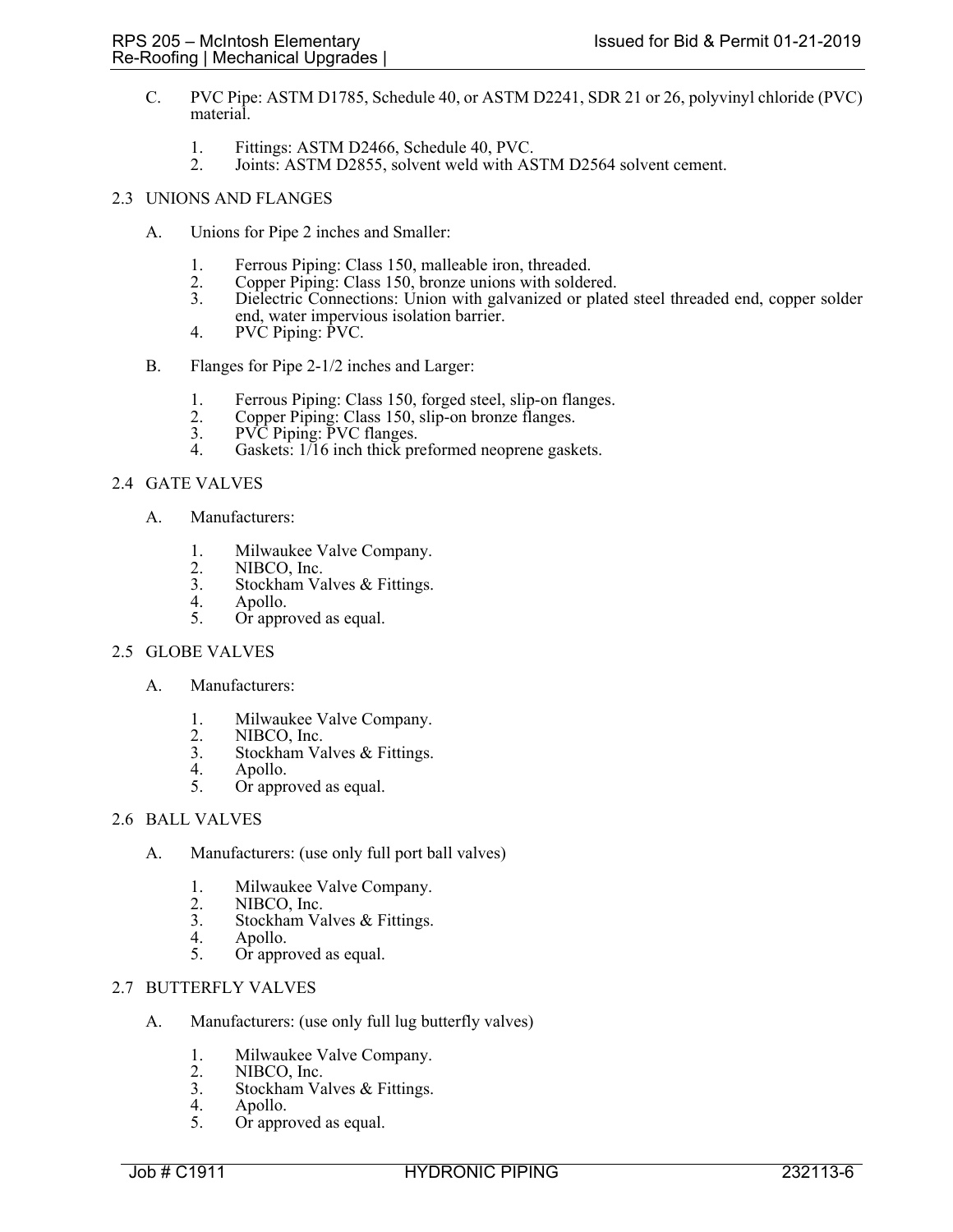# 2.8 CHECK VALVES

- A. Horizontal Swing Check Valves:
	- 1. Manufacturers:
		- a. Crane Valve.<br>b. Milwaukee V
		- Milwaukee Valve Company.
		- c. NIBCO, Inc.
		- d. Stockham Valves & Fittings.
		- e. Apollo.<br>f. Or appr
		- Or approved as equal.
- B. Spring Loaded Check Valves:
	- 1. Manufacturers:
		- a. Milwaukee Valve.<br>b. NIBCO, Inc.
		- NIBCO, Inc.
		- c. Stockham Valves & Fittings.
		- d. Apollo.
		- e. Or approved as equal.

### 2.9 PIPE HANGERS AND SUPPORTS

- A. Conform to ASME B31.1.
- B. Hangers for Pipe Sizes 1/2 to 1-1/2 inch: Malleable iron or Carbon steel, adjustable swivel, split ring.
- C. Hangers for Cold Pipe Sizes 2-1/2 inches and Larger: Carbon steel, adjustable, clevis.
- D. Hangers for Hot Pipe Sizes 2 to 4 inches: Carbon steel, adjustable, clevis.
- E. Hangers for Hot Pipe Sizes 6 inches and Larger: Adjustable steel yoke, cast iron roll, double hanger.
- F. Multiple or Trapeze Hangers: Steel channels with welded spacers and hanger rods.
- G. Multiple or Trapeze Hangers for Hot Pipe Sizes 6 inches and Larger: Steel channels with welded spacers and hanger rods, cast iron roll.
- H. Wall Support for Pipe Sizes 3 inches and Smaller: Cast iron hooks.
- I. Wall Support for Pipe Sizes 4 inches and Larger: Welded steel bracket and wrought steel clamp.
- J. Wall Support for Hot Pipe Sizes 6 inches and Larger: Welded steel bracket and wrought steel clamp with adjustable steel yoke and cast iron roll.
- K. Vertical Support: Steel riser clamp.
- L. Floor Support for Cold Pipe: Cast iron adjustable pipe saddle, lock nut, nipple, floor flange, and concrete pier or steel support.
- M. Floor Support for Hot Pipe 4 inches and Smaller: Cast iron adjustable pipe saddle, lock nut, nipple, floor flange, and concrete pier or steel support.
- N. Floor Support for Hot Pipe Sizes 6 inches and Larger: Adjustable cast iron roll and stand, steel screws, and concrete pier or steel support.
- O. Copper Pipe Support: Carbon steel rings, adjustable, copper plated.
- P. Hanger Rods: Mild steel threaded both ends, threaded one end, or continuous threaded.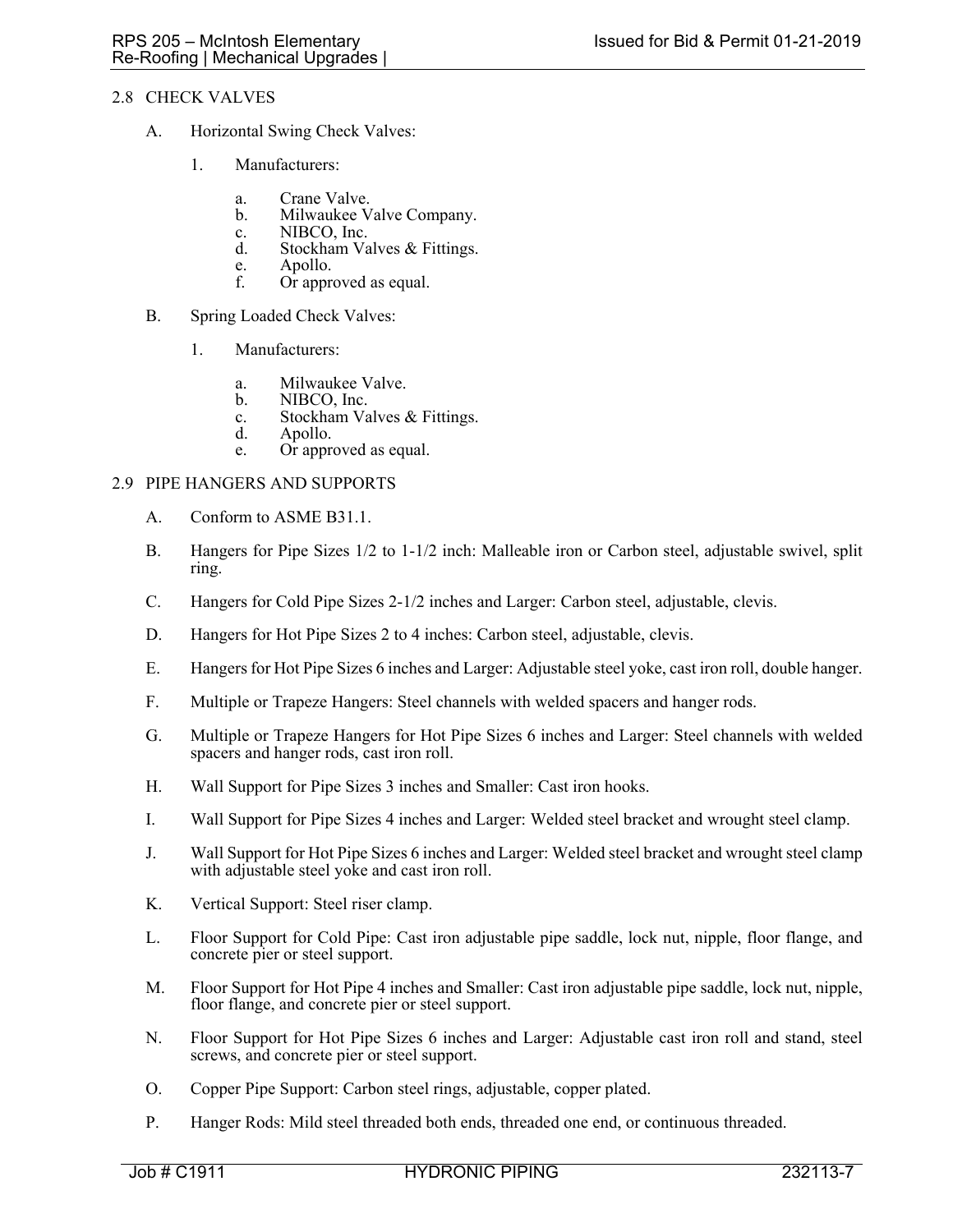Q. Inserts: Malleable iron case of steel shell and expander plug for threaded connection with lateral adjustment, top slot for reinforcing rods, lugs for attaching to forms; size inserts to suit threaded hanger rods.

## PART 3 - EXECUTION

### 3.1 EXAMINATION

- A. Section 01 30 00 Administrative Requirements: Coordination and project conditions.
- B. Verify excavations are to required grade, dry, and not over-excavated.

### 3.2 PREPARATION

- A. Ream pipe and tube ends. Remove burrs. Bevel plain end ferrous pipe.
- B. Remove scale and dirt on inside and outside before assembly.
- C. Prepare piping connections to equipment with flanges or unions.
- D. Keep open ends of pipe free from scale and dirt. Protect open ends with temporary plugs or caps.
- E. After completion, fill, clean, and treat systems. Refer to Section 23 25 00.

## 3.3 INSTALLATION - INSERTS

- A. Provide inserts for placement in concrete forms.
- B. Provide inserts for suspending hangers from reinforced concrete slabs and sides of reinforced concrete beams.
- C. Provide hooked rod to concrete reinforcement section for inserts carrying pipe 4 inches and larger.
- D. Where concrete slabs form finished ceiling, locate inserts flush with slab surface.
- E. Where inserts are omitted, drill through concrete slab from below and provide through-bolt with recessed square steel plate and nut above slab.

## 3.4 INSTALLATION - PIPE HANGERS AND SUPPORTS

- A. Install in accordance with ASME B31.9.
- B. Support horizontal piping as scheduled.
- C. Install hangers to provide minimum 1/2 inch space between finished covering and adjacent work.
- D. Place hangers within 12 inches of each horizontal elbow.
- E. Use hangers with 1-1/2 inch minimum vertical adjustment. Design hangers for pipe movement without disengagement of supported pipe.
- F. Support vertical piping at every other floor. Support riser piping independently of connected horizontal piping.
- G. Where installing several pipes in parallel and at same elevation, provide multiple pipe hangers or trapeze hangers.
- H. Provide copper plated hangers and supports for copper piping or sheet lead packing between hangers or support and piping.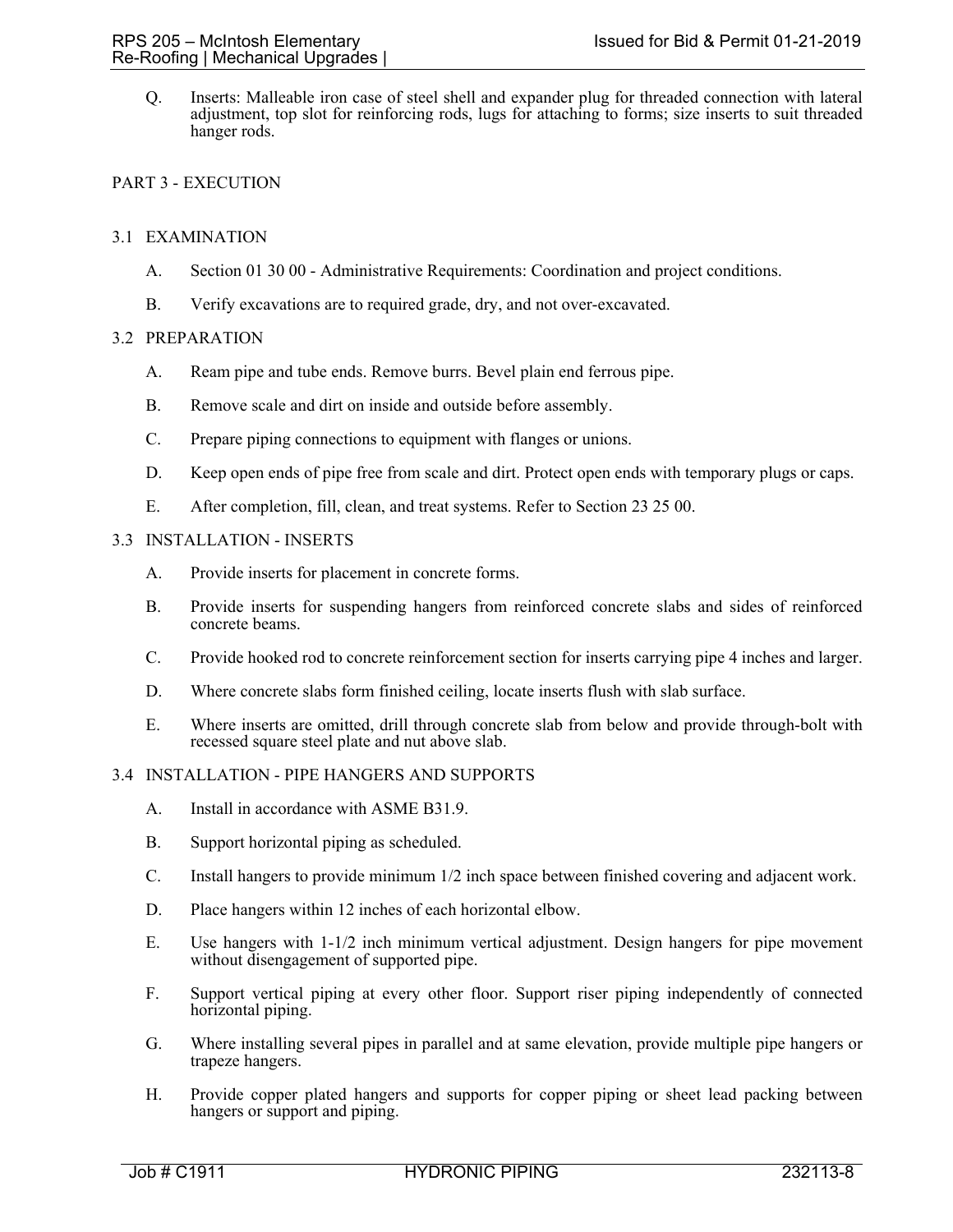- I. Provide clearance in hangers and from structure and other equipment for installation of insulation and access to valves and fittings.
- J. Install pipe hangers and supports in accordance with Section 23 05 29.

### 3.5 INSTALLATION - ABOVE GROUND PIPING SYSTEMS

- A. Install heating water piping in accordance with ASME B31.1.
- B. Route piping parallel to building structure and maintain gradient.
- C. Install piping to conserve building space, and not interfere with use of space.
- D. Group piping whenever practical at common elevations.
- E. Sleeve pipe passing through partitions, walls and floors. Refer to Section 23 05 29.
- F. Install firestopping at fire rated construction perimeters and openings containing penetrating sleeves and piping. Refer to Section 23 05 29.
- G. Install pipe identification in accordance with Section 23 05 53.
- H. Install piping to allow for expansion and contraction without stressing pipe, joints, or connected equipment. Refer to Section 23 05 16.
- I. Provide access where valves and fittings are not exposed. Coordinate size and location of access doors.
- J. Slope hydronic piping and arrange systems to drain at low points. Use eccentric reducers to maintain top of pipe aligned.
- K. Where pipe support members are welded to structural building framing, scrape, brush clean, and apply one coat of zinc rich primer to welds.
- L. Prepare unfinished pipe, fittings, supports, and accessories, ready for finish painting.
- M. Install valves with stems upright or horizontal, not inverted.
- N. Insulate piping and equipment.
- O. Provide chain operated valves for those that are higher than 7'-0" above the finished floor.

#### END OF SECTION 232113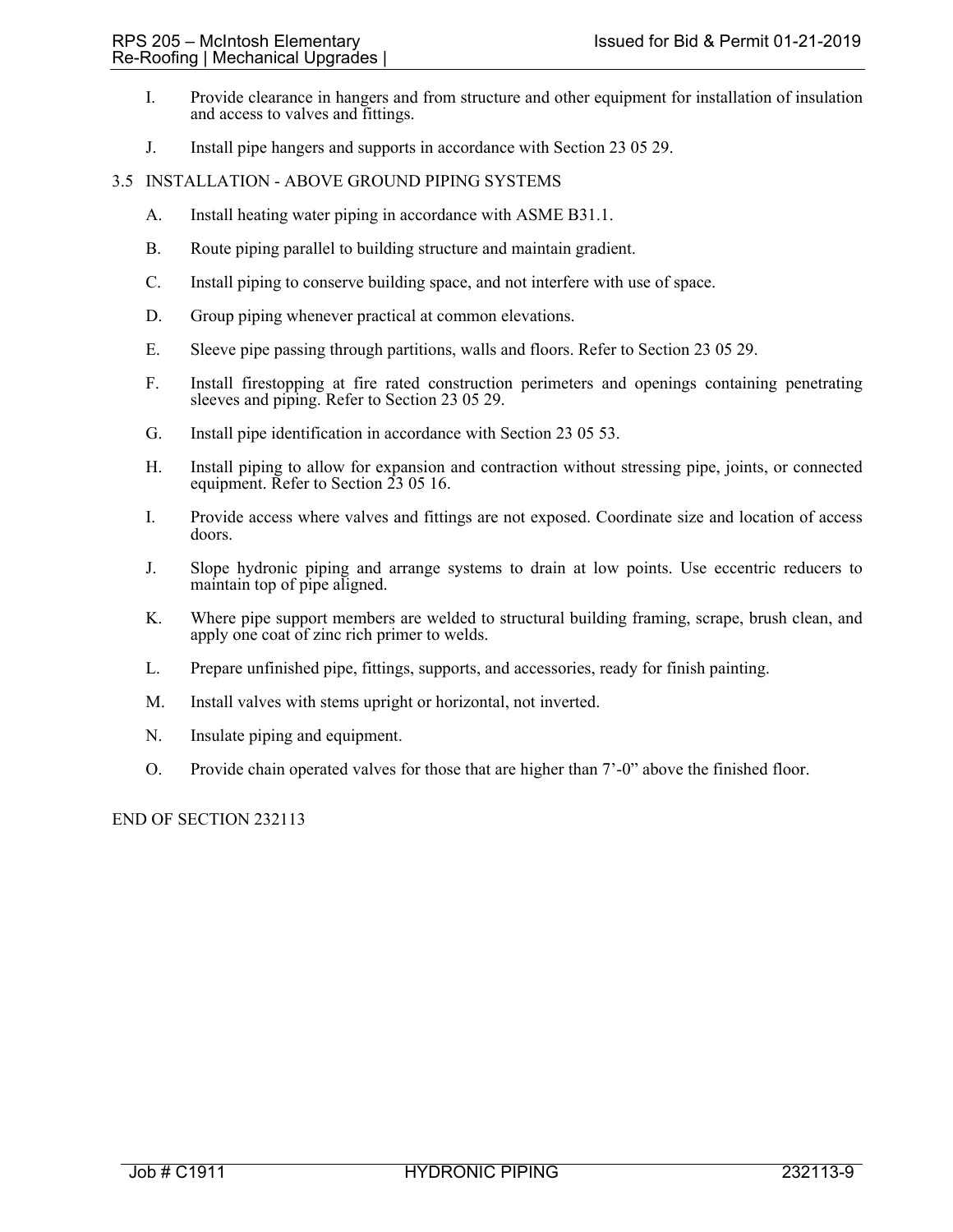## SECTION 232116 - HYDRONIC PIPING SPECIALTIES

## PART 1 - GENERAL

### 1.1 SUMMARY

- A. Section Includes:
	- 1. Air vents.
	- 2. Flow controls.
- B. Related Sections:
	- 1. Section 23 21 13 Hydronic Piping: Execution requirements for piping connections to products specified by this section.

#### 1.2 REFERENCES

- A. American Society of Mechanical Engineers:
	- 1. ASME B40.1 Gauges Pressure Indicating Dial Type Elastic Element.
	- 2. ASME Section VIII Boiler and Pressure Vessel Code Pressure Vessels.
- B. ASTM International:
	- 1. ASTM E1 Standard Specification for ASTM Thermometers.<br>2. ASTM E77 Standard Test Method for Inspection and Verific
	- ASTM E77 Standard Test Method for Inspection and Verification of Thermometers.
- C. Underwriters Laboratories Inc.:
	-
	- 1. UL 393 Indicating Pressure Gauges for Fire-Protection Service. 2. UL 404 Gauges, Indicating Pressure, for Compressed Gas Service.

#### 1.3 PERFORMANCE REQUIREMENTS

A. Flexible Connectors: Provide at or near pumps and other motorized equipment where piping configuration does not absorb vibration.

#### 1.4 SUBMITTALS

- A. Section 01 33 00 Submittal Procedures: Submittal procedures.
- B. Product Data: Submit for manufactured products and assemblies used in this Project.
	- 1. Manufacturer's data and list indicating use, operating range, total range, accuracy, and location for manufactured components.
	- 2. Submit product description, model, dimensions, component sizes, rough-in requirements, service sizes, and finishes.
	- 3. Submit schedule indicating manufacturer, model number, size, location, rated capacity, load served, and features for each piping specialty.
	- 4. Submit electrical characteristics and connection requirements.
- C. Manufacturer's Installation Instructions: Submit hanging and support methods, joining procedures, application, selection, and hookup configuration. Include pipe and accessory elevations.
- D. Manufacturer's Certificate: Certify products meet or exceed specified requirements.

## 1.5 CLOSEOUT SUBMITTALS

A. Section 01 70 00 - Execution and Closeout Requirements: Closeout procedures.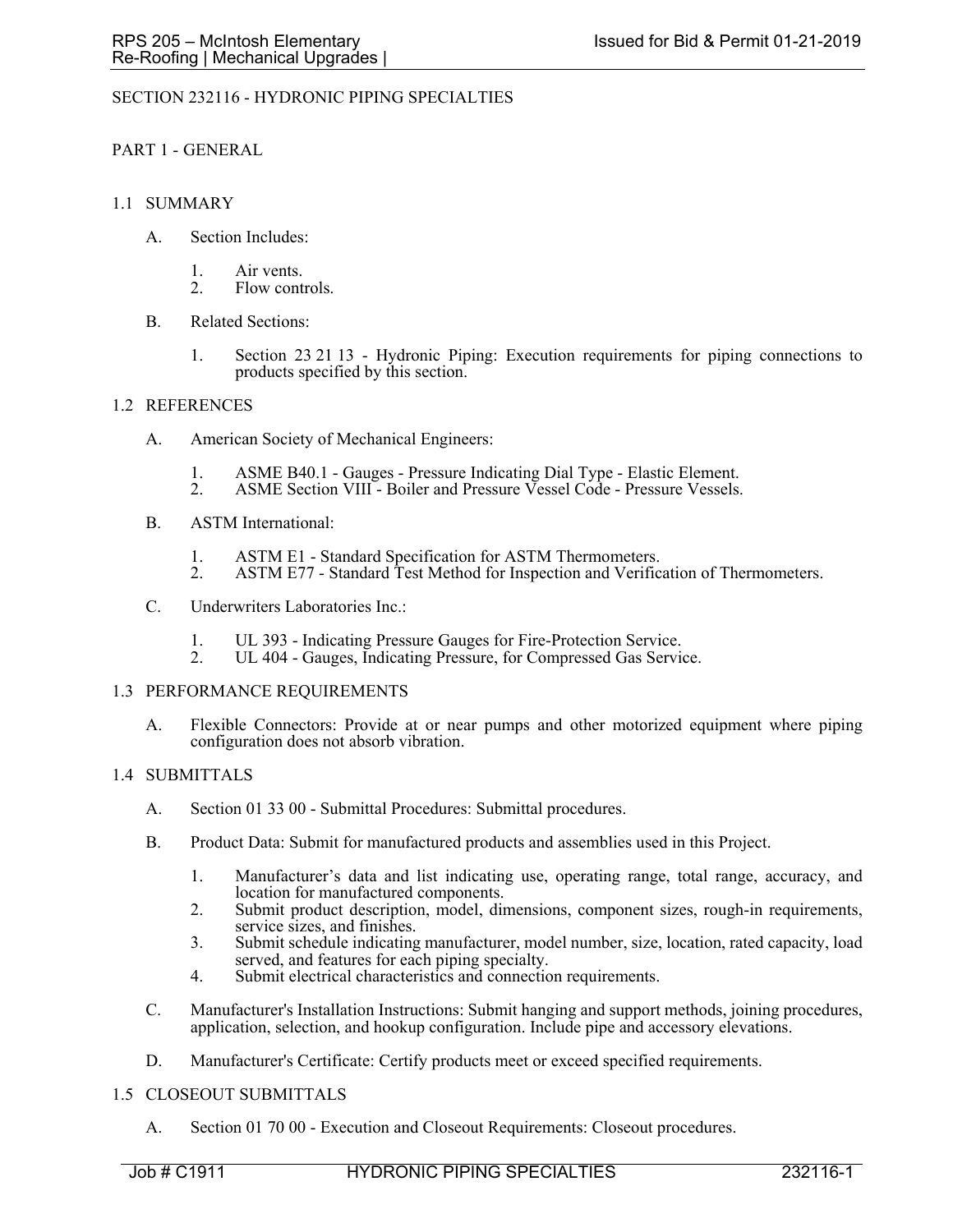- B. Project Record Documents: Record actual locations of actual locations of components and instrumentation.
- C. Operation and Maintenance Data: Submit instructions for calibrating instruments, installation instructions, assembly views, servicing requirements, lubrication instruction, and replacement parts list.

## 1.6 QUALIFICATIONS

- A. Manufacturer: Company specializing in manufacturing products specified in this section with minimum three years documented experience.
- B. Installer: Company specializing in performing Work of this section with minimum three years documented experience.

### 1.7 DELIVERY, STORAGE, AND HANDLING

- A. Section 01 60 00 Product Requirements: Product storage and handling requirements.
- B. Accept piping specialties on site in shipping containers with labeling in place. Inspect for damage.
- C. Provide temporary protective coating on cast iron and steel valves.
- D. Protect systems from entry of foreign materials by temporary covers, caps and closures, completing sections of the work, and isolating parts of completed system until installation.

### 1.8 ENVIRONMENTAL REQUIREMENTS

- A. Section 01 60 00 Product Requirements.
- B. Do not install instruments when areas are under construction, except rough in, taps, supports and test plugs.

#### 1.9 FIELD MEASUREMENTS

A. Verify field measurements before fabrication.

## 1.10 WARRANTY

A. Section 01 70 00 - Execution and Closeout Requirements: Product warranties and product bonds.

## 1.11 REGULATORY REQUIREMENTS

- A. Conform to Health/Life Safety Code for Public Schools.
- B. Conform to (IMC) International Mechanical Code. (2015)
- C. Conform to (IBC) International Building Code. (2015)
- D. Conform to (IFC) International Fire Code, excluding Chapter 4. (2015)
- E. Conform to State of Illinois Plumbing Code. (2014)
- F. Conform to Illinois Accessibility Code. (71 IL Adm. Code 400)
- G. Conform to (IECC) International Energy Conservation Code. (2015)
- H. Conform to (IFGC) International Fuel Gas Code. (2015)
- I. Conform to (IPMC) International Property Maintenance Code. (2015)
- J. Conform to Illinois State Fire Marshal's Boiler and Pressure Vessel Safety. (41 IL Adm. Code 120)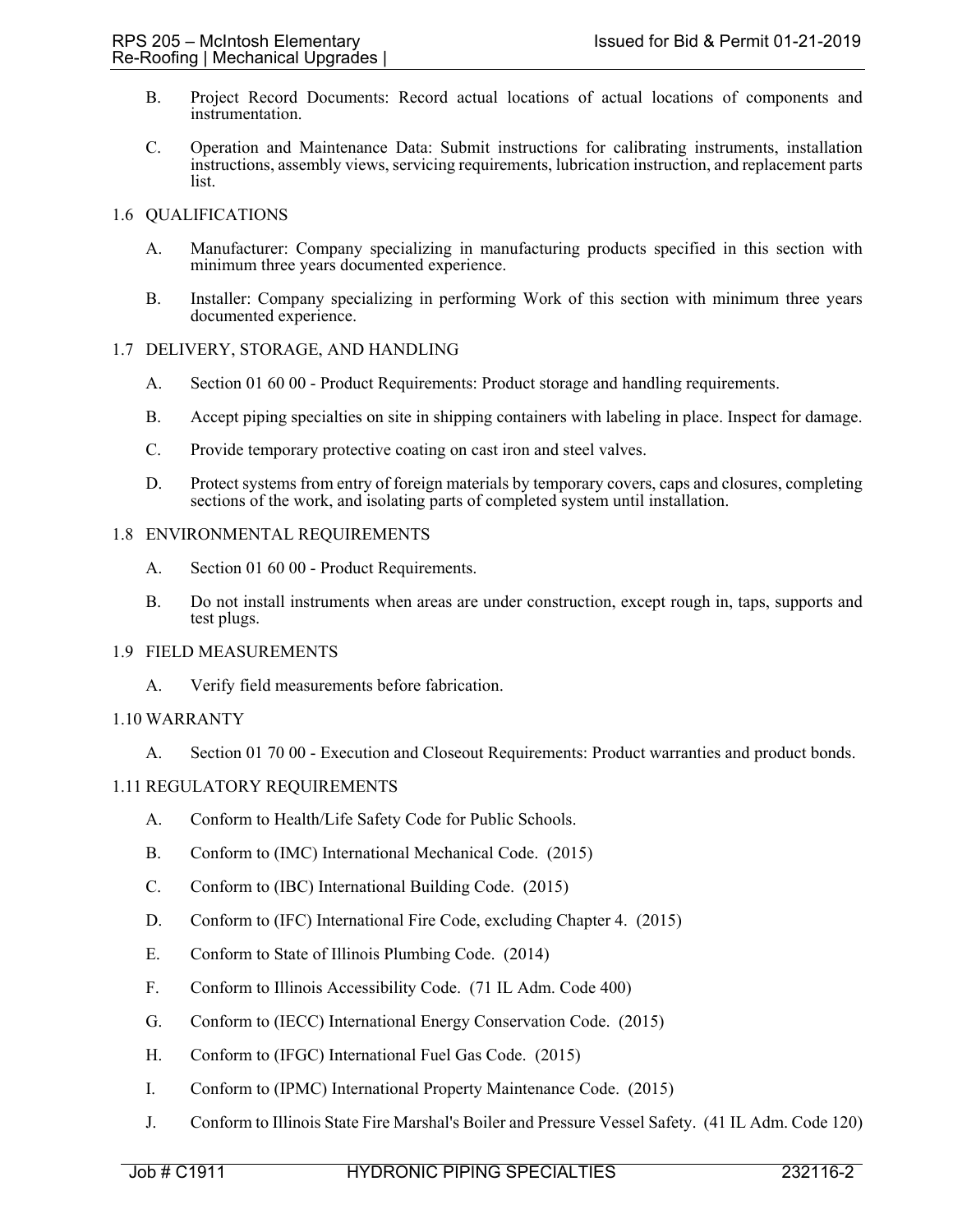- K. Conform to (ICC) International Code Council Reference Standards. (2015)
- L. Conform to (NFPA) National Fire Protection Association 70 National Electrical Code. (2014)
- M. Products: Listed and classified by Underwriter's Laboratories, Inc. as suitable for the purpose specified and indicated.

# PART 2 - PRODUCTS

## 2.1 AIR VENTS

- A. Manual Type: Short vertical sections of 2 inch diameter pipe to form air chamber, with 1/8 inch brass needle valve at top of chamber.
- B. Float Type:
	- 1. Manufacturers:
		- a. Bell & Gossett, ITT.
		- b. Armstrong.
		- c. Taco.
		- d. Or approved as equal.
	- 2. Brass or semi-steel body, copper, polypropylene, or solid non-metallic float, stainless steel valve and valve seat; suitable for system operating temperature and pressure; with isolating valve.
	- 3. High Capacity: Cast iron body and cover, float, bronze pilot valve mechanism suitable for system operating temperature and pressure; with isolating valve.

## 2.2 CIRCUIT BALANCING VALVES

- A. Manufacturers:
	- 1. Bell & Gossett.
	- 2. Taco.<br>3. Armst
	- 3. Armstrong.<br>4. Illinois.
	- 4. Illinois.<br>5. HCI.
	- 5. HCI.
	- 6. Oventrop.
	- 7. Or approved as equal.
- B. Multi-turn, orifice principle by-pass circuit with direct reading gage, soldered or flanged piping connections for 125 psig (860 kPa) working pressure, with shut off valves, and drain and vent connections.
- C. Direct reading with insert Pitot tube, threaded coupling, for 150 psig working pressure, maximum 240 degrees  $\overline{F}$ , 5 percent accuracy.
- D. 2 1/2 Inch and Larger: Cast iron, wafer type, orifice insert flow meter for 250 psig (1720 kPa) working pressure, with read-out valves equipped with integral check valves with gasketed caps. Provide butterfly valve with memory stop for balancing.
- E. 2 1/2 Inch and smaller: Calibrated, ball type balance valve with precision machined orifice, readout valves equipped with integral check valves and gasketed caps, calibrated nameplate and indicating pointer.
- F. Provide manufacturer furnished molded insulated valve covers.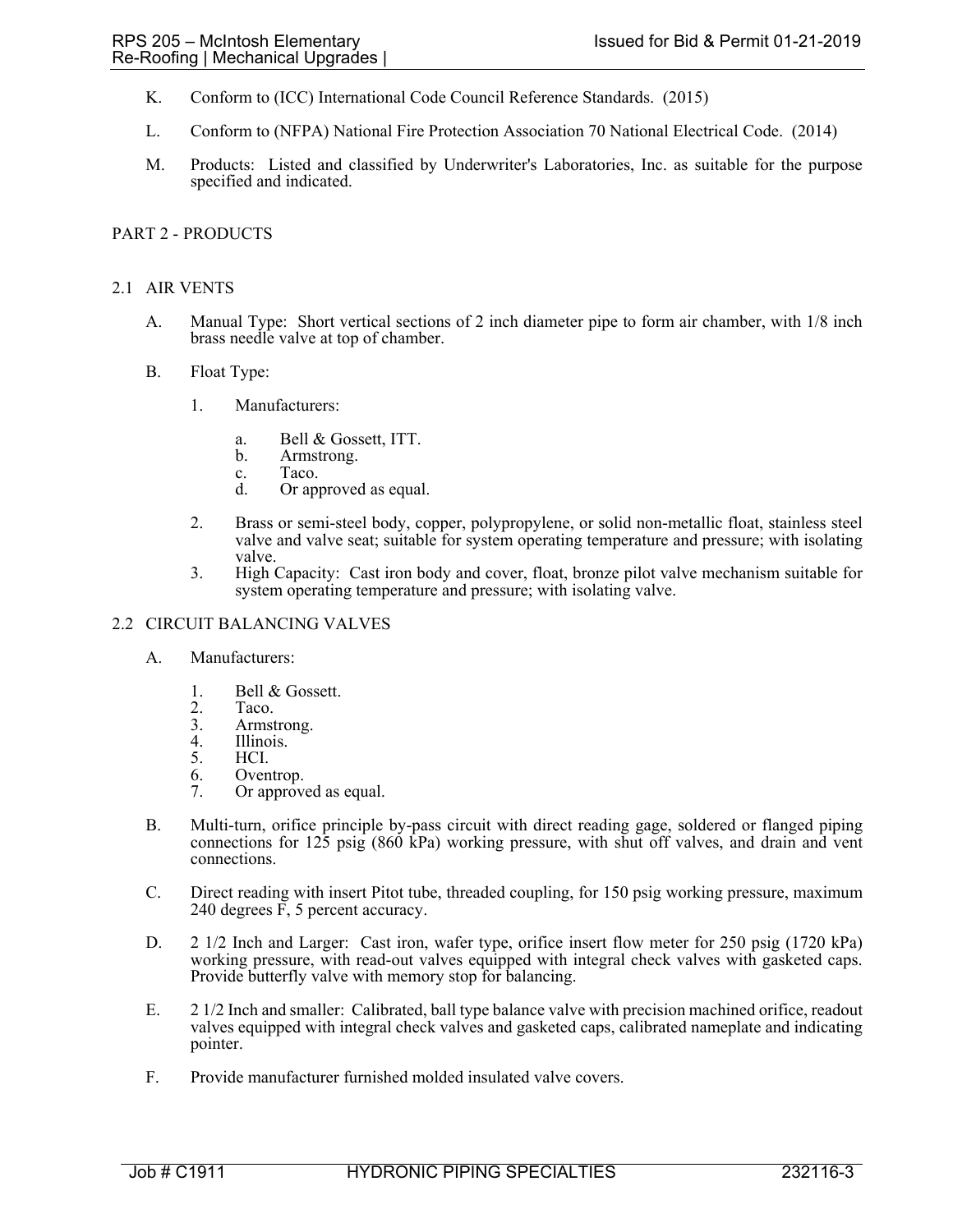## PART 3 - EXECUTION

#### 3.1 INSTALLATION - HYDRONIC PIPING SPECIALTIES

- A. Locate test plugs adjacent to thermometers and thermometer sockets, adjacent to pressure gages and pressure gage taps, and where indicated on Drawings.
- B. Where large air quantities accumulate, provide enlarged air collection standpipes.
- C. Install manual air vents at system high points.
- D. For automatic air vents in ceiling spaces or other concealed locations, install vent tubing to nearest drain.
- E. Provide radiator valves on water inlet for the following terminal heating unit types: radiation, unit heaters, and fan coil units.
- F. Provide radiator-balancing valves on water outlet for the following terminal heating unit types: radiation, unit heaters, and fan coil units.

### 3.2 PROTECTION OF INSTALLED CONSTRUCTION

- A. Section 01 70 00 Execution and Closeout Requirements: Requirements for protecting installed construction.
- B. Do not install hydronic pressure gauges until after systems are pressure tested.

#### END OF SECTION 232116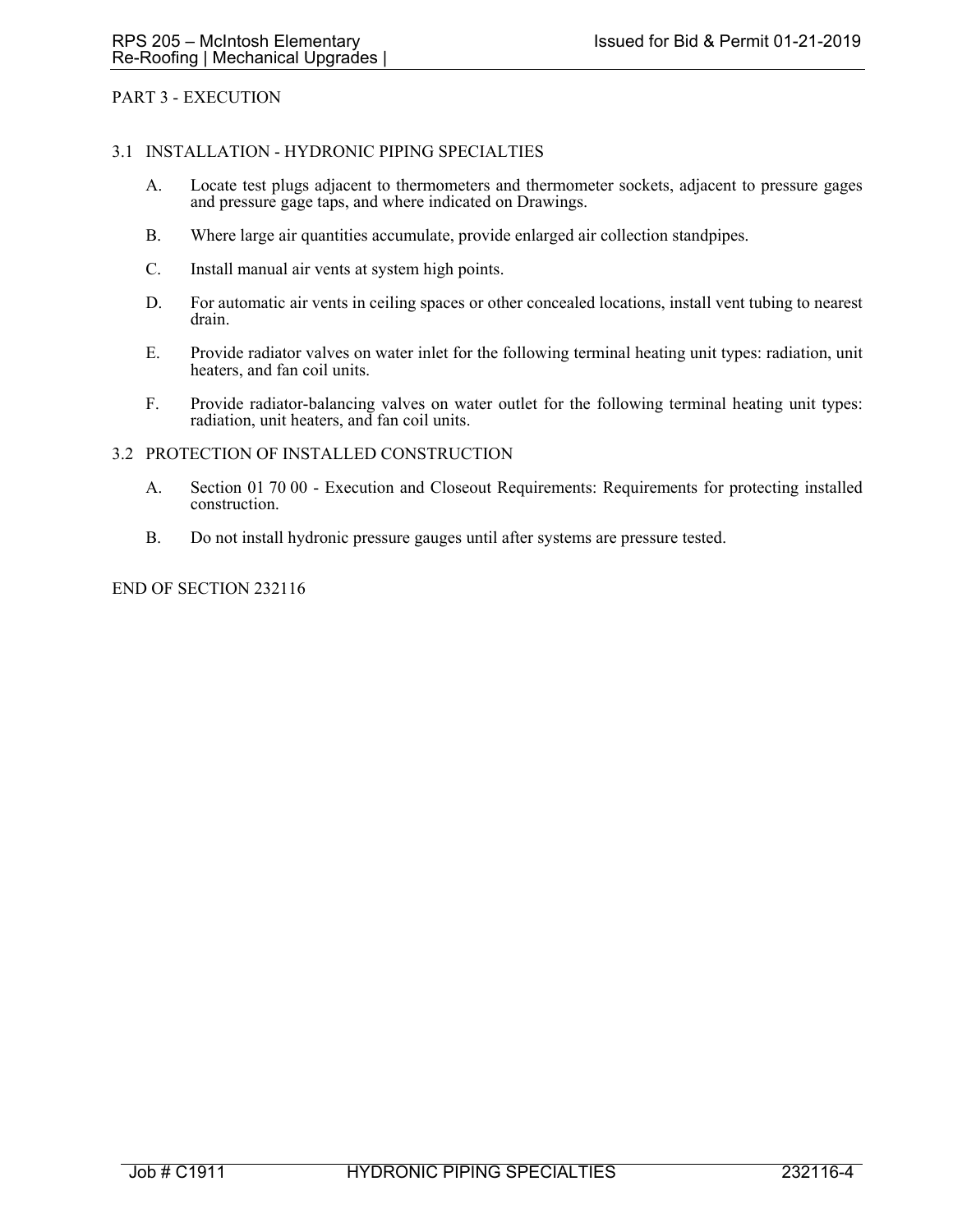## SECTION 233100 - HVAC DUCTS AND CASINGS

#### PART 1 - GENERAL

#### 1.1 SUMMARY

- A. Section Includes:
	- 1. Duct materials.
	- 2. Insulated flexible ducts.<br>3. Ductwork fabrication.
	- Ductwork fabrication.
	- 4. Single wall spiral round ducts.<br>5. Double wall insulated acoustic
	- 5. Double wall insulated acoustical spiral ductwork.
- B. Related Sections:
	- 1. Section 23 05 29 Hangers and Supports for HVAC Piping and Equipment: Product requirements for hangers, supports and sleeves for placement by this section.
	- 2. Section 23 33 00 Air Duct Accessories: Product requirements for duct accessories for placement by this section.

### 1.2 REFERENCES

- A. ASTM International:
	- 1. ASTM A36/A36M Standard Specification for Carbon Structural Steel.<br>2. ASTM A90/A90M Standard Test Method for Weight Mass of Coating
	- 2. ASTM A90/A90M Standard Test Method for Weight Mass of Coating on Iron and Steel Articles with Zinc or Zinc-Alloy Coatings.
	- 3. ASTM A167 Standard Specification for Stainless and Heat-Resisting Chromium-Nickel Steel Plate, Sheet, and Strip.
	- 4. ASTM A568/A568M Standard Specification for Steel, Sheet, Carbon, and High-Strength,
	- Low-Alloy, Hot-Rolled and Cold-Rolled, General Requirements for. 5. ASTM A653/A653M Standard Specification for Steel Sheet, Zinc-Coated (Galvanized) or Zinc-Iron Alloy-Coated (Galvannealed) by the Hot-Dip Process.
	- 6. ASTM A1008/A1008M Standard Specification for Steel, Sheet, Cold-Rolled, Carbon, Structural, High-Strength Low-Alloy and High-Strength Low-Alloy with Improved Formability.
	- 7. ASTM A1011/A1011M Standard Specification for Steel, Sheet and Strip, Hot-Rolled, Carbon, Structural, High-Strength Low-Alloy and High-Strength Low-Alloy with Improved Formability.
	- 8. ASTM B209 Standard Specification for Aluminum and Aluminum-Alloy Sheet and Plate.
	- 9. ASTM C14 Standard Specification for Concrete Sewer, Storm Drain, and Culvert Pipe.<br>10. ASTM C443 Standard Specification for Joints for Circular Concrete Sewer and Culve
	- 10. ASTM C443 Standard Specification for Joints for Circular Concrete Sewer and Culvert Pipe, Using Rubber Gaskets.
	- 11. ASTM E84 Standard Test Method for Surface Burning Characteristics of Building Materials.
- B. National Fire Protection Association:
	- 1. NFPA 90A Standard for the Installation of Air Conditioning and Ventilating Systems.
	- 2. NFPA 90B Standard for the Installation of Warm Air Heating and Air Conditioning Systems.
	- 3. NFPA 96 Standard for Ventilation Control and Fire Protection of Commercial Cooking Operations.
- C. Sheet Metal and Air Conditioning Contractors:
	- 1. SMACNA HVAC Air Duct Leakage Test Manual.
	- 2. SMACNA HVAC Duct Construction Standard Metal and Flexible.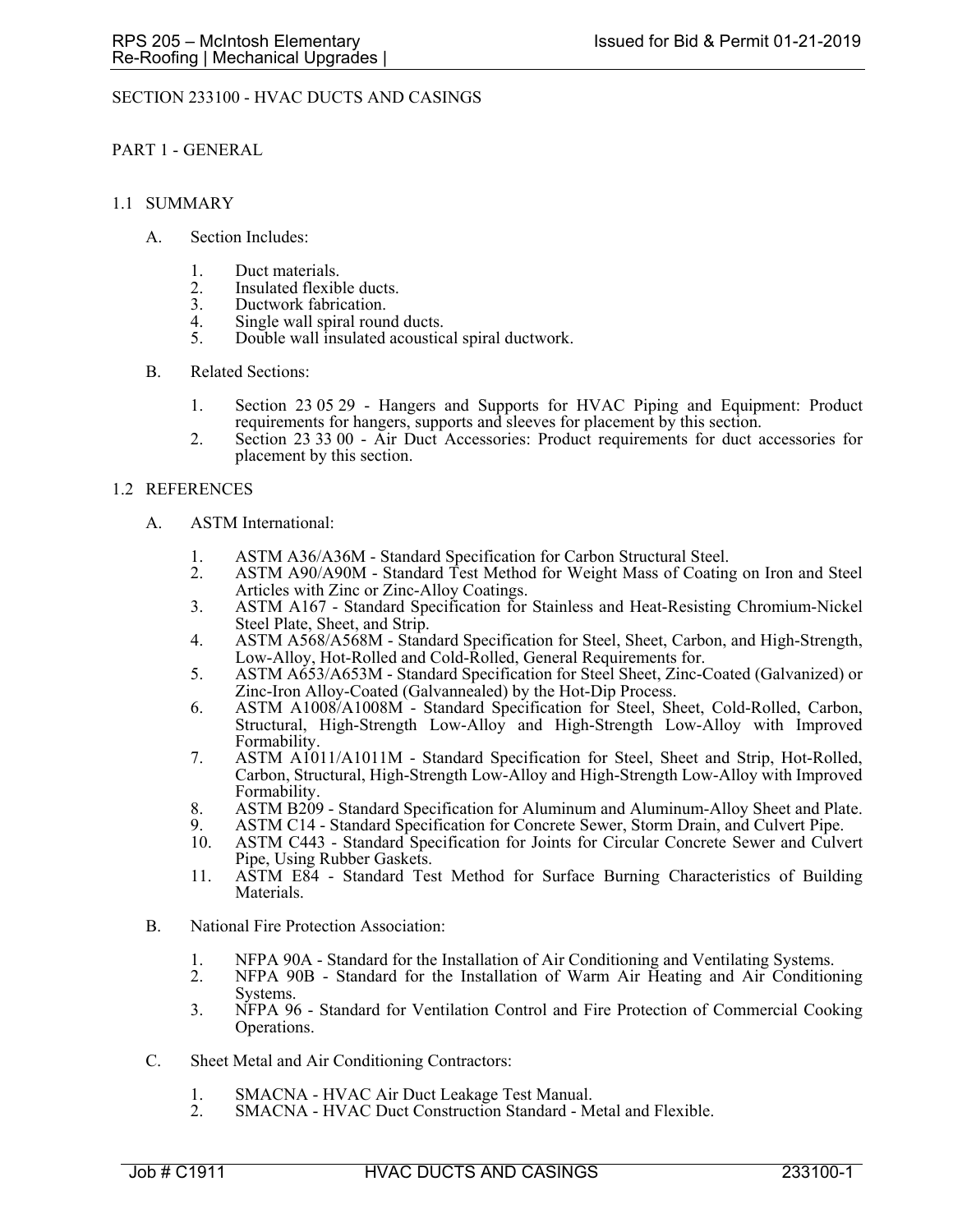- D. Underwriters Laboratories Inc.:
	- 1. UL 181 Factory-Made Air Ducts and Connectors.

#### 1.3 PERFORMANCE REQUIREMENTS

A. Variation of duct configuration or sizes other than those of equivalent or lower loss coefficient is not permitted except by written permission. Size round ducts installed in place of rectangular ducts in accordance with ASHRAE table of equivalent rectangular and round ducts.

## 1.4 SUBMITTALS

- A. Section 01 33 00 Submittal Procedures: Submittal procedures.
- B. Shop Drawings: Submit duct fabrication drawings, drawn to scale not smaller than 1/4 inch equals 1 foot, on drawing sheets same size as Contract Documents, indicating:
	- 1. Fabrication, assembly, and installation details, including plans, elevations, sections, details of components, and attachments to other work.
	- 2. Duct layout, indicating pressure classifications and sizes in plain view. For exhaust duct systems, indicate classification of materials handled as defined in this section.
	- 3. Fittings.<br>4. Reinforc
	- Reinforcing details and spacing.
	- 5. Seam and joint construction details.
	- 6. Penetrations through fire rated and other walls.
	- 7. Terminal unit and coil installations.
	- 8. Hangers and supports, including methods for building attachment, vibration isolation, and duct attachment.
- C. Product Data: Submit data for duct materials and duct liner.
- D. Test Reports: Indicate pressure tests performed. Include date, section tested, test pressure, and leakage rate, following SMACNA HVAC Air Duct Leakage Test Manual.
- E. Manufacturer's Installation Instructions: Submit special procedures for glass fiber ducts.

#### 1.5 CLOSEOUT SUBMITTALS

- A. Section 01 70 00 Execution and Closeout Requirements: Closeout procedures.
- B. Project Record Documents: Record actual locations of ducts and duct fittings. Record changes in fitting location and type. Show additional fittings used.

#### 1.6 QUALITY ASSURANCE

- A. Perform Work in accordance with SMACNA HVAC Duct Construction Standards Metal and flexible.
- B. Construct ductwork to NFPA 90A, NFPA 90B and NFPA 96 standards.

#### 1.7 ENVIRONMENTAL REQUIREMENTS

- A. Section 01 60 00 Product Requirements.
- B. Do not install duct sealant when temperatures are less than those recommended by sealant manufacturers.
- C. Maintain temperatures during and after installation of duct sealant.

#### 1.8 FIELD MEASUREMENTS

A. Verify field measurements prior to fabrication.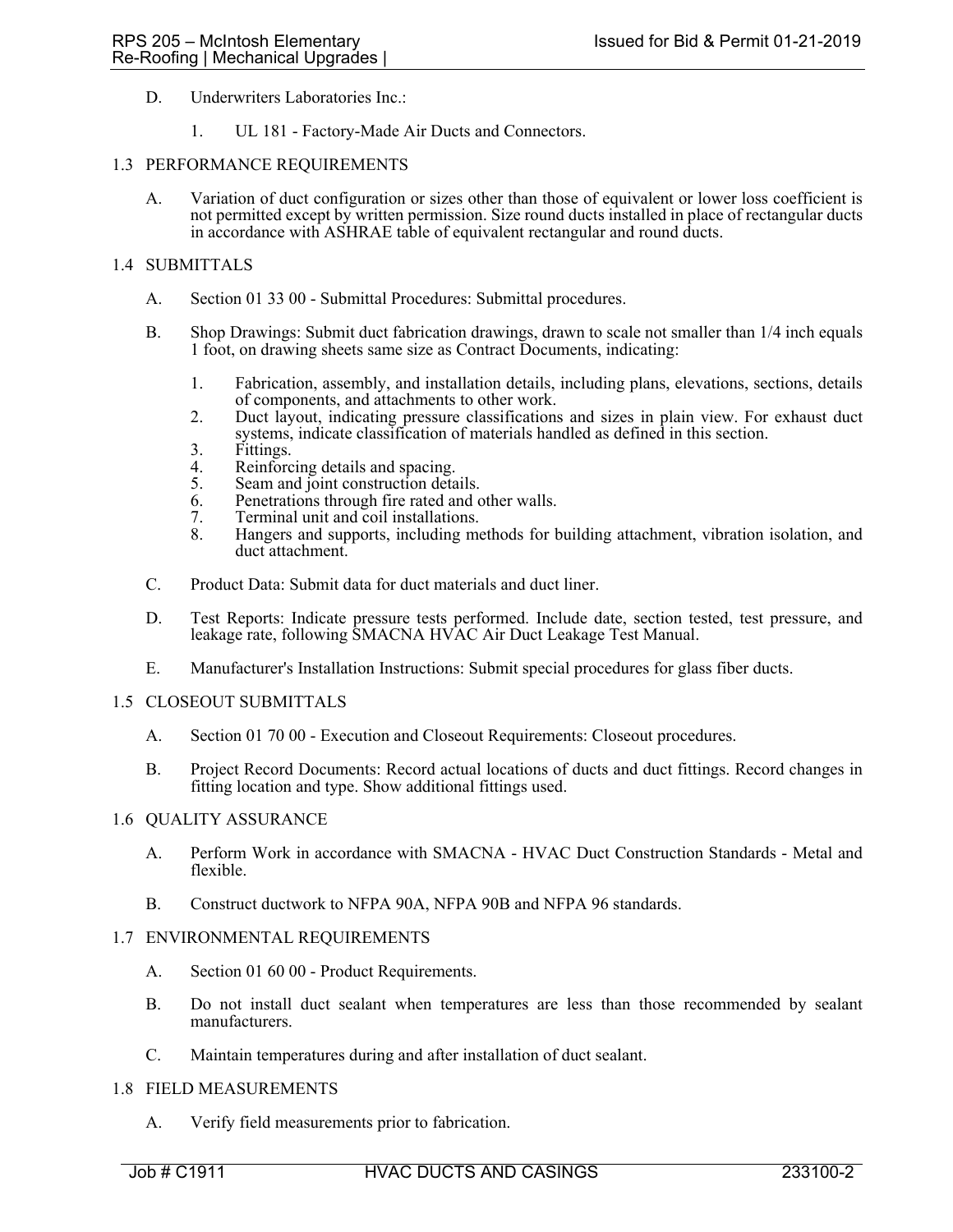# 1.9 REGULATORY REQUIREMENTS

- A. Conform to Health/Life Safety Code for Public Schools.
- B. Conform to (IMC) International Mechanical Code. (2015)
- C. Conform to (IBC) International Building Code. (2015)
- D. Conform to (IFC) International Fire Code, excluding Chapter 4. (2015)
- E. Conform to State of Illinois Plumbing Code. (2014)
- F. Conform to Illinois Accessibility Code. (71 IL Adm. Code 400)
- G. Conform to (IECC) International Energy Conservation Code. (2015)
- H. Conform to (IFGC) International Fuel Gas Code. (2015)
- I. Conform to (IPMC) International Property Maintenance Code. (2015)
- J. Conform to Illinois State Fire Marshal's Boiler and Pressure Vessel Safety. (41 IL Adm. Code 120)
- K. Conform to (ICC) International Code Council Reference Standards. (2015)
- L. Conform to (NFPA) National Fire Protection Association 70 National Electrical Code. (2014)
- M. Products: Listed and classified by Underwriter's Laboratories, Inc. as suitable for the purpose specified and indicated.

## PART 2 - PRODUCTS

#### 2.1 MATERIALS

- A. Galvanized Steel Ducts: ASTM A525 and ASTM A527 galvanized steel sheet, lock-forming quality, having zinc coating of in conformance with ASTM A90.
- B. Aluminum Sheets: Comply with ASTM B209 alloy 3003-414, with mill finish for concealed ducts, and standard, one-sided bright finish for duct surfaces exposed to view.
- C. Stainless Steel Ducts: Minimum 18 gauge, 316 stainless steel with welded seams. The installation shall conform to SMACNA round industrial duct construction standards for duct supports and reinforcement using stainless steel material.

#### 2.2 MANUFACTURED DUCTWORK

- A. Manufacture in accordance with SMACNA HVAC Duct Construction Standards Metal and Flexible, and as indicated. Provide duct material, gages, reinforcing, and sealing for operating pressures indicated.
- B. Insulated Flexible Ducts:
	- 1. Manufacturers:
		- a. Flex-Master.
		- b. Therma Flex.
		- c. Techna Flex.<br>d. Or approved.
		- Or approved as equal.
	- 2. Underwriters Laboratory Standard 181; Class 1.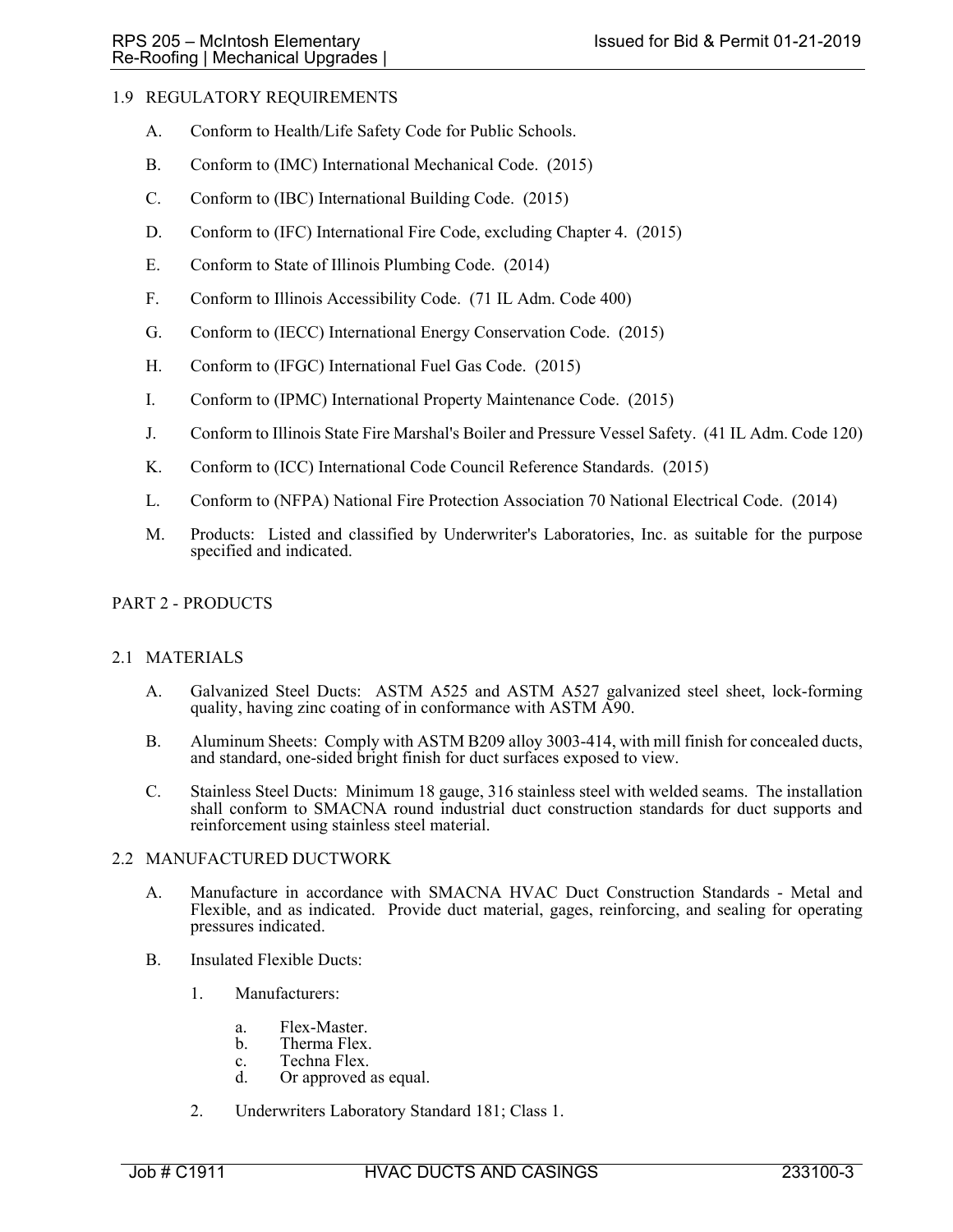- 3. Two ply vinyl film supported by helically wound spring steel wire; fiberglass insulation; polyethylene vapor barrier film.
- 4. Pressure Rating: 10 inches w.g. positive and 1.0 inches w.g. negative.
- 5. Maximum Velocity: 4000 fpm.

### 2.3 DUCTWORK FABRICATION

- A. Fabricate and support in accordance with SMACNA HVAC Duct Construction Standards Metal and Flexible, and as indicated. Provide duct material, gages, reinforcing, and sealing for operating pressures indicated.
- B. Construct T's, bends, and elbows with radius of not less than 1-1/2 times width of duct on centerline. Where not possible and where rectangular elbows are used, provide air foil turning vanes. Where acoustical lining is indicated, provide turning vanes of perforated metal with glass fiber insulation.
- C. Increase duct sizes gradually, not exceeding 15 degrees divergence wherever possible; maximum 30 degrees divergence upstream of equipment and 45 degrees convergence downstream.
- D. Provide standard 45 degree lateral wye takeoffs unless otherwise indicated where 90 degree conical tee connections may be used.

## 2.4 SINGLE WALL SPIRAL DUCTWORK

- A. General:
	- 1. The duct system shall consist of fittings that are factory fitted with a sealing gasket. The spiral duct fitting will seal the duct joints without the use of duct sealer.
- B. Materials:
	- 1. Unless otherwise noted, all duct and fittings shall be G-90 galvanized steel in accordance with ASTM A-653 and A-924.
- C. Construction:
	- 1. Fittings:
		- a. All fitting ends shall come factory equipped with a EPDM rubber gasket. Gasket shall be manufactured to gauge and flexibility so as to ensure that system will meet the performance criteria set forth in the manufacturer's literature. Gasket shall be classified by Underwriter's Laboratories to conform to ASTM E84-91a and NFPA
		- 90A flame spread and smoke developed ratings of 25/50.<br>All fittings shall be furnished with gasket on the outer shell.
		- b. All fittings shall be furnished with gasket on the outer shell. c. All fittings ends shall be calibrated to manufacturer's published dimensional tolerance standard.
		- d. All fitting ends O.D. shall have rolled over edges for added strength and rigidity during installation and shipping.
		- e. Transitions shall be provided where insulated duct connects to non-insulated, single wall duct. Transitions also act as insulation ends reducing the double wall outer shell diameter to the inner shell diameter.
		- f. When contract documents require divided flow fittings, only full body fittings will be accepted. Saddle taps are unacceptable.
	- 2. Spiral Duct:
		- a. Spiral duct shall be calibrated to manufacturer's published dimensional tolerance standard.
		- b. All spiral duct 12" Dia. and larger shall be corrugated for added strength and rigidity. The duct will be of spiral lockseam construction.
		- c. Spiral seam slippage shall be prevented by means of a flat seam and a mechanically formed indentation evenly spaced along the spiral seam.
		- d. When gasket or flanges are not acceptable the duct shall be welded construction.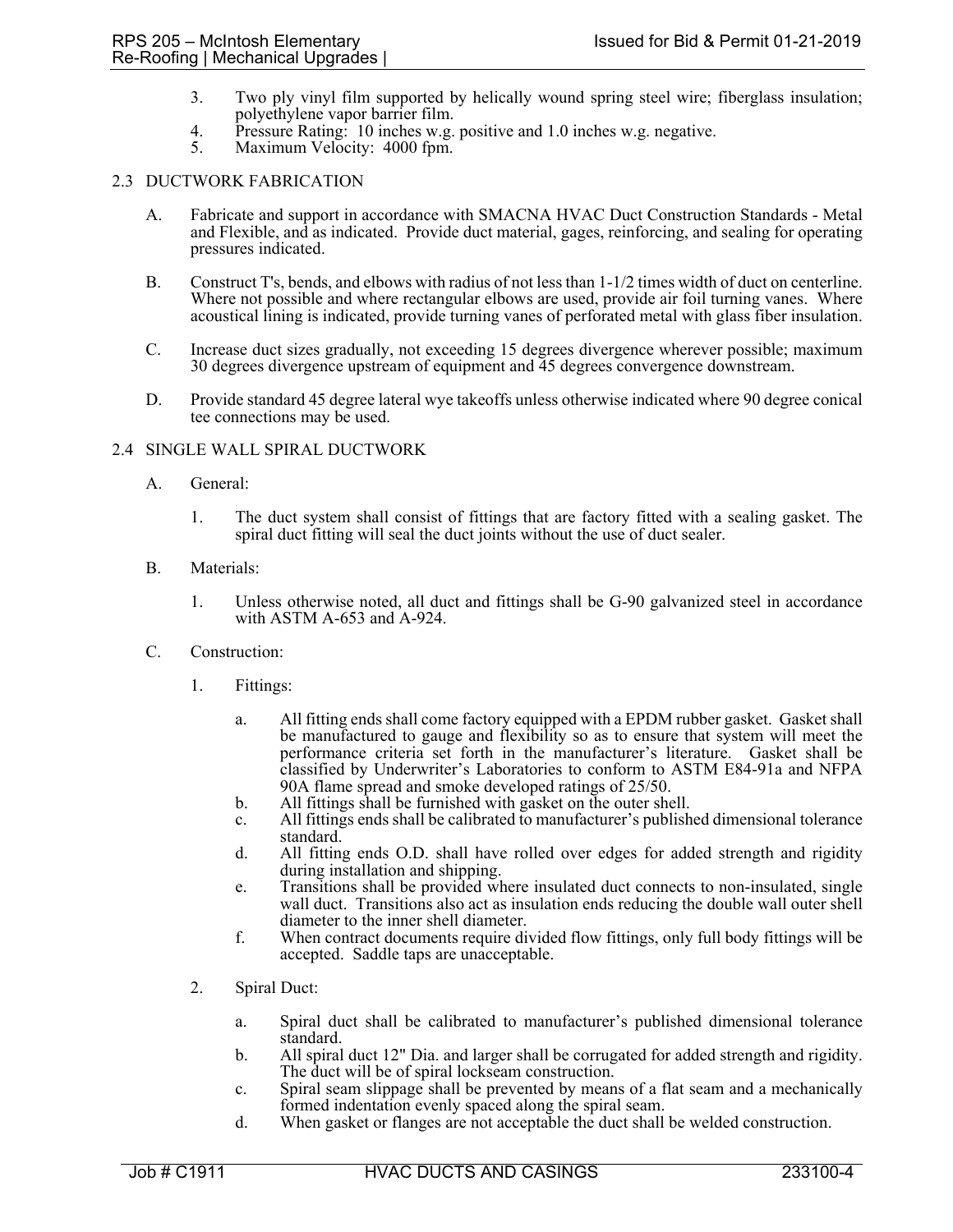## 2.5 DOUBLE WALL INSULATED ACOUSTICAL SPIRAL DUCTWORK

- A. General:
	- 1. All exposed round supply ductwork shown on the plans or indicated in the project specification to be insulated shall be Double Wall. The duct system shall consist of fittings that are factory fitted with a sealing gasket and spiral duct and will seal the duct joints without the use of duct sealer.
- B. Materials:
	- 1. Unless otherwise noted, all duct and fittings shall be G-90 galvanized steel in accordance with ASTM A-653 and A-924 and extension duct shall be paint grip ready.
	- 2. Perforated liner on double wall duct only shall consist of 1/8 inch perforations on 1/4 inch staggered centers corresponding to an overall open area of 23%.
	- 3. Fiber glass insulation shall have a maximum conductivity factor (K) of 0.26 BTUin/hr•ft2•°F at 75°F mean ambient temperature.
	- 4. Retaining fabric shall be 0.008 inch thick, 15.6 lb/ft3 density with an air permeability rate of 9.2  $ft3/ft2$ •s.
- C. Construction:
	- 1. Fittings:
		- a. All double wall fitting ends shall come factory equipped with a double lipped, Uprofile, EPDM rubber gasket. Gasket shall be manufactured to gauge and flexibility so as to ensure that system will meet the performance criteria set forth in the manufacturer's literature. Gasket shall be classified by Underwriter=s Laboratories to conform to ASTM E84-91a and NFPA 90A flame spread and smoke developed ratings of 25/50.
		- b. Double wall duct and fittings shall consist of a perforated or solid inner liner, a 1 inch, 1.50 lb/ft3 (unless otherwise specified) layer of fiber glass insulation and a solid outer pressure shell. When a perforated inner liner is specified, a retaining fabric shall be wrapped between the perforated inner and the fiber glass insulation. The fabrics provide fiber glass tear retention while maintaining the desired acoustical properties. For 1-inch thick insulation, the outer pressure shell diameter shall be 2 inches larger than the inner liner.
		- c. All fittings shall be furnished with gasket on the outer shell. The inner shell on all double wall fittings shall extend a minimum of 1" past the outer shell.
		- d. All fittings ends shall be calibrated to manufacturer=s published dimensional tolerance standard.
		- e. All fitting ends O.D. shall have rolled over edges for added strength and rigidity during installation and shipping.
		- f. Double wall to single wall transitions shall be provided where insulated duct connects to non-insulated, single wall duct. Transitions also act as insulation ends reducing the double wall outer shell diameter to the inner shell diameter.
		- g. When contract documents require divided flow fittings, only full body fittings will be accepted. Double wall saddle taps are unacceptable.
		- h. All double wall duct and fittings shall be furnished with both an inner liner and a outer pressure shell coupling. The inner liners shall not be fastened together to allow for expansion and contraction.
	- 2. Spiral Duct:
		- a. Spiral duct shall be calibrated to manufacturer=s published dimensional tolerance standard.
		- b. All spiral duct 12" Dia. and larger shall be corrugated for added strength and rigidity. Inner and outer duct will be of spiral lockseam construction.
		- c. Spiral seam slippage shall be prevented by means of a flat seam and a mechanically formed indentation evenly spaced along the spiral seam.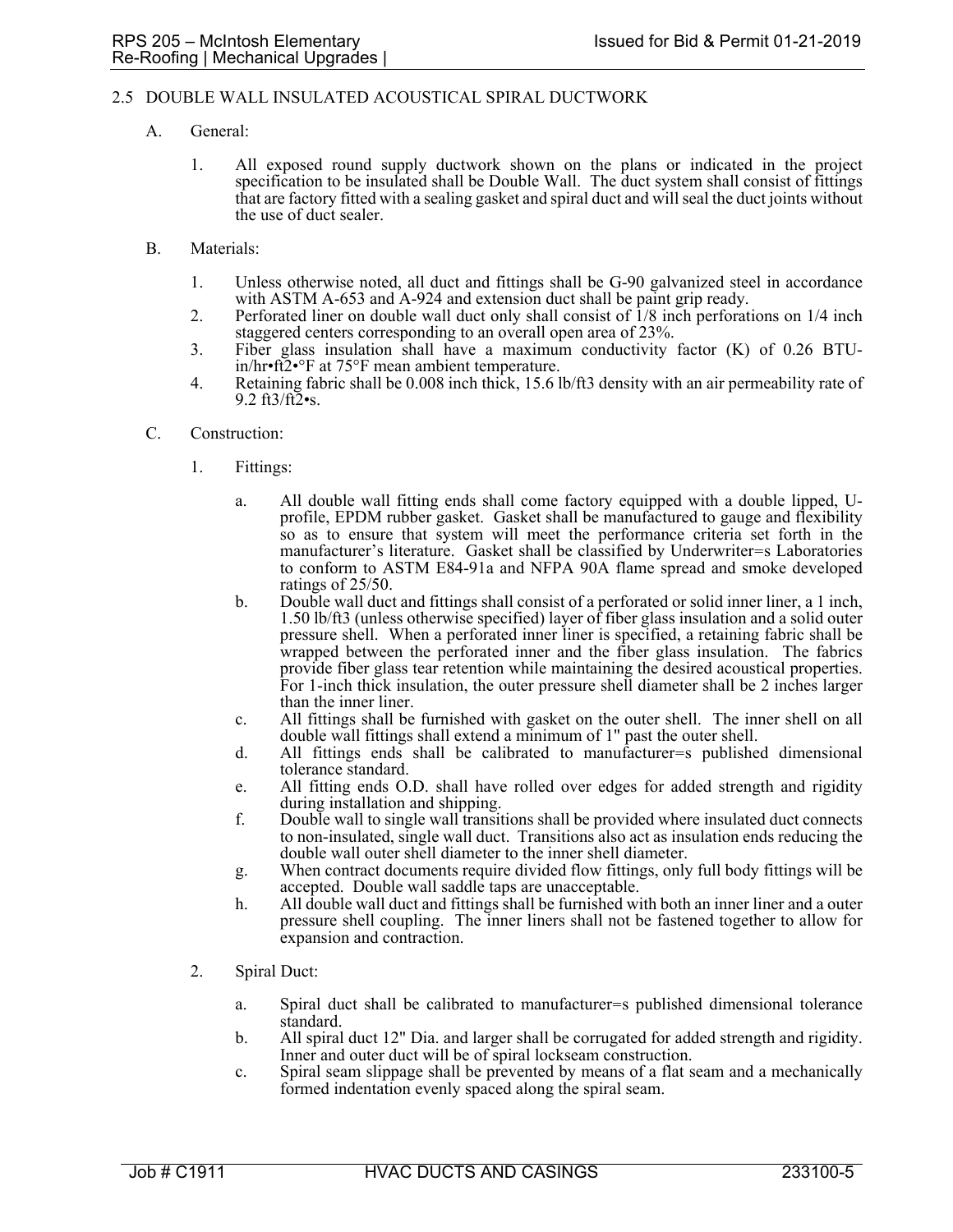#### PART 3 - EXECUTION

#### 3.1 INSTALLATION

- A. Install in accordance with manufacturer's instructions.
- B. Install and seal ducts in accordance with SMACNA HVAC Duct Construction Standards Metal and Flexible.
- C. Duct Sizes are inside clear dimensions. For lined ducts, maintain sizes inside lining.
- D. Locate ducts with sufficient space around equipment to allow normal operating and maintenance activities.
- E. Use double nuts and lock washers on threaded rod supports.
- F. Connect diffusers to low pressure ducts with 5 feet maximum length of flexible duct held in place with strap or clamp.
- G. Connect flexible ducts to metal ducts with draw bands.
- H. During construction provide temporary closures of metal or taped polyethylene on open ductwork to prevent construction dust from entering ductwork system.
- I. Use crimp joints with or without bead for joining round duct sizes 8 inches and smaller with crimp in direction of air flow. Provide flanged joints for duct sizes 10" and larger.
- J. Connect terminal units to supply ducts with three foot maximum length of flexible duct. Do not use flexible duct to change direction.
- K. Cleaning and Protection:
	- 1. Clean air handling unit and ductwork prior to the DuctSox system unit-by-unit as it is installed. Clean external surfaces of foreign substance which may cause corrosive deterioration of facing.
	- 2. Temporary Closure: At ends of ducts which are not connected to equipment or distribution devices at time of ductwork installation, cover with polyethylene film or other covering which will keep the system clean until installation is completed.
	- 3. If DuctSox systems become soiled during installation, they should be removed and cleaned following the manufacturers standard terms of laundry.

## 3.2 SCHEDULES

A. Ductwork Material Schedule

| <u>Air System</u><br><b>Return Ductwork</b> | Material<br>Galvanized | Pressure Class<br>$\gamma$ | Seal Class               |
|---------------------------------------------|------------------------|----------------------------|--------------------------|
| <b>Supply Ductwork</b>                      | Galvanized             | 2"                         |                          |
| <b>Transfer Ducts</b>                       | Galvanized             | 1"                         | $\overline{\phantom{0}}$ |
| <b>Exposed Ductwork</b>                     | Double Wall Spiral     |                            |                          |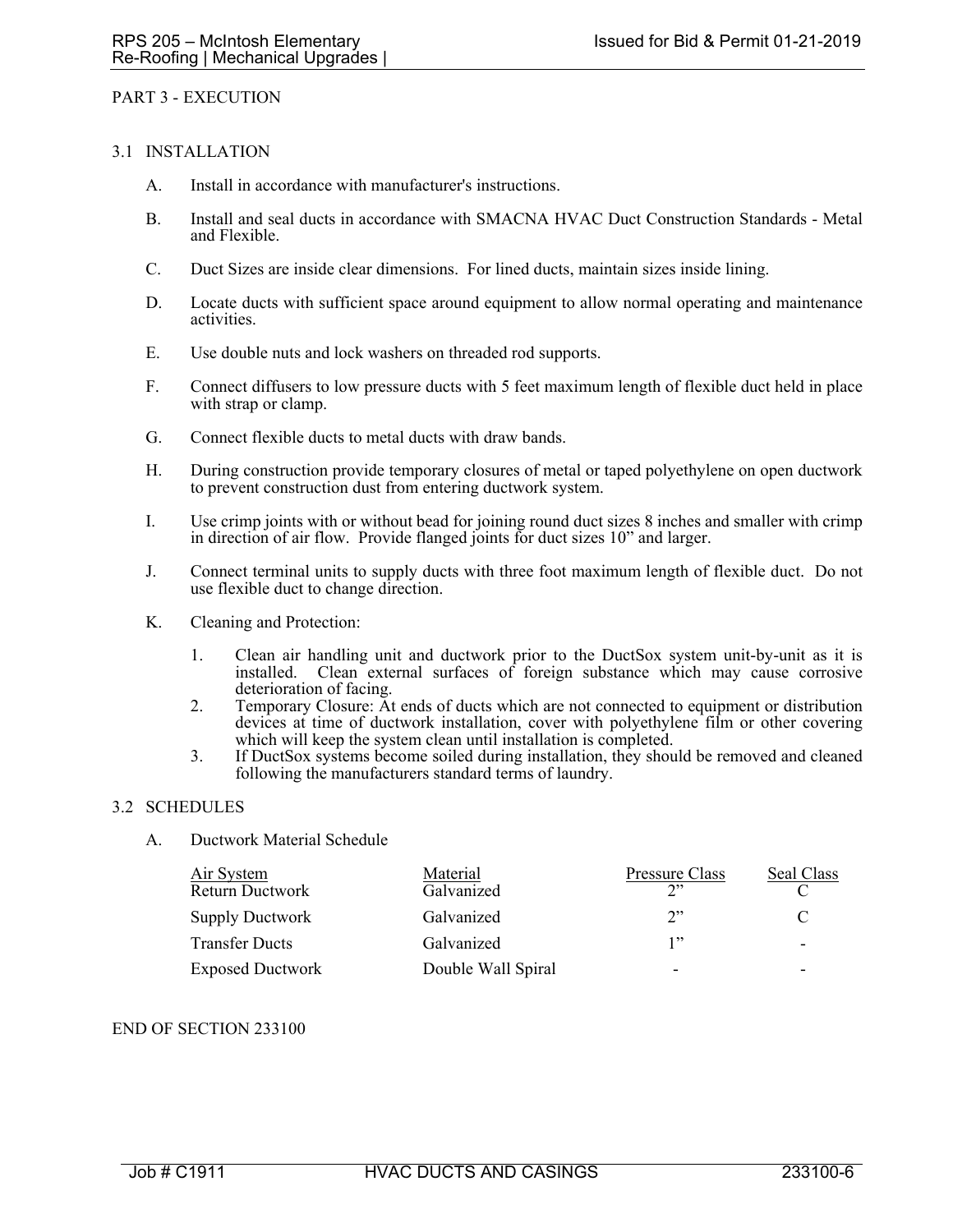# SECTION 233300 - AIR DUCT ACCESSORIES

### PART 1 - GENERAL

#### 1.1 SUMMARY

- A. Section Includes:
	- 1. Air turning devices.
	- 2. Back-draft dampers.<br>3. Duct access doors.
	- 3. Duct access doors.<br>4. Flexible duct conne
	- 4. Flexible duct connections.<br>5. Duct test holes.
	- Duct test holes.
	- 6. Volume control dampers.
	- 7. Dynamic fire dampers.

#### B. Related Sections:

- 1. Section 23 09 00 Instrumentation and Control for HVAC: Execution and Product requirements for connection and control of Combination Smoke and Fire Dampers for placement by this section.
- 2. Section 23 09 23 Direct-Digital Control System for HVAC: Execution and Product requirements for connection and control of Combination Smoke and Fire Dampers for placement by this section.
- 3. Section 23 31 00 HVAC Ducts and Casings: Requirements for duct construction and pressure classifications.
- 4. Section 26 05 03 Equipment Wiring Connections: Execution requirements for connection of electrical Combination Smoke and Fire Dampers specified by this section.

## 1.2 REFERENCES

- A. Air Movement and Control Association International, Inc.:
	- 1. AMCA 500 Test Methods for Louvers, Dampers, and Shutters.
- B. ASTM International:
	- 1. ASTM E1 Standard Specification for ASTM Thermometers.
- C. National Fire Protection Association:
	- 1. NFPA 90A Standard for the Installation of Air Conditioning and Ventilating Systems.<br>2. NFPA 92A Recommended Practice for Smoke-Control Systems.
	- NFPA 92A Recommended Practice for Smoke-Control Systems.
- D. Sheet Metal and Air Conditioning Contractors:
	- 1. SMACNA HVAC Duct Construction Standard Metal and Flexible.
- E. Underwriters Laboratories Inc.:
	- 1. UL 555 Standard for Safety for Fire Dampers.

## 1.3 SUBMITTALS

- A. Section 01 33 00 Submittal Procedures: Submittal procedures.
- B. Shop Drawings: Indicate for shop fabricated assemblies including volume control dampers and duct access doors.
- C. Product Data: Submit data for shop fabricated assemblies and hardware used.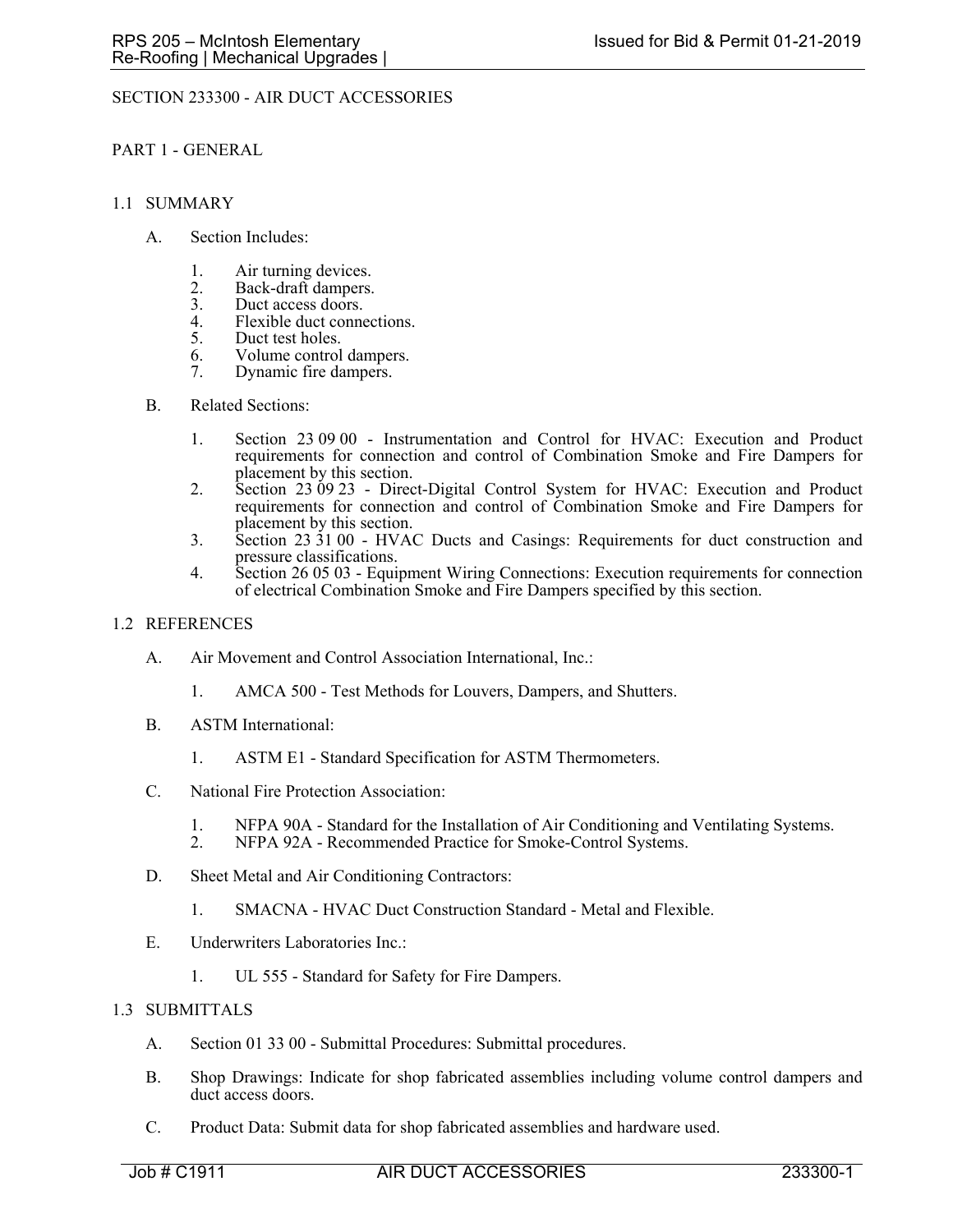- D. Product Data: Submit for the following. Include where applicable electrical characteristics and connection requirements.
	- 1. Fire dampers including locations and ratings.<br>2. Backdraft dampers.
	- 2. Backdraft dampers.<br>3. Flexible duct conne
	- 3. Flexible duct connections.<br>4. Volume control dampers.
	- 4. Volume control dampers.<br>5. Duct access doors.
	- Duct access doors.
- E. Product Data: For fire dampers submit the following:
	- 1. Include UL ratings, dynamic ratings, leakage, pressure drop and maximum pressure data.
	- 2. Indicate materials, construction, dimensions, and installation details.
	- 3. Damper pressure drop ratings based on tests and procedures performed in accordance with AMCA 500.
- F. Manufacturer's Installation Instructions: Submit for Fire and Combination Smoke and Fire Dampers.
- G. Manufacturer's Certificate: Certify products meet or exceed specified requirements.

## 1.4 CLOSEOUT SUBMITTALS

- A. Section 01 70 00 Execution and Closeout Requirements: Closeout procedures.
- B. Project Record Documents: Record actual locations of access doors.
- C. Operation and Maintenance Data: Submit for Combination Smoke and Fire Dampers.

#### 1.5 QUALITY ASSURANCE

- A. Dampers tested, rated and labeled in accordance with the latest UL requirements.
- B. Damper pressure drop ratings based on tests and procedures performed in accordance with AMCA 500.

#### 1.6 QUALIFICATIONS

A. Manufacturer: Company specializing in manufacturing products specified in this section with minimum three years documented experience.

## 1.7 DELIVERY, STORAGE, AND HANDLING

- A. Section 01 60 00 Product Requirements: Product storage and handling requirements.
- B. Protect dampers from damage to operating linkages and blades.
- C. Delivery: Deliver materials to site in manufacturer's original, unopened containers and packaging, with labels clearly indicating manufacturer and material.
- D. Storage: Store materials in a dry area indoor, protected from damage.
- E. Handling: Handle and lift dampers in accordance with manufacturer's instructions. Protect materials and finishes during handling and installation to prevent damage.

## 1.8 FIELD MEASUREMENTS

A. Verify field measurements prior to fabrication.

## 1.9 EXTRA MATERIALS

A. Section 01 70 00 - Execution and Closeout Requirements: Spare parts and maintenance products.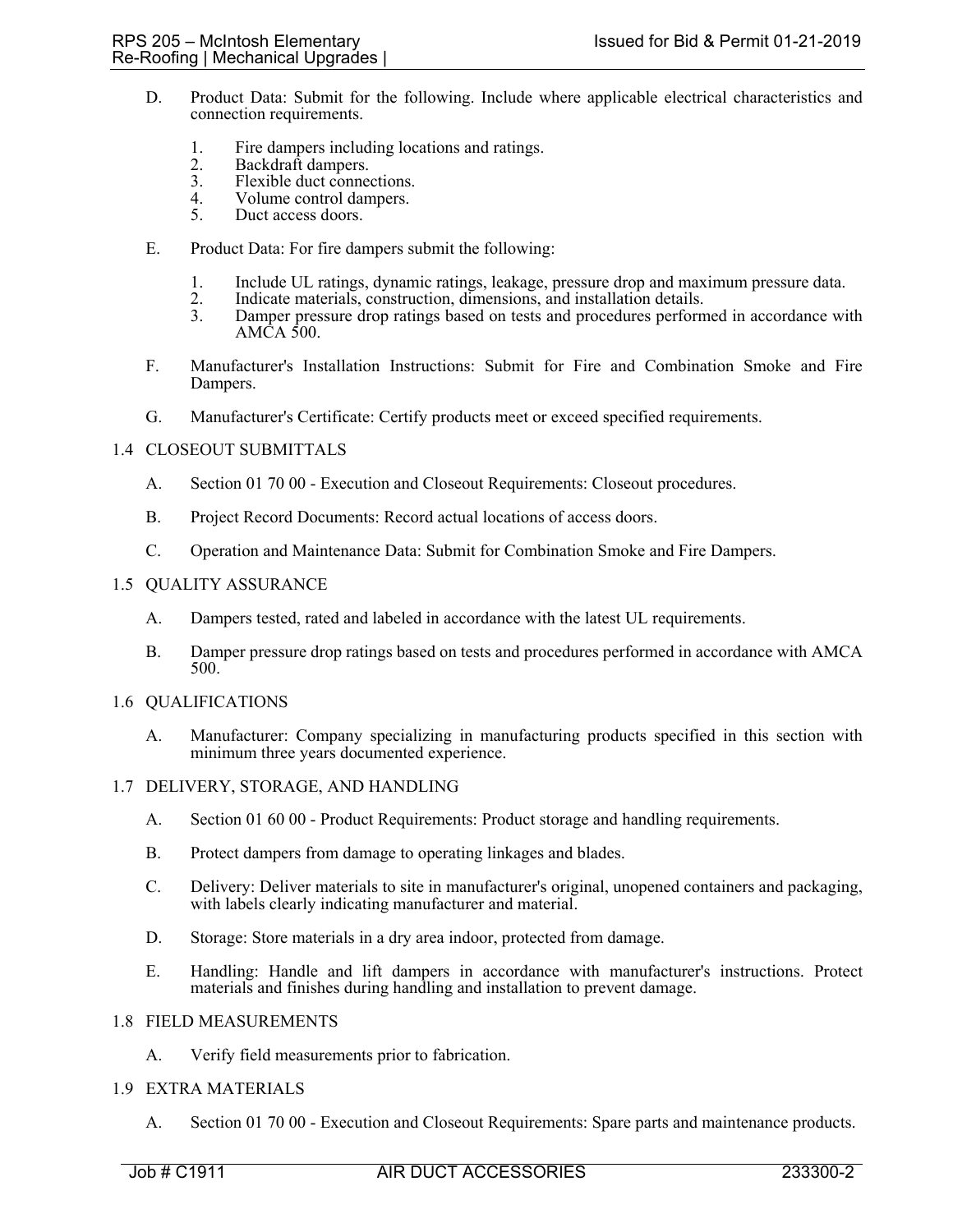B. Furnish two of each size and type of fusible link.

## 1.10 REGULATORY REQUIREMENTS

- A. Conform to Health/Life Safety Code for Public Schools.
- B. Conform to (IMC) International Mechanical Code. (2015)
- C. Conform to (IBC) International Building Code. (2015)
- D. Conform to (IFC) International Fire Code, excluding Chapter 4. (2015)
- E. Conform to State of Illinois Plumbing Code. (2014)
- F. Conform to Illinois Accessibility Code. (71 IL Adm. Code 400)
- G. Conform to (IECC) International Energy Conservation Code. (2015)
- H. Conform to (IFGC) International Fuel Gas Code. (2015)
- I. Conform to (IPMC) International Property Maintenance Code. (2015)
- J. Conform to Illinois State Fire Marshal's Boiler and Pressure Vessel Safety. (41 IL Adm. Code 120)
- K. Conform to (ICC) International Code Council Reference Standards. (2015)
- L. Conform to (NFPA) National Fire Protection Association 70 National Electrical Code. (2014)
- M. Products: Listed and classified by Underwriter's Laboratories, Inc. as suitable for the purpose specified and indicated.

## PART 2 - PRODUCTS

#### 2.1 AIR TURNING DEVICES

A. Multi-blade device with blades aligned in short dimension; steel or aluminum construction; with individually adjustable blades, mounting straps.

#### 2.2 BACKDRAFT DAMPERS

- A. Manufacturers:
	- 1. Greenheck.<br>2. Cook.
	- Cook.
	- 3. Ruskin.<br>4. Dowco
	- 4. Dowco Products<br>5. Carnes
	- **Carnes**
	- 6. Vent Products.<br>7. Or approved as
	- Or approved as equal.
- B. Multi-Blade, Parallel Action Gravity Balanced Backdraft Dampers: 16 gage thick galvanized extruded aluminum, with center pivoted blades of maximum 6 inch width, with felt or flexible vinyl sealed edges, linked together in rattle-free manner with 90 degree stop, steel ball bearings, and plated steel pivot pin; adjustment device to permit setting for varying differential static pressure.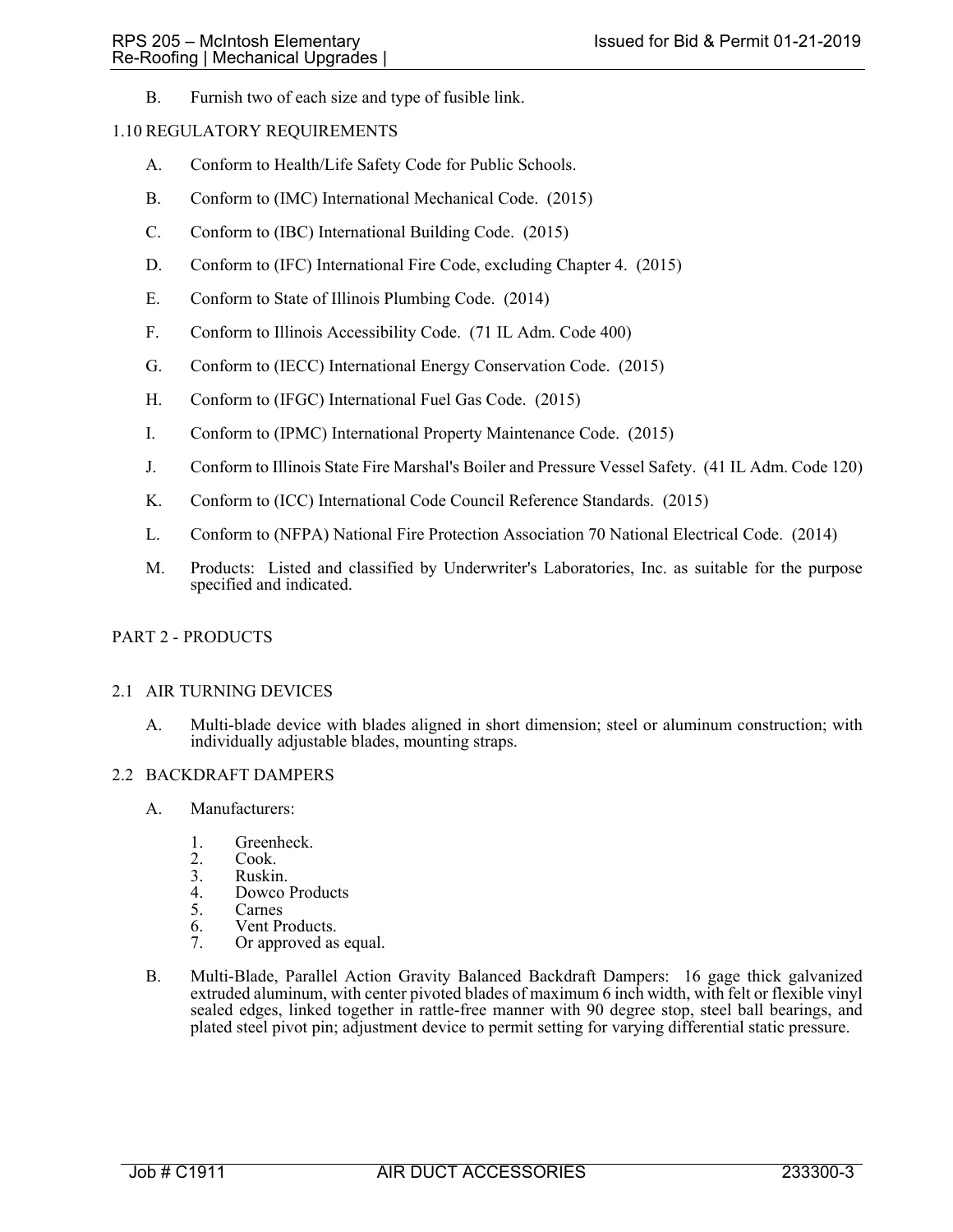## 2.3 DUCT ACCESS DOORS

- A. Manufacturers:
	- 1. Ruskin.<br>2. Cesco P
	- 2. Cesco Products.<br>3. Carnes.
	- 3. Carnes.<br>4. Vent pro
	- Vent products.
	- 5. Or approved as equal.
- B. Fabricate in accordance with SMACNA HVAC Duct Construction Standards Metal and Flexible, and as indicated.
- C. Fabrication: Rigid and close-fitting of galvanized steel with sealing gaskets and quick fastening locking devices. For insulated ductwork, install minimum one inch thick insulation with sheet metal cover.
	- 1. Less than 12 Inches Square: Secure with sash locks.
	- 2. Up to 18 Inches Square: Provide two hinges and two sash locks.
- D. Access doors with sheet metal screw fasteners are not acceptable.
- E. Pressure rating of access doors shall match the rating of the system in which they are installed.

## 2.4 FLEXIBLE DUCT CONNECTIONS

- A. Fabricate in accordance with SMACNA HVAC Duct Construction Standards Metal and Flexible, and as indicated.
- B. Connector: Fabric crimped into metal edging strip.
	- 1. Fabric: UL listed fire-retardant neoprene coated woven glass fiber fabric to NFPA 90A, minimum density 30 oz per sq yd.
	- 2. Net Fabric Width: Approximately 3 inches wide.
	- 3. Metal: 3 inch wide,  $24$  gage galvanized steel.
- C. Leaded Vinyl Sheet: Minimum 0.55 inch thick, 0.87 lbs per sq ft, 10 dB attenuation in 10 to 10,000 Hz range.

## 2.5 DUCT TEST HOLES

- A. Temporary Test Holes: Cut or drill in ducts as required. Cap with neat patches, neoprene plugs, threaded plugs, or threaded or twist-on metal caps.
- B. Permanent Test Holes: Factory fabricated, air tight flanged fittings with screw cap. Provide extended neck fittings to clear insulation.

#### 2.6 VOLUME CONTROL DAMPERS

- A. Manufacturers:
	- 1. Ruskin.
	- 2. Vent Products.
	- 3. Dowco Products.
	- 4. Air Balance Inc.<br>5. Or approved as e
	- Or approved as equal.
- B. Fabricate in accordance with SMACNA HVAC Duct Construction Standards Metal and Flexible, and as indicated.
- C. Single Blade Dampers: Fabricate for duct sizes up to 6 x 30 inch.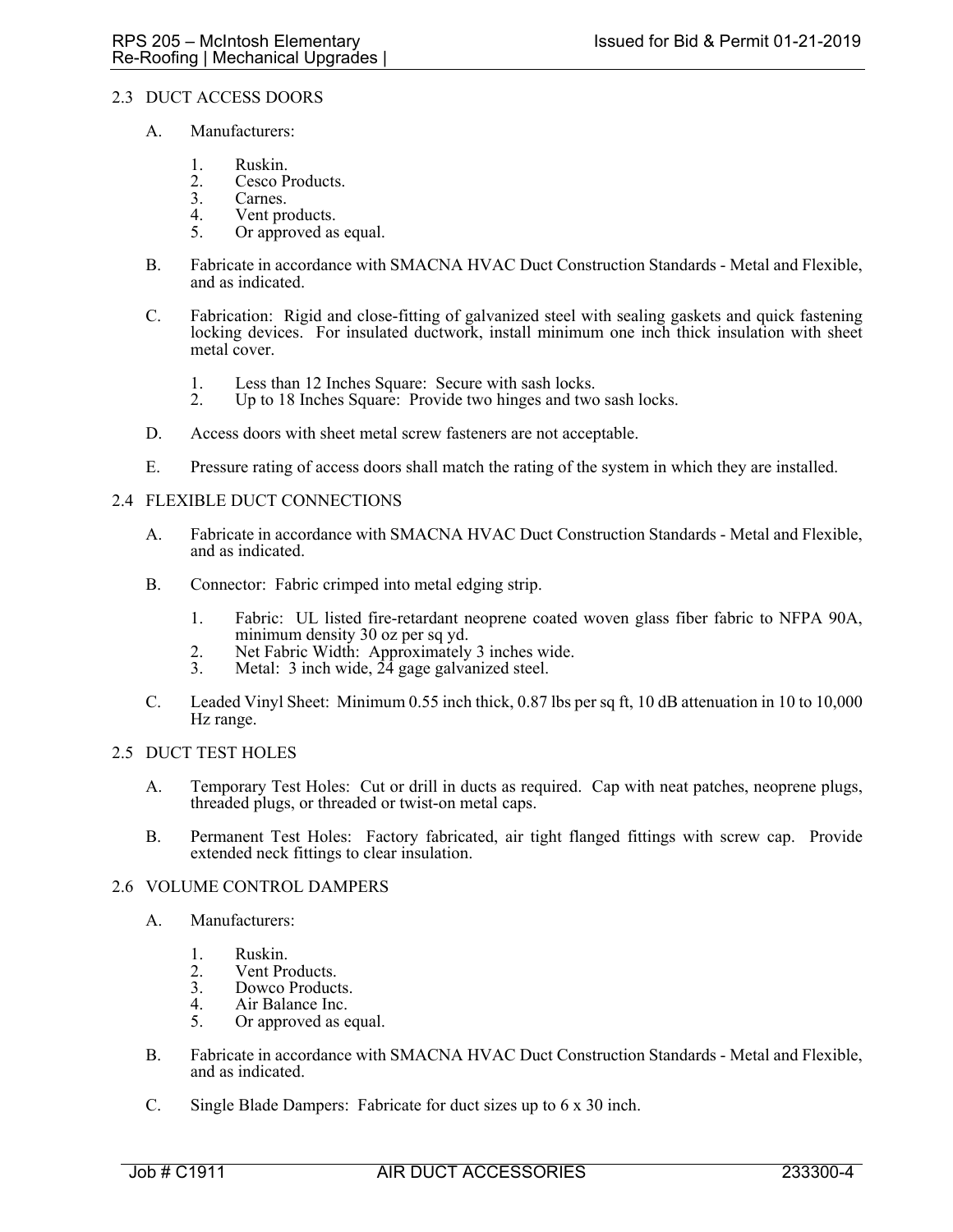- D. Multi-Blade Damper: Fabricate of opposed blade pattern with maximum blade sizes 8 x 72 inches. Assemble center and edge crimped blades in prime coated or galvanized channel frame with suitable hardware.
- E. Quadrants:
	- 1. Provide locking, indicating quadrant regulators on single and multi-blade dampers.
	- 2. On insulated ducts mount quadrant regulators on stand-off mounting brackets, bases, or adapters.
- F. Remote Operator: Provide Young Regulator or equal, remote operator where damper access cannot be attained through ceiling access door. Operator to be by cable through 7/18" diameter paintable cold rolled steel cover plate concealing socket wrench operated rack and pinion gear drive. Damper shall be complete with similar gear drive smoothly to operate damper through full range of motion from tight shut-off to wide open.

#### 2.7 DYNAMIC FIRE DAMPERS

- A. Manufacturers:
	-
	- 1. Ruskin.<br>2. Vent Pro
	- 2. Vent Products.<br>3. Dowco Product Dowco Products.
	- 4. Air Balance, Inc.<br>5. Cesco Products.
	- Cesco Products.
	- 6. Or approved as equal.
- B. Fabricate in accordance with NFPA 90A and UL 555, and as indicated.
- C. Horizontal Dampers: Galvanized steel, 22 gage frame, stainless steel closure spring, and lightweight, heat retardant non-asbestos fabric blanket.
- D. Curtain Type Dampers: Galvanized steel with interlocking blades. Provide stainless steel closure springs and latches for horizontal installations, closure under air flow conditions. Configure with blades our of air stream except for pressure class ducts up to 12 inches in height.
- E. Multiple Blade Dampers: 16 gage galvanized steel frame and blades, oil-impregnated bronze or stainless steel sleeve bearings and plated steel axles, 1/8 x 1/2 inch plated steel concealed linkage, stainless steel closure spring, blade stops, and lock.
- F. Fusible Links: UL 33, separate at 160 degrees F. with adjustable link straps for combination fire/balancing dampers.

## PART 3 - EXECUTION

#### 3.1 INSTALLATION

- A. Install accessories in accordance with manufacturer's instructions, NFPA 90A, and follow SMACNA HVAC Duct Construction Standards - Metal and Flexible.
- B. Provide backdraft dampers on exhaust fans or exhaust ducts nearest to outside and where indicated.
- C. Provide duct access doors for inspection and cleaning before and after filters, coils, fans, automatic dampers, fire and smoke dampers, and elsewhere as indicated. Provide minimum 18 x 18 inch size for shoulder access or 2 inches smaller than duct size, and as indicated. Provide 4 x 4 inch for balancing dampers only. Review locations prior to fabrication.
- D. Provide duct test holes where indicated and required for testing and balancing purposes.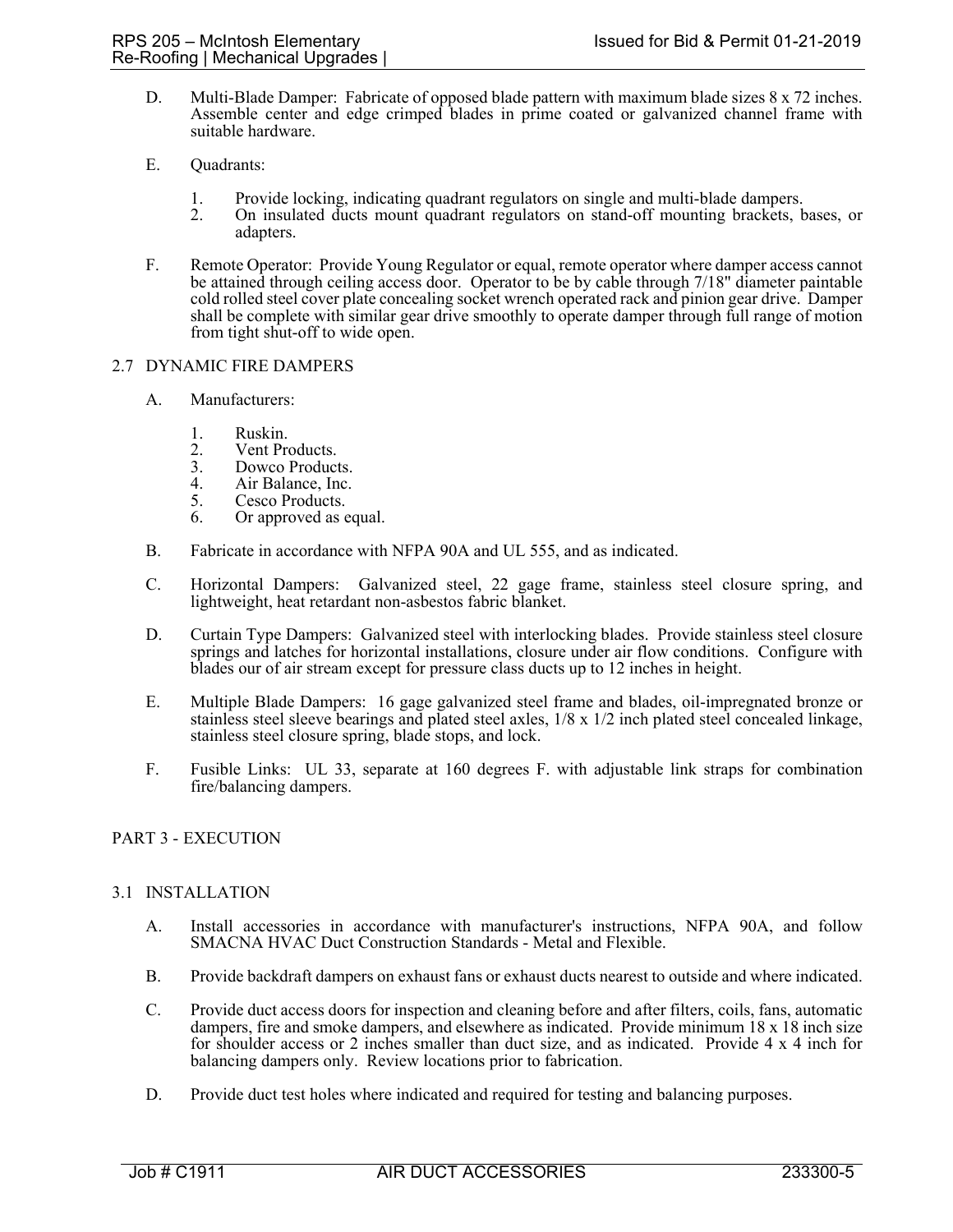- E. Provide fire dampers at locations indicated, where ducts and outlets pass through fire rated components, and where required by authorities having jurisdiction. Install with required perimeter mounting angles, sleeves, breakaway duct connections, corrosion resistant springs, bearings, bushings and hinges.
- F. Install fire dampers in accordance with NFPA 92A.
- G. Demonstrate re-setting of fire dampers to Owner's representative.
- H. Provide flexible connections immediately adjacent to equipment in ducts associated with fans and motorized equipment.
- I. Provide balancing dampers at points on supply, return, and exhaust systems where branches are taken from larger ducts as required for air balancing. Install minimum 2 duct widths from duct take-off.
- J. Provide balancing dampers on duct take-off to diffusers, grilles, and registers, regardless of whether dampers are specified as part of the diffuser, grille, or register assembly.
- K. The material of the duct accessories shall match the material of the system in which they are installed.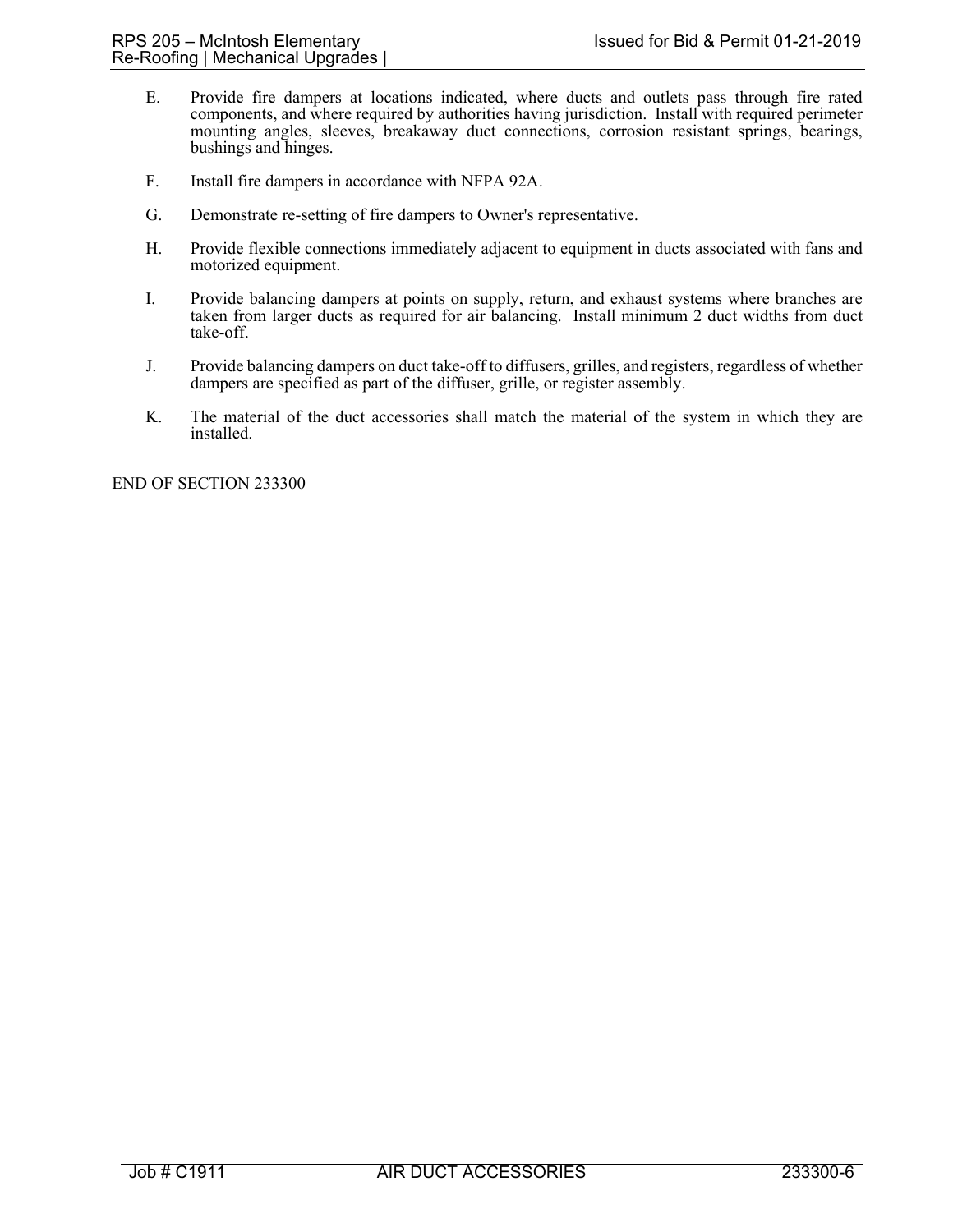# SECTION 233700 - AIR OUTLET AND INLETS

### PART 1 - GENERAL

### 1.1 SUMMARY

- A. Section Includes:
	- 1. Diffusers.
	- 2. Registers<br>3. Grilles.
	- Grilles.
- B. Related Sections:
	- 1. Section 09 90 00 Painting and Coating: Execution and product requirements for Painting of ductwork visible behind outlets and inlets specified by this section.
	- 2. Section 23 33 00 Air Duct Accessories: Volume dampers for inlets and outlets.

## 1.2 REFERENCES

- A. Air Movement and Control Association International, Inc.:
	- 1. AMCA 500 Test Methods for Louvers, Dampers, and Shutters.
- B. American Society of Heating, Refrigerating and Air-Conditioning Engineers:
	- 1. ASHRAE 70 Method of Testing for Rating the Performance of Air Outlets and Inlets.
- C. Sheet Metal and Air Conditioning Contractors:
	- 1. SMACNA HVAC Duct Construction Standard Metal and Flexible.

#### 1.3 SUBMITTALS

- A. Section 01 33 00 Submittal Procedures: Submittal procedures.
- B. Product Data: Submit sizes, finish, and type of mounting. Submit schedule of outlets and inlets showing type, size, location, application, and noise level.
- C. Test Reports: Rating of air outlet and inlet performance.
- D. Manufacturer's Certificate: Certify products meet or exceed specified requirements.

#### 1.4 CLOSEOUT SUBMITTALS

- A. Section 01 70 00 Execution and Closeout Requirements: Closeout procedures.
- B. Project Record Documents: Record actual locations of air outlets and inlets.

#### 1.5 QUALITY ASSURANCE

- A. Test and rate diffuser, register, and grille performance in accordance with ASHRAE 70.
- 1.6 REGULATORY REQUIREMENTS
	- A. Conform to Health/Life Safety Code for Public Schools.
	- B. Conform to (IMC) International Mechanical Code. (2015)
	- C. Conform to (IBC) International Building Code. (2015)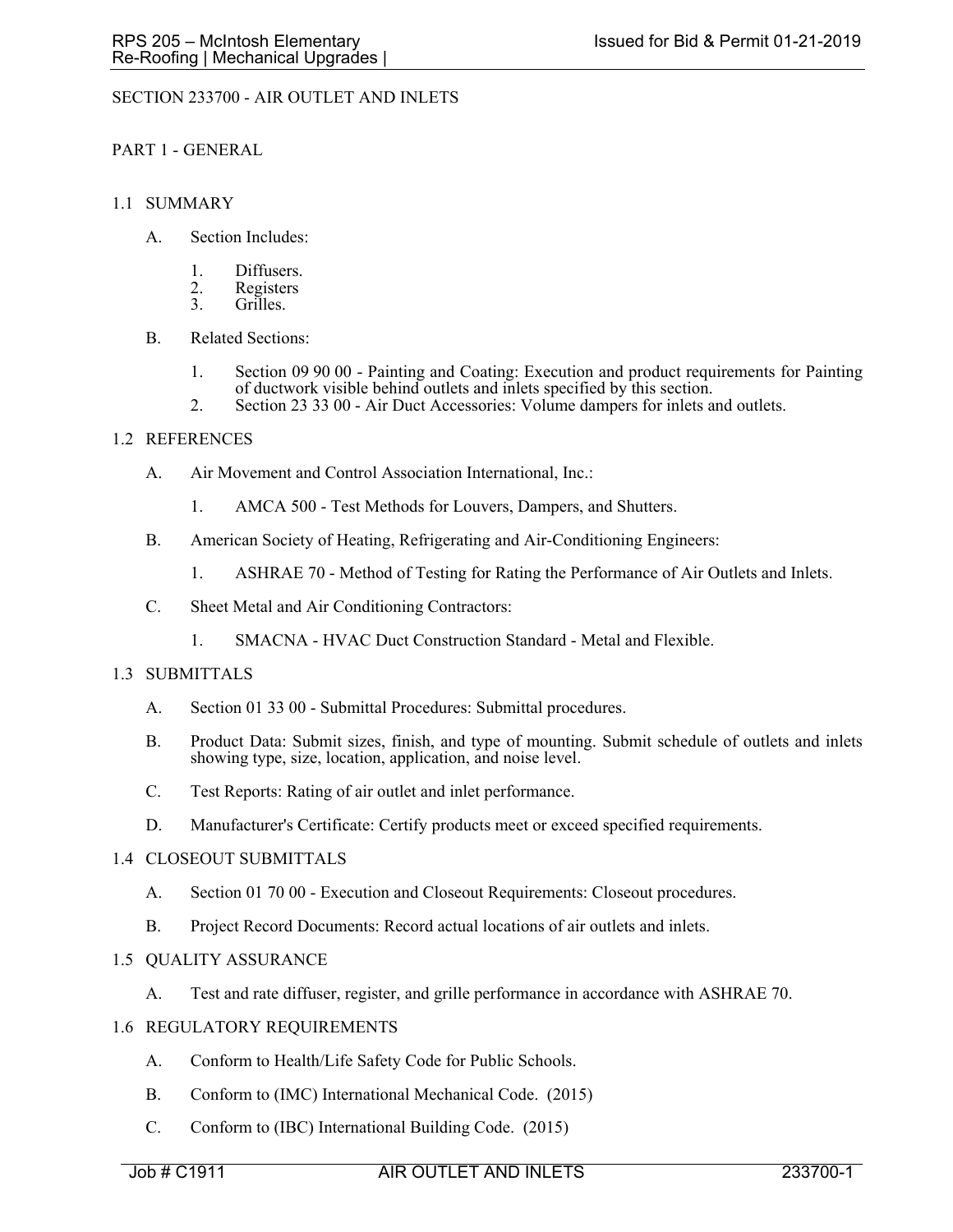- D. Conform to (IFC) International Fire Code, excluding Chapter 4. (2015)
- E. Conform to State of Illinois Plumbing Code. (2014)
- F. Conform to Illinois Accessibility Code. (71 IL Adm. Code 400)
- G. Conform to (IECC) International Energy Conservation Code. (2015)
- H. Conform to (IFGC) International Fuel Gas Code. (2015)
- I. Conform to (IPMC) International Property Maintenance Code. (2015)
- J. Conform to Illinois State Fire Marshal's Boiler and Pressure Vessel Safety. (41 IL Adm. Code 120)
- K. Conform to (ICC) International Code Council Reference Standards. (2015)
- L. Conform to (NFPA) National Fire Protection Association 70 National Electrical Code. (2014)
- M. Products: Listed and classified by Underwriter's Laboratories, Inc. as suitable for the purpose specified and indicated.

## PART 2 - PRODUCTS

## 2.1 MANUFACTURERS

- A. Titus.
- B. Carnes.
- C. Metal-Air.
- D. Price.
- E. Nailor.
- F. Acutherm.

## 2.2 DIRECT SPIRAL DUCT-MOUNTED ALUMINUM SUPPLY GRILLES (TYPE A)

- A. Type: Direct spiral duct-mounted double deflection aluminum supply grilles. The front deflection blades shall be parallel to the short dimension of the grille. All supply grilles shall be constructed with radius end caps and foam gaskets for a tight seal to the duct diameter. All supply grilles shall be constructed with a 1-3/8 inch wide border.
- B. Fabrication: Blades shall be constructed of heavy duty extruded aluminum and shall be spaced 3/4 inch apart. Blades shall extend completely through the side frame on each side to ensure stability throughout the complete CFM operating range of the grille. Blades shall be individually adjustable without loosening or rattling and shall be securely held in place with tension wire. The grille finish shall be #26 white. The finish shall be an anodic acrylic paint, baked at 315F for 30 minutes. The pencil hardness must be HB to H. The paint must pass a 100 hour ASTM B117 Corrosive Environments Salt Spray Test without creepage, blistering, or deterioration of film. The paint must pass a 250 hour ASTM D870 Water Immersion Test. The paint must also pass the ASTM D2794 Reverse Impact Cracking Test with a 50 inch pound force applied.
- C. Accessories: Air scoop damper/extractor (option ASD) shall be constructed of heavy duty aluminum. The ASD must be operable from the face with a screwdriver.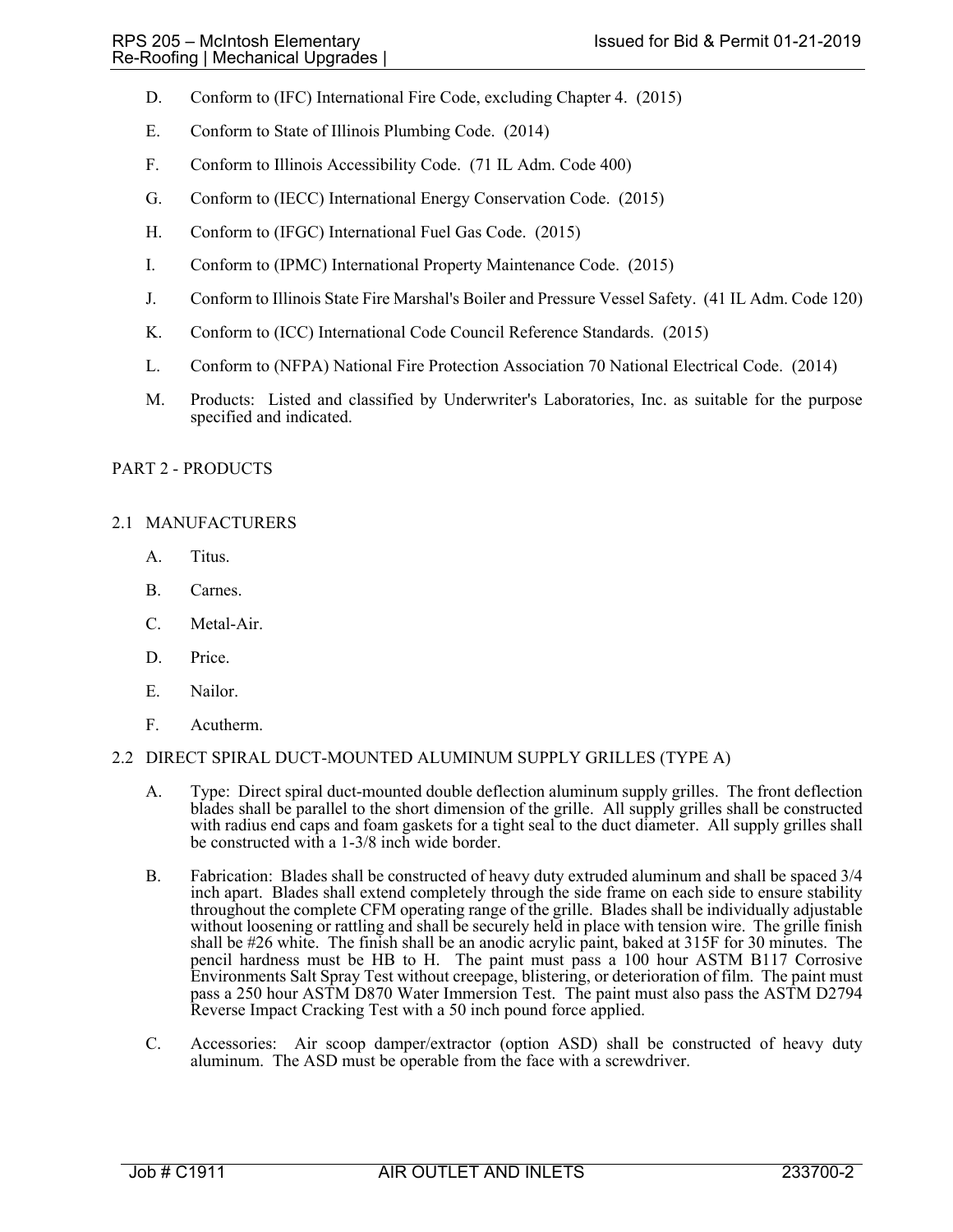## 2.3 HEAVY DUTY RETURN REGISTERS/GRILLES (TYPE B)

- A. Type: Streamlined blades, 3/8 inch maximum spacing with 38° deflection.
- B. Frame: 1 1/4 inch margin with countersunk screw and gasket mounting.
- C. Fabrication: Steel with 16 gage minimum frames and 14 gage minimum blades and corners securely fastened to be immobile.

# 2.4 DIRECT SPIRAL DUCT-MOUNTED ALUMINUM RETURN GRILLES (TYPE C)

- A. Type: Direct spiral duct-mounted perforated aluminum return grilles. All return grilles shall be constructed with radius end caps and foam gaskets for a tight seal to the duct diameter. All return grilles shall be constructed with a 1-3/8 inch wide border.
- B. Fabrication: Perforated screen with 3/16 inch diametric holes on 1/4 inch staggered centers constructed of heavy duty extruded aluminum. The grille finish shall be #26 white. The finish shall be an anodic acrylic paint, baked at 315F for 30 minutes. The pencil hardness must be HB to H. The paint must pass a 100 hour ASTM B117 Corrosive Environments Salt Spray Test without creepage, blistering, or deterioration of film. The paint must pass a 250 hour ASTM D870 Water Immersion Test. The paint must also pass the ASTM D2794 Reverse Impact Cracking Test with a 50 inch pound force applied.
- C. Accessories: Opposed blade damper shall be constructed of heavy duty aluminum. The ASD must be operable from the face with a screwdriver.

#### PART 3 - EXECUTION

#### 3.1 EXAMINATION

- A. Section 01 30 00 Administrative Requirements: Coordination and project conditions.
- B. Verify inlet and outlet locations.
- C. Verify ceiling and wall systems are ready for installation.

#### 3.2 INSTALLATION

- A. Install diffusers to ductwork with airtight connection.
- B. Provide hard 90 degree duct elbow at ceiling diffusers per detail.
- C. Install balancing dampers on duct take-off to diffusers, grilles, and registers, whether or not dampers are furnished as part of diffuser, grille, and register assembly. Refer to Section 23 33 00.
- D. Paint visible portion of ductwork behind air outlets and inlets matte black. Refer to Section 09 90 00.

## 3.3 INTERFACE WITH OTHER PRODUCTS

A. Check location of outlets and inlets and make necessary adjustments in position to conform to architectural features, symmetry, and lighting arrangement.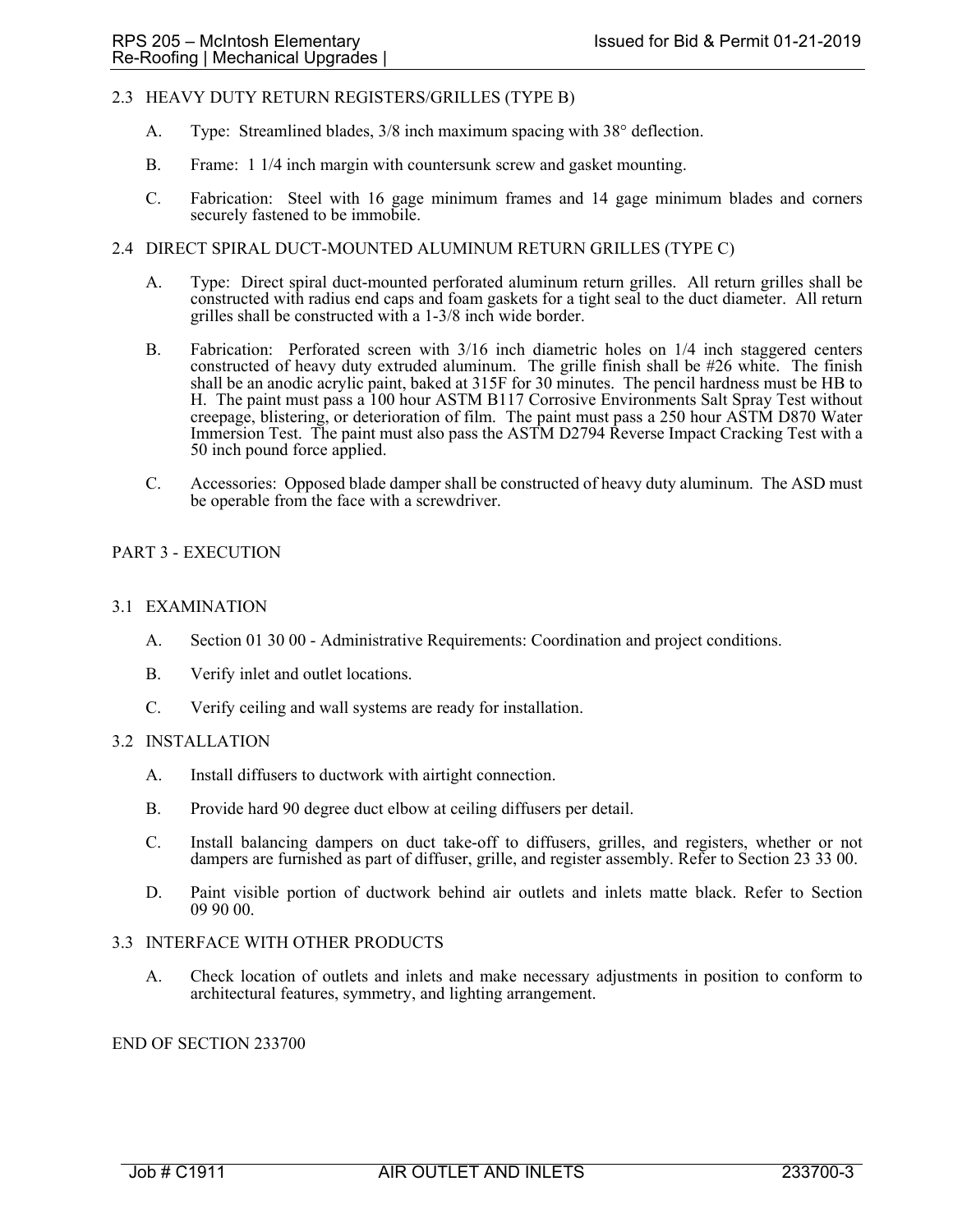## SECTION 238103 - PACKAGED ROOFTOP AIR CONDITIONING UNITS - SMALL CAPACITY

PART 1 - GENERAL

## 1.1 SUMMARY

- A. Section Includes:
	- 1. Packaged rooftop unit.
	- 2. Roof curb.
- B. Related Sections:
	- 1. Section 23 05 53 Mechanical Identification
	- 2. Section 23 05 93 Testing, Adjusting, and Balancing.<br>3. Section 23 07 00 Ductwork Insulation.
	- 3. Section 23 07 00 Ductwork Insulation.
	- 4. Section 23 09 00 Instrumentation and Controls.<br>5. Section 26 05 03 Equipment Wiring Systems.
	- Section 26 05 03 Equipment Wiring Systems.

## 1.2 REFERENCES

- A. ANSI/NFPA 90A Installation of Air Conditioning and Ventilation Systems.
- B. ARI 360 Unitary Air-Conditioning Equipment.
- C. ANSI/ASHRAE/IESNA 90.1 Energy Standard for New Buildings Except Low-Rise Residential Buildings.
- D. ARI 370 Sound Rating of Large Outdoor Refrigerating and Air Conditioning Equipment.
- E. ARI 260 Sound Rating of Ducted Air Moving and Conditioning Equipment
- F. California Administrative Code Title 24 establishes the minimum efficiency requirements for HVAC equipment installed in new buildings in the State of California.

#### 1.3 SUBMITTALS

- A. Submit drawings indicating components, dimensions, weights and loadings, required clearances, and location and size of field connections.
- B. Submit product data indicating rated capacities, weights, accessories, service clearances and electrical requirements.
- C. Submit manufacturer's installation instructions.

#### 1.4 OPERATION AND MAINTENANCE DATA

- A. Submit operation and maintenance data.
- B. Include manufacturer's descriptive literature, start-up and operating instructions, installation instructions, and maintenance procedures.

#### 1.5 HANDLING

- A. Comply with manufacturer's installation instructions for rigging, unloading, and transporting units.
- B. Protect units from physical damage. Leave factory shipping covers in place until installation.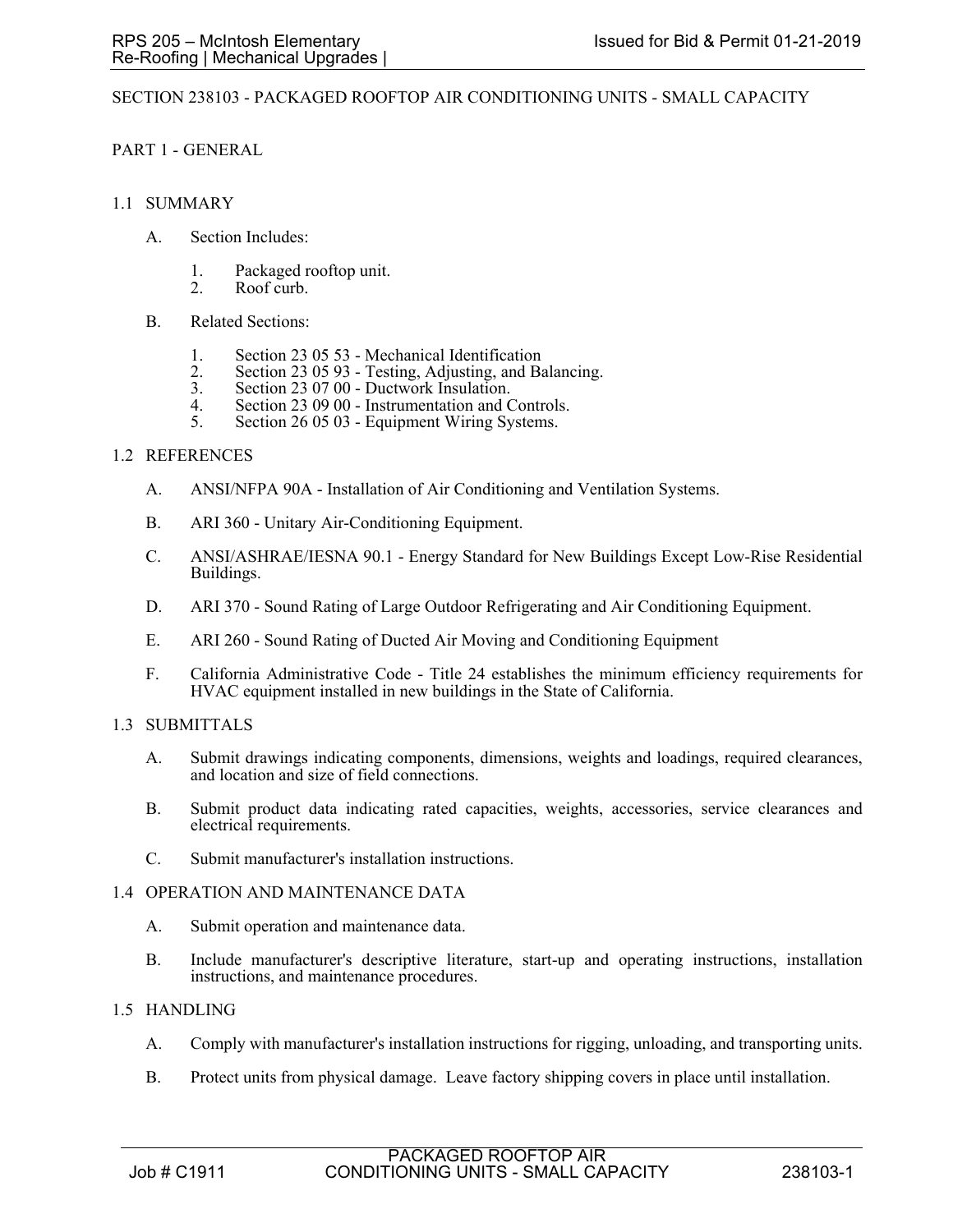# 1.6 REGULATORY REQUIREMENTS

- A. Conform to Health/Life Safety Code for Public Schools.
- B. Conform to (IMC) International Mechanical Code. (2015)
- C. Conform to (IBC) International Building Code. (2015)
- D. Conform to (IFC) International Fire Code, excluding Chapter 4. (2015)
- E. Conform to State of Illinois Plumbing Code. (2014)
- F. Conform to Illinois Accessibility Code. (71 IL Adm. Code 400)
- G. Conform to (IECC) International Energy Conservation Code. (2015)
- H. Conform to (IFGC) International Fuel Gas Code. (2015)
- I. Conform to (IPMC) International Property Maintenance Code. (2015)
- J. Conform to Illinois State Fire Marshal's Boiler and Pressure Vessel Safety. (41 IL Adm. Code 120)
- K. Conform to (ICC) International Code Council Reference Standards. (2015)
- L. Conform to (NFPA) National Fire Protection Association 70 National Electrical Code. (2014)
- M. Products: Listed and classified by Underwriter's Laboratories, Inc. as suitable for the purpose specified and indicated.
- 1.7 QUALITY ASSURANCE
	- A. Unit shall be rated in accordance with AHRI Standard 340/360, latest edition.
	- B. Unit shall be designed to conform to ANSI/ASHRAE 15 (latest edition), ASHRAE 62, and UL Standard 1995.
	- C. Unit shall be listed by ETL and ETL, Canada as a total package.
	- D. 48A3, A5 units shall be designed to conform with ANSI Standard Z21.47 (U.S.A.) / CSA Standard 2.3 (Canada), Gas-Fired Central Furnaces.
	- E. Roof curb shall be designed to NRCA criteria per Bulletin B-1986.
	- F. Insulation and adhesive shall meet NFPA 90A requirements for flame spread and smoke generation.
	- G. Unit shall be manufactured in a facility registered to the ISO 9001 manufacturing quality standard.

## 1.8 WARRANTY

- A. Section 01 70 00 Execution and Closeout Requirements: Product warranties and product bonds.
- B. Furnish five year manufacturer's warranty for compressors.
- C. Furnish twenty-five year manufacturer's warranty for heat exchangers.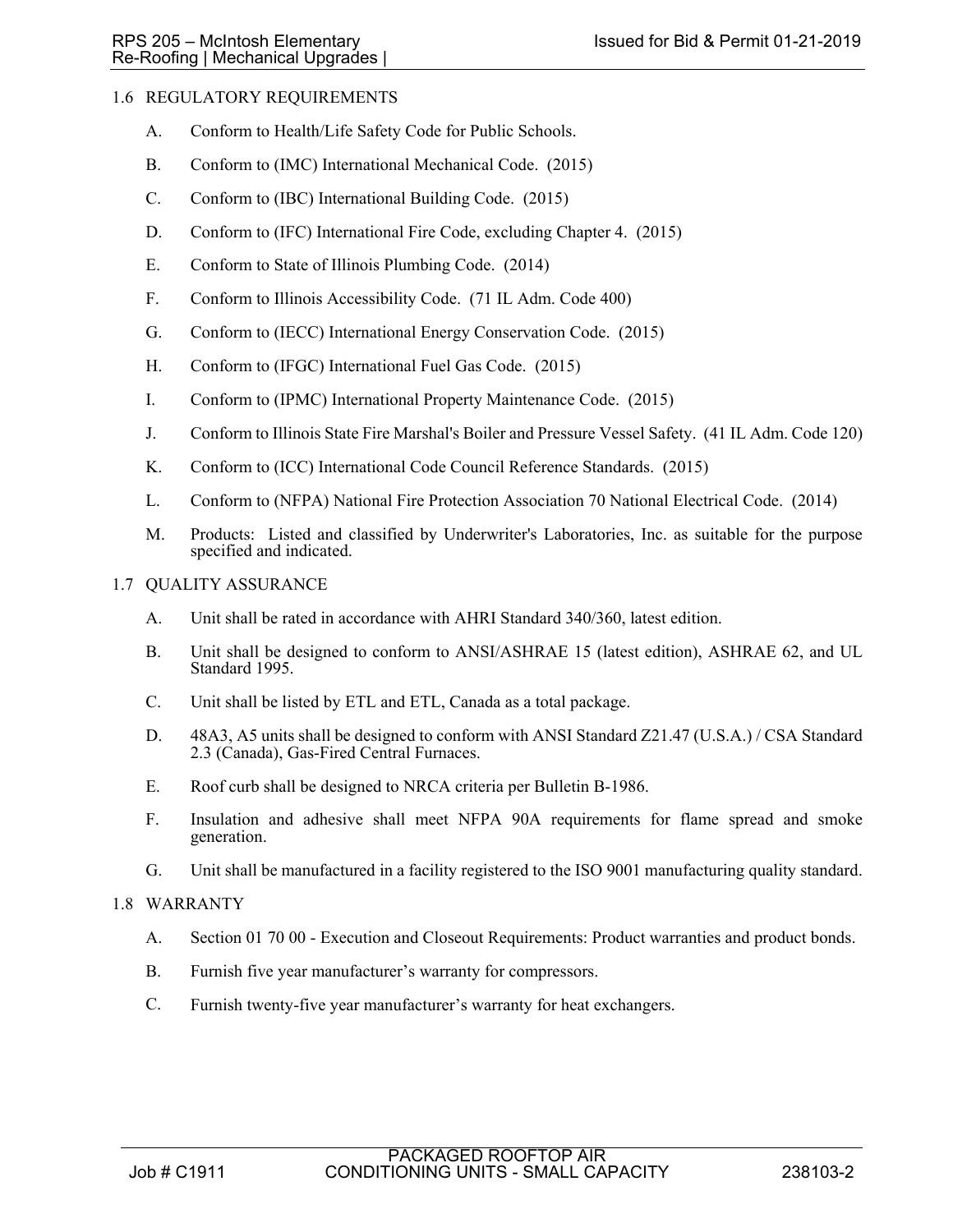## 1.9 SUMMARY

A. The contractor shall furnish and install packaged rooftop air conditioning unit(s) as shown and as scheduled on the contract documents. The unit(s) shall be installed in accordance with this specification and perform at the conditions specified, scheduled or as shown on the contract drawings.

## PART 2 - PRODUCTS

### 2.1 ROOFTOP UNIT

- A. Acceptable Manufacturers:
	- 1. Aaon.
	- 2. Carrier.<br>3. Daikin.
	- 3. Daikin.<br>4. Or appr
	- Or approved as equal.
- B. General Description:
	- 1. Packaged rooftop unit shall include compressors, evaporator coils, filters, supply fans, dampers, air-cooled condenser coils, condenser fans, gas heaters, exhaust fans, and unit controls.
	- 2. Unit shall be factory assembled and tested including leak testing of the DX coils, pressure testing of the refrigeration circuit, and run testing of the completed unit. Run test report shall be supplied with the unit in the service compartment's literature pocket.
	- 3. Unit shall have decals and tags to indicate lifting and rigging, service areas and caution areas for safety and to assist service personnel.
	- 4. Unit components shall be labeled, including refrigeration system components and electrical and controls components.
	- 5. Estimated sound power levels (dB) shall be shown on the unit ratings sheet.
	- 6. Installation, Operation and Maintenance manual shall be supplied within the unit.
	- Laminated color-coded wiring diagram shall match factory installed wiring and shall be affixed to the interior of the control compartment's hinged access door.
	- 8. Unit nameplate shall be provided in two locations on the unit, affixed to the exterior of the unit and affixed to the interior of the control compartment's hinged access door.
- C. Construction:
	- 1. All cabinet walls, access doors, and roof shall be fabricated of double wall, impact resistant, rigid polyurethane foam panels.
	- 2. Unit insulation shall have a minimum thermal resistance R-value of 13. Foam insulation shall have a minimum density of 2 pounds/cubic foot and shall be tested in accordance with ASTM D1929-11 for a minimum flash ignition temperature of  $610^{\circ}$ F.
	- 3. Unit construction shall be double wall with G90 galvanized steel on both sides and a thermal break. Double wall construction with a thermal break prevents moisture accumulation on the insulation, provides a cleanable interior, prevents heat transfer through the panel, and prevents exterior condensation on the panel.
	- 4. Unit shall be designed to reduce air leakage and infiltration through the cabinet. Cabinet leakage shall not exceed 1% of total airflow when tested at 3 times the minimum external static pressure provided in AHRI Standard 340/360. Panel deflection shall not exceed L/240 ratio at 125% of design static pressure, at a maximum 8 inches of positive or negative static pressure, to reduce air leakage. Deflection shall be measured at the midpoint of the panel height and width. Continuous sealing shall be included between panels and between access doors and openings to reduce air leakage. Piping and electrical conduit through cabinet panels shall include sealing to reduce air leakage.
	- 5. Roof of the air tunnel shall be sloped to provide complete drainage. Cabinet shall have rain break overhangs above access doors.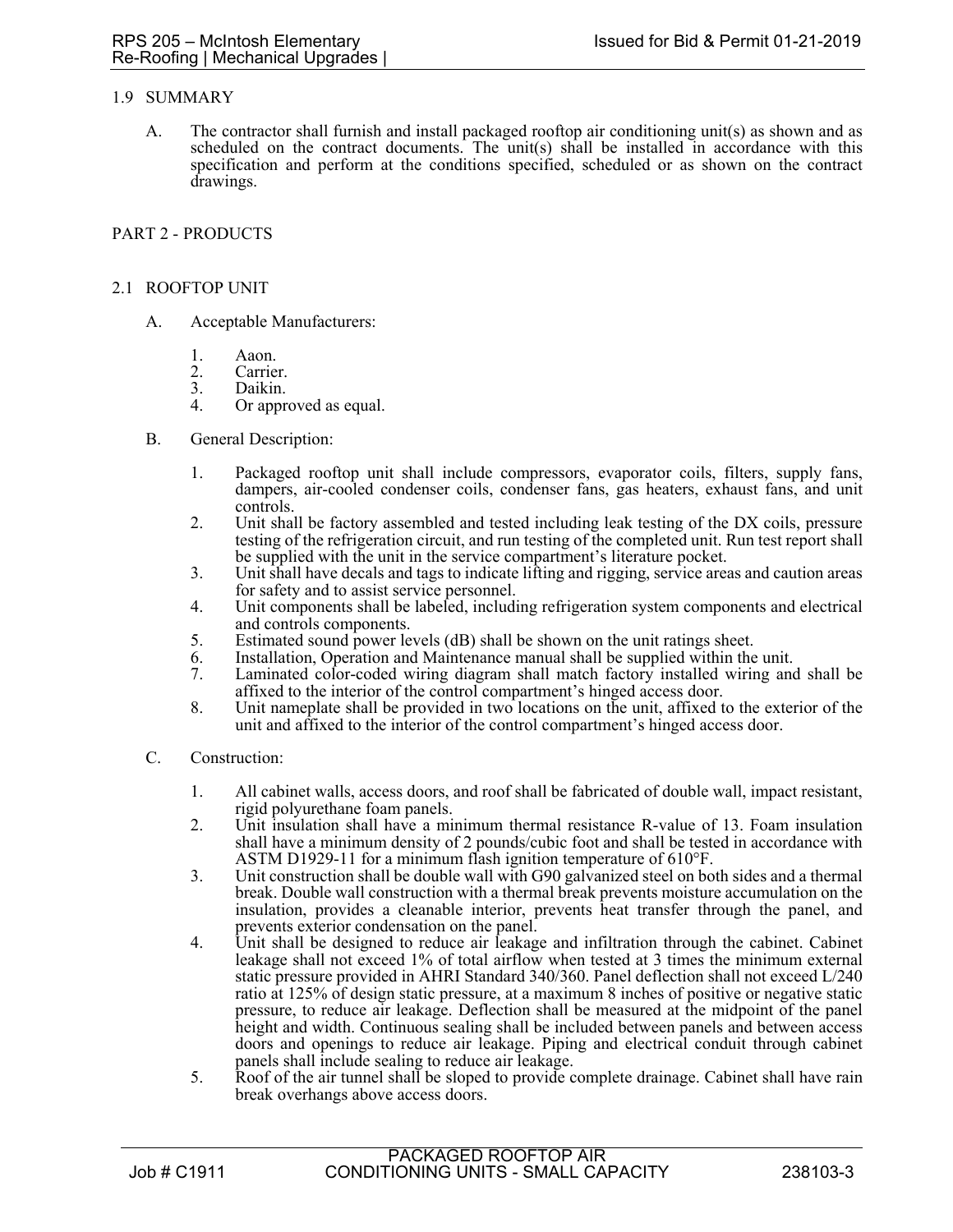- 6. Access to filters, dampers, cooling coils, heaters, exhaust fans, compressors, and electrical and controls components shall be through hinged access doors with quarter turn, zinc cast, lockable handles. Full length stainless steel piano hinges shall be included on the doors.
- 7. Exterior paint finish shall be capable of withstanding at least 2,500 hours, with no visible corrosive effects, when tested in a salt spray and fog atmosphere in accordance with ASTM B 117-95 test procedure.
- 8. Units with cooling coils shall include double sloped 304 stainless steel drain pans.
- Unit shall be provided with base discharge and return air openings. All openings through the base pan of the unit shall have upturned flanges of at least 1/2 inch in height around the opening.
- 10. Unit shall include lifting lugs on the top of the unit.
- 11. Unit shall include factory installed, painted galvanized steel condenser coil guards on the face of the condenser coil.

## D. Electrical:

- 1. Unit shall be provided with factory installed and factory wired, non-fused disconnect switch.
- 2. Unit shall be provided with a factory installed and field wired 115V, 13 amp GFI outlet disconnect switch in the unit control panel.
- E. Supply Fans:
	- 1. Unit shall include direct drive, unhoused, backward curved, plenum supply fans.
	- 2. Blowers and motors shall be dynamically balance and mounted on rubber isolators.<br>3. Motors shall be premium efficiency ODP with ball bearings rated for 200,000 hours
	- Motors shall be premium efficiency ODP with ball bearings rated for 200,000 hours service with external lubrication points.
	- 4. Variable frequency drives shall be factory wired and mounted in the unit. Fan motors shall be premium efficiency.
- F. Exhaust Fans:
	- 1. Exhaust dampers shall be sized for 100% relief.<br>2. Fans and motors shall be dynamically balanced.
	- Fans and motors shall be dynamically balanced.
	- 3. Motors shall be premium efficiency ODP with ball bearings rated for 200,000 hours service with external lubrication points.
	- 4. Access to exhaust fans shall be through double wall, hinged access doors with quarter turn lockable handles.
	- 5. Unit shall include belt driven, unhoused, backward curved, plenum exhaust fans.
	- 6. Variable frequency drives shall be factory wired and mounted in the unit. Fan motors shall be premium efficiency.
- G. Cooling Coils:
	- 1. Evaporator Coils:
		- a. Coils shall be designed for use with R-410A refrigerant and constructed of copper tubes with aluminum fins mechanically bonded to the tubes and galvanized steel end casings. Fin design shall be sine wave rippled.
		- b. Coils shall have interlaced circuitry and shall be 6 row high capacity.
		- c. Coils shall be helium leak tested.
		- d. Coils shall be furnished with factory installed thermostatic expansion valves.
- H. Refrigeration System:
	- 1. Unit shall be factory charged with R-410A refrigerant.
	- 2. Compressors shall be scroll type with thermal overload protection, independently circuited and carry a 5 year non-prorated warranty, from the date of original equipment shipment from the factory.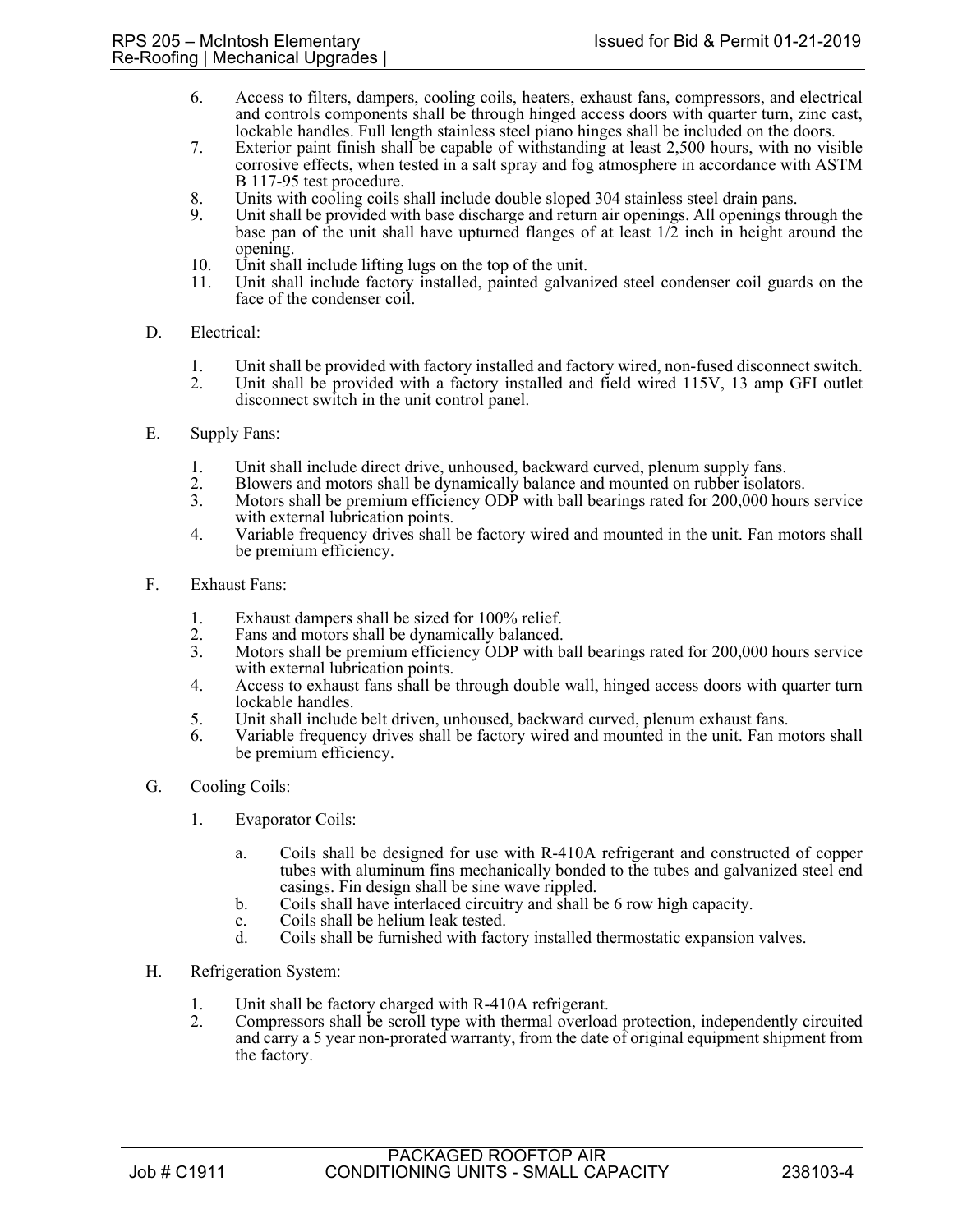- 3. Compressors shall be mounted in an isolated service compartment which can be accessed without affecting unit operation. Lockable hinged compressor access doors shall be fabricated of double wall, rigid polyurethane foam injected panels to prevent the transmission of noise outside the cabinet.
- 4. Compressors shall be isolated from the base pan with the compressor manufacturer's recommended rubber vibration isolators, to reduce any transmission of noise from the compressors into the building area.
- 5. Each refrigeration circuit shall be equipped with thermostatic expansion valve type refrigerant flow control.
- 6. Each refrigeration circuit shall be equipped with automatic reset low pressure and manual reset high pressure refrigerant safety controls, Schrader type service fittings on both the high pressure and low pressure sides and a factory installed replaceable core liquid line filter driers.
- 7. Unit shall include a variable capacity scroll compressor on the lead refrigeration circuit which shall be capable of modulation from 10-100% of its capacity.
- 8. Each refrigeration circuit shall be equipped with a liquid line sight glass.<br>9. First capacity stage shall be provided with on/off condenser fan cycli
- First capacity stage shall be provided with on/off condenser fan cycling and adjustable compressor lockout to allow cooling operation down to 35°F.
- I. Condensers:
	- 1. Air-Cooled Condenser:
		- a. Condenser fans shall be a vertical discharge, axial flow, direct drive fans.
		- b. Coils shall be designed for use with R-410A refrigerant and constructed of copper tubes with aluminum fins mechanically bonded to the tubes and aluminum end casings. Fin design shall be sine wave rippled.
		- c. Coils shall be designed for a minimum of 10°F of refrigerant sub-cooling.
		- d. Coils shall be helium leak tested.
		- e. Provide hail guards.
- J. Gas Heating:
	- 1. Stainless steel heat exchanger furnace shall carry a 25 year non-prorated warranty, from the date of original equipment shipment from the factory.
	- 2. Gas furnace shall consist of stainless steel heat exchangers with multiple concavities, an induced draft blower and an electronic pressure switch to lockout the gas valve until the combustion chamber is purged and combustion airflow is established.
	- 3. Furnace shall include a gas ignition system consisting of an electronic igniter to a pilot system, which will be continuous when the heater is operating, but will shut off the pilot when heating is not required.
	- 4. Unit shall include a single gas connection and have gas supply piping entrances in the unit base for through-the-curb gas piping and in the outside cabinet wall for across the roof gas piping.
	- 5. Natural gas furnace shall be equipped with modulating gas valves, adjustable speed combustion blowers, stainless steel tubular heat exchangers, and electronic controller. Combustion blowers and gas valves shall be capable of modulation. Electronic controller includes a factory wired, field installed supply air temperature sensor. Sensor shall be field installed in the supply air ductwork. Supply air temperature setpoint shall be adjustable on the electronic controller within the controls compartment195 MBH gas heating assemblies shall be capable of operating at any firing rate between 100% and 30% of their rated capacity.
- K. Filters:
	- 1. Unit shall include 2 inch thick, pleated panel filters with an ASHRAE efficiency of 30% and MERV rating of 8, upstream of the cooling coil.
	- 2. Unit shall include a clogged filter switch.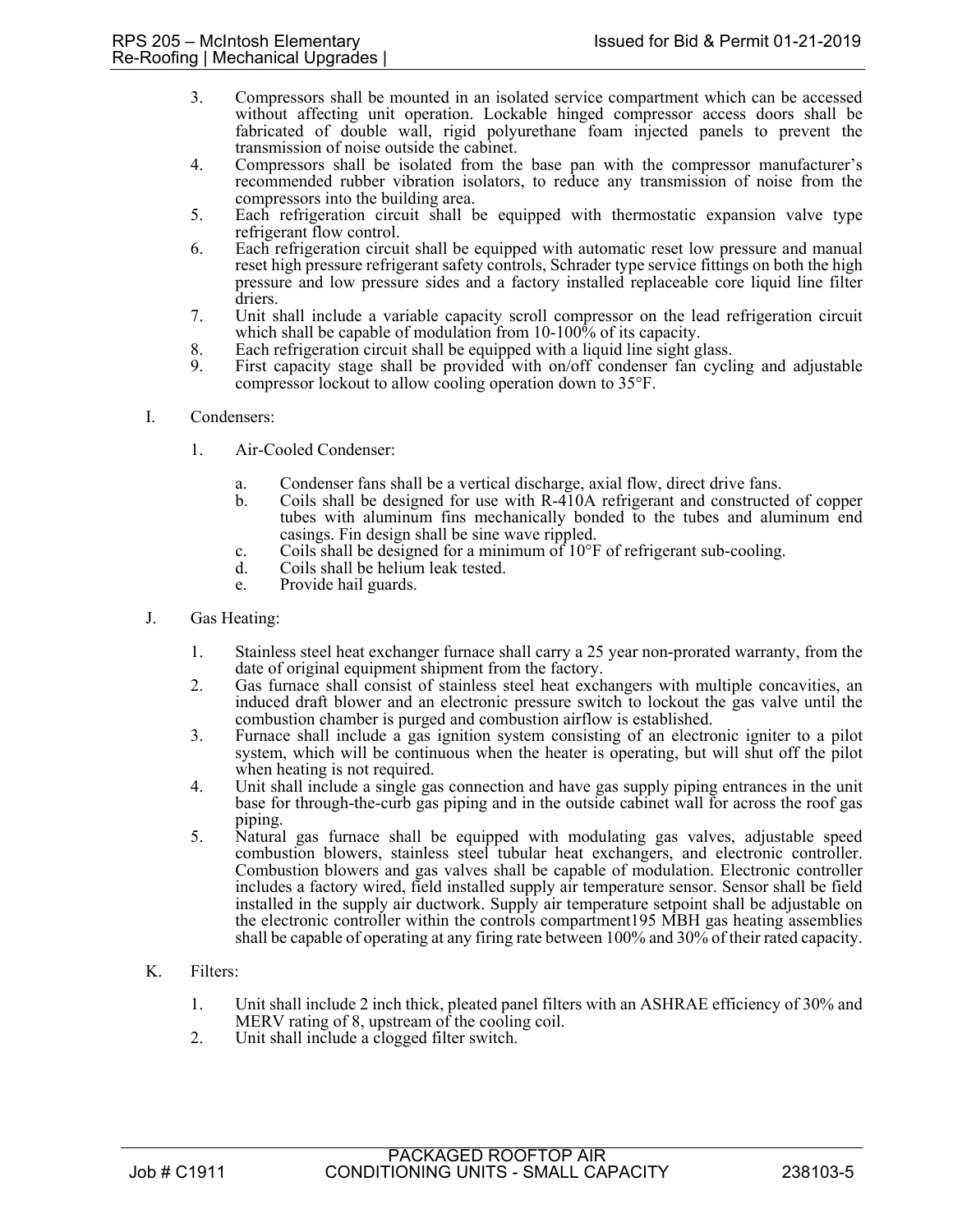- L. Outside Air/Economizer:
	- 1. Unit shall include 0-100% economizer consisting of a motor operated outside air damper and return air damper assembly constructed of extruded aluminum, hollow core, airfoil blades with rubber edge seals and aluminum end seals. Damper blades shall be gear driven and designed to have no more than 15 CFM of leakage per sq. ft. of damper area when subjected to 2 inches w.g. air pressure differential across the damper. Damper assembly shall be controlled by spring return enthalpy activated fully modulating
	- 2. Economizer shall be furnished with return air CO2 override.
- M. Controls:
	- 1. Provide factory mounted DDC controls BAS interface (LON).

## 2.2 ROOF CURBS

- A. Manufacturers:
	- 1. Thybar.<br>2. Or appro
	- Or approved as equal.
- B. Curb shall be fully gasketed between the curb top and unit bottom with the curb providing full perimeter support, cross structure support and air seal for the unit. Curb gasket shall be furnished within the control compartment of the rooftop unit to be mounted on the curb immediately before mounting of the rooftop unit.
- C. **Oversized return air plenum vibro-curb** shall be factory assembled and fully lined with neoprene coated fiberglass insulation and include a wood nailer strip. Curb shall be adjustable up to  $3/\overline{4}$  inch per foot to allow for sloped roof applications. Curb to be a minimum of 18" above high point of roof.
- D. The designated contractor shall supply and install a factory-fabricated roof mounting curb.
- E. Base shall be designed so that it can be re-roofed without disturbing the rooftop unit.
- F. The roof curb shall be supplied complete with wood nailing strip unit shall be weather tight.

## PART 3 - EXECUTION

## 3.1 EXAMINATION

- A. Section 01 30 00 Administrative Requirements: Coordination and project conditions.
- B. Verify roof curbs are installed and dimensions are as recommended by manufacturer.

# 3.2 INSTALLATION

- A. Roof Curb:
	- 1. Install roof curb level.<br>2. Install units on roof c
	- Install units on roof curb providing watertight enclosure to protect ductwork and utility services.
	- 3. Install gasket material between unit base and roof curb.
- B. Connect units to supply and return ductwork with flexible connections.
- C. Install components furnished loose for field mounting.
- D. Install electrical devices furnished loose for field mounting.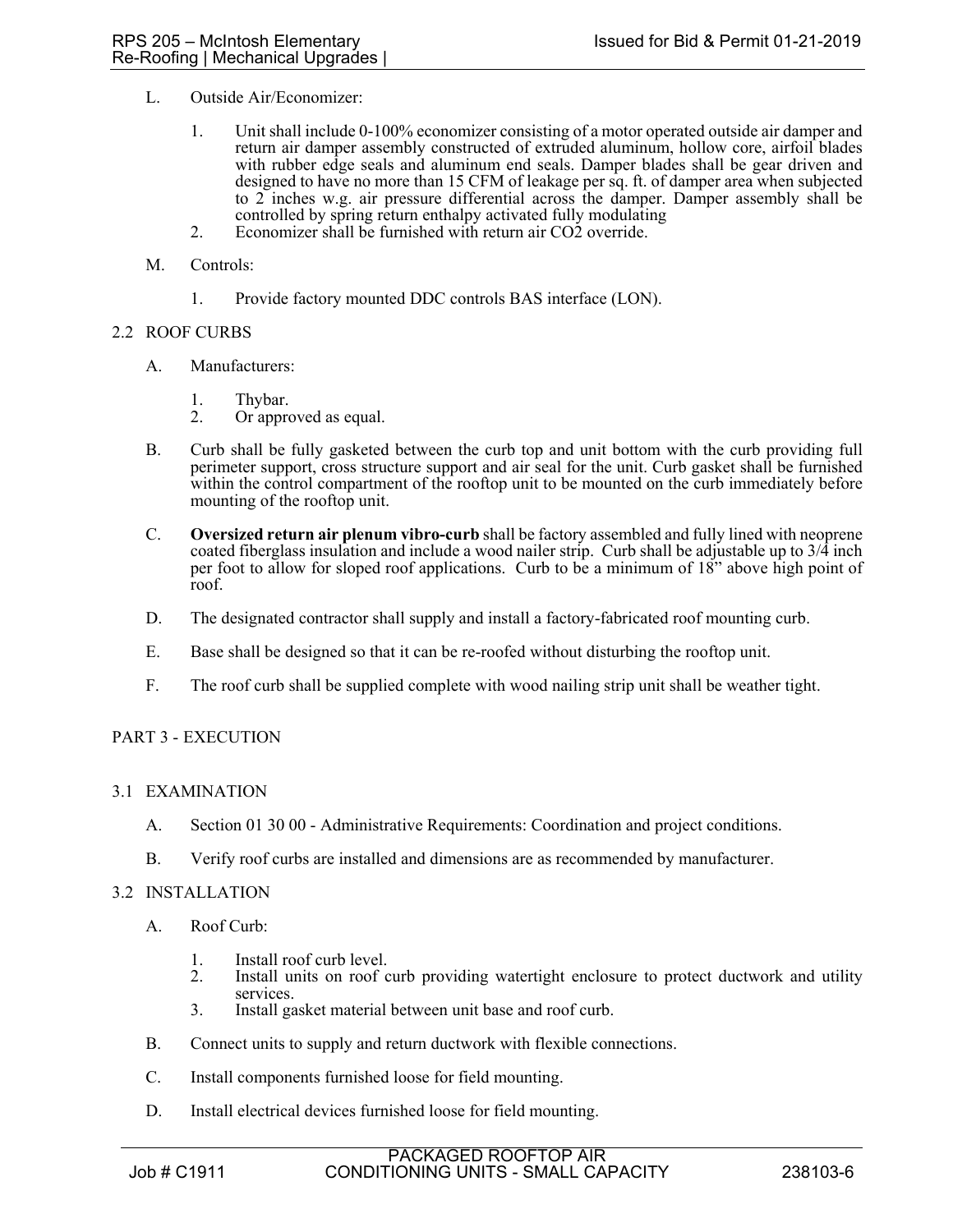- E. Install control wiring between unit and field installed accessories.
- F. Remove from roof and dispose off-site panels removed from units during installation of all accessories.

### 3.3 INSTALLATION - NATURAL GAS HEATING SECTION

- A. Connect natural gas piping in accordance with NFPA 54.
- B. Connect natural gas piping to unit, full size of unit gas train inlet. Arrange piping with clearances for burner service.
- C. Install natural gas piping accessories.

## 3.4 CLEANING

- A. Section 01 70 00 Execution and Closeout Requirements: Requirements for cleaning.
- B. Vacuum clean coils and inside of unit cabinet.
- C. Install new throwaway filters in units at Substantial Completion.
- D. Install temporary filters during construction period. Replace with permanent filters at Substantial Completion.
- 3.5 MANUFACTURER'S FIELD SERVICES
	- A. Manufacturer shall furnish a factory trained service engineer without additional charge to start the units. Package rooftop unitary manufacturers shall maintain service capabilities no more than 100 miles from the jobsite.
	- B. The manufacturer shall furnish complete submittal wiring diagrams of the package unit as applicable for field maintenance and service.
	- C. Furnish services of manufacturer's technical representative for one 8 hour day to instruct Owner's personnel in operation and maintenance of units. Schedule training with Owner. All training shall be videotaped by a professional service.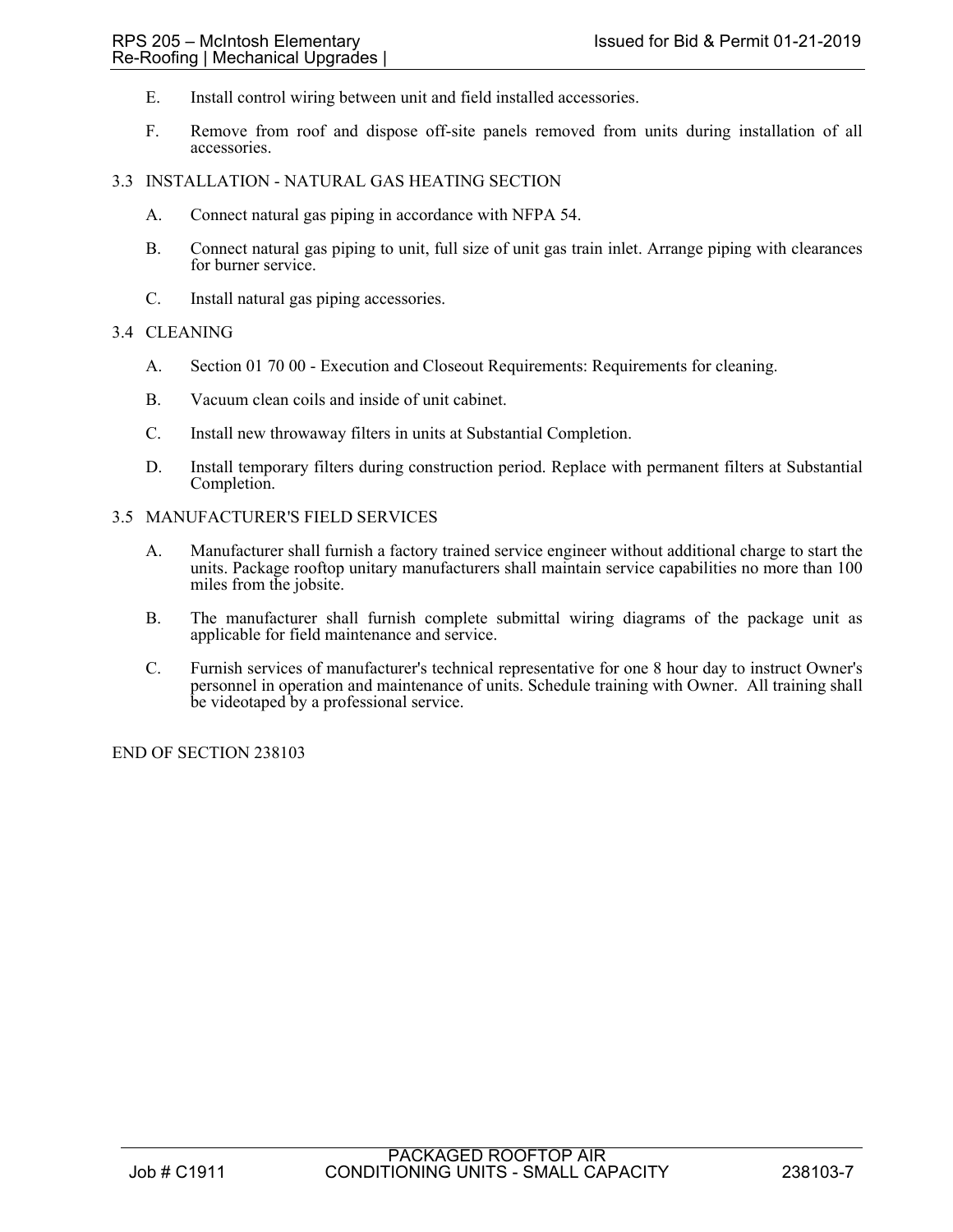## SECTION 260503 - EQUIPMENT WIRING CONNECTIONS

## PART 1 - GENERAL

## 1.1 SUMMARY

- A. Section includes electrical connections to equipment.
- B. Related Sections:
	- 1. Section 26 05 19 Low-Voltage Electrical Power Conductors and Cables.<br>2. Section 26 05 33 Raceway and Boxes for Electrical Systems
	- Section 26 05 33 Raceway and Boxes for Electrical Systems.

## 1.2 REFERENCES

- A. National Electrical Manufacturers Association:
	- 1. NEMA WD 1 General Requirements for Wiring Devices.
	- 2. NEMA WD 6 Wiring Devices-Dimensional Requirements.

## 1.3 CLOSEOUT SUBMITTALS

- A. Section 01 70 00 Execution and Closeout Requirements: Submittal procedures.
- B. Project Record Documents: Record actual locations, sizes, and configurations of equipment connections.

## 1.4 COORDINATION

- A. Section 01 30 00 Administrative Requirements: Coordination and project conditions.
- B. Obtain and review shop drawings, product data, manufacturer's wiring diagrams, and manufacturer's instructions for equipment furnished under other sections.
- C. Determine connection locations and requirements.
- D. Sequence rough-in of electrical connections to coordinate with installation of equipment.
- E. Sequence electrical connections to coordinate with start-up of equipment.

## 1.5 REGULATORY REQUIREMENTS

- A. Conform to Health/Life Safety Code for Public Schools.
- B. Conform to (IMC) International Mechanical Code. (2015)
- C. Conform to (IBC) International Building Code. (2015)
- D. Conform to (IFC) International Fire Code, excluding Chapter 4. (2015)
- E. Conform to State of Illinois Plumbing Code. (2014)
- F. Conform to Illinois Accessibility Code. (71 IL Adm. Code 400)
- G. Conform to (IECC) International Energy Conservation Code. (2015)
- H. Conform to (IFGC) International Fuel Gas Code. (2015)
- I. Conform to (IPMC) International Property Maintenance Code. (2015)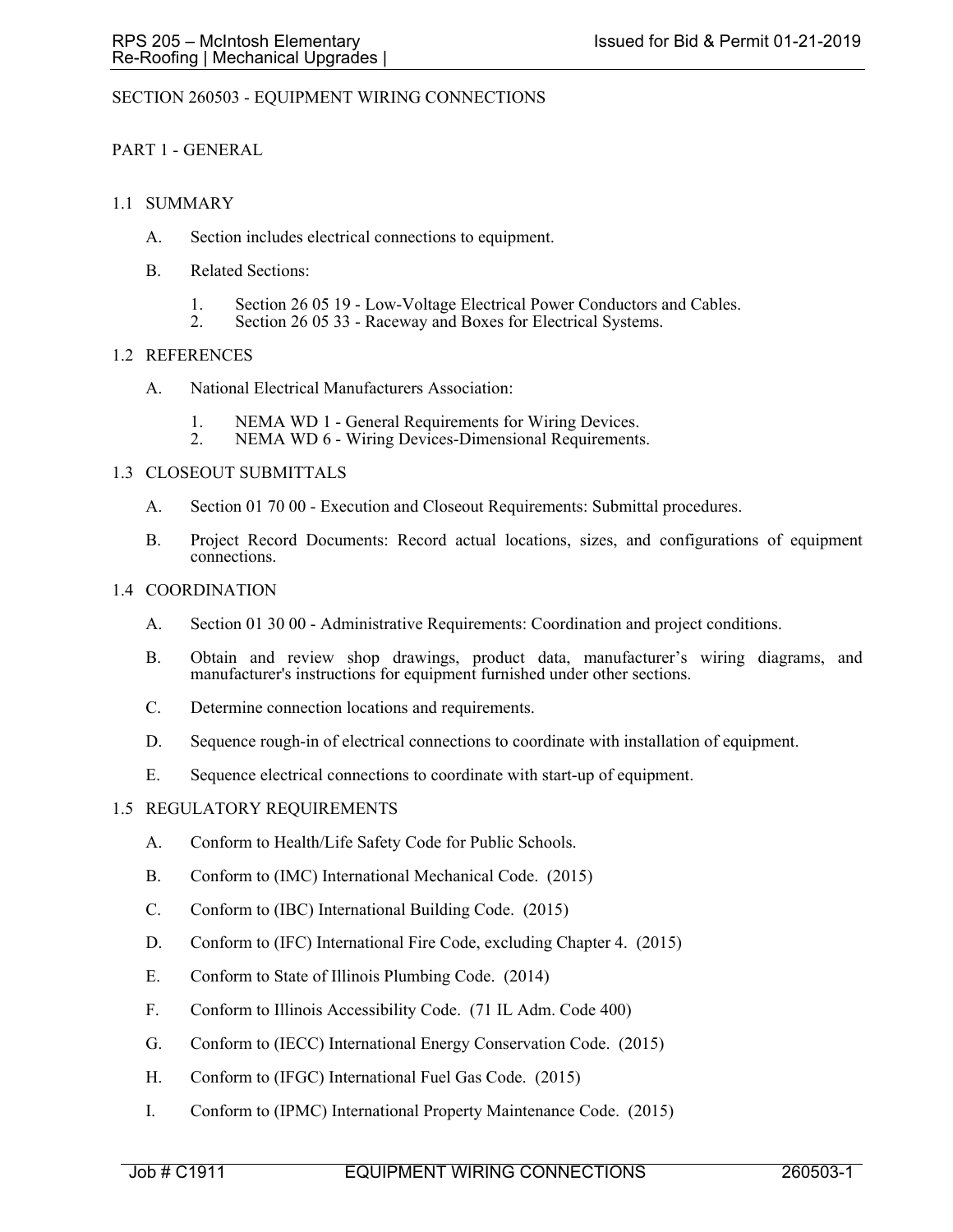- J. Conform to Illinois State Fire Marshal's Boiler and Pressure Vessel Safety. (41 IL Adm. Code 120)
- K. Conform to (ICC) International Code Council Reference Standards. (2015)
- L. Conform to (NFPA) National Fire Protection Association 70 National Electrical Code. (2014)
- M. Products: Listed and classified by Underwriter's Laboratories, Inc. as suitable for the purpose specified and indicated.

## PART 2 - PRODUCTS

## 2.1 CORD AND PLUGS

- A. Manufacturers:
	- 1. Hubbell.<br>2. Leviton.
	- Leviton.
	- 3. Pass and Seymour.
	- 4. Or approved as equal.
- B. Attachment Plug Construction: Conform to NEMA WD 1.
- C. Configuration: NEMA WD 6; match receptacle configuration at outlet furnished for equipment.
- D. Cord Construction: Type SJO multiconductor flexible cord with identified equipment grounding conductor, suitable for use in damp locations.
- E. Size: Suitable for Connected Load of Equipment, Length of Cord, And Rating Of Branch Circuit Overcurrent Protection.

## PART 3 - EXECUTION

#### 3.1 EXAMINATION

- A. Section 01 30 00 Administrative Requirements: Coordination and project conditions.
- B. Verify equipment is ready for electrical connection, for wiring, and to be energized.

## 3.2 INSTALLATION

- A. Make electrical connections.
- B. Make conduit connections to equipment using flexible conduit. Use liquidtight flexible conduit with watertight connectors in damp or wet locations.
- C. Connect heat producing equipment using wire and cable with insulation suitable for temperatures encountered.
- D. Install receptacle outlet to accommodate connection with attachment plug.
- E. Install cord and cap for field-supplied attachment plug.
- F. Install suitable strain-relief clamps and fittings for cord connections at outlet boxes and equipment connection boxes.
- G. Install disconnect switches, controllers, control stations, and control devices to complete equipment wiring requirements.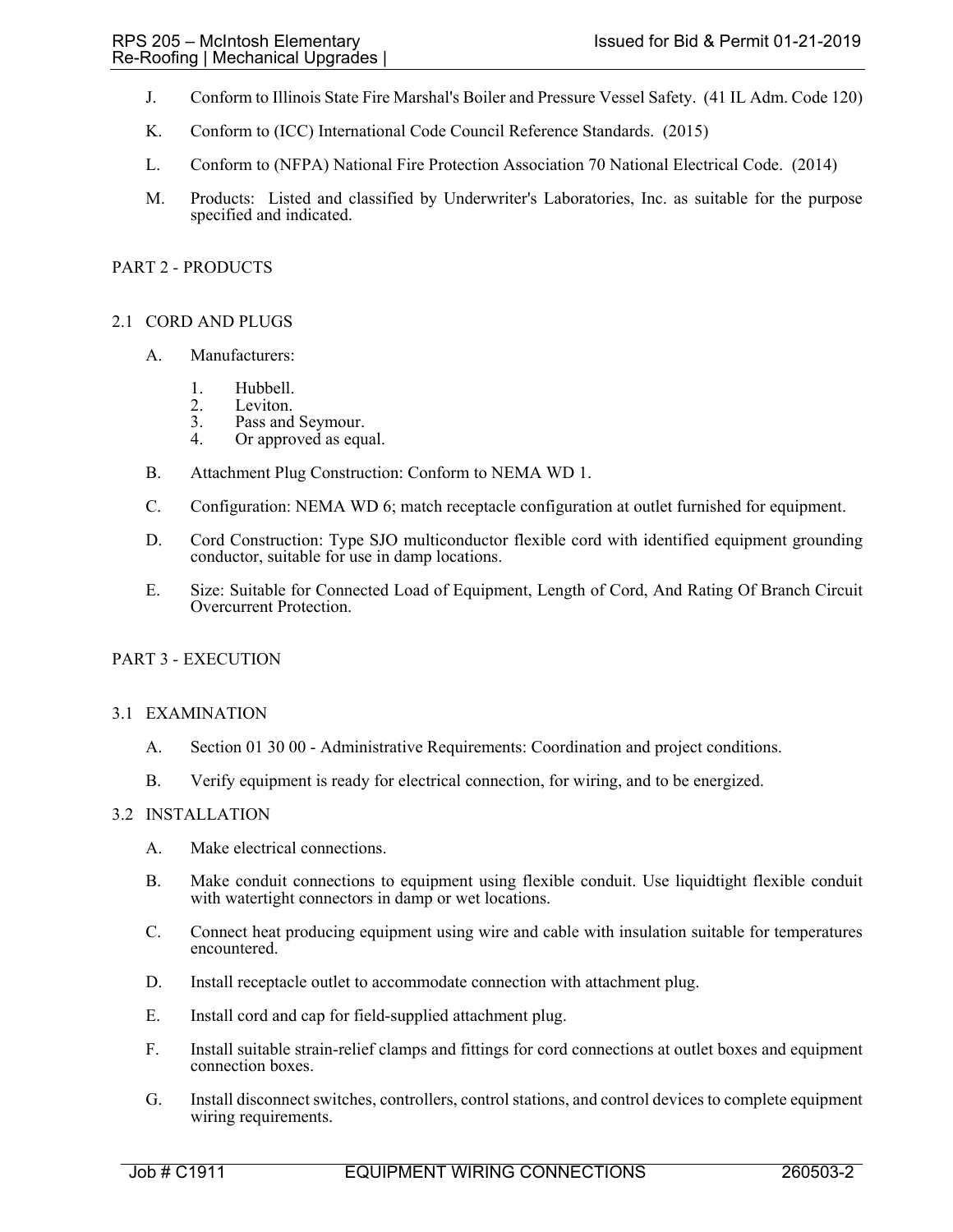- H. Install terminal block jumpers to complete equipment wiring requirements.
- I. Install interconnecting conduit and wiring between devices and equipment to complete equipment wiring requirements.

## 3.3 ADJUSTING

- A. Section 01 70 00 Execution and Closeout Requirements: Testing, adjusting, and balancing.
- B. Cooperate with utilization equipment installers and field service personnel during checkout and starting of equipment to allow testing and balancing and other startup operations. Provide personnel to operate electrical system and checkout wiring connection components and configurations.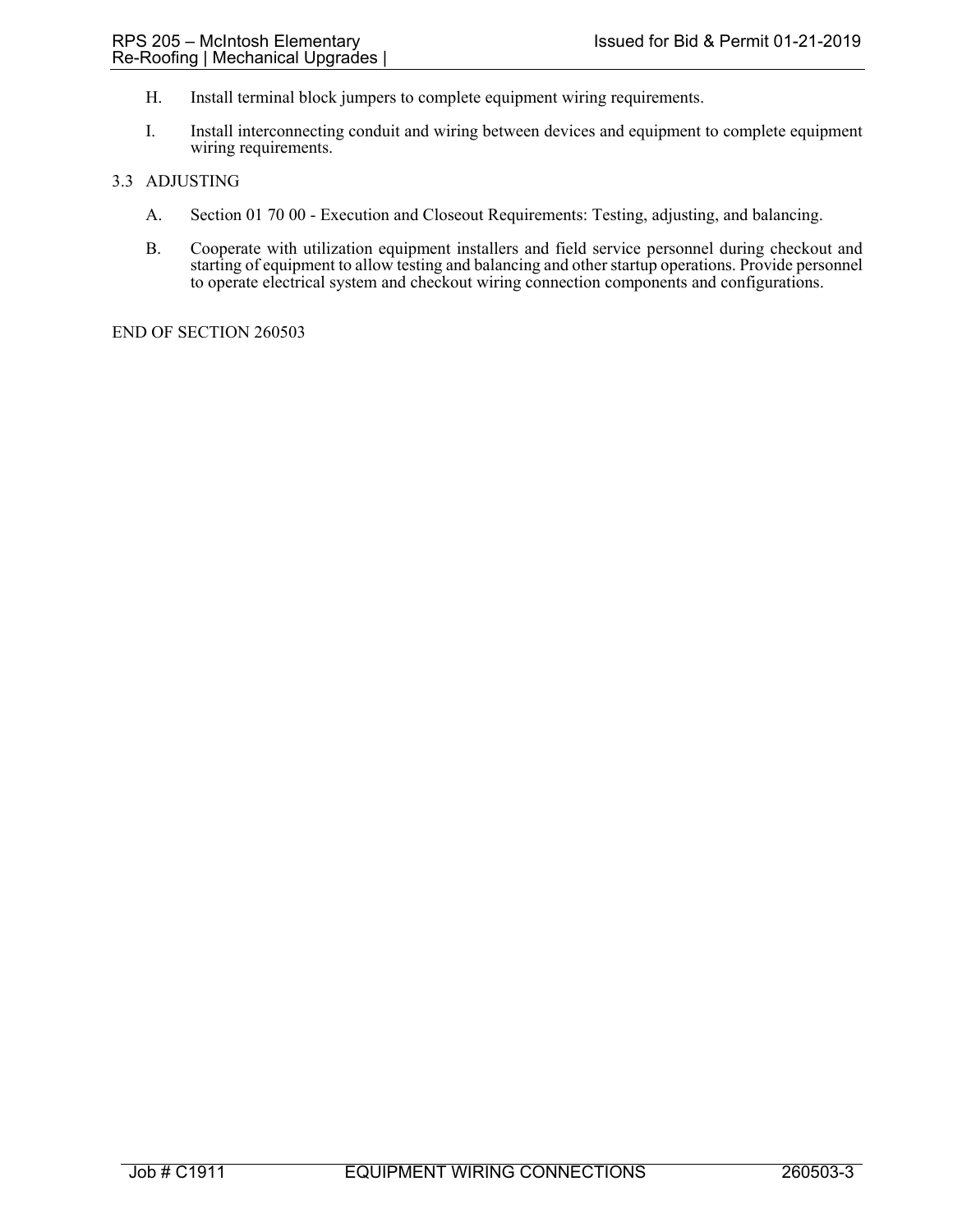## SECTION 260519 - LOW VOLTAGE ELECTRICAL POWER CONDUCTORS AND CABLES

# PART 1 - GENERAL

## 1.1 SUMMARY

- A. Section includes building wire and cable and wiring connectors and connections.
- B. Related Sections:
	- 1. Section 26 05 53 Identification for Electrical Systems: Product requirements for wire identification.

## 1.2 REFERENCES

- A. International Electrical Testing Association:
	- 1. NETA ATS Acceptance Testing Specifications for Electrical Power Distribution Equipment and Systems.
- B. National Fire Protection Association:
	- 1. NFPA 70 National Electrical Code.
	- 2. NFPA 262 Standard Method of Test for Flame Travel and Smoke of Wires and Cables for Use in Air-Handling Spaces.
- C. Underwriters Laboratories, Inc.:
	- 1. UL 1277 Standard for Safety for Electrical Power and Control Tray Cables with Optional Optical-Fiber Members.

## 1.3 SYSTEM DESCRIPTION

- A. Product Requirements: Provide products as follows:
	- 1. Solid conductor for feeders and branch circuits 10 AWG and smaller.
	- 2. Stranded conductors for control circuits.
	- 3. Conductor not smaller than 12 AWG for power and lighting circuits.
	- 4. Conductor not smaller than 16 AWG for control circuits.
	- 5. Increase wire size in branch circuits to limit voltage drop to a maximum of 3 percent.
- B. Wiring Methods: Provide the following wiring methods:
	- 1. Concealed Dry Interior Locations: Use only building wire, Type THHN/THWN insulation, in raceway.
	- 2. Exposed Dry Interior Locations: Use only building wire, Type THHN/THWN insulation, in raceway.
	- 3. Above Accessible Ceilings: Use only building wire, Type THHN/THWN insulation, in raceway.
	- 4. Wet or Damp Interior Locations: Use only building wire, Type THHN/THWN insulation, in raceway.
	- 5. Exterior Locations: Use only building wire, Type THHN/THWN or XHHW insulation, in raceway.
	- 6. Underground Locations: Use only building wire, Type THHN/THWN or XHHW insulation, in raceway.

#### 1.4 DESIGN REQUIREMENTS

A. Conductor sizes are based on copper.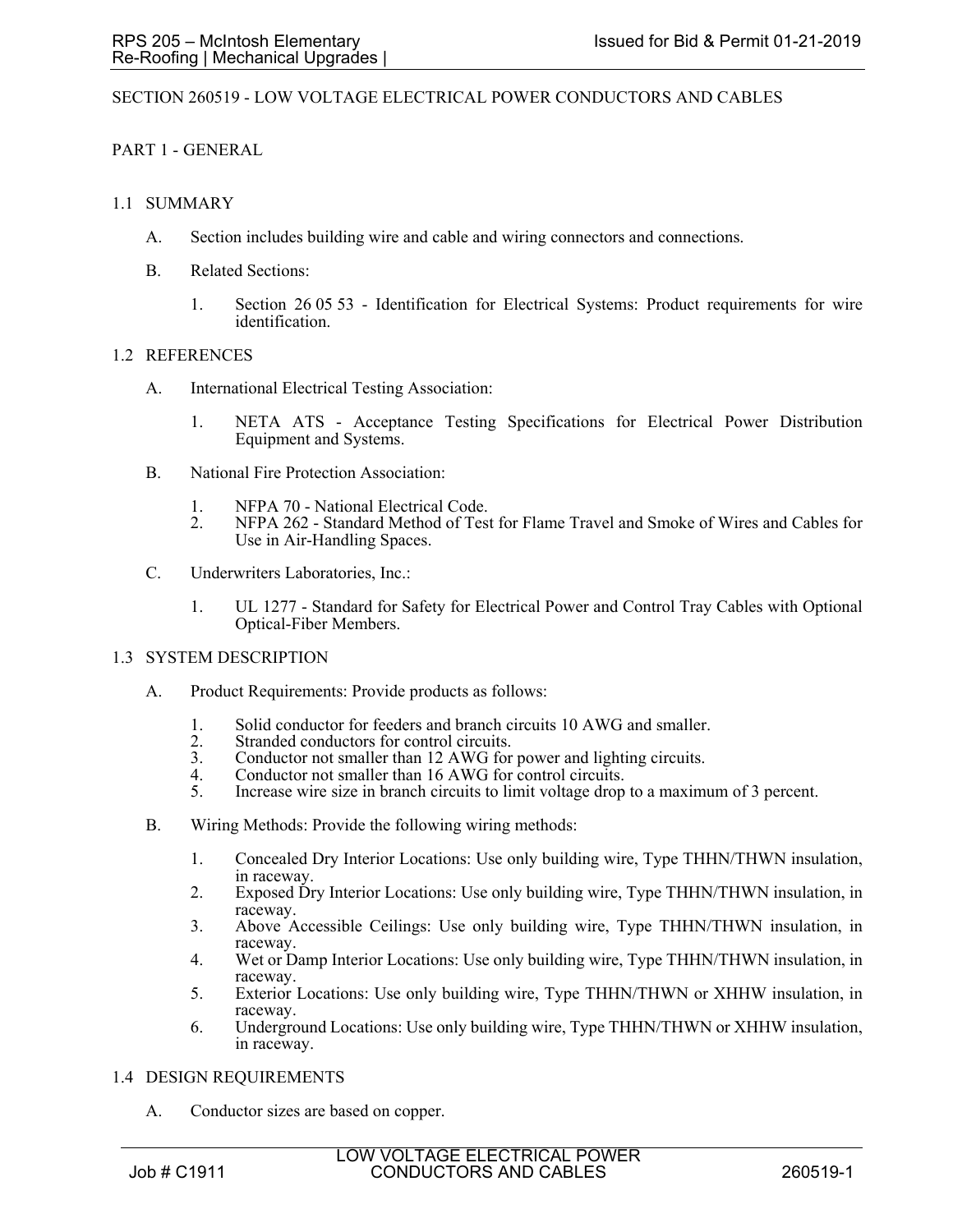# 1.5 SUBMITTALS

- A. Section 01 33 00 Submittal Procedures: Requirements for submittals.
- B. Test Reports: Indicate procedures and values obtained.

## 1.6 CLOSEOUT SUBMITTALS

- A. Section 01 70 00 Execution and Closeout Requirements: Requirements for submittals.
- B. Project Record Documents: Record actual locations of components and circuits.

## 1.7 QUALITY ASSURANCE

- A. Provide wiring materials located in plenums with peak optical density not greater than 0.5, average optical density not greater than 0.15, and flame spread not greater than 5 feet when tested in accordance with NFPA 262.
- B. Maintain one copy of each document on site.

## 1.8 QUALIFICATIONS

A. Manufacturer: Company specializing in manufacturing products specified in this section with minimum three years documented experience.

## 1.9 FIELD MEASUREMENTS

A. Verify field measurements are as indicated on Drawings.

## 1.10 COORDINATION

- A. Section 01 30 00 Administrative Requirements: Requirements for coordination.
- B. Where wire and cable destination is indicated and routing is not shown, determine routing and lengths required.
- C. Wire and cable routing indicated is approximate unless dimensioned. Include wire and cable lengths within 10 ft of length shown.

# 1.11 REGULATORY REQUIREMENTS

- A. Conform to Health/Life Safety Code for Public Schools.
- B. Conform to (IMC) International Mechanical Code. (2015)
- C. Conform to (IBC) International Building Code. (2015)
- D. Conform to (IFC) International Fire Code, excluding Chapter 4. (2015)
- E. Conform to State of Illinois Plumbing Code. (2014)
- F. Conform to Illinois Accessibility Code. (71 IL Adm. Code 400)
- G. Conform to (IECC) International Energy Conservation Code. (2015)
- H. Conform to (IFGC) International Fuel Gas Code. (2015)
- I. Conform to (IPMC) International Property Maintenance Code. (2015)
- J. Conform to Illinois State Fire Marshal's Boiler and Pressure Vessel Safety. (41 IL Adm. Code 120)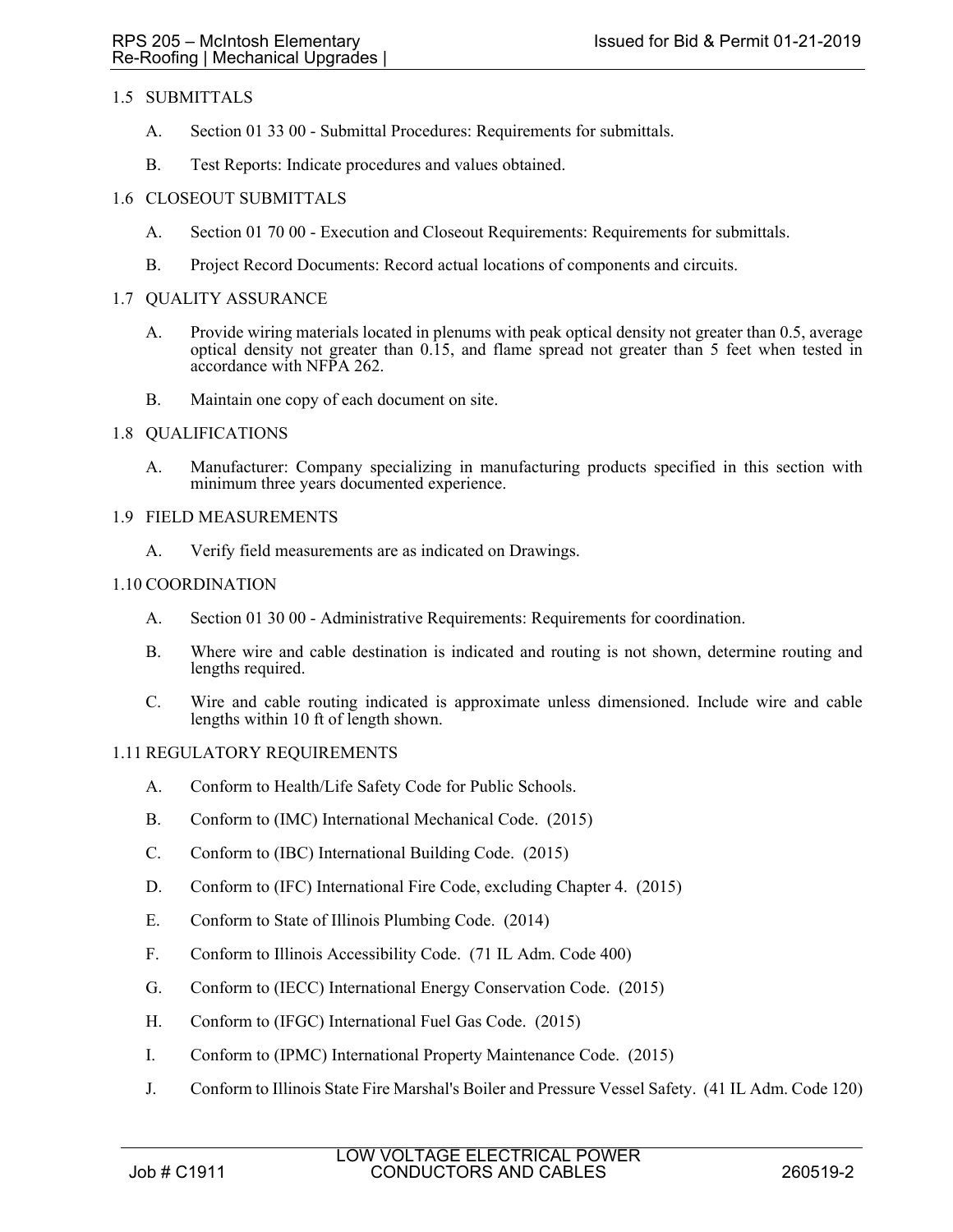- K. Conform to (ICC) International Code Council Reference Standards. (2015)
- L. Conform to (NFPA) National Fire Protection Association 70 National Electrical Code. (2014)
- M. Products: Listed and classified by Underwriter's Laboratories, Inc. as suitable for the purpose specified and indicated.

## PART 2 - PRODUCTS

#### 2.1 BUILDING WIRE

- A. Manufacturers:
	- 1. American Insulated Wire Corp.
	- 2. General Cable Co.<br>3. Pirelli Cable.
	- 3. Pirelli Cable.<br>4. Republic Wir
	- 4. Republic Wire.<br>5. Rome Cable.
	- Rome Cable.
	- 6. Southwire.
	- 7. Or approved as equal.
- B. Product Description: Single conductor insulated wire.
- C. Conductor: Copper.
- D. Insulation Voltage Rating: 600 volts.
- E. Insulation Temperature Rating: 90 degrees C.
- F. Insulation Material: Thermoplastic.

#### 2.2 TERMINATIONS

- A. Terminal Lugs for Wires 6 AWG and Smaller: Solderless, compression type copper.
- B. Lugs for Wires 4 AWG and Larger: Color keyed compression type copper, with insulating sealing collars.

#### PART 3 - EXECUTION

#### 3.1 EXAMINATION

- A. Section 01 30 00 Administrative Requirements: Coordination and project conditions.
- B. Verify interior of building has been protected from weather.
- C. Verify mechanical work likely to damage wire and cable has been completed.
- D. Verify raceway installation is complete and supported.

#### 3.2 PREPARATION

A. Completely and thoroughly swab raceway before installing wire.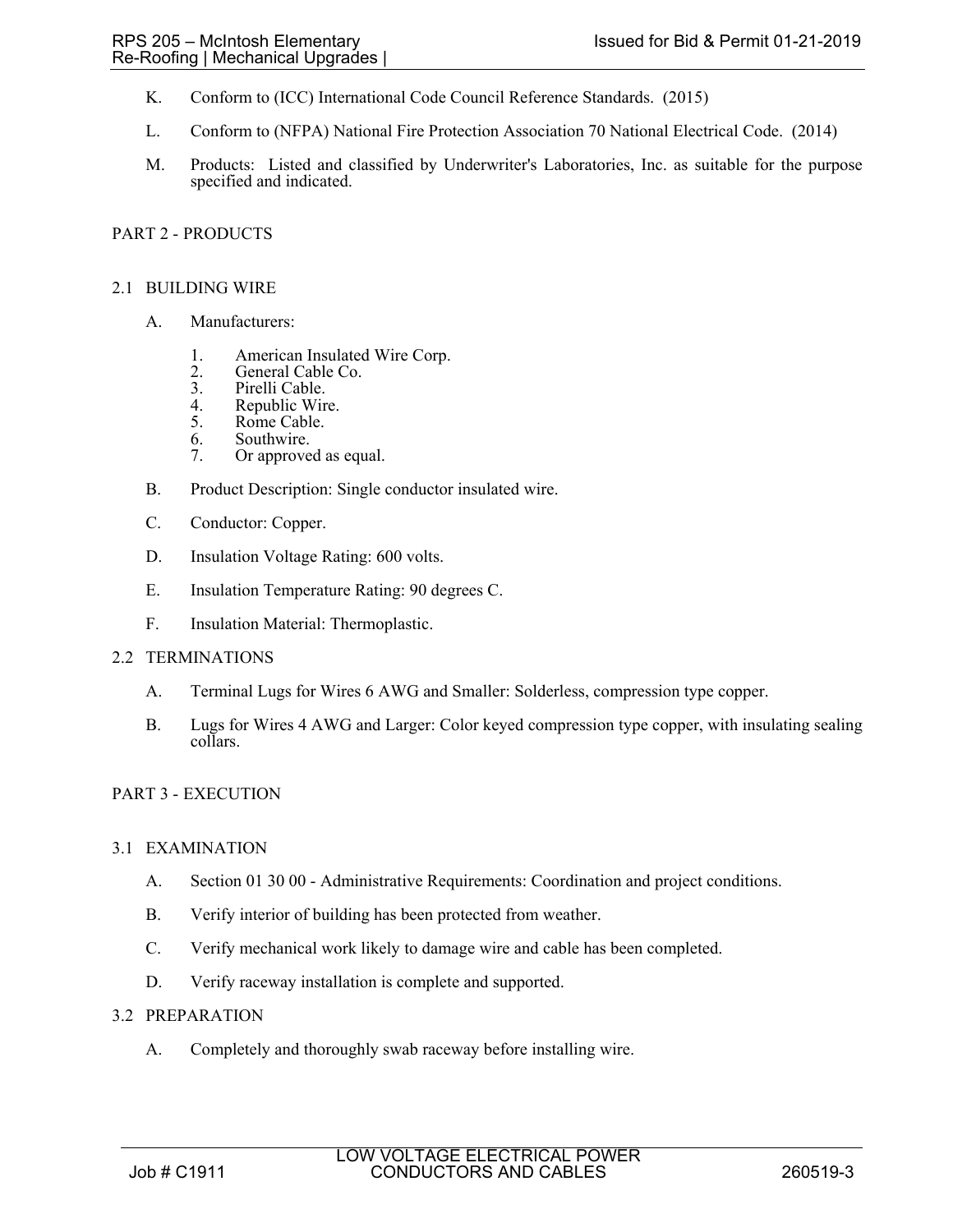## 3.3 INSTALLATION

- A. Route wire and cable to meet Project conditions.
- B. Neatly train and lace wiring inside boxes, equipment, and panelboards.
- C. Identify and color code wire and cable under provisions of Section 26 05 53. Identify each conductor with its circuit number or other designation indicated.
- D. Special Techniques Building Wire in Raceway:
	- 1. Pull conductors into raceway at same time.
	- 2. Install building wire 4 AWG and larger with pulling equipment.
- E. Special Techniques Cable:
	- 1. Protect exposed cable from damage.<br>2. Support cables above accessible cei
	- 2. Support cables above accessible ceiling, using spring metal clips or plenum rated plastic cable ties to support cables from structure. Do not rest cable on ceiling panels.
	- 3. Use suitable cable fittings and connectors.
- F. Special Techniques Wiring Connections:
	- 1. Clean conductor surfaces before installing lugs and connectors.
	- 2. Make splices, taps, and terminations to carry full ampacity of conductors with no perceptible temperature rise.
	- 3. Tape uninsulated conductors and connectors with electrical tape to 150 percent of insulation rating of conductor.
	- 4. Install split bolt connectors for copper conductor splices and taps, 6 AWG and larger.<br>5. Install solderless pressure connectors with insulating covers for copper conductor splice
	- 5. Install solderless pressure connectors with insulating covers for copper conductor splices and taps, 8 AWG and smaller.
	- 6. Install insulated spring wire connectors with plastic caps for copper conductor splices and taps, 10 AWG and smaller.
	- 7. Install suitable reducing connectors or mechanical connector adaptors for connecting aluminum conductors to copper conductors.
- G. Install stranded conductors for branch circuits 10 AWG and smaller. Install crimp on fork terminals for device terminations. Do not place bare stranded conductors directly under screws.
- H. Install terminal lugs on ends of 600 volt wires unless lugs are furnished on connected device, such as circuit breakers.
- I. Size lugs in accordance with manufacturer's recommendations terminating wire sizes. Install 2 hole type lugs to connect wires 4 AWG and larger to copper bus bars.
- J. For terminal lugs fastened together such as on motors, transformers, and other apparatus, or when space between studs is small enough that lugs can turn and touch each other, insulate for dielectric strength of 2-1/2 times normal potential of circuit.

## 3.4 WIRE COLOR

- A. General:
	- 1. For wire sizes 10 AWG and smaller, install wire colors in accordance with the following:
		- a. Black, red, and blue for circuits at 120/208 volts single or three phase.
		- b. Orange, brown, and yellow for circuits at 277/480 volts single or three phase.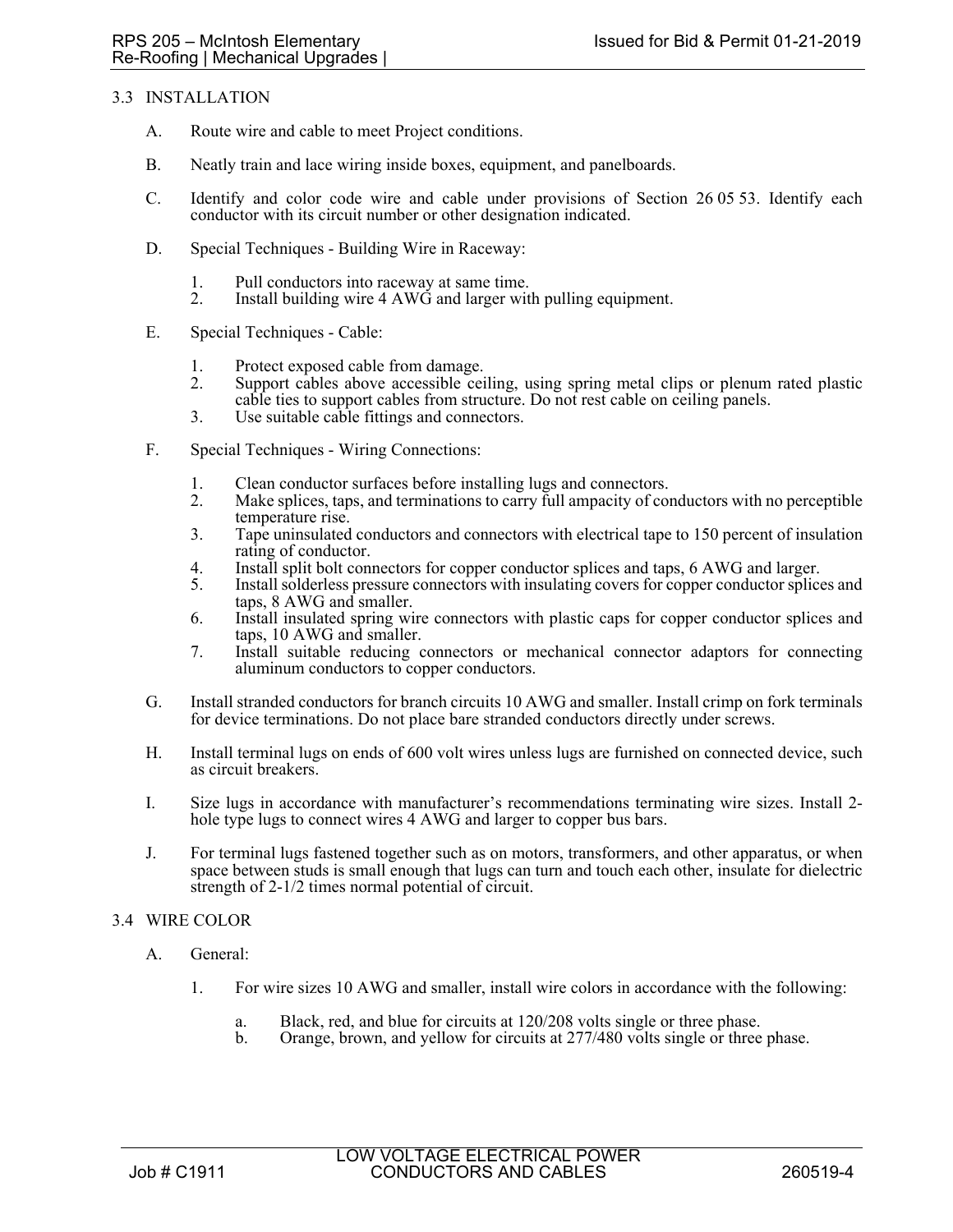- 2. For wire sizes 8 AWG and larger, identify wire with colored tape at terminals, splices and boxes. Colors are as follows:
	- a. Black, red, and blue for circuits at 120/208 volts single or three phase.
	- Orange, brown, and yellow for circuits at 277/480 volts single or three phase.
- B. Neutral Conductors: White. When two or more neutrals are located in one conduit, individually identify each with proper circuit number.
- C. Branch Circuit Conductors: Install three or four wire home runs with each phase uniquely color coded.
- D. Feeder Circuit Conductors: Uniquely color code each phase.
- E. Ground Conductors:
	- 1. For 6 AWG and smaller: Green.<br>2. For 4 AWG and larger: Identify
	- 2. For 4 AWG and larger: Identify with green tape at both ends and visible points including junction boxes.

## 3.5 FIELD QUALITY CONTROL

- A. Section 01 40 00 Quality Requirements: Field inspecting, testing, adjusting, and balancing.
- B. Inspect and test in accordance with NETA ATS, except Section 4.
- C. Perform inspections and tests listed in NETA ATS, Section 7.3.1.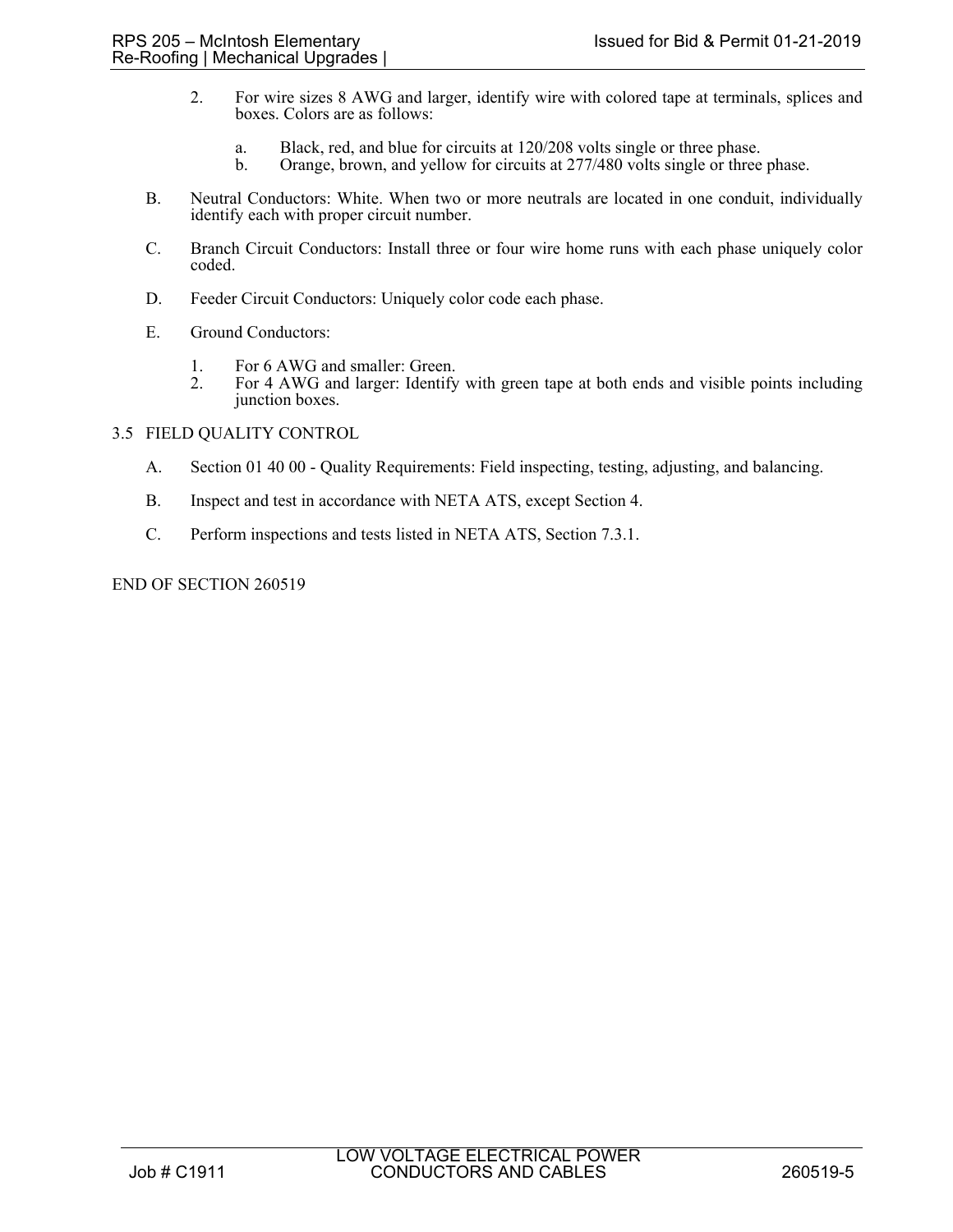## SECTION 260526 - GROUNDING AND BONDING FOR ELECTRICAL SYSTEMS

## PART 1 - GENERAL

## 1.1 SUMMARY

- A. Section Includes:
	- 1. Wire.
	- 2. Mechanical connectors.

## 1.2 REFERENCES

- A. Institute of Electrical and Electronics Engineers:
	- 1. IEEE 142 Recommended Practice for Grounding of Industrial and Commercial Power Systems.
	- 2. IEEE 1100 Recommended Practice for Powering and Grounding Electronic Equipment.
- B. International Electrical Testing Association:
	- 1. NETA ATS Acceptance Testing Specifications for Electrical Power Distribution Equipment and Systems.
- C. National Fire Protection Association:
	- 1. NFPA 70 National Electrical Code.<br>2. NFPA 99 Standard for Health Care
	- NFPA 99 Standard for Health Care Facilities.

### 1.3 SYSTEM DESCRIPTION

- A. Grounding systems use the following elements as grounding electrodes:
	- 1. Metal underground water pipe.
	- 2. Metal building frame.<br>3. Rod electrode.
	- Rod electrode.

## 1.4 PERFORMANCE REQUIREMENTS

A. Grounding System Resistance: 25 ohms maximum.

## 1.5 SUBMITTALS

- A. Section 01 33 00 Submittal Procedures: Requirements for submittals.
- B. Product Data: Submit data on grounding electrodes and connections.
- C. Test Reports: Indicate overall resistance to ground and resistance of each electrode.
- D. Manufacturer's Installation Instructions: Submit for active electrodes.
- E. Manufacturer's Certificate: Certify Products meet or exceed specified requirements.
- 1.6 CLOSEOUT SUBMITTALS
	- A. Section 01 70 00 Execution and Closeout Requirements: Requirements for submittals.
	- B. Project Record Documents: Record actual locations of components and grounding electrodes.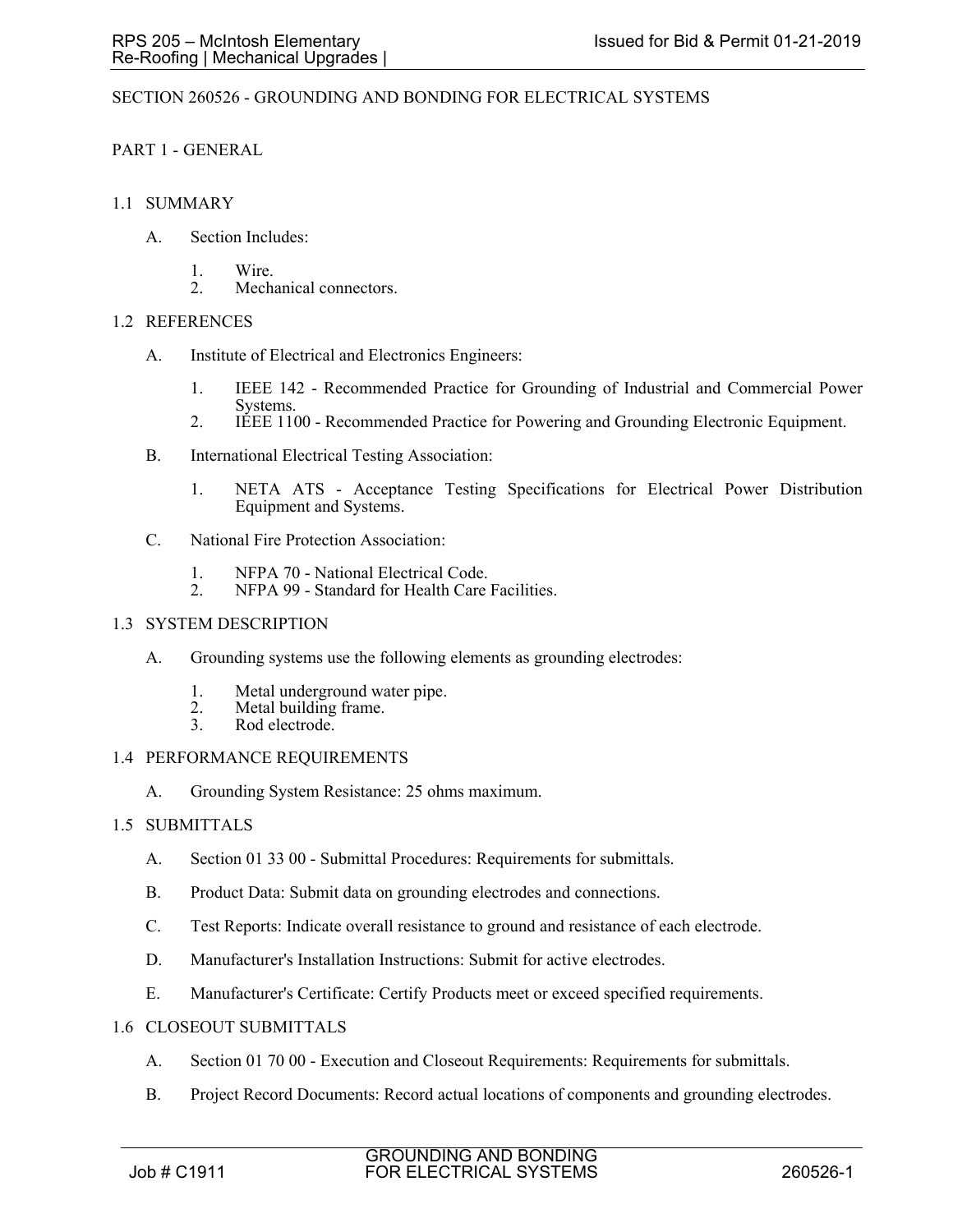## 1.7 QUALITY ASSURANCE

A. Provide grounding materials conforming to requirements of NEC, IEEE 142, and UL labeled.

## 1.8 QUALIFICATIONS

- A. Manufacturer: Company specializing in manufacturing Products specified in this section with minimum three years documented experience.
- B. Installer: Company specializing in performing work of this section.

### 1.9 DELIVERY, STORAGE, AND HANDLING

- A. Section 01 60 00 Product Requirements: Requirements for transporting, handling, storing, and protecting products.
- B. Accept materials on site in original factory packaging, labeled with manufacturer's identification.
- C. Protect from weather and construction traffic, dirt, water, chemical, and mechanical damage, by storing in original packaging.
- D. Do not deliver items to project before time of installation. Limit shipment of bulk and multiple-use materials to quantities needed for immediate installation.

## 1.10 COORDINATION

- A. Section 01 30 00 Administrative Requirements: Requirements for coordination.
- B. Complete grounding and bonding of building reinforcing steel prior concrete placement.

## 1.11 REGULATORY REQUIREMENTS

- A. Conform to Health/Life Safety Code for Public Schools.
- B. Conform to (IMC) International Mechanical Code. (2015)
- C. Conform to (IBC) International Building Code. (2015)
- D. Conform to (IFC) International Fire Code, excluding Chapter 4. (2015)
- E. Conform to State of Illinois Plumbing Code. (2014)
- F. Conform to Illinois Accessibility Code. (71 IL Adm. Code 400)
- G. Conform to (IECC) International Energy Conservation Code. (2015)
- H. Conform to (IFGC) International Fuel Gas Code. (2015)
- I. Conform to (IPMC) International Property Maintenance Code. (2015)
- J. Conform to Illinois State Fire Marshal's Boiler and Pressure Vessel Safety. (41 IL Adm. Code 120)
- K. Conform to (ICC) International Code Council Reference Standards. (2015)
- L. Conform to (NFPA) National Fire Protection Association 70 National Electrical Code. (2014)
- M. Products: Listed and classified by Underwriter's Laboratories, Inc. as suitable for the purpose specified and indicated.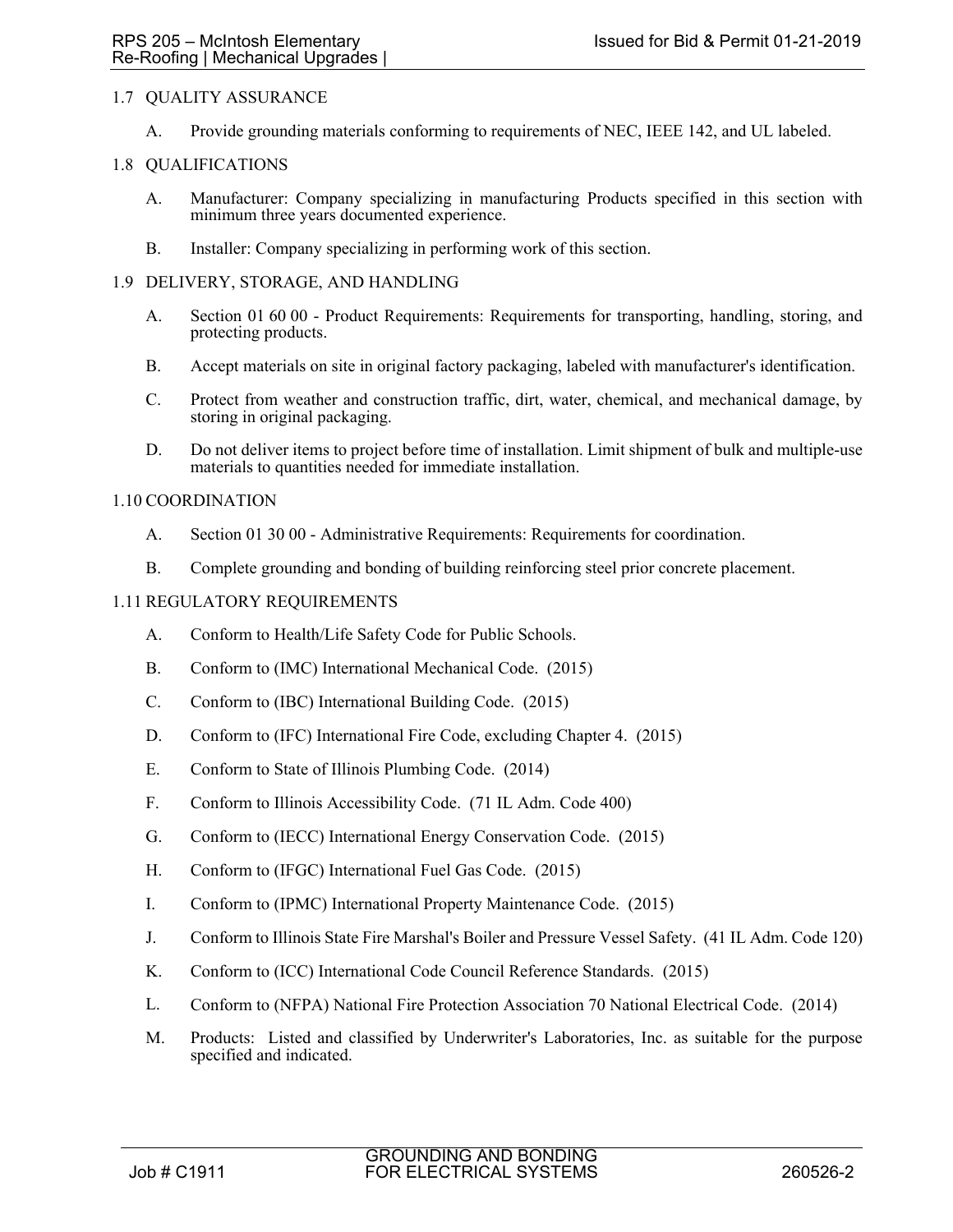## PART 2 - PRODUCTS

## 2.1 WIRE

- A. Material: Stranded copper.
- B. Foundation Electrodes: 4 AWG.
- C. Grounding Electrode Conductor: Copper conductor bare.
- D. Bonding Conductor: Copper conductor bare.

#### 2.2 MECHANICAL CONNECTORS

- A. Manufacturers:
	- 1. Apache Grounding/Erico Inc.<br>2. Copperweld, Inc.
	- 2. Copperweld, Inc.<br>3. Erico, Inc.
	- Erico, Inc.
	- 4. ILSCO Corporation.<br>5. O-Z Gedney Co.
	- O-Z Gedney Co.
	- 6. Thomas & Betts, Electrical.
	- 7. Or approved as equal.
- B. Description: Bronze connectors, suitable for grounding and bonding applications, in configurations required for particular installation.

## PART 3 - EXECUTION

#### 3.1 EXAMINATION

- A. Section 01 30 00 Administrative Requirements: Verification of existing conditions before starting work.
- B. Verify final backfill and compaction has been completed before driving rod electrodes.

## 3.2 PREPARATION

A. Remove paint, rust, mill oils, surface contaminants at connection points.

#### 3.3 INSTALLATION

- A. Install in accordance with IEEE.
- B. Install rod electrodes at service locations. Install additional rod electrodes to achieve specified resistance to ground.
- C. Install grounding and bonding conductors concealed from view.
- D. Install grounding well pipe with cover at each rod location. Install well pipe top flush with finished grade.
- E. Install 4 AWG bare copper wire in foundation footing.
- F. Install grounding electrode conductor and connect to reinforcing steel in foundation footing. Electrically bond steel together.
- G. Bond together metal siding not attached to grounded structure; bond to ground.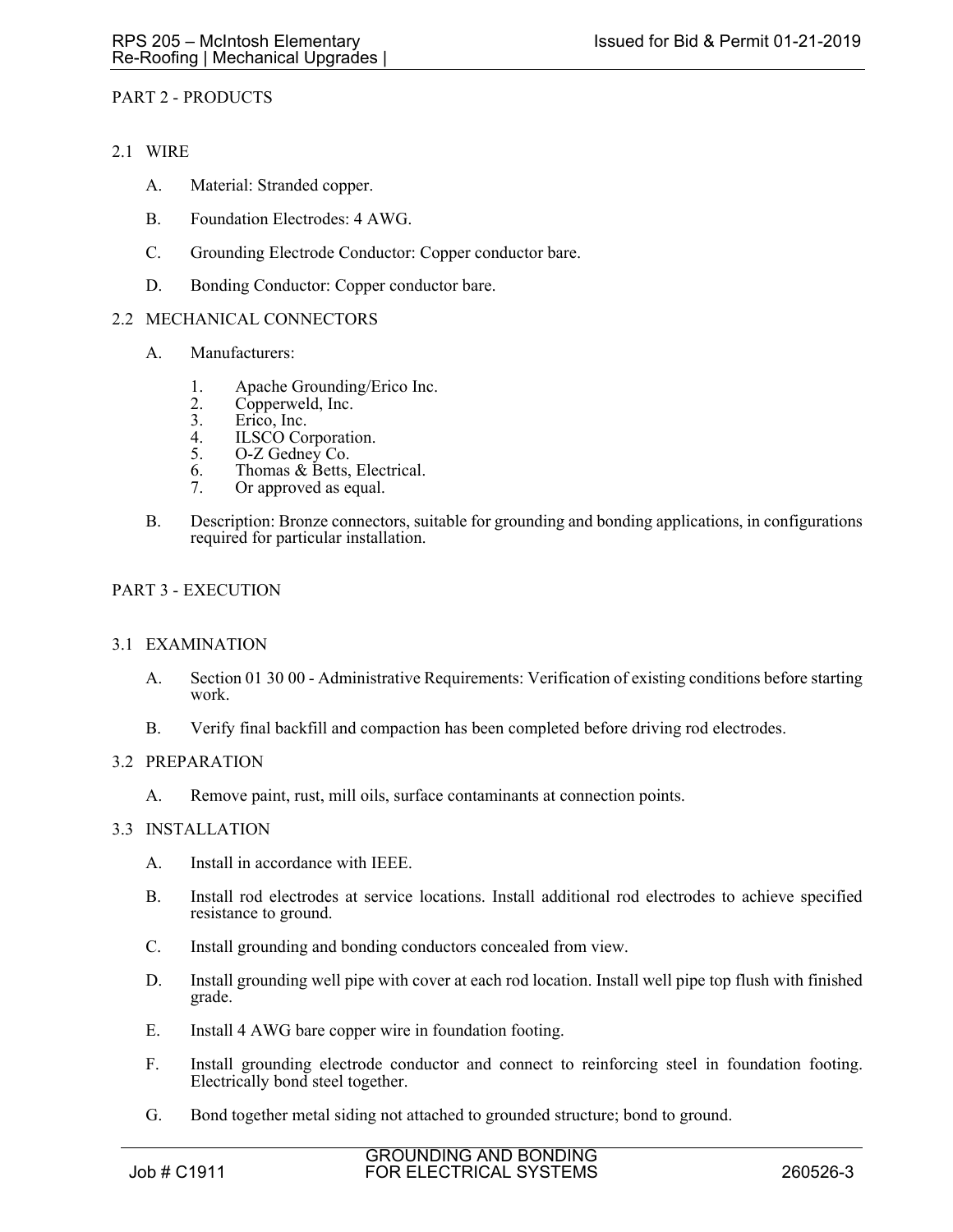- H. Bond together reinforcing steel and metal accessories in pool and fountain structures.
- I. Install isolated grounding conductor for circuits supplying network equipment and in accordance with IEEE 1100.
- J. Equipment Grounding Conductor: Install separate, insulated conductor within each feeder and branch circuit raceway. Terminate each end on suitable lug, bus, or bushing.
- K. Bond to lightning protection system.
- L. Install continuous grounding using underground cold water system and building steel as grounding electrode. Where water piping is not available, install artificial station ground by means of driven rods or buried electrodes.
- M. Permanently ground entire light and power system in accordance with NEC, including service equipment, distribution panels, lighting panelboards, switch and starter enclosures, motor frames, grounding type receptacles, and other exposed non-current carrying metal parts of electrical equipment.
- N. Install branch circuits feeding isolated ground receptacles with separate insulated grounding conductor, connected only at isolated ground receptacle, ground terminals, and at ground bus of serving panel.
- O. Accomplish grounding of electrical system by using insulated grounding conductor installed with feeders and branch circuit conductors in conduits. Size grounding conductors in accordance with NEC. Install from grounding bus of serving panel to ground bus of served panel, grounding screw of receptacles, lighting fixture housing, light switch outlet boxes or metal enclosures of service equipment. Ground conduits by means of grounding bushings on terminations at panelboards with installed number 12 conductor to grounding bus.
- P. Grounding electrical system using continuous metal raceway system enclosing circuit conductors in accordance with NEC.
- Q. Permanently attach equipment and grounding conductors prior to energizing equipment.

#### 3.4 FIELD QUALITY CONTROL

- A. Section 01 40 00 Quality Requirements: Field inspecting, testing, adjusting, and balancing.
- B. Inspect and test in accordance with NETA ATS, except Section 4.
- C. Grounding and Bonding: Perform inspections and tests listed in NETA ATS, Section 7.13.
- D. Perform ground resistance testing in accordance with IEEE 142.
- E. Perform leakage current tests in accordance with NFPA 99.
- F. Perform continuity testing in accordance with IEEE 142.
- G. When improper grounding is found on receptacles, check receptacles in entire project and correct. Perform retest.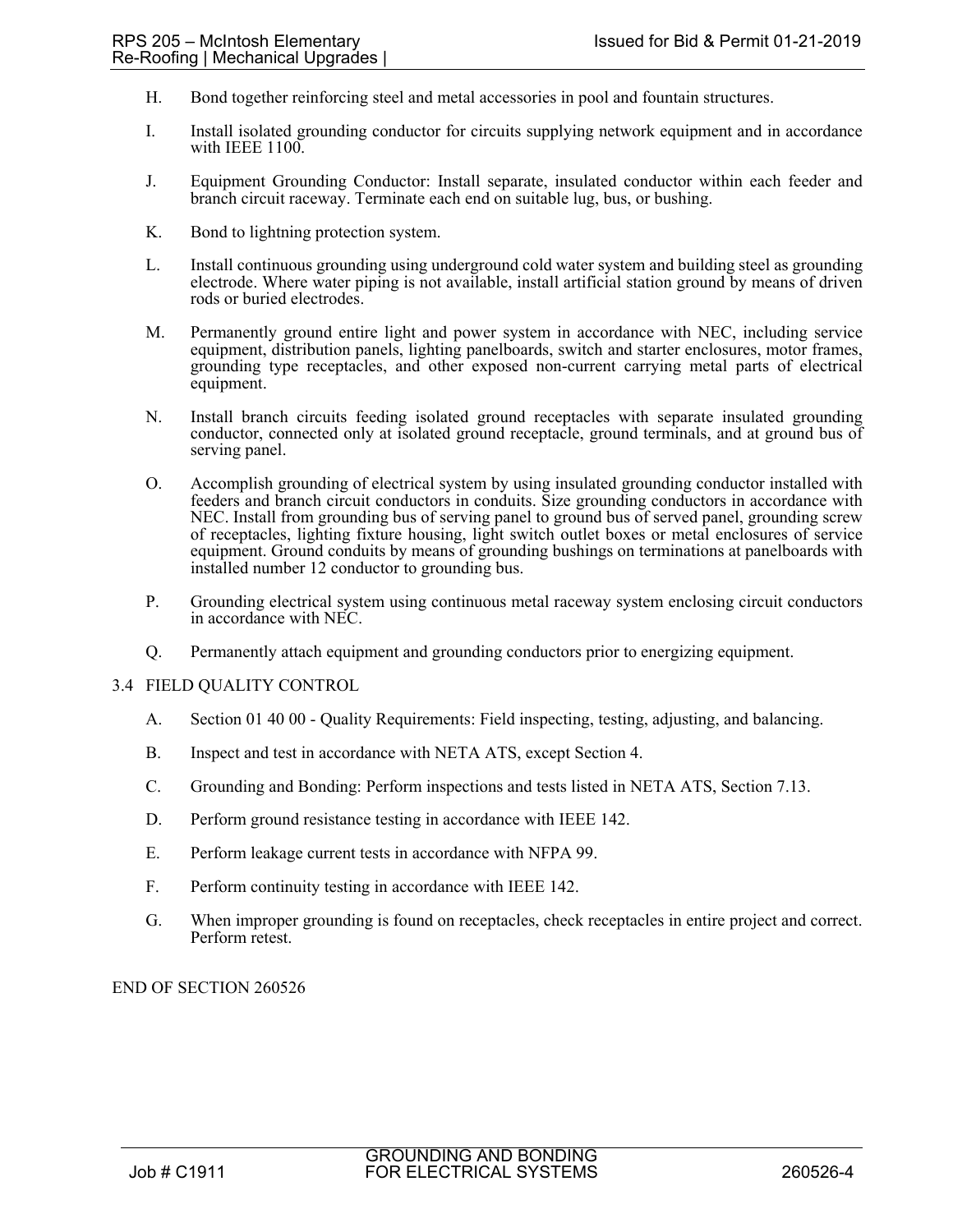## SECTION 260529 - HANGERS AND SUPPORTS FOR ELECTRICAL SYSTEMS

### PART 1 - GENERAL

#### 1.1 SUMMARY

- A. Section Includes:
	- 1. Conduit supports.
	- 2. Formed steel channel.<br>3. Spring steel clips.
	- 3. Spring steel clips.<br>4. Sleeves.
	- 4. Sleeves.<br>5. Mechani
	- Mechanical sleeve seals.
	- 6. Firestopping relating to electrical work.
	- 7. Firestopping accessories.
	- 8. Equipment bases and supports.
- B. Related Sections:
	- 1. Section 03 30 00 Cast-In-Place Concrete: Product requirements for concrete for placement by this section.

#### 1.2 REFERENCES

- A. ASTM International:
	- 1. ASTM E84 Standard Test Method for Surface Burning Characteristics of Building Materials.
	- 2. ASTM E119 Standard Test Methods for Fire Tests of Building Construction and Materials.
	- 3. ASTM E814 Standard Test Method for Fire Tests of Through-Penetration Fire Stops.<br>4. ASTM E1966 Standard Test Method for Fire-Resistive Joint Systems.
	- ASTM E1966 Standard Test Method for Fire-Resistive Joint Systems.
- B. FM Global:
	- 1. FM Approval Guide, A Guide to Equipment, Materials & Services Approved By Factory Mutual Research For Property Conservation.
- C. National Fire Protection Association:
	- 1. NFPA 70 National Electrical Code.
- D. Underwriters Laboratories Inc.:
	- 1. UL 263 Fire Tests of Building Construction and Materials.
	- 2. UL 723 Tests for Surface Burning Characteristics of Building Materials.<br>3. UL 1479 Fire Tests of Through-Penetration Firestops.
	- 3. UL 1479 Fire Tests of Through-Penetration Firestops.<br>4 UL 2079 Tests for Fire Resistance of Building Joint Sy
	- 4. UL 2079 Tests for Fire Resistance of Building Joint Systems.<br>5. UL Fire Resistance Directory.
	- UL Fire Resistance Directory.
- E. Intertek Testing Services (Warnock Hersey Listed):
	- 1. WH Certification Listings.
- 1.3 DEFINITIONS
	- A. Firestopping (Through-Penetration Protection System): Sealing or stuffing material or assembly placed in spaces between and penetrations through building materials to arrest movement of fire, smoke, heat, and hot gases through fire rated construction.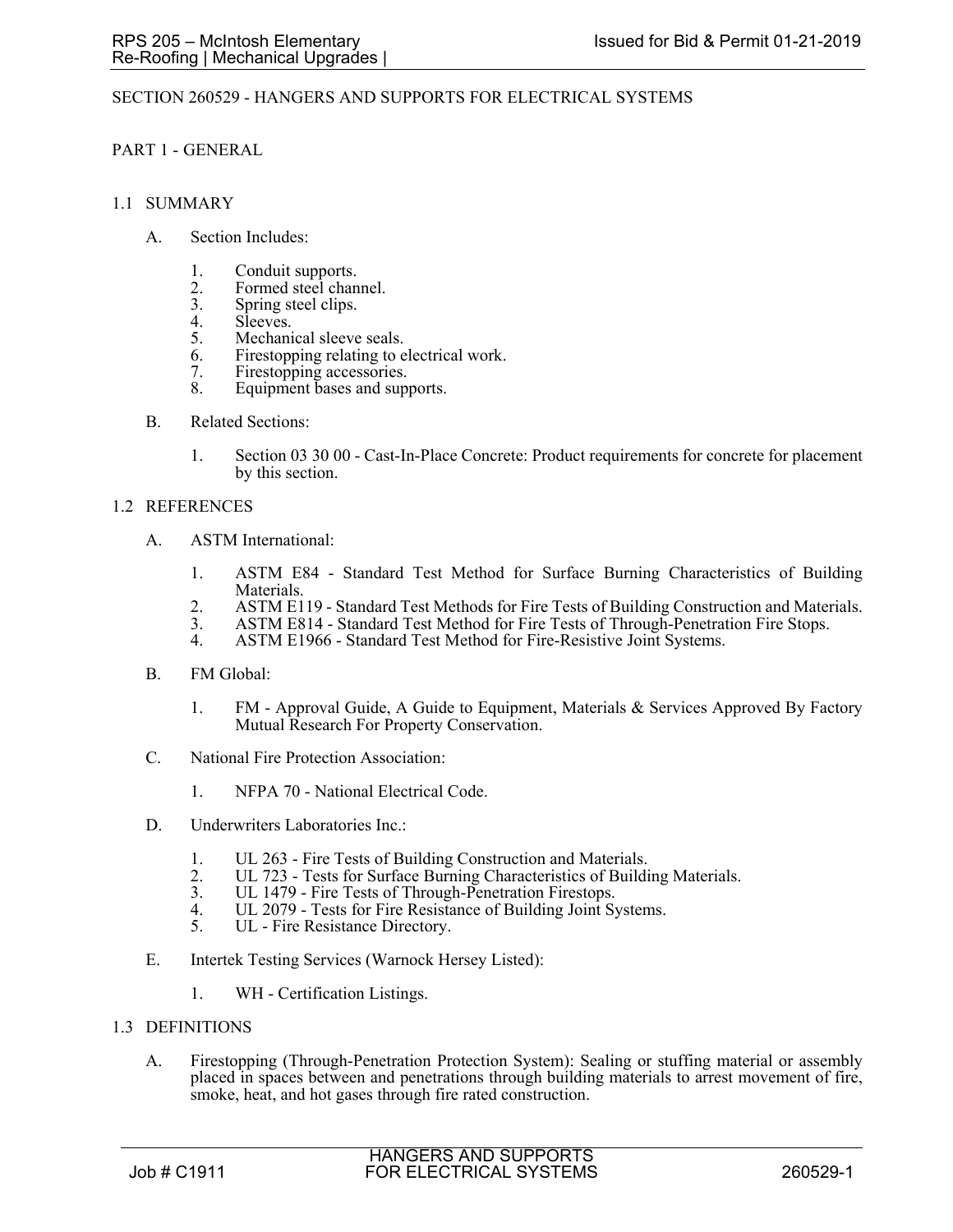## 1.4 SYSTEM DESCRIPTION

- A. Firestopping Materials: ASTM E119, ASTM E814, UL 263, and UL 1479 to achieve fire ratings as noted on Drawings for adjacent construction, but not less than 1 hour fire rating.
	- 1. Ratings may be 3-hours for firestopping in through-penetrations of 4-hour fire rated assemblies unless otherwise required by applicable codes.
- B. Surface Burning: ASTM E84 and UL 723 with maximum flame spread / smoke developed rating of 25/450.
- C. Firestop interruptions to fire rated assemblies, materials, and components.

#### 1.5 PERFORMANCE REQUIREMENTS

- A. Firestopping: Conform to applicable code and UL for fire resistance ratings and surface burning characteristics.
- B. Firestopping: Provide certificate of compliance from authority having jurisdiction indicating approval of materials used.

#### 1.6 SUBMITTALS

- A. Section 01 33 00 Submittal Procedures: Requirements for submittals.
- B. Shop Drawings: Indicate system layout with location and detail of trapeze hangers, where required.
- C. Product Data:
	- 1. Hangers and Supports: Submit manufacturers catalog data including load capacity.
	- 2. Firestopping: Submit data on product characteristics, performance and limitation criteria.
- D. Firestopping Schedule: Submit schedule of opening locations and sizes, penetrating items, and required listed design numbers to seal openings to maintain fire resistance rating of adjacent assembly.
- E. Design Data: Indicate load carrying capacity of trapeze hangers and hangers and supports.
- F. Manufacturer's Installation Instructions:
	- 1. Hangers and Supports: Submit special procedures and assembly of components.<br>2. Firestopping: Submit preparation and installation instructions.
	- Firestopping: Submit preparation and installation instructions.
- G. Manufacturer's Certificate: Certify products meet or exceed specified requirements.
- H. Engineering Judgments: For conditions not covered by UL or WH listed designs, submit judgments by licensed professional engineer suitable for presentation to authority having jurisdiction for acceptance as meeting code fire protection requirements.

#### 1.7 QUALITY ASSURANCE

- A. Through Penetration Firestopping of Fire Rated Assemblies: ASTM E814 with 0.10 inch water gage minimum positive pressure differential to achieve fire F-Ratings and temperature T-Ratings as indicated on Drawings, but not less than 1-hour.
	- 1. Wall Penetrations: Fire F-Ratings as indicated on Drawings, but not less than 1-hour.
	- 2. Floor and Roof Penetrations: Fire F-Ratings and temperature T-Ratings as indicated on Drawings, but not less than 1-hour.
		- a. Floor Penetrations Within Wall Cavities: T-Rating is not required.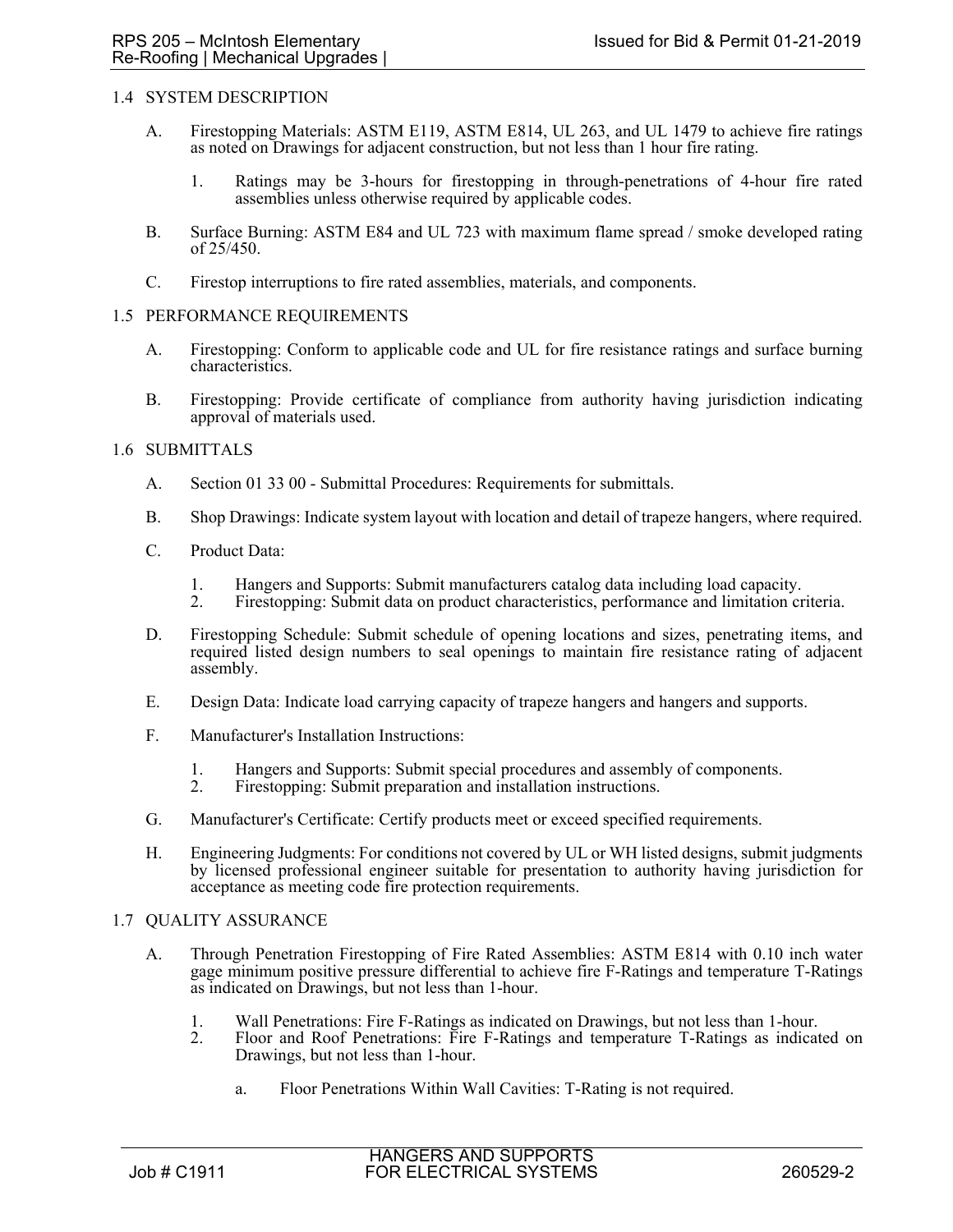- B. Through Penetration Firestopping of Non-Fire Rated Floor and Roof Assemblies: Materials to resist free passage of flame and products of combustion.
	- 1. Noncombustible Penetrating Items: Noncombustible materials for penetrating items connecting maximum of three stories.
	- 2. Penetrating Items: Materials approved by authorities having jurisdiction for penetrating items connecting maximum of two stories.
- C. Fire Resistant Joints in Fire Rated Floor, Roof, and Wall Assemblies: ASTM E1966 or UL 2079 to achieve fire resistant rating as indicated on Drawings for assembly in which joint is installed.
- D. Fire Resistant Joints Between Floor Slabs and Exterior Walls: ASTM E119 with 0.10 inch water gage minimum positive pressure differential to achieve fire resistant rating as indicated on Drawings for floor assembly.
- E. Surface Burning Characteristics: 25/450 flame spread/smoke developed index when tested in accordance with ASTM E84.
- F. Maintain one copy of each document on site.

## 1.8 QUALIFICATIONS

- A. Manufacturer: Company specializing in manufacturing Products specified in this section with minimum three years documented experience.
- B. Installer: Company specializing in performing work of this section with minimum three years documented experience.

## 1.9 DELIVERY, STORAGE, AND HANDLING

- A. Section 01 60 00 Product Requirements: Requirements for transporting, handling, storing, and protecting products.
- B. Accept materials on site in original factory packaging, labeled with manufacturer's identification.
- C. Protect from weather and construction traffic, dirt, water, chemical, and mechanical damage, by storing in original packaging.

## 1.10 ENVIRONMENTAL REQUIREMENTS

- A. Section 01 60 00 Product Requirements: Environmental conditions affecting products on site.
- B. Do not apply firestopping materials when temperature of substrate material and ambient air is below 60 degrees F.
- C. Maintain this minimum temperature before, during, and for minimum 3 days after installation of firestopping materials.
- D. Provide ventilation in areas to receive solvent cured materials.

## 1.11 REGULATORY REQUIREMENTS

- A. Conform to Health/Life Safety Code for Public Schools.
- B. Conform to (IMC) International Mechanical Code. (2015)
- C. Conform to (IBC) International Building Code. (2015)
- D. Conform to (IFC) International Fire Code, excluding Chapter 4. (2015)
- E. Conform to State of Illinois Plumbing Code. (2014)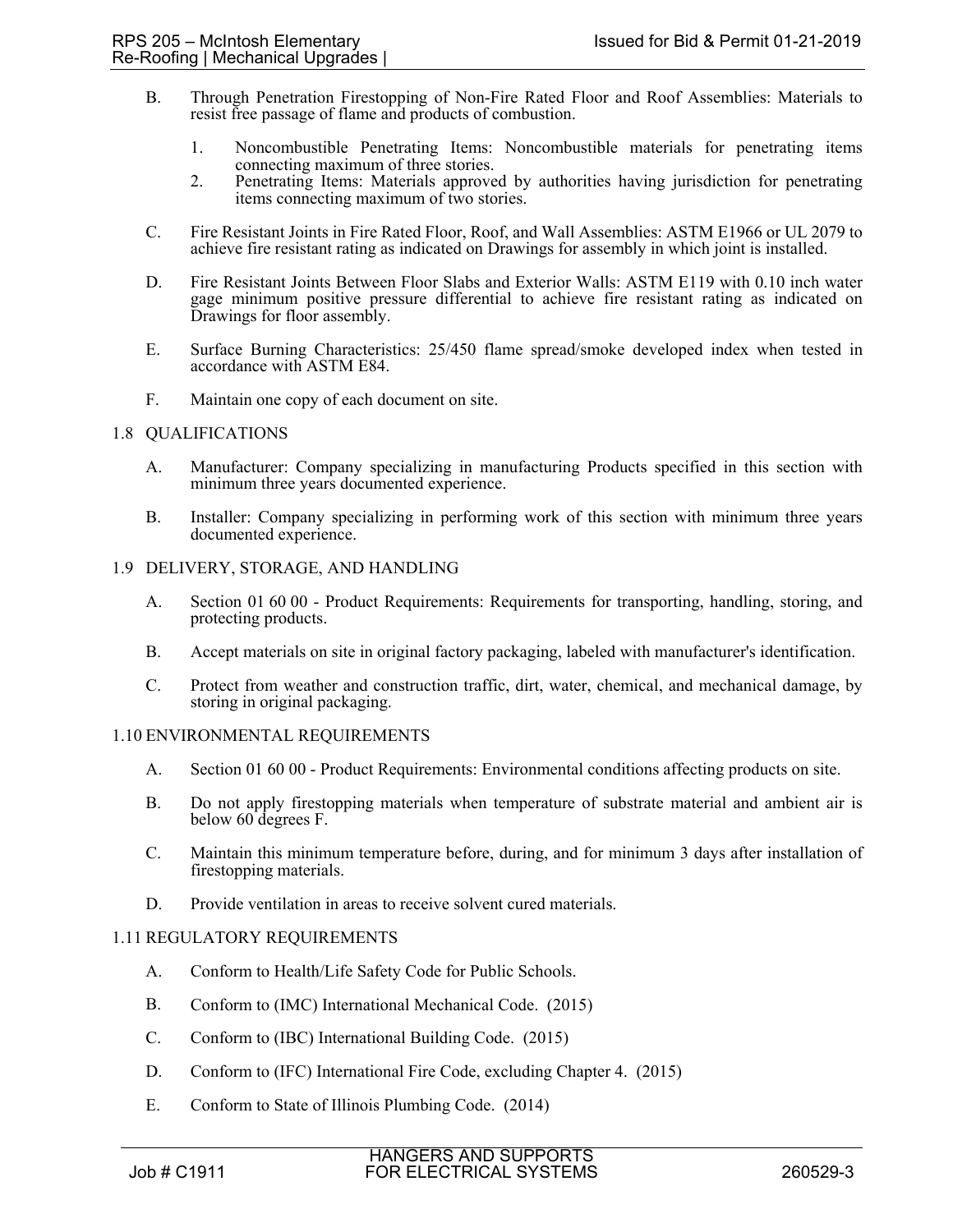- F. Conform to Illinois Accessibility Code. (71 IL Adm. Code 400)
- G. Conform to (IECC) International Energy Conservation Code. (2015)
- H. Conform to (IFGC) International Fuel Gas Code. (2015)
- I. Conform to (IPMC) International Property Maintenance Code. (2015)
- J. Conform to Illinois State Fire Marshal's Boiler and Pressure Vessel Safety. (41 IL Adm. Code 120)
- K. Conform to (ICC) International Code Council Reference Standards. (2015)
- L. Conform to (NFPA) National Fire Protection Association 70 National Electrical Code. (2014)
- M. Products: Listed and classified by Underwriter's Laboratories, Inc. as suitable for the purpose specified and indicated.

# PART 2 - PRODUCTS

## 2.1 CONDUIT SUPPORTS

- A. Manufacturers:
	- 1. Allied Tube & Conduit Corp.
	- 2. Electroline Manufacturing Company.<br>3. O-Z Gedney Co.
	- 3. O-Z Gedney Co.<br>4. Or approved as equal to the control of the control of the control of the control of the control of the control of the control of the control of the control of the control of the control of the control
	- Or approved as equal.
- B. Hanger Rods: Threaded high tensile strength galvanized carbon steel with free running threads.
- C. Beam Clamps: Malleable Iron, with tapered hole in base and back to accept either bolt or hanger rod. Set screw: hardened steel.
- D. Conduit clamps for trapeze hangers: Galvanized steel, notched to fit trapeze with single bolt to tighten.
- E. Conduit clamps general purpose: One hole malleable iron for surface mounted conduits.
- F. Cable Ties: High strength nylon temperature rated to 185 degrees F. Self locking.

## 2.2 FORMED STEEL CHANNEL

- A. Manufacturers:
	- 1. Allied Tube & Conduit Corp.<br>2. B-Line Systems.
	- 2. B-Line Systems.<br>3. Midland Ross Co.
	- 3. Midland Ross Corporation, Electrical Products Division.
	- 4. Unistrut Corp.<br>5. Or approved as
	- Or approved as equal.
- B. Product Description: Galvanized 12 gage thick steel. With holes 1-1/2 inches on center.

## 2.3 SPRING STEEL CLIPS

- A. Manufacturers:
	- 1. B-Line Systems.<br>2. Erico, Inc.
	- 2. Erico, Inc.<br>3. Thomas &
	- Thomas & Betts Corp.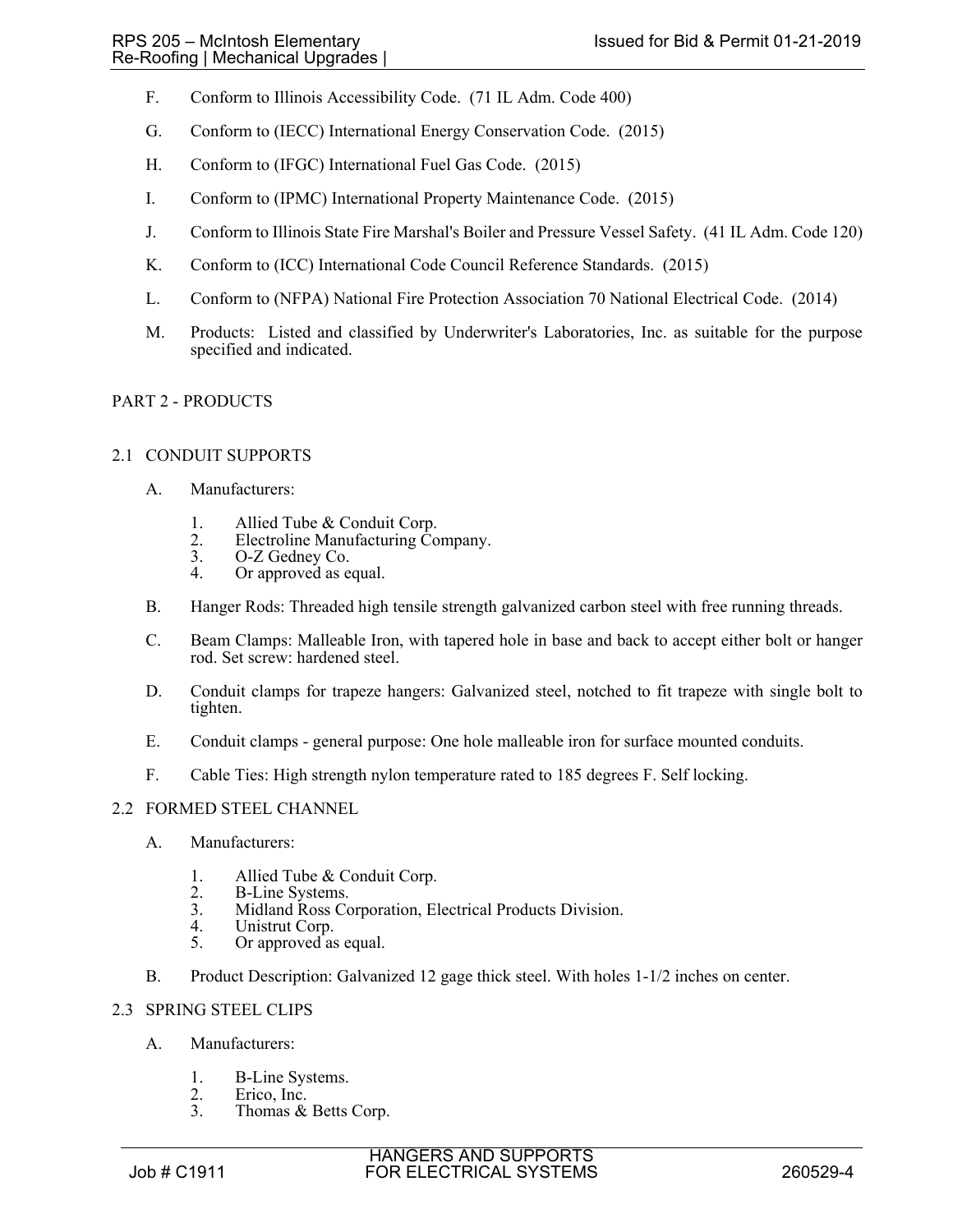- 4. Or approved as equal.
- B. Product Description: Mounting hole and screw closure.

## 2.4 SLEEVES

- A. Sleeves for cabling Through Non-fire Rated Floors: 18 gage thick galvanized steel.
- B. Sleeves for cabling Through Non-fire Rated Beams, Walls, Footings, and Potentially Wet Floors: Steel pipe or 18 gage thick galvanized steel.
- C. Sleeves for conduits or cabling Through Fire Rated and Fire Resistive Floors and Walls, and Fire Proofing: Prefabricated fire rated sleeves including seals, UL listed.
- D. Stuffing Type Fire-stopping Insulation: Glass fiber type, non-combustible.

#### 2.5 MECHANICAL SLEEVE SEALS

- A. Manufacturers:
	- 1. Thunderline Link-Seal, Inc.<br>2. NMP Corporation.
	- 2. NMP Corporation.<br>3. Wiremold.
	- Wiremold.
	- 4. Or approved as equal.
- B. Product Description: Modular mechanical type, consisting of interlocking synthetic rubber links shaped to continuously fill annular space between object and sleeve, connected with bolts and pressure plates causing rubber sealing elements to expand when tightened, providing watertight seal and electrical insulation.

### 2.6 FIRESTOPPING

- A. Manufacturers:
	- 1. Dow Corning Corp.
	- 2. Fire Trak Corp.<br>3. Hilti Corp.
	- 3. Hilti Corp.<br>4. Internation
	- International Protective Coating Corp.
	- 5. 3M fire Protection Products.
	- 6. Specified Technology, Inc.<br>7. Or approved as equal
	- $Or$  approved as equal.
- B. Product Description: Different types of products by multiple manufacturers are acceptable as required to meet specified system description and performance requirements; provide only one type for each similar application.
	- 1. Silicone Firestopping Elastomeric Firestopping: Silicone elastomeric compound and compatible silicone sealant.
	- 2. Foam Firestopping Compounds: Foam compound.<br>3. Formulated Firestopping Compound of Incombusti
	- 3. Formulated Firestopping Compound of Incombustible Fibers: Formulated compound mixed with incombustible non-asbestos fibers.
	- 4. Fiber Stuffing and Sealant Firestopping: Composite of mineral or ceramic fiber stuffing insulation with silicone elastomer for smoke stopping.
	- 5. Mechanical Firestopping Device with Fillers: Mechanical device with incombustible fillers and silicone elastomer, covered with sheet stainless steel jacket, joined with collars, penetration sealed with flanged stops.
	- 6. Intumescent Firestopping: Intumescent putty compound which expands on exposure to surface heat gain.
	- 7. Firestop Pillows: Formed mineral fiber pillows.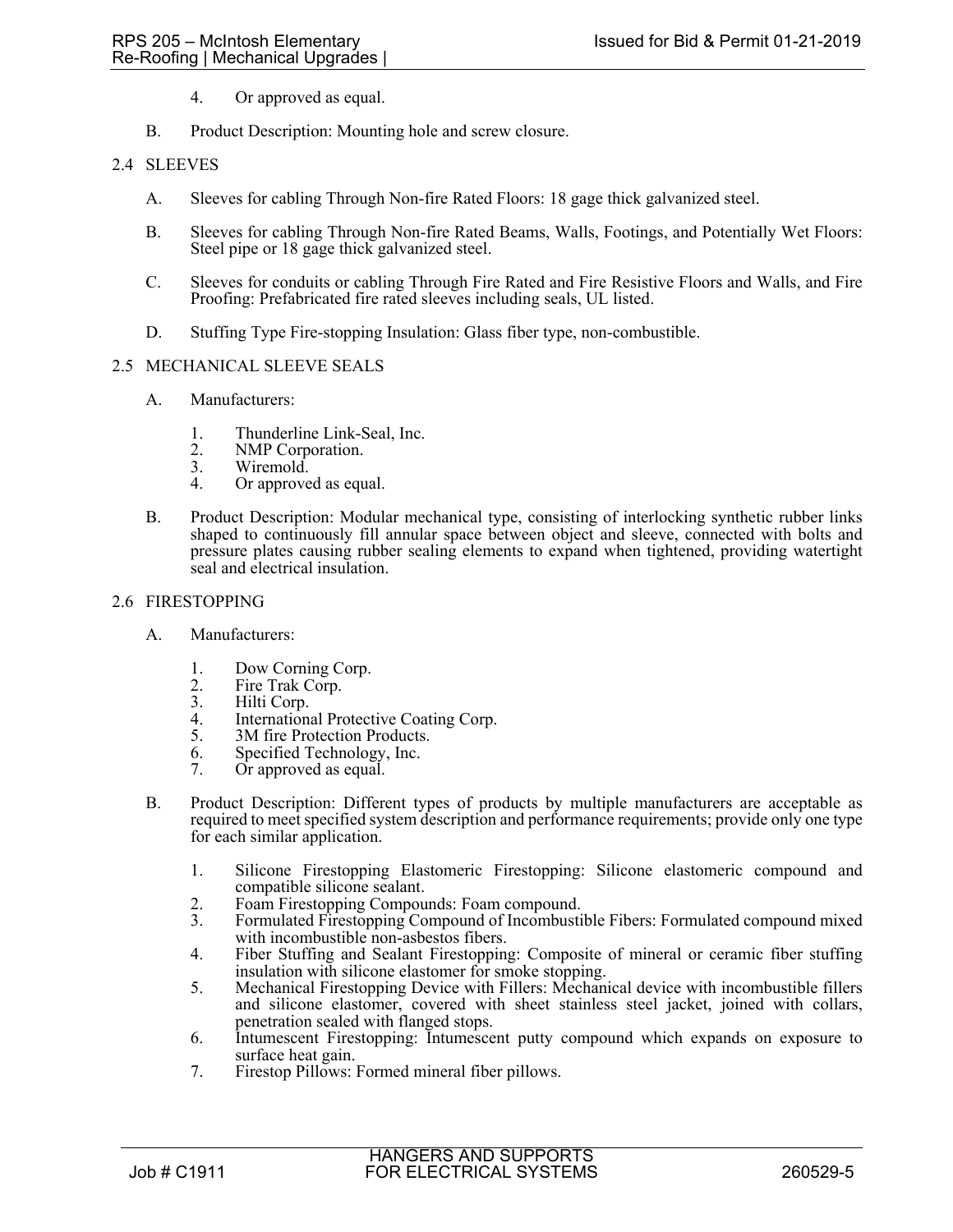C. Color: Where fire proofing will be visible after construction, provide products as selected by the architect products from manufacturer's full range of colors.

### 2.7 FIRESTOPPING ACCESSORIES

- A. Primer: Type recommended by firestopping manufacturer for specific substrate surfaces and suitable for required fire ratings.
- B. Dam Material: Permanent:
	-
	- 1. Mineral fiberboard.<br>2. Mineral fiber mattin 2. Mineral fiber matting.<br>3. Sheet metal.
	- Sheet metal.
	- 4. Alumina silicate fire board.
- C. Installation Accessories: Provide clips, collars, fasteners, temporary stops or dams, and other devices required to position and retain materials in place.
- D. General:
	-
	- 1. Furnish UL listed products.<br>2. Select products with rating 1 2. Select products with rating not less than rating of wall or floor being penetrated.
- E. Non-Rated Surfaces:
	- 1. Stamped steel, chrome plated, hinged, split ring escutcheons or floor plates or ceiling plates for covering openings in occupied areas where conduit is exposed.
	- 2. For exterior wall openings below grade, furnish modular mechanical type seal consisting of interlocking synthetic rubber links shaped to continuously fill annular space between conduit and cored opening or water-stop type wall sleeve.

# PART 3 - EXECUTION

### 3.1 EXAMINATION

- A. Section 01 30 00 Administrative Requirements: Verification of existing conditions before starting work.
- B. Verify openings are ready to receive sleeves.
- C. Verify openings are ready to receive firestopping.

# 3.2 PREPARATION

- A. Clean substrate surfaces of dirt, dust, grease, oil, loose material, or other matter affecting bond of firestopping material.
- B. Remove incompatible materials affecting bond.
- C. Install backing and/or damming materials to arrest liquid material leakage.
- D. Obtain permission from Architect/Engineer before using powder-actuated anchors.
- E. Obtain permission from Architect or Structural Engineer before drilling or cutting structural members.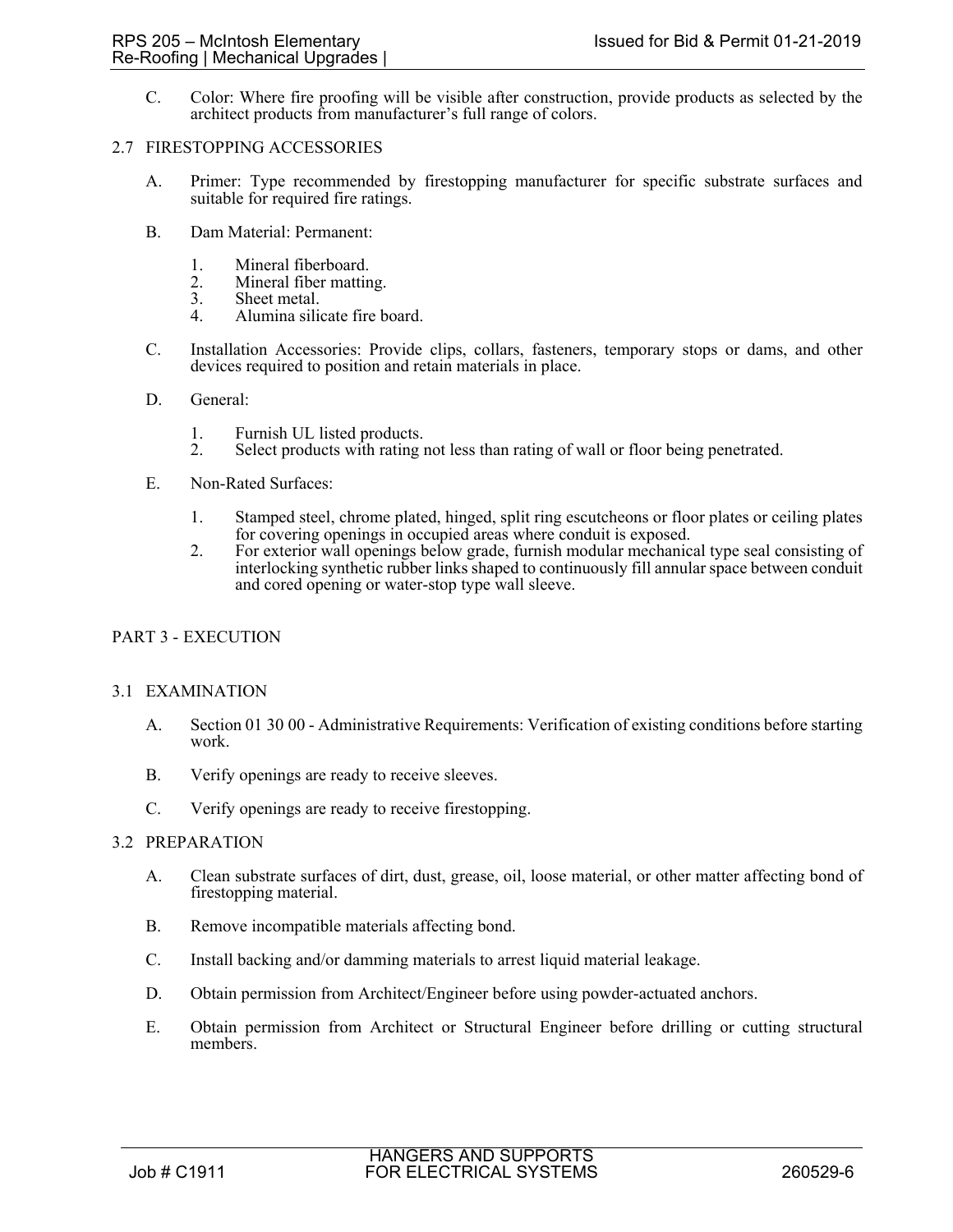## 3.3 INSTALLATION - HANGERS AND SUPPORTS

- A. Anchors and Fasteners:
	- 1. Concrete Structural Elements: Provide precast inserts, expansion anchors, powder actuated anchors and preset inserts.
	- 2. Steel Structural Elements: Provide beam clamps, steel ramset fasteners, and welded fasteners.
	- 3. Concrete Surfaces: Provide self-drilling anchors and expansion anchors.<br>4. Hollow Masonry, Plaster, and Gypsum Board Partitions: Provide toggl
	- Hollow Masonry, Plaster, and Gypsum Board Partitions: Provide toggle bolts and hollow wall fasteners.
	- 5. Solid Masonry Walls: Provide expansion anchors and preset inserts.
	- 6. Sheet Metal: Provide sheet metal screws.
	- 7. Wood Elements: Provide wood screws.
- B. Inserts:
	- 1. Install inserts for placement in concrete forms.
	- 2. Install inserts for suspending hangers from reinforced concrete slabs and sides of reinforced concrete beams.
	- 3. Provide hooked rod to concrete reinforcement section for inserts carrying pipe over 4 inches.
	- 4. Where concrete slabs form finished ceiling, locate inserts flush with slab surface.<br>5. Where inserts are omitted, drill through concrete slab from below and provide thr
	- 5. Where inserts are omitted, drill through concrete slab from below and provide through-bolt with recessed square steel plate and nut above recessed into and grouted flush with slab.
- C. Install conduit and raceway support and spacing in accordance with NEC.
- D. Do not fasten supports to pipes, ducts, mechanical equipment, or conduit.
- E. Install multiple conduit runs on common hangers.
- F. Supports:
	- 1. Fabricate supports from structural steel or formed steel channel. Install hexagon head bolts to present neat appearance with adequate strength and rigidity. Install spring lock washers under nuts.
	- 2. Install surface mounted cabinets and panelboards with minimum of four anchors.<br>3. In wet and damp locations install steel channel supports to stand cabinets and panel
	- 3. In wet and damp locations install steel channel supports to stand cabinets and panelboards 1 inch off wall.
	- 4. Support vertical conduit at every floor.

## 3.4 INSTALLATION - FIRESTOPPING

- A. Install material at fire rated construction perimeters and openings containing penetrating sleeves, piping, ductwork, conduit and other items, requiring firestopping.
- B. Apply primer where recommended by manufacturer for type of firestopping material and substrate involved, and as required for compliance with required fire ratings.
- C. Apply firestopping material in sufficient thickness to achieve required fire and smoke rating, to uniform density and texture.
- D. Compress fibered material to maximum 40 percent of its uncompressed size.
- E. Place foamed material in layers to ensure homogenous density, filling cavities and spaces. Place sealant to completely seal junctions with adjacent dissimilar materials.
- F. Place intumescent coating in sufficient coats to achieve rating required.
- G. Remove dam material after firestopping material has cured.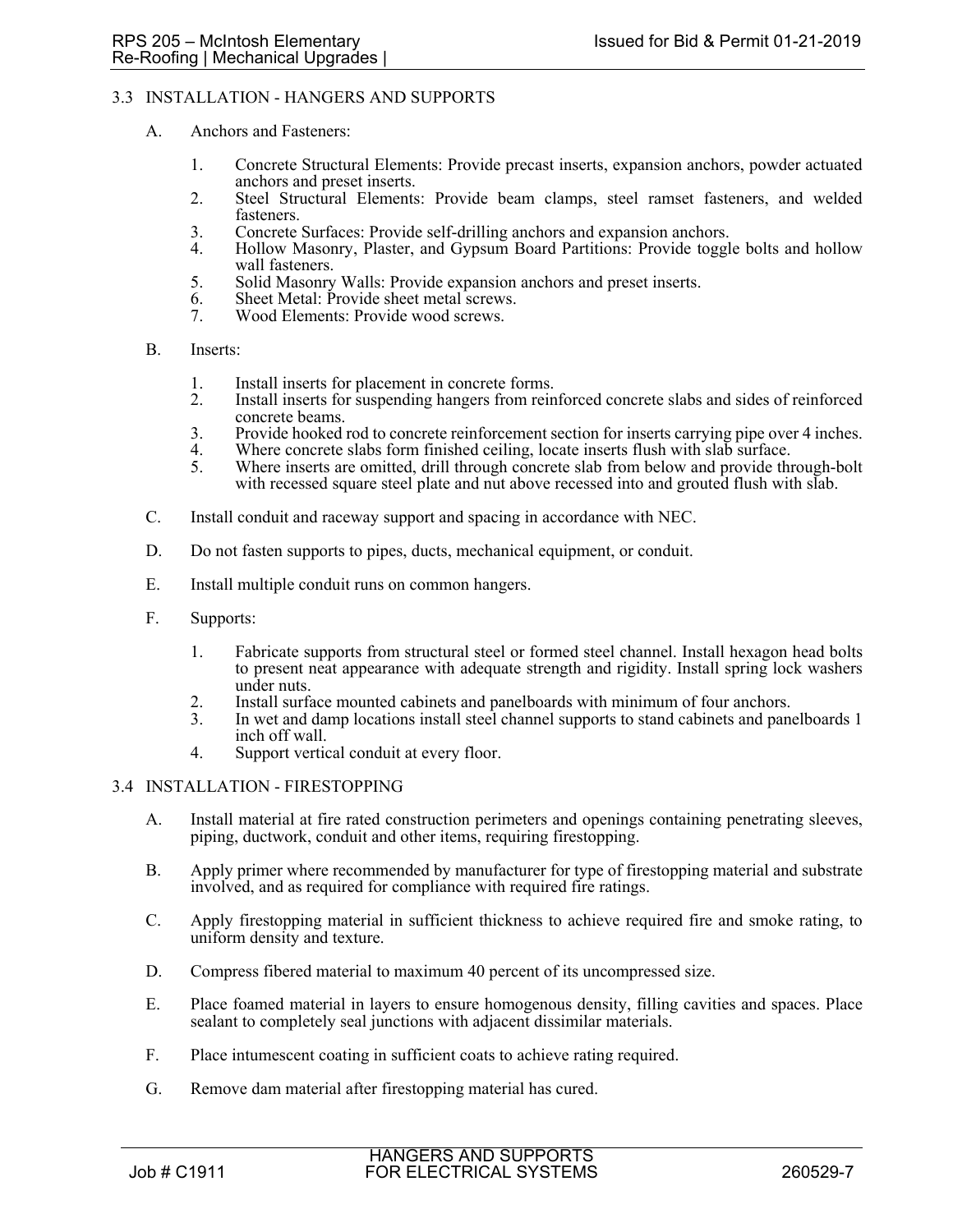- H. Fire Rated Surface:
	- 1. Seal opening at floor, wall, partition, ceiling, and roof as follows:
		- a. Install sleeve through opening and extending beyond minimum of 1 inch on both sides of building element.
		- b. Size sleeve allowing minimum of 1 inch void between sleeve and building element.
		- c. Pack void with backing material.
		- d. Seal ends of sleeve with UL listed fire resistive silicone compound to meet fire rating of structure penetrated.
	- 2. Where cable tray, conduit, wireway, trough, and cabling penetrates fire rated surface, install firestopping product in accordance with manufacturer's instructions.
- I. Non-Rated Surfaces:
	- 1. Seal opening through non-fire rated wall, partition floor, ceiling, and roof opening as follows:
		- a. Install sleeve through opening and extending beyond minimum of 1 inch on both sides of building element.
		- b. Size sleeve allowing minimum of 1 inch void between sleeve and building element.
		- c. Install type of firestopping material recommended by manufacturer.
	- 2. Install escutcheons, floor plates, or ceiling plates where conduit, penetrates non-fire rated surfaces in occupied spaces. Occupied spaces include rooms with finished ceilings and where penetration occurs below finished ceiling.
	- 3. Exterior wall openings below grade: Assemble rubber links of mechanical seal to size of conduit and tighten in place, in accordance with manufacturer's instructions.
	- 4. Interior partitions: Seal pipe penetrations at clean rooms, laboratories, hospital spaces, computer rooms, telecommunication rooms and data rooms. Apply sealant to both sides of penetration to completely fill annular space between sleeve and conduit.

### 3.5 INSTALLATION - EQUIPMENT BASES AND SUPPORTS

- A. Provide housekeeping pads of concrete, minimum 3-1/2 inches thick and extending 6 inches beyond supported equipment. Refer to Section 03 30 00.
- B. Using templates furnished with equipment, install anchor bolts, and accessories for mounting and anchoring equipment.
- C. Construct supports of steel members or formed steel channel. Brace and fasten with flanges bolted to structure.

### 3.6 INSTALLATION - SLEEVES

- A. Exterior watertight entries: Seal with adjustable interlocking rubber links.
- B. Conduit penetrations not required to be watertight: Sleeve and fill with silicon foam.
- C. Set sleeves in position in forms. Provide reinforcing around sleeves.
- D. Size sleeves large enough to allow for movement due to expansion and contraction. Provide for continuous insulation wrapping.
- E. Extend sleeves through floors 1 inch above finished floor level. Caulk sleeves.
- F. Where conduit or raceway penetrates floor, ceiling, or wall, close off space between conduit or raceway and adjacent work with fire stopping insulation and caulk airtight. Provide close fitting metal collar or escutcheon covers at both sides of penetration.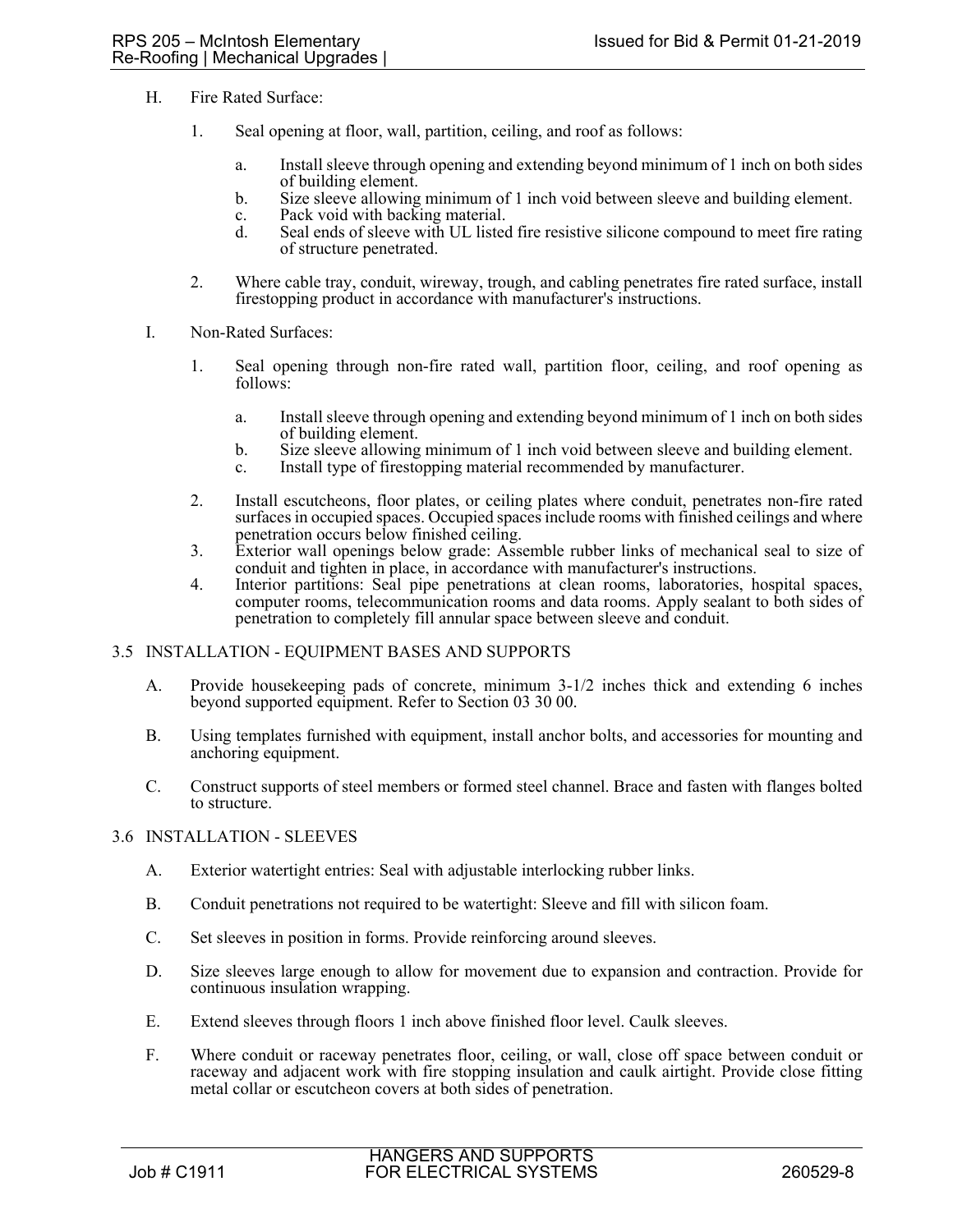G. Install escutcheons at finished surfaces to match surrounding surfaces.

## 3.7 FIELD QUALITY CONTROL

- A. Section 01 40 00 Quality Requirements: Field inspecting, testing, adjusting, and balancing.
- B. Inspect installed firestopping for compliance with specifications and submitted schedule.

## 3.8 CLEANING

- A. Section 01 70 00 Execution and Closeout Requirements: Requirements for cleaning.
- B. Clean adjacent surfaces of firestopping materials.

## 3.9 PROTECTION OF FINISHED WORK

- A. Section 01 70 00 Execution and Closeout Requirements: Requirements for protecting finished Work.
- B. Protect adjacent surfaces from damage by material installation.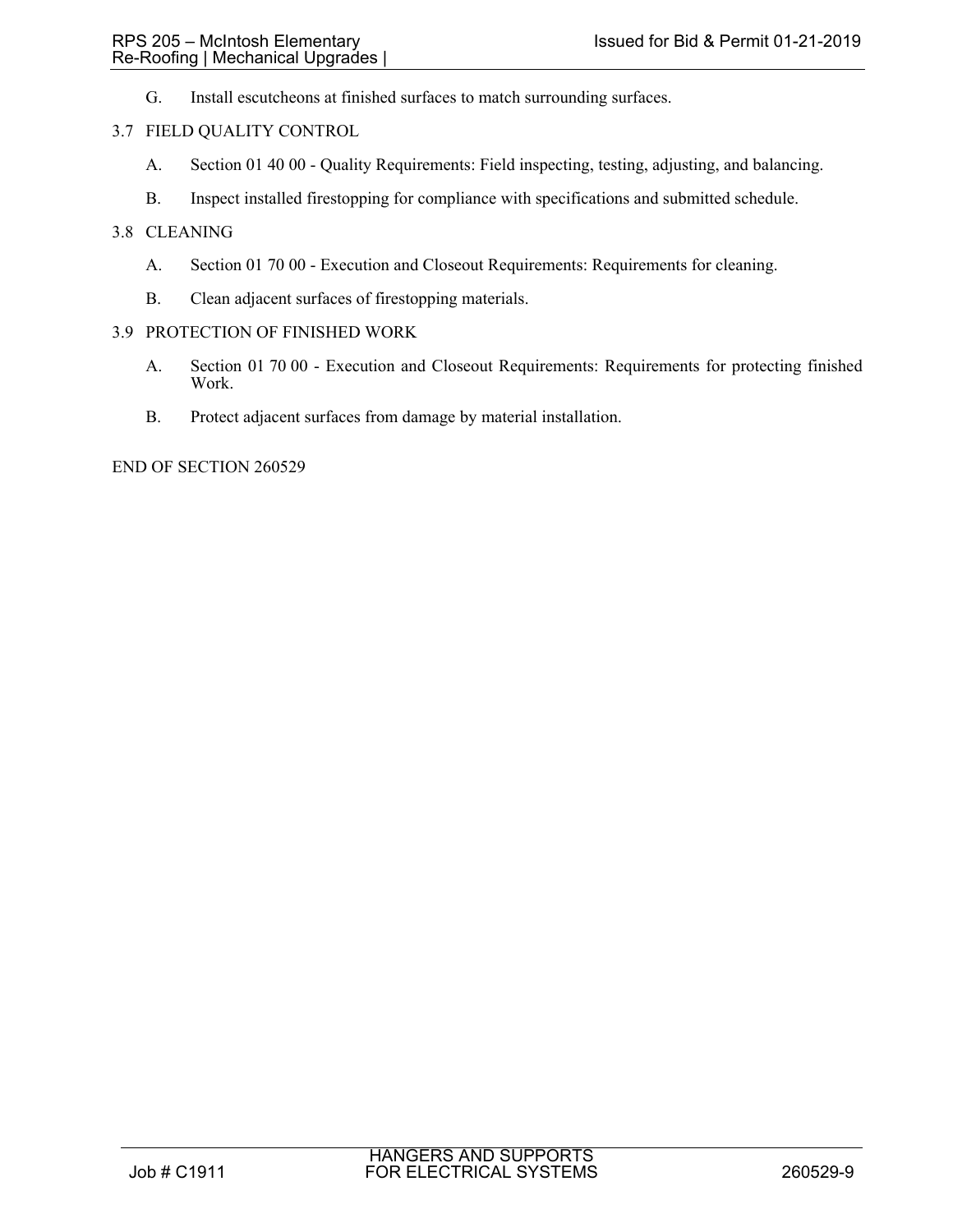## SECTION 260533 - RACEWAY AND BOXES FOR ELECTRICAL SYSTEMS

## PART 1 - GENERAL

### 1.1 SUMMARY

- A. Section includes conduit and tubing, surface raceways, wireways, outlet boxes, pull and junction boxes, and handholes.
- B. Related Sections:
	- 1. Section 26 05 03 Equipment Wiring Connections.<br>2. Section 26 05 26 Grounding and Bonding for Elec-
	- 2. Section 26 05 26 Grounding and Bonding for Electrical Systems. 3. Section 26 05 29 Hangers and Supports for Electrical Systems.
	-
	- 4. Section 26 05 53 Identification for Electrical Systems.

#### 1.2 REFERENCES

- A. American National Standards Institute:
	- 1. ANSI C80.1 Rigid Steel Conduit, Zinc Coated.
	- 2. ANSI C80.3 Specification for Electrical Metallic Tubing, Zinc Coated.<br>3. ANSI C80.5 Aluminum Rigid Conduit (ARC).
	- 3. ANSI C80.5 Aluminum Rigid Conduit (ARC).
- B. National Electrical Manufacturers Association:
	- 1. NEMA 250 Enclosures for Electrical Equipment (1000 Volts Maximum).
	- 2. NEMA FB 1 Fittings, Cast Metal Boxes, and Conduit Bodies for Conduit and Cable Assemblies.
	- 3. NEMA OS 1 Sheet Steel Outlet Boxes, Device Boxes, Covers, and Box Supports.
	- 4. NEMA OS 2 Nonmetallic Outlet Boxes, Device Boxes, Covers, and Box Supports.<br>5. NEMA RN 1 Polyvinyl Chloride (PVC) Externally Coated Galvanized Rigid Steel C
	- 5. NEMA RN 1 Polyvinyl Chloride (PVC) Externally Coated Galvanized Rigid Steel Conduit and Intermediate Metal Conduit.
	- 6. NEMA TC 2 Electrical Polyvinyl Chloride (PVC) Tubing and Conduit.
	- 7. NEMA TC 3 PVC Fittings for Use with Rigid PVC Conduit and Tubing.

### 1.3 SYSTEM DESCRIPTION

- A. Raceway and boxes located as indicated on Drawings, and at other locations required for splices, taps, wire pulling, equipment connections, and compliance with regulatory requirements. Raceway and boxes are shown in approximate locations unless dimensioned. Provide raceway to complete wiring system.
- B. Underground More than 5 feet outside Foundation Wall: Provide rigid steel conduit. Thickwall nonmetallic conduit may be utilized where approved by the authority having jurisdiction. Provide cast metal boxes or nonmetallic handhole.
- C. Underground within 5 feet from Foundation Wall: Provide rigid steel conduit. Thin-wall nonmetallic conduit may be utilized where approved by the authority having jurisdiction. Provide cast metal or nonmetallic boxes.
- D. Under Slab on Grade: Provide rigid steel conduit. Thin-wall nonmetallic conduit may be utilized where approved by the authority having jurisdiction. Provide cast or nonmetallic metal boxes.
- E. Outdoor Locations, Above Grade: Provide rigid steel and aluminum conduit. Provide cast metal, pull, and junction boxes.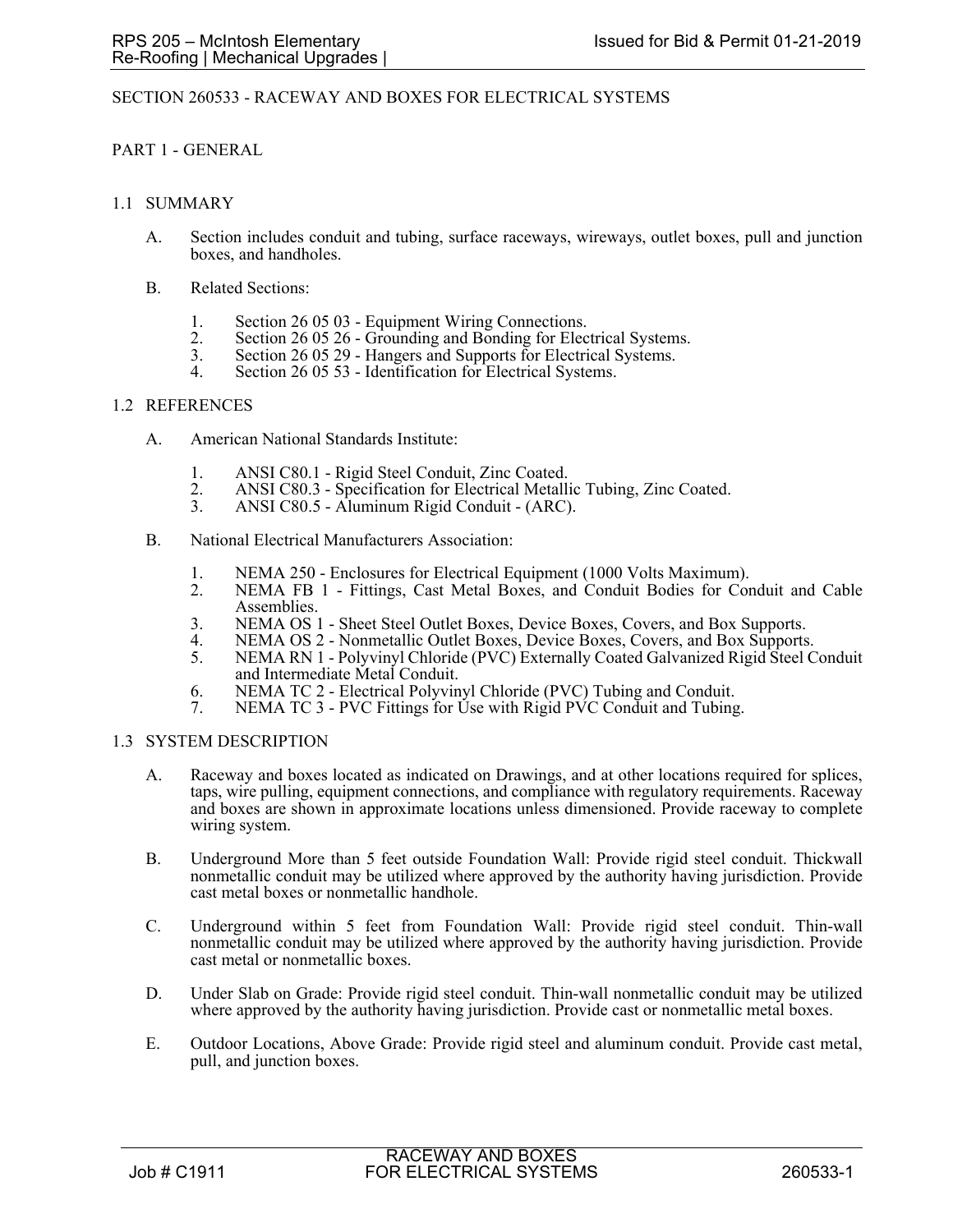- F. In Slab above Grade: Provide rigid steel conduit and intermediate metal conduit. Thickwall nonmetallic conduit may be utilized where approved by the authority having jurisdiction. Provide sheet metal boxes.
- G. Wet and Damp Locations: Provide rigid steel and aluminum conduit. Thickwall nonmetallic conduit may be utilized where approved by the authority having jurisdiction. Provide cast metal or nonmetallic outlet, junction, and pull boxes. Provide flush mounting outlet box in finished areas.
- H. Concealed Dry Locations: Provide intermediate metal conduit and electrical metallic tubing. Provide sheet-metal boxes. Provide flush mounting outlet box in finished areas. Provide hinged enclosure for large pull boxes.
- I. Exposed Dry Locations: Provide electrical metallic tubing except where subject to damage then provide rigid steel conduit. Provide sheet-metal boxes. Provide flush mounting outlet box in finished areas. Provide hinged enclosure for large pull boxes.

## 1.4 DESIGN REQUIREMENTS

A. Minimum Raceway Size: 3/4 inch unless otherwise specified.

# 1.5 SUBMITTALS

- A. Section 01 33 00 Submittal Procedures: Submittal procedures.
- B. Manufacturer's Installation Instructions: Submit application conditions and limitations of use stipulated by Product testing agency specified under Regulatory Requirements. Include instructions for storage, handling, protection, examination, preparation, and installation of Product.

# 1.6 CLOSEOUT SUBMITTALS

- A. Section 01 70 00 Execution and Closeout Requirements: Closeout procedures.
- B. Project Record Documents:
	- 1. Record actual routing of conduits larger than 2 inch.
	- 2. Record actual locations and mounting heights of outlet, pull, and junction boxes.

# 1.7 DELIVERY, STORAGE, AND HANDLING

- A. Section 01 60 00 Product Requirements: Product storage and handling requirements.
- B. Protect conduit from corrosion and entrance of debris by storing above grade. Provide appropriate covering.
- C. Protect PVC conduit from sunlight.

### 1.8 COORDINATION

- A. Section 01 30 00 Administrative Requirements: Coordination and project conditions.
- B. Coordinate installation of outlet boxes for equipment connected under Section 26 05 03.
- C. Coordinate mounting heights, orientation and locations of outlets mounted above counters, benches, and backsplashes.

### 1.9 REGULATORY REQUIREMENTS

- A. Conform to Health/Life Safety Code for Public Schools.
- B. Conform to (IMC) International Mechanical Code. (2015)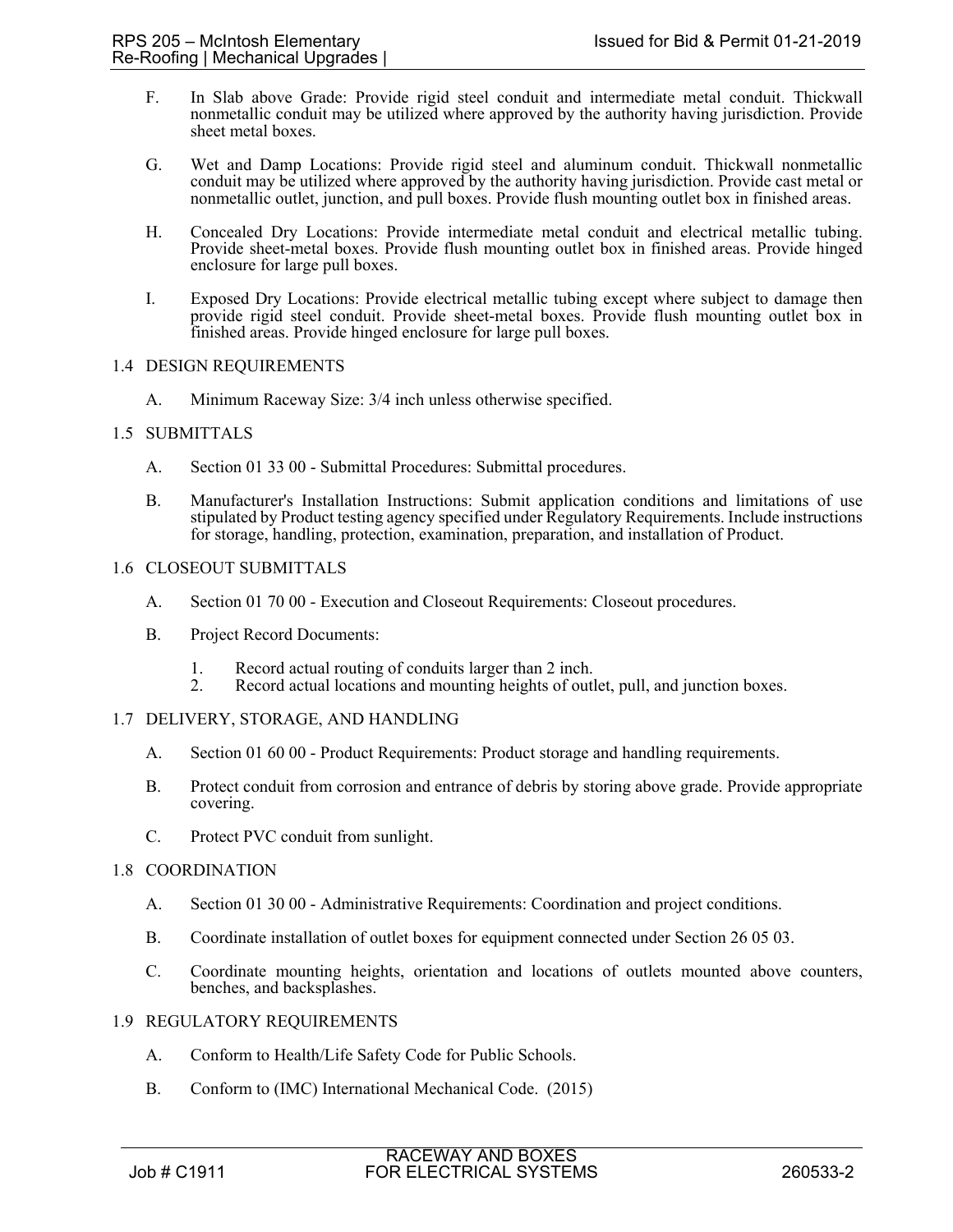- C. Conform to (IBC) International Building Code. (2015)
- D. Conform to (IFC) International Fire Code, excluding Chapter 4. (2015)
- E. Conform to State of Illinois Plumbing Code. (2014)
- F. Conform to Illinois Accessibility Code. (71 IL Adm. Code 400)
- G. Conform to (IECC) International Energy Conservation Code. (2015)
- H. Conform to (IFGC) International Fuel Gas Code. (2015)
- I. Conform to (IPMC) International Property Maintenance Code. (2015)
- J. Conform to Illinois State Fire Marshal's Boiler and Pressure Vessel Safety. (41 IL Adm. Code 120)
- K. Conform to (ICC) International Code Council Reference Standards. (2015)
- L. Conform to (NFPA) National Fire Protection Association 70 National Electrical Code. (2014)
- M. Products: Listed and classified by Underwriter's Laboratories, Inc. as suitable for the purpose specified and indicated.

# PART 2 - PRODUCTS

# 2.1 METAL CONDUIT

- A. Manufacturers:
	- 1. Allied Tube and Conduit.<br>2. Southwire Company.
	- 2. Southwire Company.<br>3. Wheatland Tube Com
	- 3. Wheatland Tube Company.<br>4. Or approved as equal.
	- Or approved as equal.
- B. Rigid Steel Conduit: ANSI C80.1.
- C. Rigid Aluminum Conduit: ANSI C80.5.
- D. Intermediate Metal Conduit (IMC): Rigid steel.
- E. Fittings and Conduit Bodies: NEMA FB 1; material to match conduit.

# 2.2 FLEXIBLE METAL CONDUIT

- A. Manufacturers:
	- 1. Anamet Electrical.<br>2. Electricflex Compa
	- 2. Electricflex Company.<br>3. Southwire Company -
	- Southwire Company Alflex.
	- 4. Or approved as equal.
- B. Product Description: Interlocked steel construction.
- C. Fittings: NEMA FB 1.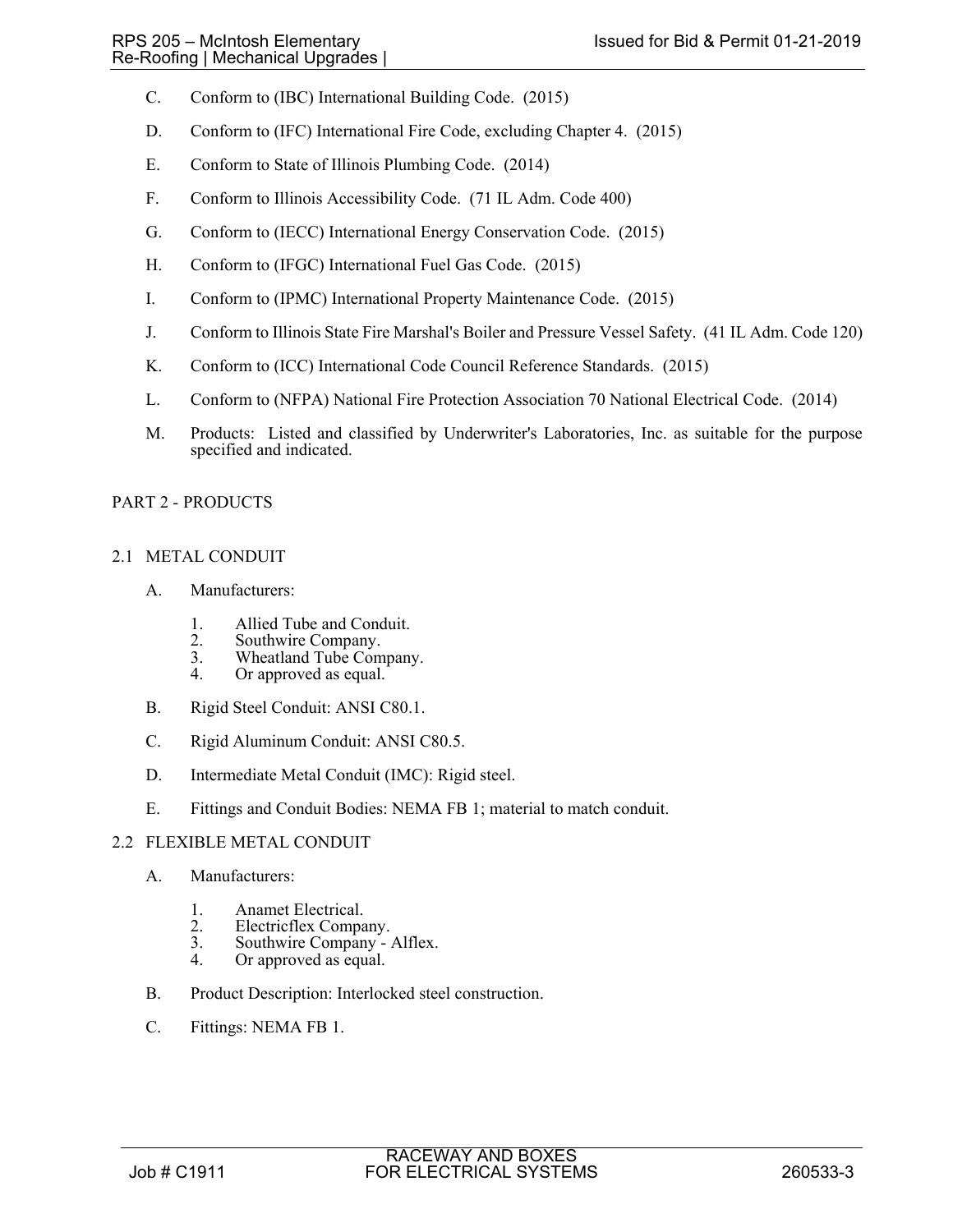## 2.3 LIQUIDTIGHT FLEXIBLE METAL CONDUIT

- A. Manufacturers:
	- 1. Anamet Electrical.<br>2. Electricflex Compa
	- 2. Electricflex Company.<br>3. Southwire Company -
	- 3. Southwire Company Alflex.<br>4. Or approved as equal.
	- Or approved as equal.
- B. Product Description: Interlocked steel construction with PVC jacket.
- C. Fittings: NEMA FB 1.

# 2.4 ELECTRICAL METALLIC TUBING (EMT)

- A. Manufacturers:
	- 1. Allied Tube and Conduit.
	- 2. Southwire Company.<br>3. Wheatland Tube Com
	- 3. Wheatland Tube Company.<br>4 Or approved as equal
	- Or approved as equal.
- B. Product Description: ANSI C80.3; galvanized tubing.
- C. Fittings and Conduit Bodies: NEMA FB 1; steel or malleable iron, compression type.
- 2.5 NONMETALLIC CONDUIT
	- A. Manufacturers:
		- 1. Cantex.<br>2. Carlon-
		- 2. Carlon-Lamson and Sessions.<br>3. Petroflex.
		- Petroflex.
		- 4. Or approved as equal.
	- B. Product Description: NEMA TC 2; Schedule 40 and 80 PVC.
	- C. Fittings and Conduit Bodies: NEMA TC 3.

## 2.6 SURFACE METAL RACEWAY

- A. Manufacturers:
	- 1. Wiremold Co. Model V700 Series.<br>2. Hubbell.
	- 2. Hubbell.<br>3. Or appro
	- Or approved as equal.
- B. Product Description: Sheet metal channel with fitted cover, suitable for use as surface metal raceway.
- C. Size:  $21/32$ " x  $3/4$ " x length as required.
- D. Finish: Scratch resistant ivory finish.
- E. Fittings, Boxes, and Extension Rings: Furnish manufacturer's standard accessories; match finish on raceway.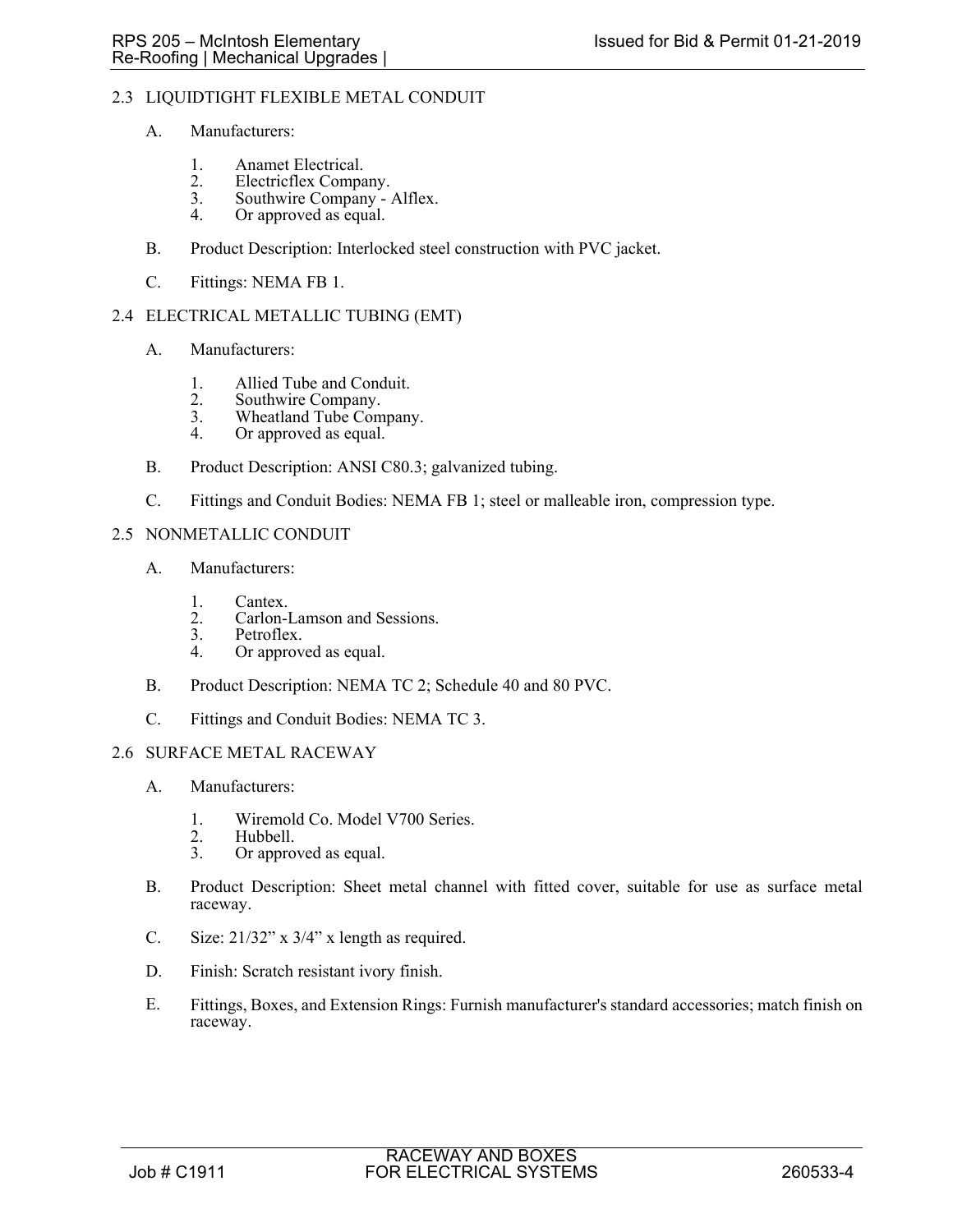# 2.7 WIREWAY

- A. Manufacturers:
	- 1. Circle AW.<br>2. Hoffman.
	- 2. Hoffman.<br>3. Square D
	- 3. Square D Company.<br>4. Or approved as equa
	- Or approved as equal.
- B. Product Description: General purpose or as required to match environment installed
- C. Knockouts: Manufacturer's standard.
- D. Size: As indicated on Drawings.
- E. Cover: Hinged cover.
- F. Fittings: Lay-in type with removable side.
- G. Finish: Rust inhibiting primer coating with gray enamel finish.

# 2.8 OUTLET BOXES

- A. Manufacturers:
	- 1. Appleton Electric.<br>2. OZ Gedney.
	- 2.  $O\overline{Z}$  Gedney.<br>3. Raco.
	- Raco.
	- 4. Red Dot.<br>5. Thomas d
	- 5. Thomas & Betts.<br>6. Or approved as equal to the Section of the Section of the Section of the Section of the Section of the Section of the Section of the Section of the Section of the Section of the Section of the Section
	- Or approved as equal.
- B. Sheet Metal Outlet Boxes: NEMA OS 1, galvanized steel.
	- 1. Luminaire and Equipment Supporting Boxes: Rated for weight of equipment supported; furnish 1/2 inch male fixture studs where required.
	- 2. Concrete Ceiling Boxes: Concrete type.
- C. Nonmetallic Outlet Boxes: NEMA OS 2.
- D. Cast Boxes: NEMA FB 1, Type FD, aluminum. Furnish gasketed cover by box manufacturer. Furnish threaded hubs.
- E. Wall Plates for Finished Areas: As specified in Section 26 27 26.
- F. Wall Plates for Unfinished Areas: Furnish gasketed cover.

# 2.9 PULL AND JUNCTION BOXES

- A. Manufacturers:
	- 1. Appleton Electric.<br>2. OZ Gednev.
	- $OZ$  Gedney.
	- 3. Raco.<br>4. Red D
	- 4. Red Dot.<br>5. Thomas  $\delta$
	- Thomas & Betts. 6. Or approved as equal.
- B. Sheet Metal Boxes: NEMA OS 1, galvanized steel.
- C. Hinged Enclosures: As specified in Section 26 27 16.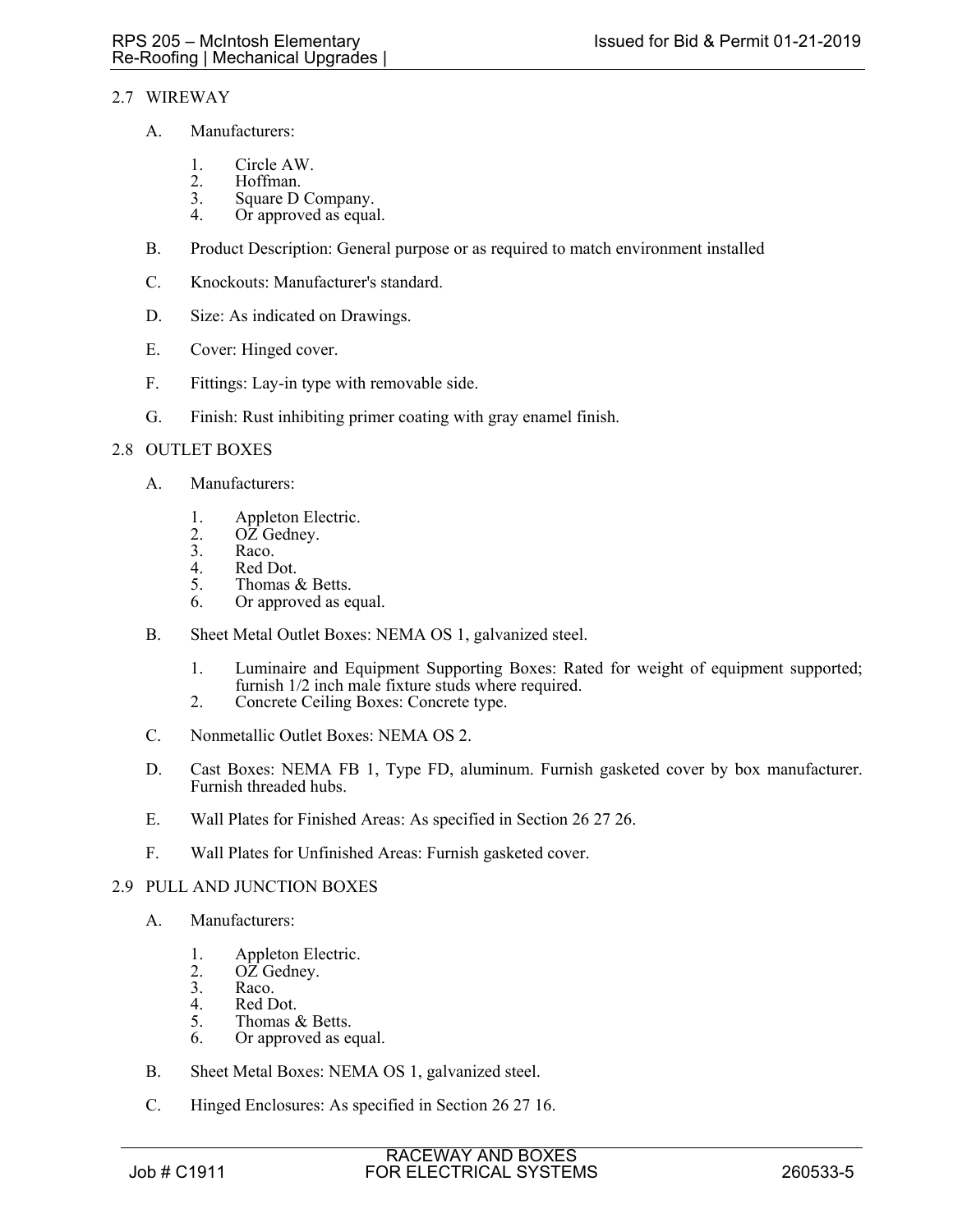- D. In-Ground Cast Metal Box: NEMA 250, Type 6, inside flanged, recessed cover box for flush mounting:
	- 1. Material: Galvanized cast iron or Cast aluminum.
	- 2. Cover: Nonskid cover with neoprene gasket and stainless steel cover screws.<br>3. Cover Legend: "ELECTRIC".
	- Cover Legend: "ELECTRIC".
- E. Fiberglass or Concrete composite Handholes: Die-molded, glass-fiber or concrete composite hand holes:
	- 1. Cable Entrance: Pre-cut 6 inch x 6 inch cable entrance at center bottom of each side.<br>2. Cover: Glass-fiber or concrete composite, weatherproof cover with nonskid finish.
	- 2. Cover: Glass-fiber or concrete composite, weatherproof cover with nonskid finish.

# PART 3 - EXECUTION

## 3.1 EXAMINATION

- A. Section 01 30 00 Administrative Requirements: Coordination and project conditions.
- B. Verify outlet locations and routing and termination locations of raceway prior to rough-in.

## 3.2 INSTALLATION

- A. Ground and bond raceway and boxes in accordance with Section 26 05 26.
- B. Fasten raceway and box supports to structure and finishes in accordance with Section 26 05 29.
- C. Identify raceway and boxes in accordance with Section 26 05 53.
- D. Arrange raceway and boxes to maintain headroom and present neat appearance.

### 3.3 INSTALLATION - RACEWAY

- A. Raceway routing is shown in approximate locations unless dimensioned. Route to complete wiring system.
- B. Arrange raceway supports to prevent misalignment during wiring installation.
- C. Support raceway using coated steel or malleable iron straps, lay-in adjustable hangers, clevis hangers, and split hangers.
- D. Group related raceway; support using conduit rack. Construct rack using steel channel specified in Section 26 05 29; provide space on each for 25 percent additional raceway.
- E. Do not support raceway with wire or perforated pipe straps. Remove wire used for temporary supports.
- F. Do not attach raceway to ceiling support wires or other piping systems.
- G. Construct wireway supports from steel channel specified in Section 26 05 29.
- H. Route exposed raceway parallel and perpendicular to walls.
- I. Route raceway installed above accessible ceilings parallel and perpendicular to walls.
- J. Route conduit in and under slab from point-to-point.
- K. Maximum Size Conduit in Slab Above Grade: 1 inch. Do not cross conduits in slab.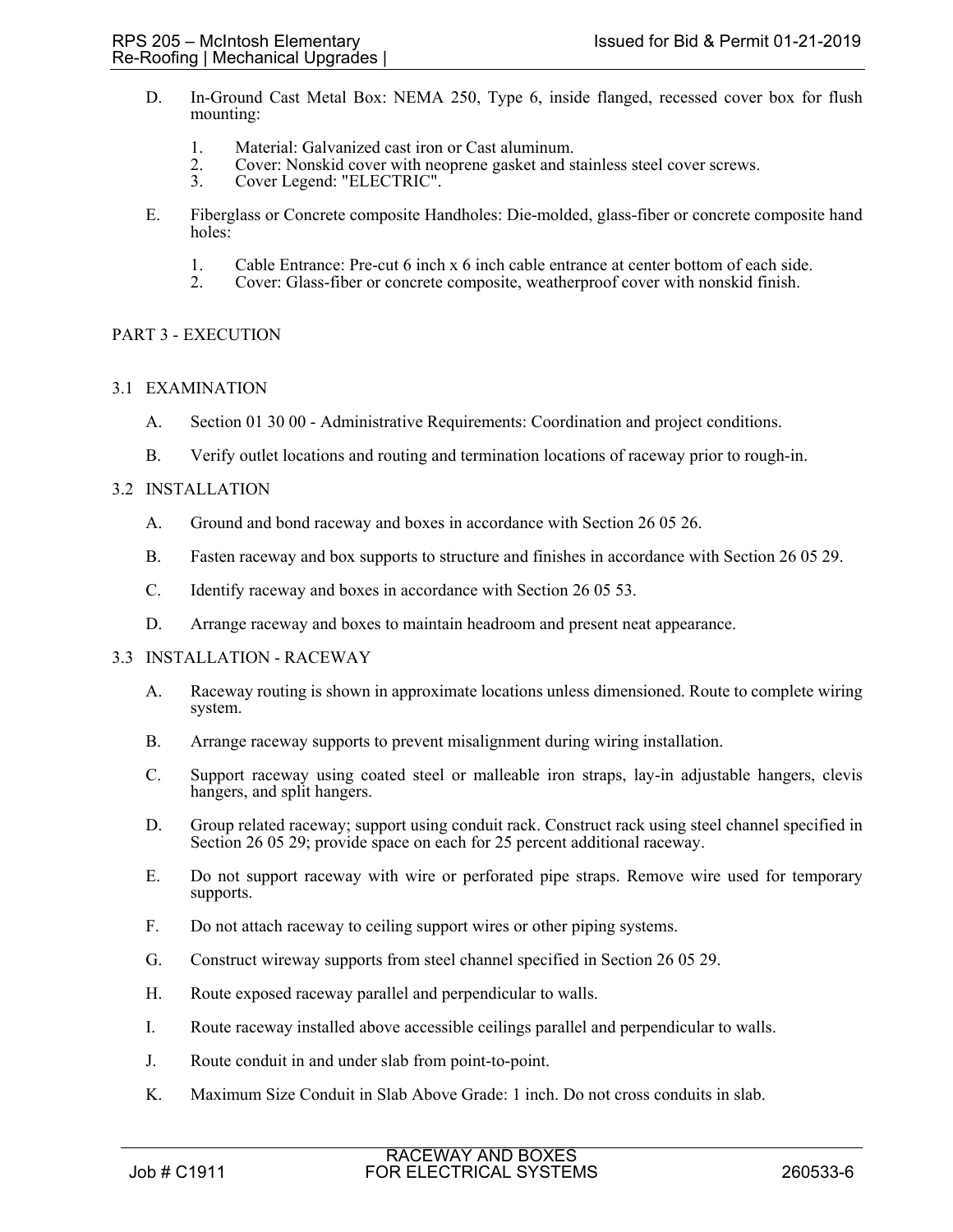- L. Maintain clearance between raceway and piping for maintenance purposes.
- M. Maintain 12 inch clearance between raceway and surfaces with temperatures exceeding 104 degrees F.
- N. Cut conduit square using saw or pipe cutter; de-burr cut ends.
- O. Bring conduit to shoulder of fittings; fasten securely.
- P. Join nonmetallic conduit using cement as recommended by manufacturer. Wipe nonmetallic conduit dry and clean before joining. Apply full even coat of cement to entire area inserted in fitting. Allow joint to cure for minimum 20 minutes.
- Q. Install conduit hubs or sealing locknuts to fasten conduit to sheet metal boxes in damp and wet locations and to cast boxes.
- R. Install no more than equivalent of three 90 degree bends between boxes. Install conduit bodies to make sharp changes in direction, as around beams. Install factory elbows or hydraulic one-shot bender to fabricate bends in metal conduit larger than 2 inch size.
- S. Avoid moisture traps; install junction box with drain fitting at low points in conduit system.
- T. Install fittings to accommodate expansion and deflection where raceway crosses seismic, control and expansion joints.
- U. Install suitable pull string or cord in each empty raceway except sleeves and nipples.
- V. Install suitable caps to protect installed conduit against entrance of dirt and moisture.
- W. Surface Raceway: Install flat-head screws, clips, and straps to fasten raceway channel to surfaces; mount plumb and level. Install insulating bushings and inserts at connections to outlets and corner fittings.
- X. Close ends and unused openings in wireway.

### 3.4 INSTALLATION - BOXES

- A. Install wall mounted boxes at elevations to accommodate mounting heights required and as indicated on Drawings.
- B. Adjust box location up to 10 feet prior to rough-in to accommodate intended purpose.
- C. Orient boxes to accommodate wiring devices oriented as specified in Section 26 27 26.
- D. Install pull boxes and junction boxes above accessible ceilings and in unfinished areas only.
- E. In Accessible Ceiling Areas: Install outlet and junction boxes no more than 6 inches from ceiling access panel or from removable recessed luminaire.
- F. Locate flush mounting box in masonry wall to require cutting of masonry unit corner only. Coordinate masonry cutting to achieve neat opening.
- G. Do not install flush mounting box back-to-back in walls; install with minimum 6 inches separation. Install with minimum 24 inches separation in acoustic rated walls.
- H. Secure flush mounting box to interior wall and partition studs. Accurately position to allow for surface finish thickness.
- I. Install stamped steel bridges to fasten flush mounting outlet box between studs.
- J. Install flush mounting box without damaging wall insulation or reducing its effectiveness.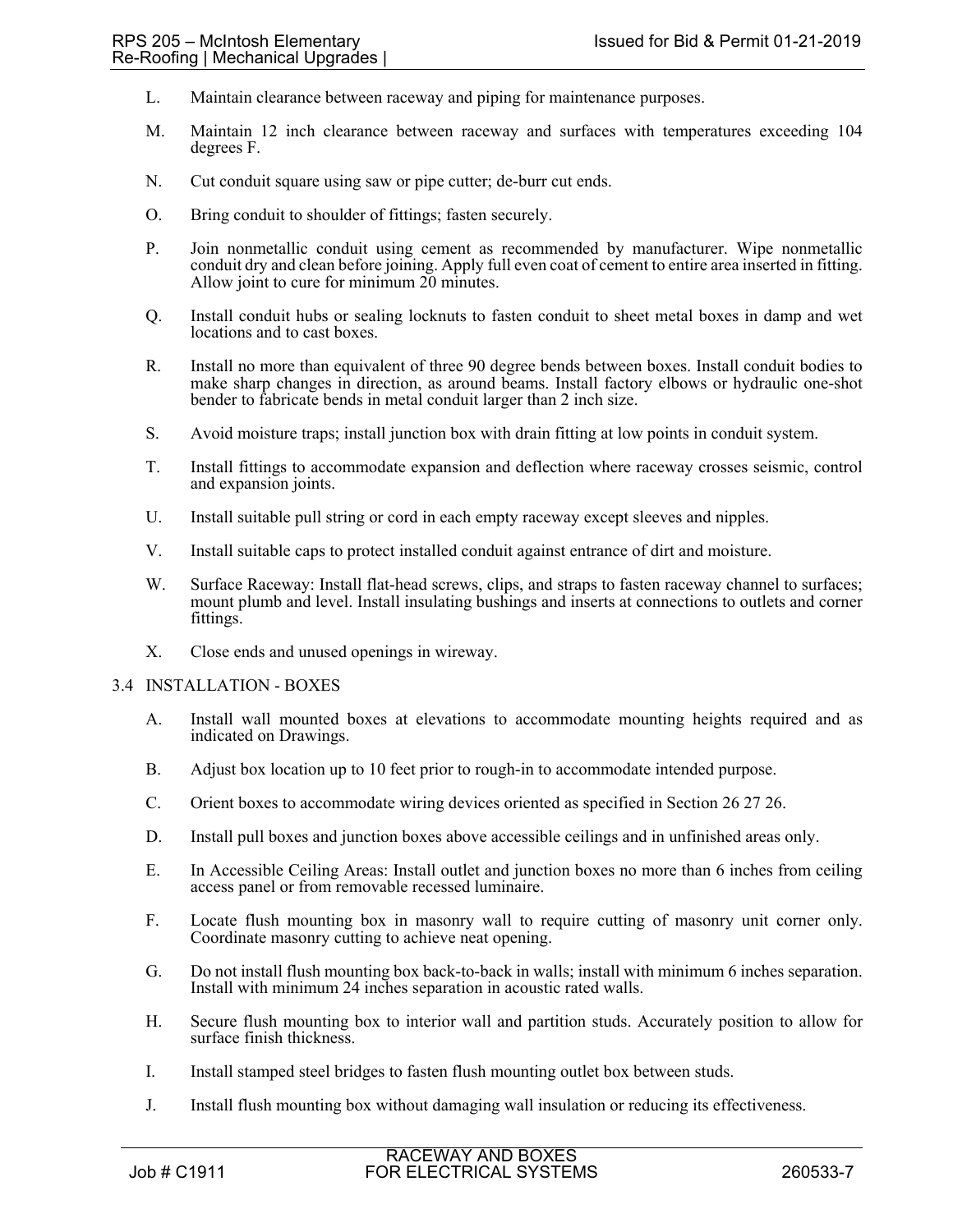- K. Install adjustable steel channel fasteners for hung ceiling outlet box.
- L. Do not fasten boxes to ceiling support wires or other piping systems.
- M. Support boxes independently of conduit.
- N. Install gang box where more than one device is mounted together. Do not use sectional box.
- O. Install gang box with plaster ring for single device outlets.

# 3.5 INTERFACE WITH OTHER PRODUCTS

- A. Install conduit to preserve fire resistance rating of partitions and other elements, using materials and methods in accordance with Section 07 84 00.
- B. Route conduit through roof openings for piping and ductwork or through suitable roof jack with pitch pocket. Coordinate location with roofing installation.
- C. Locate outlet boxes to allow luminaires positioned as indicated on reflected ceiling plan.
- D. Align adjacent wall mounted outlet boxes for switches, thermostats, and similar devices.

## 3.6 ADJUSTING

- A. Section 01 70 00 Execution and Closeout Requirements: Testing, adjusting, and balancing.
- B. Adjust flush-mounting outlets to make front flush with finished wall material.
- C. Install knockout closures in unused openings in boxes.

## 3.7 CLEANING

- A. Section 01 70 00 Execution and Closeout Requirements: Final cleaning.
- B. Clean interior of boxes to remove dust, debris, and other material.
- C. Clean exposed surfaces and restore finish.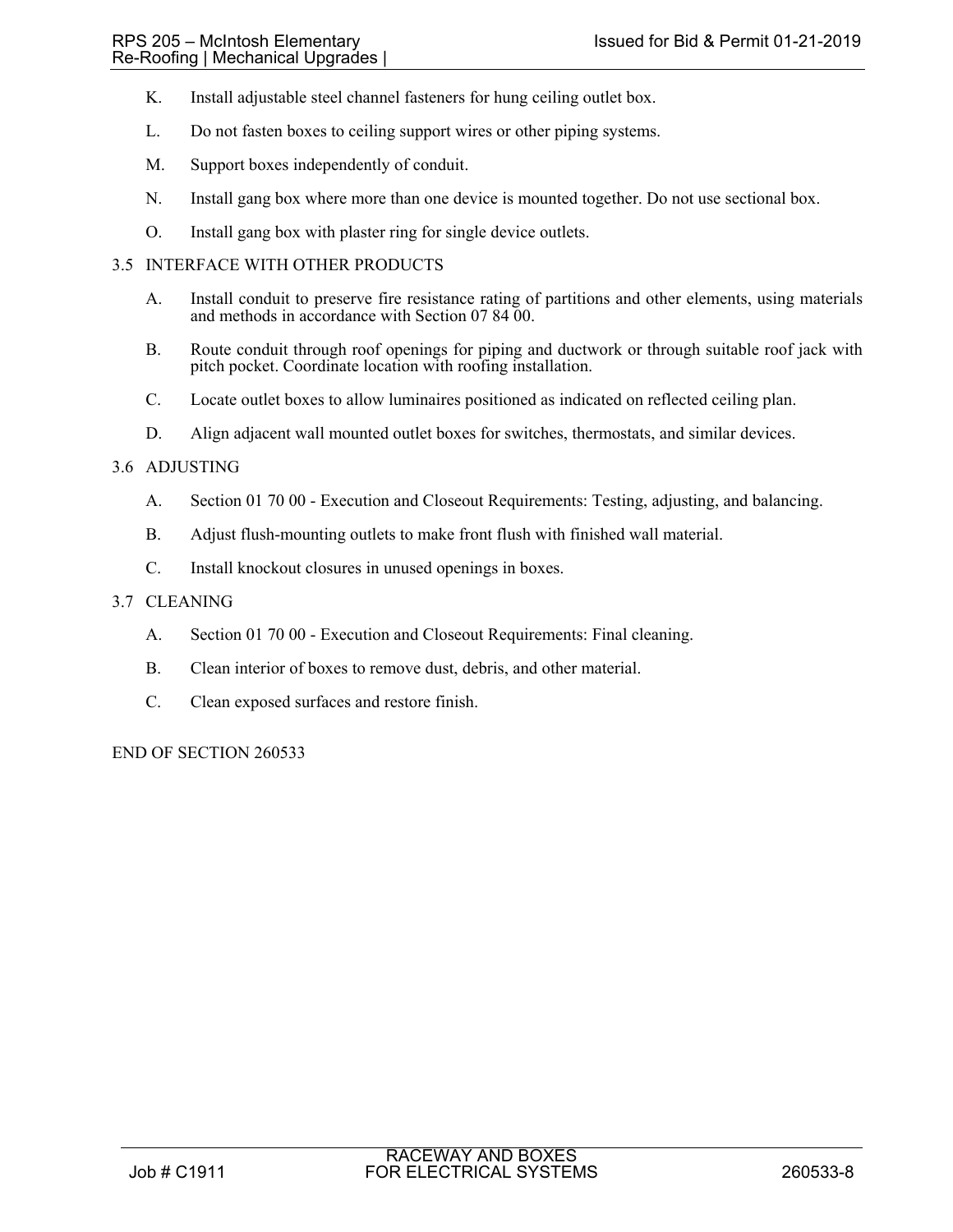## SECTION 260553 - IDENTIFICATION FOR ELECTRICAL SYSTEMS

## PART 1 - GENERAL

### 1.1 SUMMARY

- A. Section Includes:
	- 1. Nameplates.
	- 2. Labels.<br>3. Wire ma
	- 3. Wire markers.<br>4. Conduit marke
	- 4. Conduit markers.<br>5. Stencils.
	- Stencils.
- B. Related Sections:
	- 1. Section 09 90 00 Painting and Coating: Execution requirements for painting specified by this section.

## 1.2 SUBMITTALS

- A. Section 01 33 00 Submittal Procedures: Submittal procedures.
- B. Product Data:
	- 1. Submit manufacturer's catalog literature for each product required.<br>2. Submit electrical identification schedule including list of wording. s
	- Submit electrical identification schedule including list of wording, symbols, letter size, color coding, tag number, location, and function.
- C. Manufacturer's Installation Instructions: Indicate installation instructions, special procedures, and installation.

### 1.3 ENVIRONMENTAL REQUIREMENTS

- A. Section 01 60 00 Product Requirements: Environmental conditions affecting products on site.
- B. Install labels and nameplates only when ambient temperature and humidity conditions for adhesive are within range recommended by manufacturer.

### 1.4 REGULATORY REQUIREMENTS

- A. Conform to Health/Life Safety Code for Public Schools.
- B. Conform to (IMC) International Mechanical Code. (2015)
- C. Conform to (IBC) International Building Code. (2015)
- D. Conform to (IFC) International Fire Code, excluding Chapter 4. (2015)
- E. Conform to State of Illinois Plumbing Code. (2014)
- F. Conform to Illinois Accessibility Code. (71 IL Adm. Code 400)
- G. Conform to (IECC) International Energy Conservation Code. (2015)
- H. Conform to (IFGC) International Fuel Gas Code. (2015)
- I. Conform to (IPMC) International Property Maintenance Code. (2015)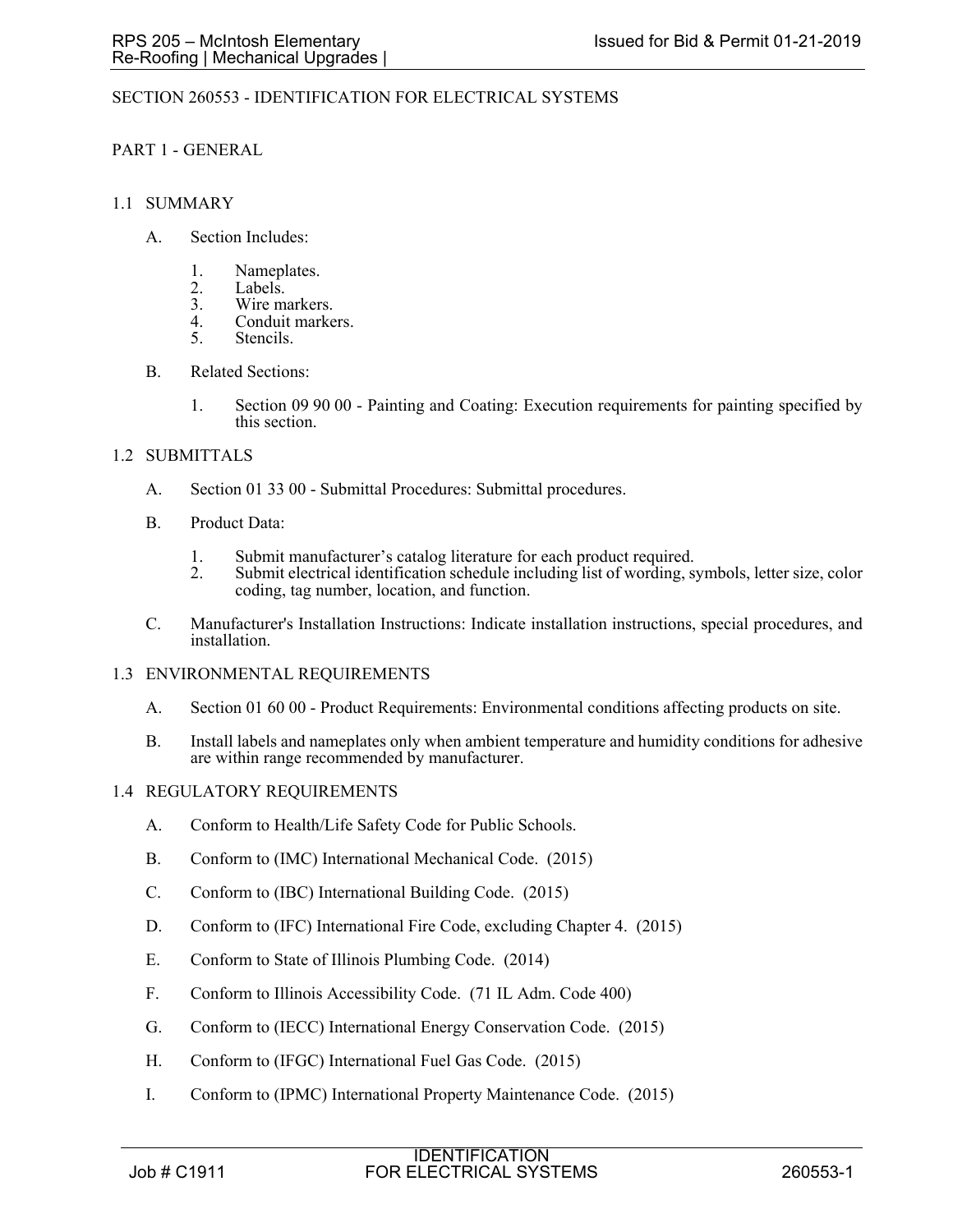- J. Conform to Illinois State Fire Marshal's Boiler and Pressure Vessel Safety. (41 IL Adm. Code 120)
- K. Conform to (ICC) International Code Council Reference Standards. (2015)
- L. Conform to (NFPA) National Fire Protection Association 70 National Electrical Code. (2014)
- M. Products: Listed and classified by Underwriter's Laboratories, Inc. as suitable for the purpose specified and indicated.

## PART 2 - PRODUCTS

## 2.1 NAMEPLATES

- A. Furnish materials in accordance with industry standards.
- B. Product Description: Laminated three-layer plastic with engraved black letters on white contrasting background color.
- C. Letter Size:
	- 1. 1/8 inch high letters for identifying individual equipment and loads.
	- 2. 1/4 inch high letters for identifying grouped equipment and loads.
- D. Minimum nameplate thickness: 3/32 inch.

### 2.2 LABELS

- A. Furnish materials in accordance with industry standards.
- B. Labels: Embossed adhesive tape, with 3/16 inch white letters on black background.

### 2.3 WIRE MARKERS

- A. Furnish materials in accordance with industry standards.
- B. Description: Cloth tape, split sleeve, or tubing type wire markers.
- C. Legend:
	- 1. Power and Lighting Circuits: Actual branch circuit or feeder number.
	- 2. Control Circuits: Control wire number as indicated on schematic and interconnection diagrams.
- D. Conduit and Raceway Markers:
	- 1. Furnish materials in accordance with industry standards.
- E. Description: Labels fastened with adhesive or stencils.
- F. Color:
	- 1. 480 Volt System: Black lettering on white background.<br>2. 208 Volt System: Black lettering on white background.
	- 208 Volt System: Black lettering on white background.
- G. Legend:
	- 1. Medium Voltage System: HIGH VOLTAGE.<br>2. 480 Volt System: 480 VOLTS. HIGH VOLT.
	- 2. 480 Volt System: 480 VOLTS. HIGH VOLTAGE.<br>3. 208 Volt System: 208 VOLTS.
	- 208 Volt System: 208 VOLTS.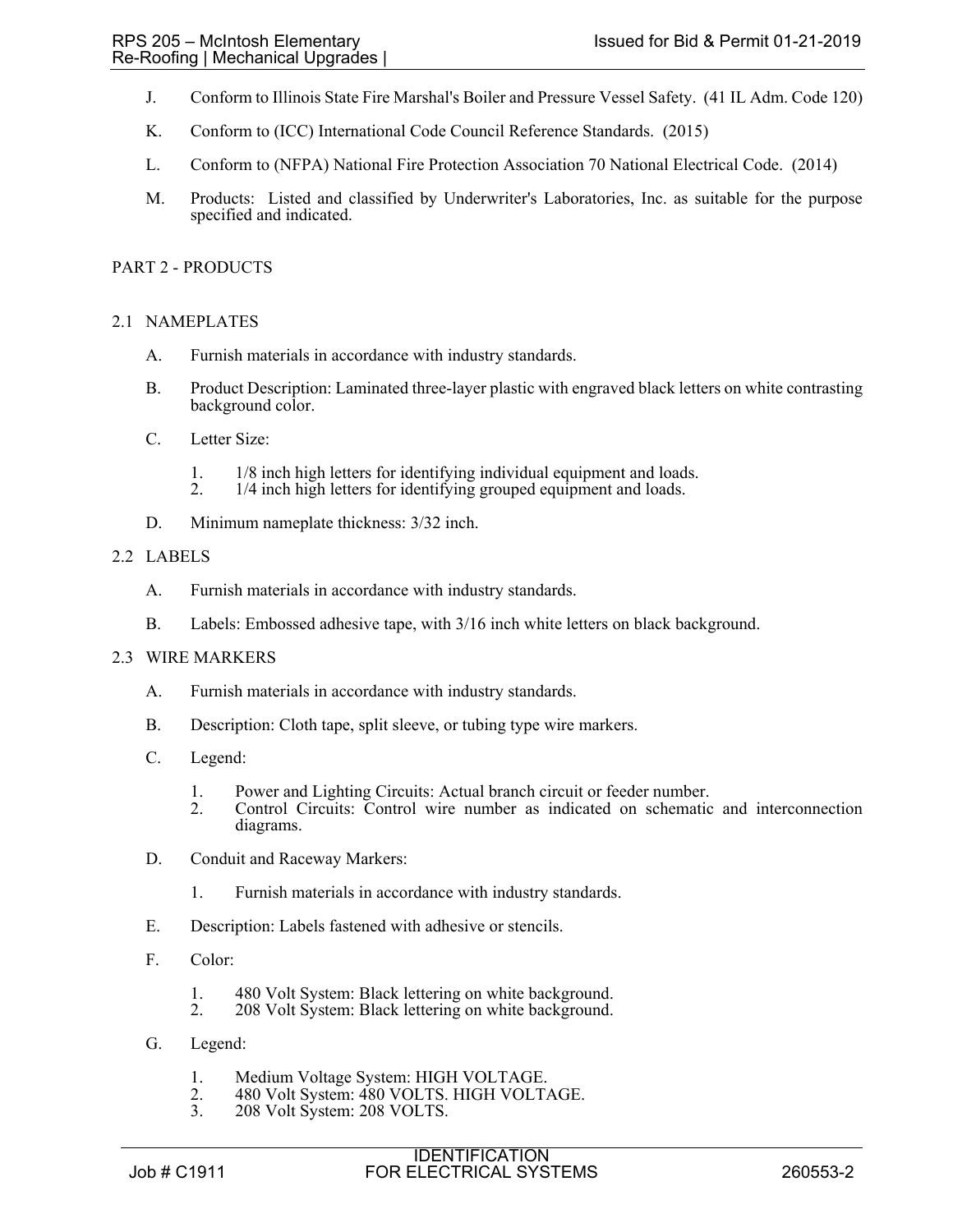# 2.4 STENCILS

- A. Furnish materials in accordance with industry standards.
- B. Stencils: With clean cut symbols and letters of following size:
	- 1. Up to 2 inches Outside Diameter of Raceway: 1/2 inch high letters.<br>2. 2-1/2 to 6 inches Outside Diameter of Raceway: 1 inch high letters.
	- 2. 2-1/2 to 6 inches Outside Diameter of Raceway: 1 inch high letters.
- C. Stencil Paint: As specified in Section 09 90 00, semi-gloss enamel, colors conforming to the following:
	- 1. Black lettering on white background.
	- 2. White lettering on gray background.<br>3. Red lettering on white background.
	- 3. Red lettering on white background.<br>4 Blue lettering on white background.
	- Blue lettering on white background.

# PART 3 - EXECUTION

## 3.1 PREPARATION

- A. Degrease and clean surfaces to receive adhesive for identification materials.
- B. Prepare surfaces in accordance with Section 09 90 00 for stencil painting.

## 3.2 INSTALLATION

- A. Install identifying devices after completion of painting.
- B. Nameplate Installation:
	- 1. Install nameplate parallel to equipment lines.<br>2. Install nameplate for each electrical distrib
	- Install nameplate for each electrical distribution and control equipment enclosure with corrosive-resistant mechanical fasteners, or adhesive.
	- 3. Install nameplates for each control panel and major control components located outside panel with corrosive-resistant mechanical fasteners, or adhesive.
	- 4. Secure nameplate to equipment front using screws, rivets, or adhesive.
	- 5. Secure nameplate to inside surface of door on recessed panelboard in finished locations.
	- 6. Install nameplates for the following:
		- a. Switchboards.
		- b. Panelboards.
		- c. Transformers.
		- d. Service Disconnects.
		- e. Motor Starters.
- C. Label Installation:
	- 1. Install label parallel to equipment lines.
	- 2. Install label for identification of individual control device stations.<br>3. Install labels for permanent adhesion and seal with clear lacquer.
	- Install labels for permanent adhesion and seal with clear lacquer.
- D. Wire Marker Installation:
	- 1. Install wire marker for each conductor at panelboard gutters, pull boxes, outlet and junction boxes, and each load connection.
	- 2. Mark data cabling at each end. Install additional marking at accessible locations along the cable run.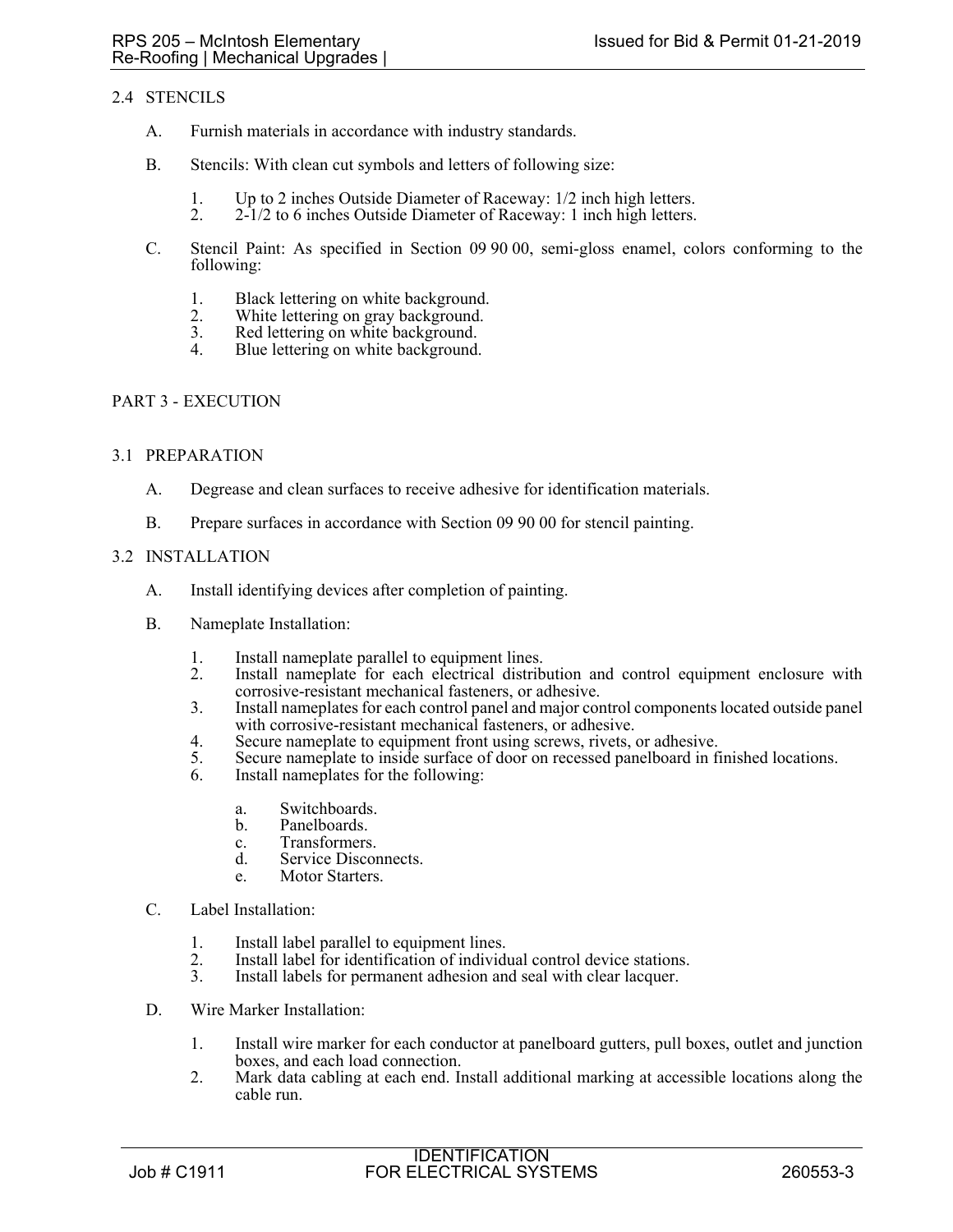- 3. Install labels at data outlets identifying patch panel and port designation as indicated on Drawings.
- E. Conduit Marker Installation:
	- 1. Install conduit marker for each conduit 1 1/2" and larger longer than 20 feet.<br>2. Conduit Marker Spacing: 20 feet on center.
	- 2. Conduit Marker Spacing: 20 feet on center.<br>3. Raceway Painting: Identify conduit using fie
	- 3. Raceway Painting: Identify conduit using field painting in accordance with Section 09 90 00.
		- a. Paint colored band on each conduit longer than 20 feet.
		- Paint bands 20 feet on center.
		- c. Color: Utilize the owners standard color coding. If no standard exists provide;
			- 1) 480 Volt System: Orange.<br>2) 208 Volt System: Blue.
			- 208 Volt System: Blue.
- F. Stencil Installation:
	- 1. Apply stencil painting in accordance with Section 09 90 00.
- G. Underground Warning Tape Installation:
	- 1. Install underground warning tape along length of each underground conduit, raceway, or cable 6 to 8 inches below finished grade, directly above buried conduit, raceway, or cable.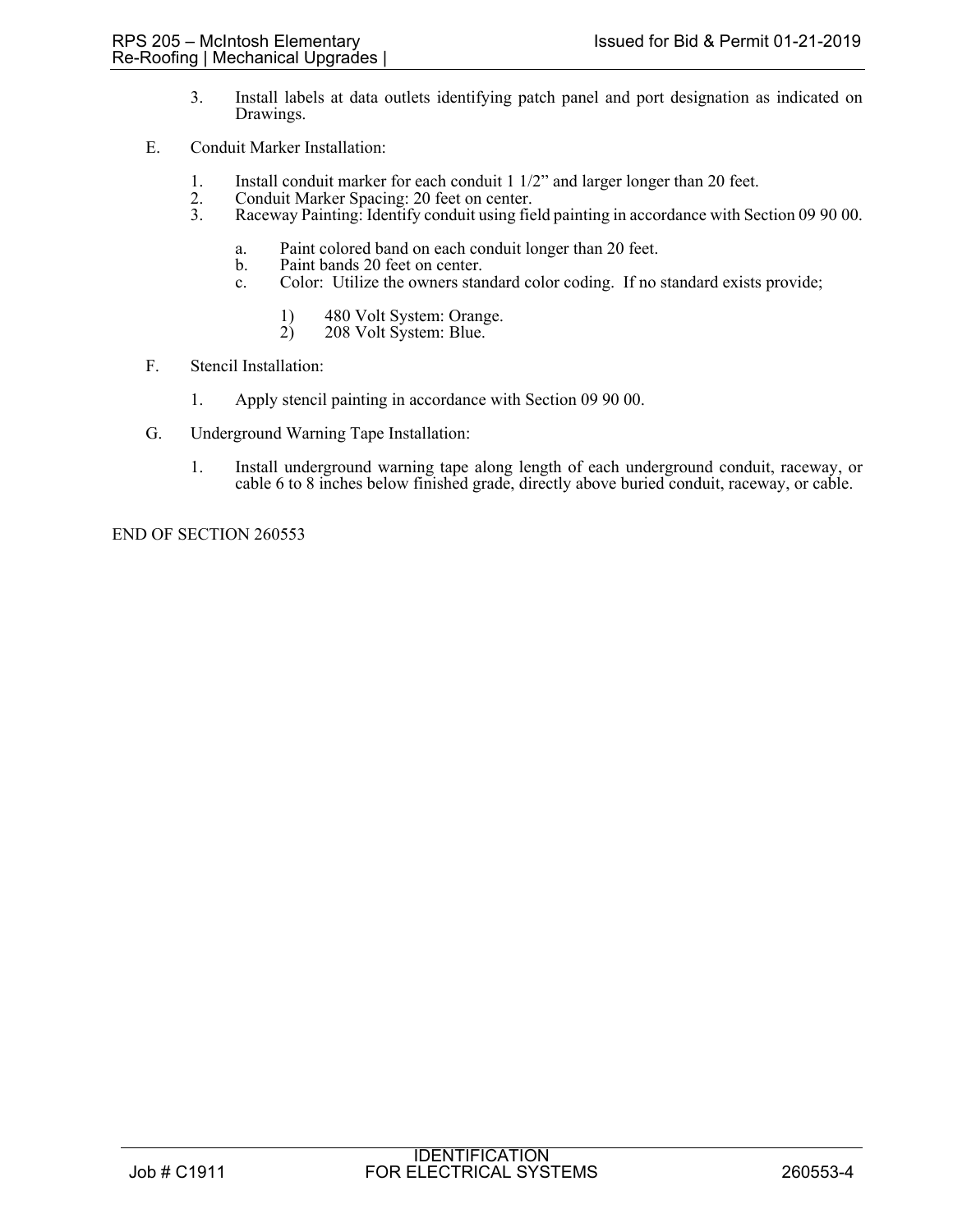## SECTION 262413 - SWITCHBOARDS

## PART 1 - GENERAL

## 1.1 SUMMARY

- A. Section includes main and distribution switchboards components.
- B. Related Sections:
	- 1. Section 26 05 26 Grounding and Bonding for Electrical Systems.<br>
	2. Section 26 05 53 Identification for Electrical Systems.<br>
	3. Section 26 28 13 Fuses.
	-
	- Section 26 28 13 Fuses.

## 1.2 REFERENCES

- A. American National Standards Institute:
	- 1. ANSI C12.1 Code for Electricity Metering.
	- 2. ANSI C39.1 Requirements, Electrical Analog Indicating Instruments.
- B. Institute of Electrical and Electronics Engineers:
	-
	- 1. IEEE C57.13 Standard Requirements for Instrument Transformers. 2. IEEE C62.41 Recommended Practice on Surge Voltages in Low-Voltage AC Power Circuits.
- C. National Electrical Manufacturers Association:
	- 1. NEMA AB 1 Molded Case Circuit Breakers and Molded Case Switches.<br>2. NEMA FU 1 Low Voltage Cartridge Fuses.
	- 2. NEMA FU 1 Low Voltage Cartridge Fuses.<br>3. NEMA KS 1 Enclosed and Miscellaneous
	- NEMA KS 1 Enclosed and Miscellaneous Distribution Equipment Switches (600 Volts Maximum).
	- 4. NEMA PB 2 Deadfront Distribution Switchboards.
	- 5. NEMA PB 2.1 General Instructions for Proper Handling, Installation, Operation, and Maintenance of Deadfront Distribution Switchboards Rated 600 Volts or Less.
- D. International Electrical Testing Association:
	- 1. NETA ATS Acceptance Testing Specifications for Electrical Power Distribution Equipment and Systems.

# 1.3 SUBMITTALS

- A. Section 01 33 00 Submittal Procedures: Submittal procedures.
- B. Product Data: Provide electrical characteristics including voltage, frame size and trip ratings, fault current withstand ratings, and time-current curves of all equipment and components.
- C. Shop Drawings: Indicate front and side views of enclosures with overall dimensions shown; conduit entrance locations and requirements; nameplate legends; size and number of bus bars per phase, neutral, and ground; and switchboard instrument details.

## 1.4 CLOSEOUT SUBMITTALS

- A. Section 01 70 00 Execution and Closeout Requirements: Closeout procedures.
- B. Record actual locations of switchboard in project record documents.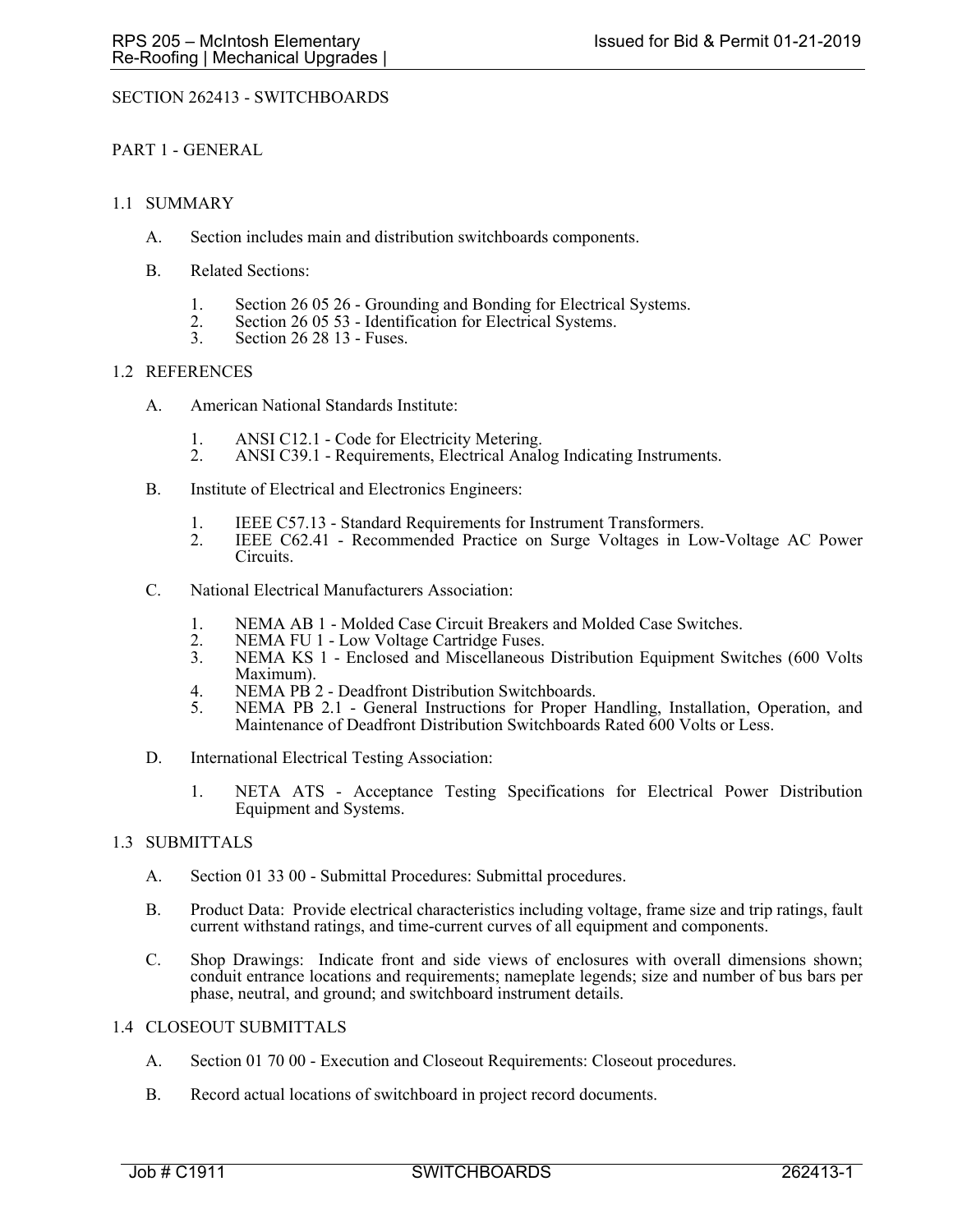C. Maintenance Data: Include spare parts listing; source and current prices of replacement parts and supplies; and recommended maintenance procedures and intervals.

## 1.5 QUALIFICATIONS

A. Manufacturer: Company specializing in manufacturing products specified in this section with minimum three years documented experience.

## 1.6 FIELD MEASUREMENTS

A. Verify field measurements prior to fabrication.

## 1.7 SEQUENCING

- A. Section 01 10 00 Summary: Work sequence.
- B. Sequence Work to avoid interferences with building finishes and installation of other products.

## 1.8 REGULATORY REQUIREMENTS

- A. Conform to Health/Life Safety Code for Public Schools.
- B. Conform to (IMC) International Mechanical Code. (2015)
- C. Conform to (IBC) International Building Code. (2015)
- D. Conform to (IFC) International Fire Code, excluding Chapter 4. (2015)
- E. Conform to State of Illinois Plumbing Code. (2014)
- F. Conform to Illinois Accessibility Code. (71 IL Adm. Code 400)
- G. Conform to (IECC) International Energy Conservation Code. (2015)
- H. Conform to (IFGC) International Fuel Gas Code. (2015)
- I. Conform to (IPMC) International Property Maintenance Code. (2015)
- J. Conform to Illinois State Fire Marshal's Boiler and Pressure Vessel Safety. (41 IL Adm. Code 120)
- K. Conform to (ICC) International Code Council Reference Standards. (2015)
- L. Conform to (NFPA) National Fire Protection Association 70 National Electrical Code. (2014)
- M. Products: Listed and classified by Underwriter's Laboratories, Inc. as suitable for the purpose specified and indicated.

### 1.9 DELIVERY, STORAGE, AND HANDLING

- A. Material and Equipment: Transport, handle, store, and protect products.
- B. Deliver individually wrapped for protection and mounted on shipping skids.
- C. Store in a clean, dry space. Maintain factory wrapping or provide an additional heavy canvas or heavy plastic cover to protect units from dirt, water, construction debris, and traffic.
- D. Handle in accordance with NEMA PB 2.1 and manufacturer's written instructions. Lift only with lugs provided for the purpose. Handle carefully to avoid damage to switchboard internal components, enclosure, and finish.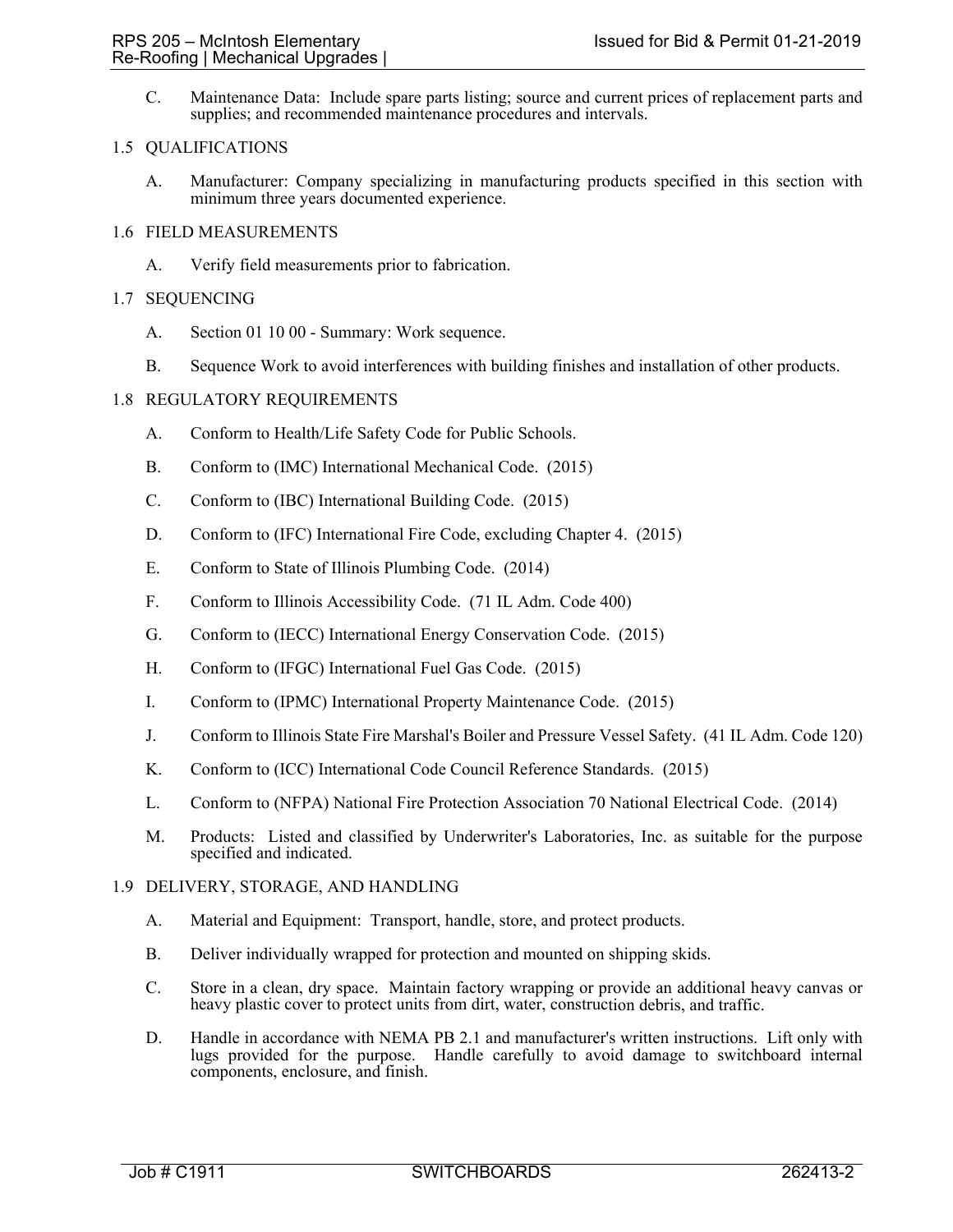# 1.10 FIELD MEASUREMENTS

A. Verify that field measurements are as required to suit installation.

# PART 2 - PRODUCTS

## 2.1 SWITCHBOARDS - EXISTING

- A. Manufacturers:
	- 1. District Standard: Square D, to match existing in every particular.
- B. Add new thermal-magnetic circuit breaker or fusible switch type branch circuit devices to existing distribution panelboards as required.
- C. All new devices shall be of the same manufacturer, type and interrupting capacity as the original equipment.
- D. Provide new nameplates upon completion of all wiring.

# PART 3 - EXECUTION

## 3.1 EXAMINATION

- A. Section 01 30 00 Administrative Requirements: Coordination and project conditions.
- B. Verify surface is suitable for circuit breaker installation.

## 3.2 INSTALLATION

- A. Install in accordance with NEMA PB 2.1.
- B. Tighten accessible bus connections and mechanical fasteners after placing switchboard.
- C. Install engraved plastic nameplates in accordance with Section 26 05 53.
- D. Install breaker circuit directory.
- E. Ground and bond switchboards in accordance with Section 26 05 26.

### 3.3 FIELD QUALITY CONTROL

- A. Section 01 40 00 Quality Requirements: Field inspecting, testing, adjusting, and balancing.
- B. Inspect and test in accordance with NETA ATS, except Section 4.
- C. Perform inspections and tests listed in NETA ATS, Section 7.1.

# 3.4 ADJUSTING

- A. Section 01 70 00 Execution and Closeout Requirements: Testing, adjusting, and balancing.
- B. Adjust operating mechanisms for free mechanical movement.
- C. Tighten bolted bus connections.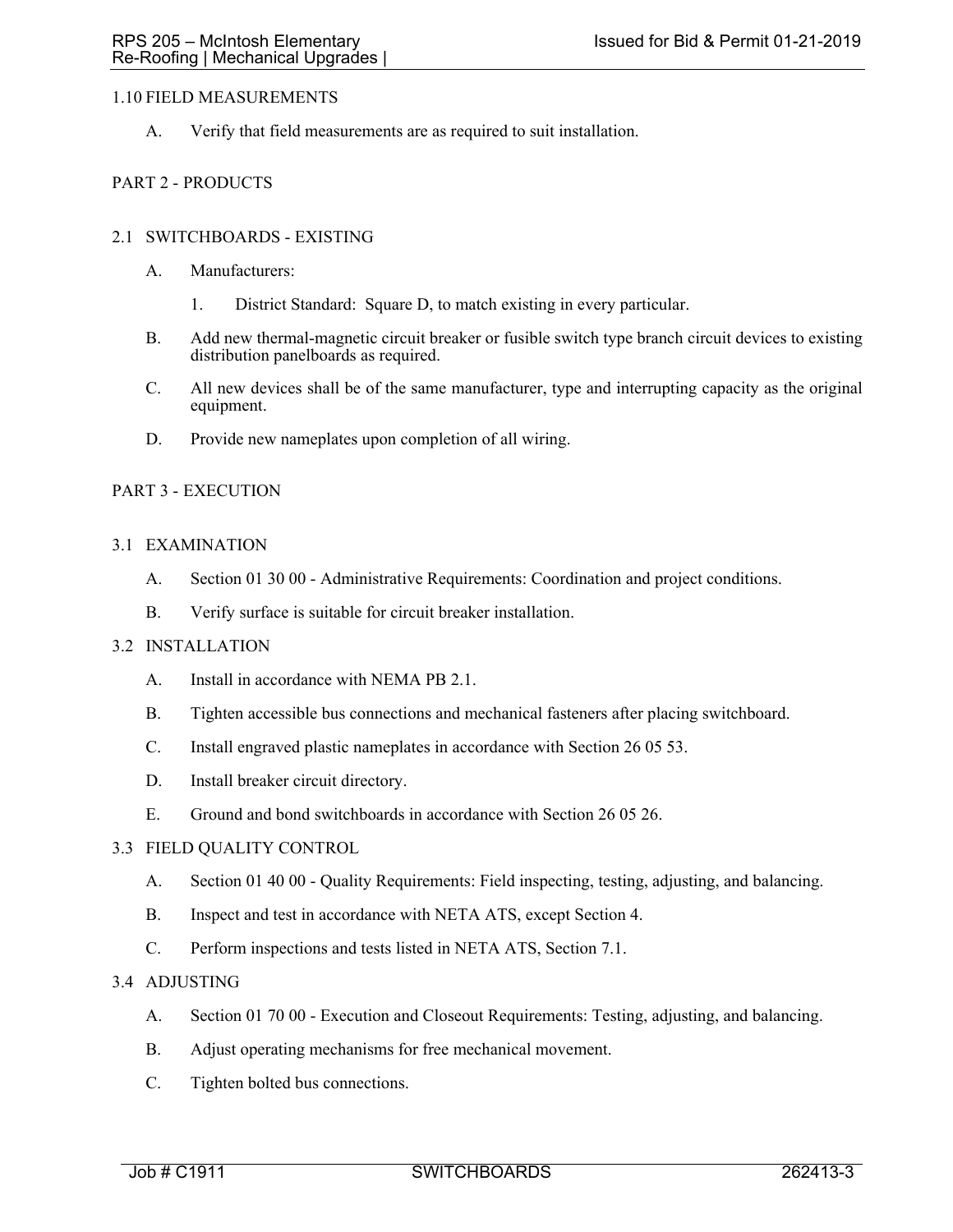D. The contractor shall furnish short circuit and protective device coordination studies as prepared by Square D engineering services or approved equal. The scope of the studies shall include all new distribution equipment supplied under this contract. Contractor shall adjust relay and protective device settings according to the recommended settings table provided by the coordination study.

# 3.5 CLEANING

- A. Section 01 70 00 Execution and Closeout Requirements: Final cleaning.
- B. Touch up scratched or marred surfaces to match original finish.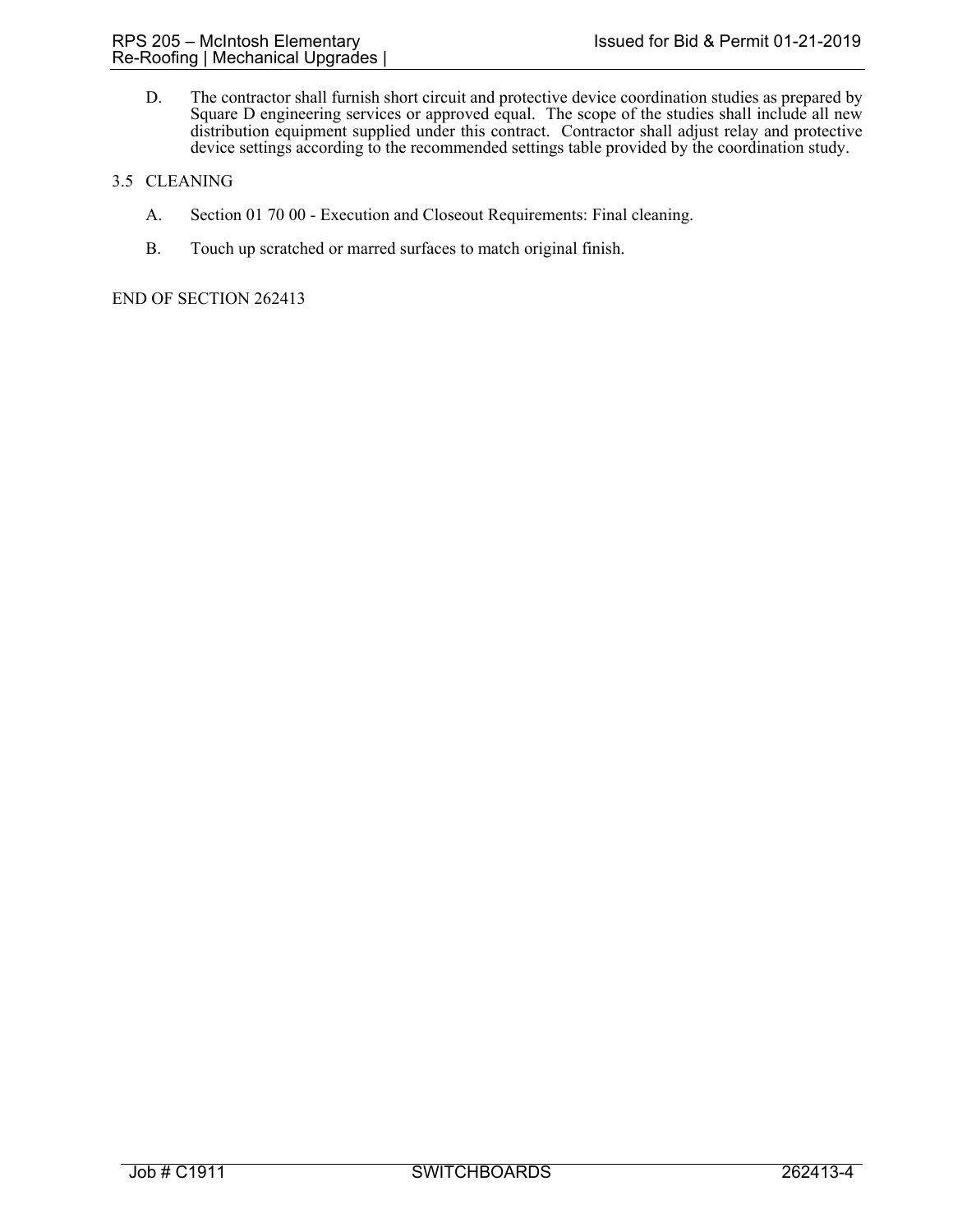SECTION 262813 - FUSES

PART 1 - GENERAL

## 1.1 SUMMARY

A. Section includes fuses.

## 1.2 REFERENCES

- A. National Electrical Manufacturers Association:
	- 1. NEMA FU 1 Low Voltage Cartridge Fuses.

## 1.3 DESIGN REQUIREMENTS

- A. Select fuses to provide appropriate levels of short circuit and overcurrent protection for the following components: wire, cable, bus structures, and other equipment. Design system to maintain component damage within acceptable levels during faults.
- B. Select fuses to coordinate with time current characteristics of other overcurrent protective elements, including other fuses, circuit breakers, and protective relays. Design system to maintain operation of device closest to fault operates.

## 1.4 FUSE PERFORMANCE REQUIREMENTS

- A. Main Service Switches Larger than 600 amperes: Class L time delay.
- B. Main Service Switches: Class RK1 time delay.
- C. Power Load Feeder Switches Larger than 600 amperes: Class L time delay.
- D. Power Load Feeder Switches: Class RK1 time delay.
- E. Motor Load Feeder Switches: Class RK1 time delay.
- F. Lighting Load Feeder Switches Larger than 600 amperes: Class L time delay.
- G. Lighting Load Feeder Switches: Class RK1 time delay.
- H. Other Feeder Switches Larger than 600 amperes: Class L time delay.
- I. Other Feeder Switches: Class RK1 time delay.
- J. General Purpose Branch Circuits: Class RK1 time delay.
- K. Motor Branch Circuits: Class RK1 time delay.
- L. Lighting Branch Circuits: Class G.

# 1.5 SUBMITTALS

- A. Section 01 33 00 Submittal Procedures: Submittal procedures.
- B. Product Data: Submit data sheets showing electrical characteristics, including time-current curves.

# 1.6 CLOSEOUT SUBMITTALS

A. Section 01 70 00 - Execution and Closeout Requirements: Closeout procedures.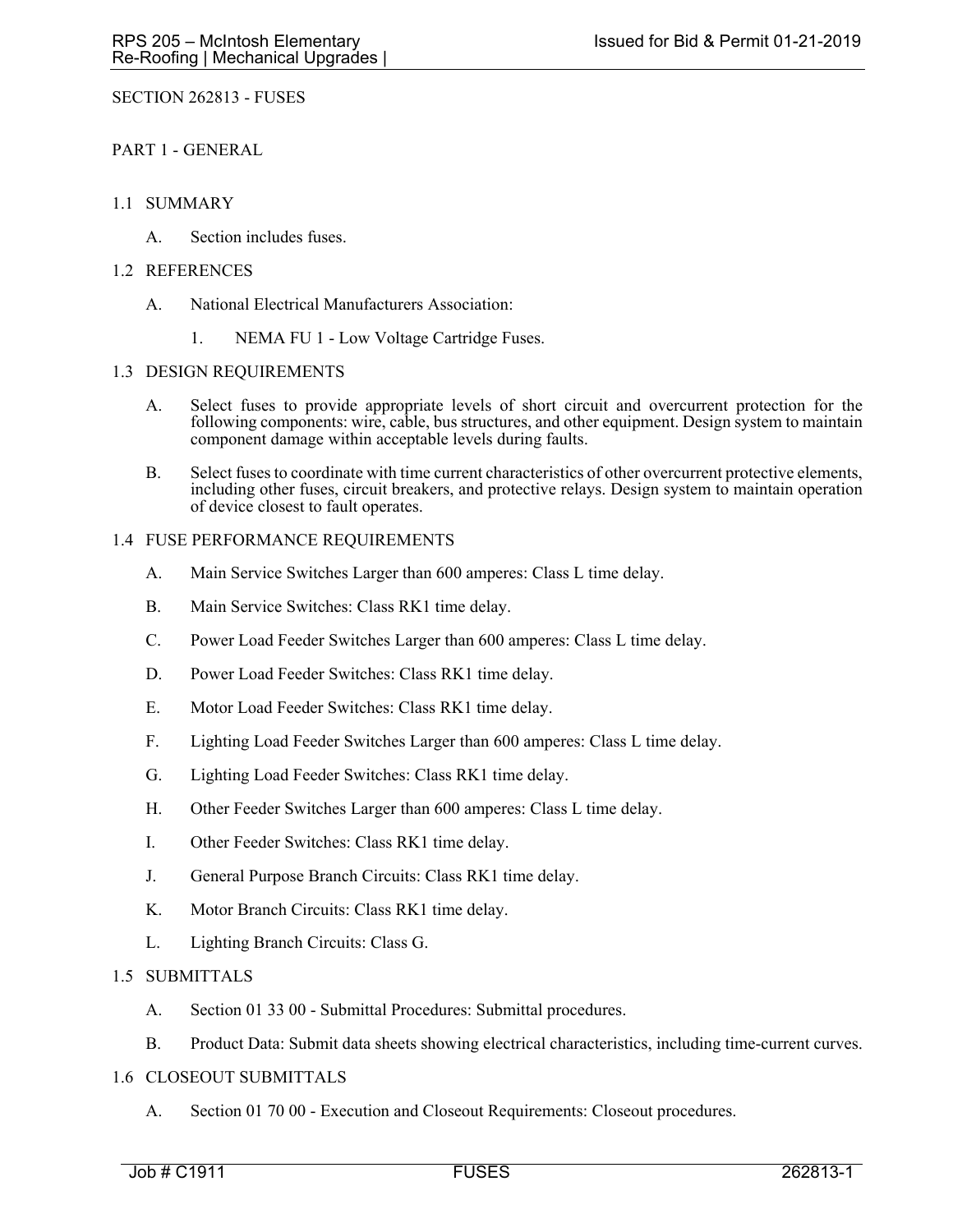B. Project Record Documents: Record actual sizes, ratings, and locations of fuses.

## 1.7 QUALIFICATIONS

A. Manufacturer: Company specializing in manufacturing products specified in this section with minimum three years documented experience.

## 1.8 MAINTENANCE MATERIALS

- A. Section 01 70 00 Execution and Closeout Requirements: Spare parts and maintenance products.
- B. Furnish two fuse pullers.

# 1.9 EXTRA MATERIALS

- A. Section 01 70 00 Execution and Closeout Requirements: Requirements for extra materials.
- B. Furnish three spare fuses of each Class, size, and rating installed.

## 1.10 REGULATORY REQUIREMENTS

- A. Conform to Health/Life Safety Code for Public Schools.
- B. Conform to (IMC) International Mechanical Code. (2015)
- C. Conform to (IBC) International Building Code. (2015)
- D. Conform to (IFC) International Fire Code, excluding Chapter 4. (2015)
- E. Conform to State of Illinois Plumbing Code. (2014)
- F. Conform to Illinois Accessibility Code. (71 IL Adm. Code 400)
- G. Conform to (IECC) International Energy Conservation Code. (2015)
- H. Conform to (IFGC) International Fuel Gas Code. (2015)
- I. Conform to (IPMC) International Property Maintenance Code. (2015)
- J. Conform to Illinois State Fire Marshal's Boiler and Pressure Vessel Safety. (41 IL Adm. Code 120)
- K. Conform to (ICC) International Code Council Reference Standards. (2015)
- L. Conform to (NFPA) National Fire Protection Association 70 National Electrical Code. (2014)
- M. Products: Listed and classified by Underwriter's Laboratories, Inc. as suitable for the purpose specified and indicated.

# PART 2 - PRODUCTS

### 2.1 FUSES

- A. Manufacturers:
	- 1. Bussman.<br>2. Littlefuse.
	- 2. Littlefuse.<br>3. Ferraz Sha
	- 3. Ferraz Shawmut.<br>4. Or approved as equal to the Section of the Section 1.
	- Or approved as equal.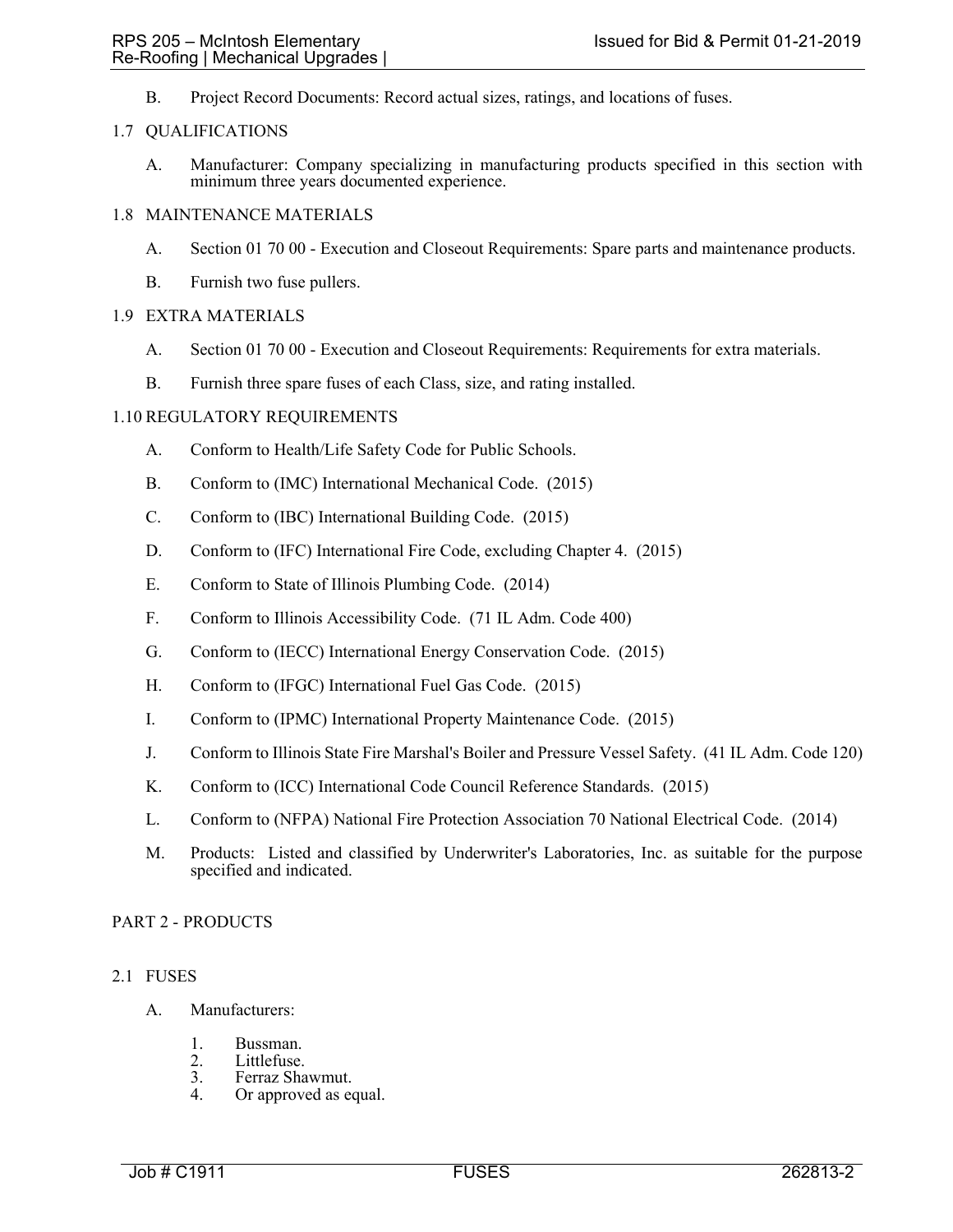- B. Dimensions and Performance: NEMA FU 1, Class as specified or as indicated on Drawings.
- C. Voltage: Rating suitable for circuit phase-to-phase voltage.

# PART 3 - EXECUTION

## 3.1 INSTALLATION

A. Install fuse with label oriented so manufacturer, type, and size are easily read.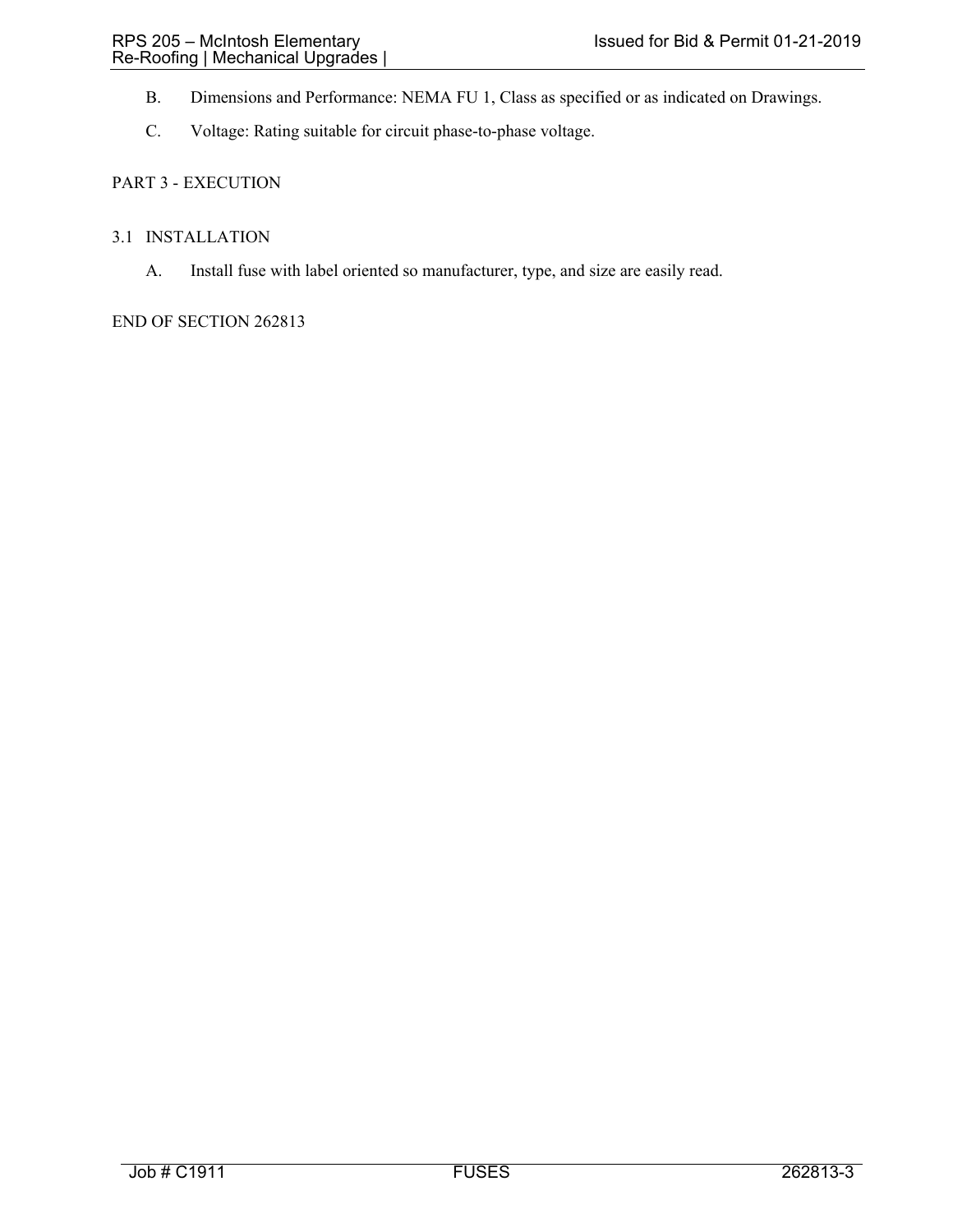# SECTION 262819 - ENCLOSED SWITCHES

# PART 1 - GENERAL

## 1.1 SUMMARY

- A. Section includes fusible and nonfusible switches.
- B. Related Sections:
	- 1. Section 26 28 13 Fuses.

## 1.2 REFERENCES

- A. National Electrical Manufacturers Association:
	- 1. NEMA FU 1 Low Voltage Cartridge Fuses.
	- 2. NEMA KS 1 Enclosed and Miscellaneous Distribution Equipment Switches (600 Volts Maximum).
- B. International Electrical Testing Association:
	- 1. NETA ATS Acceptance Testing Specifications for Electrical Power Distribution Equipment and Systems.

## 1.3 SUBMITTALS

- A. Section 01 33 00 Submittal Procedures: Submittal procedures.
- B. Product Data: Submit switch ratings and enclosure dimensions.

### 1.4 CLOSEOUT SUBMITTALS

- A. Section 01 70 00 Execution and Closeout Requirements: Closeout procedures.
- B. Project Record Documents: Record actual locations of enclosed switches and ratings of installed fuses.

### 1.5 QUALIFICATIONS

A. Manufacturer: Company specializing in manufacturing products specified in this section with minimum three years documented experience.

### 1.6 REGULATORY REQUIREMENTS

- A. Conform to Health/Life Safety Code for Public Schools.
- B. Conform to (IMC) International Mechanical Code. (2015)
- C. Conform to (IBC) International Building Code. (2015)
- D. Conform to (IFC) International Fire Code, excluding Chapter 4. (2015)
- E. Conform to State of Illinois Plumbing Code. (2014)
- F. Conform to Illinois Accessibility Code. (71 IL Adm. Code 400)
- G. Conform to (IECC) International Energy Conservation Code. (2015)
- H. Conform to (IFGC) International Fuel Gas Code. (2015)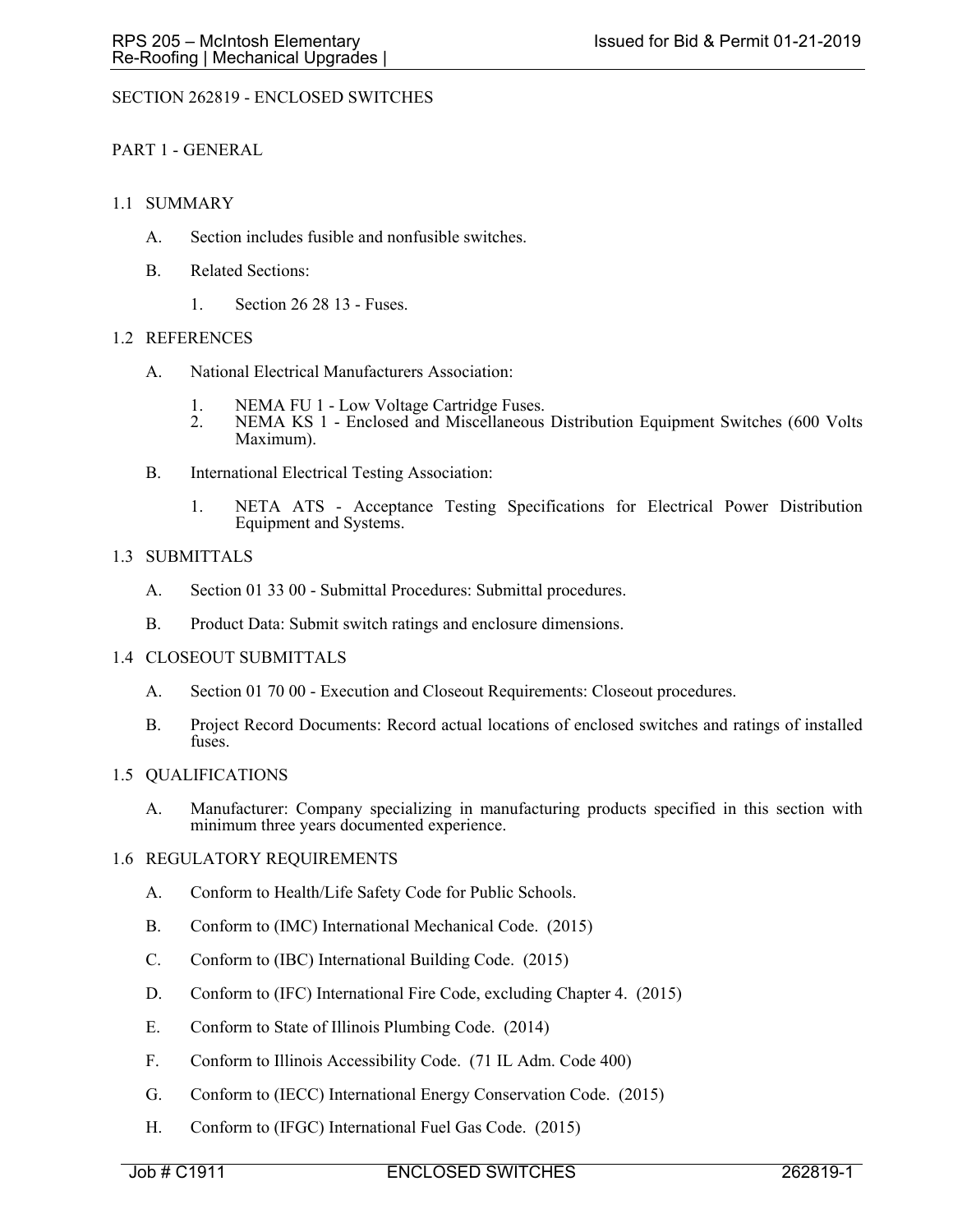- I. Conform to (IPMC) International Property Maintenance Code. (2015)
- J. Conform to Illinois State Fire Marshal's Boiler and Pressure Vessel Safety. (41 IL Adm. Code 120)
- K. Conform to (ICC) International Code Council Reference Standards. (2015)
- L. Conform to (NFPA) National Fire Protection Association 70 National Electrical Code. (2014)
- M. Products: Listed and classified by Underwriter's Laboratories, Inc. as suitable for the purpose specified and indicated.

### PART 2 - PRODUCTS

# 2.1 FUSIBLE SWITCH ASSEMBLIES

- A. Manufacturers:
	- 1. District Standard:
		- a. Square D Company or owner approved equal.
- B. Product Description: NEMA KS 1, Type HD with externally operable handle interlocked to prevent opening front cover with switch in ON position, enclosed load interrupter knife switch. Handle lockable in OFF position.
- C. Fuse clips: Designed to accommodate NEMA FU 1, Class R fuses.
- D. Enclosure: NEMA KS 1, to meet conditions. Fabricate enclosure from steel finished with manufacturer's standard gray enamel.
	- 1. Interior Dry Locations: Type 1.<br>2. Exterior Locations: Type 3R.
	- Exterior Locations: Type 3R.
- E. Service Entrance: Switches identified for use as service equipment are to be labeled for this application. Furnish solid neutral assembly and equipment ground bar.
- F. Furnish switches with entirely copper current carrying parts.

### 2.2 NONFUSIBLE SWITCH ASSEMBLIES

- A. Manufacturers:
	- 1. District Standard:
		- a. Square D Company or owner approved equal.
- B. Product Description: NEMA KS 1, Type HD with externally operable handle interlocked to prevent opening front cover with switch in ON position enclosed load interrupter knife switch. Handle lockable in OFF position.
- C. Enclosure: NEMA KS 1, to meet conditions. Fabricate enclosure from steel finished with manufacturer's standard gray.
	- 1. Interior Dry Locations: Type 1.
	- 2. Exterior Locations: Type 3R.
- D. Service Entrance: Switches identified for use as service equipment are to be labeled for this application. Furnish solid neutral assembly and equipment ground bar.
- E. Furnish switches with entirely copper current carrying parts.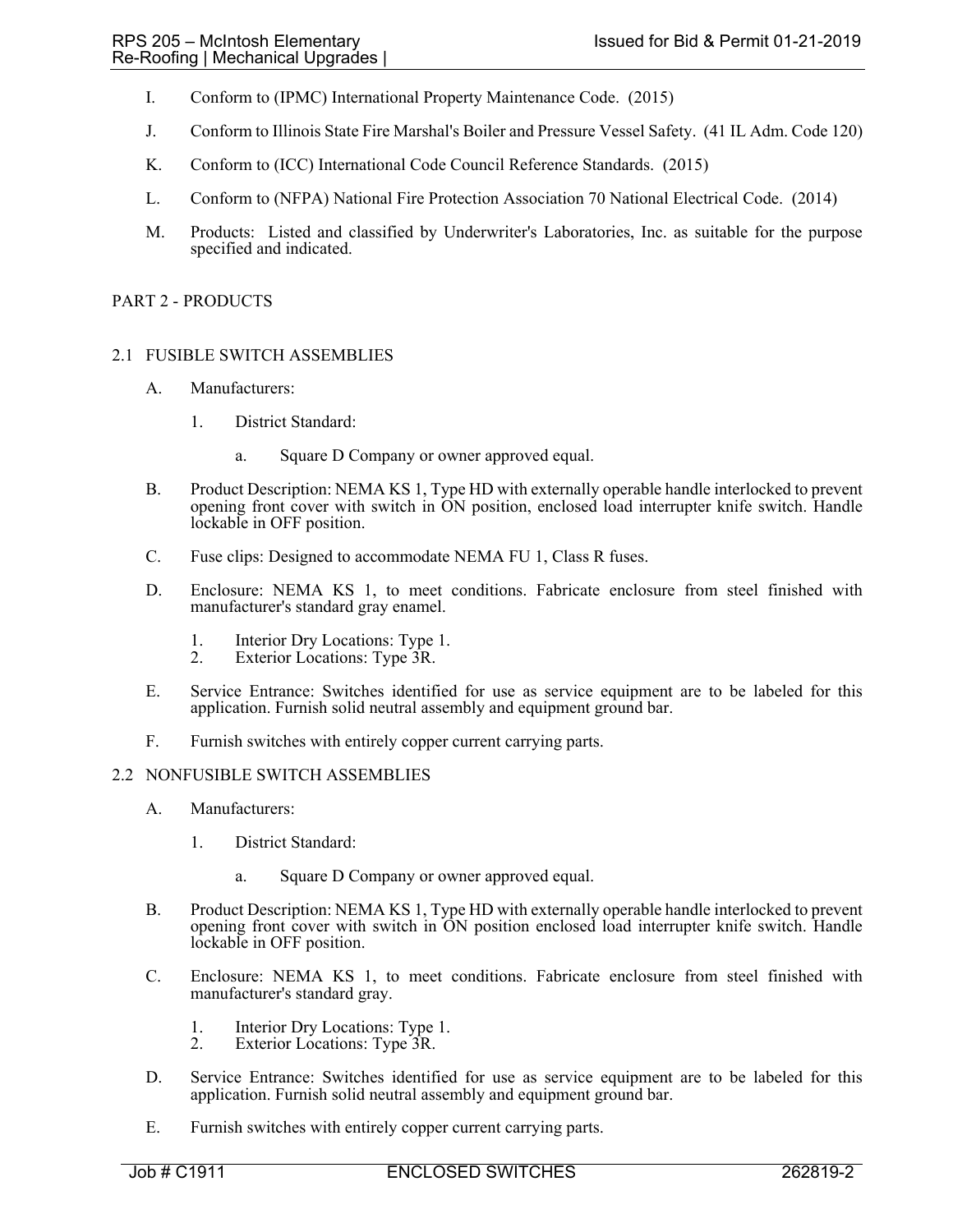# 2.3 SWITCH RATINGS

- A. Switch Rating: Horsepower rated for AC or DC as indicated on Drawings.
- B. Short Circuit Current Rating: UL listed for 200,000 rms symmetrical amperes when used with or protected by Class R or Class J fuses (30-600 ampere switches employing appropriate fuse rejection schemes). 200,000 rms symmetrical amperes when used with or protected by Class L fuses (800- 1200 ampere).

## PART 3 - EXECUTION

## 3.1 INSTALLATION

- A. Install enclosed switches plumb. Provide supports in accordance with Section 26 05 29.
- B. Height: 5 feet to operating handle.
- C. Install fuses for fusible disconnect switches. Refer to Section 26 28 13 for product requirements.
- D. Install engraved plastic nameplates in accordance with Section 26 05 53.
- E. Apply adhesive tag on inside door of each fused switch indicating NEMA fuse class and size installed.
- 3.2 FIELD QUALITY CONTROL
	- A. Section 01 40 00 Quality Requirements: Field inspecting, testing, adjusting, and balancing.
	- B. Inspect and test in accordance with NETA ATS, except Section 4.
	- C. Perform inspections and tests listed in NETA ATS, Section 7.5.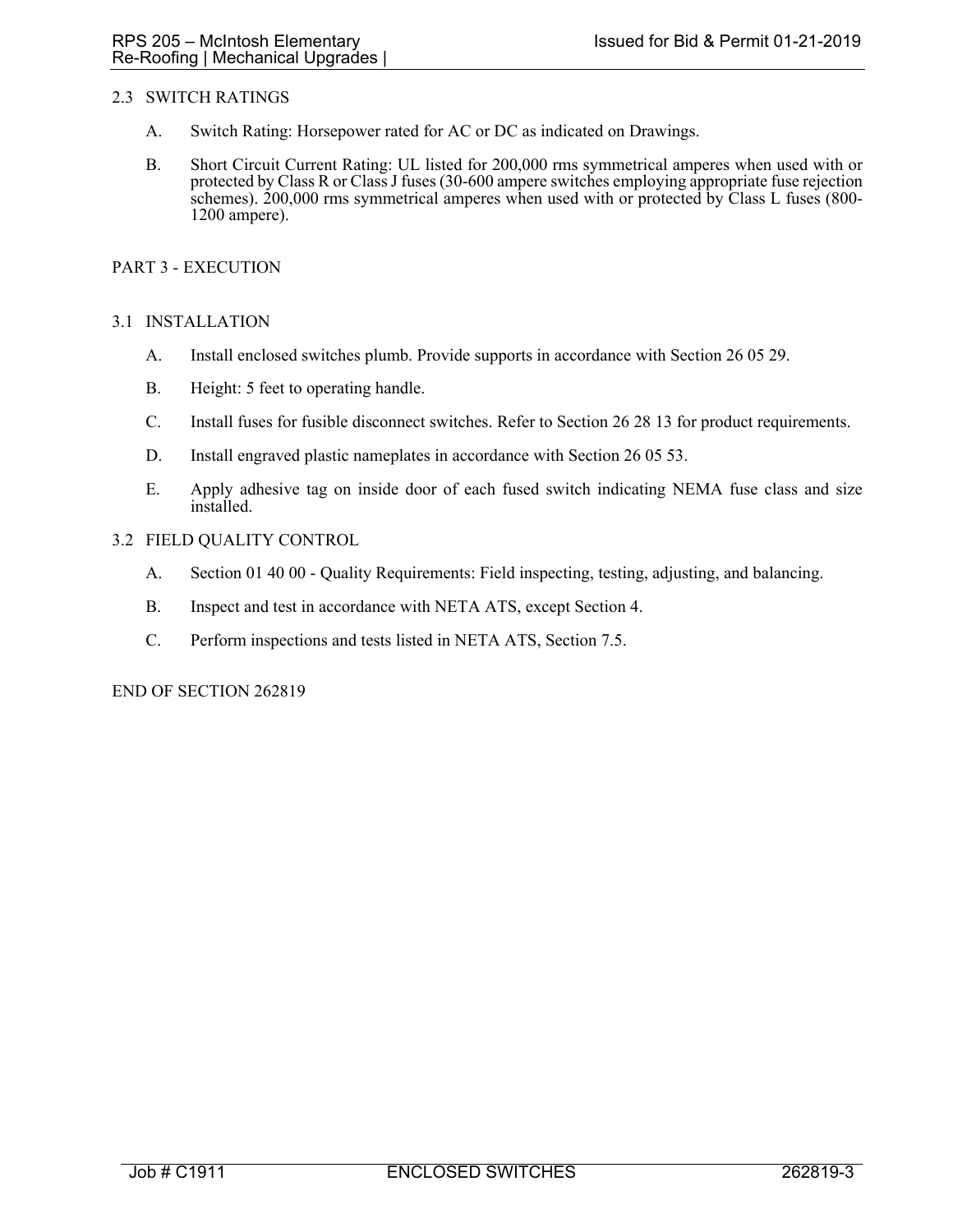# SECTION 262913 - ENCLOSED CONTROLLERS

## PART 1 - GENERAL

## 1.1 SUMMARY

- A. Section includes manual and magnetic motor controllers in individual enclosures.
- B. Related Sections:
	- 1. Section 26 28 13 Fuses.

## 1.2 REFERENCES

- A. National Electrical Manufacturers Association:
	- 1. NEMA AB 1 Molded Case Circuit Breakers and Molded Case Switches.
	- 2. NEMA FU 1 Low Voltage Cartridge Fuses.<br>3. NEMA ICS 2 Industrial Control and Svs
	- NEMA ICS 2 Industrial Control and Systems: Controllers, Contactors, and Overload Relays, Rated Not More Than 2000 Volts AC or 750 Volts DC.
	- 4. NEMA ICS 5 Industrial Control and Systems: Control Circuit and Pilot Devices.
	- 5. NEMA ICS 6 Industrial Control and Systems: Enclosures.
	- 6. NEMA KS 1 Enclosed and Miscellaneous Distribution Equipment Switches (600 Volts Maximum).
- B. International Electrical Testing Association:
	- 1. NETA ATS Acceptance Testing Specifications for Electrical Power Distribution Equipment and Systems.

# 1.3 SUBMITTALS

- A. Section 01 33 00 Submittal Procedures: Submittal procedures.
- B. Product Data: Submit catalog sheets showing voltage, controller size, ratings and size of switching and overcurrent protective devices, short circuit ratings, dimensions, and enclosure details.
- C. Test Reports: Indicate field test and inspection procedures and test results.

# 1.4 CLOSEOUT SUBMITTALS

- A. Section 01 70 00 Execution and Closeout Requirements: Closeout procedures.
- B. Project Record Documents: Record actual locations and ratings of enclosed controllers.
- C. Operation and Maintenance Data: Submit Replacement parts list for controllers.

### 1.5 QUALIFICATIONS

A. Manufacturer: Company specializing in manufacturing products specified in this section with minimum three years documented experience.

### 1.6 REGULATORY REQUIREMENTS

- A. Conform to Health/Life Safety Code for Public Schools.
- B. Conform to (IMC) International Mechanical Code. (2015)
- C. Conform to (IBC) International Building Code. (2015)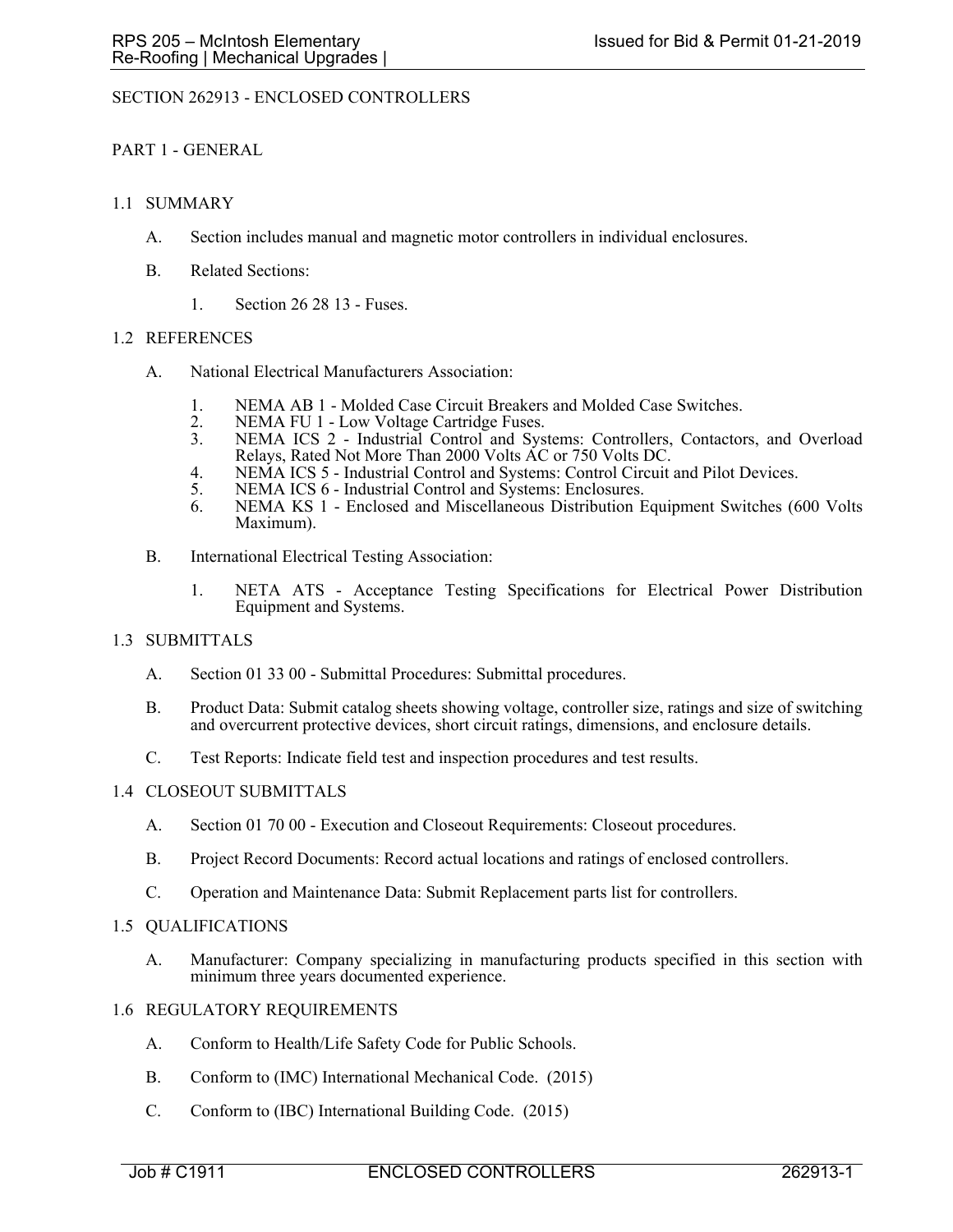- D. Conform to (IFC) International Fire Code, excluding Chapter 4. (2015)
- E. Conform to State of Illinois Plumbing Code. (2014)
- F. Conform to Illinois Accessibility Code. (71 IL Adm. Code 400)
- G. Conform to (IECC) International Energy Conservation Code. (2015)
- H. Conform to (IFGC) International Fuel Gas Code. (2015)
- I. Conform to (IPMC) International Property Maintenance Code. (2015)
- J. Conform to Illinois State Fire Marshal's Boiler and Pressure Vessel Safety. (41 IL Adm. Code 120)
- K. Conform to (ICC) International Code Council Reference Standards. (2015)
- L. Conform to (NFPA) National Fire Protection Association 70 National Electrical Code. (2014)
- M. Products: Listed and classified by Underwriter's Laboratories, Inc. as suitable for the purpose specified and indicated.

## PART 2 - PRODUCTS

## 2.1 MANUFACTURERS

- A. District Standard:
	- 1. Square D Company or owner approved equal.

## 2.2 MANUAL CONTROLLERS

- A. Manual Motor Controller: NEMA ICS 2, AC general-purpose Class A manually operated, fullvoltage controller with overload element, red pilot light, and push button toggle operator.
- B. Fractional Horsepower Manual Controller: NEMA ICS 2, AC general-purpose Class A manually operated, full-voltage controller for fractional horsepower induction motors, with thermal overload unit, red pilot light, and toggle operator.
- C. Enclosure: NEMA ICS 6; Type 1.

# 2.3 AUTOMATIC CONTROLLERS

- A. Magnetic Motor Controllers: NEMA ICS 2, AC general-purpose Class A magnetic controller for induction motors rated in horsepower.
- B. Two Speed Controllers: Include integral time delay transition between FAST and SLOW speeds.
- C. Coil operating voltage: 120 volts, 60 Hertz.
- D. Overload Relay: NEMA ICS; bimetal.
- E. Enclosure: NEMA ICS 6, Type 1 unless indicated otherwise or required to suit location.

# 2.4 PRODUCT FEATURES FOR AUTOMATIC CONTROLLERS

- A. Auxiliary Contacts: NEMA ICS 2, 2 each field convertible contacts in addition to seal-in contact.
- B. Cover Mounted Pilot Devices: NEMA ICS 2, standard heavy duty type.
- C. Pilot Device Contacts: NEMA ICS 2, Form Z, rated A150.